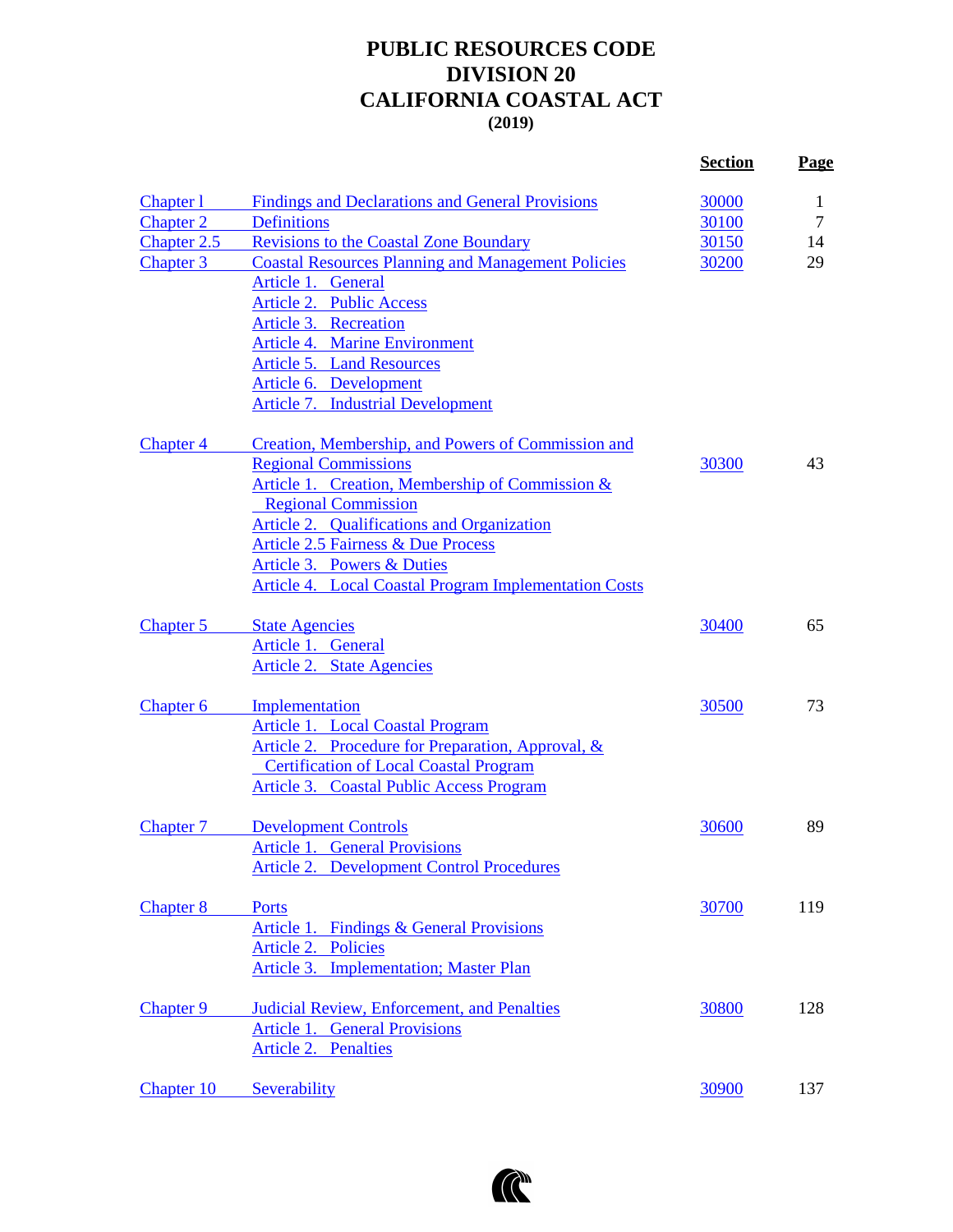## **CHAPTER l FINDINGS AND DECLARATIONS AND GENERAL PROVISIONS**

# <span id="page-1-0"></span>**Section**

| 30000        | Short title                                                                           |
|--------------|---------------------------------------------------------------------------------------|
| 30001        | Legislative findings and declarations; ecological balance                             |
| 30001.2      | Legislative findings and declarations; economic development                           |
| 30001.5      | Legislative findings and declarations; goals                                          |
| 30002        | Legislative findings and declarations; implementation of plan                         |
| 30003        | Compliance by public agencies                                                         |
| 30004        | Legislative findings and declarations; necessity of continued planning and management |
| 30005        | Local governmental powers; nuisances; attorney general's powers                       |
| 30005.5      | Local governmental powers; construction                                               |
| 30006        | Legislative findings and declarations; public participation                           |
| 30006.5      | Legislative findings and declarations; technical advice and recommendations           |
| 30007        | Housing; local governments                                                            |
| 30007.5      | Legislative findings and declarations; resolution of policy conflicts                 |
| 30008        | Division as coastal zone management program                                           |
| 30009        | Construction                                                                          |
| 30010        | Compensation for taking of private property; legislative declaration                  |
| <u>30011</u> | Application of Government Code Section 65590 review of local government's             |
|              | application; evidence of compliance; information concerning status of action to apply |
| 30012        | Legislative findings and declarations; public education program                       |
| 30013        | <b>Environmental Justice</b>                                                          |
|              |                                                                                       |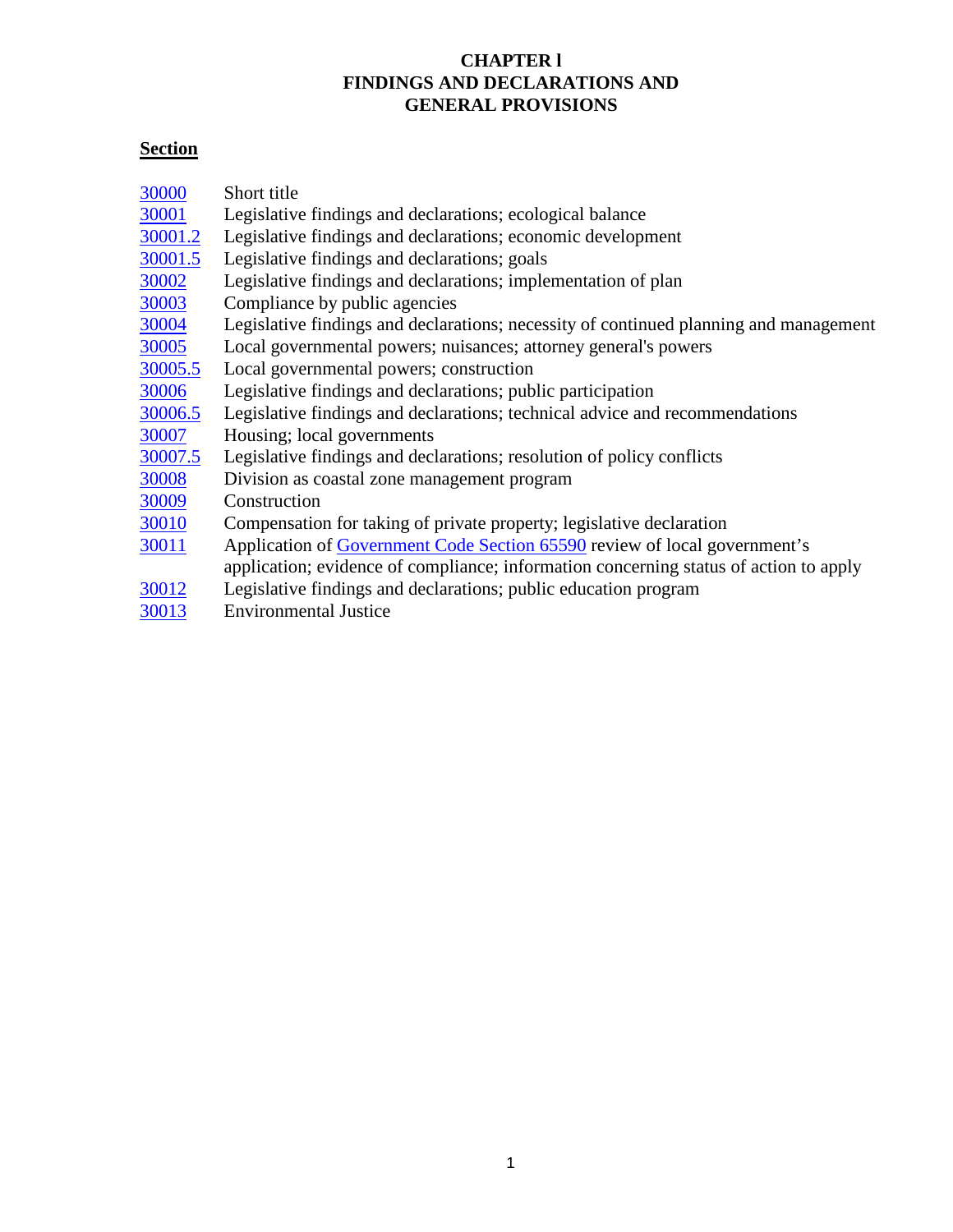## <span id="page-2-0"></span>**Section 30000 Short Title**

This division shall be known and may be cited as the California Coastal Act of 1976.

#### <span id="page-2-1"></span>**Section 30001 Legislative findings and declarations; ecological balance**

The Legislature hereby finds and declares:

(a) That the California coastal zone is a distinct and valuable natural resource of vital and enduring interest to all the people and exists as a delicately balanced ecosystem.

(b) That the permanent protection of the state's natural and scenic resources is a paramount concern to present and future residents of the state and nation.

(c) That to promote the public safety, health, and welfare, and to protect public and private property, wildlife, marine fisheries, and other ocean resources, and the natural environment, it is necessary to protect the ecological balance of the coastal zone and prevent its deterioration and destruction.

(d) That existing developed uses, and future developments that are carefully planned and developed consistent with the policies of this division, are essential to the economic and social well-being of the people of this state and especially to working persons employed within the coastal zone.

(Amended by Ch. 1090, Stats. 1979.)

## <span id="page-2-2"></span>**Section 30001.2 Legislative findings and declarations; economic development**

The Legislature further finds and declares that, notwithstanding the fact electrical generating facilities, refineries, and coastal-dependent developments, including ports and commercial fishing facilities, offshore petroleum and gas development, and liquefied natural gas facilities, may have significant adverse effects on coastal resources or coastal access, it may be necessary to locate such developments in the coastal zone in order to ensure that inland as well as coastal resources are preserved and that orderly economic development proceeds within the state.

#### <span id="page-2-3"></span>**Section 30001.5 Legislative findings and declarations; goals**

The Legislature further finds and declares that the basic goals of the state for the coastal zone are to:

(a) Protect, maintain, and where feasible, enhance and restore the overall quality of the coastal zone environment and its natural and artificial resources.

(b) Assure orderly, balanced utilization and conservation of coastal zone resources taking into account the social and economic needs of the people of the state.

(c) Maximize public access to and along the coast and maximize public recreational opportunities in the coastal zone consistent with sound resources conservation principles and constitutionally protected rights of private property owners.

(d) Assure priority for coastal-dependent and coastal-related development over other development on the coast.

(e) Encourage state and local initiatives and cooperation in preparing procedures to implement coordinated planning and development for mutually beneficial uses, including educational uses, in the coastal zone.

(Amended by: Ch. 1090, Stats. 1979; Ch. 1617, Stats. 1982.)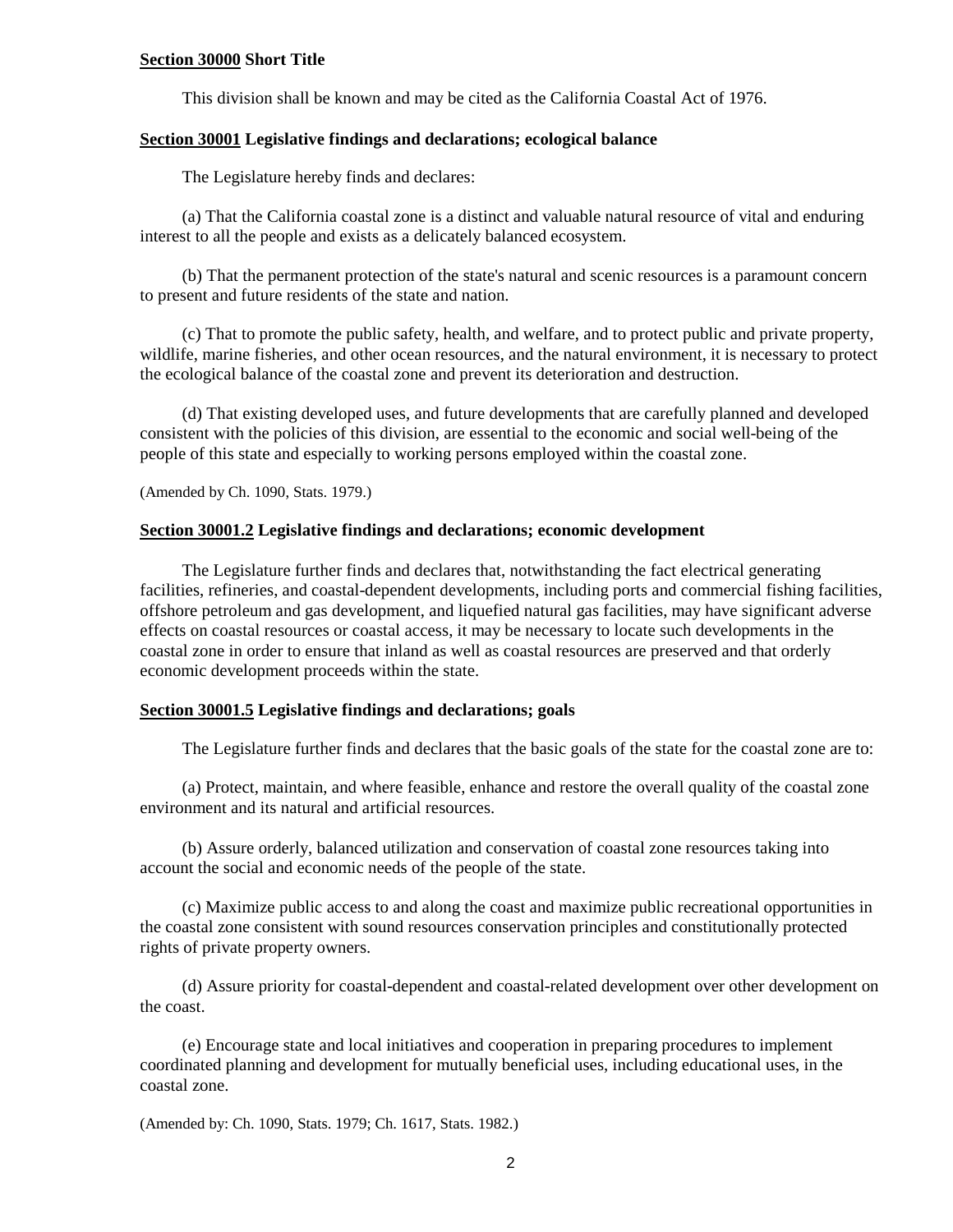## <span id="page-3-0"></span>**Section 30002 Legislative findings and declarations; implementation of plan**

The Legislature further finds and declares that:

(a) The California Coastal Zone Conservation Commission, pursuant to the California Coastal Zone Conservation Act of 1972 (commencing with Section 27000), has made a detailed study of the coastal zone; that there has been extensive participation by other governmental agencies, private interests, and the general public in the study; and that, based on the study, the commission has prepared a plan for the orderly, long-range conservation, use, and management of the natural, scenic, cultural, recreational, and manmade resources of the coastal zone.

(b) Such plan contains a series of recommendations which require implementation by the Legislature and that some of those recommendations are appropriate for immediate implementation as provided for in this division while others require additional review.

## <span id="page-3-1"></span>**Section 30003 Compliance by public agencies**

All public agencies and all federal agencies, to the extent possible under federal law or regulations or the United States Constitution, shall comply with the provisions of this division.

## <span id="page-3-2"></span>**Section 30004 Legislative findings and declarations; necessity of continued planning and management**

The Legislature further finds and declares that:

(a) To achieve maximum responsiveness to local conditions, accountability, and public accessibility, it is necessary to rely heavily on local government and local land use planning procedures and enforcement.

(b) To ensure conformity with the provisions of this division, and to provide maximum state involvement in federal activities allowable under federal law or regulations or the United States Constitution which affect California's coastal resources, to protect regional, state, and national interests in assuring the maintenance of the long-term productivity and economic vitality of coastal resources necessary for the well-being of the people of the state, and to avoid long-term costs to the public and a diminished quality of life resulting from the misuse of coastal resources, to coordinate and integrate the activities of the many agencies whose activities impact the coastal zone, and to supplement their activities in matters not properly within the jurisdiction of any existing agency, it is necessary to provide for continued state coastal planning and management through a state coastal commission.

## <span id="page-3-3"></span>**Section 30005 Local governmental powers; nuisances; attorney general's powers**

No provision of this division is a limitation on any of the following:

(a) Except as otherwise limited by state law, on the power of a city or county or city and county to adopt and enforce additional regulations, not in conflict with this act, imposing further conditions, restrictions, or limitations with respect to any land or water use or other activity which might adversely affect the resources of the coastal zone.

(b) On the power of any city or county or city and county to declare, prohibit, and abate nuisances.

(c) On the power of the Attorney General to bring an action in the name of the people of the state to enjoin any waste or pollution of the resources of the coastal zone or any nuisance.

<span id="page-3-4"></span>(d) On the right of any person to maintain an appropriate action for relief against a private nuisance or for any other private relief.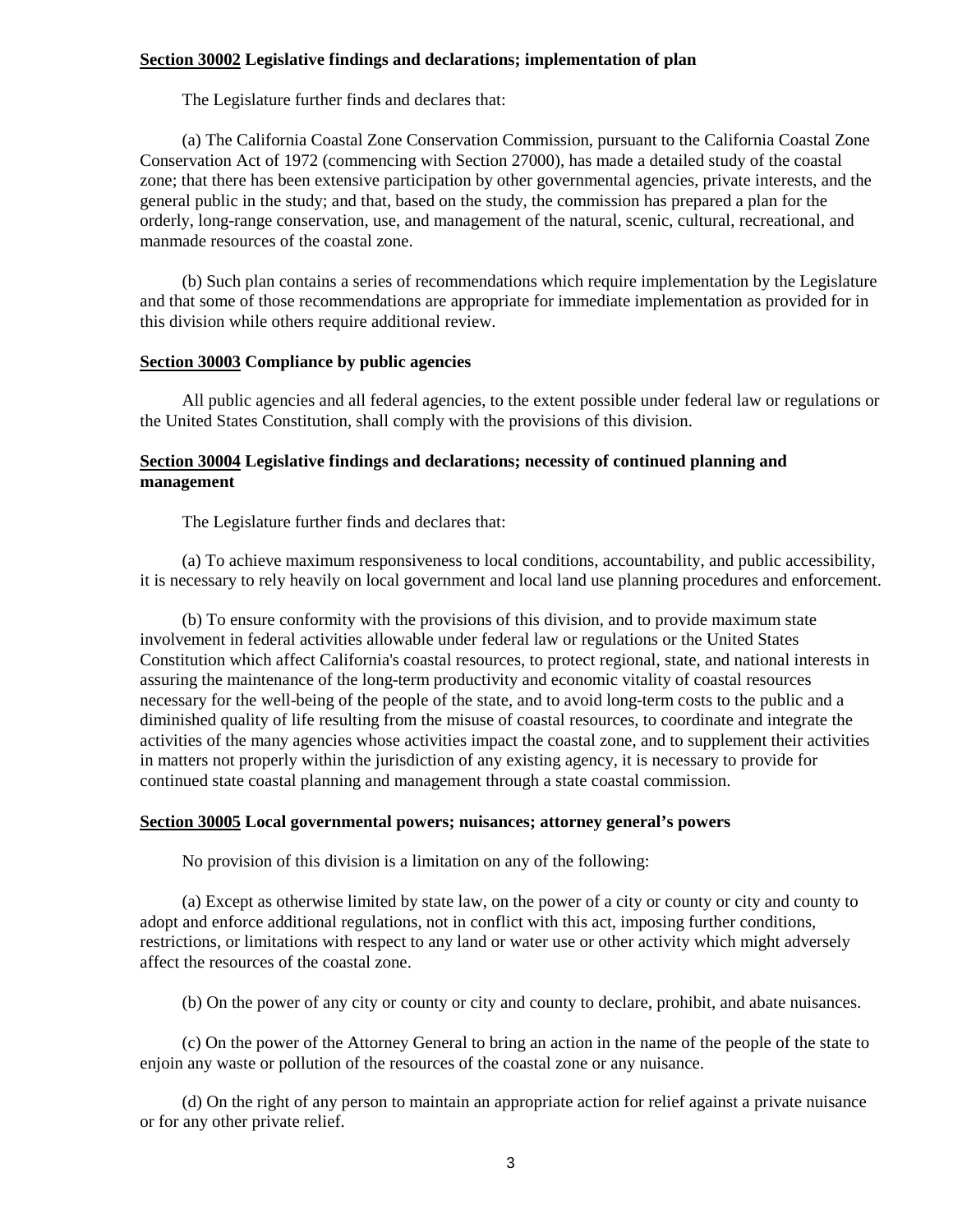## **Section 30005.5 Local governmental powers; construction**

Nothing in this division shall be construed to authorize any local government, or to authorize the commission to require any local government, to exercise any power it does not already have under the Constitution and laws of this state or that is not specifically delegated pursuant to Section [30519.](#page-82-0)

(Added by Ch. 744, Stats. 1979.)

#### <span id="page-4-0"></span>**Section 30006 Legislative findings and declarations; public participation**

The Legislature further finds and declares that the public has a right to fully participate in decisions affecting coastal planning, conservation and development; that achievement of sound coastal conservation and development is dependent upon public understanding and support; and that the continuing planning and implementation of programs for coastal conservation and development should include the widest opportunity for public participation.

#### <span id="page-4-1"></span>**Section 30006.5 Legislative findings and declarations; technical advice and recommendations**

The Legislature further finds and declares that sound and timely scientific recommendations are necessary for many coastal planning, conservation, and development decisions and that the commission should, in addition to developing its own expertise in significant applicable fields of science, interact with members of the scientific and academic communities in the social, physical, and natural sciences so that the commission may receive technical advice and recommendations with regard to its decisionmaking, especially with regard to issues such as coastal erosion and geology, marine biodiversity, wetland restoration, the question of sea level rise, desalination plants, and the cumulative impact of coastal zone developments.

(Added by Ch. 965, Stats. 1992.)

## <span id="page-4-2"></span>**Section 30007 Housing; local government**

Nothing in this division shall exempt local governments from meeting the requirements of state and federal law with respect to providing low- and moderate-income housing, replacement housing, relocation benefits, or any other obligation related to housing imposed by existing law or any law hereafter enacted.

## <span id="page-4-3"></span>**Section 30007.5 Legislative findings and declarations; resolution of policy conflicts**

The Legislature further finds and recognizes that conflicts may occur between one or more policies of the division. The Legislature therefore declares that in carrying out the provisions of this division such conflicts be resolved in a manner which on balance is the most protective of significant coastal resources. In this context, the Legislature declares that broader policies which, for example, serve to concentrate development in close proximity to urban and employment centers may be more protective, overall, than specific wildlife habitat and other similar resource policies.

#### <span id="page-4-4"></span>**Section 30008 Division as coastal zone management program**

This division shall constitute California's coastal zone management program within the coastal zone for purposes of the [Federal Coastal Zone Management Act of 1972 \(16 U.S.C. 1451, et seq.\)](https://www.law.cornell.edu/uscode/text/16/chapter-33) and any other federal act heretofore or hereafter enacted or amended that relates to the planning or management of coastal zone resources; provided, however, that within federal lands excluded from the coastal zone pursuant to the Federal Coastal Zone Management Act of 1972, the State of California shall, consistent with applicable federal and state laws, continue to exercise the full range of powers, rights, and privileges it now possesses or which may be granted.

(Amended by Ch. 1075, Stats. 1978.)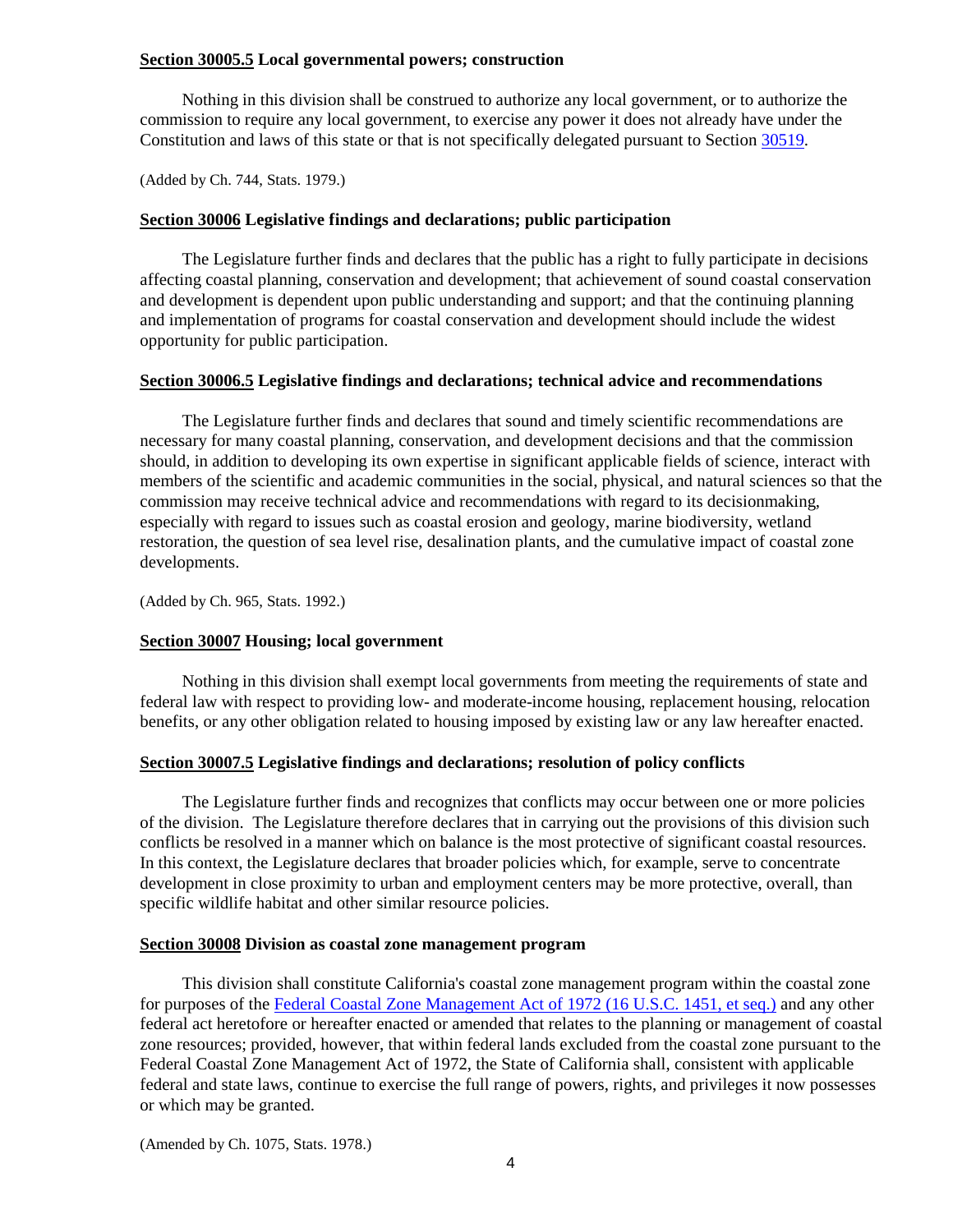## <span id="page-5-0"></span>**Section 30009 Construction**

This division shall be liberally construed to accomplish its purposes and objectives.

## <span id="page-5-1"></span>**Section 30010 Compensation for taking of private property; legislative declaration**

The Legislature hereby finds and declares that this division is not intended, and shall not be construed as authorizing the commission, port governing body, or local government acting pursuant to this division to exercise their power to grant or deny a permit in a manner which will take or damage private property for public use, without the payment of just compensation therefor. This section is not intended to increase or decrease the rights of any owner of property under the Constitution of the State of California or the United States.

(Amended by Ch. 285, Stats. 1991.)

## <span id="page-5-2"></span>**Section 30011 Requirements of** [Government Code § 65590](http://leginfo.legislature.ca.gov/faces/codes_displayText.xhtml?lawCode=GOV&division=1.&title=7.&part=&chapter=3.&article=10.7.)**; review of local government's application; evidence of compliance; information concerning status of action to apply**

Nothing in this division shall authorize the commission to review a local government's application of the requirements of [Section 65590 of the Government Code](http://leginfo.legislature.ca.gov/faces/codes_displayText.xhtml?lawCode=GOV&division=1.&title=7.&part=&chapter=3.&article=10.7.) to any development. In addition, the commission shall not require any applicant for a coastal development permit or any local government to provide certification or other evidence of compliance with the requirements of [Section 65590 of the](http://leginfo.legislature.ca.gov/faces/codes_displayText.xhtml?lawCode=GOV&division=1.&title=7.&part=&chapter=3.&article=10.7.)  [Government Code.](http://leginfo.legislature.ca.gov/faces/codes_displayText.xhtml?lawCode=GOV&division=1.&title=7.&part=&chapter=3.&article=10.7.) The commission may, however, solely in connection with coastal development permit applications described in subdivision (c) of Section [30600.l,](#page-91-0) require information about the status of a local government's action to apply the requirements of [Section 65590 of the Government Code.](http://leginfo.legislature.ca.gov/faces/codes_displayText.xhtml?lawCode=GOV&division=1.&title=7.&part=&chapter=3.&article=10.7.) This information shall be used for the purpose determining time limits for commission action on these applications as provided in that subdivision (c).

(Added by Ch. 43, Stats. 1982.)

## <span id="page-5-3"></span>**Section 30012 Legislative findings and declarations; public education program**

(a) The Legislature finds that an educated and informed citizenry is essential to the well-being of a participatory democracy and is necessary to protect California's finite natural resources, including the quality of its environment. The Legislature further finds that through education, individuals can be made aware of and encouraged to accept their share of the responsibility for protecting and improving the natural environment.

(b) (1) The commission shall, to the extent that its resources permit, carry out a public education program that includes outreach efforts to schools, youth organizations, and the general public for the purpose of promoting understanding of, fostering a sense of individual responsibility for, and encouraging public initiatives and participation in programs for, the conservation and wise use of coastal and ocean resources. Emphasis shall be given to volunteer efforts such as the Adopt-A-Beach program.

(2) In carrying out this program, the commission shall coordinate with other agencies to avoid duplication and to maximize information sharing.

(c) The commission is encouraged to seek funding from any appropriate public or private source and may apply for and expend any grant or endowment funds for the purposes of this section without the need to specifically include funds in its budget. Any funding made available to the commission for these purposes shall be reported to the fiscal committee of each house of the Legislature at the time its budget is being formally reviewed.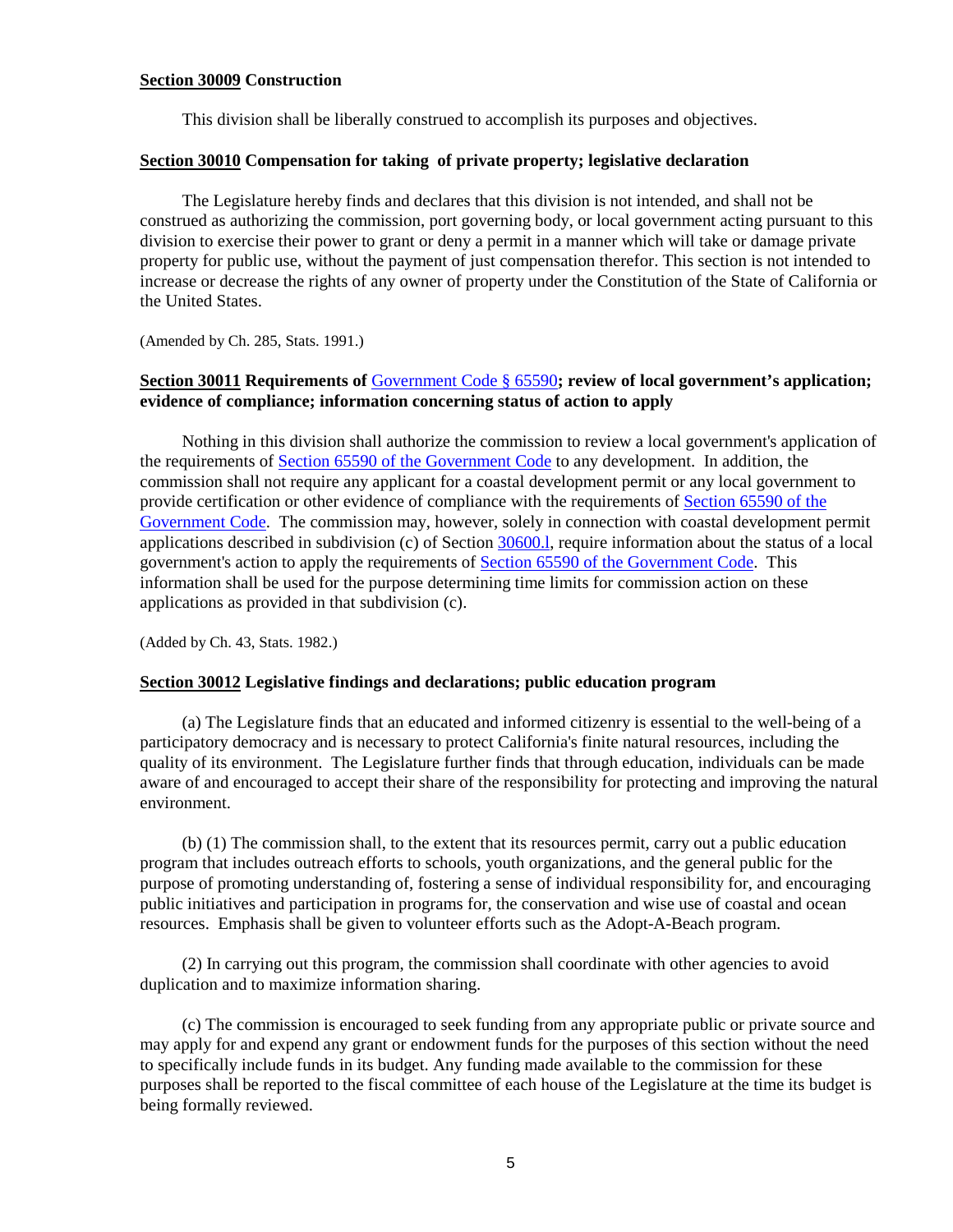(d) The commission is encouraged to seek and utilize interns for the purpose of assisting its regular staff in carrying out the purposes of this section and this division and, notwithstanding any other provision of law, may participate in any internship program the executive director determines to be appropriate. With respect to any internship program the commission uses, it shall make the best efforts to ensure that the participants in the program reflect the ethnic diversity of the state and are provided an educational and meaningful experience.

(e) The commission shall submit to each house of the Legislature an annual report describing the progress it is making in carrying out this section.

(Added by Ch. 802, Stats. 1991.)

## <span id="page-6-0"></span>**Section 30013 Environmental Justice**

The Legislature further finds and declares that in order to advance the principles of environmental justice and equality, [subdivision \(a\) of Section 11135 of the Government Code](http://leginfo.legislature.ca.gov/faces/codes_displayText.xhtml?lawCode=GOV&division=3.&title=2.&part=1.&chapter=1.&article=9.5.) and [subdivision \(e\) of](http://leginfo.legislature.ca.gov/faces/codes_displayText.xhtml?lawCode=GOV&division=&title=7.10.&part=&chapter=4.&article=)  [Section 65040.12 of the Government Code](http://leginfo.legislature.ca.gov/faces/codes_displayText.xhtml?lawCode=GOV&division=&title=7.10.&part=&chapter=4.&article=) apply to the commission and all public agencies implementing the provisions of this division. As required by [Section 11135 of the Government Code,](http://leginfo.legislature.ca.gov/faces/codes_displayText.xhtml?lawCode=GOV&division=3.&title=2.&part=1.&chapter=1.&article=9.5.) no person in the State of California, on the basis of race, national origin, ethnic group identification, religion, age, sex, sexual orientation, color, genetic information, or disability, shall be unlawfully denied full and equal access to the benefits of, or be unlawfully subjected to discrimination, under any program or activity that is conducted, operated, or administered pursuant to this division, is funded directly by the state for purposes of this division, or receives any financial assistance from the state pursuant to this division.

(Added by Ch. 578, Stats. 2016.)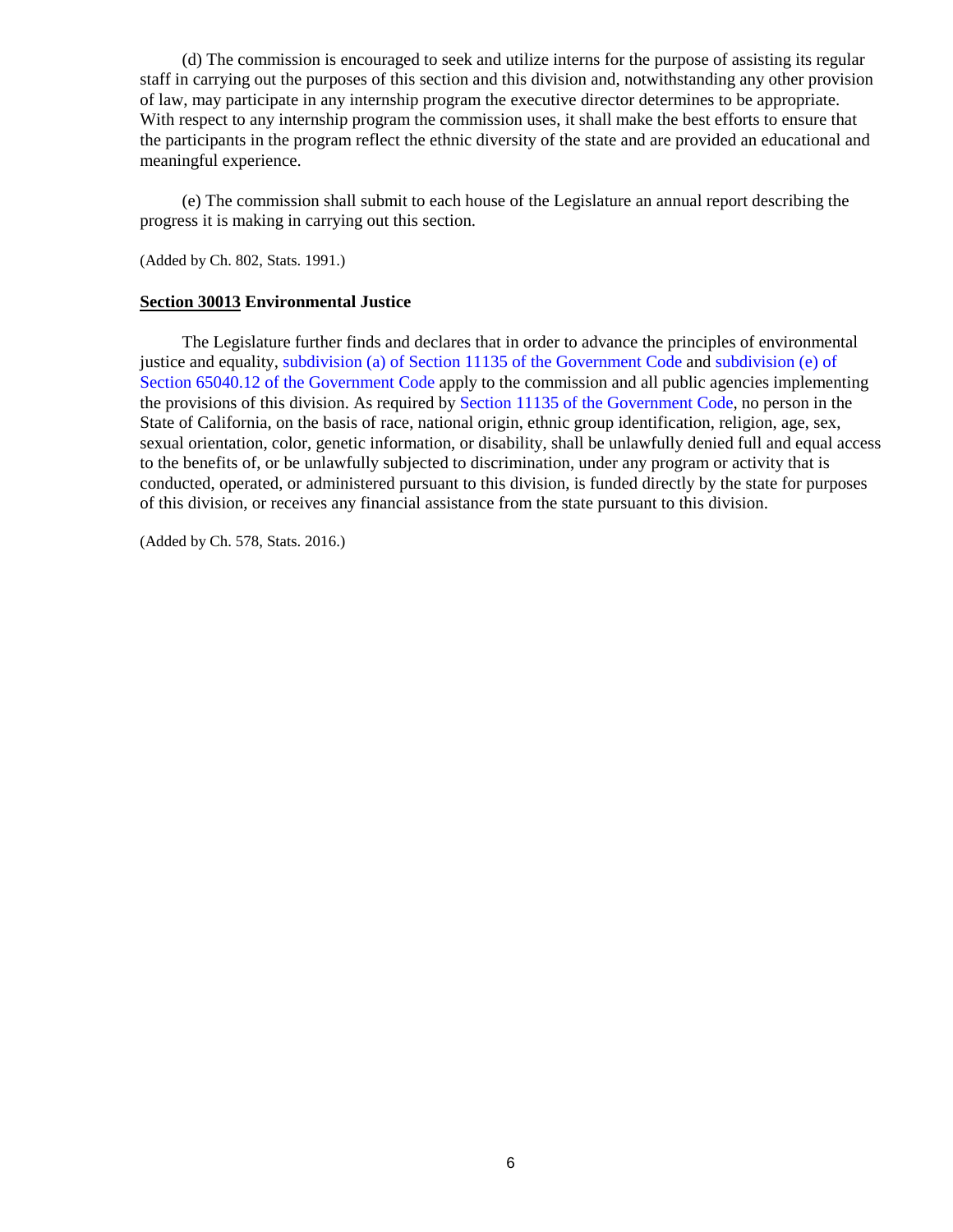## **CHAPTER 2 DEFINITIONS**

# <span id="page-7-0"></span>**Section**

| 30100          | Interpretation governed by definitions                                      |
|----------------|-----------------------------------------------------------------------------|
| 30100.2        | Aquaculture; aquaculture products                                           |
| 30100.5        | Coastal county                                                              |
| <u>30101</u>   | Coastal-dependent development or use                                        |
| 30101.3        | Coastal-related development                                                 |
| 30101.5        | Coastal development permit                                                  |
| 30102          | Coastal plan                                                                |
| 30103          | Coastal zone; map; purpose                                                  |
| 30103.5        | Coastal zones in Los Angeles County and area of San Juan Capistrano; inland |
|                | boundaries                                                                  |
| 30105          | Commission; regional commission                                             |
| 30105.5        | Cumulatively; cumulative effect                                             |
| <u>30106</u>   | Development                                                                 |
| 30107          | <b>Energy facility</b>                                                      |
| 30107.3        | <b>Environmental Justice</b>                                                |
| 30107.5        | Environmentally sensitive area                                              |
| <u>30108</u>   | Feasible                                                                    |
| 30108.1        | <b>Federal Coastal Act</b>                                                  |
| 30108.2        | Fill                                                                        |
| 30108.4        | Implementing actions                                                        |
| 30108.5        | Land use plan                                                               |
| 30108.55       | Local coastal element                                                       |
| 30108.6        | Local coastal program                                                       |
| 30109          | Local government                                                            |
| <u>30109.5</u> | (REPEALED)                                                                  |
| 30110          | Permit                                                                      |
| 30111          | Person                                                                      |
| 30112          | Port government body                                                        |
| <u>30113</u>   | Prime agricultural land                                                     |
| 30114          | Public works                                                                |
| 30115          | Sea                                                                         |
| <u>30116</u>   | Sensitive coastal resource areas                                            |
| 30118          | Special district                                                            |
| 30118.5        | Special treatment area                                                      |
| 30119          | State university                                                            |
| <u>30120</u>   | <b>Treatment works</b>                                                      |
| 30121          | Wetland                                                                     |
| 30122          | Zoning ordinance                                                            |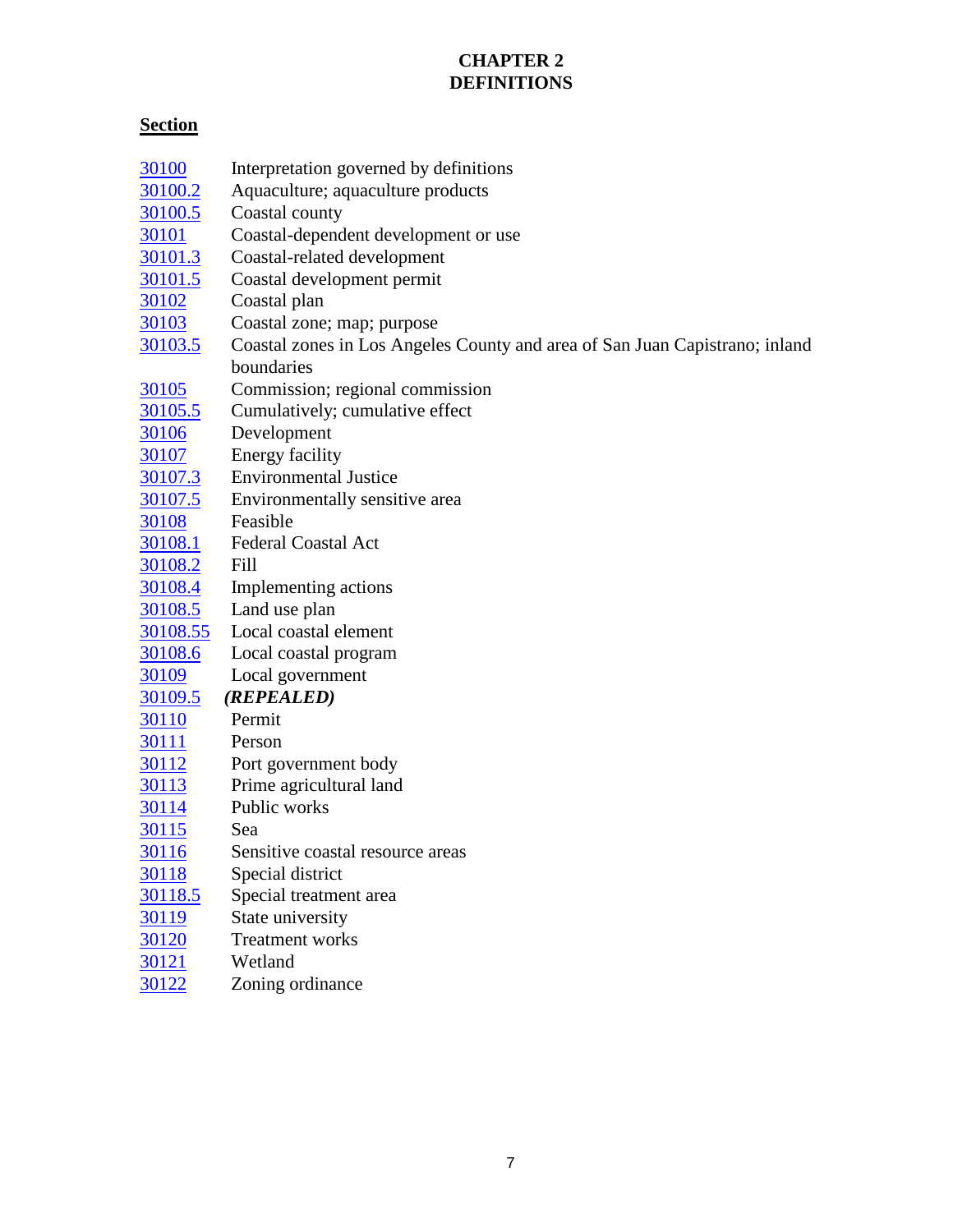## <span id="page-8-0"></span>**Section 30100 Interpretation governed by definitions**

Unless the context otherwise requires, the definitions in this chapter govern the interpretation of this division.

## <span id="page-8-1"></span>**Section 30100.2 Aquaculture; aquaculture products**

"Aquaculture" means a form of agriculture as defined in [Section 17 of the Fish and Game Code.](http://leginfo.legislature.ca.gov/faces/codes_displayText.xhtml?lawCode=FGC&division=0.5.&title=&part=&chapter=1.&article=) Aquaculture products are agricultural products, and aquaculture facilities and land uses shall be treated as agricultural facilities and land uses in all planning and permit-issuing decisions governed by this division.

(Added by Ch. 1486, Stats. 1982; Amended by Ch. 131, Stats. 1983.)

## <span id="page-8-2"></span>**Section 30100.5 Coastal county**

"Coastal County" means a county or city and county which lies, in whole or in part, within the coastal zone.

## <span id="page-8-3"></span>**Section 30101 Coastal-dependent development or use**

"Coastal-dependent development or use" means any development or use which requires a site on, or adjacent to, the sea to be able to function at all.

## <span id="page-8-4"></span>**Section 30101.3 Coastal-related development**

"Coastal-related development" means any use that is dependent on a coastal-dependent development or use.

(Added by Ch. 1090, Stats. 1979.)

## <span id="page-8-5"></span>**Section 30101.5 Coastal development permit**

"Coastal development permit" means a permit for any development within the coastal zone that is required pursuant to subdivision (a) of Section [30600.](#page-91-1)

## <span id="page-8-6"></span>**Section 30102 Coastal plan**

"Coastal plan" means the California Coastal Zone Conservation Plan prepared and adopted by the California Coastal Zone Conservation Commission and submitted to the Governor and the Legislature on December 1, 1975, pursuant to the California Coastal Zone Conservation Act of 1972 (commencing with Section 27000).

## <span id="page-8-7"></span>**Section 30103 Coastal zone; map; purpose**

(a) "Coastal zone" means that land and water area of the State of California from the Oregon border to the border of the Republic of Mexico, specified on the maps identified and set forth in Section 17 of that chapter of the Statutes of the 1975-76 Regular Session enacting this division, extending seaward to the state's outer limit of jurisdiction, including all offshore islands, and extending inland generally 1,000 yards from the mean high tide line of the sea. In significant coastal estuarine, habitat, and recreational areas it extends inland to the first major ridgeline paralleling the sea or five miles from the mean high tide line of the sea, whichever is less, and in developed urban areas the zone generally extends inland less than 1,000 yards. The coastal zone does not include the area of jurisdiction of the San Francisco Bay Conservation and Development Commission, established pursuant to [Title 7.2 \(commencing with Section 66600\) of the](http://leginfo.legislature.ca.gov/faces/codes_displayexpandedbranch.xhtml?tocCode=GOV&division=&title=7.2.&part=&chapter=&article=)  [Government Code,](http://leginfo.legislature.ca.gov/faces/codes_displayexpandedbranch.xhtml?tocCode=GOV&division=&title=7.2.&part=&chapter=&article=) nor any area contiguous thereto, including any river, stream, tributary, creek, or flood control or drainage channel flowing into such area.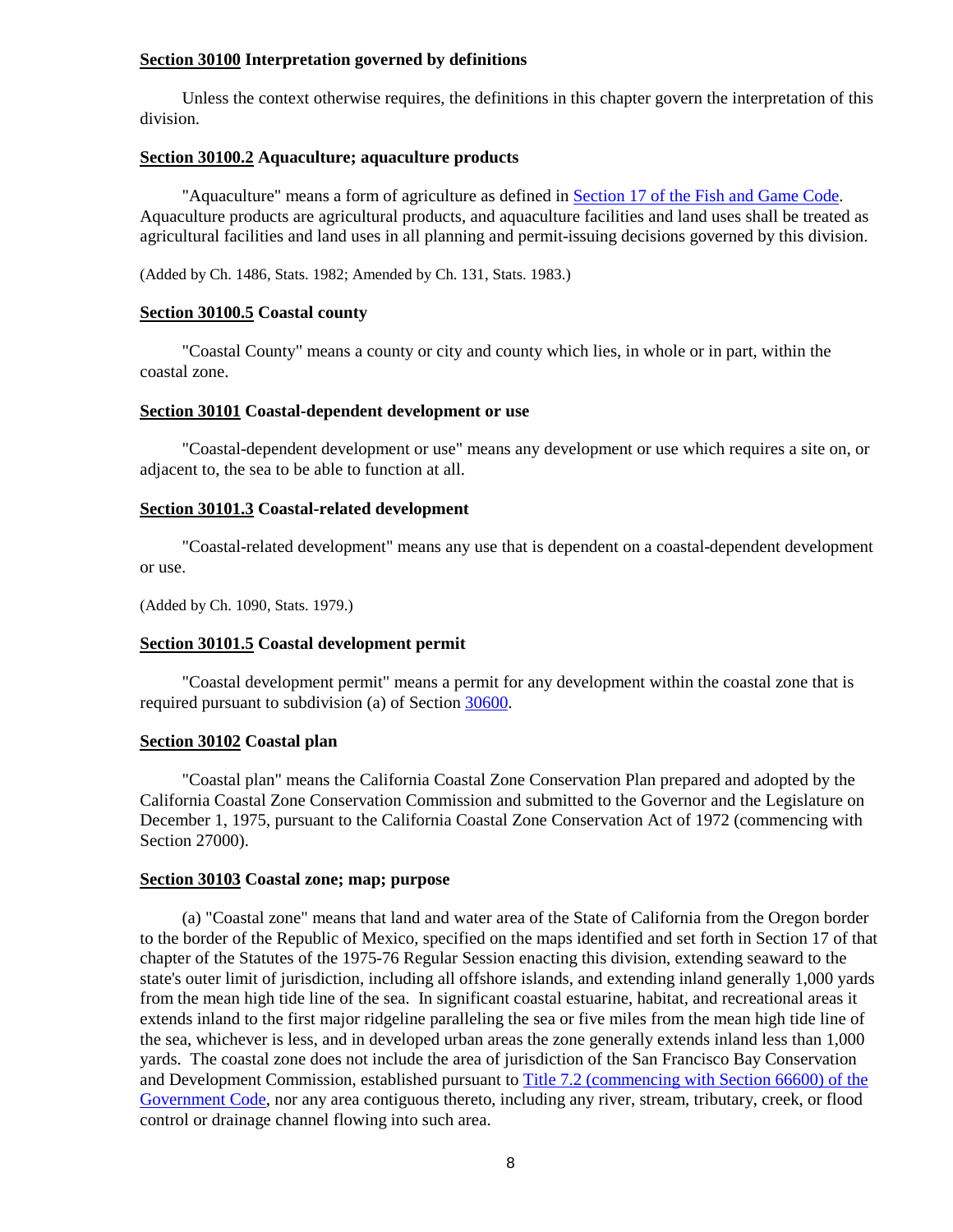(b) The commission shall, within 60 days after its first meeting, prepare and adopt a detailed map, on a scale of one inch equals 24,000 inches for the coastal zone and shall file a copy of such map with the county clerk of each coastal county. The purpose of this provision is to provide greater detail than is provided by the maps identified in Section 17 of that chapter of the Statutes of the 1975-76 Regular Session enacting this division. The commission may adjust the inland boundary of the coastal zone the minimum landward distance necessary up to a maximum of 100 yards except as otherwise provided in this subdivision, or the minimum distance seaward necessary up to a maximum of 200 yards, to avoid bisecting any single lot or parcel or to conform it to readily identifiable natural or manmade features. Where a landward adjustment is requested by the local government and agreed to by the property owner, the maximum distance shall be 200 yards.

(Amended by: Ch. 213, Stats. 1978; Ch. 670, Stats. 1991.)

## <span id="page-9-0"></span>**Section 30103.5 Coastal zones in Los Angeles County and area of San Juan Capistrano; inland boundaries**

(a) Notwithstanding map number 138 adopted pursuant to Section 17 of Chapter 1330 of the Statutes of 1976, as amended by Section 29 of Chapter 1331 of the Statutes of 1976, the inland boundary of the coastal zone in Los Angeles County in the vicinity of Los Angeles International Airport shall be the Pershing Drive built after January 1, 1970, rather than the Pershing Drive built prior to that date.

(b) Notwithstanding map number 149 adopted pursuant to Section 17 of Chapter 1330 of the Statutes of 1976, as amended by Section 29 of Chapter 1331 of the Statutes of 1976, the inland boundary of the coastal zone in the area of the City of San Juan Capistrano in Orange County shall exclude all portions of the City of San Juan Capistrano and shall follow Camino Capistrano and Via Serra and generally an extension of Via Serra to the point where it joins the existing coastal zone boundary.

(Added by Ch. 213, Stats. 1978.)

#### **Section 30104** (Blank)

#### <span id="page-9-1"></span>**Section 30105 Commission; regional commission**

(a) "Commission" means the California Coastal Commission. Whenever the term California Coastal Zone Conservation Commission appears in any law, it means the California Coastal Commission.

(b) "Regional commission" means any regional coastal commission. Whenever the term regional coastal zone conservation commission appears in any law, it means the regional coastal commission.

#### <span id="page-9-2"></span>**Section 30105.5 Cumulatively; cumulative effect**

"Cumulatively" or "cumulative effect" means the incremental effects of an individual project shall be reviewed in connection with the effects of past projects, the effects of other current projects, and the effects of probable future projects.

(Added by Ch. 1087, Stats. 1980.)

## <span id="page-9-3"></span>**Section 30106 Development**

"Development" means, on land, in or under water, the placement or erection of any solid material or structure; discharge or disposal of any dredged material or of any gaseous, liquid, solid, or thermal waste; grading, removing, dredging, mining, or extraction of any materials; change in the density or intensity of use of land, including, but not limited to, subdivision pursuant to the Subdivision Map Act (commencing with [Section 66410 of the Government Code\)](http://leginfo.legislature.ca.gov/faces/codes_displayexpandedbranch.xhtml?tocCode=GOV&division=2.&title=7.&part=&chapter=&article=), and any other division of land, including lot splits, except where the land division is brought about in connection with the purchase of such land by a public agency for public recreational use; change in the intensity of use of water, or of access thereto; construction,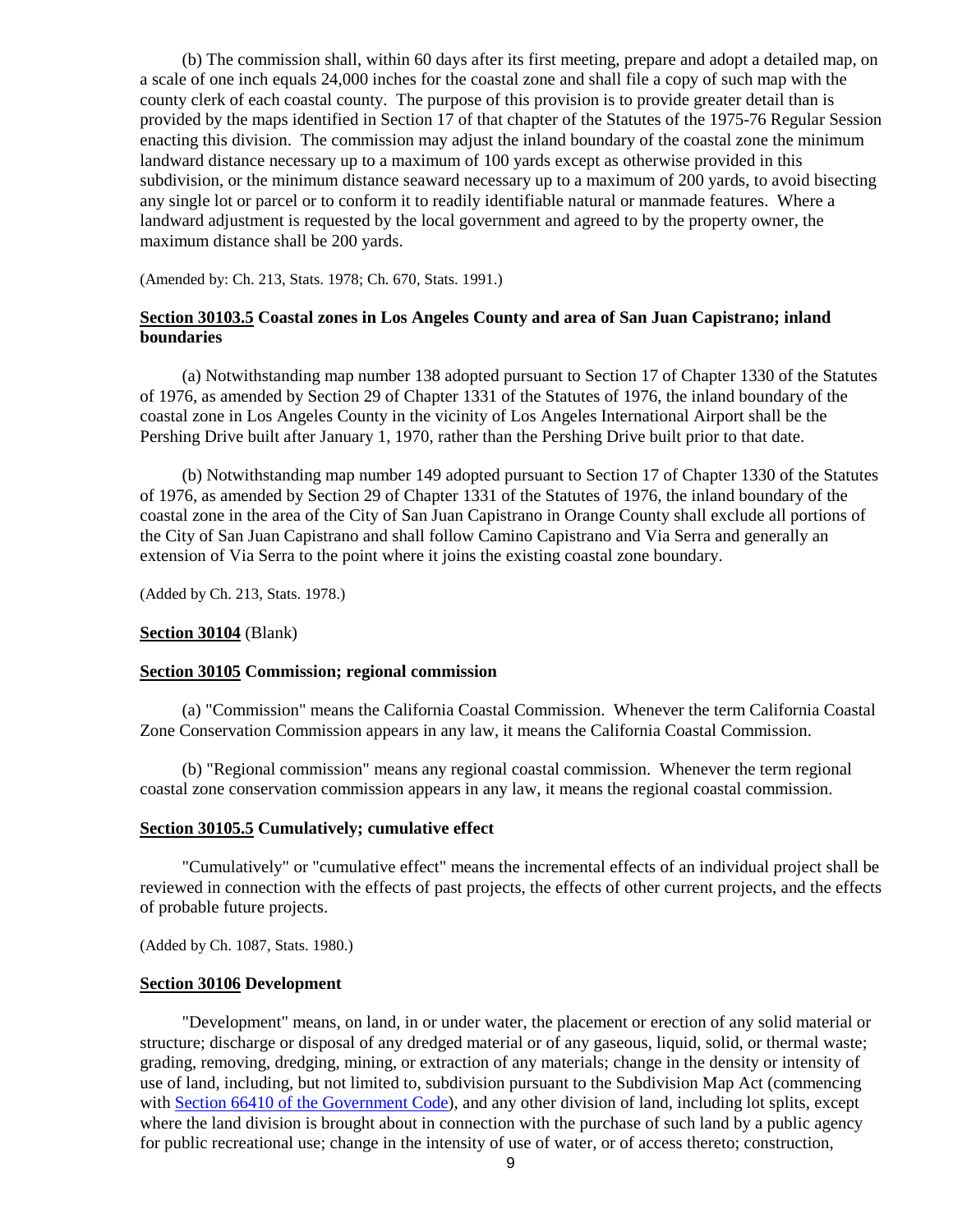reconstruction, demolition, or alteration of the size of any structure, including any facility of any private, public, or municipal utility; and the removal or harvesting of major vegetation other than for agricultural purposes, kelp harvesting, and timber operations which are in accordance with a timber harvesting plan submitted pursuant to the provisions of the [Z'berg-Nejedly Forest Practice Act of 1973](http://leginfo.legislature.ca.gov/faces/codes_displayexpandedbranch.xhtml?tocCode=PRC&division=4.&title=&part=2.&chapter=8.&article=) (commencing with [Section 4511\)](http://leginfo.legislature.ca.gov/faces/codes_displayexpandedbranch.xhtml?tocCode=PRC&division=4.&title=&part=2.&chapter=8.&article=).

As used in this section, "structure" includes, but is not limited to, any building, road, pipe, flume, conduit, siphon, aqueduct, telephone line, and electrical power transmission and distribution line.

## <span id="page-10-0"></span>**Section 30107 Energy facility**

"Energy facility" means any public or private processing, producing, generating, storing, transmitting, or recovering facility for electricity, natural gas, petroleum, coal, or other source of energy.

## <span id="page-10-1"></span>**Section 30107.3 Environmental Justice**

"Environmental justice" means the fair treatment of people of all races, cultures, and incomes with respect to the development, adoption, implementation, and enforcement of environmental laws, regulations, and policies.

(Added by Ch. 578, Stats. 2016.)

#### **Section 30107.5 Environmentally sensitive area**

"Environmentally sensitive area" means any area in which plant or animal life or their habitats are either rare or especially valuable because of their special nature or role in an ecosystem and which could be easily disturbed or degraded by human activities and developments.

### <span id="page-10-2"></span>**Section 30108 Feasible**

"Feasible" means capable of being accomplished in a successful manner within a reasonable period of time, taking into account economic, environmental, social, and technological factors.

#### <span id="page-10-3"></span>**Section 30108.1 Federal coastal act**

"Federal coastal act" means the [Federal Coastal Zone Management Act of 1972 \(16 U.S.C. 1451, et](http://www.law.cornell.edu/uscode/)  [seq.\)](http://www.law.cornell.edu/uscode/), as amended.

(Added by Ch. 1173, Stats. 1981.)

## <span id="page-10-4"></span>**Section 30108.2 Fill**

"Fill" means earth or any other substance or material, including pilings placed for the purposes of erecting structures thereon, placed in a submerged area.

#### <span id="page-10-5"></span>**Section 30108.4 Implementing actions**

"Implementing actions" means the ordinances, regulations, or programs which implement either the provisions of the certified local coastal program or the policies of this division and which are submitted pursuant to Section [30502.](#page-75-0)

#### <span id="page-10-6"></span>**Section 30108.5 Land use plan**

"Land use plan" means the relevant portion of a local government's general plan, or local coastal element which are sufficiently detailed to indicate the kinds, location, and intensity of land uses, the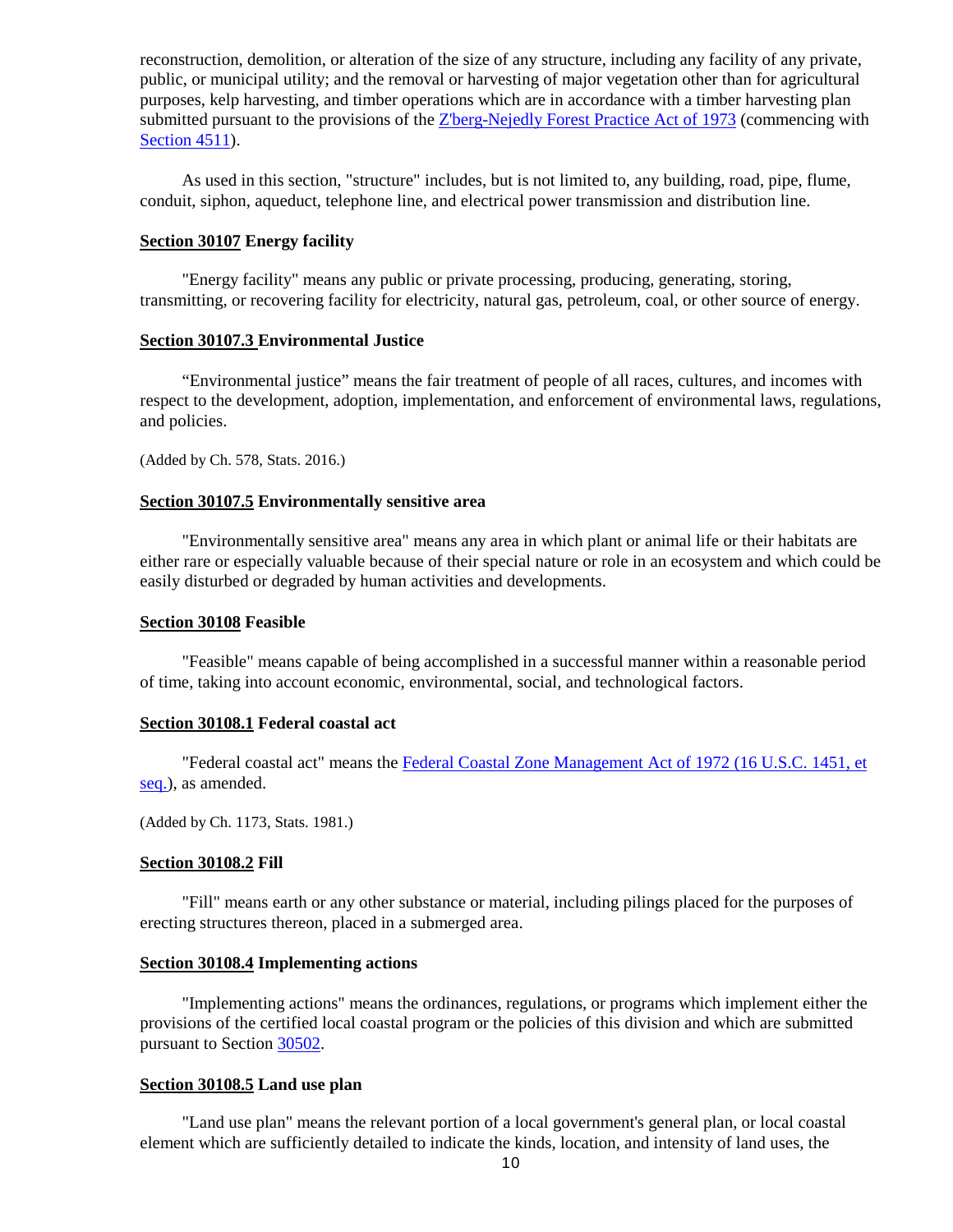applicable resource protection and development policies and, where necessary, a listing of implementing actions.

## <span id="page-11-0"></span>**Section 30108.55 Local coastal element**

"Local coastal element" is that portion of a general plan applicable to the coastal zone which may be prepared by local government pursuant to this division, or any additional elements of the local government's general plan prepared pursuant to [Section 65303 of the Government Code,](http://leginfo.legislature.ca.gov/faces/codes_displayText.xhtml?lawCode=GOV&division=1.&title=7.&part=&chapter=3.&article=5.) as the local government deems appropriate.

(Amended by Ch. 1009, Stats. 1984.)

## <span id="page-11-1"></span>**Section 30108.6 Local coastal program**

"Local coastal program" means a local government's (a) land use plans,(b) zoning ordinances, (c) zoning district maps, and (d) within sensitive coastal resources areas, other implementing actions, which, when taken together, meet the requirements of, and implement the provisions and policies of, this division at the local level.

(Amended by Ch. 919, Stats. 1979.)

## <span id="page-11-2"></span>**Section 30109 Local government**

"Local government" means any chartered or general law city, chartered or general law county, or any city and county.

<span id="page-11-3"></span>**Section 30109.5** (Repealed by Ch. 1331, Stats. 1976.)

#### <span id="page-11-4"></span>**Section 30110 Permit**

"Permit" means any license, certificate, approval, or other entitlement for use granted or denied by any public agency which is subject to the provisions of this division.

### <span id="page-11-5"></span>**Section 30111 Person**

"Person" means any individual, organization, partnership, limited liability company, or other business association or corporation, including any utility, and any federal, state, local government, or special district or an agency thereof.

(Amended by Ch. 1010, Stats. 1994.)

## <span id="page-11-6"></span>**Section 30112 Port**

"Port governing body" means the Board of Harbor Commissioners or Board of Port Commissioners which has authority over the Ports of Hueneme, Long Beach, Los Angeles, and San Diego Unified Port District.

## <span id="page-11-7"></span>**Section 30113 Prime agricultural land**

"Prime agricultural land" means those lands defined in paragraph  $(1)$ ,  $(2)$ ,  $(3)$ , or  $(4)$  of subdivision (c) of [Section 51201 of the Government Code.](http://leginfo.legislature.ca.gov/faces/codes_displayText.xhtml?lawCode=GOV&division=1.&title=5.&part=1.&chapter=7.&article=1.)

<span id="page-11-8"></span>(Amended by Ch. 43, Stats. 1982.)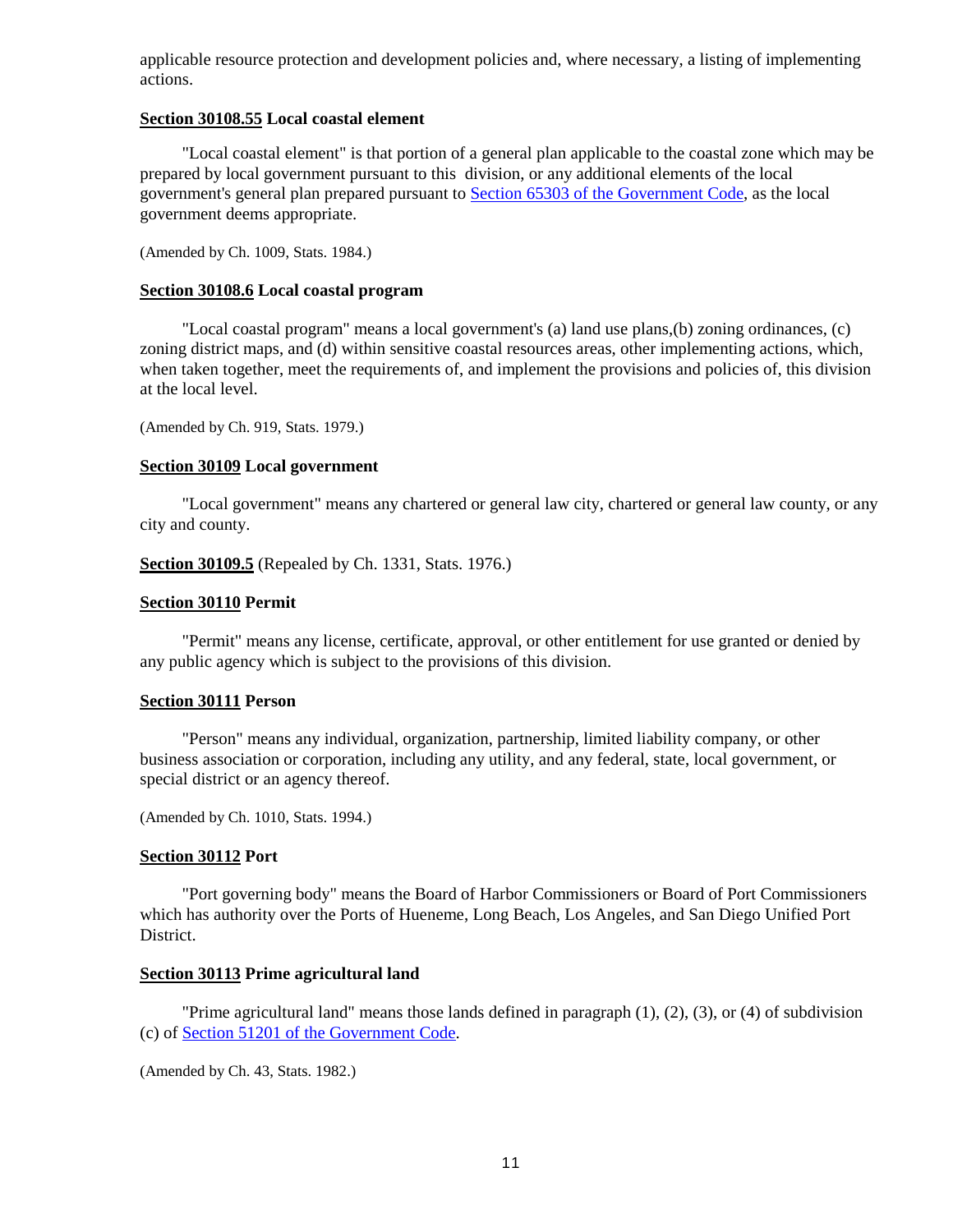## **Section 30114 Public works**

"Public works" means the following:

(a) All production, storage, transmission, and recovery facilities for water, sewerage, telephone, and other similar utilities owned or operated by any public agency or by any utility subject to the jurisdiction of the Public Utilities Commission, except for energy facilities.

(b) All public transportation facilities, including streets, roads, highways, public parking lots and structures, ports, harbors, airports, railroads, and mass transit facilities and stations, bridges, trolley wires, and other related facilities. For purposes of this division, neither the Ports of Hueneme, Long Beach, Los Angeles, nor San Diego Unified Port District nor any of the developments within these ports shall be considered public works.

(c) All publicly financed recreational facilities, all projects of the State Coastal Conservancy, and any development by a special district.

(d) All community college facilities.

(Amended by: Ch. 1075, Stats. 1978; Ch. 1553, Stats. 1982; Ch. 392, Stats. 1985.)

## <span id="page-12-0"></span>**Section 30115 Sea**

"Sea" means the Pacific Ocean and all harbors, bays, channels, estuaries, salt marshes, sloughs, and other areas subject to tidal action through any connection with the Pacific Ocean, excluding nonestuarine rivers, streams, tributaries, creeks, and flood control and drainage channels. "Sea" does not include the area of jurisdiction of the San Francisco Bay Conservation and Development Commission, established pursuant to [Title 7.2 \(commencing with Section 66600\) of the Government Code,](http://leginfo.legislature.ca.gov/faces/codes_displayexpandedbranch.xhtml?tocCode=GOV&division=&title=7.2.&part=&chapter=&article=) including any river, stream, tributary, creek, or flood control or drainage channel flowing directly or indirectly into such area.

## <span id="page-12-1"></span>**Section 30116 Sensitive coastal resource areas**

"Sensitive coastal resource areas" means those identifiable and geographically bounded land and water areas within the coastal zone of vital interest and sensitivity. "Sensitive coastal resource areas" include the following:

(a) Special marine and land habitat areas, wetlands, lagoons, and estuaries as mapped and designated in Part 4 of the coastal plan.

(b) Areas possessing significant recreational value.

(c) Highly scenic areas.

(d) Archaeological sites referenced in the California Coastline and Recreation Plan or as designated by the State Historic Preservation Officer.

(e) Special communities or neighborhoods which are significant visitor destination areas.

(f) Areas that provide existing coastal housing or recreational opportunities for low- and moderateincome persons.

(g) Areas where divisions of land could substantially impair or restrict coastal access.

## **Section 30117** (Blank.)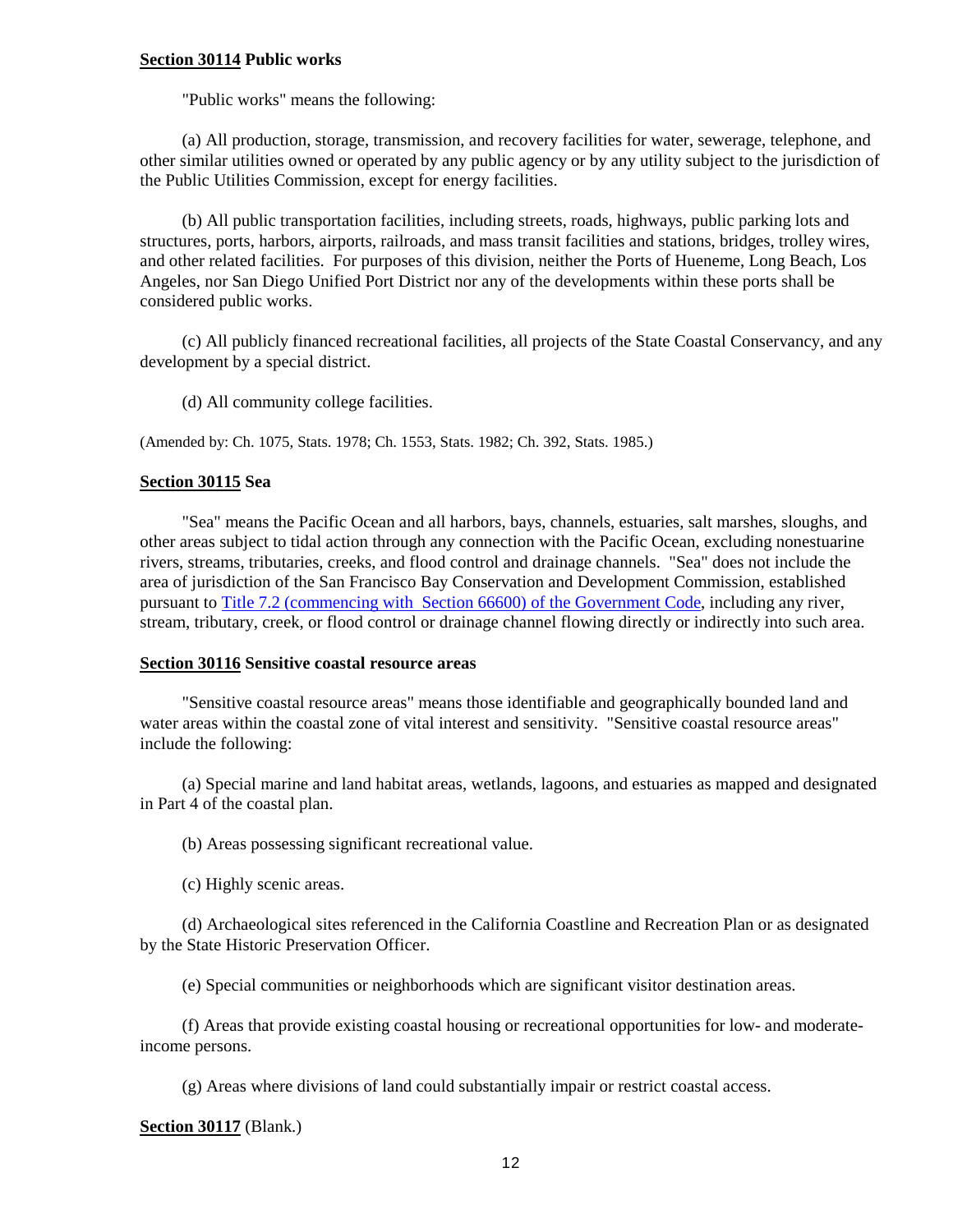## <span id="page-13-0"></span>**Section 30118 Special district**

"Special district" means any public agency, other than a local government as defined in this chapter, formed pursuant to general law or special act for the local performance of governmental or proprietary functions within limited boundaries. "Special district" includes, but is not limited to, a county service area, a maintenance district or area, an improvement district or improvement zone, or any other zone or area, formed for the purpose of designating an area within which a property tax rate will be levied to pay for service or improvement benefiting that area.

## <span id="page-13-1"></span>**Section 30118.5 Special treatment area**

"Special treatment area" means an identifiable and geographically bounded forested area within the coastal zone that constitute a significant habitat area, area of special scenic significance, and any land where logging activities could adversely affect public recreation area or the biological productivity of any wetland, estuary, or stream especially valuable because of its role in a coastal ecosystem.

## <span id="page-13-2"></span>**Section 30119 State university**

"State university" means the University of California and the California State University.

(Amended by Ch. 143, Stats. 1983.)

## <span id="page-13-3"></span>**Section 30120 Treatment works**

"Treatment works" shall have the same meaning as set forth in [the Federal Water Pollution Control](http://www.law.cornell.edu/uscode/)  [Act \(33 U.S.C. 1251, et seq.\)](http://www.law.cornell.edu/uscode/) and any other federal act which amends or supplements the Federal Water Pollution Control Act.

## <span id="page-13-4"></span>**Section 30121 Wetland**

"Wetland" means lands within the coastal zone which may be covered periodically or permanently with shallow water and include saltwater marshes, freshwater marshes, open or closed brackish water marshes, swamps, mudflats, and fens.

## <span id="page-13-5"></span>**Section 30122 Zoning ordinance**

"Zoning ordinance" means an ordinance authorized b[y Section 65850 of the Government Code](http://leginfo.legislature.ca.gov/faces/codes_displayexpandedbranch.xhtml?tocCode=GOV&division=&title=7.&part=&chapter=&article=) or, in the case of a charter city, a similar ordinance enacted pursuant to the authority of its charter.

(Added by Ch. 919, Stats. 1979.)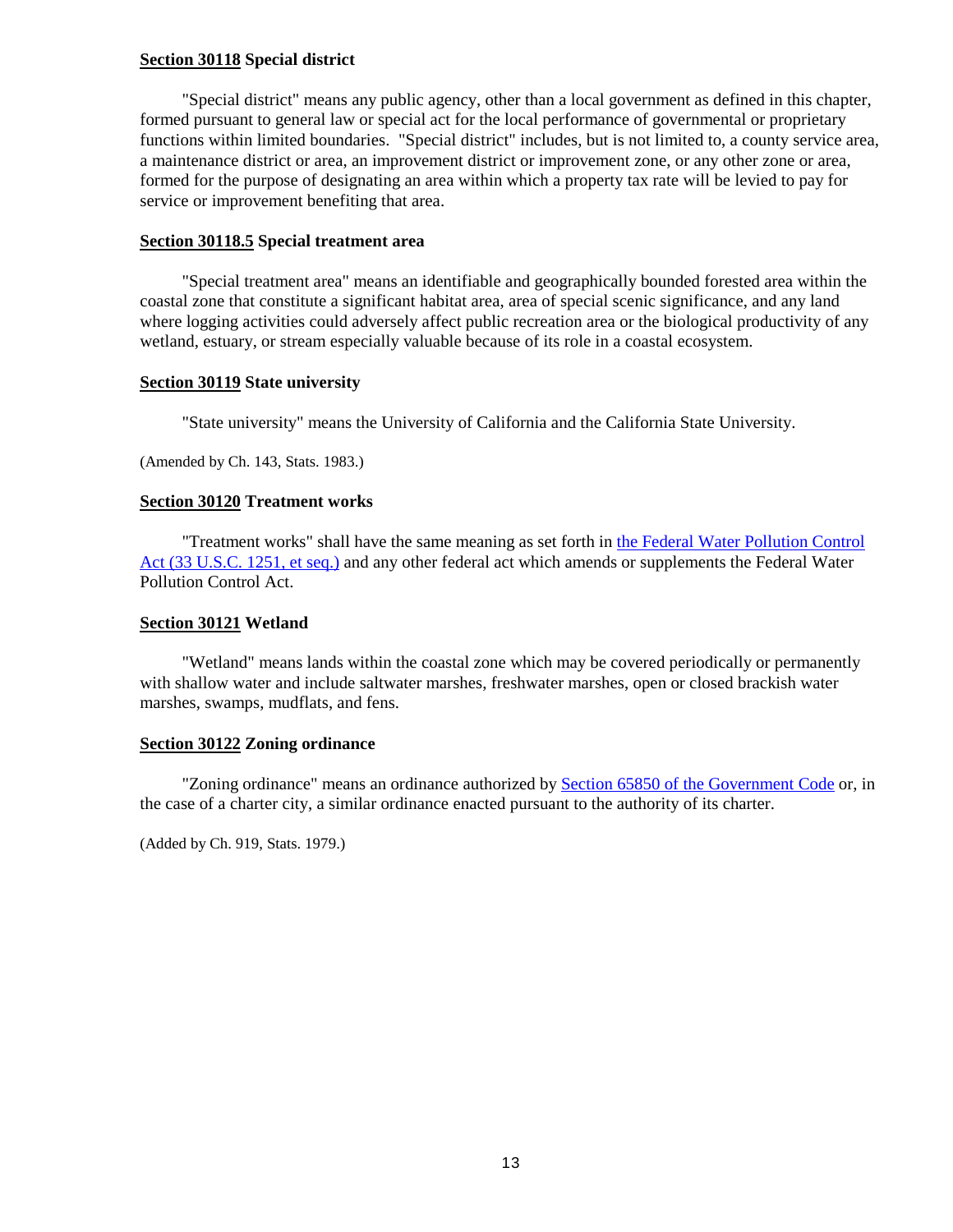## **CHAPTER 2.5 REVISIONS TO THE COASTAL ZONE BOUNDARY**

## <span id="page-14-0"></span>**Section**

| 30150          | Amendment of inland boundary                                                |
|----------------|-----------------------------------------------------------------------------|
| 30152          | Del Norte County                                                            |
| 30154          | <b>Humboldt County</b>                                                      |
| 30156          | San Mateo County                                                            |
| 30156.1        | San Mateo County; City of Pacifica                                          |
| <u>30158</u>   | Santa Cruz County                                                           |
| 30160          | <b>Monterey County</b>                                                      |
| 30162          | Santa Barbara County                                                        |
| 30164          | Ventura County                                                              |
| 30166          | Los Angeles County                                                          |
| 30166.5        | City of Malibu; submission and adoption of local coastal program            |
| 30168          | <b>Orange County</b>                                                        |
| <u>30169</u>   | Aliso Viejo area of Orange County                                           |
| 30170          | San Diego County                                                            |
| 30170.6        | San Diego County; Peñasquitos Canyon                                        |
| 30170.7        | (REPEALED)                                                                  |
| <u>30171</u>   | City of Carlsbad; submission and adoption or failure to adopt               |
|                | local coastal program; amendment of program                                 |
| 30171.2        | City of Carlsbad; local coastal program; agricultural conversion fees;      |
|                | priorities; reimbursements; claims; appropriations                          |
| <u>30171.5</u> | City of Carlsbad; local coastal program; mitigation fees for development on |
|                | non-prime agricultural lands; priorities                                    |
| 30172          | Exclusion from coastal zone in San Diego County                             |
| 30174          | Coastal zone in San Diego County; amendment of inland boundary              |
| 30176          | (REPEALED)                                                                  |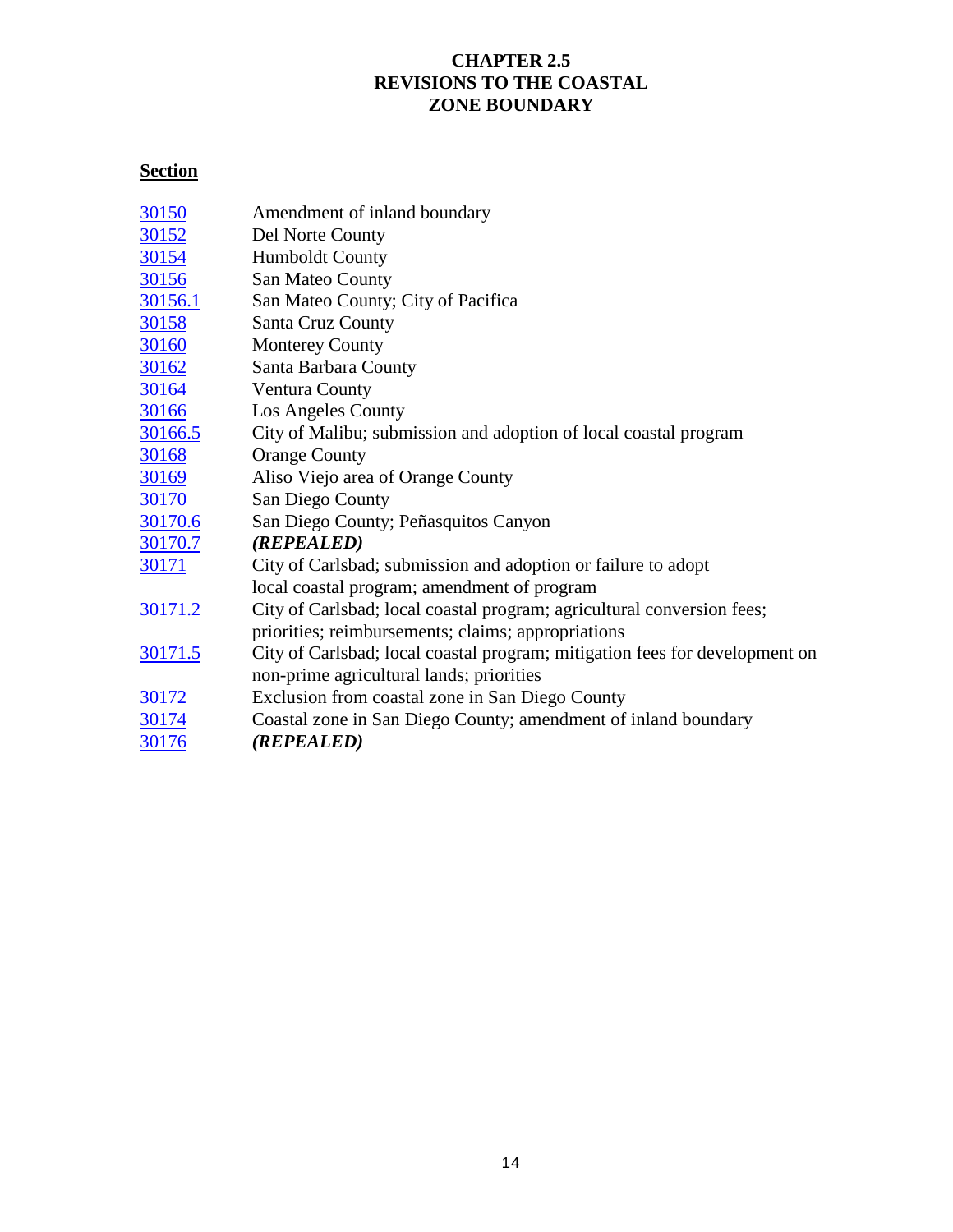## <span id="page-15-0"></span>**Section 30150 Amendment of inland boundary**

Notwithstanding the maps adopted pursuant to Section 17 of Chapter 1330 of the Statutes of 1976, as amended by Section 29 of Chapter 1331 of the Statutes of 1976, the inland boundary of the coastal zone, as shown on the detailed coastal maps adopted by the commission on March 1, 1977, is amended by maps 1 to 35, inclusive, dated September 12, 1979, and filed on September 14, 1979, with the office of the Secretary of State and which are on file in the office of the commission. Maps 1 to 35, inclusive, are hereby adopted by reference.

The areas deleted and added to the coastal zone are specifically shown on maps 1 to 35, inclusive, adopted by this section, and are generally described in this chapter.

(Added by Ch. 1109, Stats. 1979.)

## <span id="page-15-1"></span>**Section 30152 Del Norte County**

In Del Norte County:

(a) Near the community of Smith River, approximately 225 acres are excluded as specifically shown on map 1.

(b) The Fort Dick, Kings Valley, and Meadowbrook Acres are excluded as specifically shown on maps 2 and 3.

(c) In and near the City of Crescent City, approximately 2,250 acres between Lake Earl Drive and State Highway Route 101 and other partially urbanized areas such as the Bertsch Subdivision, are excluded as specifically shown on maps 2 and 3.

(d) In the City of Crescent City, approximately two acres are excluded as specifically shown on map 2A, dated May 5, 1982, and filed on May 20, 1982, with the Office of the Secretary of State.

(Added by Ch. 1109, Stats. 1979; Amended by Ch. 1470, Stats. 1982.)

#### <span id="page-15-2"></span>**Section 30154 Humboldt County**

In Humboldt County:

(a) In and near the City of Fortuna, approximately 265 acres seaward of State Highway Route 101 are excluded as specifically shown on map 4.

(b) All of the incorporated land of the City of Ferndale as of January 1, 1979, is excluded as specifically shown on map 4A. The city shall consider work completed pursuant to its local coastal program in the course of preparing or revising its general plan. Notwithstanding any provision of Division 21 (commencing with Section [31000\)](http://leginfo.legislature.ca.gov/faces/codes_displayexpandedbranch.xhtml?tocCode=PRC&division=21.&title=&part=&chapter=&article=) to the contrary, the State Coastal Conservancy may undertake projects within the city without approval of the commission.

(Added by Ch. 1109, Stats. 1979.)

### <span id="page-15-3"></span>**Section 30156 San Mateo County**

In San Mateo County, within the Butano Creek watershed, the boundary is moved seaward to the five-mile limit described in Section [30103](#page-8-7) and as specifically shown on map 5.

<span id="page-15-4"></span>(Added by Ch. 1109, Stats. 1979.)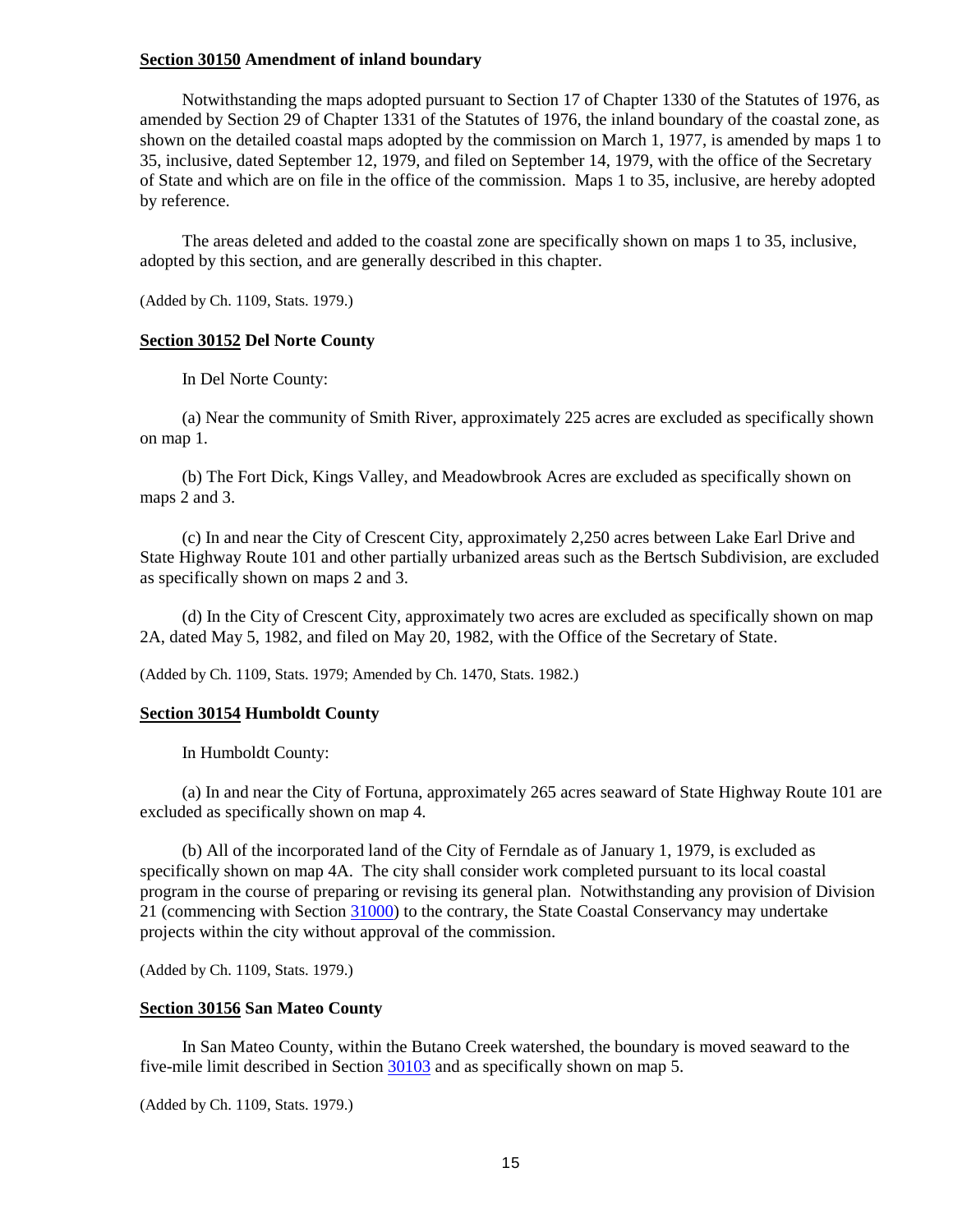## **Section 30156.1 San Mateo County; City of Pacifica**

In San Mateo County in the City of Pacifica, approximately 11 acres situated east of State Highway Route 1 and described in Director's Deed DD-028764-01-01 from the Director of Transportation, is included, as specifically shown on map 5.

(Added by Ch. 1109, Stats. 1979; Amended by Ch. 1381, Stats. 1988.)

#### <span id="page-16-0"></span>**Section 30158 Santa Cruz County**

In Santa Cruz County:

(a) Near the community of Bonny Doon, the boundary is moved seaward to the five-mile limit described in Section [30103](#page-8-7) and as specifically shown on maps 6 and 7.

(b) In the Watsonville area approximately 40 acres in the southwest portion of the city are excluded as specifically shown on map 8.

(Added by Ch. 1109, Stats. 1979.)

#### <span id="page-16-1"></span>**Section 30160 Monterey County**

In Monterey County:

(a) In the City of Marina, approximately 400 acres between Del Monte Boulevard and the new alignment of State Highway Route 1 are excluded as specifically shown on map 9.

(b) In the City of Sand City approximately 125 acres landward of a 200-foot buffer along the new alignment of State Highway Route 1 are excluded as specifically shown on map 10; provided, however, a buffer of 100 feet along either side of the railroad right-of-way through the city together with such right-ofway are not excluded.

(c) In the City of Seaside, approximately 29 acres northeast of Laguna del Rey are excluded as specifically shown on map 10; provided, however, a 125-foot buffer along the edge of Laguna Grande, a 100-foot buffer along each side of the channel connecting Roberts Lake and Laguna Grande, and a 100-foot buffer along either side of the railroad right-of-way together with such right-of-way are not excluded.

(d) In the City of Monterey, the downtown area, and the Cannery Row area between Lighthouse Avenue and the extreme edge of the railroad right-of-way, are excluded as specifically shown on map 11; provided, however, that the one block area bounded by Foam Street and Wave Street and Prescott Avenue and Hoffman Avenue, is not excluded.

Notwithstanding any map referenced by Section [30150,](#page-15-0) dated September 12, 1979, and filed on September 14, 1979, with the office of the Secretary of State, the inland coastal zone boundary described in this subdivision shall be as prescribed by the amendments to this section made during the second year of the 1979-80 Regular Session of the Legislature.

(e) In the City of Pacific Grove, approximately 300 acres are excluded as specifically shown on map 11; provided, however, that the railroad right-of-way is not excluded.

(f) In the Del Monte Forest, approximately 90 acres known as the Navaho Tract are added as specifically shown on map ll.

(g) In the area between the intersection of the boundary and the easterly line of Section 26, T. 17 S., R.1.E., M.D.M. and the intersection of the boundary and the northeasterly corner of Section 1, T. 19 S., R.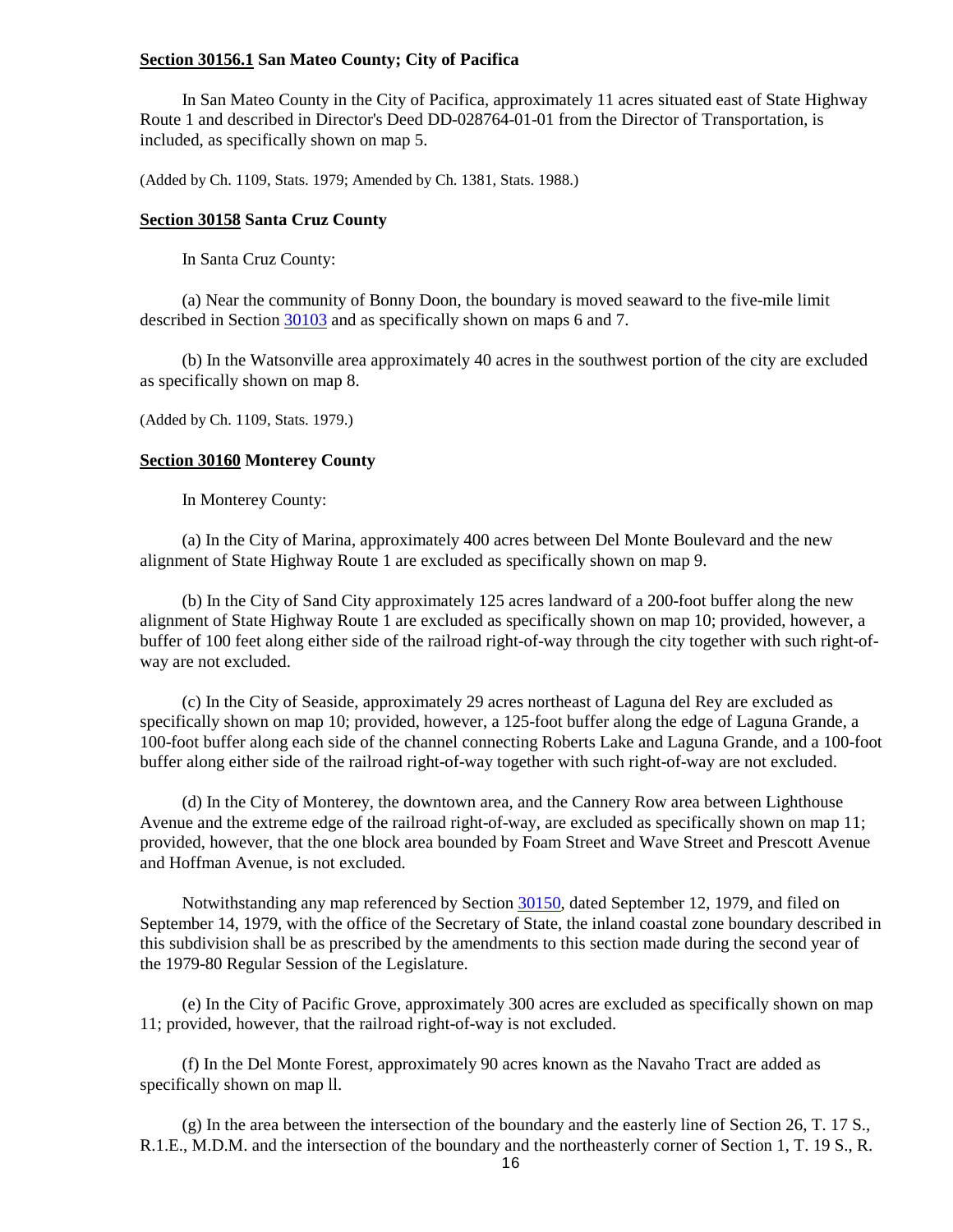1 E., M.D.M., and in the vicinity of the head of the Middle Fork of Devil's Canyon and the head of the South Fork of Devil's Canyon the boundary is moved seaward to the five-mile limit described in Section [30103](#page-8-7) and as specifically shown on maps 12, 13, and 14.

(Added by Ch. 1109, Stats. 1979; Amended by Ch. 170, Stats. 1980.)

## <span id="page-17-0"></span>**Section 30162. Santa Barbara County**

In Santa Barbara County:

(a) In Rancho San Julian and generally within the watershed of Jalama Creek, the boundary is moved seaward to the five-mile limit described in Section [30103](#page-8-7) and as specifically shown on map 16.

(b) In the Devereux Lagoon and Goleta Slough areas, approximately 170 acres are excluded and 245 acres are added as specifically shown on maps 17 and 18; provided, however, that the land areas on which the University of California has proposed a 200 unit housing project are not included.

(Added by Ch. 1109, Stats. 1979.)

## <span id="page-17-1"></span>**Section 30164 Ventura County**

In Ventura County:

(a) Near the mouth of the Ventura River, approximately 190 acres are added as specifically shown on map 19.

(b) In the City of San Buenaventura, approximately 240 acres are excluded as specifically shown on map 19.

(c) In the City of Oxnard and a small unincorporated area, approximately 130 acres are excluded and approximately 85 acres are added as specifically shown on map 20.

(d) In the area describes as Section 36, T. 1 N., R. 20 W., S.B.B.L., the boundary is moved seaward to the five-mile limit described in Section [30103](#page-8-7) and as specifically shown on map 21.

(Added by Ch. 1109, Stats. 1979.)

## <span id="page-17-2"></span>**Section 30166 Los Angeles County**

In Los Angeles County.

(a) In three locations within the Santa Monica Mountains, the boundary is moved seaward to the fivemile limit described in Section [30103](#page-8-7) and as specifically shown on maps 22, 23, and 24.

(b) In the Temescal Canyon watershed in the City of Los Angeles, all lands owned or controlled by the Presbyterian Synod, the University of California, the Los Angeles County Sanitation District, and the Los Angeles Unified School District are added.

(c) In the Cities of Los Angeles and El Segundo the areas east of Vista del Mar that include the Scattergood Steam Plant, the Hyperion Sewage Treatment Plant, and portions of an oil refinery are excluded as specifically shown on map 25. In adopting this boundary change, the Legislature specifically reaffirms the existing location of the coastal zone boundary in the Venice area of the City of Los Angeles.

(d) In the City of Manhattan Beach approximately 140 acres, and in the City of Hermosa Beach approximately 170 acres, are excluded as specifically shown on maps 25 and 26.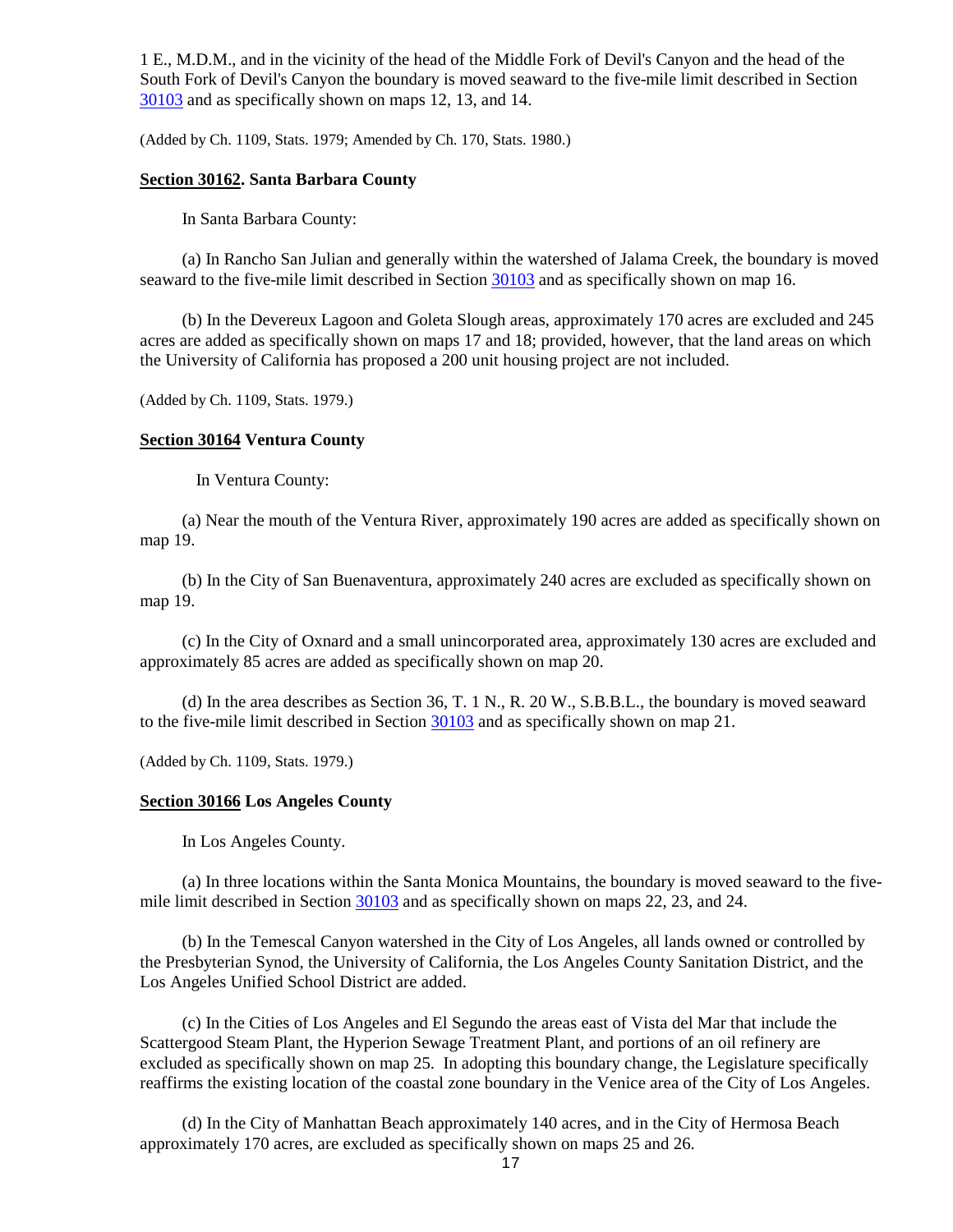(e) In the City of Palos Verdes Estates, approximately 95 acres landward of Paseo del Mar are excluded as specifically shown on map 26.

(f) In the City of Long Beach the area near Colorado Lagoon is excluded as specifically shown on map 27.

(g) In the City of Long Beach, the area commencing at the intersection of the existing coastal zone boundary at Colorado Street and Pacific Coast Highway, thence southerly along Pacific Coast Highway to the intersection of Loynes Drive, thence easterly along Loynes Drive to the intersection of Los Cerritos Channel, thence northerly along Los Cerritos Channel to the existing coastal zone boundary, is excluded as specifically shown on map 27A.

(Added by Ch. 1109, Stats. 1979.)

## <span id="page-18-0"></span>**Section 30166.5 City of Malibu**

(a) On or before January 15, 2002, the commission shall submit to the City of Malibu an initial draft of the land use portion of the local coastal program for the City of Malibu portion of the coastal zone, which is specifically delineated on maps 133, 134, 135,and 136, which were placed on file with the Secretary of State on September 14, 1979.

(b) On or before September 15, 2002, the commission shall, after public hearing and consultation with the City of Malibu, adopt a local coastal program for that area within the City of Malibu portion of the coastal zone that is specifically delineated on maps 133, 134, 135, and 136, which have been placed on file with the Secretary of State on March 14, 1977, and March 1, 1987. The local coastal program for the area shall, after adoption by the commission, be deemed certified, and shall, for all purposes of this division, constitute the certified local coastal program for the area. Subsequent to the certification of the local coastal program, the City of Malibu shall immediately assume coastal development permitting authority, pursuant to this division. Notwithstanding the requirements of [Chapter 4.5 \(commencing with Section](http://leginfo.legislature.ca.gov/faces/codes_displayexpandedbranch.xhtml?tocCode=GOV&division=&title=7.&part=&chapter=&article=)  [65920\) of Division 1 of Title 7 of the Government Code,](http://leginfo.legislature.ca.gov/faces/codes_displayexpandedbranch.xhtml?tocCode=GOV&division=&title=7.&part=&chapter=&article=) once the City of Malibu assumes coastal development permitting authority pursuant to this section, no application for a coastal development permit shall be deemed approved if the city fails to take timely action to approve or deny the application.

(Added by Ch. 952, Stats. 2000.)

## <span id="page-18-1"></span>**Section 30168 Orange County**

In Orange County:

(a) In the City of Huntington Beach, approximately 9.5 acres are added as specifically shown on map 28.

(b) In the City of Costa Mesa, approximately 15 acres are excluded as specifically shown on map 28.

(c) In the City of Newport Beach, approximately 22.6 acres adjacent to Pacific Coast Highway are added as specifically shown on map 28; provided, however, that the area described in this subdivision shall be excluded from the coastal zone, if the Department of Transportation, within one year from the effective date of this act, enters into an agreement for use of this area for hospital-related purposes.

(d) In the Niguel Hill area, the developed portions of Pacific Island Village are excluded as specifically shown on map 29.

(e) In the communities of Dana Point and Laguna Niguel, approximately 450 acres inland of the Pacific Coast Highway are excluded as specifically shown on map 29A.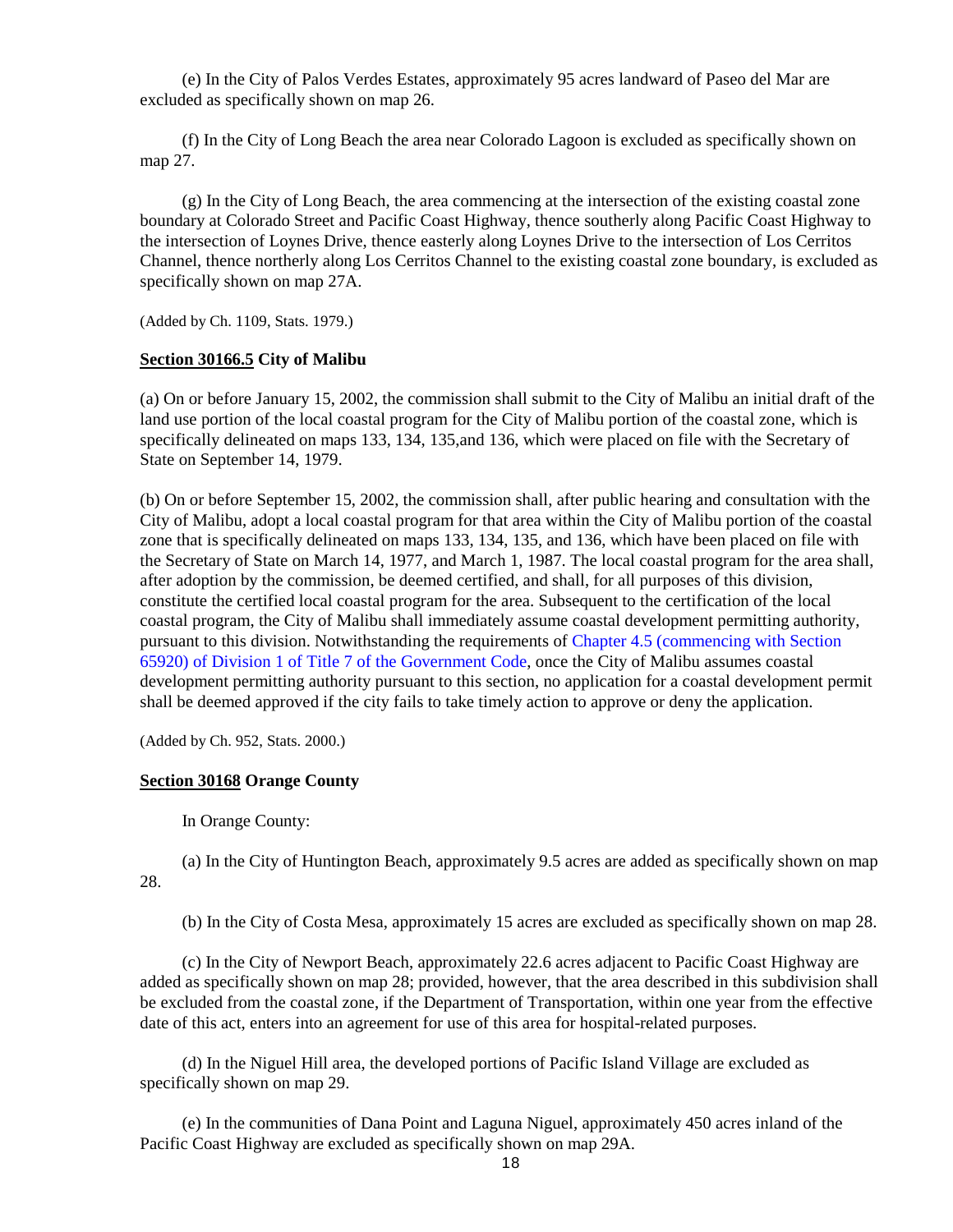(f) In the community of Capistrano Beach, approximately 381 acres seaward of the San Diego Freeway are excluded as specifically shown on map 29A.

(g) In the City of San Clemente, approximately 230 acres inland seaward of the San Diego Freeway are added as specifically shown on may 29B, dated September 1, 1981, and filed on September 1, 1981, with the Office of the Secretary of State.

(h) In the City of San Clemente, approximately 214 acres inland and seaward of the San Diego Freeway are excluded as specifically shown on maps 29A and 30.

(Added by Ch. 1109, Stats. 1979; Amended by Ch. 43, Stats. 1982.)

#### <span id="page-19-0"></span>**Section 30169 Aliso Viejo area of Orange County**

(a) The Legislature hereby finds and declares that a dispute exists as to the proper location of the inland boundary of the coastal zone in the area commonly known as Aliso Viejo and that, after extensive review of the history of this boundary segment, the criteria utilized to establish the boundary in 1976, and the relevant topographical information, it is possible to reach differing conclusions of equal validity regarding the proper location of the coastal zone boundary. The Legislature further finds that it is not possible to determine objectively which ridgeline feature in the Aliso Viejo area most closely approximates the boundary criteria utilized by the Legislature in 1976, and that it is in the best public interest to resolve the current boundary dispute in order to avoid further delay in the completion of the local coastal program for Orange County. The Legislature further finds that a timely solution of this boundary dispute can best be accomplished by adjusting the coastal zone boundary in the manner set forth in this section and within the general framework of Section [30103](#page-8-7) and consistent with the need to protect the coastal resources of the Aliso Viejo area and to carry out the requirements of Section [30213.](#page-31-0)

(b) In the Aliso Creek area of Orange County approximately 286 acres are added and approximately 1,020 acres are excluded as specifically shown on maps 28A and 28B dated April 15, 1980, and filed on April 22, 1980, with the office of the Secretary of State and which are on file in the office of the commission. The maps are hereby adopted by reference. The changes made in the inland boundary of the coastal zone by this section are in addition to any changes made by any map referred to in Section [30150,](#page-15-0) except to the extent that the changes made by this section affect a segment of the boundary previously changed by the map, in which case the changes made by this section shall supersede any of those previous changes.

(c) The executive director of the commission may adjust the precise location of the inland boundary of the coastal zone not more than 100 yards in either a seaward or landward direction in order to conform the precise boundary location to the specific limits of development adjacent to the coastal zone boundary as shown on maps 28A and 28B. However, in any subdivided area, the executive director may adjust the precise location of the inland boundary of the coastal zone not more than 100 feet in a landward direction in order to include any development of the first row of lots immediately adjacent to the boundary as shown on those maps, where the executive director determines that the adjustment is necessary to ensure that adequate controls will be applied to the development in order to minimize any potential adverse effects on the coastal zone resources. The executive director shall prepare a detailed map showing any of the changes and shall file a copy of the map with the county clerk.

(d) Prior to the adoption and approval of a drainage control plan by the County of Orange for the Aliso Viejo Planned Community (as designated by Amendment No. L.U. 79-1 to the Land Use Element of the Orange County General Plan), the county shall consult with the executive director of the commission to ensure that any drainage control facilities located outside the coastal zone are adequate to provide for no increase in peak runoff, by virtue of the development of the Aliso Viejo Planned Community, which would result in adverse impacts on coastal zone resources.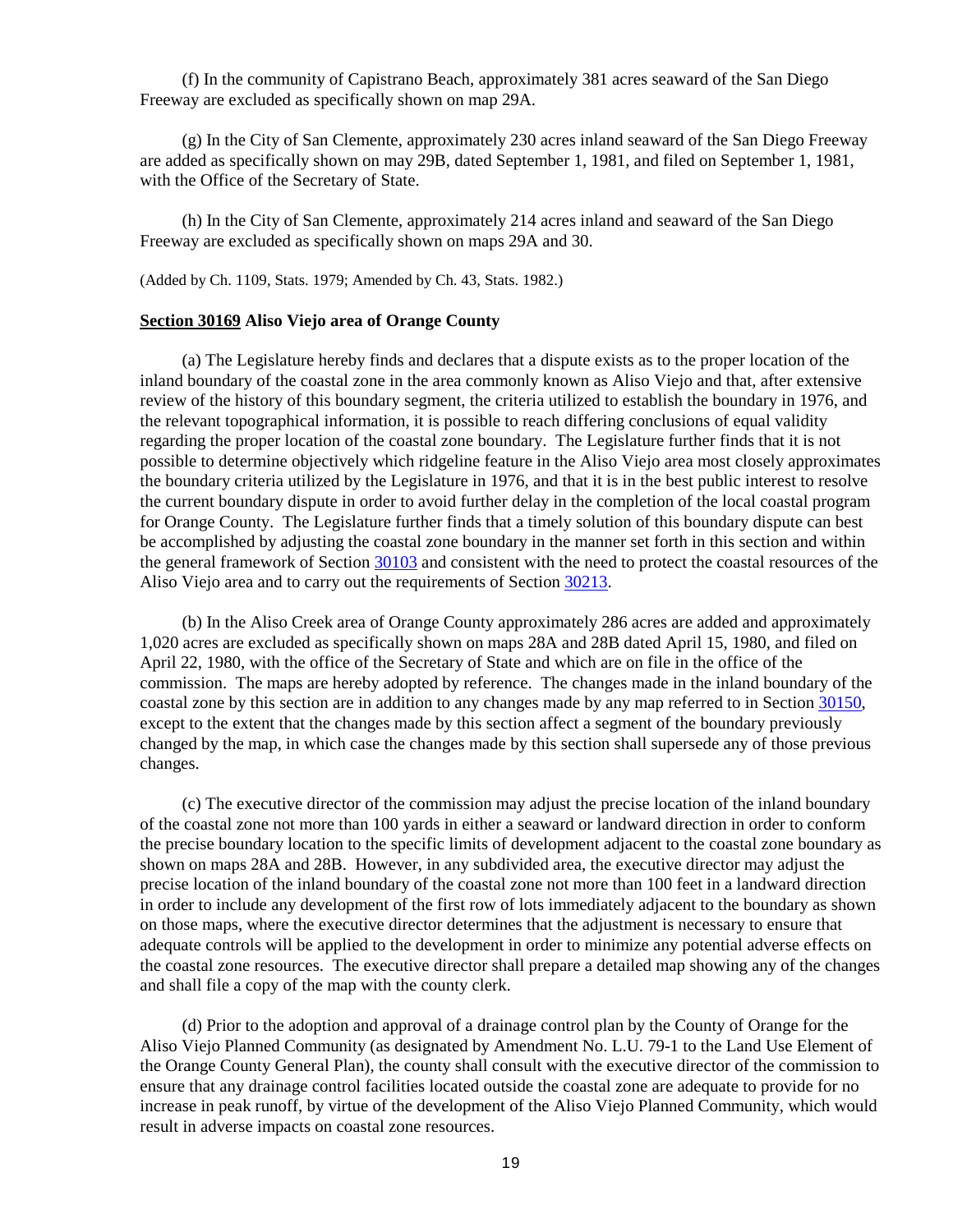(e) On or before January 31, 1981, the commission shall, after public hearing and in consultation with the County of Orange, certify or reject a local coastal program segment prepared and submitted by the county on or before August 1, 1980, for the following parcel in the Aliso Creek area: land owned by the Aliso Viejo Company, a California corporation, as of April 22, 1980, within the coastal zone as amended by this section. The local coastal program required by this subdivision shall, for all purposes of this division, constitute a certified local coastal program segment for that parcel in the County of Orange. The segment of the county's local coastal program for the parcel may be amended pursuant to this division relating to the amendment of local coastal programs. If the commission neither certifies nor rejects the submitted local coastal program within the time limit specified in this subdivision, the land added to the coastal zone by this section shall no longer be subject to this division. It is the intent of the Legislature in enacting this subdivision, that a procedure to expedite the preparation and adoption of a local coastal program for that land be established so that the public and the affected property owner know as soon as possible what uses are permissible.

(f) The commission, through its executive director, shall enter into a binding and enforceable agreement with Aliso Viejo Company, and the agreement shall be recorded as a covenant to run with the land with no prior liens other than tax and assessment liens restricting the Aliso Viejo Planned Community. The agreement shall provide for all of the following:

(1) The Aliso Viejo Company shall provide at least 1,000 units of for-sale housing to moderateincome persons at prices affordable to a range of households earning from 81 to 120 percent of the median income for Orange County as adjusted for family size pursuant to the commission's housing guidelines on affordable housing dated January 22, 1980, and July 16, 1979, and such any additional provisions as agreed to between the commission and the Aliso Viejo Company as referred to in this subdivision.

For purposes of this subdivision, median income constitutes the figure most recently established by the Department of Housing and Urban Development at the time the public report for the units, or any portion thereof, is issued by the Bureau of Real Estate. The affordable units required by this subdivision shall be priced equally over the moderate-income range and shall reflect a reasonable mix as to size and number of bedrooms.

(2) The 1,000 units provided pursuant to this subdivision shall be sold subject to controls on resale substantially as provided in the commission's housing guidelines on affordable housing, dated January 22, 1980, and July 16, 1979, and any additional provisions as agreed to between the commission and the Aliso Viejo Company as referred to in this subdivision. On or before entering the agreement provided for herein, the Aliso Viejo Company shall enter into an agreement, approved by the executive director of the commission, with the Orange County Housing Authority or any other appropriate housing agency acceptable to the executive director of the commission to provide for the administration of the resale controls including the qualification of purchasers.

(3) The 1,000 units provided pursuant to this subdivision may be dispersed throughout the Aliso Viejo Planned Community, and shall be completed and offered for sale prior to, or simultaneously with, other units in the overall project, so that at any time at least 7 1/2 percent of the units constructed shall be resale-controlled until the l,000 units are completed.

(4) The Department of Housing and Community Development and the County of Orange shall be third party beneficiaries to the agreement provided in this subdivision and shall have the power to enforce any and all provision of the agreement.

(5) This agreement may only be amended upon the determination of the Aliso Viejo Company or its successors or assigns, the commission, the Department of Housing and Community Development, and the County of Orange that the change is necessary in order to prevent adverse effects on the supply of low- and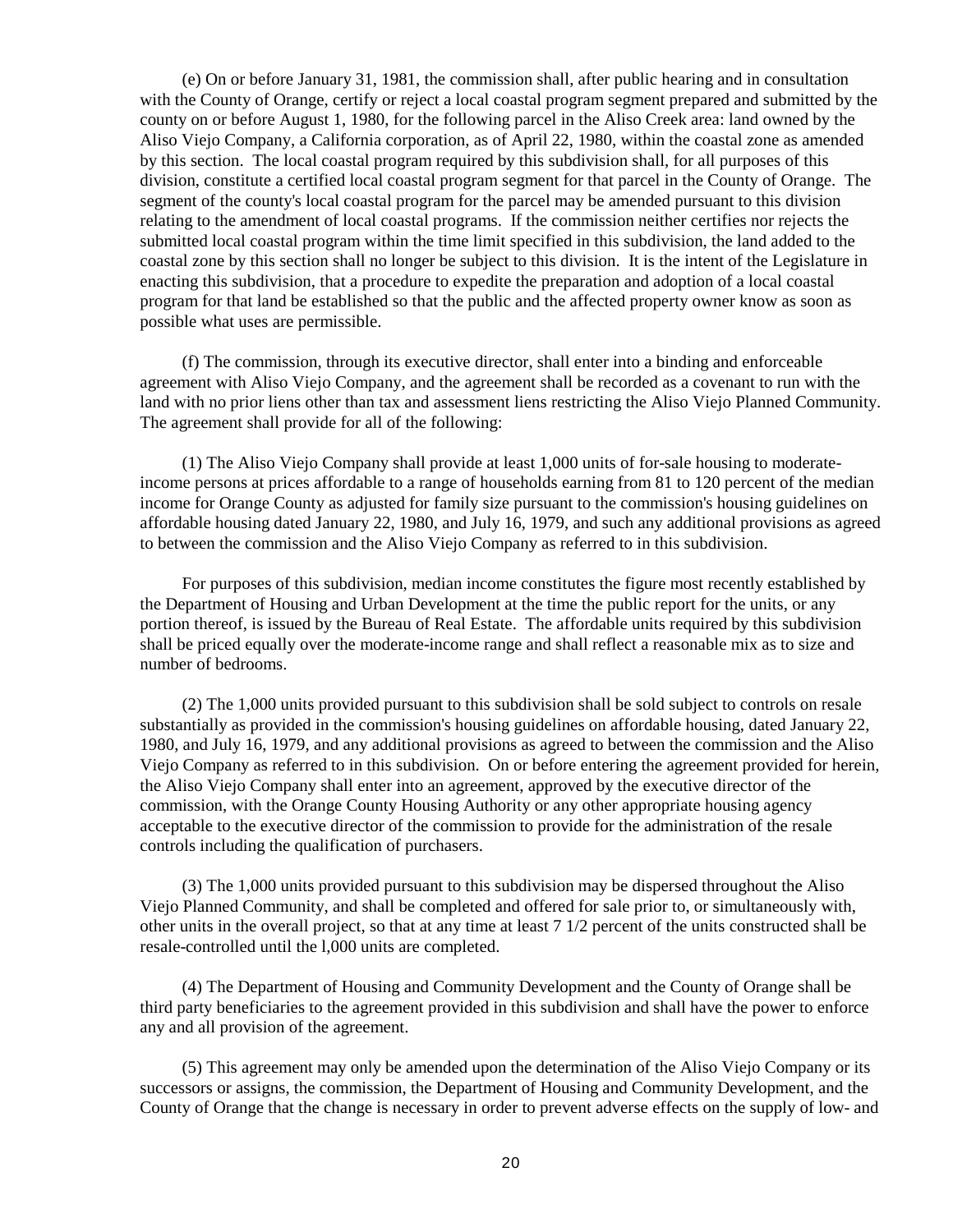moderate-income housing opportunities and to improve the methods of providing the housing at continually affordable prices.

The Legislature hereby finds and declares that, because the Aliso Viejo Company, in addition to the 1,000 units of controlled housing provided in this subdivision, will provide for 2,000 units of subsidized affordable housing for low income persons and 2,000 affordable housing units for moderate income persons pursuant to the company's housing program, the purposes of Section [30213](#page-31-0) will be met by enactment of this subdivision. The Legislature further finds and declares that the general provisions of this subdivision are specifically described and set forth in letters by Aliso Viejo Company and the executive director of the commission published in the Journals of the Senate and the Assembly of the 1979-80 Regular Session, and it is the intent of the Legislature that the commission and Aliso Viejo Company conform the agreement provided in this subdivision to the specific provisions described in the letters.

(g) Notwithstanding any other provision of law, the application of this division by the commission to the development or use of any infrastructure necessary and appropriate to serve development within the portions of the Aliso Viejo Planned Community located inland of the coastal zone as amended by this section, shall be strictly limited to addressing direct impacts on coastal zone resources and shall be carried out in a manner that assures that the infrastructure will be provided. Furthermore, the commission shall amend without conditions its prior permit No. A-61-76 to provide for its release of sewer outfall flow limitations necessary and appropriate to serve the Aliso Viejo Planned Community located inland of the coastal zone as amended by this subdivision. For purposes of this subdivision, "infrastructure" means those facilities and improvements necessary and appropriate to develop, construct, and serve urban communities, including but not limited to, streets, roads, and highways; transportation systems and facilities; schools; parks; water and sewage systems and facilities; electric, gas, and communications system and facilities; and drainage and flood control systems and facilities. Notwithstanding this subdivision, the commission may limit, or reasonably condition, the use of the transit corridor in Aliso Creek Valley to transit uses, uses approved by the commission that serve the Aliso Greenbelt Project prepared by the State Coastal Conservancy, the provision of access to and from the sewage treatment works in Aliso Creek Valley, emergency uses, and drainage and flood control systems and facilities and other services approved pursuant to this subdivision.

(h) This section shall become operative only when the commission and Aliso Viejo Company have entered into the binding and enforceable agreement provided for in this section, and the agreement has been duly recorded with the county recorder of Orange County.

(Added by Ch. 170, Stats. 1980; Amended by Ch. 714, Stats. 1981; Ch. 352, Stats. 2013.)

## <span id="page-21-0"></span>**Section 30170 San Diego County**

In San Diego County:

(a) In the City of Oceanside, approximately 500 acres are excluded as specifically shown on maps 30A and 31.

(b) In the City of Carlsbad, approximately 180 acres in the downtown area, except for the Elm Street corridor, are excluded as specifically shown on map 31.

(c) In the City of Carlsbad, the area lying north of the Palomar Airport as generally shown on maps 31 and 32 and as specifically described in this subdivision is excluded.

Those portions of lots "F" and "G" of Rancho Agua Hedionda, part in the City of Carlsbad and part in the unincorporated area of the County of San Diego, State of California, according to the partition map thereof No. 823, filed in the office of the county recorder of that county, November 16, 1896, described as follows: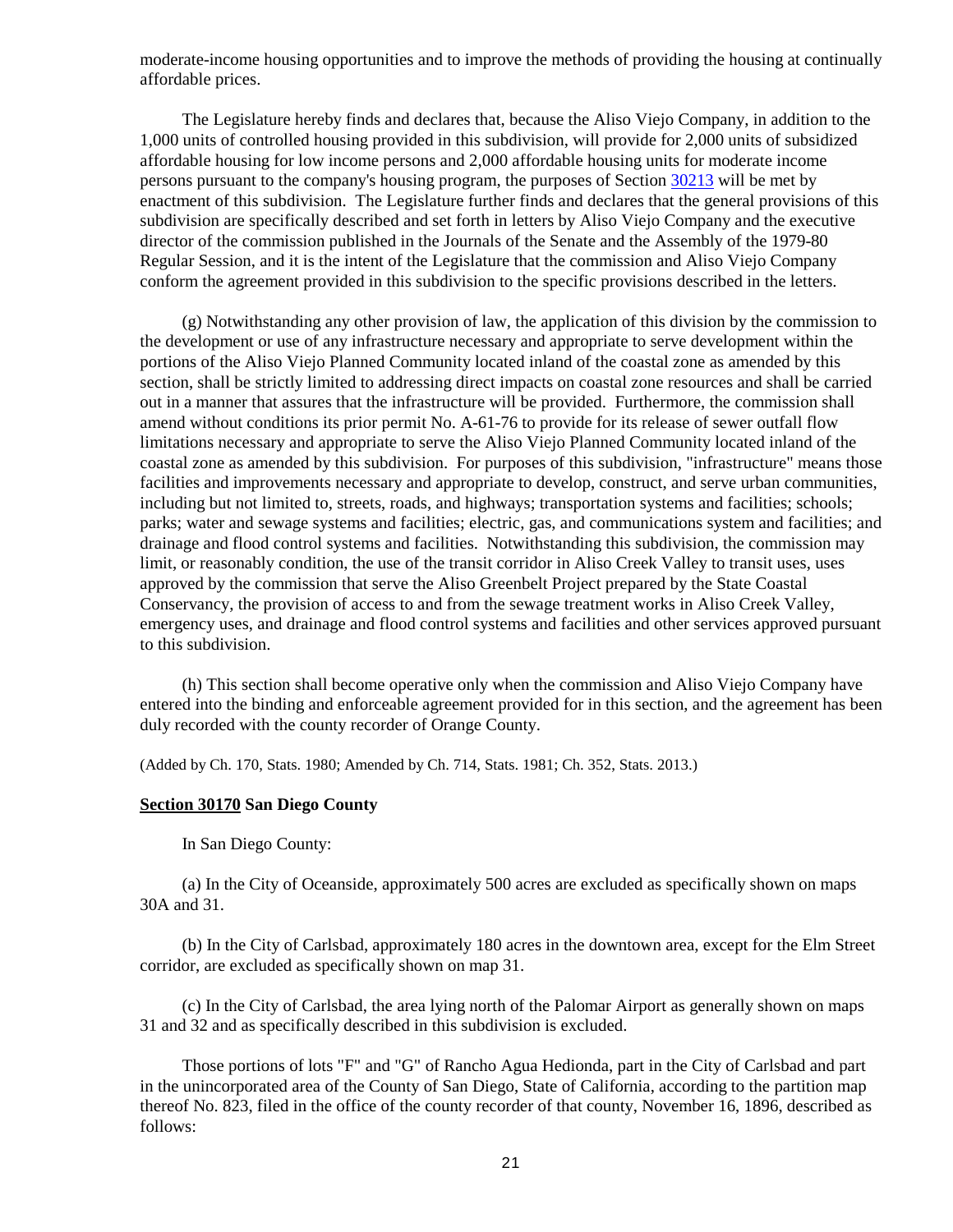Commencing at point 1 of said lot "F" as shown on said map; thence along the boundary line of said lot "F" south 25 33'56" east, 229.00 feet to point 23 of said lot "F" and south 54 40'19" east, 1347.00 feet; thence leaving said boundary line south 35 19'44" west, 41.28 feet to the true point of beginning, which point is the true point of beginning, of the land described in deed to Japatul Corporation recorded December 8, 1975, at recorder's file/page No. 345107 of official records to said county; thence along the boundary line of said land south 35 19'44" west, 2216.46 feet and north 53 02'49" west, 1214.69 feet to the northeast corner of the land described in deed to Japatul Corporation recorded December 8, 1975, at recorder's file/page no. 345103 of said official records; thence along the boundary lines of said land as follows: West, 1550 feet, more or less, to the boundary of said lot "F"; south 00 12'00" west, 550 feet, more or less, to point 5 of said lot "F"; south 10 25'00" east along a straight line between said point 5 and point 14 of said lot "F", to point 14 of said lot "F": thence along the boundary of said lot "F" south 52 15'45" east (record south 51 00'00" east) 1860.74 feet more or less to the most westerly corner of the land conveyed to James L. Hieatt, et ux, by deed recorded June 11, 1913, in Book 617, page 54 of deed, records of said county; thence along the northwesterly and northeasterly boundary of Hieatt's land as follows: North 25 00'00" east, 594.00 feet and south 52 15'45" east (record south 51 00'00" east per deed) 1348.61 feet to a point of intersection with the northerly line of Palomar County Airport, said point being on the boundary of the land conveyed to Japatul Corporation by deed recorded December 8, 1975, at recorder's file/page No. 345107 of said official records; thence along said boundary as follows: North 79 10'00" east, 4052.22 feet north 10 50'00" west, 500.00 feet; north 79 10'00" east 262.00 feet, south 10 50'00" east, 500.00 feet; north 79 10'00" east, 1005 feet, more or less, to the westerly line of the land conveyed to the County of San Diego by deed recorded May 28, 1970, at recorder's file/page No. 93075 of said official records; thence continuing along the boundary of last said Japatul Corporation's land north 38 42'44" west, 2510.58 feet to the beginning of a tangent 1845.00 foot radius curve concave northeasterly; along the arc of said curve through a central angle of 14 25'52" a distance of 464.70 feet to a point of the southerly boundary of the land allotted to Thalia Kelly Considine, et al, by partial final judgment in partition, recorded January 1, 1963, at recorder's file/page No. 11643 of said official records; thence continuing along last said Japatul Corporation's land south 67 50'28" west, 1392.80 feet north 33 08'52" west, 915.12 feet and north 00 30'53 west, 1290.37 feet to the southerly line of said land conveyed to the County of San Diego, being also the northerly line of last said Japatul Corporation's land; thence along said common line north 74 57'25" west, 427.67 feet to the beginning of a tangent 2045.00 foot radius curve concave northerly; and westerly along the arc of said curve through a central angel of 16 59'24", a distance of 606.41 feet to the true point of beginning.

And those properties known as assessors parcel Nos. 212-020-08, 212-020-22, and 212-020-23.

Excepting therefrom that portion, if any, conveyed to the County of San Diego, by quitclaim deed recorded January 12, 1977, at recorder's file/page No. 012820 of said official records.

No development may occur in the area described in this subdivision until a plan for drainage of the parcel to be developed has been approved by the local government having jurisdiction over the area after consultation with the commission and the Department of Fish and Game. The plan shall assure that no detrimental increase occurs in runoff of water from the parcel to be developed and shall require that the facilities necessary to implement the plan are installed as part of the development.

(d) In the City of Carlsbad and adjacent unincorporated areas, approximately 600 acres consisting of the Palomar Airport and an adjoining industrial park are excluded as specifically shown on maps 31 and 32.

(e) An area consisting of approximately 333 acres lying west and south of the Palomar Airport and bounded on the south by Palomar Airport Road is excluded as specifically shown on maps 31 and 32.

No development may occur in the area described in this subdivision until a plan for drainage of the parcel to be developed has been approved by the local government having jurisdiction over the area after consultation with the commission and the Department of Fish and Game. The plan shall assure that no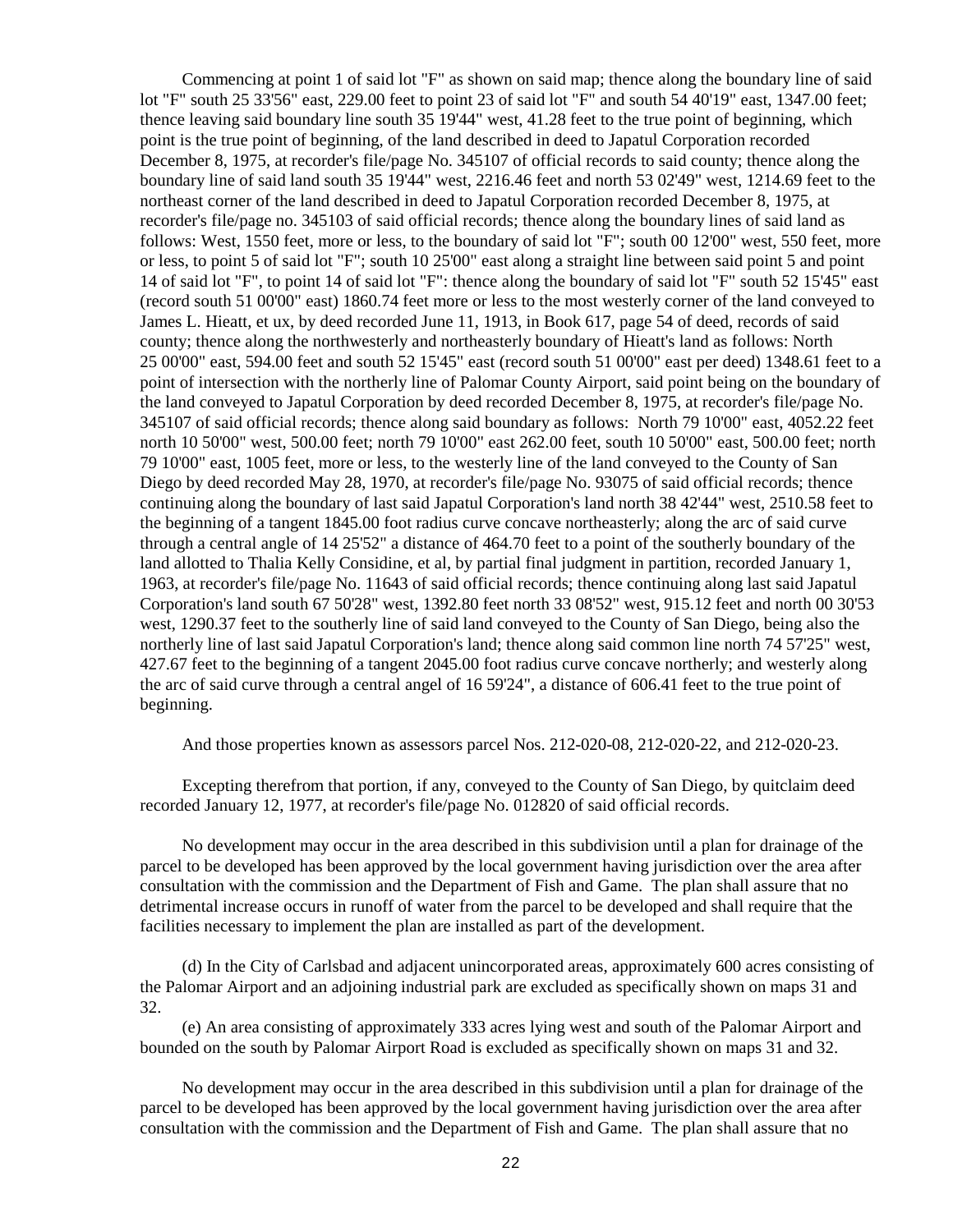detrimental increase occurs in runoff of water from the parcel to be developed and shall require that the facilities necessary to implement the plan are installed as part of the development.

(f) On or before October 1, 1980, the commission shall, after public hearing and in consultation with the City of Carlsbad, prepare, approve, and adopt a local coastal program for the following parcels in the vicinity of Batiquitos Lagoon within the City of Carlsbad: lands owned by Rancho La Costa, a registered limited partnership, lands (consisting of approximately 80 acres) owned by Standard Pacific of San Diego, Inc., that were conveyed by Rancho La Costa on October 8, 1977, and lands owned by the Occidental Petroleum Company. Such parcels shall be determined by ownership as of September 12, 1979. As used in this subdivision, "parcels" means the parcels identified in this paragraph. The local coastal program required by this subdivision shall include all of the following elements:

- (1) Protection of agricultural lands and uses to the extent feasible.
- (2) Minimization of adverse impacts from sedimentation.
- (3) Protection of feasible public recreational opportunities.
- (4) Provision for economically feasible development consistent with the three elements specified in this subdivision.

The local coastal program required by this subdivision shall, after adoption by the commission, be deemed certified and shall for all purposes of this division constitute certified local coastal program segments for those parcels in the City of Carlsbad. The segments of the city's local coastal program for those parcels may be amended pursuant to the provisions of this division relating to the amendment of local coastal programs. In addition, until such time as (i) the City of Carlsbad adopts or enacts the implementing actions contained in any such local coastal program, or (ii) other statutory provisions provide alternately for the adoption, certification, and implementation of a local coastal program for those parcels, the local coastal program required by this subdivision may also be amended by the commission at the request of the owner of any of those parcels. For administrative purposes, the commission may group these requests in order to schedule them for consideration at a single commission hearing; provided, however, that the commission shall schedule these requests for consideration at least once during each four-month period, beginning January 1, 1982. After either of these events occur, however, these property owners shall no longer be eligible to request the commission to amend the local coastal program.

If the commission fails to adopt such local coastal program within the time limits specified in this subdivision, those parcels shall be excluded from the coastal zone and shall no longer be subject to the provisions of this division. It is the intent of the Legislature in enacting this subdivision that a procedure to expedite the preparation and adoption of a local coastal program for those parcels be established so that the public and affected property owners know as soon as possible what the permissible uses of such lands are.

(g) In the vicinity of the intersection of Del Mar Heights Road and the San Diego Freeway, approximately 250 acres are excluded as specifically shown on map 33.

(h) In the vicinity of the intersection of Carmel Valley Road and the San Diego Freeway, approximately 45 acres are added as specifically shown on map 33.

In the City of San Diego, the Carmel Valley area consisting of approximately 1,400 acres as shown on map 33 which has been place on file with the Secretary of State on January 23, 1980, shall be excluded from the coastal zone after the City of San Diego submits, and the commission certifies, a drainage plan and a transportation plan for the area. The city shall implement and enforce the certified drainage and transportation plans. Any amendments or changes to the underlying land use plan for the area that affects drainage, or to either the certified drainage or transportation plan, shall be reviewed and processed in the same manner as an amendment of a certified local coastal program pursuant to Section [30514.](#page-79-0) Any land use not in conformance with the certified drainage and transportation plans may be appealed to the commission pursuant to the appeals procedure as provided by Chapter 7 (commencing with Section [30600\)](#page-91-1). The drainage plan and any amendments thereto shall be prepared after consultation with the Department of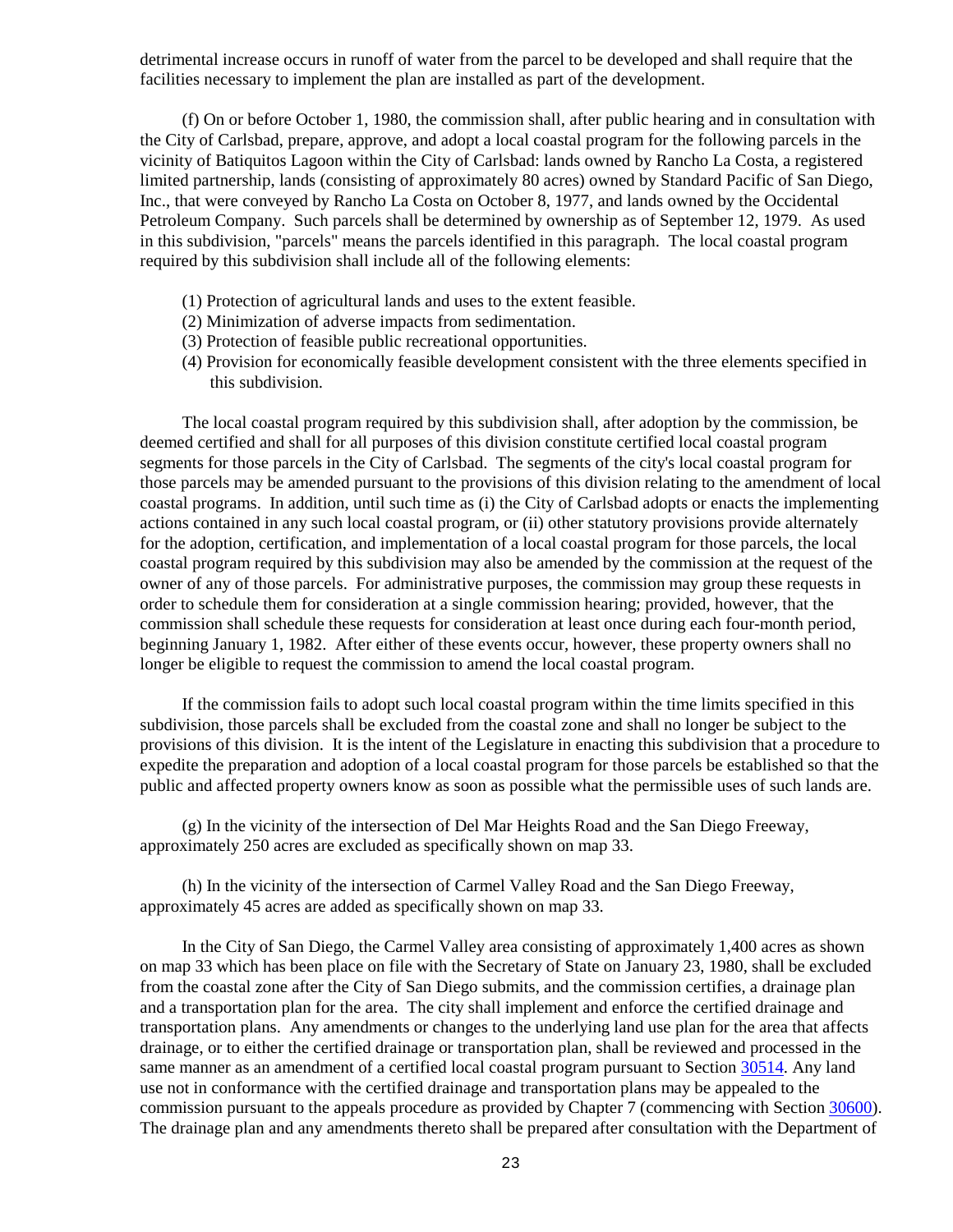Fish and Game and shall ensure that problems resulting from water runoff, sedimentation, and siltation are adequately identified and resolved.

(i) Near the head of the south branch of Los Peñasquitos Canyon, the boundary is moved seaward to the five-mile limit as described in Section [30103](#page-8-7) and as specifically shown on map 33.

(j) In the City of San Diego, approximately 1,855 acres known as the Mount Soledad and La Jolla Mesa areas are added as specifically shown on map 34; provided however, that on or before February 29, 1980, and pursuant to either subdivision (d) of Section [30610](#page-102-0) or Section [30610.5,](#page-106-0) the commission shall exclude from coastal development permit requirements any single family residence within the area specified in this subdivision. No coastal development permit shall be required for any improvement, maintenance activity, relocation, or reasonable expansion of any commercial radio or television transmission facilities within the area specified in this subdivision unless any such proposed activity could result in a significant change in the density or intensity of use in such area or could have a significant adverse impact on highly scenic resources of public importance; provided, however, that no prior review by the commission of any such activity shall be required.

(k) In the City of San Diego, approximately 30 acres known as the Famosa Slough is added as specifically shown on maps 34 and 35.

(Added by Ch. 1109, Stats. 1979; Amended by: Ch. 1360, Stats. 1980; Ch. 43, Stats. 1982.)

#### <span id="page-24-0"></span>**Section 30170.6 San Diego County; Peñasquitos Canyon**

Notwithstanding Section 17 of Chapter 1330 of the Statutes of 1976, as amended by Section 29 of Chapter 1331 of the Statutes of 1976, any map dated September 12, 1979, and filed on September 14, 1979, with the office of the Secretary of State, or any provision of Section [30170,](#page-21-0) the inland boundary of the coastal zone in a portion of San Diego County, of approximately 95 acres in Peñasquitos Canyon, is hereby amended as indicated by revised map number 33, dated March 21, 1980, and filed on March 21, 1980, with the office of the Secretary of State; provided, that the City of San Diego first submits and the commission approves a drainage plan for the area providing for drainage in connection with the extension of Mira Mesa Boulevard to Interstate Highway 805 sufficient to assure that no detrimental increase in runoff of water into Carroll Canyon occurs as a result of construction of Mira Mesa Boulevard.

(Added by Ch. 631, Stats. 1980.)

## <span id="page-24-1"></span>**Section 30170.7** (Repealed by Ch. 160, Stats. 1988.)

## <span id="page-24-2"></span>**Section 30171 City of Carlsbad; submission and adoption or failure to adopt local coastal program; amendment of program**

(a) On or before October 1, 1980, the commission shall submit to the City of Carlsbad an initial draft of the land use portion of the local coastal program for the area specifically delineated on maps 154 and 155 which have been placed on file with the Secretary of State on April 22, 1980.

(b) On or before July 1, 1981, the commission shall, after public hearing and consultation with the City of Carlsbad, adopt a local coastal program for that area within the City of Carlsbad which is specifically delineated on maps 154 and 155 which have been placed on file with the Secretary of State on April 22, 1980. The local coastal program for such area shall, after adoption by the commission, be deemed certified, and shall, for all purposes of this division, constitute the certified local coastal program for such area. The local coastal program for such area may be amended pursuant to the provisions of this division relating to the amendment of local coastal programs. In addition, until such time as (i) the City of Carlsbad adopts or enacts the implementing actions contained in any such coastal program or (ii) other statutory provisions provide alternately for the adoption, certification, and implementation of a local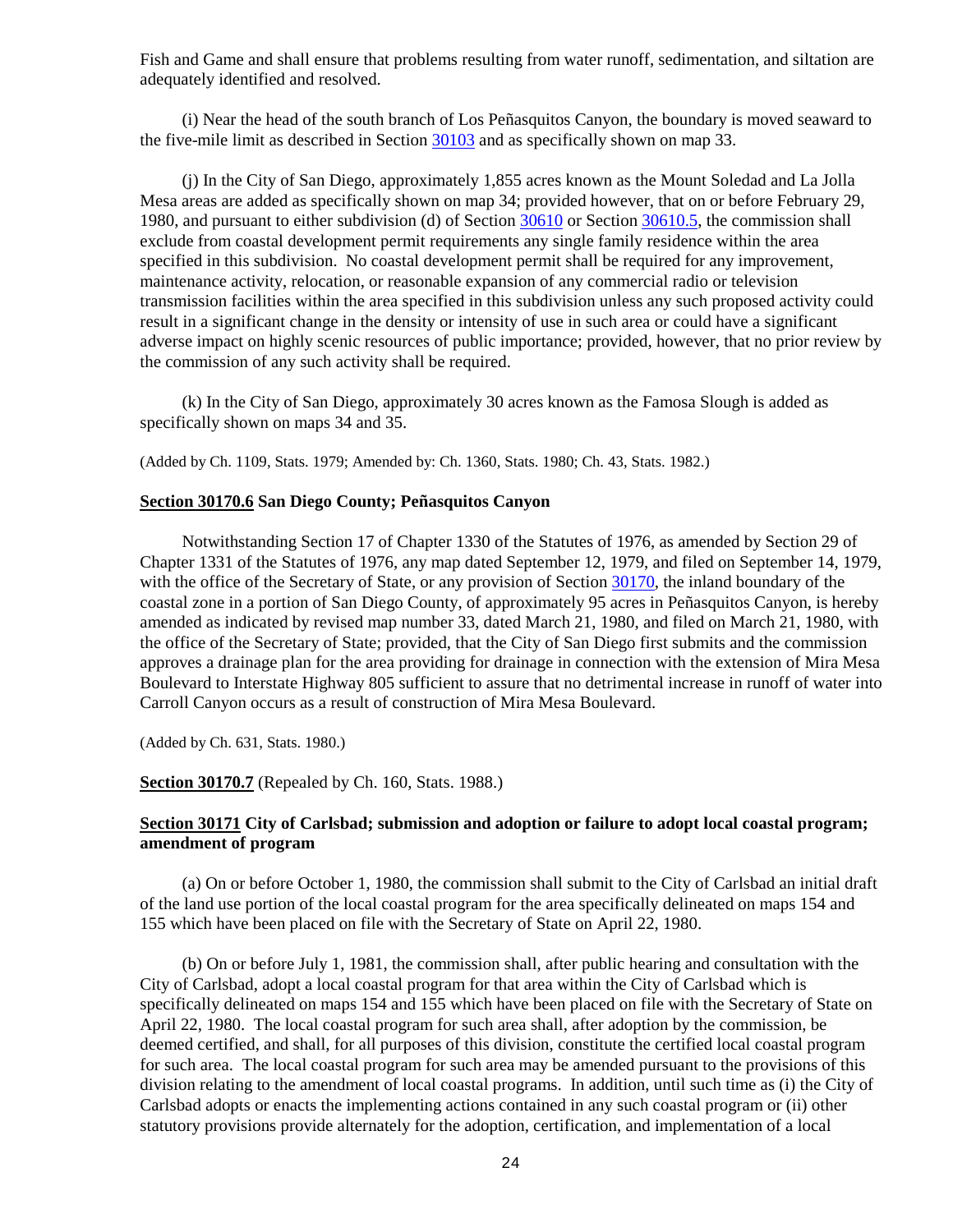coastal program for that area, the local coastal program required by this subdivision may also be amended by the commission at the request of any owner of property located within the area. For administrative purposes, the commission may group these requests in order to schedule them for consideration at a single commission hearing; provided, however, that the commission shall schedule these requests for consideration at least once during each four-month period, beginning January 1, 1982. After either of these events occur, however, these property owners shall no longer be eligible to request the commission to amend the local coastal program.

(c) If the commission fails to adopt such local coastal program within the time limits specified in this subdivision, such area shall be excluded from the coastal zone and shall no longer be subject to the provisions of this division. It is the intent of the Legislature, in enacting this section, that a procedure to expedite the preparation and adoption of a local coastal program in this specified area be established so that the public and affected property owners know as soon as possible what the permissible uses of such lands are.

(d) This section is not intended and shall not be construed as authorizing any modification, extension, or alteration in any deadline or other provisions of any contract between the commission or any regional coastal commission and any person, business, or corporation with respect to planning services for the area delineated on maps 154 and 155.

(Added by Ch. 170, Stats. 1980; Amended by Ch. 43, Stats. 1982.)

## <span id="page-25-0"></span>**Section 30171.2 City of Carlsbad; local coastal program; agricultural conversion fees; priorities; reimbursements; claims; appropriation**

(a) Except as provided in subdivision (b), on and after January 1, 1985, no agricultural conversion fees may be levied or collected under the agricultural subsidy program provided in the local coastal program of the City of Carlsbad which was adopted and certified pursuant to Section [30171.](#page-24-2) All other provisions of that program shall continue to be operative, including the right to develop designated areas as provided in the program.

(b) This section shall not affect any right or obligation under any agreement or contract entered into prior to January 1, 1985, pursuant to that agricultural subsidy program, including the payment of any fees and the right of development in accordance with the provisions of any such agreement or contract. As to these properties, the agricultural subsidy fees in existence as of December 31, 1984, shall be paid and allocated within the City of Carlsbad, or on projects outside the city which benefit agricultural programs within the city, in accordance with the provisions of the agricultural subsidy program as it existed on September 30, 1984.

(c) Any agricultural conversion fees collected pursuant to the agricultural subsidy program and not deposited in the agricultural improvement fund in accordance with the local coastal program or which have not been expended in the form of agricultural subsidies assigned to landowners by the local coastal program land use policy plan on January 1, 1985, shall be used by the California Victim Compensation and Government Claims Board to reimburse the party which paid the fees if no agreements or contracts have been entered into or to the original parties to the agreements or contracts referred to in subdivision (b) in proportion to the amount of fees paid by the parties. However, if the property subject to the fee was under option at the time that the original agreement or contract was entered into and the optionee was a party to the agricultural subsidy agreement, payments allocable to that property shall be paid to the optionee in the event the optionee has exercised the option. Reimbursement under this section shall be paid with 90 days after January 1, 1985, or payment of the fee, whichever occurs later, and only after waiver by the party being reimbursed of any potential legal rights resulting from enactment of this section.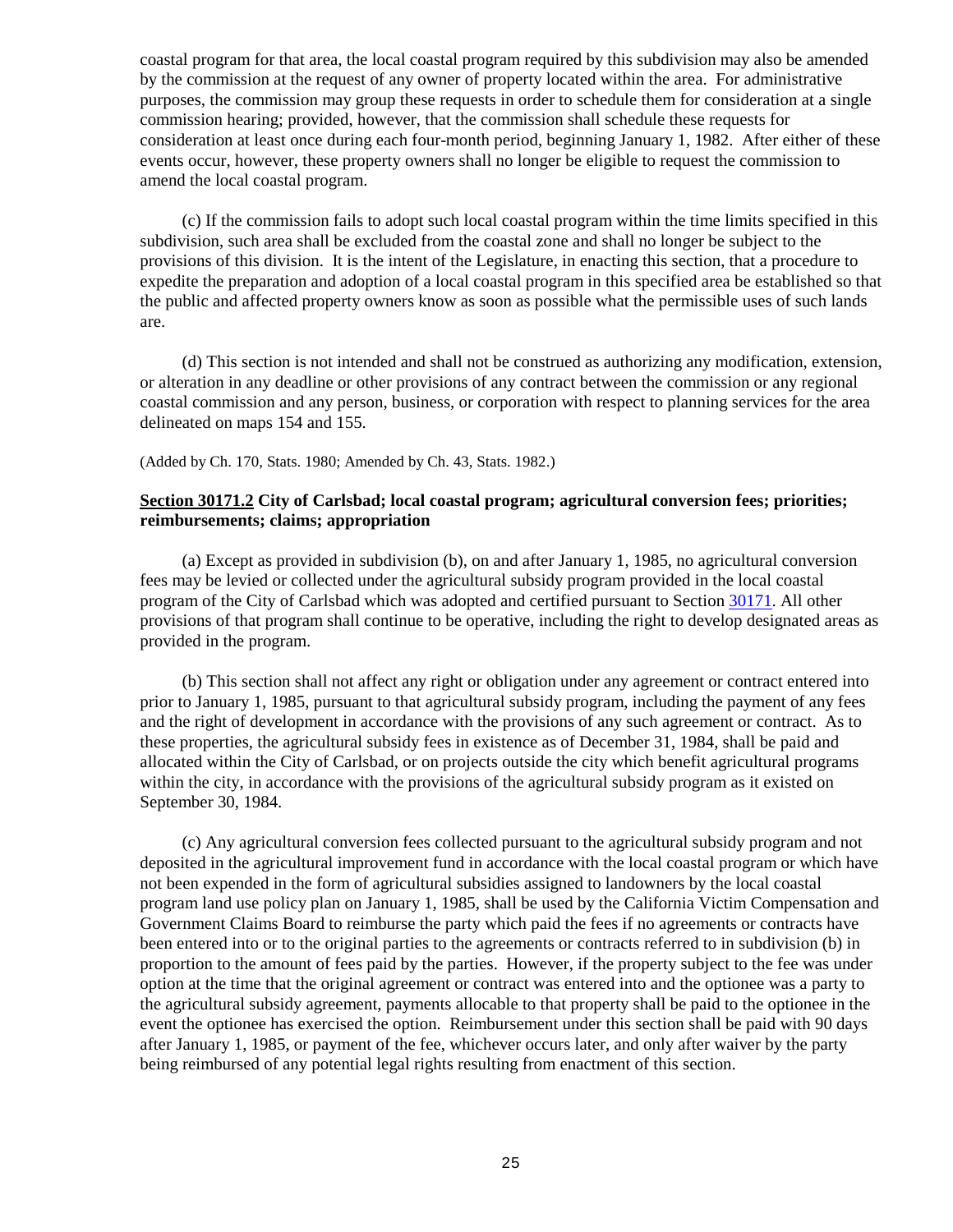(d)(1) Any person entitled to reimbursement of fees under subdivision (c) shall file a claim with the California Victim Compensation and Government Claims Board which shall determine the validity of the claim and pay that person a pro rata share based on the relative amounts of fees paid under the local coastal program or any agreement or contract entered pursuant thereto.

(2) There is hereby appropriated to the California Victim Compensation and Government Claims Board the fees referred to in subdivision (c), for the purpose of making refunds under this section.

(e) Notwithstanding any geographical limitation contained in this division, funds deposited pursuant to subdivision (b) may be expended for physical or institutional development improvements needed to facilitate long-term agricultural production within the City of Carlsbad. These funds may be used to construct improvements outside the coastal zone boundaries in San Diego County if the improvements are not inconsistent with the Carlsbad local coastal program and the State Coastal Conservancy determines that the improvements will benefit agricultural production within the coastal zone of the City of Carlsbad.

(Added by Ch. 1388, Stats. 1984; Amended by Ch. 402, Stats. 1988; Amended by Ch. 538, Stats. 2006.)

## <span id="page-26-0"></span>**Section 30171.5 City of Carlsbad; local coastal program; mitigation fee for development on nonprime agricultural lands; priorities**

(a) The amount of the mitigation fee for development on nonprime agricultural lands in the coastal zone in the City of Carlsbad that lie outside of the areas described in subdivision (f) of Section [30170](#page-21-0) and subdivision (b) of Section [30171](#page-24-2) shall be determined in the applicable segment of the local coastal program of the City of Carlsbad, but shall not be less than five thousand dollars (\$5,000), nor more than ten thousand dollars (\$10,000), per acre. All mitigation fees collected under this section shall be deposited in the State Coastal Conservancy Fund.

(b) All mitigation fees collected pursuant to this section are hereby appropriated to, and shall be expended by, the State Coastal Conservancy in the following order of priority:

- (1) Restoration of natural resources and wildlife habitat in Batiquitos Lagoon.
- (2) Development of an interpretive center at Buena Vista Lagoon.
- (3) Provision of access to public beaches in the City of Carlsbad.
- (4) Any other project or activity benefiting or enhancing the use of natural resources, including open field cultivated floriculture, in the coastal zone in the City of Carlsbad that is provided for in the local coastal program of the City of Carlsbad.

(c) The State Coastal Conservancy may establish a special account in the State Coastal Conservancy Fund and deposit mitigation fees collected pursuant to this section in the special account. Any interest accruing on that money in the special account shall be expended pursuant to subdivision (b).

(d) Not less than 50 percent of collected and bonded mitigation fees shall be expended for the purpose specified in paragraph (1) of subdivision (b).

(e) Other than to mitigate the agricultural conversion impacts for which they are collected, none of the mitigation fees collected pursuant to this section shall be used for elements of a project which cause that project to be in compliance with this division or to mitigate a project which would otherwise be inconsistent with this division. When reviewing a potential project for consistency with this subdivision, the State Coastal Conservancy shall consult with the commission.

<span id="page-26-1"></span>(Added by Ch. 1388, Stats. 1984; Amended by: Ch. 480, Stats. 1987; Ch. 513, Stats. 1996.)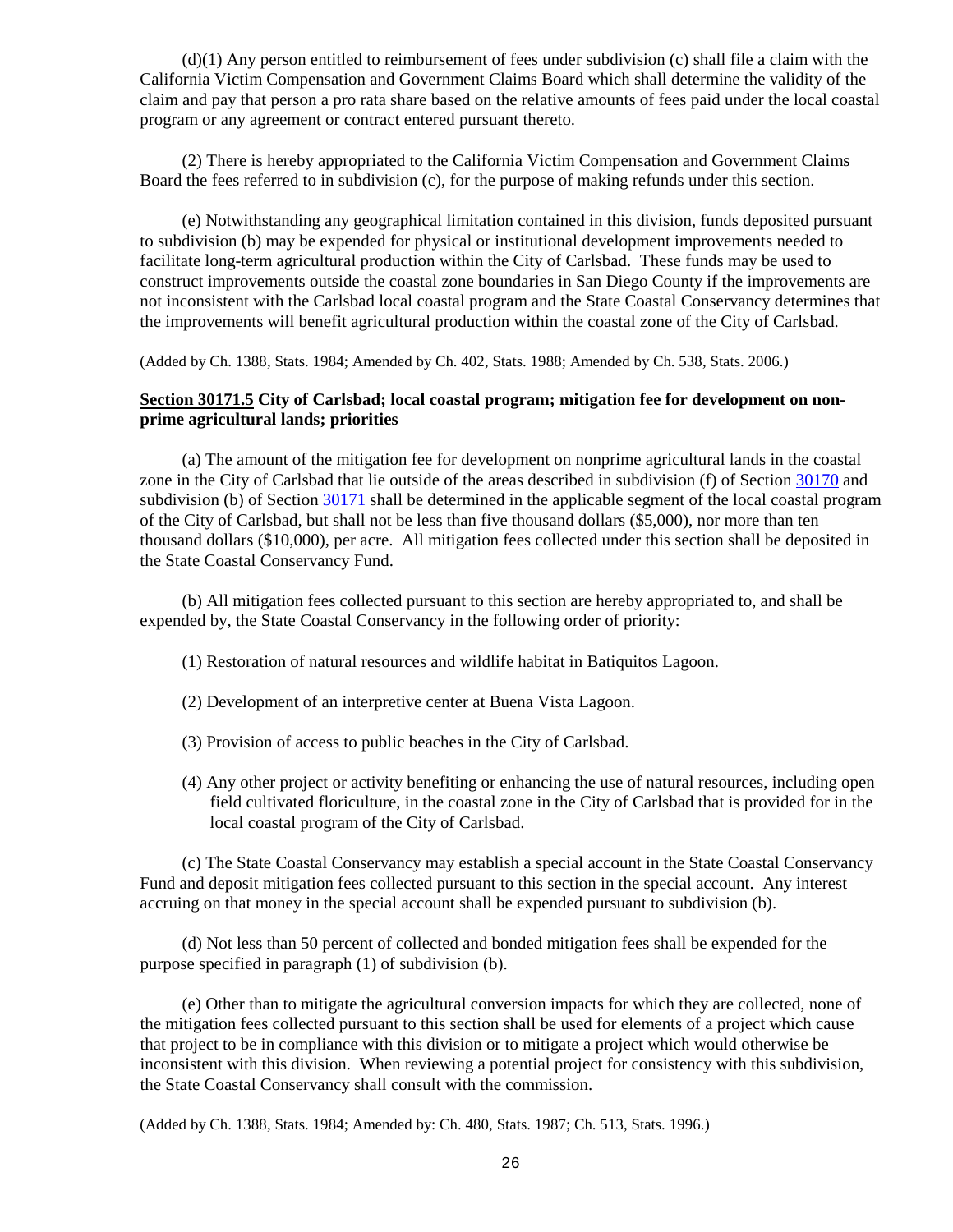## **Section 30172 Exclusion from coastal zone in San Diego County**

In the San Diego County, an area consisting of approximately 180 acres lying west and south of Palomar Airport as shown on map 155, which has been placed on file with the Secretary of State on April 22, 1980, shall be excluded from the coastal zone after the City Engineer of the City of Carlsbad approves and the commission certifies a drainage plan for the area, pursuant to the commission's interim permit authority, which plan the city shall implement and enforce.

(Added by Ch. 170, Stats. 1980.)

## <span id="page-27-0"></span>**Section 30174 Coastal zone in San Diego County; amendment of inland boundary**

Notwithstanding the maps adopted pursuant to Section 17 of Chapter 1330 of the Statutes of 1976, as amended by Section 29 of Chapter 1331 of the Statutes of 1976, the inland boundary of the coastal zone, as shown on detailed coastal map 157 adopted by the commission on March 1, 1977, shall be amended to conform to the inland boundary shown on map A which is hereby adopted by reference and which shall be filed in the office of the Secretary of State and the commission on the date of enactment of this section.

The areas deleted and added to the coastal zone which are specifically shown on map A are in the County of San Diego and are generally described as follows:

(a) In the vicinity of the intersection of Del Mar Heights Road and the San Diego Freeway, approximately 250 acres are excluded as specifically shown on map A.

(b) In the vicinity of the intersection of Carmel Valley Road and the San Diego Freeway, approximately 45 acres are added as specifically shown on map A.

(c) Near the head of the south branch of Los Peñasquitos Canyon, the boundary is moved seaward to the five-mile limit as described in Section [30103](#page-8-7) and as specifically shown on map A.

(Added by Ch. 1128, Stats. 1979.)

<span id="page-27-1"></span>**Section 30176** (Repealed by Ch. 226, Stats. 1991.)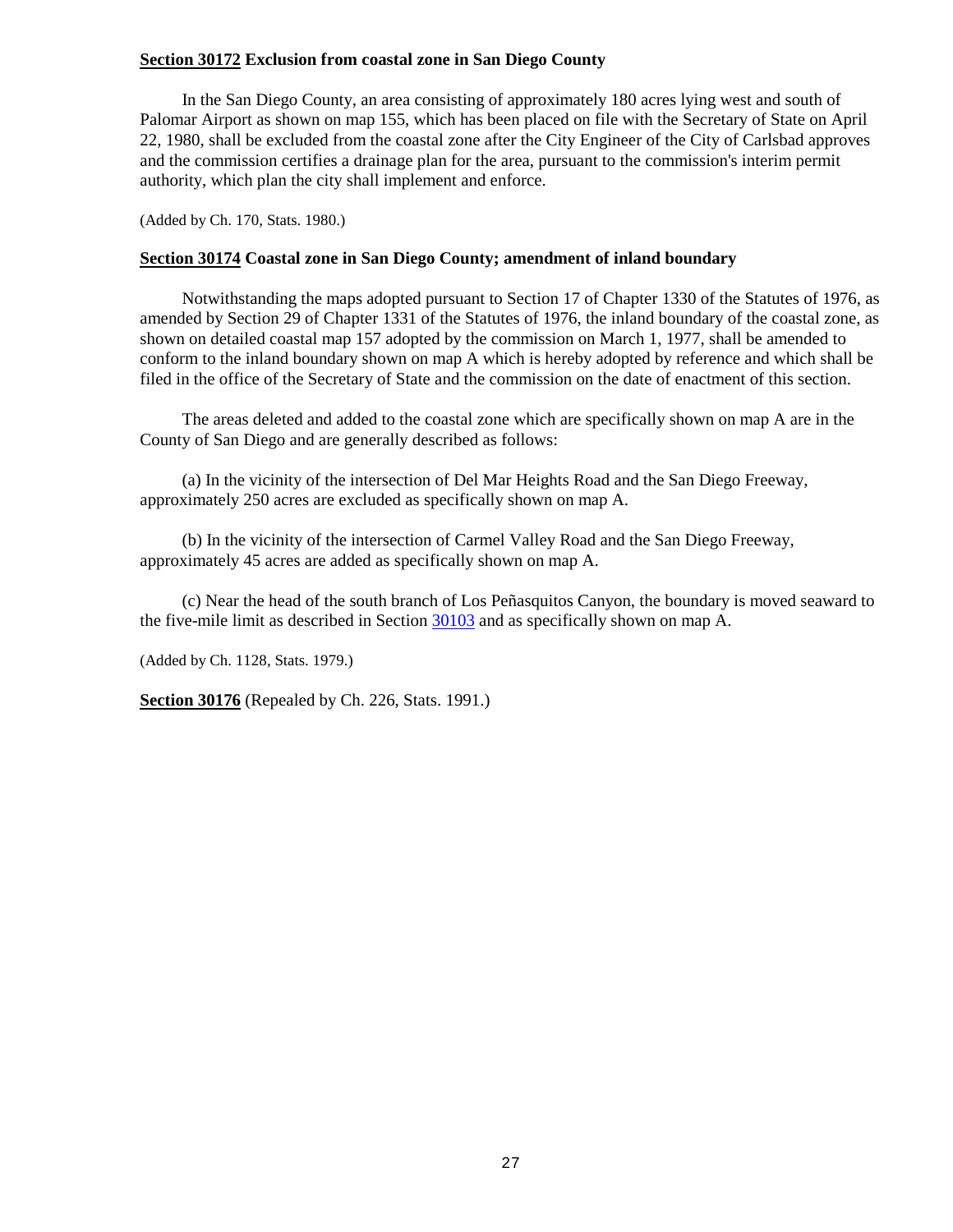## **CHAPTER 3 COASTAL RESOURCES PLANNING AND MANAGEMENT POLICIES**

## **ARTICLE 1 GENERAL**

## <span id="page-28-0"></span>**Section**

[30200](#page-30-0) Policies as standards; resolution of policy conflicts

## **ARTICLE 2 PUBLIC ACCESS**

## **Section**

| 30210   | Access; recreational opportunities; posting                                  |
|---------|------------------------------------------------------------------------------|
| 30211   | Development not to interfere with access                                     |
| 30212   | New development projects                                                     |
| 30212.5 | Public facilities; distribution                                              |
| 30213   | Lower cost visitor and recreational facilities; encouragement and provision, |
|         | overnight room rentals                                                       |
| 20011   | Incolando that an affinite concentral distant leadels to the the             |

[30214](#page-31-2) Implementation of public access policies; legislative intent

## **ARTICLE 3 RECREATION**

## **Section**

| 30220   | Protection of certain water-oriented activities                  |
|---------|------------------------------------------------------------------|
| 30221   | Oceanfront land; protection for recreational use and development |
| 30222   | Private lands; priority of development purposes                  |
| 30222.5 | Oceanfront land; aquaculture facilities; priority                |
| 30223   | Upland areas                                                     |
| 30224   | Recreational boating use; encouragement; facilities              |

## **ARTICLE 4 MARINE ENVIRONMENT**

## **Section**

| 30230 | Marine resources; maintenance |  |
|-------|-------------------------------|--|
|-------|-------------------------------|--|

- [30231](#page-33-1) Biological productivity; waste water
- [30232](#page-33-2) Oil and hazardous substance spills
- [30233](#page-33-3) Diking, filling or dredging continued movement of sediment and nutrients
- [30234](#page-34-0) Commercial fishing and recreational boating facilities
- [30234.5](#page-34-1) Economic, commercial, and recreational importance of fishing
- [30235](#page-34-2) Construction altering natural shoreline
- [30236](#page-35-0) Water supply and flood control
- [30237](#page-35-1) *(REPEALED)*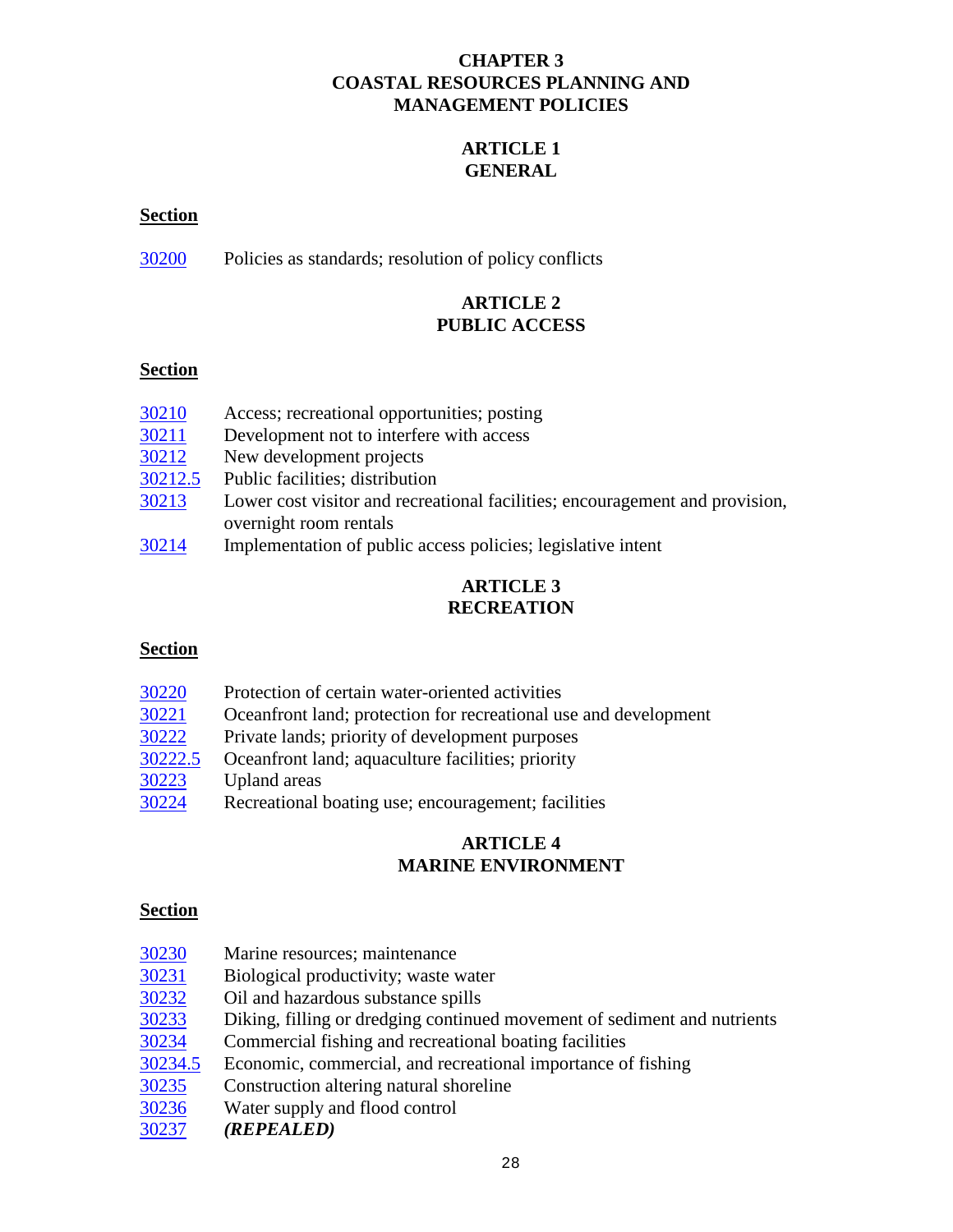## **ARTICLE 5 LAND RESOURCES**

## **Section**

- $\frac{30240}{30241}$  $\frac{30240}{30241}$  $\frac{30240}{30241}$  Environmentally sensitive habitat areas; adjacent developments  $\frac{30241}{30241}$  Prime agricultural land; maintenance in agricultural production
- [30241](#page-35-3) Prime agricultural land; maintenance in agricultural production
- [30241.5](#page-35-4) Agricultural lands; determination of viability of uses; economic feasibility evaluation
- [30242](#page-36-0) Lands suitable for agricultural use; conversion
- [30243](#page-36-1) Productivity of soils and timberlands; conversions
- [30244](#page-36-2) Archaeological or paleontological resources

## **ARTICLE 6 DEVELOPMENT**

## **Section**

| 30250   | Location, existing developed areas                                     |
|---------|------------------------------------------------------------------------|
| 30251   | Scenic and visual qualities                                            |
| 30252   | Maintenance and enhancement of public areas                            |
| 30253   | Minimization of adverse impacts                                        |
| 30254   | Public works facilities                                                |
| 30254.5 | Terms or conditions on sewage treatment plant development; prohibition |
| 30255   | Priority of coastal-dependent developments                             |

## **ARTICLE 7 INDUSTRIAL DEVELOPMENT**

## **Section**

- [30260](#page-38-2) Location or expansion
- $\frac{30261}{30262}$  $\frac{30261}{30262}$  $\frac{30261}{30262}$  Tanker facilities; use and design 30262 Oil and gas development
- Oil and gas development
- [30263](#page-40-0) Refineries or petrochemical facilities
- [30264](#page-40-1) Thermal electric generating plants
- [30265](#page-41-0) Legislative findings and declarations; offshore oil transportation
- [30265.5](#page-41-1) Governor or designee; coordination of activities concerning offshore oil transport and refining; duties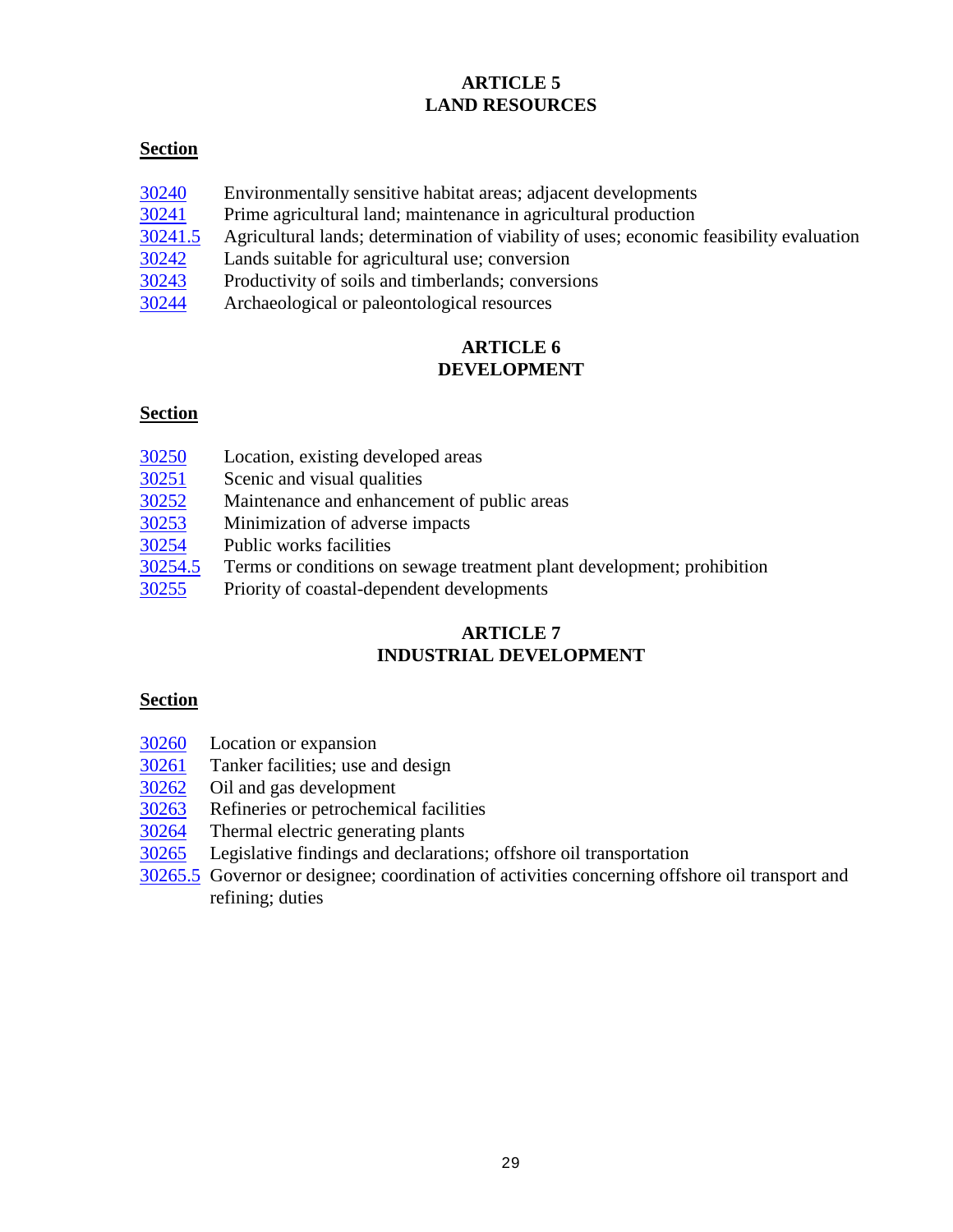### **ARTICLE l GENERAL**

## <span id="page-30-0"></span>**Section 30200 Policies as standards; resolution of policy conflicts**

(a) Consistent with the coastal zone values cited in Section [30001](#page-2-1) and the basic goals set forth in Section [30001.5,](#page-2-3) and except as may be otherwise specifically provided in this division, the policies of this chapter shall constitute the standards by which the adequacy of local coastal programs, as provided in Chapter 6 (commencing with Section [30500\)](#page-75-1), and, the permissibility of proposed developments subject to the provisions of this division are determined. All public agencies carrying out or supporting activities outside the coastal zone that could have a direct impact on resources within the coastal zone shall consider the effect of such actions on coastal zone resources in order to assure that these policies are achieved.

(b) Where the commission or any local government in implementing the provisions of this division identifies a conflict between the policies of this chapter, Section [30007.5](#page-4-3) shall be utilized to resolve the conflict and the resolution of such conflicts shall be supported by appropriate findings setting forth the basis for the resolution of identified policy conflicts.

(Amended by Ch. 43, Stats. 1982.)

## **ARTICLE 2 PUBLIC ACCESS**

#### <span id="page-30-1"></span>**Section 30210 Access; recreational opportunities; posting**

In carrying out the requirement of [Section 4 of Article X of the California Constitution,](http://leginfo.legislature.ca.gov/faces/codes_displayText.xhtml?lawCode=CONS&division=&title=&part=&chapter=&article=X) maximum access, which shall be conspicuously posted, and recreational opportunities shall be provided for all the people consistent with public safety needs and the need to protect public rights, rights of private property owners, and natural resource areas from overuse.

(Amended by Ch. 1075, Stats. 1978.)

## <span id="page-30-2"></span>**Section 30211 Development not to interfere with access**

Development shall not interfere with the public's right of access to the sea where acquired through use or legislative authorization, including, but not limited to, the use of dry sand and rocky coastal beaches to the first line of terrestrial vegetation.

## <span id="page-30-3"></span>**Section 30212 New development projects**

(a) Public access from the nearest public roadway to the shoreline and along the coast shall be provided in new development projects except where: (1) it is inconsistent with public safety, military security needs, or the protection of fragile coastal resources, (2) adequate access exists nearby, or, (3) agriculture would be adversely affected. Dedicated accessway shall not be required to be opened to public use until a public agency or private association agrees to accept responsibility for maintenance and liability of the accessway.

(b) For purposes of this section, "new development" does not include:

(1) Replacement of any structure pursuant to the provisions of subdivision (g) of Section [30610.](#page-102-0)

(2) The demolition and reconstruction of a single-family residence; provided, that the reconstructed residence shall not exceed either the floor area, height or bulk of the former structure by more than 10 percent, and that the reconstructed residence shall be sited in the same location on the affected property as the former structure.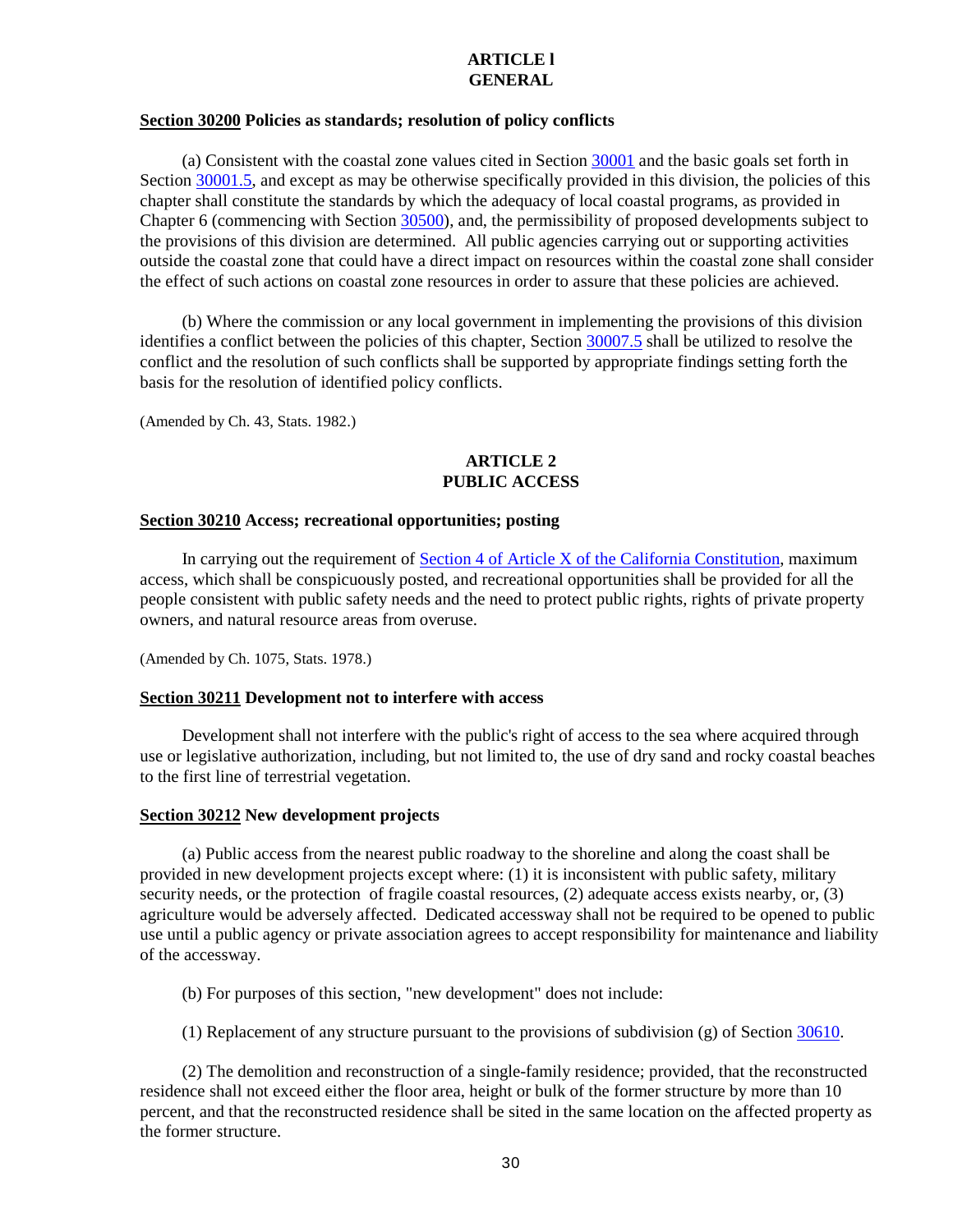(3) Improvements to any structure which do not change the intensity of its use, which do not increase either the floor area, height, or bulk of the structure by more than 10 percent, which do not block or impede public access, and which do not result in a seaward encroachment by the structure.

(4) The reconstruction or repair of any seawall; provided, however, that the reconstructed or repaired seawall is not a seaward of the location of the former structure.

(5) Any repair or maintenance activity for which the commission has determined, pursuant to Section [30610,](#page-102-0) that a coastal development permit will be required unless the commission determines that the activity will have an adverse impact on lateral public access along the beach.

As used in this subdivision "bulk" means total interior cubic volume as measured from the exterior surface of the structure.

(c) Nothing in this division shall restrict public access nor shall it excuse the performance of duties and responsibilities of public agencies which are required by **Sections 66478.1** to 66478.14, inclusive, of the Government Code and by [Section 4 of Article X of the California Constitution.](http://leginfo.legislature.ca.gov/faces/codes_displayText.xhtml?lawCode=CONS&division=&title=&part=&chapter=&article=X)

<span id="page-31-1"></span>(Amended by: Ch. 1075, Stats. 1978; Ch. 919, Stats. 1979; Ch. 744, Stats. 1983.)

## **Section 30212.5 Public facilities; distribution**

Wherever appropriate and feasible, public facilities, including parking areas or facilities, shall be distributed throughout an area so as to mitigate against the impacts, social and otherwise, of overcrowding or overuse by the public of any single area.

## <span id="page-31-0"></span>**Section 30213 Lower cost visitor and recreational facilities; encouragement and provision; overnight room rentals**

Lower cost visitor and recreational facilities shall be protected, encouraged, and, where feasible, provided. Developments providing public recreational opportunities are preferred.

The commission shall not: (1) require that overnight room rentals be fixed at an amount certain for any privately owned and operated hotel, motel, or other similar visitor-serving facility located on either public or private lands; or (2) establish or approve any method for the identification of low or moderate income persons for the purpose of determining eligibility for overnight room rentals in any such facilities.

(Amended by: Ch. 1191, Stats. 1979; Ch. 1087, Stats. 1980; Ch. 1007, Stats. 1981; Ch. 285, Stats. 1991.)

#### <span id="page-31-2"></span>**Section 30214 Implementation of public access policies; legislative intent**

(a) The public access policies of this article shall be implemented in a manner that takes into account the need to regulate the time, place, and manner of public access depending on the facts and circumstances in each case including, but not limited to, the following:

(1) Topographic and geologic site characteristics.

(2) The capacity of the site to sustain use and at what level of intensity.

(3) The appropriateness of limiting public access to the right to pass and repass depending on such factors as the fragility of the natural resources in the area and the proximity of the access area to adjacent residential uses.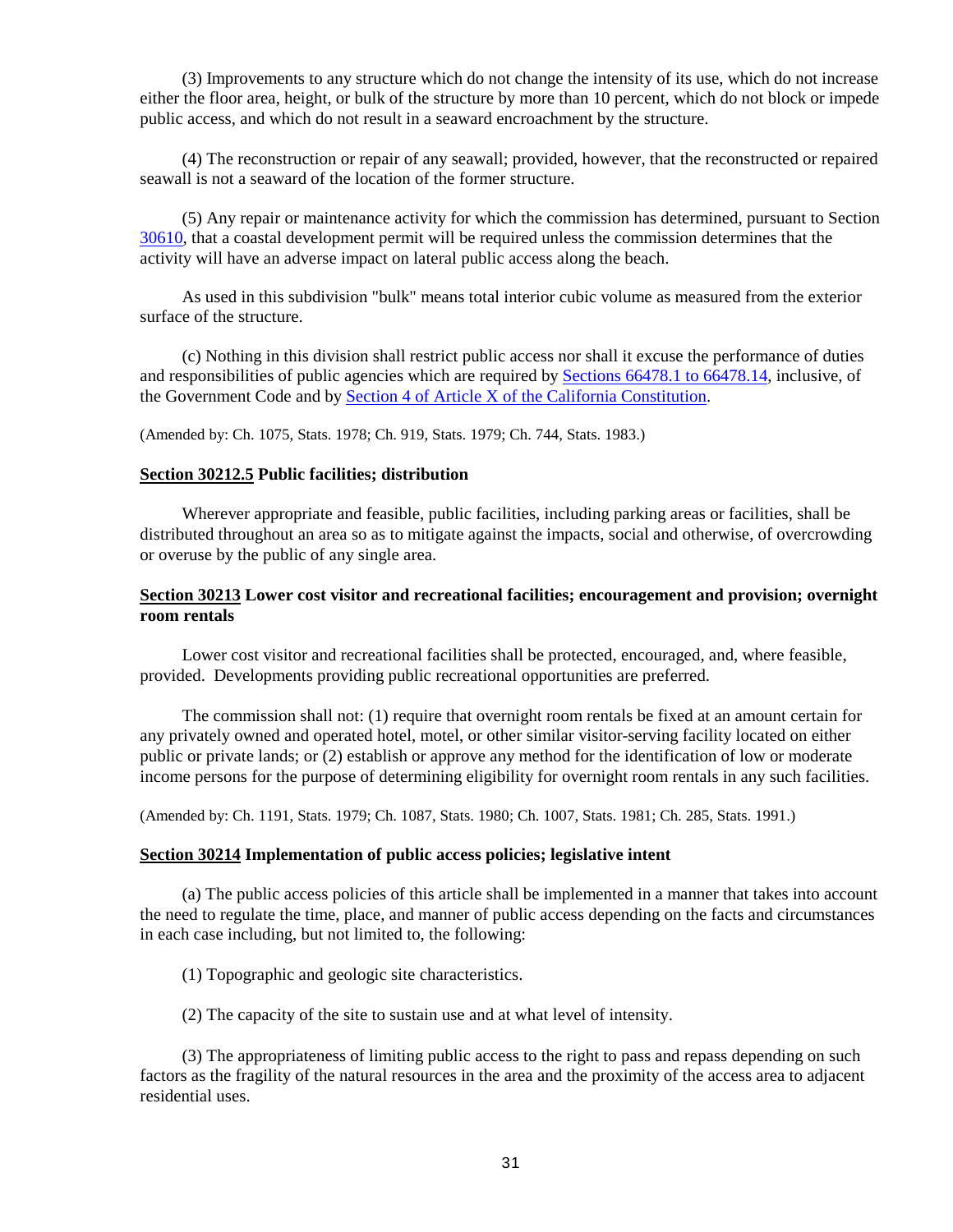(4) The need to provide for the management of access areas so as to protect the privacy of adjacent property owners and to protect the aesthetic values of the area by providing for the collection of litter.

(b) It is the intent of the Legislature that the public access policies of this article be carried out in a reasonable manner that considers the equities and that balances the rights of the individual property owner with the public's constitutional right of access pursuant to [Section 4 of Article X of the California](http://leginfo.legislature.ca.gov/faces/codes_displayText.xhtml?lawCode=CONS&division=&title=&part=&chapter=&article=X)  [Constitution.](http://leginfo.legislature.ca.gov/faces/codes_displayText.xhtml?lawCode=CONS&division=&title=&part=&chapter=&article=X) Nothing in this section or any amendment thereto shall be construed as a limitation on the rights guaranteed to the public under [Section 4 of Article X of the California Constitution.](http://leginfo.legislature.ca.gov/faces/codes_displayText.xhtml?lawCode=CONS&division=&title=&part=&chapter=&article=X)

(c) In carrying out the public access policies of this article, the commission and any other responsible public agency shall consider and encourage the utilization of innovative access management techniques, including, but not limited to, agreements with private organizations which would minimize management costs and encourage the use of volunteer programs.

(Amended by: Ch. 919, Stats. 1979; Ch. 285, Stats. 1991.)

## **ARTICLE 3 RECREATION**

#### <span id="page-32-0"></span>**Section 30220 Protection of certain water-oriented activities**

Coastal areas suited for water-oriented recreational activities that cannot readily be provided at inland water areas shall be protected for such uses.

## <span id="page-32-1"></span>**Section 30221 Oceanfront land; protection for recreational use and development**

Oceanfront land suitable for recreational use shall be protected for recreational use and development unless present and foreseeable future demand for public or commercial recreational activities that could be accommodated on the property is already adequately provided for in the area.

(Amended by Ch. 380, Stats. 1978.)

#### <span id="page-32-2"></span>**Section 30222 Private lands; priority of development purposes**

The use of private lands suitable for visitor-serving commercial recreational facilities designed to enhance public opportunities for coastal recreation shall have priority over private residential, general industrial, or general commercial development, but not over agriculture or coastal-dependent industry.

## <span id="page-32-3"></span>**Section 30222.5 Oceanfront lands; aquaculture facilities; priority**

Oceanfront land that is suitable for coastal dependent aquaculture shall be protected for that use, and proposals for aquaculture facilities located on those sites shall be given priority, except over other coastal dependent developments or uses.

(Added by Ch. 1486, Stats. 1982.)

#### <span id="page-32-4"></span>**Section 30223 Upland areas**

Upland areas necessary to support coastal recreational uses shall be reserved for such uses, where feasible.

## <span id="page-32-5"></span>**Section 30224 Recreational boating use; encouragement; facilities**

Increased recreational boating use of coastal waters shall be encouraged, in accordance with this division, by developing dry storage areas, increasing public launching facilities, providing additional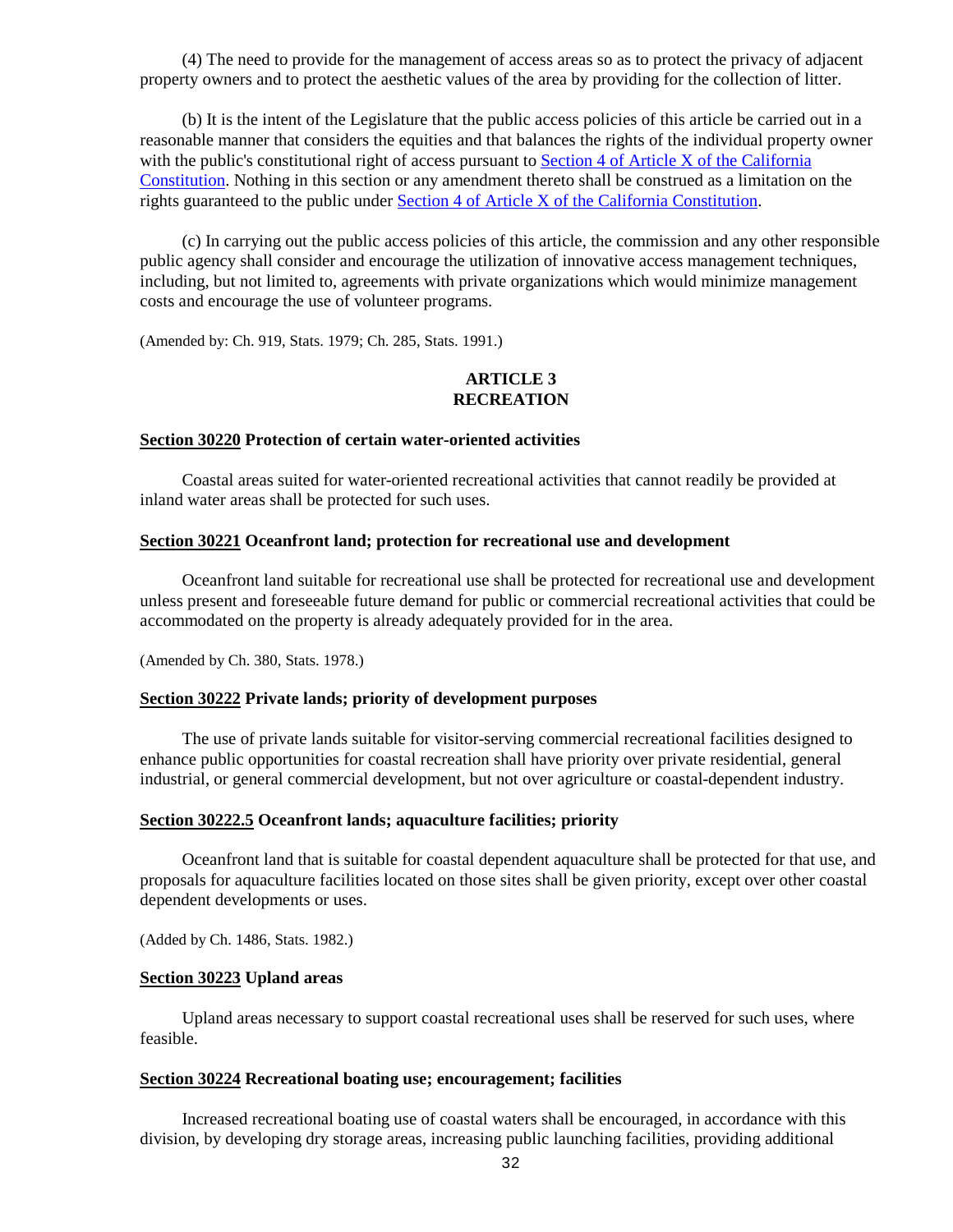berthing space in existing harbors, limiting non-water-dependent land uses that congest access corridors and preclude boating support facilities, providing harbors of refuge, and by providing for new boating facilities in natural harbors, new protected water areas, and in areas dredged from dry land.

## **ARTICLE 4 MARINE ENVIRONMENT**

## <span id="page-33-0"></span>**Section 30230 Marine resources; maintenance**

Marine resources shall be maintained, enhanced, and where feasible, restored. Special protection shall be given to areas and species of special biological or economic significance. Uses of the marine environment shall be carried out in a manner that will sustain the biological productivity of coastal waters and that will maintain healthy populations of all species of marine organisms adequate for long-term commercial, recreational, scientific, and educational purposes.

## <span id="page-33-1"></span>**Section 30231 Biological productivity; water quality**

The biological productivity and the quality of coastal waters, streams, wetlands, estuaries, and lakes appropriate to maintain optimum populations of marine organisms and for the protection of human health shall be maintained and, where feasible, restored through, among other means, minimizing adverse effects of waste water discharges and entrainment, controlling runoff, preventing depletion of ground water supplies and substantial interference with surface waterflow, encouraging waste water reclamation, maintaining natural vegetation buffer areas that protect riparian habitats, and minimizing alteration of natural streams.

## <span id="page-33-2"></span>**Section 30232 Oil and hazardous substance spills**

Protection against the spillage of crude oil, gas, petroleum products, or hazardous substances shall be provided in relation to any development or transportation of such materials. Effective containment and cleanup facilities and procedures shall be provided for accidental spills that do occur.

## <span id="page-33-3"></span>**Section 30233 Diking, filling or dredging; continued movement of sediment and nutrients**

(a) The diking, filling, or dredging of open coastal waters, wetlands, estuaries, and lakes shall be permitted in accordance with other applicable provisions of this division, where there is no feasible less environmentally damaging alternative, and where feasible mitigation measures have been provided to minimize adverse environmental effects, and shall be limited to the following:

(l) New or expanded port, energy, and coastal-dependent industrial facilities, including commercial fishing facilities.

(2) Maintaining existing, or restoring previously dredged, depths in existing navigational channels, turning basins, vessel berthing and mooring areas, and boat launching ramps.

(3) In open coastal waters, other than wetlands, including streams, estuaries, and lakes, new or expanded boating facilities and the placement of structural pilings for public recreational piers that provide public access and recreational opportunities.

(4) Incidental public service purposes, including but not limited to, burying cables and pipes or inspection of piers and maintenance of existing intake and outfall lines.

(5) Mineral extraction, including sand for restoring beaches, except in environmentally sensitive areas.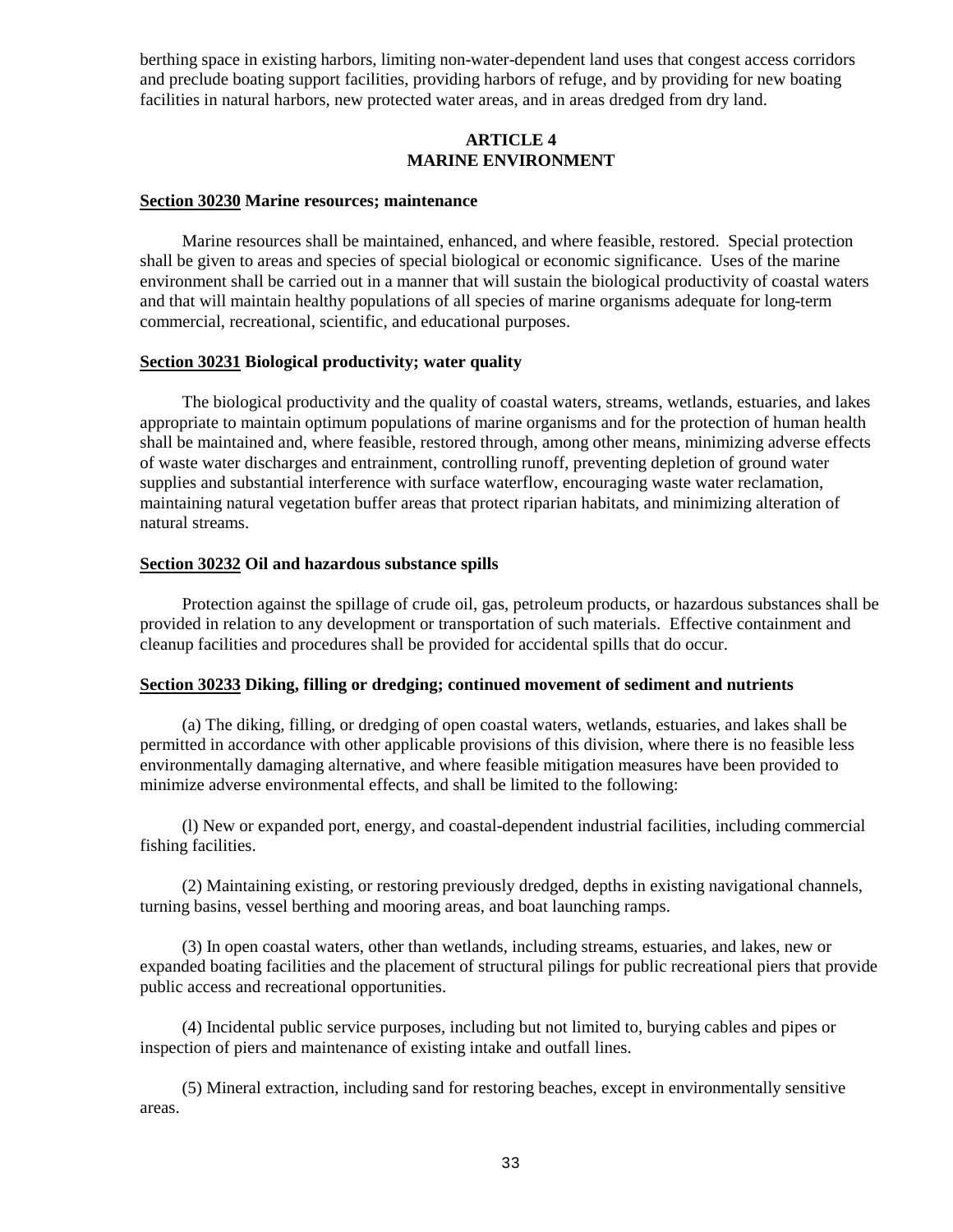(6) Restoration purposes.

(7) Nature study, aquaculture, or similar resource dependent activities.

(b) Dredging and spoils disposal shall be planned and carried out to avoid significant disruption to marine and wildlife habitats and water circulation. Dredge spoils suitable for beach replenishment should be transported for these purposes to appropriate beaches or into suitable longshore current systems.

(c) In addition to the other provisions of this section, diking, filling, or dredging in existing estuaries and wetlands shall maintain or enhance the functional capacity of the wetland or estuary. Any alteration of coastal wetlands identified by the Department of Fish and Game, including, but not limited to, the 19 coastal wetlands identified in its report entitled, "Acquisition Priorities for the Coastal Wetlands of California", shall be limited to very minor incidental public facilities, restorative measures, nature study, commercial fishing facilities in Bodega Bay, and development in already developed parts of south San Diego Bay, if otherwise in accordance with this division.

For the purposes of this section, "commercial fishing facilities in Bodega Bay" means that not less than 80 percent of all boating facilities proposed to be developed or improved, where the improvement would create additional berths in Bodega Bay, shall be designed and used for commercial fishing activities.

(d) Erosion control and flood control facilities constructed on watercourses can impede the movement of sediment and nutrients that would otherwise be carried by storm runoff into coastal waters. To facilitate the continued delivery of these sediments to the littoral zone, whenever feasible, the material removed from these facilities may be placed at appropriate points on the shoreline in accordance with other applicable provisions of this division, where feasible mitigation measures have been provided to minimize adverse environmental effects. Aspects that shall be considered before issuing a coastal development permit for these purposes are the method of placement, time of year of placement, and sensitivity of the placement area.

(Amended by: Ch. 673, Stats. 1978; Ch. 43, Stats. 1982; Ch. 1167, Stats. 1982; Ch. 454, Stats. 1983; Ch. 294, Stats. 2006.)

## <span id="page-34-0"></span>**Section 30234 Commercial fishing and recreational boating facilities**

Facilities serving the commercial fishing and recreational boating industries shall be protected and, where feasible, upgraded. Existing commercial fishing and recreational boating harbor space shall not be reduced unless the demand for those facilities no longer exists or adequate substitute space has been provided. Proposed recreational boating facilities shall, where feasible, be designed and located in such a fashion as not to interfere with the needs of the commercial fishing industry.

## <span id="page-34-1"></span>**Section 30234.5 Economic, commercial, and recreational importance of fishing**

The economic, commercial, and recreational importance of fishing activities shall be recognized and protected.

(Added by Ch. 802, Stats. 1991.)

## <span id="page-34-2"></span>**Section 30235 Construction altering natural shoreline**

Revetments, breakwaters, groins, harbor channels, seawalls, cliff retaining walls, and other such construction that alters natural shoreline processes shall be permitted when required to serve coastaldependent uses or to protect existing structures or public beaches in danger from erosion, and when designed to eliminate or mitigate adverse impacts on local shoreline sand supply. Existing marine structures causing water stagnation contributing to pollution problems and fishkills should be phased out or upgraded where feasible.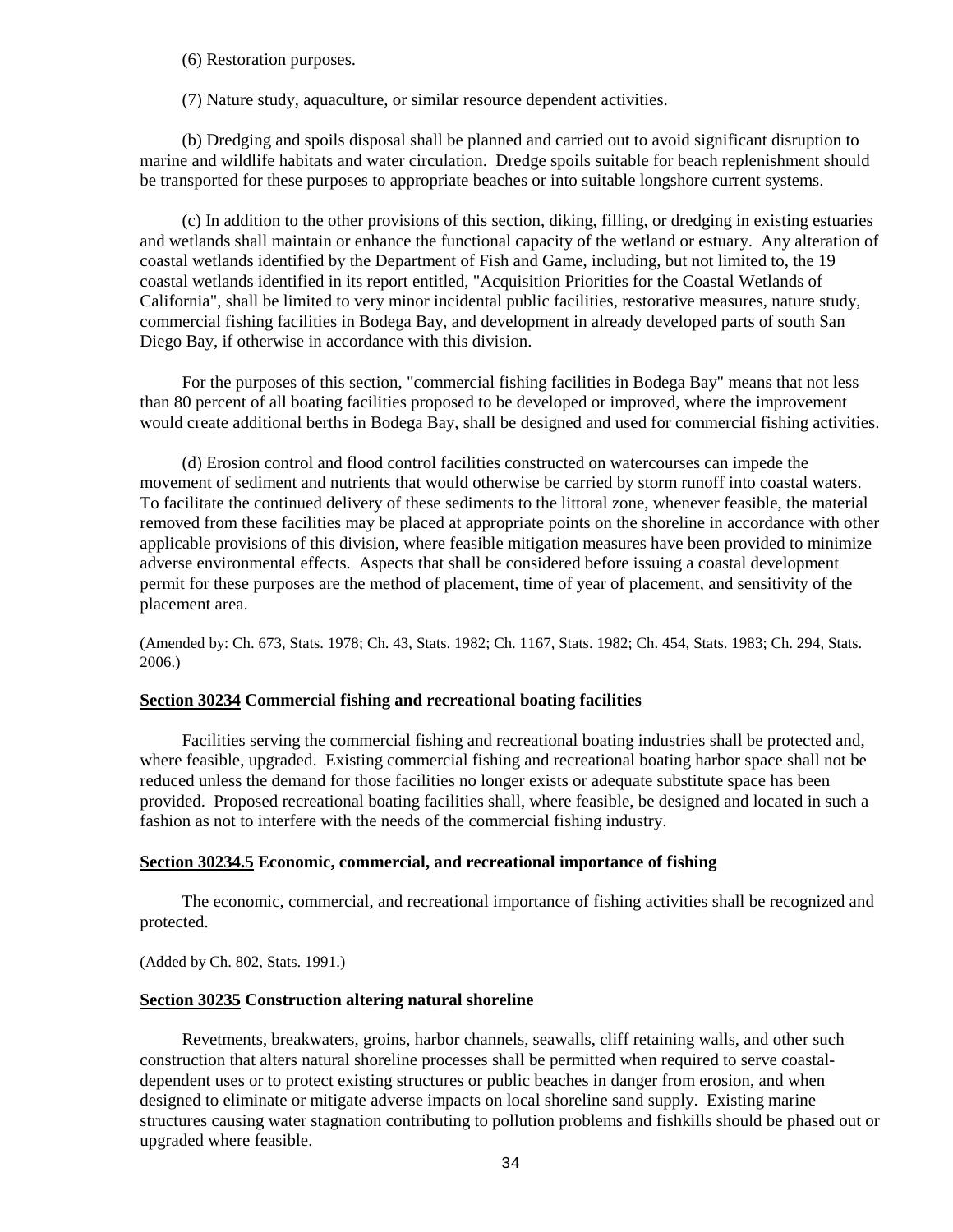#### <span id="page-35-0"></span>**Section 30236 Water supply and flood control**

Channelizations, dams, or other substantial alterations of rivers and streams shall incorporate the best mitigation measures feasible, and be limited to (l) necessary water supply projects, (2) flood control projects where no other method for protecting existing structures in the flood plain is feasible and where such protection is necessary for public safety or to protect existing development, or (3) developments where the primary function is the improvement of fish and wildlife habitat.

<span id="page-35-1"></span>**Section 30237** (Repealed by Ch. 286, Stats. 2004.)

## **ARTICLE 5 LAND RESOURCES**

## <span id="page-35-2"></span>**Section 30240 Environmentally sensitive habitat areas; adjacent developments**

(a) Environmentally sensitive habitat areas shall be protected against any significant disruption of habitat values, and only uses dependent on those resources shall be allowed within those areas.

(b) Development in areas adjacent to environmentally sensitive habitat areas and parks and recreation areas shall be sited and designed to prevent impacts which would significantly degrade those areas, and shall be compatible with the continuance of those habitat and recreation areas.

(Amended by Ch. 285, Stats. 1991.)

#### <span id="page-35-3"></span>**Section 30241 Prime agricultural land; maintenance in agricultural production**

The maximum amount of prime agricultural land shall be maintained in agricultural production to assure the protection of the areas' agricultural economy, and conflicts shall be minimized between agricultural and urban land uses through all of the following:

(a) By establishing stable boundaries separating urban and rural areas, including, where necessary, clearly defined buffer areas to minimize conflicts between agricultural and urban land uses.

(b) By limiting conversions of agricultural lands around the periphery of urban areas to the lands where the viability of existing agricultural use is already severely limited by conflicts with urban uses or where the conversion of the lands would complete a logical and viable neighborhood and contribute to the establishment of a stable limit to urban development.

(c) By permitting the conversion of agricultural land surrounded by urban uses where the conversion of the land would be consistent with Section [30250.](#page-36-3)

(d) By developing available lands not suited for agriculture prior to the conversion of agricultural lands.

(e) By assuring that public service and facility expansions and nonagricultural development do not impair agricultural viability, either through increased assessment costs or degraded air and water quality.

(f) By assuring that all divisions of prime agricultural lands, except those conversions approved pursuant to subdivision (b), and all development adjacent to prime agricultural lands shall not diminish the productivity of such prime agricultural lands.

<span id="page-35-4"></span>(Amended by: Ch. 1066, Stats. 1981; Ch. 43, Stats. 1982.)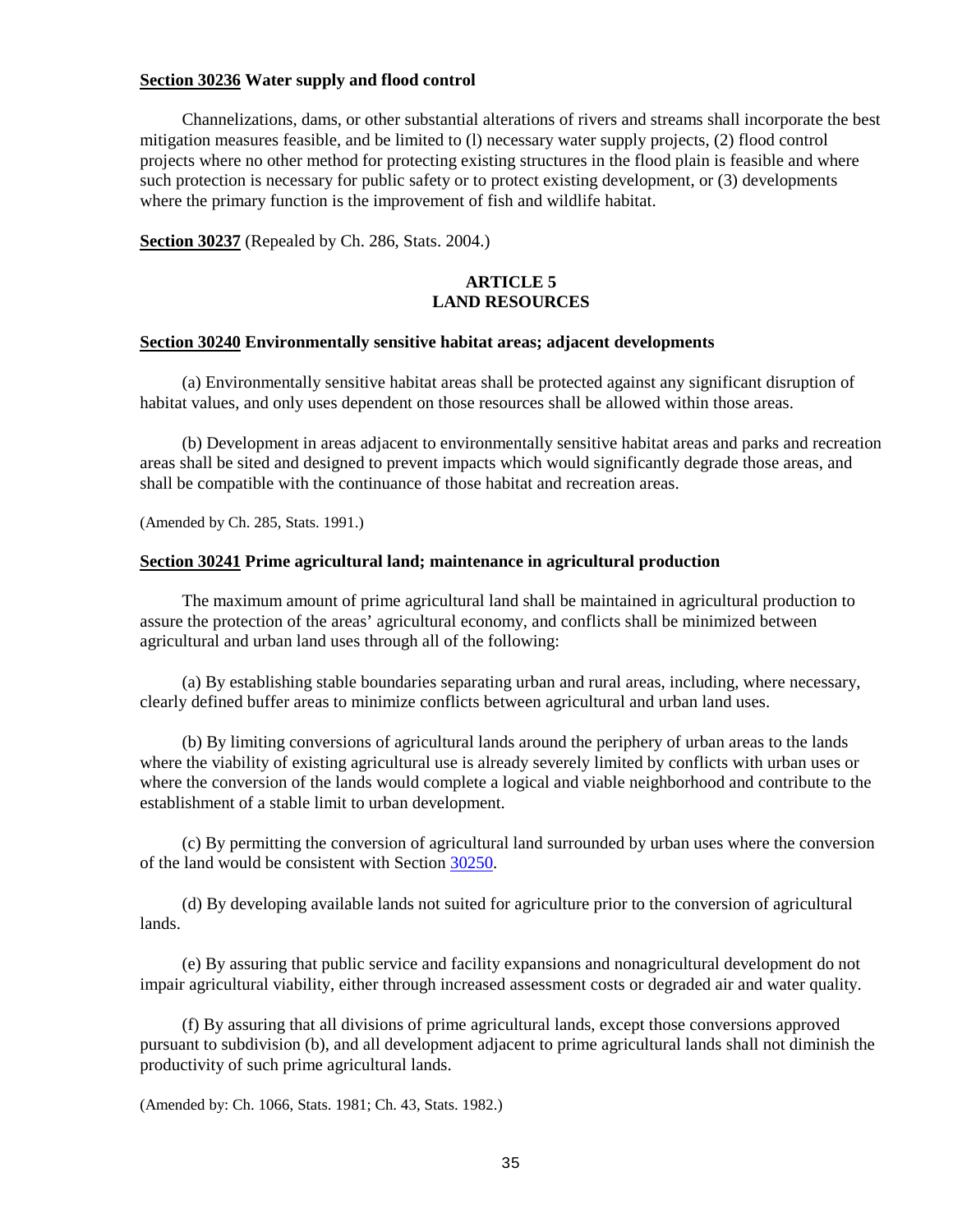### **Section 30241.5 Agricultural land; determination of viability of uses; economic feasibility evaluation**

(a) If the viability of existing agricultural uses is an issue pursuant to subdivision (b) of Section [30241](#page-35-0) as to any local coastal program or amendment to any certified local coastal program submitted for review and approval under this division, the determination of "viability" shall include, but not be limited to, consideration of an economic feasibility evaluation containing at least both of the following elements:

(1) An analysis of the gross revenue from the agricultural products grown in the area for the five years immediately preceding the date of the filing of a proposed local coastal program or an amendment to any local coastal program.

(2) An analysis of the operational expenses, excluding the cost of land, associated with the production of the agricultural products grown in the area for the five years immediately preceding the date of the filing of a proposed local coastal program or an amendment to any local coastal program.

For purposes of this subdivision, "area" means a geographic area of sufficient size to provide an accurate evaluation of the economic feasibility of agricultural uses for those lands included in the local coastal program or in the proposed amendment to a certified local coastal program.

(b) The economic feasibility evaluation required by subdivision (a) shall be submitted to the commission, by the local government, as part of its submittal of a local coastal program or an amendment to any local coastal program. If the local government determines that it does not have the staff with the necessary expertise to conduct the economic feasibility evaluation, the evaluation may be conducted under agreement with the local government by a consultant selected jointly by local government and the executive director of the commission.

(Added by Ch. 259, Stats. 1984.)

#### **Section 30242 Lands suitable for agricultural use; conversion**

All other lands suitable for agricultural use shall not be converted to nonagricultural uses unless (l) continued or renewed agricultural use is not feasible, or (2) such conversion would preserve prime agricultural land or concentrate development consistent with Section [30250.](#page-36-0) Any such permitted conversion shall be compatible with continued agricultural use on surrounding lands.

#### **Section 30243 Productivity of soils and timberlands; conversions**

The long-term productivity of soils and timberlands shall be protected, and conversions of coastal commercial timberlands in units of commercial size to other uses or their division into units of noncommercial size shall be limited to providing for necessary timber processing and related facilities.

#### **Section 30244 Archaeological or paleontological resources**

Where development would adversely impact archaeological or paleontological resources as identified by the State Historic Preservation Officer, reasonable mitigation measures shall be required.

#### **ARTICLE 6 DEVELOPMENT**

### <span id="page-36-0"></span>**Section 30250 Location; existing developed area**

(a) New residential, commercial, or industrial development, except as otherwise provided in this division, shall be located within, contiguous with, or in close proximity to, existing developed areas able to accommodate it or, where such areas are not able to accommodate it, in other areas with adequate public services and where it will not have significant adverse effects, either individually or cumulatively, on coastal resources. In addition, land divisions, other than leases for agricultural uses, outside existing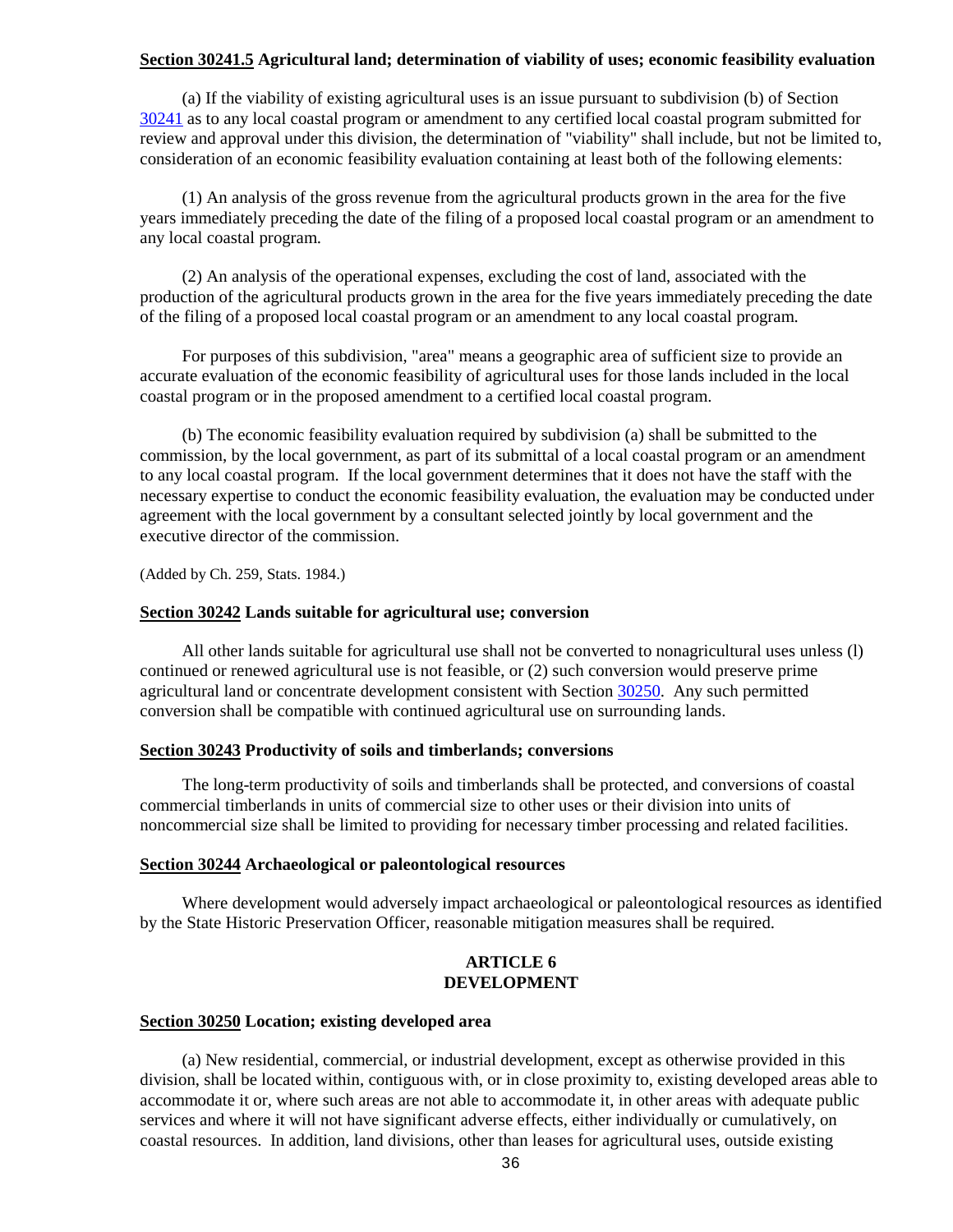developed areas shall be permitted only where 50 percent of the usable parcels in the area have been developed and the created parcels would be no smaller than the average size of surrounding parcels.

(b) Where feasible, new hazardous industrial development shall be located away from existing developed areas.

(c) Visitor-serving facilities that cannot feasibly be located in existing developed areas shall be located in existing isolated developments or at selected points of attraction for visitors.

(Amended by Ch. 1090, Stats. 1979.)

#### **Section 30251 Scenic and visual qualities**

The scenic and visual qualities of coastal areas shall be considered and protected as a resource of public importance. Permitted development shall be sited and designed to protect views to and along the ocean and scenic coastal areas, to minimize the alteration of natural land forms, to be visually compatible with the character of surrounding areas, and, where feasible, to restore and enhance visual quality in visually degraded areas. New development in highly scenic areas such as those designated in the California Coastline Preservation and Recreation Plan prepared by the Department of Parks and Recreation and by local government shall be subordinate to the character of its setting.

#### **Section 30252 Maintenance and enhancement of public access**

The location and amount of new development should maintain and enhance public access to the coast by (1) facilitating the provision or extension of transit service, (2) providing commercial facilities within or adjoining residential development or in other areas that will minimize the use of coastal access roads, (3) providing nonautomobile circulation within the development, (4) providing adequate parking facilities or providing substitute means of serving the development with public transportation, (5) assuring the potential for public transit for high intensity uses such as high-rise office buildings, and by (6) assuring that the recreational needs of new residents will not overload nearby coastal recreation areas by correlating the amount of development with local park acquisition and development plans with the provision of onsite recreational facilities to serve the new development.

#### **Section 30253 Minimization of adverse impacts**

New development shall do all of the following:

(a) Minimize risks to life and property in areas of high geologic, flood, and fire hazard.

(b) Assure stability and structural integrity, and neither create nor contribute significantly to erosion, geologic instability, or destruction of the site or surrounding area or in any way require the construction of protective devices that would substantially alter natural landforms along bluffs and cliffs.

(c) Be consistent with requirements imposed by an air pollution control district or the State Air Resources Board as to each particular development.

(d) Minimize energy consumption and vehicle miles traveled.

(e) Where appropriate, protect special communities and neighborhoods that, because of their unique characteristics, are popular visitor destination points for recreational uses.

(Amended by Ch. 179, Stats. 2008)

#### <span id="page-37-0"></span>**Section 30254 Public works facilities**

New or expanded public works facilities shall be designed and limited to accommodate needs generated by development or uses permitted consistent with the provisions of this division; provided,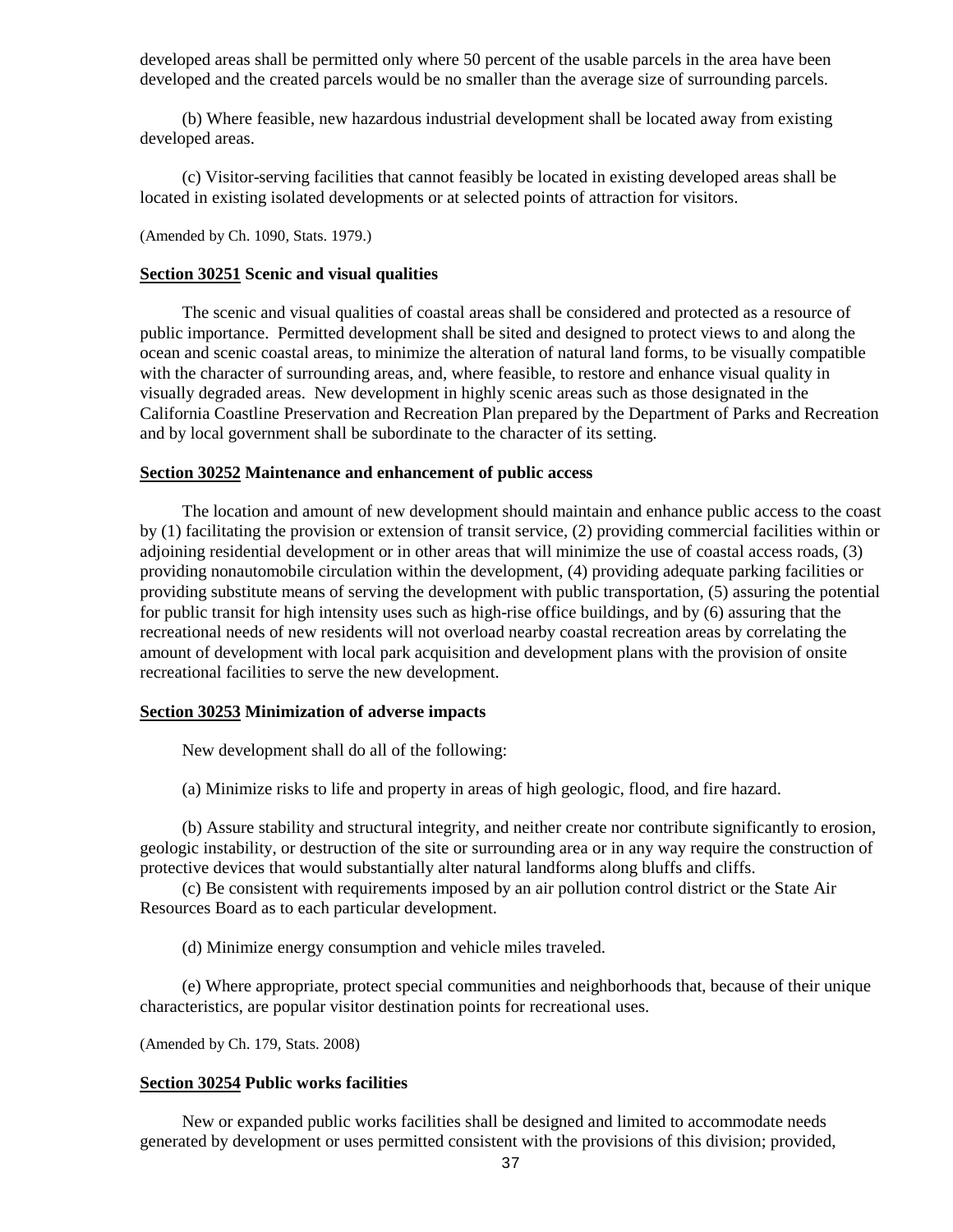however, that it is the intent of the Legislature that State Highway Route 1 in rural areas of the coastal zone remain a scenic two-lane road. Special districts shall not be formed or expanded except where assessment for, and provision of, the service would not induce new development inconsistent with this division. Where existing or planned public works facilities can accommodate only a limited amount of new development, services to coastal dependent land use, essential public services and basic industries vital to the economic health of the region, state, or nation, public recreation, commercial recreation, and visitorserving land uses shall not be precluded by other development.

#### **Section 30254.5 Terms or conditions on sewage treatment plant development; prohibition**

Notwithstanding any other provision of law, the commission may not impose any term or condition on the development of any sewage treatment plant which is applicable to any future development that the commission finds can be accommodated by that plant consistent with this division. Nothing in this section modifies the provisions and requirements of Sections [30254](#page-37-0) and [30412.](#page-68-0)

(Added by Ch. 978, Stats. 1984.)

#### **Section 30255 Priority of coastal-dependent developments**

Coastal-dependent developments shall have priority over other developments on or near the shoreline. Except as provided elsewhere in this division, coastal-dependent developments shall not be sited in a wetland. When appropriate, coastal-related developments should be accommodated within reasonable proximity to the coastal-dependent uses they support.

(Amended by Ch. 1090, Stats. 1979.)

#### **ARTICLE 7 INDUSTRIAL DEVELOPMENT**

#### <span id="page-38-2"></span>**Section 30260 Location or expansion**

Coastal-dependent industrial facilities shall be encouraged to locate or expand within existing sites and shall be permitted reasonable long-term growth where consistent with this division. However, where new or expanded coastal-dependent industrial facilities cannot feasibly be accommodated consistent with other policies of this division, they may nonetheless be permitted in accordance with this section and Sections [30261](#page-38-0) and [30262](#page-38-1) if (1) alternative locations are infeasible or more environmentally damaging; (2) to do otherwise would adversely affect the public welfare; and (3) adverse environmental effects are mitigated to the maximum extent feasible.

#### <span id="page-38-0"></span>**Section 30261 Tanker facilities; use and design**

Multicompany use of existing and new tanker facilities shall be encouraged to the maximum extent feasible and legally permissible, except where to do so would result in increased tanker operations and associated onshore development incompatible with the land use and environmental goals for the area. New tanker terminals outside of existing terminal areas shall be situated as to avoid risk to environmentally sensitive areas and shall use a monobuoy system, unless an alternative type of system can be shown to be environmentally preferable for a specific site. Tanker facilities shall be designed to (1) minimize the total volume of oil spilled, (2) minimize the risk of collision from movement of other vessels, (3) have ready access to the most effective feasible containment and recovery equipment for oil spills, and (4) have onshore deballasting facilities to receive any fouled ballast water from tankers where operationally or legally required.

<span id="page-38-1"></span>(Amended by: Ch. 855, Stats. 1977; Ch. 182, Stats. 1987.)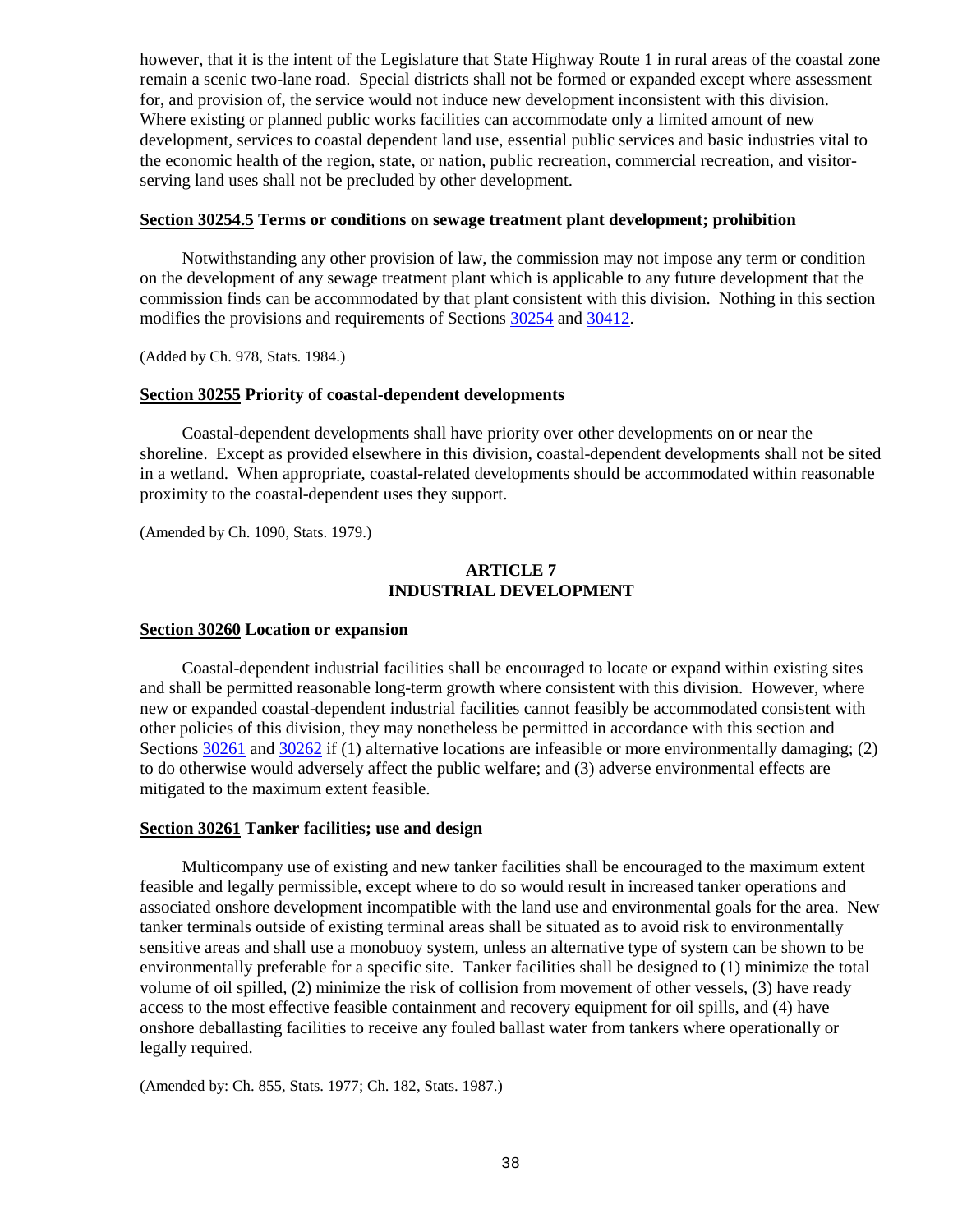#### **Section 30262 Oil and gas development**

a) Oil and gas development shall be permitted in accordance with Section [30260,](#page-38-2) if the following conditions are met:

(1) The development is performed safely and consistent with the geologic conditions of the well site.

(2) New or expanded facilities related to that development are consolidated, to the maximum extent feasible and legally permissible, unless consolidation will have adverse environmental consequences and will not significantly reduce the number of producing wells, support facilities, or sites required to produce the reservoir economically and with minimal environmental impacts.

(3) Environmentally safe and feasible subsea completions are used when drilling platforms or islands would substantially degrade coastal visual qualities unless use of those structures will result in substantially less environmental risks.

(4) Platforms or islands will not be sited where a substantial hazard to vessel traffic might result from the facility or related operations, as determined in consultation with the United States Coast Guard and the Army Corps of Engineers.

(5) The development will not cause or contribute to subsidence hazards unless it is determined that adequate measures will be undertaken to prevent damage from such subsidence.

(6) With respect to new facilities, all oilfield brines are reinjected into oil-producing zones unless the Division of Oil and Gas, Geothermal Resources of the Department of Conservation determines to do so would adversely affect production of the reservoirs and unless injection into other subsurface zones will reduce environmental risks. Exceptions to reinjections will be granted consistent with the Ocean Waters Discharge Plan of the State Water Resources Control Board and where adequate provision is made for the elimination of petroleum odors and water quality problems.

(7)(A) All oil produced offshore California shall be transported onshore by pipeline only. The pipelines used to transport this oil shall utilize the best achievable technology to ensure maximum protection of public health and safety and of the integrity and productivity of terrestrial and marine ecosystems.

(B) Once oil produced offshore California is onshore, it shall be transported to processing and refining facilities by pipeline.

(C) The following guidelines shall be used when applying subparagraphs (A) and (B):

(i) "Best achievable technology," means the technology that provides the greatest degree of protection taking into consideration both of the following:

(I) Processes that are being developed, or could feasibly be developed, anywhere in the world, given overall reasonable expenditures on research and development.

(II) Processes that are currently in use anywhere in the world. This clause is not intended to create any conflicting or duplicative regulation of pipelines, including those governing the transportation of oil produced from onshore reserves.

(ii) "Oil" refers to crude oil before it is refined into products, including gasoline, bunker fuel, lubricants, and asphalt. Crude oil that is upgraded in quality through residue reduction or other means shall be transported as provided in subparagraphs (A) and (B).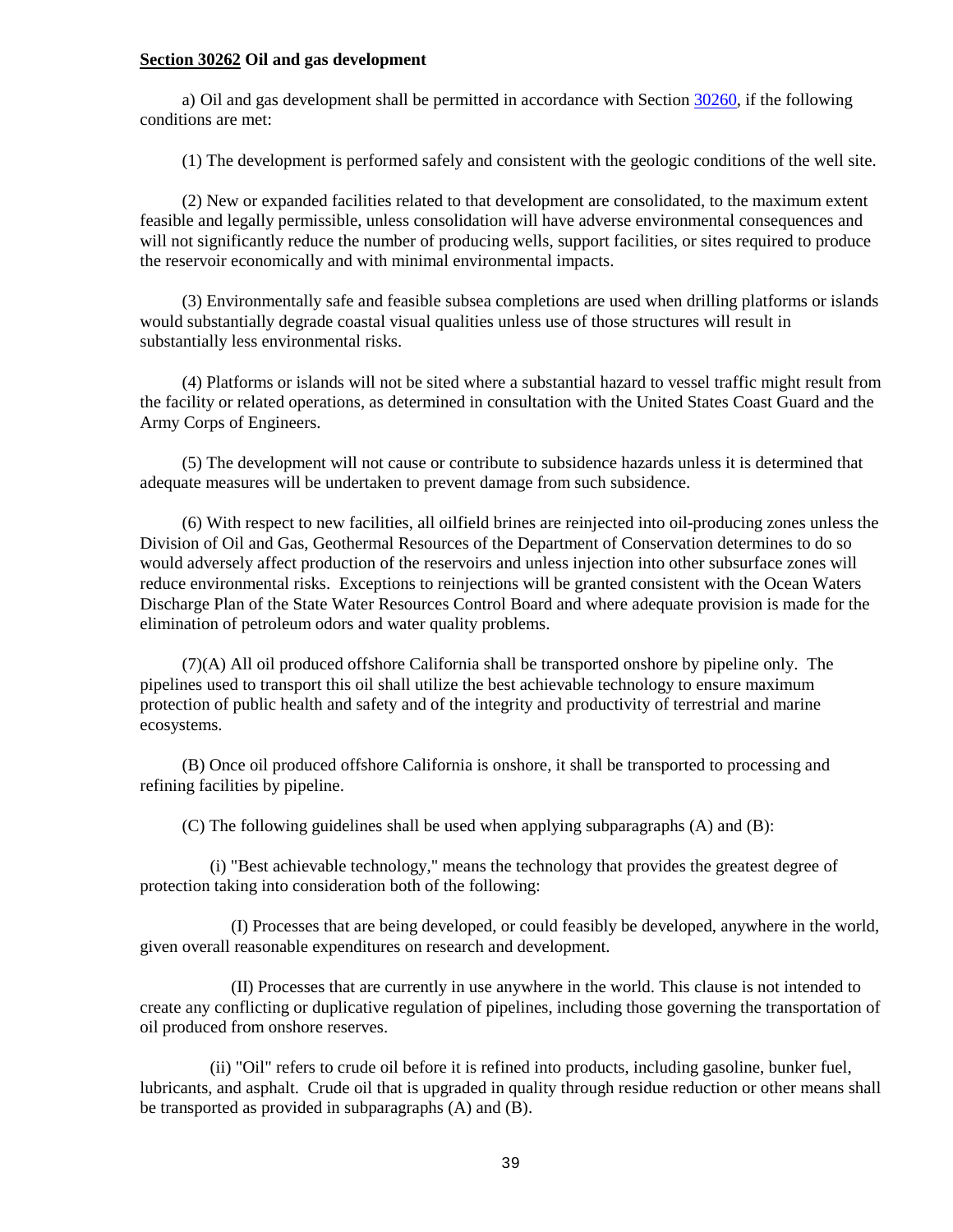(iii) Subparagraphs (A) and (B) shall apply only to new or expanded oil extraction operations. "New extraction operations" means production of offshore oil from leases that did not exist or had never produced oil, as of January 1, 2003, or from platforms, drilling island, subsea completions, or onshore drilling sites, that did not exist as of January 1, 2003. "Expanded oil extraction" means an increase in the geographic extent of existing leases or units, including lease boundary adjustments, or an increase in the number of well heads, on or after January 1, 2003.

(iv) For new or expanded oil extraction operations subject to clause (iii), if the crude oil is so highly viscous that pipelining is determined to be an infeasible mode of transportation, or where there is no feasible access to a pipeline, shipment of crude oil may be permitted over land by other modes of transportation, including trains or trucks, which meet all applicable rules and regulations, excluding any waterborne mode of transport.

(8) If a state of emergency is declared by the Governor for an emergency that disrupts the transportation of oil by pipeline, oil may be transported by a waterborne vessel, if authorized by permit, in the same manner as required by emergency permits that are issued pursuant to Section [30624.](#page-115-0)

(9) In addition to all other measures that will maximize the protection of marine habitat and environmental quality, when an offshore well is abandoned, the best achievable technology shall be used.

b) Where appropriate, monitoring programs to record land surface and near-shore ocean floor movements shall be initiated in locations of new large-scale fluid extraction on land or near shore before operations begin and shall continue until surface conditions have stabilized. Costs of monitoring and mitigation programs shall be borne by liquid and gas extraction operators.

c) Nothing in this section shall affect the activities of any state agency that is responsible for regulating the extraction, production, or transport of oil and gas.

(Amended by Ch. 420, Stats. 2003)

## **Section 30263 Refineries or petrochemical facilities**

(a) New or expanded refineries or petrochemical facilities not otherwise consistent with the provisions of this division shall be permitted if (1) alternative locations are not feasible or are more environmentally damaging; (2) adverse environmental effects are mitigated to the maximum extent feasible; (3) it is found that not permitting such development would adversely affect the public welfare; (4) the facility is not located in a highly scenic or seismically hazardous area, on any of the Channel Islands, or within or contiguous to environmentally sensitive areas; and  $(5)$  the facility is sited so as to provide a sufficient buffer area to minimize adverse impacts on surrounding property.

(b) New or expanded refineries or petrochemical facilities shall minimize the need for once-through cooling by using air cooling to the maximum extent feasible and by using treated waste waters from inplant processes where feasible.

(Amended by Ch. 535, Stats. 1991)

#### **Section 30264 Thermal electric generating plants**

Notwithstanding any other provision of this division, except subdivisions (b) and (c) of Section [30413,](#page-69-0) new or expanded thermal electric generating plants may be constructed in the coastal zone if the proposed coastal site has been determined by the State Energy Resources Conservation and Development Commission to have greater relative merit pursuant to the provisions of [Section 25516.1](http://leginfo.legislature.ca.gov/faces/codes_displayexpandedbranch.xhtml?tocCode=PRC&division=15.&title=&part=&chapter=&article=) than available alternative sites and related facilities for an applicant's service area which have been determined to be acceptable pursuant to the provisions of [Section 25516.](http://leginfo.legislature.ca.gov/faces/codes_displayexpandedbranch.xhtml?tocCode=PRC&division=15.&title=&part=&chapter=&article=)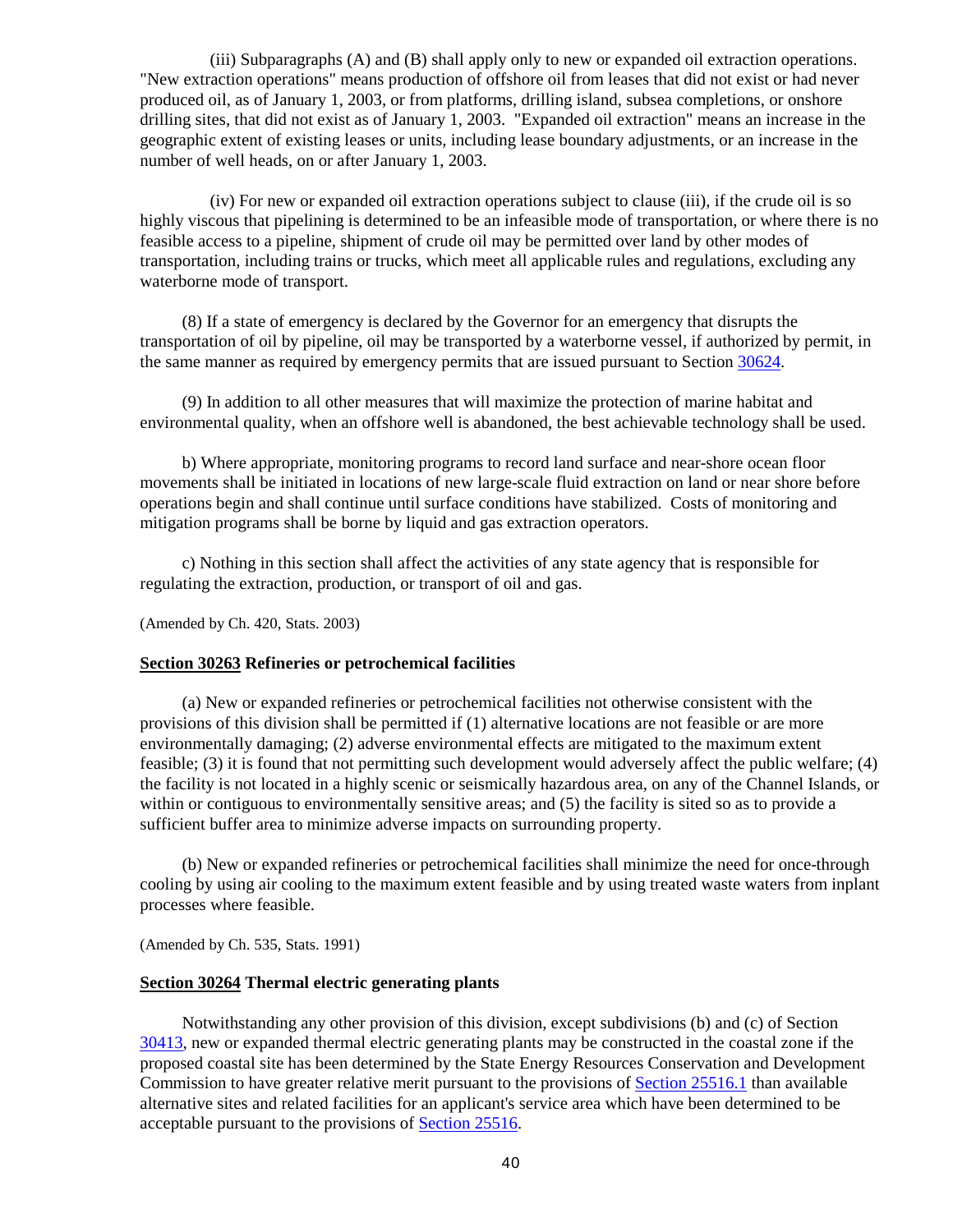#### **Section 30265 Legislative findings and declarations; offshore oil transportation**

The Legislature finds and declares all of the following:

(a) Transportation studies have concluded that pipeline transport of oil is generally both economically feasible and environmentally preferable to other forms of crude oil transport.

(b) Oil companies have proposed to build a pipeline to transport offshore crude oil from central California to southern California refineries, and to transport offshore oil to out-of-state refiners.

(c) California refineries would need to be retrofitted if California offshore crude oil were to be used directly as a major feedstock. Refinery modifications may delay achievement of air quality goals in the southern California air basin and other regions of the state.

(d) The County of Santa Barbara has issued an Oil Transportation Plan which assesses the environmental and economic differences among various methods for transporting crude oil from offshore California to refineries.

(e) The Governor should help coordinate decisions concerning the transport and refining of offshore oil in a manner that considers state and local studies undertaken to date, that fully addresses the concerns of all affected regions, and that promotes the greatest benefits to the people of the state.

(Added by Ch. 1398, Stats. 1984; amended by Ch. 294, Stats. 2006.)

## **Section 30265.5 Governor or designee; coordination of activities concerning offshore oil transport and refining; duties**

(a) The Governor, or the Governor's designee, shall coordinate activities concerning the transport and refining of offshore oil. Coordination efforts shall consider public health risks, the ability to achieve shortand long-term air emission reduction goals, the potential for reducing California's vulnerability and dependence on oil imports, economic development and jobs, and other factors deemed important by the Governor, or the Governor's designees.

(b) The Governor, or the Governor's designee, shall work with state and local agencies, and the public, to facilitate the transport and refining of offshore oil in a manner which will promote the greatest public health and environmental and economic benefits to the people of the State.

(c) The Governor, or the Governor's designee, shall consult with any individual or organization having knowledge in this area, including, but not limited to, representatives from the following:

- (1) State Energy Resources Conservation and Development Commission
- (2) State Air Resources Board
- (3) California Coastal Commission
- (4) Department of Fish and Game
- (5) State Lands Commission
- (6) Public Utilities Commission
- (7) Santa Barbara County
- (8) Santa Barbara County Air Pollution Control District
- (9) Southern California Association of Governments
- (10) South Coast Air Quality Management Districts
- (11) Oil industry
- (12) Public interest groups
- (13) United States Department of the Interior
- (14) United States Department of Energy
- (15) United States Environmental Protection Agency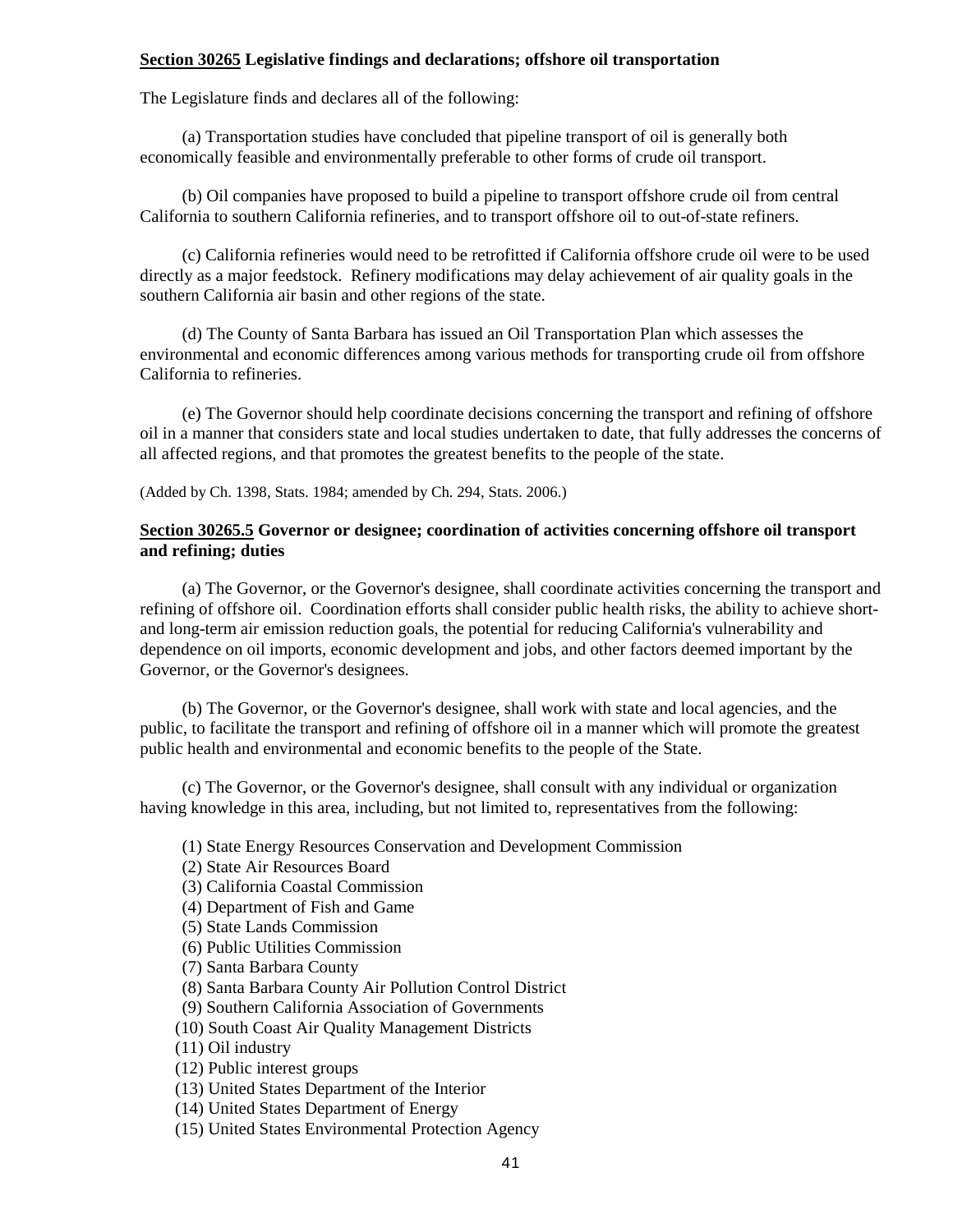(16) National Oceanic and Atmospheric Administration

(17) United States Coast Guard

(d) This act is not intended, and shall not be construed, to decrease, duplicate, or supersede the jurisdiction, authority, or responsibilities of any local government, or any state agency or commission, to discharge its responsibilities concerning the transportation and refining of oil.

(Added by Ch. 1398, Stats. 1984.)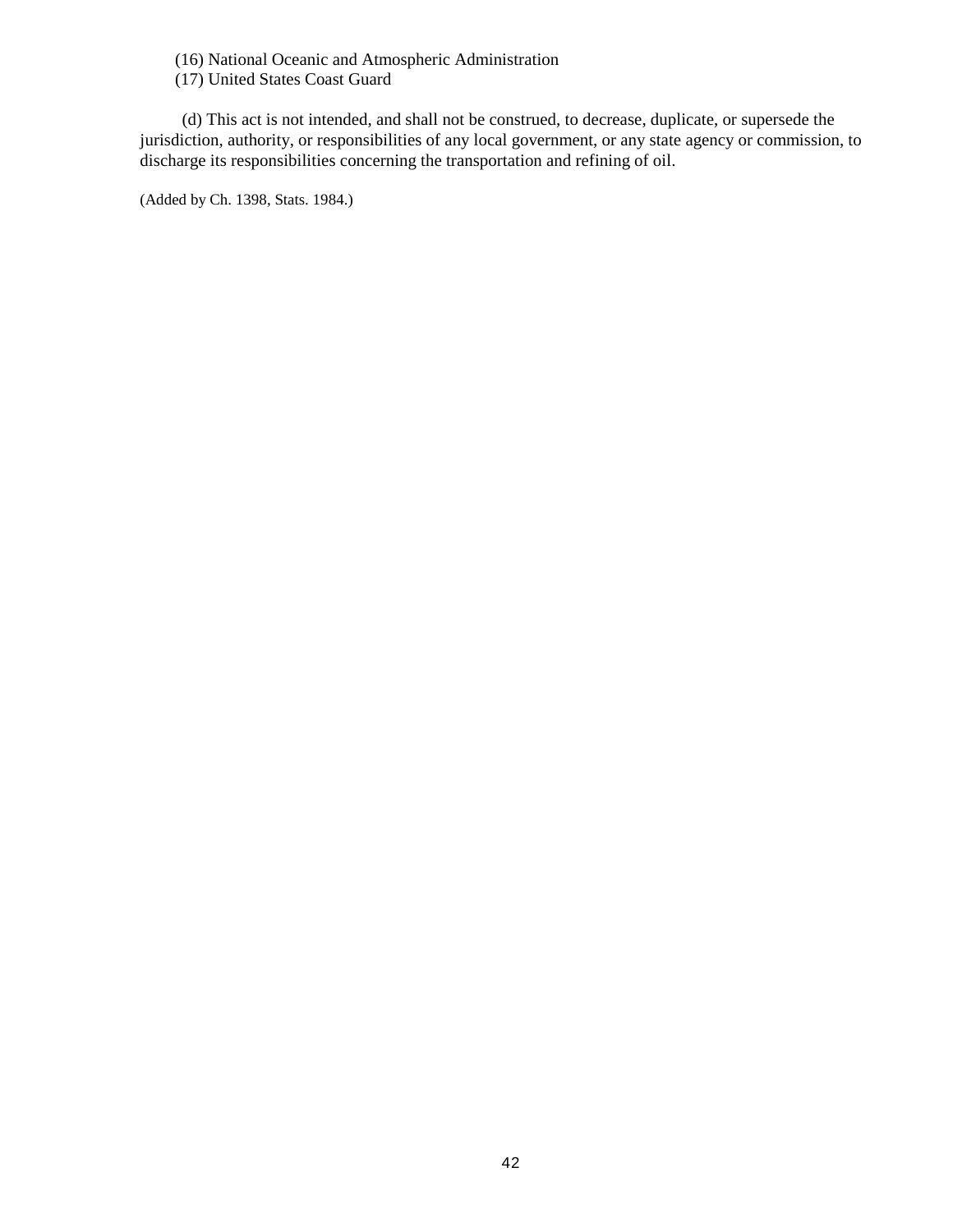# **CHAPTER 4 CREATION, MEMBERSHIP, AND POWERS OF COMMISSION AND REGIONAL COMMISSIONS**

# **ARTICLE 1 CREATION, MEMBERSHIP OF COMMISSION AND REGIONAL COMMISSION**

# **Section**

| 30300   | Creation                                                                         |
|---------|----------------------------------------------------------------------------------|
| 30301   | Membership                                                                       |
| 30301.2 | Appointments; methods                                                            |
| 30301.5 | Nonvoting members; designees of nonvoting members                                |
| 30302   | (REPEALED)                                                                       |
| 30303   | (REPEALED)                                                                       |
| 30304   | Alternate members; appointments                                                  |
| 30304.5 | (REPEALED)                                                                       |
| 30305   | Succession to powers, duties, or legal interests of regional coastal commissions |
|         |                                                                                  |

# **ARTICLE 2 QUALIFICATIONS AND ORGANIZATION**

- [30310](#page-48-2) Appointments; reflection of economic, social, and geographic diversity
- [30310.5](#page-48-3) *(REPEALED)*
- [30311](#page-48-4) *(REPEALED)*
- [30312](#page-48-5) Terms of office; vacancies; appointments
- [30313](#page-49-0) Vacancies; notification of expected vacancies
- [30314](#page-49-1) Compensation; expenses
- [30315](#page-49-2) Meetings; quorum
- [30315.1](#page-50-0) Findings; majority vote; quorum
- [30315.5](#page-50-1) Meeting Notices
- [30316](#page-50-1) Chairperson and vice chairperson
- [30317](#page-50-2) Headquarters; statewide powers; regional offices
- [30318](#page-50-3) Conflicts of interest
- [30319](#page-50-4) Development permit application; disclosure of representatives; punishment
- [30319.5](#page-51-0) Denial of permit; subsequent applications; time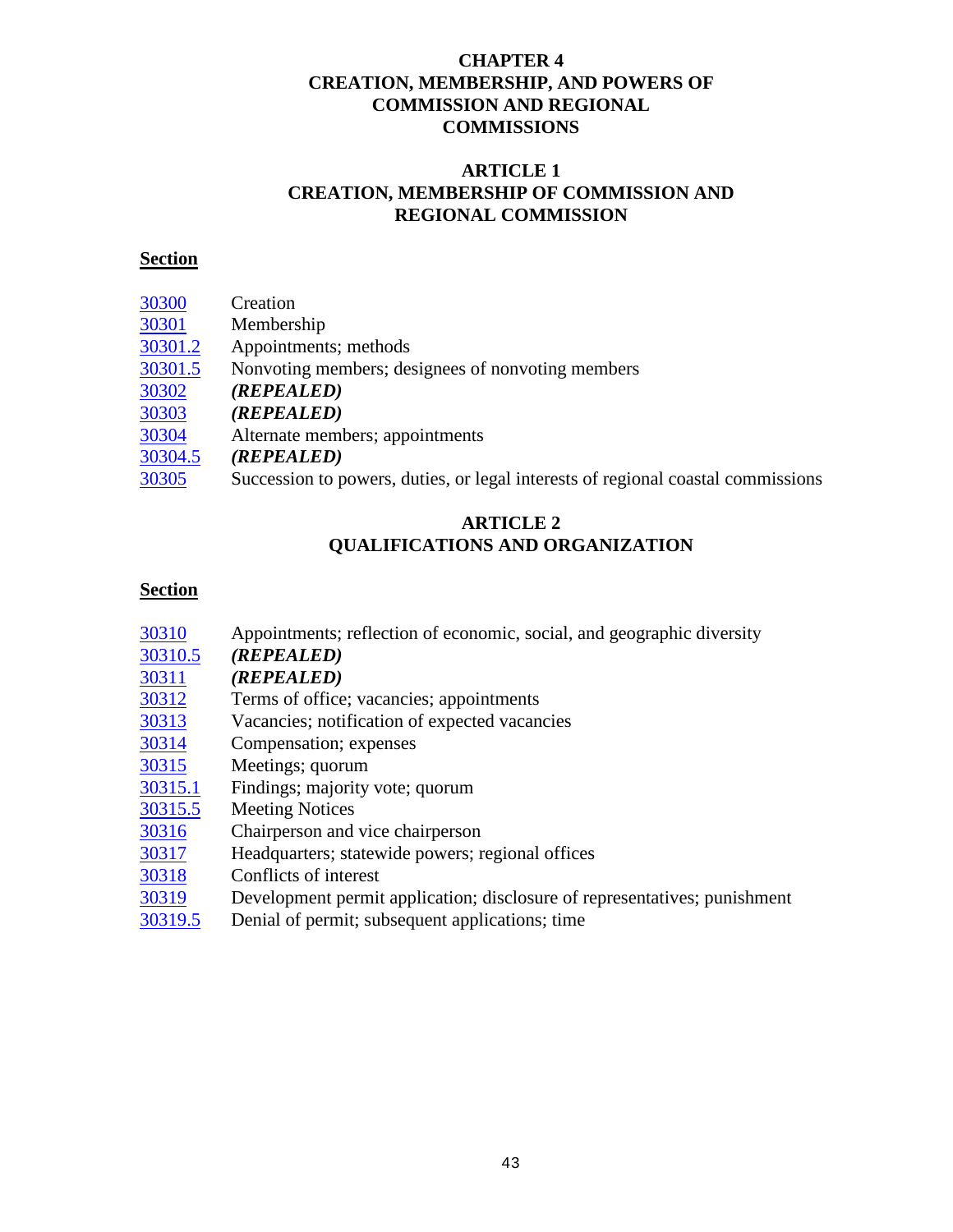# **ARTICLE 2.5 FAIRNESS AND DUE PROCESS**

# **Section**

- [30320](#page-51-1) Findings and declarations
- [30321](#page-51-2) Jurisdiction of commission
- [30322](#page-51-3) Ex parte communications
- [30323](#page-52-0) Interested person
- [30324](#page-52-1) Ex parte communication, disclosure; form
- [30325](#page-53-0) Commission proceedings; testimony; written comments
- [30326](#page-53-1) Commission workshops; requests
- [30327](#page-53-2) Commission decision; influence; unreported ex parte communication; civil fine; attorneys' fees and costs
- [30327.5](#page-53-3) Interested person; gift or gratuity
- [30327.6](#page-54-0) Violations; civil fines and penalties
- [30328](#page-54-1) Violations; remedies
- [30329](#page-55-0) Applicable law

# **ARTICLE 3 POWERS AND DUTIES**

- [30330](#page-55-1) Responsibility for implementation; coastal zone planning and management agency; certificates of conformity; San Francisco Bay Conservation and Development Commission
- [30331](#page-55-2) Successor to California Coastal Zone Conservation Commission and regional commissions
- [30333](#page-55-3) Rules and regulations
- [30333.1](#page-56-0) Review of regulations and procedures
- [30333.2](#page-56-1) Adoption and duration of building standards
- [30333.5](#page-56-2) *(REPEALED)*
- [30334](#page-56-3) Powers
- [30334.5](#page-56-4) Application for and acceptance of grants, contributions
- [30335](#page-56-5) Executive director; employees
- [30335.1](#page-57-0) Employees to give procedural assistance
- [30335.5](#page-57-1) Scientific panels; establishment to give technical advice and recommendations to commission
- [30336](#page-57-2) Planning and regulatory assistance to local governments
- [30337](#page-58-0) Joint development application system; hearing procedures
- [30338](#page-58-1) Regulations for timing of review of proposed treatment works
- [30339](#page-58-2) Duties, generally
- [30340](#page-58-3) Management and budgeting of funds
- [30340.5](#page-58-4) Local coastal programs; use of federal funds; reimbursement of local governments; claims; forms; review
- [30340.6](#page-59-0) Local coastal programs; legislative intent; mandated costs to be paid with state or federal funds; failure of appropriations; postponement of obligations; exception
- [30341](#page-60-0) Additional plans and maps; studies
- [30342](#page-60-1) *(REPEALED)*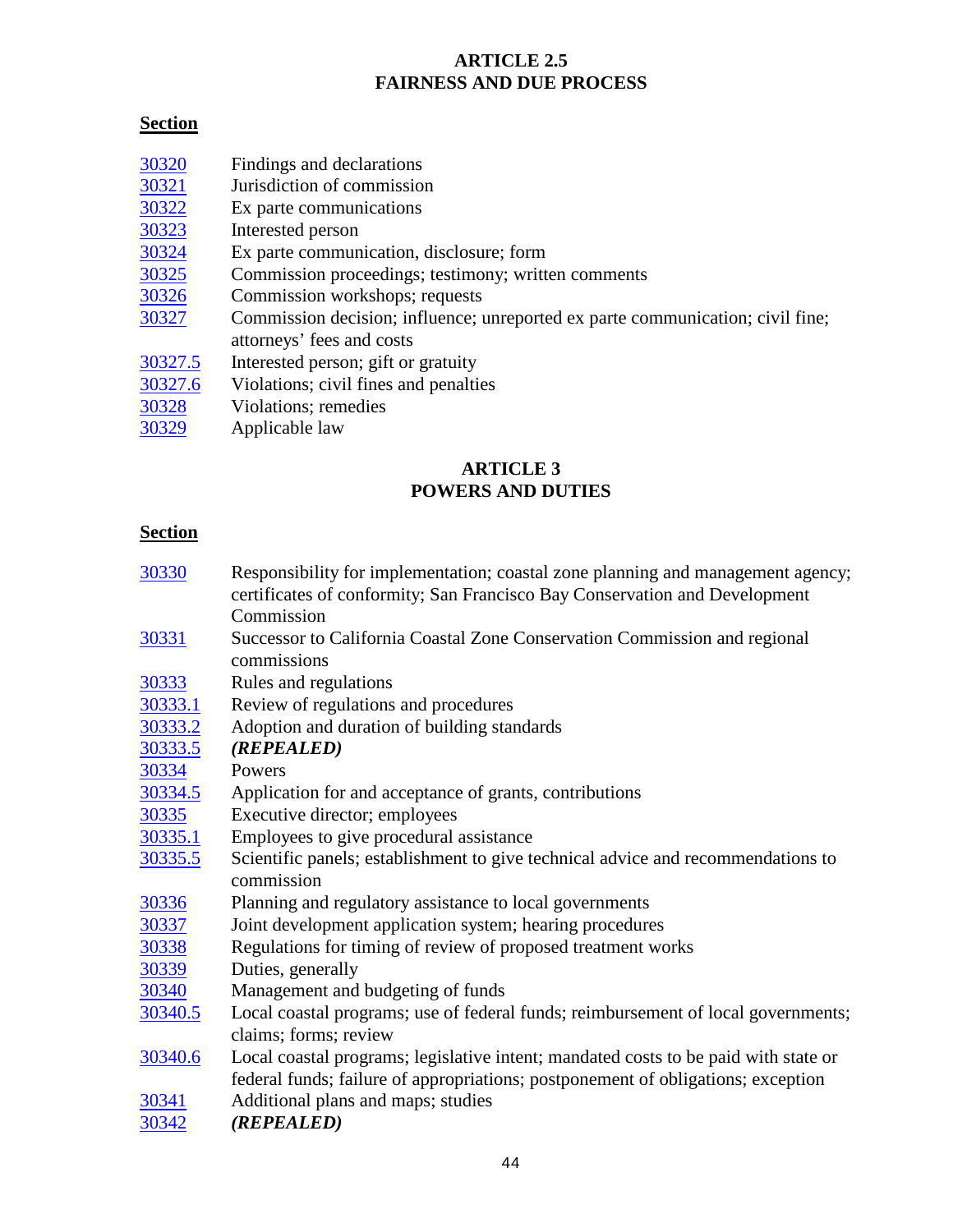

Guide to coastal resources; components; purpose; production; distribution

# **ARTICLE 4 LOCAL COASTAL PROGRAM IMPLEMENTATION COSTS**

| 30350 | State policy; claims; intent                                                |
|-------|-----------------------------------------------------------------------------|
| 30351 | Local coastal program implementation grants; purpose; procedures            |
| 30352 | Reimbursement of costs; claims                                              |
| 30353 | Reimbursable costs; criteria                                                |
| 30354 | Review and evaluation of claims; submission to controller; recommendations; |

- determination
- [30355](#page-64-0) Certified local coastal program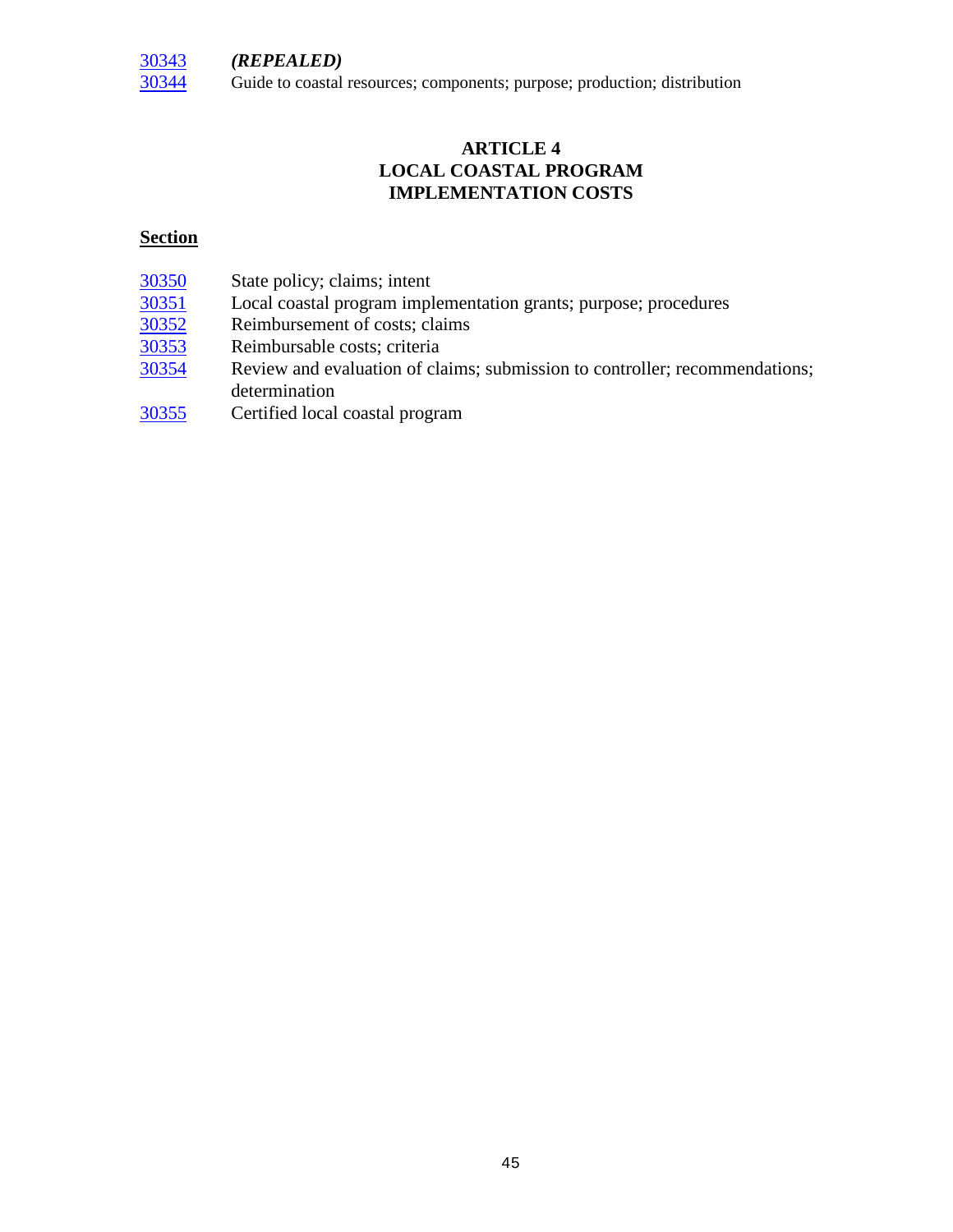# **ARTICLE l CREATION, MEMBERSHIP OF COMMISSION AND REGIONAL COMMISSION**

#### <span id="page-46-0"></span>**Section 30300 Creation**

There is in the Resources Agency the California Coastal Commission.

(Amended by: Ch. 676, Stats. 1980; Ch. 1173, Stats. 1981.)

#### <span id="page-46-1"></span>**Section 30301 Membership**

The commission shall consist of the following 15 members:

- (a) The Secretary of the Natural Resources Agency.
- (b) The Secretary of Transportation.
- (c) The Chairperson of the State Lands Commission.

(d) Six representatives of the public from the state at large. The Governor, the Senate Committee on Rules, and the Speaker of the Assembly shall each appoint two of these members.

(e) Six representatives selected from six coastal regions. The Governor shall select one member from the north coast region and one member from the south central coast region. The Speaker of the Assembly shall select one member from the central coast region and one member from the San Diego coast region. The Senate Committee on Rules shall select one member from the north central coast region and one member from the south coast region. For purposes of this division, these regions are defined as follows:

(1) The north coast region consists of the Counties of Del Norte, Humboldt, and Mendocino.

(2) The north central coast region consists of the Counties of Sonoma and Marin and the City and County of San Francisco.

(3) The central coast region consists of the Counties of San Mateo, Santa Cruz, and Monterey.

(4) The south central coast region consists of the Counties of San Luis Obispo, Santa Barbara, and Ventura.

(5) The south coast region consists of the Counties of Los Angeles and Orange.

(6) The San Diego coast region consists of the County of San Diego.

(f) Of the representatives appointed by the Governor pursuant to subdivision (d) or (e), one of the representatives shall reside in, and work directly with, communities in the state that are disproportionately burdened by, and vulnerable to, high levels of pollution and issues of environmental justice, including, but not limited to, communities with diverse racial and ethnic populations and communities with low-income populations. The Governor shall appoint a representative qualified pursuant to this subdivision to a vacant position from the appointments available pursuant to either subdivision (d) or (e) no later than the fourth appointment available after January 1, 2017.

<span id="page-46-2"></span>(Amended by Ch. 1087, Stats. 1980; Ch. 285, Stats. 1991; Ch. 1153, Stats. 1993; Ch. 589, Stats. 1993; Ch. 208, Stats. 1995; Ch. 746, Stats. 2004; Ch. 352, Stats. 2013; Ch. 578, Stats. 2016.)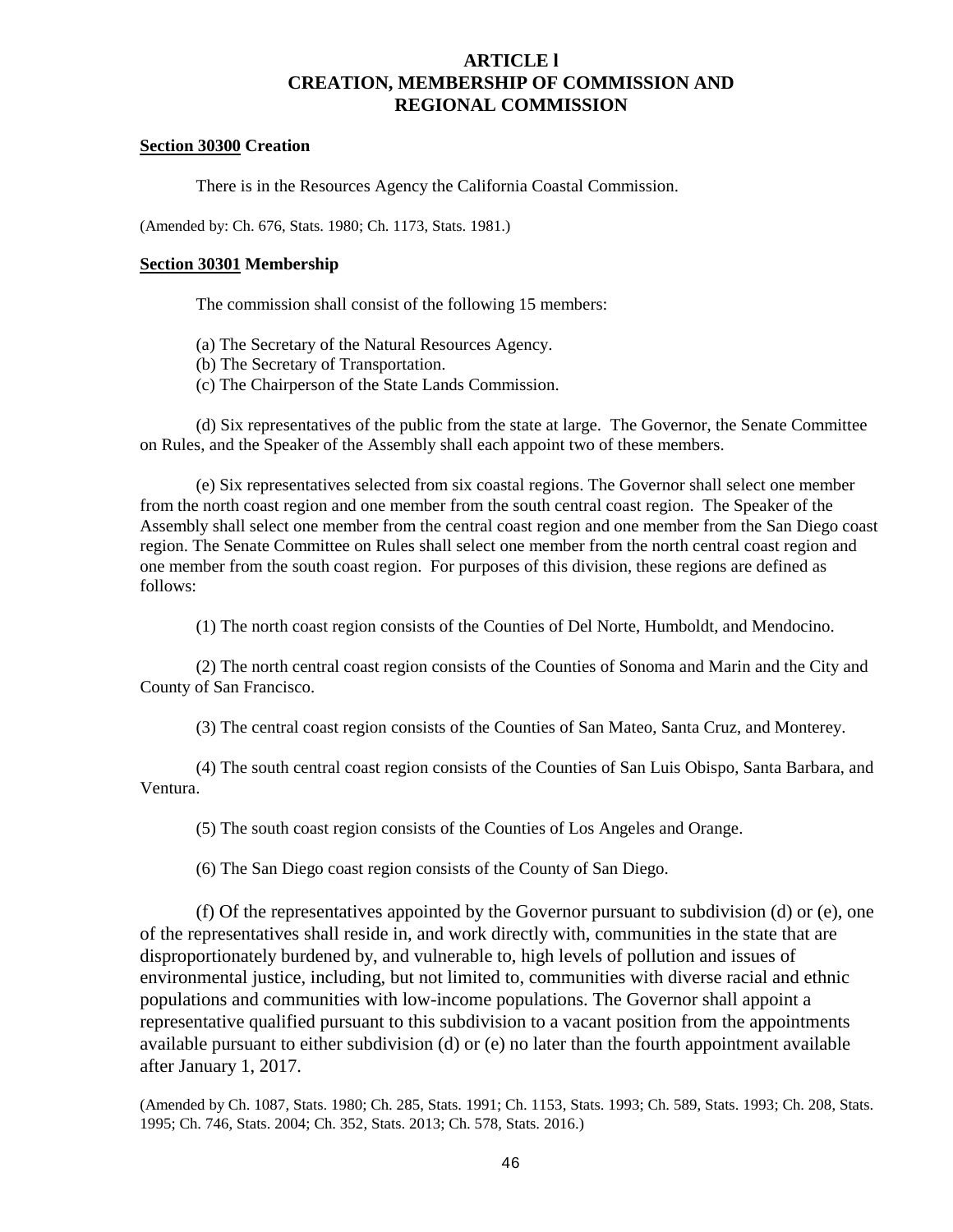#### **Section 30301.2 Appointments; methods**

(a) The appointments of the Governor, the Senate Committee on Rules, and the Speaker of the Assembly, pursuant to subdivision (e) of Section [30301,](#page-46-1) shall be made as prescribed in this section. Within 45 days from the date of receipt of a request for nominations by the appointing authority, the board of supervisors and city selection committee of each county within the region shall nominate supervisors *mayors,* or city council members who reside in the region from which the Governor, the Senate Committee on Rules, or the Speaker of the Assembly shall appoint a replacement. In regions composed of three counties, the board of supervisors and the city selection committee in each county within the region shall each nominate one or more supervisors and one or more mayors or city council members. In regions composed of two counties, the board of supervisors and the city selection committee in each county within the region shall each nominate not less than two supervisors and not less than two mayors or city council members. In regions composed of one county, the board of supervisors and the city selection committee in the county shall each nominate not less than three supervisors and not less than three mayors or city council members. Immediately upon selecting the nominees, the board of supervisors and the city selection committee shall send the names of the nominees to either the Governor, the Senate Committee on Rules, or the Speaker of the Assembly, whoever will appoint the replacement.

(b) Within 30 days from the date of receipt of the names of the nominees pursuant to subdivision (a), the Governor, the Speaker of the Assembly, or the Senate Committee on Rules, whoever will appoint the replacement, shall either appoint one of the nominees or notify the boards of supervisors and city selection committees within the region that none of the nominees are acceptable and request the boards of supervisors and city selection committees to make additional nominations. Within 45 days from the date of receipt of a notice rejecting all the nominees, the boards of supervisors and city selection committees within the region shall nominate and send to the appointing authority the names of additional nominees in accordance with subdivision (a). Upon receipt of the names of those additional nominees, the appointing authority shall appoint one of the nominees.

(Amended by: Ch. 285, Stats. 1991; Ch. 162, Stats. 1997; Ch. 746, Stats. 2004; Ch. 683, Stats. 2015.)

#### <span id="page-47-0"></span>**Section 30301.5 Nonvoting members; designees of nonvoting members**

A member of the commission serving pursuant subdivision (a), (b), or (c), of section [30301](#page-46-1) shall be nonvoting member and may appoint a designee to serve at his or her pleasure who shall have all the powers and duties of the member pursuant to this division.

(Amended by: Ch. 285, Stats. 1991; Ch. 1153, Stats. 1993; Ch. 746, Stats. 2004.)

<span id="page-47-1"></span>**Section 30302& 30303** (Repealed by Ch. 1173, Stats. 1981.)

#### <span id="page-47-2"></span>**Section 30304 Alternate members; appointments**

Any member of the commission may, subject to the confirmation of his or her appointing power, appoint an alternate member to represent him or her at any commission meeting. An alternate for a locally elected official need not also be a locally elected official. An alternate may serve prior to confirmation for a period not to exceed 90 days from the date of appointment unless and until confirmation is specifically refused. The alternate shall serve at the pleasure of the member who appointed him or her and shall have all the powers and duties as a member of the commission, except that the alternate shall only participate and vote in meetings in the absence of the member who appointed him or her.

All provisions of law relating to conflicts of interest that are applicable to a member shall apply to an alternate member. Whenever a member has, or is known to have, a conflict of interest on any matter, the member's alternate is not eligible to vote on that matter.

(Amended by: Ch. 879, Stats. 1978; Ch. 285, Stats. 1991; Ch. 683, Stats. 2015.)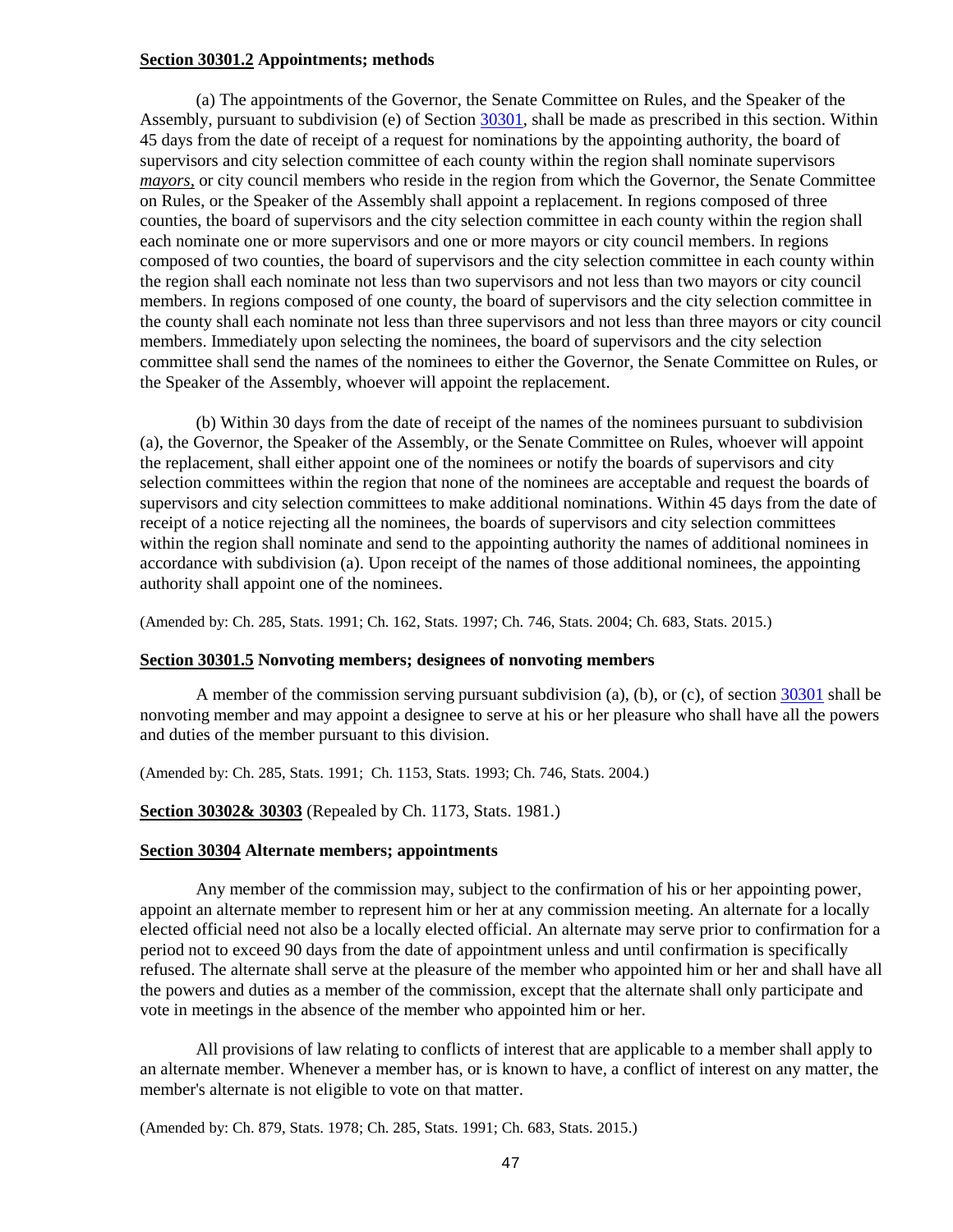#### <span id="page-48-1"></span><span id="page-48-0"></span>**Section 30305 Succession to powers, duties, or legal interests of regional coastal commissions**

Except as otherwise provided in this division, the commission shall succeed to any and all obligations, powers, duties, responsibilities, benefits, or legal interests of regional coastal commissions which existed prior to July 1, 1981.

(Former sec. 30305 was repealed by Ch. 1173, Stats. 1981; current sec. 30305 was added by Ch. 1173, Stats. 1981.)

## **ARTICLE 2 QUALIFICATIONS AND ORGANIZATION**

#### <span id="page-48-2"></span>**Section 30310 Appointments; reflection of economic, social, and geographic diversity**

In making their appointments pursuant to this division, the Governor, the Senate Rules Committee, and the Speaker of the Assembly shall make good faith efforts to assure that their appointments, as a whole, reflect, to the greatest extent feasible, the economic, social, and geographic diversity of the state.

(Amended by Ch. 746, Stats. 2004.)

<span id="page-48-3"></span>**Section 30310.5** (Repealed by Ch. 683, Stats 2015.)

<span id="page-48-4"></span>**Section 30311** (Repealed by Ch. 1173, Stats. 1981.)

### <span id="page-48-5"></span>**Section 30312 Terms of office; vacancies; appointments**

The terms of the office of commission members shall be as follows:

(a)(1) A person appointed by the Governor and qualified for membership because he or she holds a specified office as a locally elected official shall serve at the pleasure of the Governor. However, the membership shall cease 60 days after his or her term of office as a locally elected official ceases, or when a person has been appointed to fill that position by the Governor, if that occurs sooner.

(2) A person appointed by the Senate Committee on Rules or by the Speaker of the Assembly and qualified for membership because he or she holds a specified office as a locally elected official shall serve a term of four years. However, the membership shall cease 60 days after his or her term of office as a locally elected official ceases, if that occurs sooner.

(b)(1) A member appointed by the Governor shall serve for two years at the pleasure of the Governor, and may be reappointed for succeeding two-year periods, provided that the member may continue to serve beyond the two-year term until the Governor has acted and the appointee is authorized to sit and serve on the commission.

(2) A member appointed by the Senate Committee on Rules or the Speaker of the Assembly shall serve for four years, and may be reappointed for succeeding four-year periods, provided that the member may continue to serve beyond the four-year term until his or her appointing authority has acted and the appointee is authorized to sit and serve on the commission. If the Senate Committee on Rules or the Speaker of the Assembly has not acted within 60 days after the expiration of a member's term, the position shall become vacant until a person is appointed to a four-year term, calculated from the expiration date of the preceding term.

(c) If a vacancy occurs prior to the expiration of the term for the vacated seat, the appointing authority shall appoint a member for the remainder of the unexpired term pursuant to this chapter.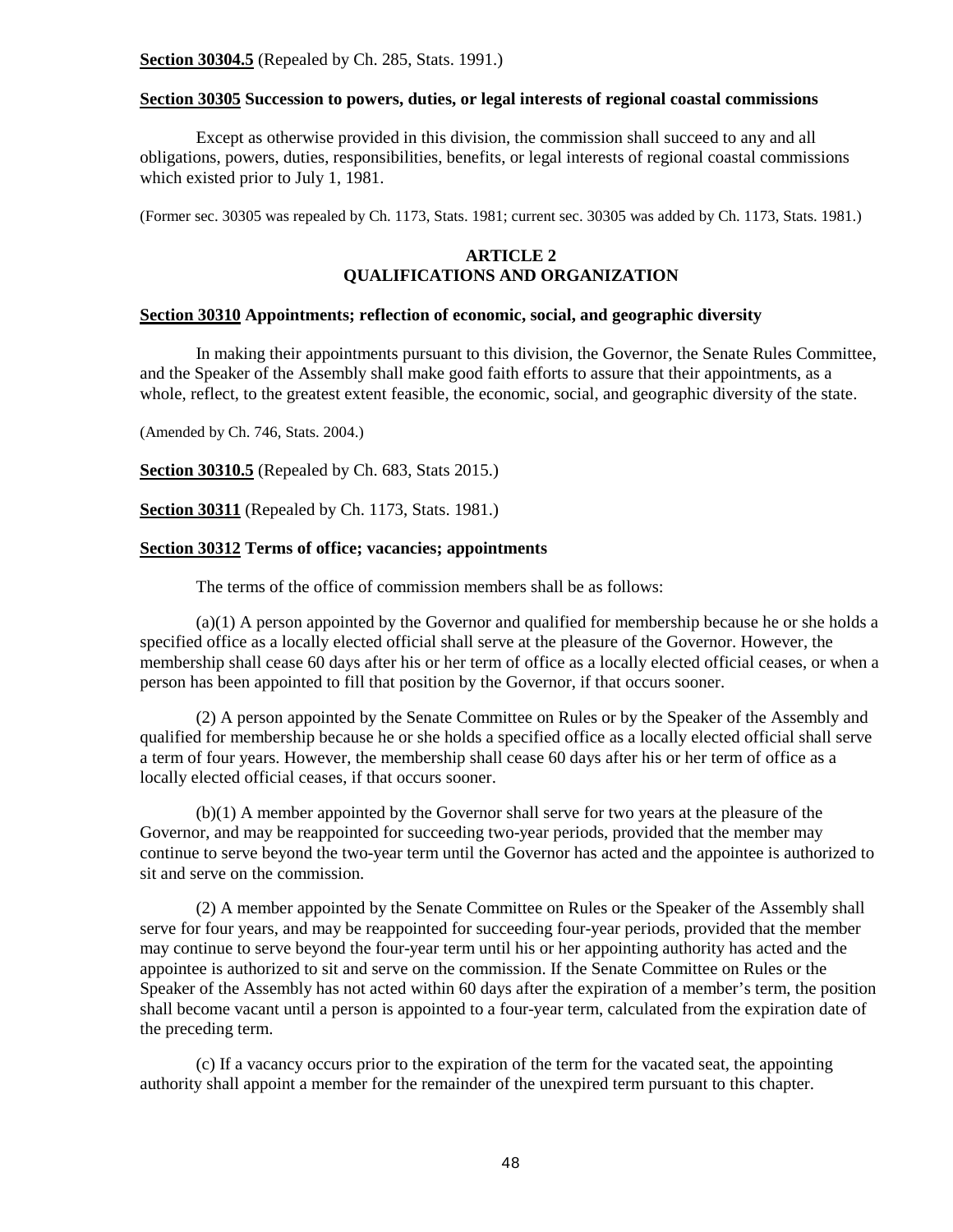(d) On the effective date of the act adding this subdivision, the Senate Committee on Rules and the Speaker of the Assembly shall each appoint two members to serve two-year terms and two members to serve four-year terms. All subsequent terms shall be for four years.

(Amended by: Ch. 380 & Ch. 1075, Stats 1978; Ch. 1469, Stats. 1982; Ch. 1, Special Session 2003, effective May 20, 2003.)

### <span id="page-49-0"></span>**Section 30313 Vacancies; notification of expected vacancies**

(a) Vacancies that occur shall be filled within 30 days after the occurrence of the vacancy, and shall be filled in the same manner in which the vacating member was selected or appointed.

(b) The executive director of the commission shall notify the appropriate appointing authority of any expected vacancies on the commission. If the expected vacancy is a person qualified for membership because he or she holds a specified office as a locally elected official, whose term of office as a locally elected official is expected to expire or has expired, then the appointing authority shall notify the boards of supervisors and city selection committees of each county within the affected region of the expected vacancy.

(Amended by Ch. 1469, Stats. 1982.)

#### <span id="page-49-1"></span>**Section 30314 Compensation; expenses**

Except as provided in this section, members or alternates of the commission shall serve without compensation but shall be reimbursed for actual and necessary expenses incurred in the performance of their duties to the extent that reimbursement for those expenses is not otherwise provided or payable by another public agency or agencies, and shall receive fifty dollars (\$50) for each full day of attending meetings of the commission. In addition, members or alternates of the commission shall receive twelve dollars and fifty cents (\$12.50) for each hour actually spent in preparation for a commission meeting; provided, however, that for each meeting no more than eight hours of preparation time shall be compensated as provided herein.

An alternate shall be entitled to payment and reimbursement for the necessary expenses incurred in participating in commission meetings; provided, however, that only the member or his or her alternate shall receive that payment and reimbursement, and if both the member and alternate prepare for, attend, and participate in any portion of a commission meeting, only the alternate shall be entitled to that payment and reimbursement.

For the purposes of this section, "full day of attending a meeting" means presence at, and participation in, not less than 60 percent of the total meeting time of the commission during any particular 24-hour period.

(Amended by: Ch. 1075, Stats. 1978; Ch. 462, Stats. 1986; Ch. 285, Stats. 1991.) (**PLEASE NOTE:** In 1986 § [11564.5](http://leginfo.legislature.ca.gov/faces/codes_displayText.xhtml?lawCode=GOV&division=3.&title=2.&part=1.&chapter=6.&article=1.) was added to the Govt Code to increase per diem rates for members of all boards, commissions, or committees to one hundred dollars (\$100) per day.)

## <span id="page-49-2"></span>**Section 30315 Meetings; quorum**

(a) The commission shall meet at least 11 times annually at a place convenient to the public. Each meeting shall occur not more than 45 working days after the previous meeting. All meetings of the commission shall be open to the public.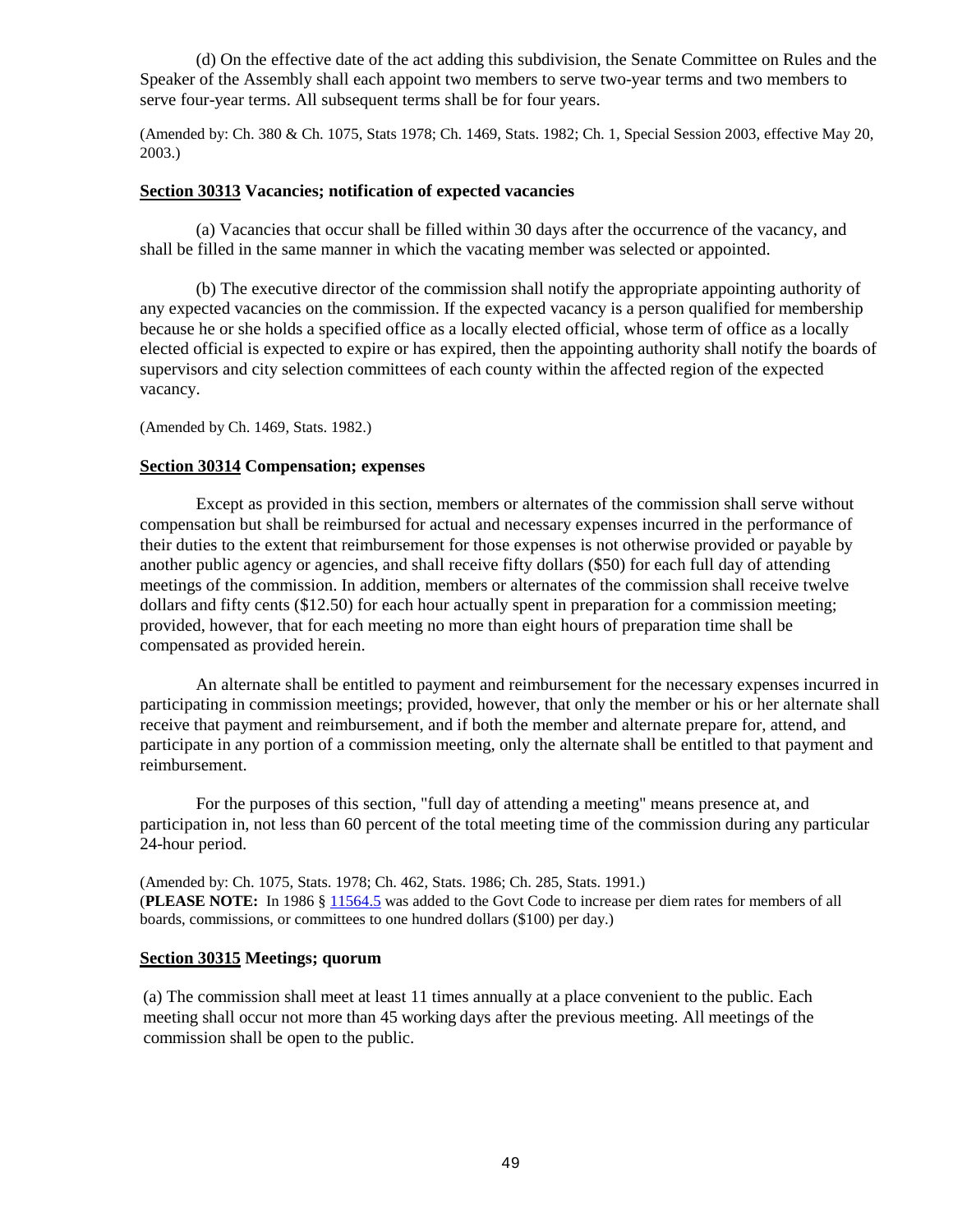(b) A majority of the total appointed membership of the commission shall constitute a quorum. Any action taken by the commission under this division requires a majority vote of the members present at the meeting of the commission, with a quorum being present, unless otherwise specifically provided for in this division.

(Amended by: Ch. 919, Stats. 1979; Ch. 1087, Stats. 1980; Ch. 43, Stats. 1982; Ch. 683, Stats. 2015; Ch. 597, 2016.)

#### <span id="page-50-0"></span>**Section 30315.1 Findings; majority vote; quorum**

Adoption of findings for any action taken by the commission requires a majority vote of the members from the prevailing side present at the meeting of the commission, with at least three of the prevailing members present and voting.

(Added by Ch. 1469, Stats. 1982.)

#### <span id="page-50-1"></span>**Section 30315.5 Meeting Notices**

Notwithstanding any other law, the commission shall make the notice of any public meeting or hearing of the commission available in both English and Spanish, and may also make the notice available in any other language.

(Added by Ch. 866, Stats. 2014.)

#### **Section 30316 Chairperson and vice chairperson**

The commission shall elect a chairperson and vice chairperson from among its members.

(Amended by Ch. 285, Stats. 1991.)

## <span id="page-50-2"></span>**Section 30317 Headquarters; statewide powers; regional offices**

The headquarters of the commission shall be in a coastal county, but it may meet and may exercise any or all of its powers in any part of the state. The commission may maintain regional offices, if it finds that accessibility to, and participation by, the public will be better served or that the provisions of this division can be implemented more efficiently through the maintenance of those offices.

(Amended by Ch. 285, Stats. 1991.)

#### <span id="page-50-3"></span>**Section 30318 Conflict of interest**

Nothing in this division shall preclude or prevent any member or employee of the commission who is also an employee of another public agency, a county supervisor or city councilperson, member of the Association of Bay Area Governments, member of the Association of Monterey Bay Area Governments, delegate to the Southern California Association of Governments, or member of the San Diego Comprehensive Planning Organization, and who has in that designated capacity voted or acted upon a particular matter, from voting or otherwise acting upon that matter as a member or employee of the commission. Nothing in this section shall exempt any such member or employee of the commission from any other provision of this article.

(Amended by Ch. 285, Stats. 1991.)

#### <span id="page-50-4"></span>**Section 30319 Development permit application; disclosure of representatives; punishment**

Any person who applies to the commission for approval of a development permit shall provide the commission with the names and addresses of all persons who, for compensation, will be communicating with the commission or commission staff on the applicant's behalf or on behalf of the applicant's business partners. That disclosure shall be provided to the commission prior to any such communication. Failure to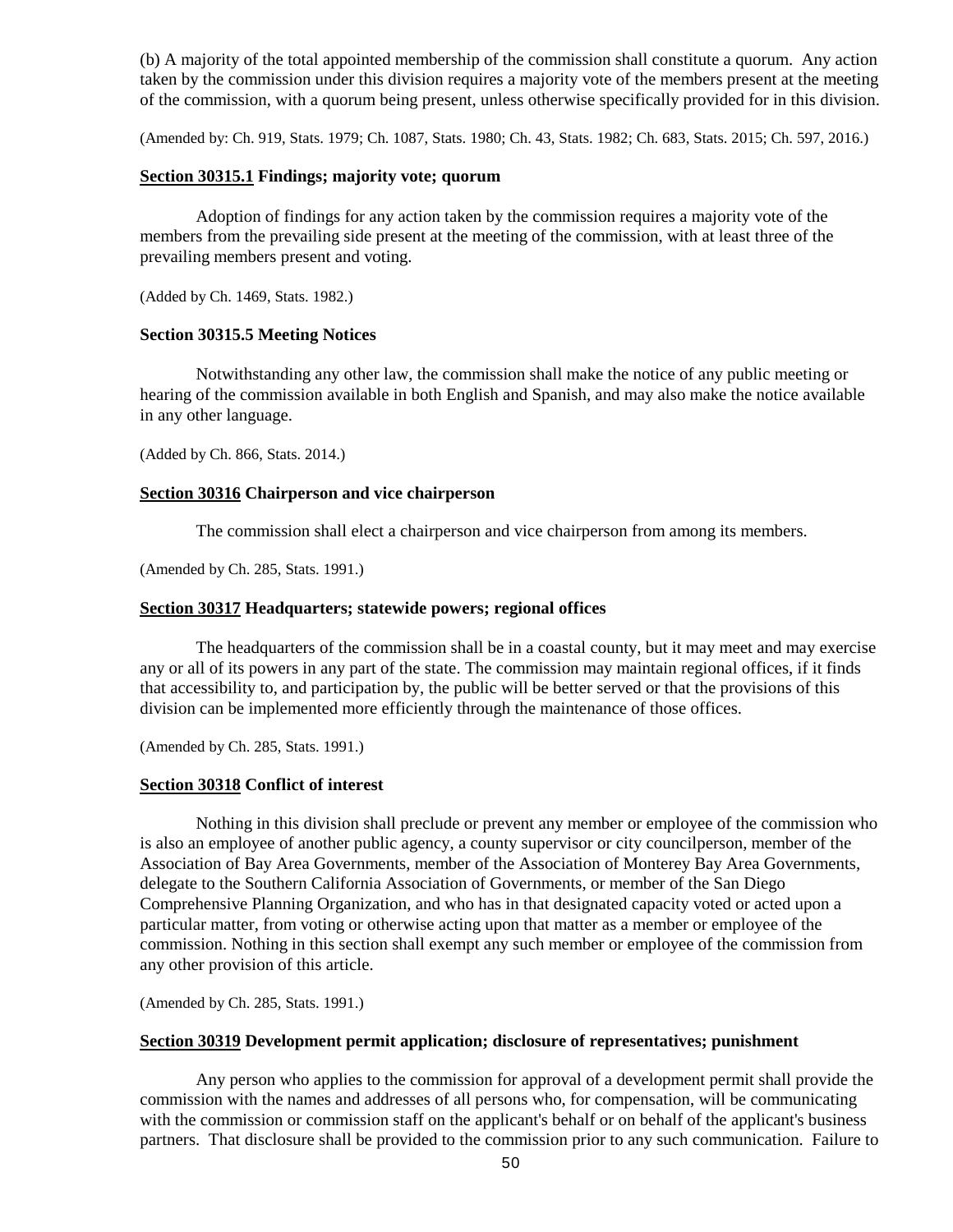comply with that disclosure requirement is a misdemeanor and, upon conviction, the person shall be punished by a fine of five thousand dollars (\$5,000) or imprisonment in the county jail not exceeding six months, and, in addition, shall be subject to immediate denial of the permit.

(Added by Ch. 1114, Stats. 1992; Amended by Ch. 798, Stats. 1993.)

#### <span id="page-51-0"></span>**Section 30319.5 Denial of permit; subsequent applications; time**

An applicant whose permit is denied due to his or her failure to comply with Sectio[n 30319](#page-50-4) may not apply to the commission for approval of an identical or similar project for two years from the date of the permit denial.

(Added by Ch. 1114, Stats. 1992.)

#### **ARTICLE 2.5. FAIRNESS AND DUE PROCESS**

#### <span id="page-51-1"></span>**Section 30320 Findings and declarations**

(a) The people of California find and declare that the duties, responsibilities, and quasi-judicial actions of the commission are sensitive and extremely important for the well-being of current and future generations and that the public interest and principles of fundamental fairness and due process of law require that the commission conduct its affairs in an open, objective, and impartial manner free of undue influence and the abuse of power and authority. It is further found that, to be effective, California's coastal protection program requires public awareness, understanding, support, participation, and confidence in the commission and its practices and procedures. Accordingly, this article is necessary to preserve the public's welfare and the integrity of, and to maintain the public's trust in, the commission and the implementation of this division.

(b) The people of California further find that in a democracy, due process, fairness, and the responsible exercise of authority are all essential elements of good government which require that the public's business be conducted in public meetings, with limited exceptions for sensitive personnel matters and litigation, and on the official record. Reasonable restrictions are necessary and proper to prevent future abuses and misuse of governmental power so long as all members of the public are given adequate opportunities to present their views and opinions to the commission through written or oral communications on the official record either before or during the public hearing on any matter before the commission.

(Added by Ch. 1114, Stats. 1992.)

#### <span id="page-51-2"></span>**Section 30321 Jurisdiction of commission**

For purposes of this article, "a matter within the commission's jurisdiction" means any permit action, federal consistency review, appeal, local coastal program, port master plan, public works plan, longrange development plan, categorical or other exclusions from coastal development permit requirements, or any other quasi-judicial matter requiring commission action, for which an application has been submitted to the commission.

(Added by Ch. 1114, Stats. 1992.)

#### <span id="page-51-3"></span>**Section 30322 Ex parte communications**

(a) For purposes of this article, except as provided in subdivision (b), an "ex parte communication" is any oral or written communication between a member of the commission and an interested person, about a matter within the commission's jurisdiction, which does not occur in a public hearing, workshop, or other official proceeding, or on the official record of the proceeding on the matter.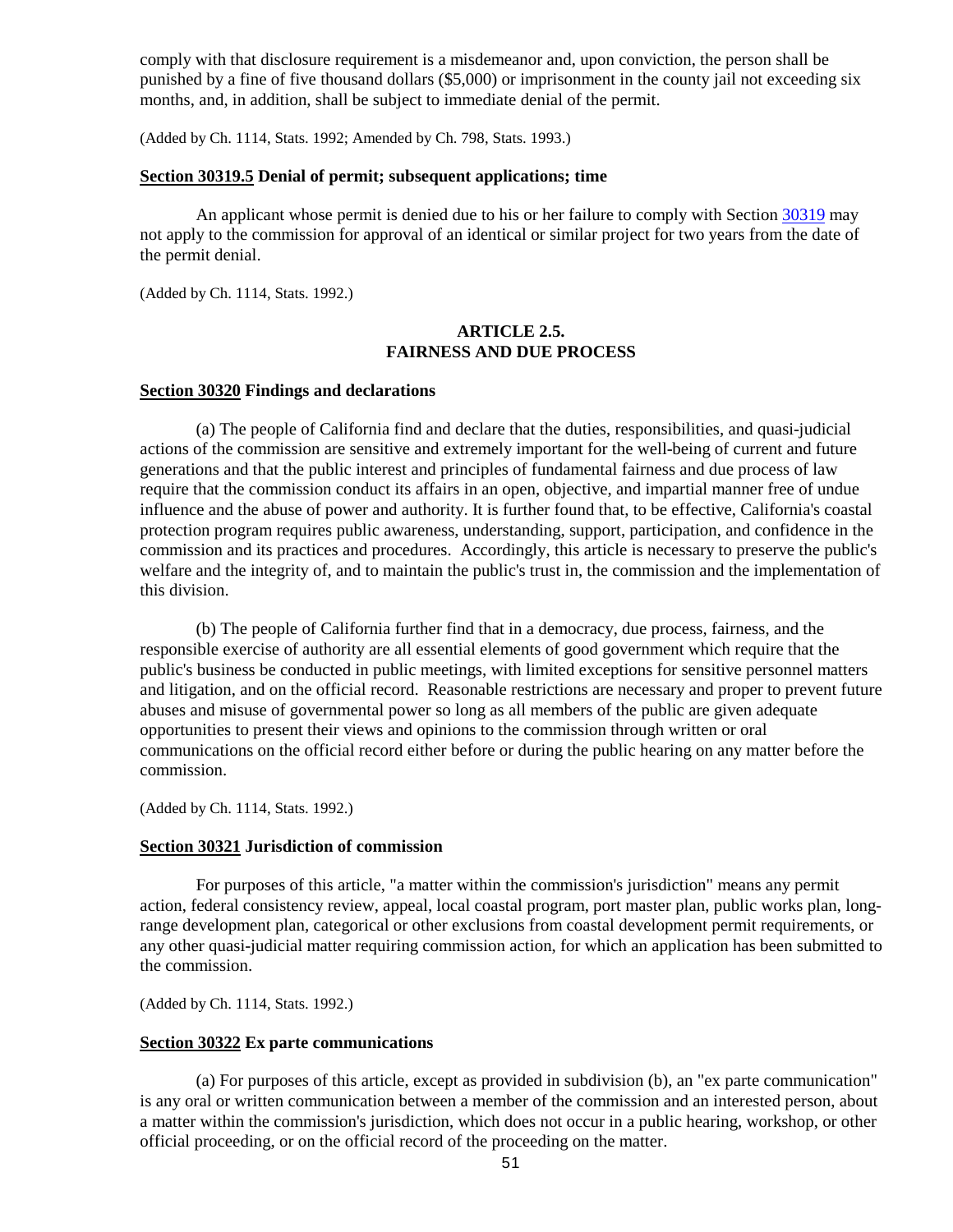(b) The following communications are not ex parte communications:

(1) Any communication between a staff member acting in his or her official capacity and any commission member or interested person.

(2) Any communication limited entirely to procedural issues, including, but not limited to, the hearing schedule, location, format, or filing date.

(3) Any communication which takes place on the record during an official proceeding of a state, regional, or local agency that involves a member of the commission who also serves as an official of that agency.

(4) Any communication between a member of the commission, with regard to any action of another state agency or of a regional or local agency of which the member is an official, and any other official or employee of that agency, including any person who is acting as an attorney for the agency.

(5) Any communication between a nonvoting commission member and a staff member of a state agency where both the commission member and the staff member are acting in an official capacity.

(6) Any communication to a nonvoting commission member relating to an action pending before the commission, where the nonvoting commission member does not participate in that action, either through written or verbal communication, on or off the record, with other members of the commission.

(Added by Ch. 1114, Stats. 1992; Amended by Ch. 798, Stats. 1993.)

#### <span id="page-52-0"></span>**Section 30323 Interested persons**

For purposes of this article, an "interested person" is any of the following:

(a) Any applicant, an agent or an employee of the applicant, or a person receiving consideration for representing the applicant, or a participant in the proceeding on any matter before the commission.

(b) Any person with a financial interest, as described in Article 1 (commencing wit[h Section](http://leginfo.legislature.ca.gov/faces/codes_displayText.xhtml?lawCode=GOV&division=&title=9.&part=&chapter=7.&article=1.)  [87100\) of Chapter 7 of Title 9 of the Government Code,](http://leginfo.legislature.ca.gov/faces/codes_displayText.xhtml?lawCode=GOV&division=&title=9.&part=&chapter=7.&article=1.) in a matter before the commission, or an agent or employee of the person with a financial interest, or a person receiving consideration for representing the person with a financial interest.

(c) A representative acting on behalf of any civic, environmental, neighborhood, business, labor, trade, or similar organization who intends to influence the decision of a commission member on a matter before the commission.

(Added by Ch. 1114, Stats. 1992.)

#### <span id="page-52-1"></span>**Section 30324 Ex parte communications; disclosure; form**

(a) No commission member, nor any interested person, shall conduct an ex parte communication unless the commission member fully discloses and makes public the ex parte communication by providing a full report of the communication to the executive director within seven days after the communication or, if the communication occurs within seven days of the next commission hearing, to the commission on the record of the proceeding at that hearing.

(b) (1) The commission shall adopt standard disclosure forms for reporting ex parte communications which shall include, but not be limited to, all of the following information:

(A) The date, time and location of the communication.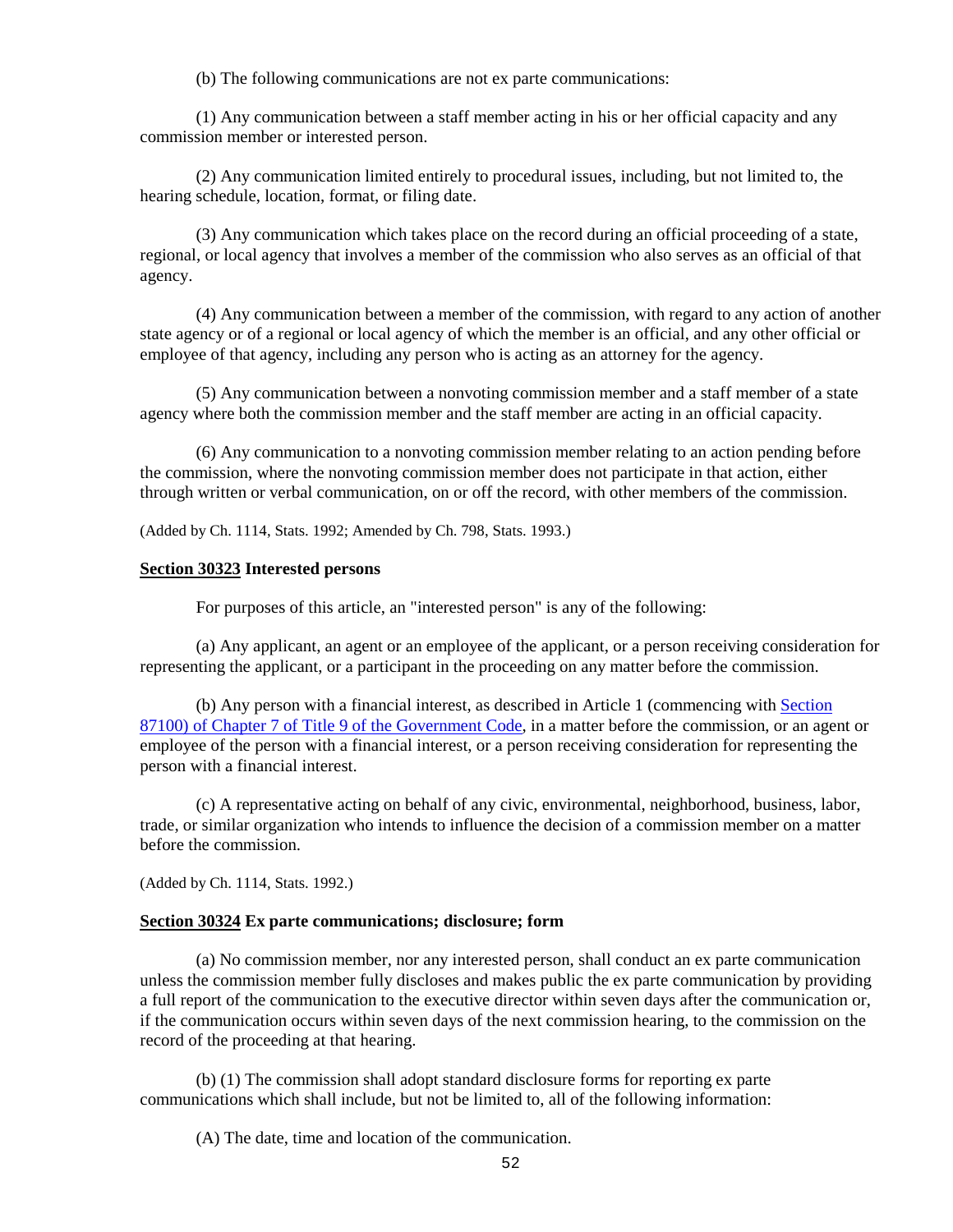(B) (i) The identity of the person or persons initiating and the person or persons receiving the communication.

(ii) The identity of the person on whose behalf the communication was made.

(iii) The identity of all persons present during the communication.

(C) A complete, comprehensive description of the content of the ex parte communication, including a complete set of all text and graphic material that was part of the communication.

(2) The executive director shall place in the public record any report of an ex parte communication.

(c) Communications shall cease to be ex parte communications when fully disclosed and placed in the commission's official record.

(Added by Ch. 1114, Stats. 1992; Amended by Ch. 798, Stats. 1993; Amended by Ch. 125, Stats. 2014.)

#### <span id="page-53-0"></span>**Section 30325 Commission proceedings; testimony; written comments**

Nothing in this article prohibits any person or any interested person from testifying at a commission hearing, workshop, or other official proceeding, or from submitting written comments for the record on a matter before the commission. Written comments shall be submitted by mail or delivered to a commission office, or may be delivered to the commission at the time and place of a scheduled hearing.

(Added by Ch. 1114, Stats. 1992.)

#### <span id="page-53-1"></span>**Section 30326 Commission workshops; requests**

Any person, including a commission member, may request the commission staff to conduct a workshop on any matter before the commission or on any subject that could be useful to the commission. When the executive director determines that a request is appropriate and feasible, a workshop shall be scheduled at an appropriate time and location.

(Added by Ch. 1114, Stats. 1992.)

### <span id="page-53-2"></span>**Section 30327 Commission decision; influence; unreported ex parte communication; civil fine; attorneys' fees and costs**

(a) No Commission member or alternate shall make, participate in making, or any other way attempt to use his or her official position to influence a commission decision about which the member or alternate has knowingly had an ex parte communication that has not been reported pursuant to Section [30324.](#page-52-1)

(b) In addition to any other applicable penalty, including a civil fine imposed pursuant to Section [30824,](#page-136-0) a commission member who knowingly violates this section shall be subject to a civil fine, not to exceed seven thousand five hundred dollars (\$7,500). Notwithstanding any law to the contrary , the court may award attorney's fees and costs to the prevailing party.

(Added by Ch. 1114, Stats. 1992; Amended by Ch. 798, Stats. 1993.)

#### <span id="page-53-3"></span>**Section 30327.5 Interested person; gift or gratuity**

(a) An interested person shall not give, convey, or make available gifts aggregating more than ten dollars (\$10) in a calendar month to a commissioner or a member of the commission's staff.

(b) A commissioner or member of the commission's staff shall not accept gifts aggregating more than ten dollars (\$10) in a calendar month from an interested person.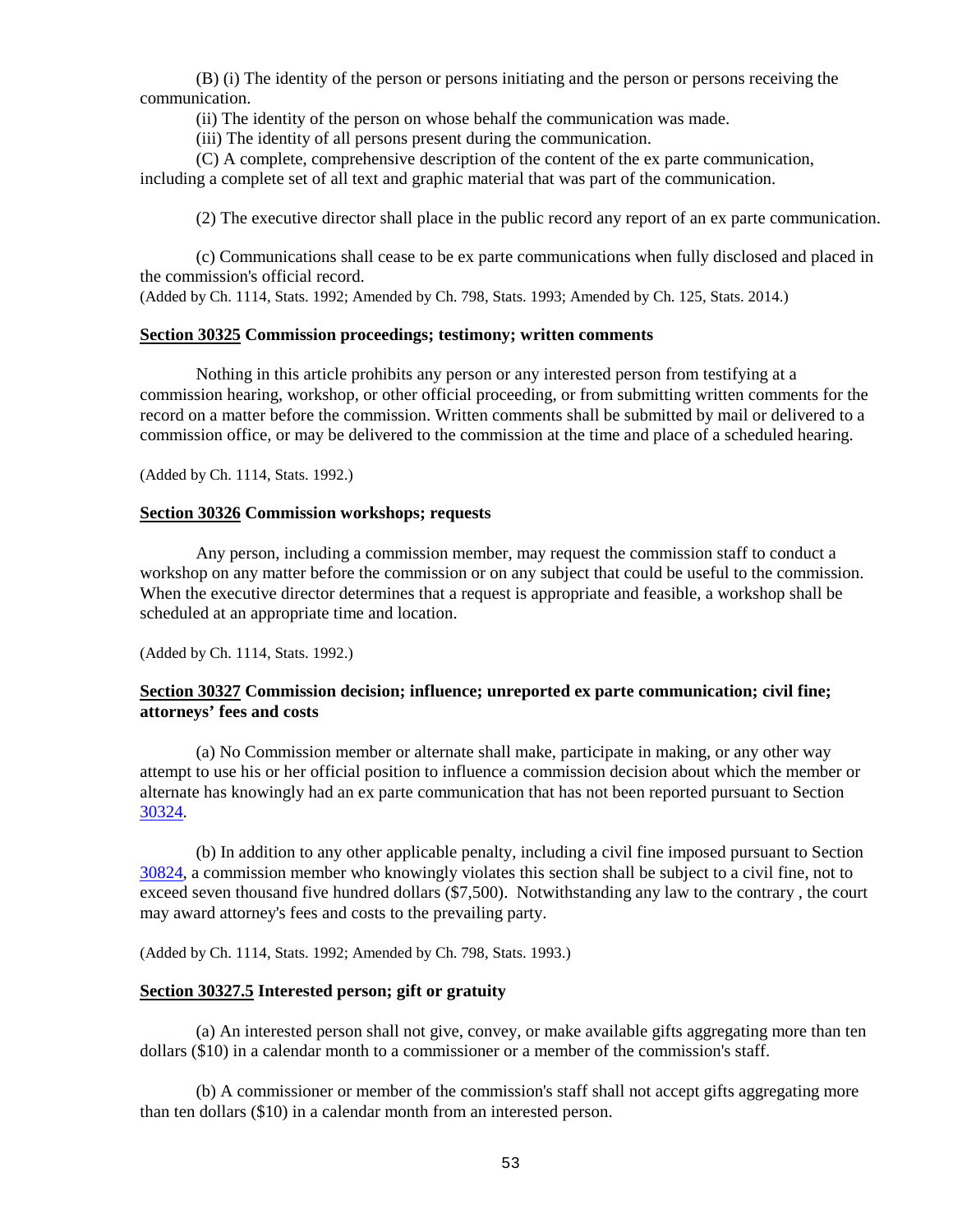(c) For purposes of this section, "interested person" shall have the same meaning as the term is defined in Section [30323.](#page-52-0)

(d) For purposes of this section, "gift" means, except as provided in subdivision (e),  $\underline{a}$  payment, as defined in [Section 82044 of the Government Code,](http://leginfo.legislature.ca.gov/faces/codes_displayText.xhtml?lawCode=GOV&division=&title=9.&part=&chapter=2.&article=) that confers a personal benefit on the recipient, to the extent that consideration of equal or greater value is not received and includes a rebate or discount in the price of anything of value unless the rebate or discount is made in the regular course of business to members of the public without regard to official status. A person, other than a defendant in a criminal action, who claims that a payment is not a gift by reason of receipt of consideration has the burden of proving that the consideration received is of equal or greater value.

(e) For purposes of this section, "gift" does not include any of the following:

(1) A gift that is not used and that, within 30 days after receipt, is either returned to the donor or delivered to a nonprofit entity exempt from taxation under Section  $501(c)(3)$  of the Internal Revenue Code without being claimed as a charitable contribution for tax purposes.

(2) A gift from an individual's spouse, child, parent, grandparent, grandchild, brother, sister, parent-in-law, brother-in-law, sister-in-law, nephew, niece, aunt, uncle, or first cousin, or the spouse of one of those individuals. However, a gift from one of those people shall be considered a gift if the donor is acting as an agent or intermediary for a person not covered in this paragraph.

(3) A cost associated with the provision of evidentiary material provided to the commission and its staff.

(4) An educational or training activity that has received prior approval from the commission.

(5) A field trip or site inspection that is made available on equal terms and conditions to all commissioners and appropriate staff.

(6) A reception or purely social event that is not offered in connection with or is not intended to influence a decision or action of the commission and that is open to all commissioners, members of the staff, and members of the public and press.

<span id="page-54-1"></span>(Added by Ch. 663, Stats. 2007; amended by Ch. 179, Stats. 2008.)

#### <span id="page-54-0"></span>**Section 30327.6 Violations; civil fines and penalties**

(a) (1) Except as provided in paragraph (2), a person who for compensation attempts to influence or affect the outcome of a commission decision or action and who violates Section [30327.5](#page-53-3) may, in addition to any other applicable penalty, be barred from any activity seeking to influence or affect the outcome of a commission decision or action for a period of up to one year from the date of the finding of the violation. Each violation shall be grounds for the person being barred from any activity seeking to influence or affect a commission decision or action for an additional year from the date of conviction.

(2) This section does not prohibit an individual from representing himself or herself in seeking to influence or affect the outcome of a commission decision or action if that individual is acting solely on his or her own personal behalf and not on behalf of another person or entity.

(b) A person who violates Section [30327.5](#page-53-3) shall, in addition to any other applicable penalty, be subject to a civil fine not to exceed five hundred dollars (\$500) for each violation.

(Added by Ch. 663, Stats. 2007; amended by Ch. 179, Stats. 2008.)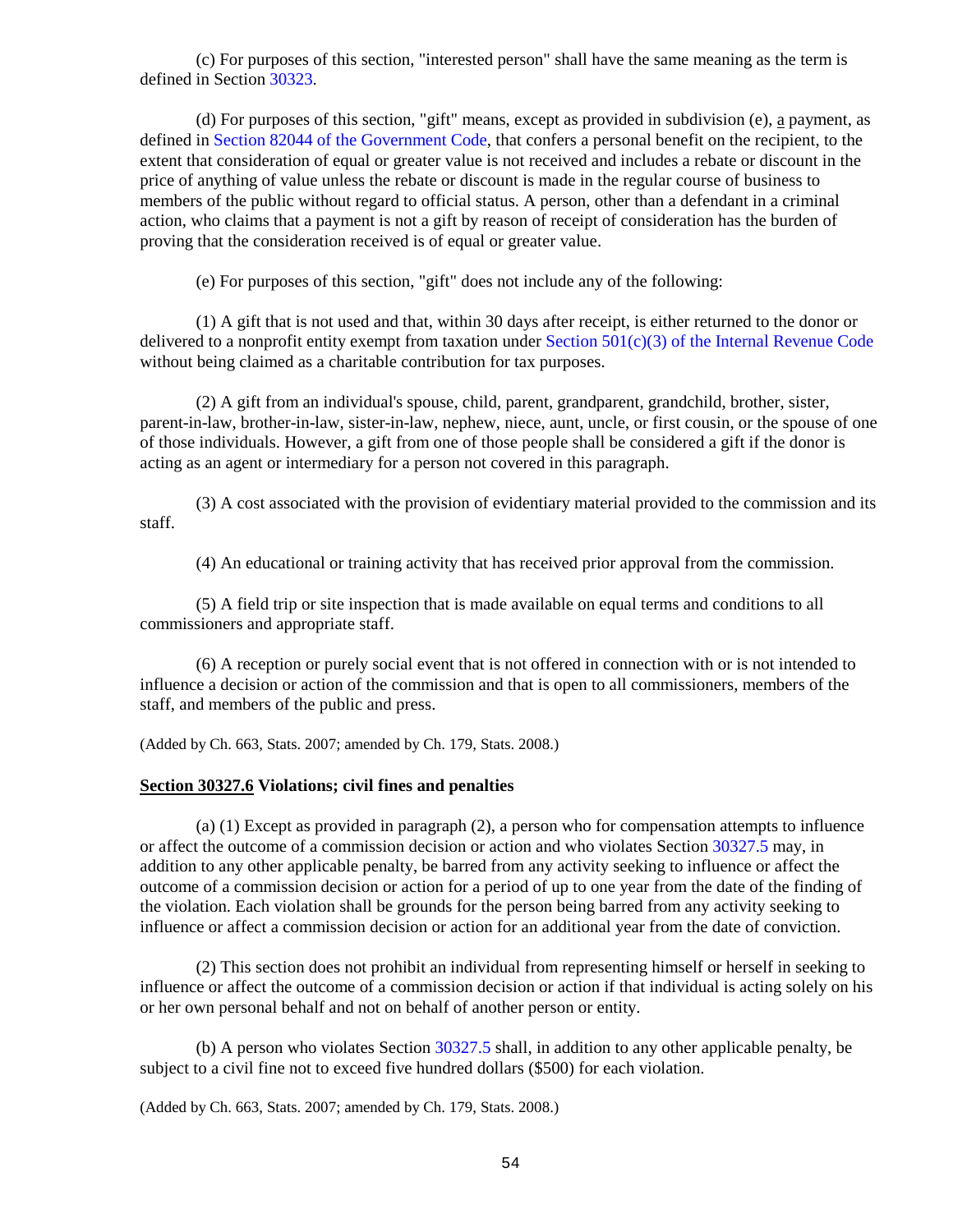#### **Section 30328 Violations; remedies**

If a violation of this article occurs and a commission decision may have been affected by the violation, an aggrieved person, as described in Section [30801,](#page-129-0) may seek a writ of mandate from a court requiring the commission to revoke its action and rehear the matter.

(Added by Ch. 1114, Stats, 1992.)

#### <span id="page-55-0"></span>**Section 30329 Applicable law**

Notwithstanding Section [11425.10 of the Government Code,](http://leginfo.legislature.ca.gov/faces/codes_displayText.xhtml?lawCode=GOV&division=3.&title=2.&part=1.&chapter=4.5.&article=6.) the ex parte communications provisions of the [Administrative Procedure Act \(Article 7 \(commencing with Section 11430.10\) of Chapter](http://leginfo.legislature.ca.gov/faces/codes_displayText.xhtml?lawCode=GOV&division=3.&title=2.&part=1.&chapter=4.5.&article=7.)  [4.5 of Part 1 of Division 3 of Title 2 of the Government Code\)](http://leginfo.legislature.ca.gov/faces/codes_displayText.xhtml?lawCode=GOV&division=3.&title=2.&part=1.&chapter=4.5.&article=7.) do not apply to proceedings of the California Coastal Commission under this division.

(Added by Ch. 938, Stats, 1995, § 83, operative July 1, 1997.)

#### **ARTICLE 3 POWERS AND DUTIES**

## <span id="page-55-1"></span>**Section 30330 Responsibility for implementation; coastal zone planning and management agency; certificates of conformity; San Francisco Bay Conservation and Development Commission**

The commission, unless specifically otherwise provided, shall have the primary responsibility for the implementation of the provisions of this division and is designated as the state coastal zone planning and management agency for any and all purposes, and may exercise any and all powers set forth in the [Federal Coastal Zone Management Act of 1972 \(16 U.S.C. 1451, et seq.\)](http://www.law.cornell.edu/uscode/) or any amendment thereto or any other federal act heretofore or hereafter enacted that relates to the planning or management of the coastal zone.

In addition to any other authority, the commission may, except for a facility defined in Section [25110,](http://leginfo.legislature.ca.gov/faces/codes_displayText.xhtml?lawCode=PRC&division=15.&title=&part=&chapter=2.&article=) grant or issue any certificate or statement required pursuant to any such federal law that an activity of any person, including any local, state, or federal agency, is in conformity with the provisions of this division. With respect to any project outside the coastal zone that may have a substantial effect on the resources within the jurisdiction of the San Francisco Bay Conservation and Development Commission, established pursuant to [Title 7.2 \(commencing with Section 66600\) of the Government Code,](http://leginfo.legislature.ca.gov/faces/codes_displayexpandedbranch.xhtml?tocCode=GOV&division=&title=7.2.&part=&chapter=&article=) and for which any certification is required pursuant to the [Federal Coastal Zone Management Act of 1972 \(16 U.S.C.](http://www.law.cornell.edu/uscode/)  [1451, et seq.\),](http://www.law.cornell.edu/uscode/) such certification shall be issued by the Bay Conservation and Development Commission; provided however, the commission may review and submit comments for any such project which affects resources within the coastal zone.

## <span id="page-55-2"></span>**Section 30331 Successor to California coastal zone conservation commission and regional commissions**

The commission is designated the successor in interest to all remaining obligations, powers, duties, responsibilities, benefits, and interests of any sort of the California Coastal Zone Conservation Commission and of the six regional coastal zone conservation commissions established by the California Coastal Zone Conservation Act of 1972 (commencing with Section 27000).

#### <span id="page-55-3"></span>**Section 30333 Rules and regulations**

(a) Except as provided in [Section 18930 of the Health and Safety Code,](http://leginfo.legislature.ca.gov/faces/codesTOCSelected.xhtml?tocCode=HSC&tocTitle=+Health+and+Safety+Code+-+HSC) the commission may adopt or amend, by vote of a majority of the appointed membership of the commission, rules and regulations to carry out the purposes and provisions of this division, and to govern procedures of the commission.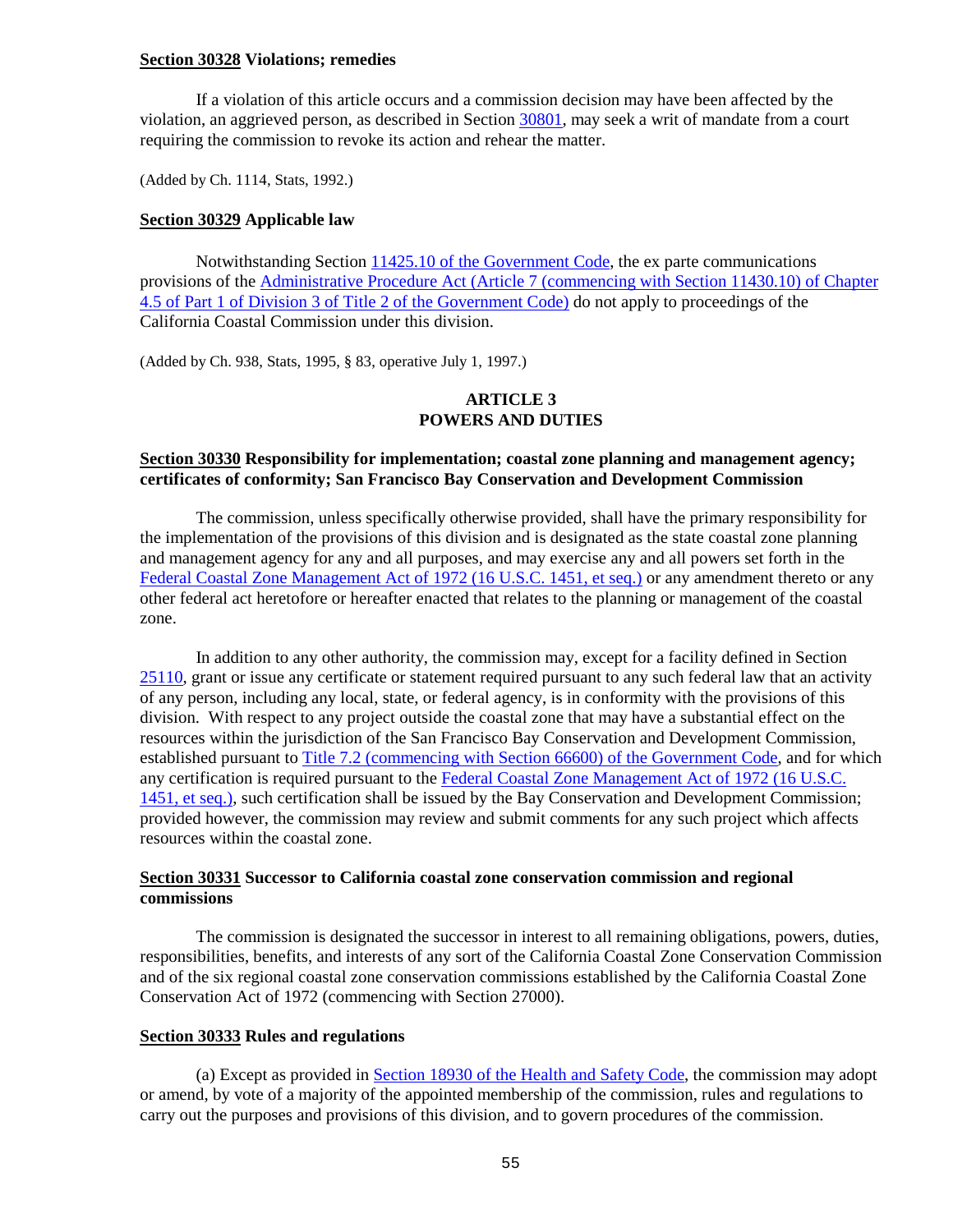(b) Except as provided in [Section 18930 of the Health and Safety Code](http://leginfo.legislature.ca.gov/faces/codesTOCSelected.xhtml?tocCode=HSC&tocTitle=+Health+and+Safety+Code+-+HSC) and paragraph (3) of subdivision (a) of Section [30620,](#page-112-0) these rules and regulations shall be adopted in accordance with the provisions of Chapter 3.5 [\(commencing with Section 11340\) of Part 1 of Division 3 of Title 2 of the](http://leginfo.legislature.ca.gov/faces/codes_displayexpandedbranch.xhtml?tocCode=GOV&division=&title=2.&part=&chapter=&article=)  [Government Code.](http://leginfo.legislature.ca.gov/faces/codes_displayexpandedbranch.xhtml?tocCode=GOV&division=&title=2.&part=&chapter=&article=) These rules and regulations shall be consistent with this division and other applicable law.

(Amended by: Ch. 1152, Stats. 1979; Ch. 1173, Stats. 1981; Ch. 43, Stats. 1982; Ch. 472, Stats. 2013.)

#### <span id="page-56-0"></span>**Section 30333.1 Review of regulations and procedures**

The commission shall periodically review its regulations and procedures and determine what revisions, if any, are necessary and appropriate to simplify and expedite the review of any matter that is before the commission for action pursuant to this division. The commission shall implement, within 60 days of the review any such revisions it determines to be appropriate, so that its regulations and procedures may continue to be as simple and expeditious as practicable.

(Added by Ch. 919, Stats. 1979; Amended by Ch. 285, Stats. 1991; Ch. 294, Stats. 2006.)

#### <span id="page-56-1"></span>**Section 30333.2 Restrictions on adoption of building standards; duration of existing standards**

Notwithstanding any other provision of law and except as provided in the [State Building Standards](http://leginfo.legislature.ca.gov/faces/codesTOCSelected.xhtml?tocCode=HSC&tocTitle=+Health+and+Safety+Code+-+HSC)  [Law, Part 2.5 \(commencing with Section 18900\) of Division 13 of the Health and Safety Code,](http://leginfo.legislature.ca.gov/faces/codesTOCSelected.xhtml?tocCode=HSC&tocTitle=+Health+and+Safety+Code+-+HSC) the commission shall not adopt nor publish a building standard as defined in [Section 18909 of the Health and](http://leginfo.legislature.ca.gov/faces/codesTOCSelected.xhtml?tocCode=HSC&tocTitle=+Health+and+Safety+Code+-+HSC)  [Safety Code](http://leginfo.legislature.ca.gov/faces/codesTOCSelected.xhtml?tocCode=HSC&tocTitle=+Health+and+Safety+Code+-+HSC) unless the provisions of [Sections 18930, 18933, 18938, 18940, 18943, 18944, and 18945 of](http://leginfo.legislature.ca.gov/faces/codesTOCSelected.xhtml?tocCode=HSC&tocTitle=+Health+and+Safety+Code+-+HSC)  [the Health and Safety Code](http://leginfo.legislature.ca.gov/faces/codesTOCSelected.xhtml?tocCode=HSC&tocTitle=+Health+and+Safety+Code+-+HSC) are expressly excepted in the statute under which the authority to adopt rules, regulations, or orders is delegated. A building standard adopted in violation of this section shall have no force or effect. A building standard expressly required by a provision of federal law, specifically requiring that building standard, shall be adopted and published in the State Building Standards Code within the time required by federal law.

(Added by Ch. 1152, Stats. 1979; Amended by Ch. 285. Stats. 1991, Ch. 294, Stats. 2006.)

<span id="page-56-2"></span>**Section 30333.5** (Repealed by Ch. 1173, Stats. 1981.)

#### <span id="page-56-3"></span>**Section 30334 Powers**

The commission may do the following:

(a) Contract for any private professional or governmental services, if the work or services cannot be satisfactorily performed by its employees.

(b) Sue and be sued. The Attorney General shall represent the commission in any litigation or proceeding before any court, board, or agency of the state or federal government.

(Amended by Ch. 285, Stats. 1991.)

#### <span id="page-56-4"></span>**Section 30334.5 Application for and acceptance of grants and contributions**

In addition to the authority granted by Section [30334](#page-56-3) the commission may apply for and accept grants, appropriations, and contributions in any form.

#### <span id="page-56-5"></span>**Section 30335 Executive director; employees**

The commission shall appoint an executive director who shall be exempt from civil service and shall serve at the pleasure of his or her appointing power. The commission shall prescribe the duties and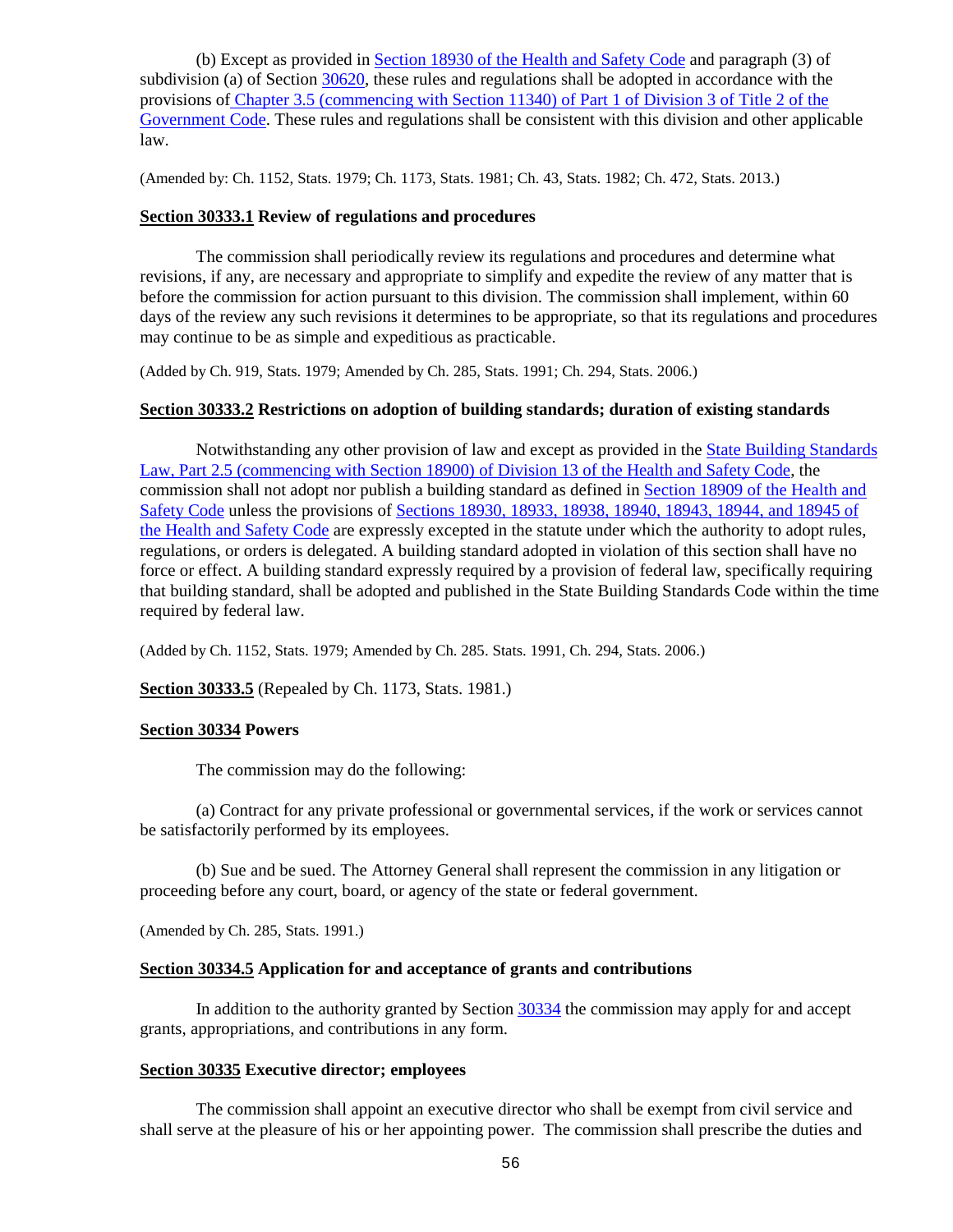salaries of the executive director, and, consistent with applicable civil service laws, shall appoint and discharge any officer, house staff counsel, or employee of the commission as it deems necessary to carry out the provisions of this division.

(Amended by Ch. 1173, Stats. 1981.)

#### <span id="page-57-0"></span>**Section 30335.1 Employees to give procedural assistance**

The commission shall provide for appropriate employees on the staff of the commission to assist applicants and other interested parties in connection with matters which are before the commission for action. The assistance rendered by those employees shall be limited to matters of procedure and shall not extend to advice on substantive issues arising out of the provisions of this division, such as advice on the manner in which a proposed development might be made consistent with the policies specified in Chapter 3 (commencing with Section [30200\)](#page-30-0).

(Added by Ch. 919, Stats. 1979; Amended by Ch. 285, Stats. 1991.)

## <span id="page-57-1"></span>**Section 30335.5 Scientific panels; establishment to give technical advice and recommendations to commission**

(a) The commission shall, if it determines that it has sufficient resources, establish one or more scientific panels to review technical documents and reports and to give advice and make recommendations to the commission prior to making decisions requiring scientific expertise and analysis not available to the commission through its staff resources. It is the intent of the Legislature that the commission base any such technical decisions on scientific expertise and advice. The panel or panels may be composed of, but not limited to, persons with expertise and training in marine biology, fisheries, geology, coastal geomorphology, geographic information systems, water quality, hydrology, ocean and coastal engineering, economics, and social sciences.

(b) Members of a panel, while performing duties required by this division or by the commission, shall be entitled to the same rights and immunities granted public employees by **Article 3** (commencing [with Section 820\) of Chapter 1 of Part 2 of Division 3.6 of Title 1 of the Government Code.](http://leginfo.legislature.ca.gov/faces/codesTOCSelected.xhtml?tocCode=GOV&tocTitle=+Government+Code+-+GOV) Those rights and immunities shall attach to the member as of the date of appointment of the person to the panel.

(c) The commission is encouraged to seek funding from any appropriate public or private source, and may apply for and expend any grant or endowment funds, for the purposes of this section. Any funding made available to the commission for these purposes shall be reported to the fiscal committee of each house of the Legislature at the time the commission's budget is being formally reviewed.

(d) The commission is encouraged to utilize innovative techniques to increase effective communication between the commission and the scientific community, including the use of existing grant programs and volunteers, in order to improve and strengthen the technical basis of its planning and regulatory decisions.

(Added by Ch. 965, Stats. 1992.)

#### <span id="page-57-2"></span>**Section 30336 Planning and regulatory assistance to local governments**

The commission shall, to the maximum extent feasible, assist local governments in exercising the planning and regulatory powers and responsibilities provided for by this division where the local government elects to exercise those powers and responsibilities and requests assistance from the commission, and shall cooperate with and assist other public agencies in carrying out this division. Similarly, every public agency, including regional and state agencies and local governments, shall cooperate with the commission and shall, to the extent their resources permit, provide any advice,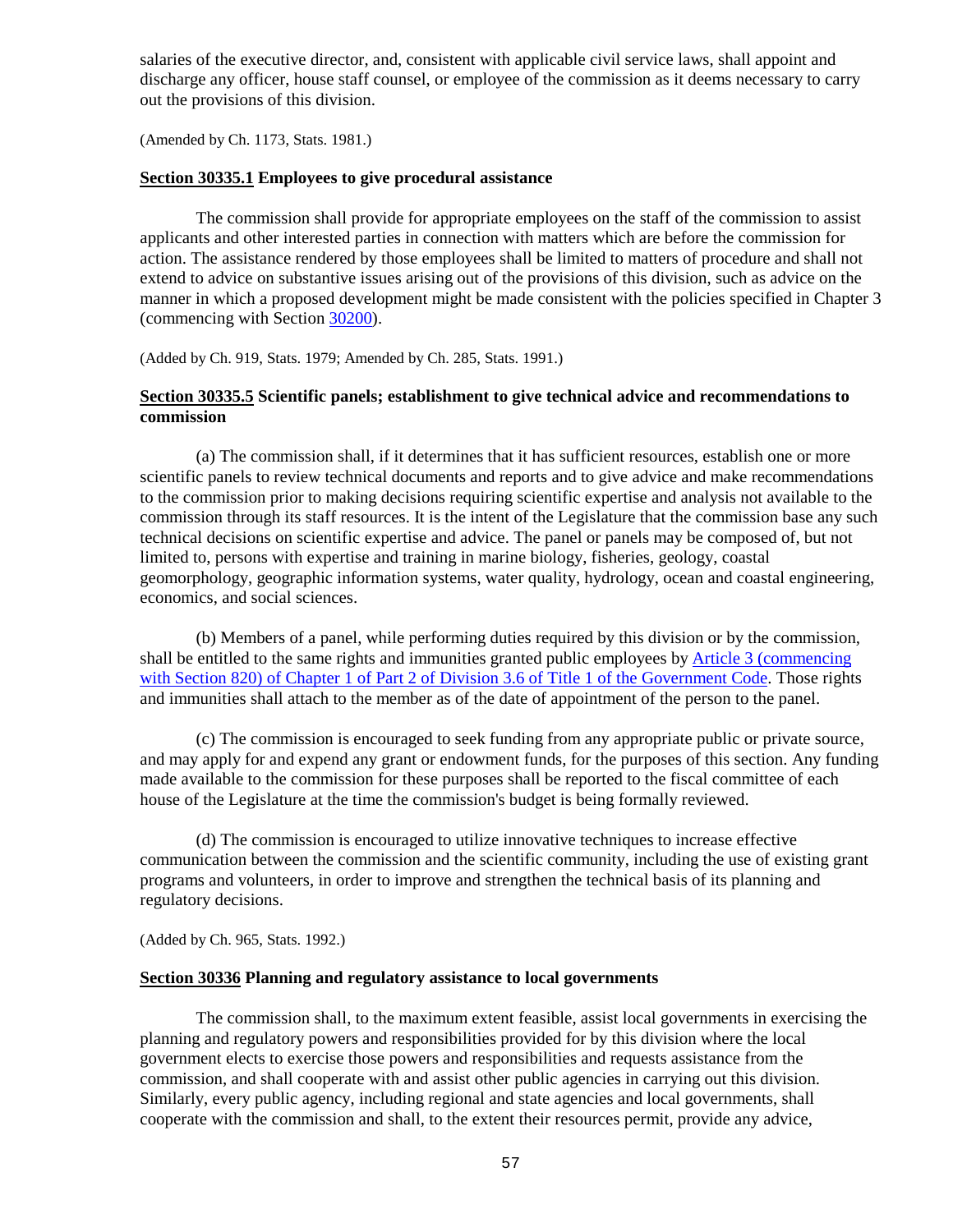assistance, or information the commission may require to perform its duties and to more effectively exercise its authority.

(Amended by Ch. 285, Stats. 1991.)

#### <span id="page-58-0"></span>**Section 30337 Joint development permit application system; hearing procedures**

The commission shall, where feasible, and in cooperation with the affected agency, establish a joint development permit application system and public hearing procedures with permit issuing agencies.

#### <span id="page-58-1"></span>**Section 30338 Regulations for timing of review of proposed treatment works**

By May 1, 1977, the commission, after full consultation with the State Water Resources Control Board, shall adopt regulations for the timing of its review of proposed treatment works pursuant to the provisions of subdivision (c) of Section [30412.](#page-68-0)

#### <span id="page-58-2"></span>**Section 30339 Duties, generally**

The commission shall:

(a) Ensure full and adequate participation by all interested groups and the public at large in the commission's work program.

(b) Ensure that timely and complete notice of commission meetings and public hearings is disseminated to all interested groups and the public at large.

(c) Advise all interested groups and the public at large as to effective ways of participating in commission proceedings.

(d) Recommend to any local government preparing or implementing a local coastal program and to any state agency that is carrying out duties or responsibilities pursuant to this division, additional measures to assure open consideration and more effective public participation in its programs or activities.

(Amended by Ch. 714, Stats. 1981; Ch. 285, Stats. 1991.)

#### <span id="page-58-3"></span>**Section 30340 Management and budgeting of funds**

The commission shall manage and budget any funds that may be appropriated, allocated, granted, or in any other way made available to the commission for expenditure.

(Amended by: Ch. 285, Stats. 1991; Ch. 589, Stats. 1993.)

## <span id="page-58-4"></span>**Section 30340.5 Local coastal programs; use of federal funds; reimbursement of local governments; claims; forms; review**

(a) It is the policy of the state that no less than 50 percent of funds received by the state from the federal government pursuant to the [Federal Coastal Zone Management Act of 1972 \(16 U.S.C. Sec.](http://www.law.cornell.edu/uscode/) 1451, [et seq.\),](http://www.law.cornell.edu/uscode/) shall be used for the preparation, review, approval, certification, and implementation of local coastal programs.

(b) A local government subject to this division may claim reimbursement of costs incurred as a direct result of the operation of or any requirement promulgated pursuant to this division. Notwithstanding any other provision of law, a claim for reimbursement of mandated costs directly attributable to the operation of this division shall only be submitted, reviewed and approved in the manner set forth in this section.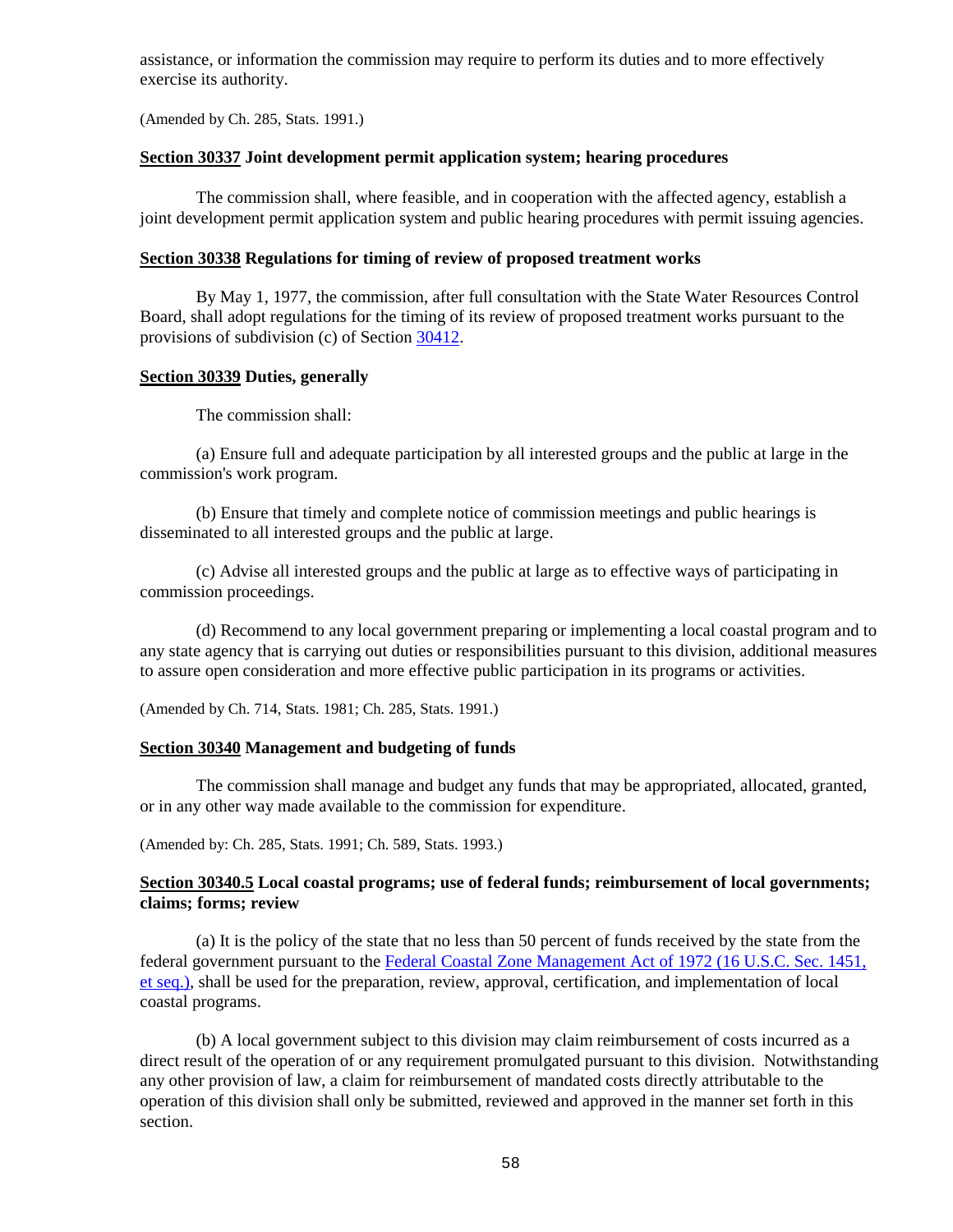(c) A claim pursuant to this section shall be submitted to the executive director of the commission no later than September 30. The executive director shall review the claim in accordance with this section and shall submit the claim to the Controller within 60 days after receipt of a claim but in no event later than November 30.

(d) A claim submitted pursuant to this section shall be filed on forms approved and prepared by the commission in consultation with the Controller. The forms shall specify the information needed to enable the executive director of the commission and the Controller to make the determinations required by subdivision (e). The forms shall clearly set forth information requirements for the evaluation of the following categories of costs:

(1) Costs for work relating to the preparation, review, and approval of a local coastal program or portion of a program.

(2) Costs for work that is not covered by paragraph (1).

The claim forms required by this section shall provide for claims of actual costs incurred during the fiscal year preceding submittal and for the costs the claimant local government estimates will be incurred during the then current fiscal year.

(e) The executive director shall review and evaluate each claim submitted pursuant to this section and shall determine whether:

(1) The costs claimed are not paid for or reimbursed from any other source of state or federal funding.

(2) The costs are for work that which is the direct result of and is mandated by the operation of this division or by the commission or whether the work is optional.

(3) With respect to costs specified in paragraph (1) of subdivision (d), the work done or to be done is reasonable and necessary for the preparation and approval of a local coastal program pursuant to a local coastal program work program approved by the commission, or for work which is not part of an approved work program if the work can be shown to be necessary for the completion of a certifiable local coastal program or if new information or other circumstances cause the commission to require that the work be carried out.

(f) The executive director of the commission shall submit to the Controller, on behalf of each claimant local government, all claims submitted pursuant to this section together with his or her recommendation whether the Controller should allow or deny, in whole or in part, the claim. The executive director's recommendation shall be based on his or her determinations made pursuant to subdivision (e). If the executive director fails to make a recommendation by the time a claim is required to be submitted to the Controller as provided in subdivision (c), the executive director is deemed to have recommended approval of the claim.

(g) [Section 17561 of the Government Code](http://leginfo.legislature.ca.gov/faces/codes_displayText.xhtml?lawCode=GOV&division=4.&title=2.&part=7.&chapter=4.&article=1.) shall apply to a claim filed pursuant to this section. However, where a conflict between [Section 17561 of the Government Code](http://leginfo.legislature.ca.gov/faces/codes_displayText.xhtml?lawCode=GOV&division=4.&title=2.&part=7.&chapter=4.&article=1.) and this section occurs, the conflict shall be resolved in a manner that best carries out the purposes of this section. The Controller shall apply the criteria of subdivision (e) in determining whether to allow or deny, in whole or in part,  $\underline{a}$  claim and shall consider the recommendations of the executive director of the commission.

<span id="page-59-0"></span>(Added by Ch. 1075, Stats. 1978; Supplemented by Ch. 1109 and Ch. 1128, Stats. 1979; Amended by Ch. 714, Stats. 1981; Ch. 294, Stats. 2006; Ch. 130, Stats. 2007.)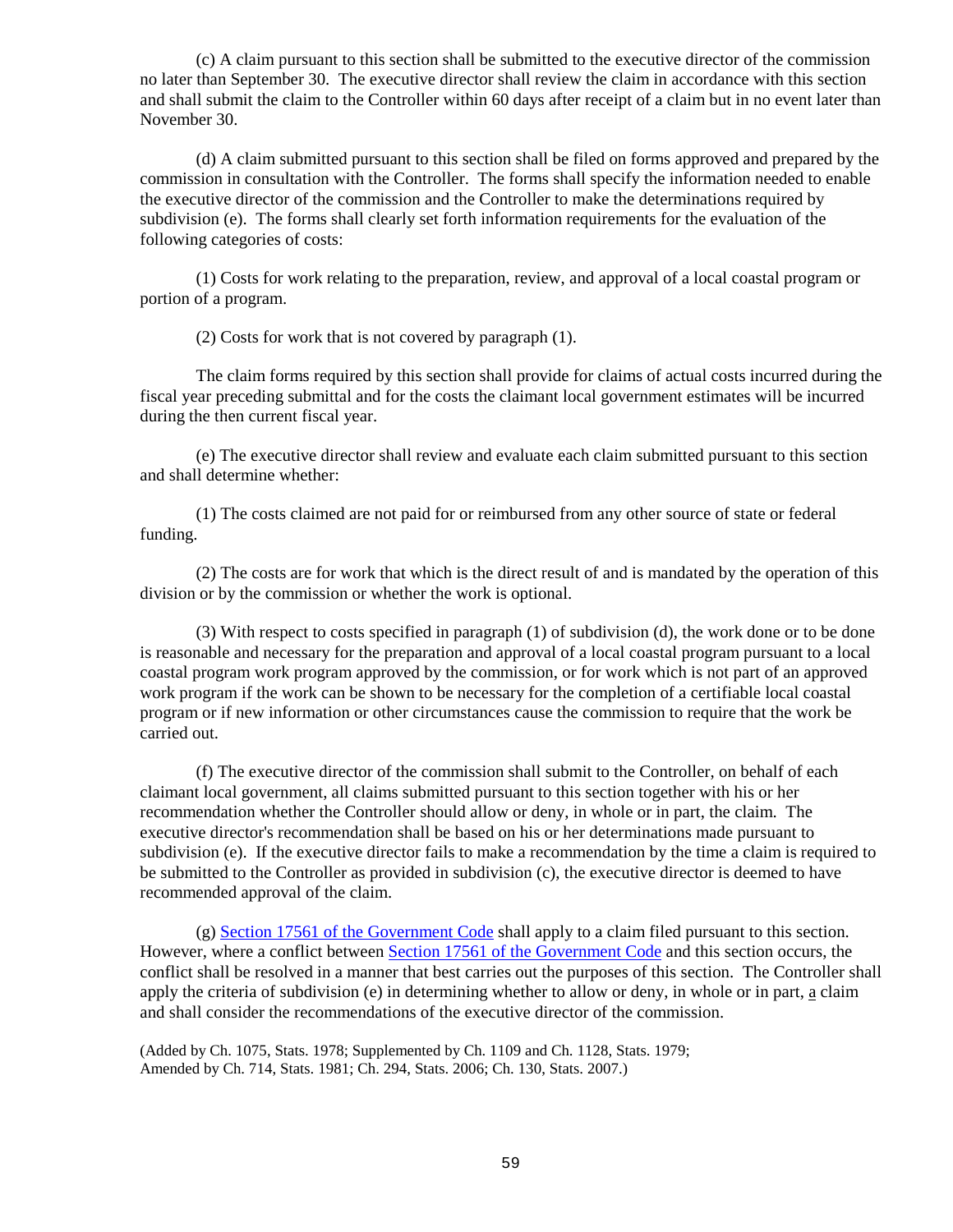## **Section 30340.6 Local coastal programs; legislative intent; mandated costs to be paid with state or federal funds; failure of appropriations; postponement of obligations; exception**

(a) It is the intent of the Legislature that all costs mandated by the operation of this division be paid either with state or federal funds or both. The Legislature hereby declares that Section [30340.5](#page-58-4) is designed to ensure that local governments are paid for legitimate claims for costs mandated by this division or the commission, costs for work which is not optional, and costs which are not otherwise reimbursed.

(b) In the event a claimed mandated cost has been approved by the Controller pursuant to Section [30340.5](#page-58-4) and the Legislature fails to appropriate the funds to pay such claims by special legislation or in the annual state budget for the fiscal year following approval of such claims by the Controller, except the date specified in Section [30518,](#page-82-0) any dates specified in this division or by order of the commission for the submission of a local coastal program or any portion thereof or for the performance of any task or duty by a claimant local government whose approved claim has not been paid shall, at the request of such claimant local government, be postponed by the number of years elapsing between such specified date and the year in which the funds to pay the approved claim are provided.

(c) The provisions of subdivision (b) shall not apply to any local government if the Legislature determines that such local government's claim should not be paid because such claim is not of the type intended to be subject to reimbursement pursuant to Section [30340.5.](#page-58-4)

(Added by Ch. 1075, Stats. 1978; (Supplemented by Ch. 1109 and Ch. 1128, Stats. 1979.)

## <span id="page-60-0"></span>**Section 30341 Additional plans and maps; studies**

The commission may prepare and adopt any additional plans and maps and undertake any studies it determines to be necessary and appropriate to better accomplish the purposes, goals, and policies of this division; provided, however, that the plans and maps shall only be adopted after public hearing.

(Amended by Ch. 285, Stats. 1991.)

## <span id="page-60-1"></span>**Sections 30342 and 30343** (Repealed by Ch. 294, Stats. 2006.)

## <span id="page-60-2"></span>**Section 30344 Guide to coastal resources; components; purpose; production; distribution**

(a) The Legislature hereby finds and declares that the coastal zone is one of its most precious natural resources, rich in diversity of living and nonliving resources and in the wide range of opportunities it provides for the use and conservation by the people of this state and nation. The Legislature further finds that, in order to promote the wise use of coastal resources for, among other things, recreation, habitat conservation, educational, and scientific study, the production of food and fiber, residential purposes, and economic growth, it is necessary to provide the public with an informative and educational guide to coastal resources.

(b) The commission shall, not later than July 1, 1984, prepare a guide to coastal resources. The guide shall include, but not be limited to, the following components:

(l) An inventory of the natural resources which are of environmental, social, economic, and educational importance to the public. The inventory shall include a description of the resources, their location, and their significance to the people and the natural environment.

(2) An inventory of manmade resources of cultural, historic, economic, and educational importance to the public. The inventory shall focus on those resources which, by virtue of their location in or near the coastal zone, take on a special character or which, because of their nature, require a coastal location. The inventory shall include a description of the resource and any historic, educational, and technical notes of interest.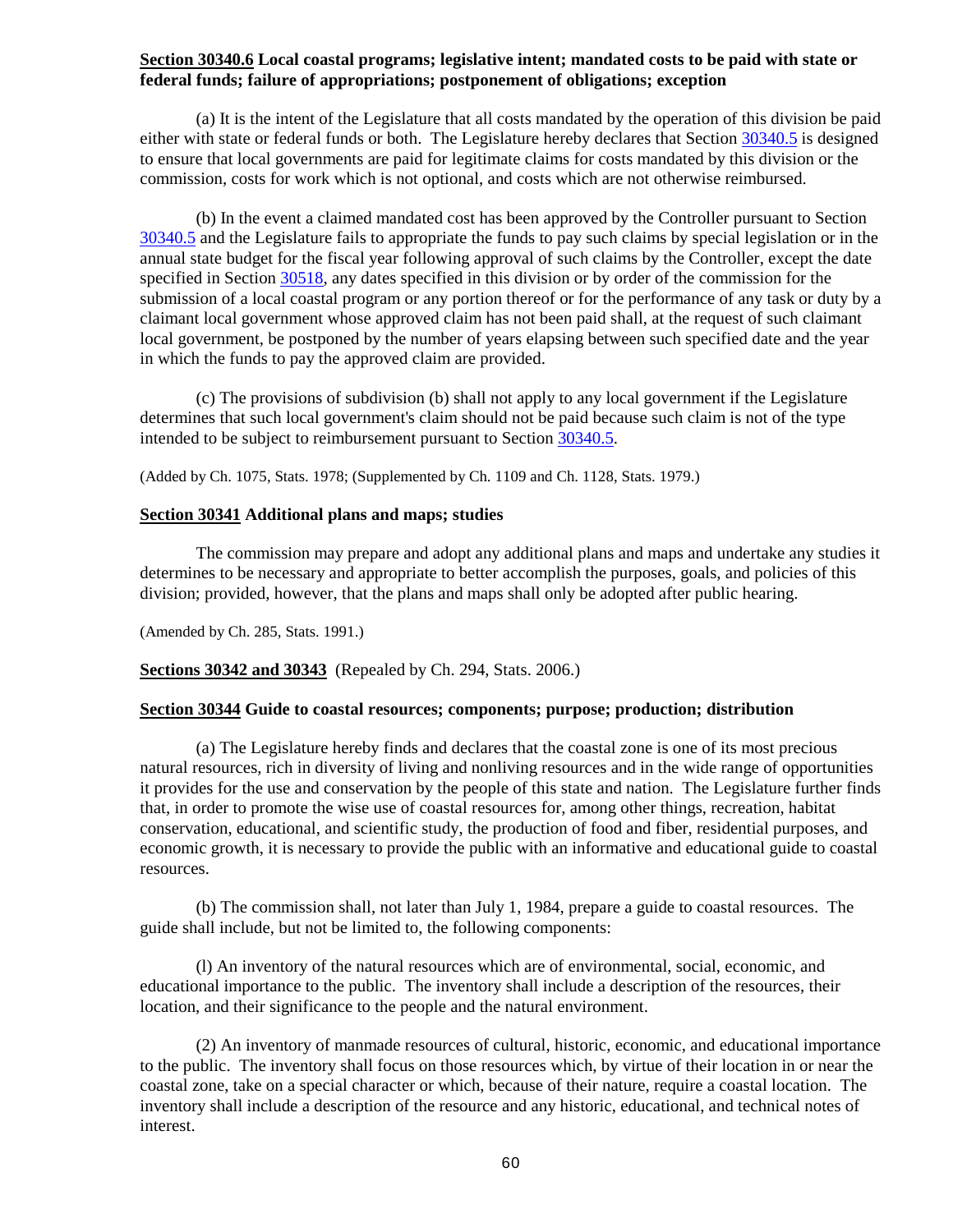(3) A listing of public and private entities having responsibility for the planning, management, use, and restoration of the coastal resources and how interested persons can contact those entities for further information about their projects and programs.

The purpose of this guide shall be to contribute to a better understanding by the public of the importance of coastal resources, both to the quality of life for people and to the maintenance of a healthy and productive natural environment. The guide shall be sensitive to the need for a balanced approach to the conservation and use of coastal resources, to the rights and responsibilities of individuals and the public in the protection and use of these resources, and the need to limit human use of some resources in order to avoid their degradation or destruction. The guide shall not be a policy guide, but rather it shall be an educational tool to increase the public understanding and appreciation of the value of California's coastal resources.

(c) The commission shall utilize innovative techniques for the preparation, production, and distribution of the guide so as to minimize costs to the public. To this end, the commission is encouraged to enlist the voluntary assistance of private and public organizations with appropriate expertise. In addition, the commission shall seek grants from private and public institutions to augment its limited funding.

Notwithstanding [Section 14850 of the Government Code](http://leginfo.legislature.ca.gov/faces/codes_displayexpandedbranch.xhtml?tocCode=GOV&division=3.&title=2.&part=5.5.&chapter=7.&article=) or any other provision of law, the commission may contract for the production of this guide with any public or private entity in order to meet the objective of this section.

(d) The guide shall be written and illustrated so as to be easily understood by the general public and shall be set forth in a format that ensures its usefulness.

(e) The guide shall be made available to the public at a reasonable cost.

(Added by Ch. 1470, Stats. 1982.)

## **ARTICLE 4 LOCAL COASTAL PROGRAM IMPLEMENTATION COSTS**

#### <span id="page-61-0"></span>**Section 30350 State policy; claims; intent**

(a) It is the policy of the state that local governments be paid their legitimate costs, from either state or federal funds, for the implementation of certified local coastal programs; provided, however, that such payment shall only be available for those costs directly attributable to the operation of a certified local coastal program and which costs would not have been incurred but for such local coastal program and which costs are not of a nature which would normally be incurred by such local government in carrying out its land use planning and regulatory responsibilities pursuant to any provision of law other than this division.

(b) Notwithstanding any other provision of law to the contrary, claims for payment of costs directly attributable to the operation and implementation of a certified local coastal program shall only be submitted, reviewed, and approved in the manner set forth in, and pursuant to the provisions of, this article.

(c) The provisions of this article are intended to establish a procedure that ensures the orderly and carefully monitored expenditure of limited public funds for payment of such costs, the incurring of which is hereby recognized as being in the interest of all the people of this state because they carry out state policies for the wise, long-term conservation and use of coastal resources.

(Added by Ch. 919, Stats. 1979.)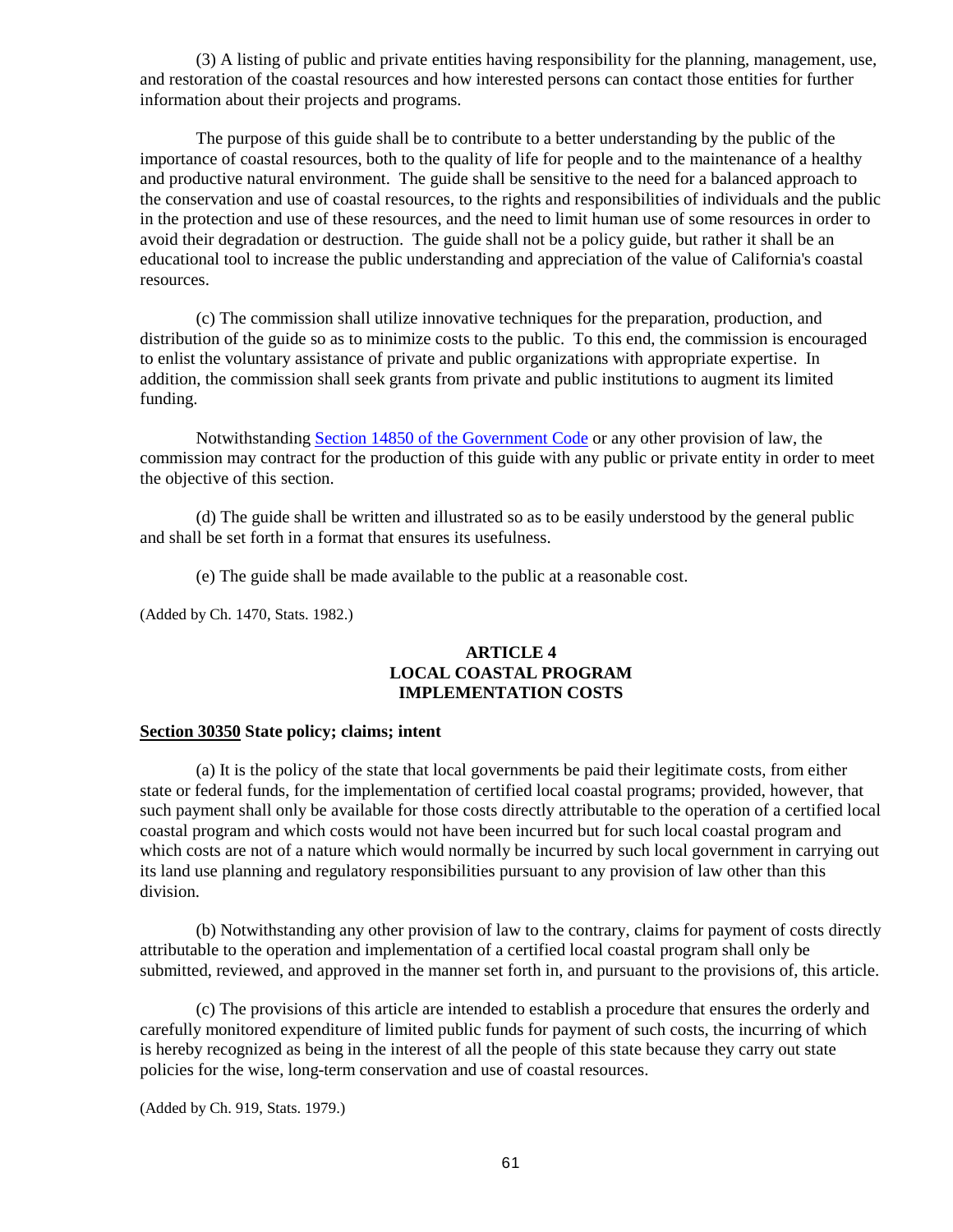## <span id="page-62-0"></span>**Section 30351 Local coastal program implementation grants; purpose; procedures**

The commission shall, not later than July 1, 1980, prepare and adopt procedures for the issuance and management of local coastal program implementation grants. The purpose of the grants program is to provide, to the extent funds are available, financial assistance for local governments and, in cases the commission deems appropriate, other public agencies to carry out certified local coastal programs. The procedures required by this section shall specify, consistent with the criteria set forth in subdivision (a) of Section [30350,](#page-61-0) the categories of expenditures eligible for implementation grants and shall include procedures for application, review, approval, and disbursement of grant funds.

(Added by Ch. 1075, Stats. 1978; Supplemented by Ch. 1109 and Ch. 1128, Stats. 1979.)

#### <span id="page-62-1"></span>**Section 30352 Reimbursement of costs; claims**

(a) Any local government carrying out its certified local coastal programs may, upon the delegation of the development review authority pursuant to Sectio[n 30519,](#page-82-1) claim reimbursement of costs incurred for the implementation of such local coastal program if costs have not been provided in an implementation grant issued pursuant to Section [30351.](#page-62-0)

(b) Claims made pursuant to this article shall be submitted to the executive director of the commission not later that September 30 immediately following the fiscal year during which the claimed costs were incurred. The executive director shall review such claims in accordance with the provisions of this article and shall submit all such claims to the Controller within 60 days after receipt of a claim, but in no event later than November 30.

(c) All claims submitted pursuant to this section shall be filed on forms approved and prepared by the commission in consultation with the Controller. Such forms shall specify the information needed to enable the executive director of the commission and the Controller to make the determinations required by Section [30353.](#page-62-2) The claim forms required by this section shall provide for claims of actual costs incurred during the fiscal year preceding submittal and for the costs the claimant local government estimates will be incurred during the then-current fiscal year.

(Added by Ch. 919, Stats. 1979.)

#### <span id="page-62-2"></span>**Section 30353 Reimbursable costs; criteria**

Payment for costs claimed pursuant to this article shall be made only for costs which, but for the operation of a certified local coastal program, would not have been incurred by the claimant local government and if the following criteria are met:

(a) Costs for establishing a regulatory program to implement a certified local coastal program, including costs for the preparation and printing of public information materials, application forms, establishing new procedures, and staff training are payable. The costs specified in this subdivision include initial startup costs incurred over a period not to exceed one year from the date a certified local coastal program has been adopted for implementation by the appropriate local government.

(b) A fixed payment not to exceed ten dollars (\$10) per permit application for any development subject to a certified local coastal program may be claimed and paid. The payment specified in this subdivision is intended to cover general costs, including costs for public notice, notice and submittal of files to the commission, and appearances before the commission.

(c) Other costs of processing and reviewing coastal development permits pursuant to a certified local coastal program shall normally not be eligible for reimbursement because these types of activities should either be incorporated within the routine regulatory process of the local government or, at the discretion of such local government, be paid for from reasonable permit fees. A local government may,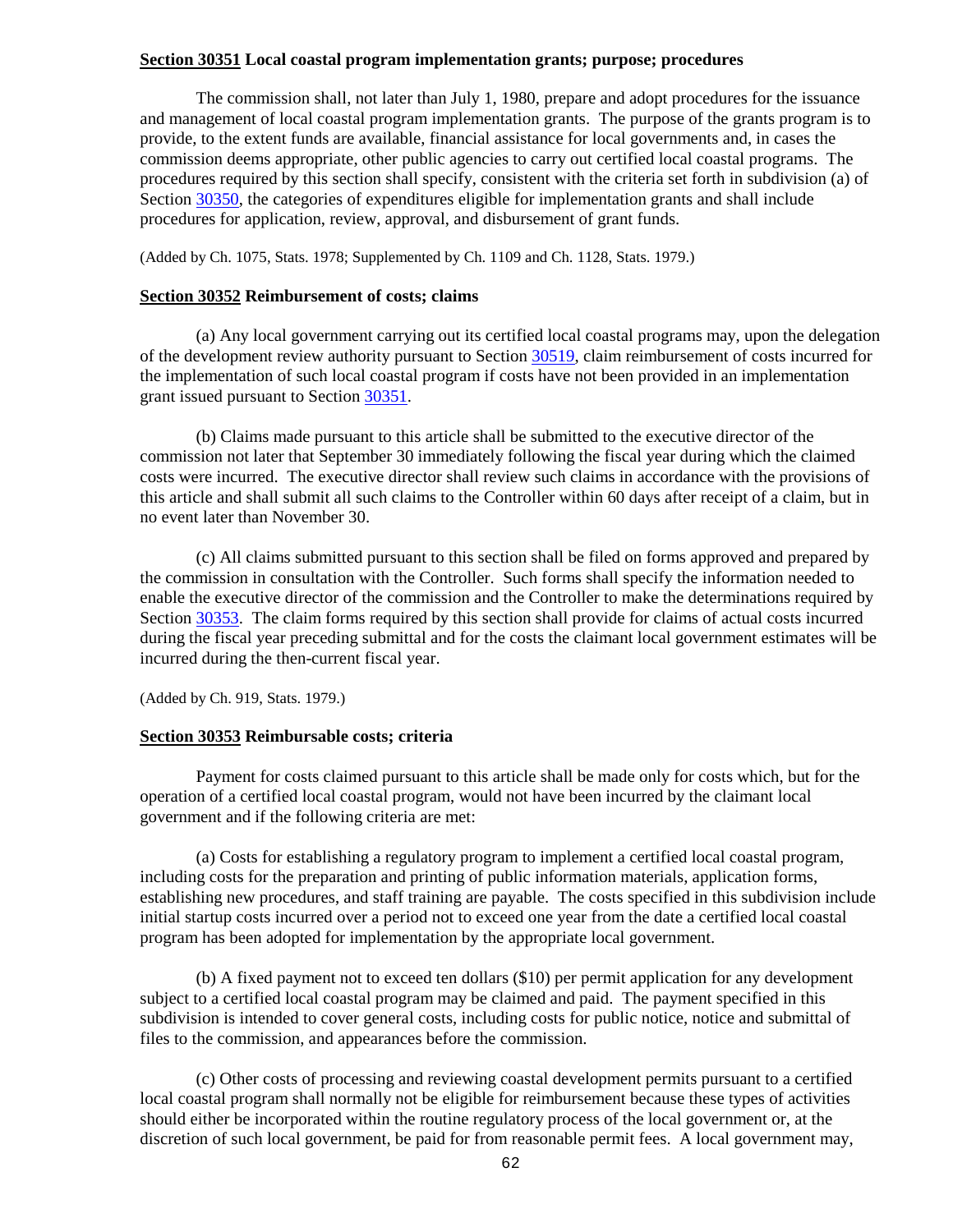however, request payment for increased regulatory costs if it can show that either or both of the following special circumstances apply within its jurisdiction:

(1) In jurisdictions with a population of less than 10,000, the existing regulatory program of the local government is not capable of processing and reviewing additional coastal development permits pursuant to a certified local coastal program and where such increased costs could not reasonably be expected to be covered by permit fees.

(2) The regulatory program included in a certified local coastal program requires the discharge of resource management functions that exceed the level of regulatory review normally required or undertaken by the local government.

(d) Costs for enforcement of regulatory requirements that are directly related to local coastal program implementation, such as ensuring compliance with coastal development permit terms and conditions, are payable, if the enforcement activities are not of a type routinely undertaken or of a type required by law as part of the affected local government's normal regulatory responsibilities.

(e) Litigation costs which, but for the operation of a certified local coastal program, would not have been incurred may be paid. Where an action is brought against a local government and such action states as a principal cause of action the operation of such local government's local coastal program and the local government prevails in such action, litigation costs may be paid to the extent such costs are not assessed against the party bringing the action. Where the local government loses such action primarily on grounds it has failed to properly carry out its certified local coastal program, litigation costs shall not be paid. In accordance with procedures established by the executive director of the commission in consultation with the Attorney General, litigation costs may be paid prior to the rendering of a final judgment in the action, if the Attorney General has intervened in the action in support of the local government's position, the amount paid does not exceed five hundred thousand dollars (\$500,000), and the amount paid is equal to or greater than 5 percent of the local government's general revenues as published in the most recent version of "Cities Annual Report" by the Controller. The local government shall reimburse the state from any costs recovered after a final judgment is rendered in the action.

(f) If additional planning is required by the commission as a condition of its certification of any local coastal program, costs for the additional planning are payable.

(Added by Ch. 919, Stats. 1979; Amended by Ch. 1087, Stats. 1980; Amended by Ch. 1104. Stats. 2002.)

## <span id="page-63-0"></span>**Section 30354 Review and evaluation of claims; submission to controller; recommendations; determination**

(a) The executive director of the commission shall review and evaluate each claim submitted pursuant to this article and shall determine whether:

(1) The costs claimed meet the requirements of this article.

(2) The costs claimed are not paid for or reimbursed from any other source of state or federal funding.

(3) The claimed costs are reasonable for the implementation of a certified local coastal program.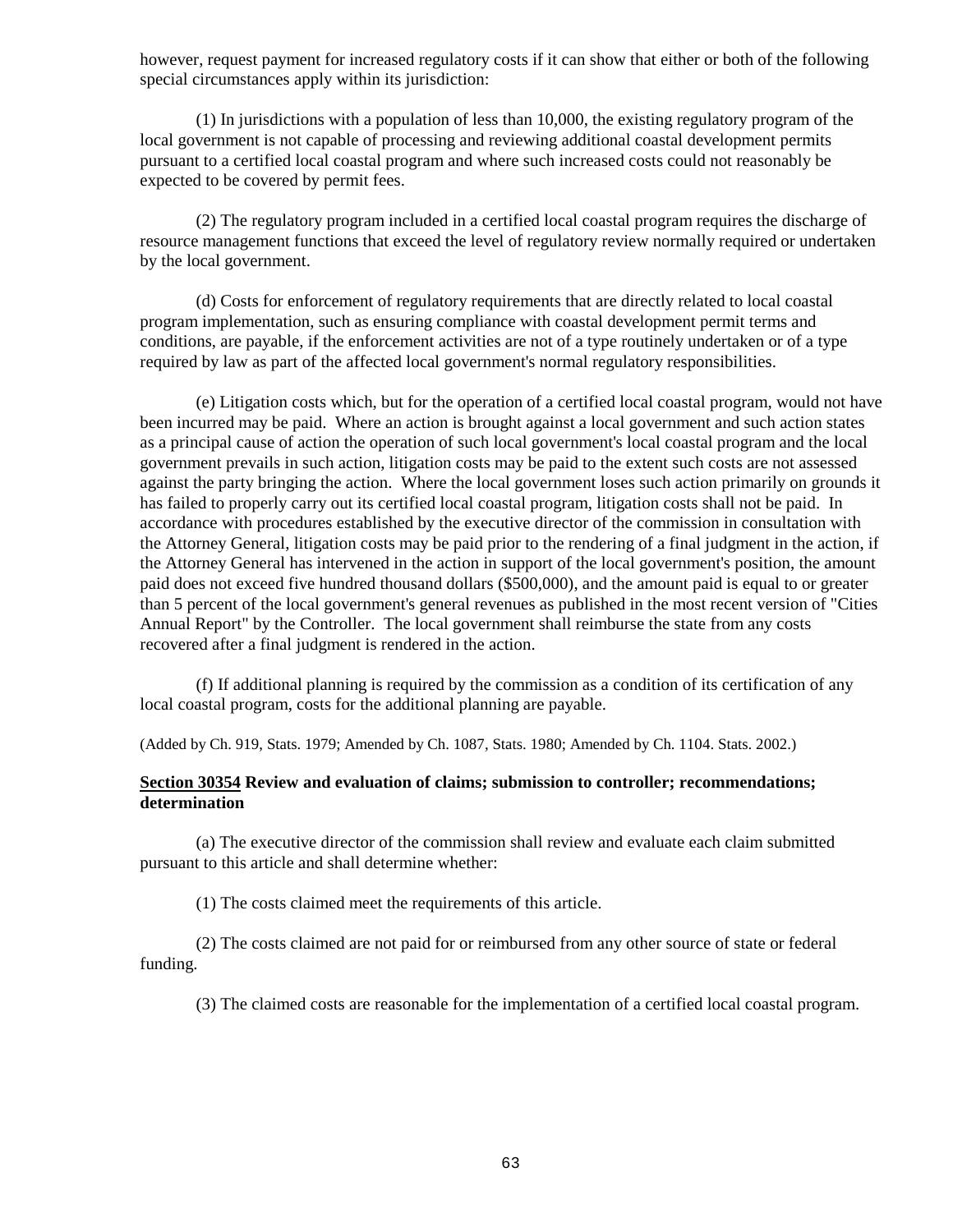(b) The executive director of the commission shall submit to the Controller, on behalf of each claimant local government, all claims submitted pursuant to this section together with his or her recommendation whether the Controller should allow or deny, in whole or in part, the claim. A copy of each claim shall also be sent to the claimant local government at the time such claim is submitted to the Controller. The executive director's recommendation shall be based on his or her determinations made pursuant to this article. If the executive director fails to make a recommendation by the time claims are required to be submitted to the Controller, as provided in subdivision (b) of Section [30352,](#page-62-1) the executive director shall be deemed to have recommended approval of the claim.

(c) The provisions of [Section 2231 of the Revenue and Taxation Code](http://leginfo.legislature.ca.gov/faces/codesTOCSelected.xhtml?tocCode=RTC&tocTitle=+Revenue+and+Taxation+Code+-+RTC) shall apply to claims filed pursuant to this article; provided, however, that where a conflict between [Section 2231 of the Revenue and](http://leginfo.legislature.ca.gov/faces/codesTOCSelected.xhtml?tocCode=RTC&tocTitle=+Revenue+and+Taxation+Code+-+RTC)  [Taxation Code](http://leginfo.legislature.ca.gov/faces/codesTOCSelected.xhtml?tocCode=RTC&tocTitle=+Revenue+and+Taxation+Code+-+RTC) and this article occurs, such conflict shall be resolved in a manner that best carries out the purposes of this article. The Controller shall apply the criteria of this article in determining whether to allow or deny, in whole or in part, any such claim and shall consider the recommendations of the executive director of the commission.

(Added by Ch. 919, Stats. 1979.)

#### <span id="page-64-0"></span>**Section 30355 Certified local coastal program**

As used in this article, "certified local coastal program" means any portion of a local coastal program that has been certified.

(Added by Ch. 919, Stats. 1979.)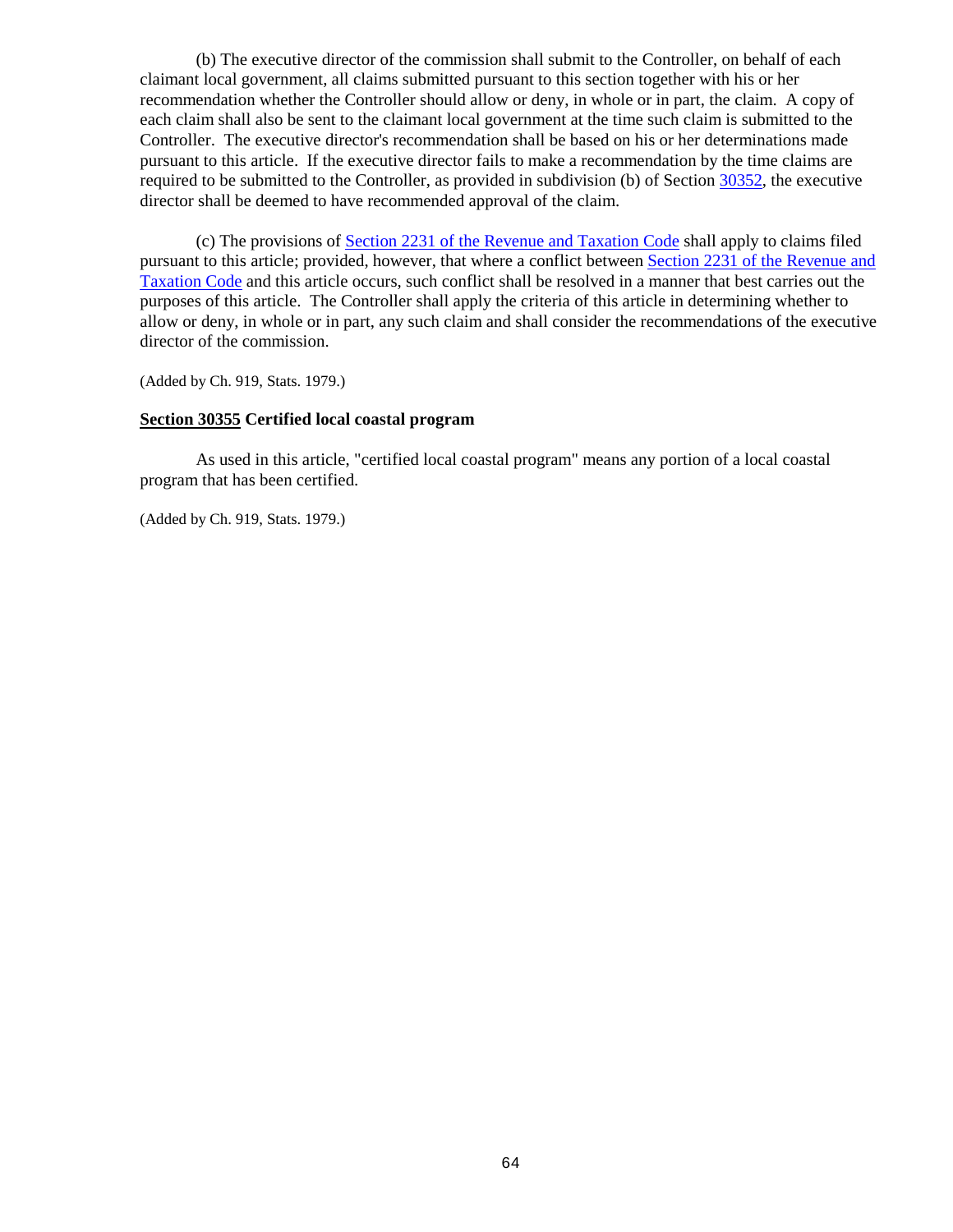# **CHAPTER 5 STATE AGENCIES**

# **ARTICLE l GENERAL**

## **Section**

- Legislative intent; limitation on powers, duties and responsibilities
- Effect on existing state agencies; construction of chapter
- Compliance with division
- Assumptions
- Recommendations; agency review; reports

# **ARTICLE 2 STATE AGENCIES**

- San Francisco Bay Conservation and Development Commission; ports
- Department of Fish and Game; Fish and Game Commission; management programs; wetlands; aquaculture; coastal sites
- State Water Resources Control Board and regional water quality control boards
- State Energy Resources Conservation and Development Commission
- State Air Resources Board and local air pollution control districts
- Director of Office of Planning and Research
- State Lands Commission
- State Board of Forestry and Fire Protection; special treatment areas
- Division of Oil and Gas
- Boating facilities; economic feasibility; evaluation
- Actions relating to disposal of hazardous substances at sea; consultation with specified government entities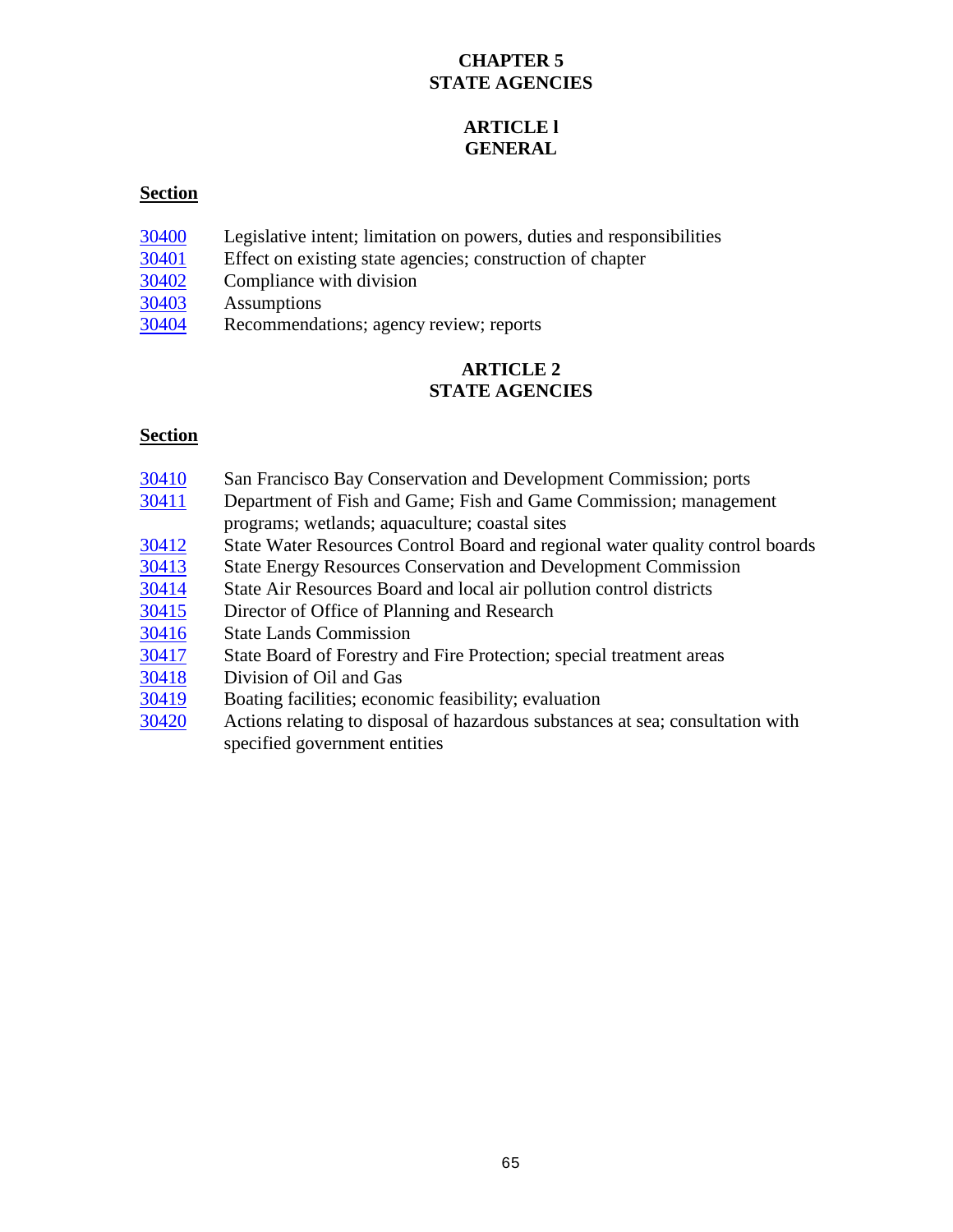#### **ARTICLE l GENERAL**

#### <span id="page-66-0"></span>**Section 30400 Legislative intent; limitation on powers, duties and responsibilities**

It is the intent of the Legislature to minimize duplication and conflicts among existing state agencies carrying out their regulatory duties and responsibilities.

In the absence of a specific authorization set forth in this division or any other provisions of law or in an agreement entered into with the commission, no state agency, including the Office of Planning and Research, shall exercise any powers or carry out any duties or responsibilities established by this division or by the [Federal Coastal Zone Management Act of 1972 \(16 U.S.C. 1451 et seq.\)](http://www.law.cornell.edu/uscode/) or any amendment thereto. The Director of the Office of Planning and Research shall in carrying out his or her duties as set forth in Sectio[n 30415,](#page-70-1) ensure that the provisions of this section are carried out.

(Amended by Ch. 323, Stats. 1983.)

## <span id="page-66-1"></span>**Section 30401 Effect on existing state agencies; construction of chapter**

Except as otherwise specifically provided in this division, enactment of this division does not increase, decrease, duplicate or supersede the authority of any existing state agency.

This chapter shall not be construed to limit in any way the regulatory controls over development pursuant to Chapters 7 (commencing with Section [30600\)](#page-91-0) and 8 (commencing with Section [30700\)](#page-120-0), except that the commission shall not set standards or adopt regulations that duplicate regulatory controls established by any existing state agency pursuant to specific statutory requirements or authorization.

(Amended by Ch. 285, Stats. 1991.)

## <span id="page-66-2"></span>**Section 30402 Compliance with division**

All state agencies shall carry out their duties and responsibilities in conformity with this division.

## <span id="page-66-3"></span>**Section 30403 Assumption**

It is the intent of the Legislature that the policies of this division and all local coastal programs prepared pursuant to Chapter 6 (commencing with Section [30500\)](#page-75-0) should provide the common assumptions upon which state functional plans for the coastal zone are based in accordance with the provisions of [Section 65036 of the Government](http://www.leginfo.ca.gov/calaw.html) Code.

## <span id="page-66-4"></span>**Section 30404 Recommendations; agency review; reports**

(a) The commission shall periodically, in the case of the State Energy Resources Conservation and Development Commission, the State Board of Forestry and Fire Protection, the State Water Resources Control Board and the California regional water quality control boards, the State Air Resources Board and air pollution control districts and air quality management districts, the Department of Fish and Game, the Department of Parks and Recreation, the Department of Boating and Waterways, the Division of Mines and Geology and the Division of Oil, Gas, and Geothermal Resources in the Department of Conservation, and the State Lands Commission, and may, with respect to any other state agency, submit recommendations designed to encourage the state agency to carry out its functions in a manner consistent with this division. The recommendations may include proposed changes in administrative regulations, rules, and statutes.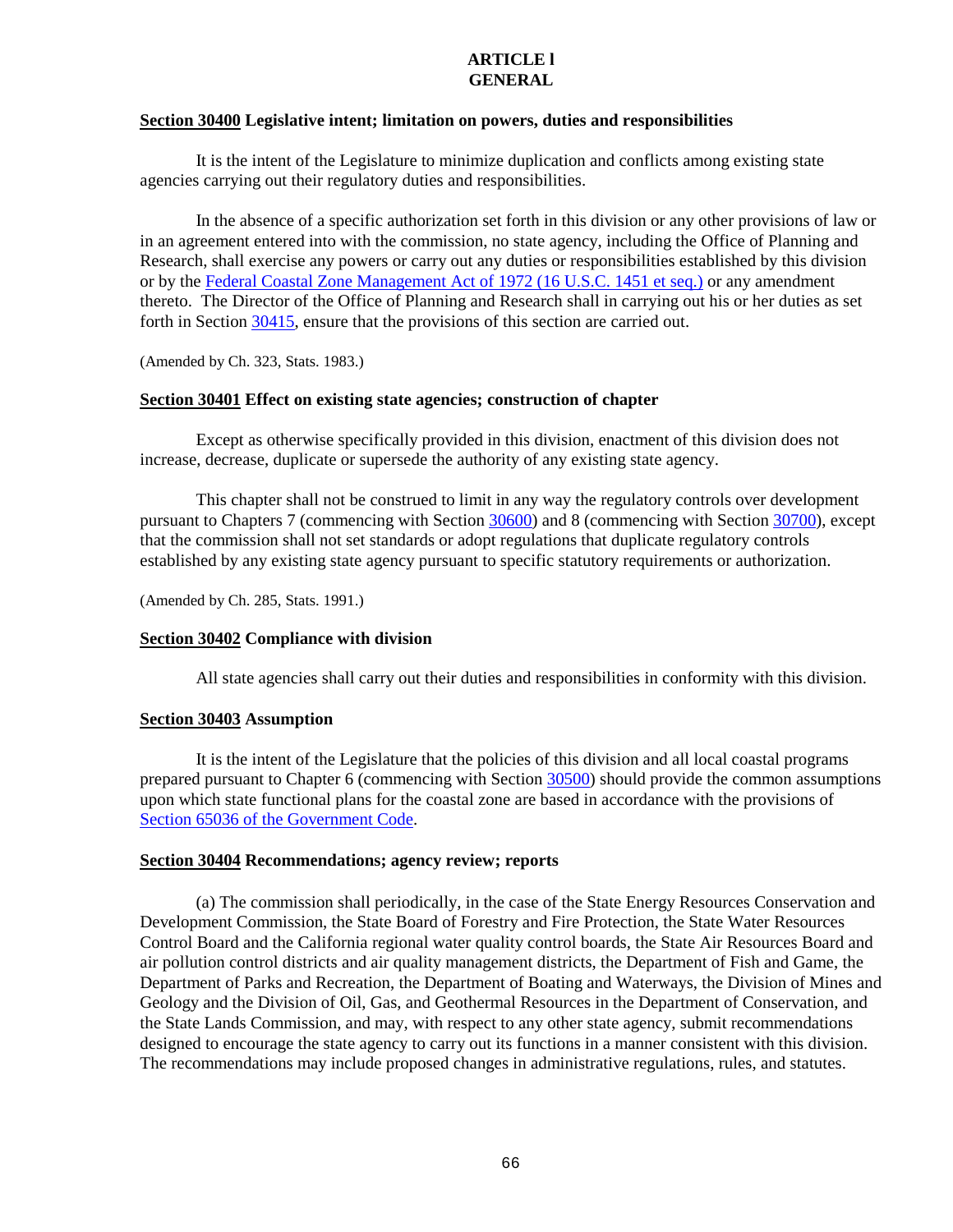(b) Each of those state agencies shall review and consider the commission recommendations and shall, within six months from the date of their receipt, to the extent that the recommendations have not been implemented, report to the Governor and the Legislature its action and reasons therefor. The report shall also include the state agency's comments on any legislation that may have been proposed by the commission.

(Amended by: Ch. 427, Stats. 1992; Ch. 972, Stats. 1998.)

## **ARTICLE 2 STATE AGENCIES**

#### <span id="page-67-0"></span>**Section 30410 San Francisco Bay Conservation & Development Commission; ports**

(a) The commission and the San Francisco Bay Conservation and Development Commission shall conduct a joint review of this division and [Title 7.2 \(commencing with Section 66600\) of the Government](http://www.leginfo.ca.gov/calaw.html)  [Code](http://www.leginfo.ca.gov/calaw.html) to determine how the program administered by the San Francisco Bay Conservation and Development Commission shall be related to this division. Both commissions shall jointly present their recommendations to the Legislature not later than July 1, 1978.

(b) It is the intent of the Legislature that the ports under the jurisdiction of the San Francisco Bay Conservation and Development Commission, including the Ports of San Francisco, Oakland, Richmond, Redwood City, Encinal Terminals, and Benecia, should be treated no less favorably than the ports under the jurisdiction of the commission covered in Chapter 8 (commencing with Section [30700\)](#page-120-0) under the terms of any legislation which is developed pursuant to such study.

#### <span id="page-67-1"></span>**Section 30411 Department of Fish & Game; Fish & Game Commission; management programs; wetlands; aquaculture; coastal sites**

(a) The Department of Fish and Game and the Fish and Game Commission are the principal state agencies responsible for the establishment and control of wildlife and fishery management programs and the commission shall not establish or impose any controls with respect thereto that duplicate or exceed regulatory controls established by these agencies pursuant to specific statutory requirements or authorization.

(b) The Department of Fish and Game, in consultation with the commission and the Department of Boating and Waterways, may study degraded wetlands and identify those which can most feasibly be restored in conjunction with development of a boating facility as provided in subdivision (a) of Section [30233.](#page-33-0) Any such study shall include consideration of all of the following:

(1) Whether the wetland is so severely degraded and its natural processes so substantially impaired that it is not capable of recovering and maintaining a high level of biological productivity without major restoration activities.

(2) Whether a substantial portion of the degraded wetland, but in no event less than 75 percent, can be restored and maintained as a highly productive wetland in conjunction with a boating facilities project.

(3) Whether restoration of the wetland's natural values, including its biological productivity and wildlife habitat features, can most feasibly be achieved and maintained in conjunction with a boating facility or whether there are other feasible ways to achieve such values.

(c) The Legislature finds and declares that salt water or brackish water aquaculture is a coastaldependent use which should be encouraged to augment food supplies and to further the policies set forth in [Chapter 4 \(commencing with Section 825\) of Division 1.](http://www.leginfo.ca.gov/calaw.html) The Department of Fish and Game may identify coastal sites it determines to be appropriate for aquaculture facilities. If the department identifies these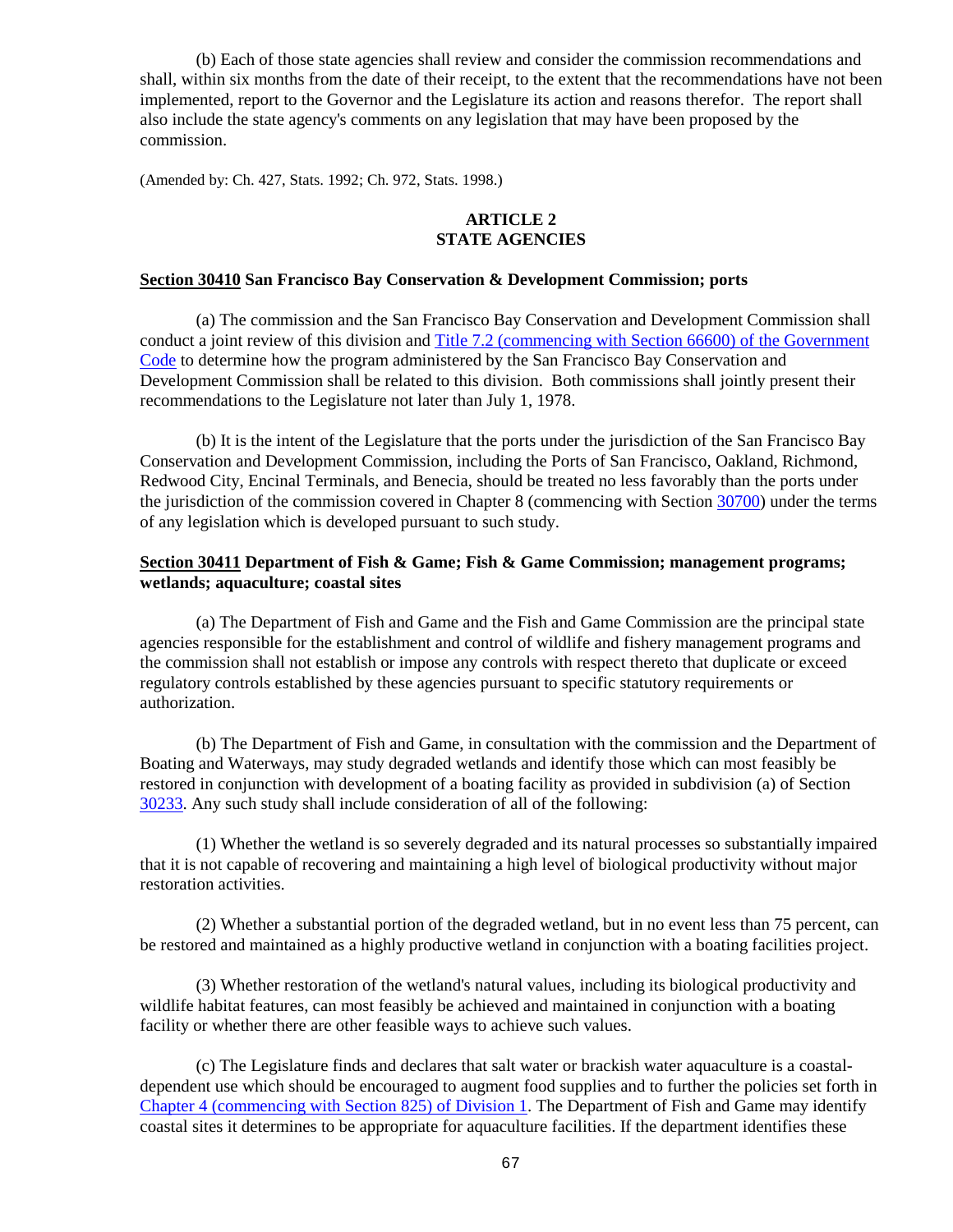sites, it shall transmit information identifying the sites to the commission and the relevant local government agency. The commission, and where appropriate, local governments shall, consistent with the coastal planning requirements of this division, provide for as many coastal sites identified by the Department of Fish and Game for any uses that are consistent with the policies of Chapter 3 (commencing with Section [30200\)](#page-30-0) of this division.

(d) Any agency of the state owning or managing land in the coastal zone for public purposes shall be an active participant in the selection of suitable sites for aquaculture facilities and shall make the land available for use in aquaculture when feasible and consistent with other policies of this division and other provision of law.

(Amended by: Ch. 187, Stats. 1979; Ch. 1486, Stats. 1982; Ch. 1300, Stats. 1983; Ch. 285, Stats. 1991; Ch. 810, Stats. 1995; Ch. 36, Stats. 2006.)

### <span id="page-68-0"></span>**Section 30412 State Water Resources Control Board & Regional Water Quality Control Boards**

(a) In addition to [Section 13142.5 of the Water Code,](http://www.leginfo.ca.gov/calaw.html) this section shall apply to the commission and the State Water Resources Control Board and the California regional water quality control boards.

(b) The State Water Resources Control Board and the California regional water quality control boards are the state agencies with primary responsibility for the coordination and control of water quality. The State Water Resources Control Board has primary responsibility for the administration of water rights pursuant to applicable law. The commission shall assure that proposed development and local coastal programs shall not frustrate this section. The commission shall not, except as provided in subdivision (c), modify, adopt conditions, or take any action in conflict with any determination by the State Water Resources Control Board or any California regional water quality control board in matters relating to water quality or the administration of water rights.

Except as provided in this section, nothing herein shall be interpreted in any way either as prohibiting or limiting the commission, local government, or port governing body from exercising the regulatory controls over development pursuant to this division in a manner necessary to carry out this division.

(c) Any development within the coastal zone or outside the coastal zone which provides service to any area within the coastal zone that constitutes a treatment work shall be reviewed by the commission and any permit it issues, if any, shall be determinative only with respect to the following aspects of the development:

(1) The siting and visual appearance of treatment works within the coastal zone.

(2) The geographic limits of service areas within the coastal zone which are to be served by particular treatment works and the timing of the use of capacity of treatment works for those service areas to allow for phasing of development and use of facilities consistent with this division.

(3) Development projections which determine the sizing of treatment works for providing service within the coastal zone.

The commission shall make these determinations in accordance with the policies of this division and shall make its final determination on a permit application for a treatment work prior to the final approval by the State Water Resources Control Board for the funding of such treatment works. Except as specifically provided in this subdivision, the decisions of the State Water Resources Control Board relative to the construction of treatment works shall be final and binding upon the commission.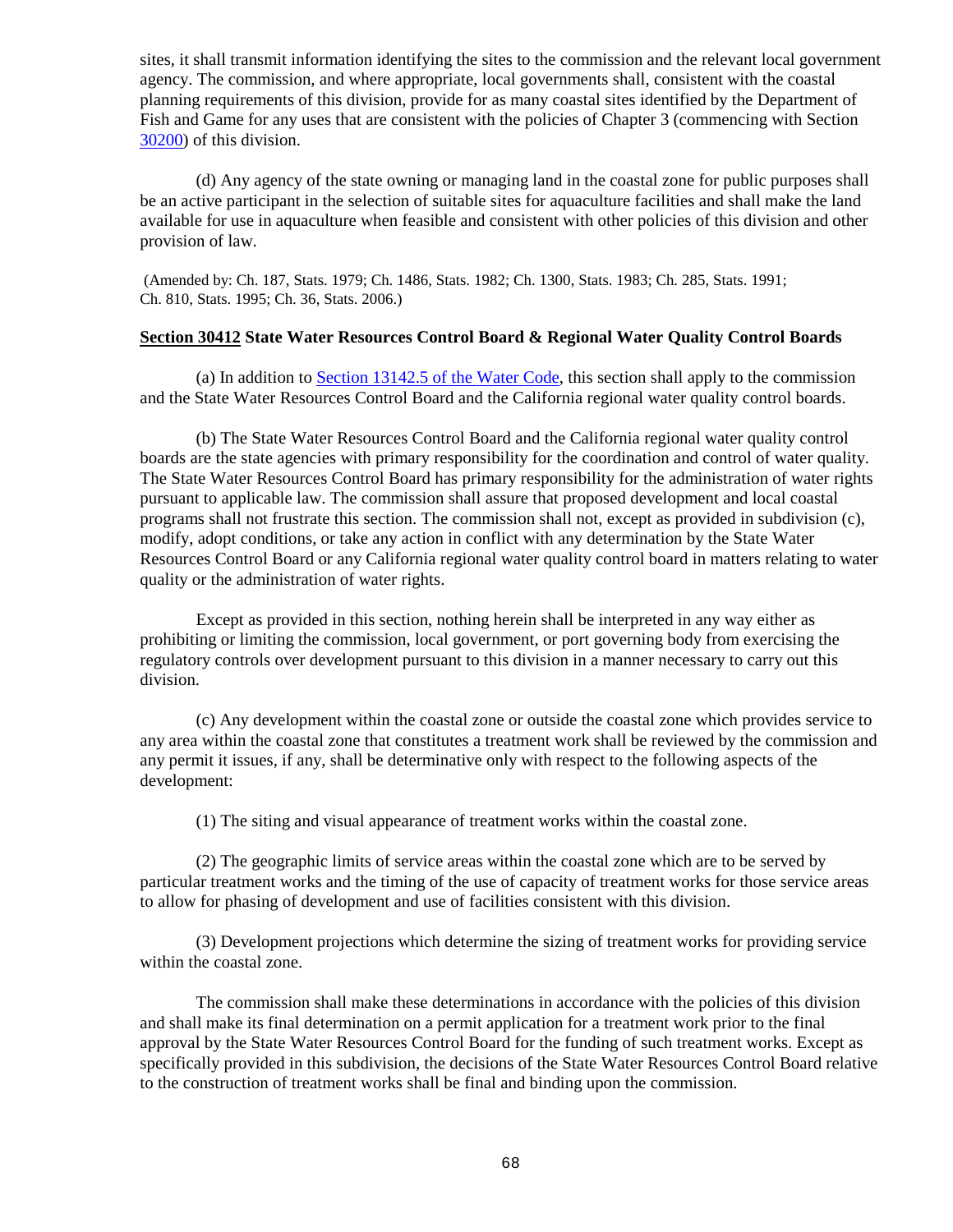(d) The commission shall provide or require reservations of sites for the construction of treatment works and points of discharge within the coastal zone adequate for the protection of coastal resources consistent with the provisions of this division.

(e) Nothing in this section shall require the State Water Resources Control Board to fund or certify for funding, any specific treatment works within the coastal zone or to prohibit the State Water Resources Control Board or any California regional water quality control board from requiring a higher degree of treatment at any existing treatment works.

(Amended by Ch. 285, Stats. 1991.)

#### <span id="page-69-0"></span>**Section 30413 State Energy Resources Conservation & Development Commission**

(a) In addition to the provisions set forth in subdivision (f) of Section [30241,](#page-35-0) and in [Sections](http://leginfo.legislature.ca.gov/faces/codes_displayexpandedbranch.xhtml?tocCode=PRC&division=15.&title=&part=&chapter=&article=)  [25302, 25500, 25507, 25508, 25510, 25514, 25516.1, 25523, and 25526,](http://leginfo.legislature.ca.gov/faces/codes_displayexpandedbranch.xhtml?tocCode=PRC&division=15.&title=&part=&chapter=&article=) the provisions of this section shall apply to the commission and the State Energy Resources Conservation and Development Commission with respect to matters within the statutory responsibility of the latter.

(b) The commission shall, prior to January 1, 1978, and after one or more public hearings, designate those specific locations within the coastal zone where the location of a facility as defined in [Section 25110](http://leginfo.legislature.ca.gov/faces/codes_displayexpandedbranch.xhtml?tocCode=PRC&division=15.&title=&part=&chapter=&article=) would prevent the achievement of the objectives of this division; provided, however, that specific locations that are presently used for such facilities and reasonable expansion thereof shall not be so designated. Each such designation shall include a description of the boundaries of those locations, the objectives of this division which would be so affected, and detailed findings concerning the significant adverse impacts that would result from development of a facility in the designated area. The commission shall consider the conclusions, if any, reached by the State Energy Resources Conservation and Development Commission in its most recently promulgated comprehensive report issued pursuant to [Section 25309.](http://leginfo.legislature.ca.gov/faces/codes_displayexpandedbranch.xhtml?tocCode=PRC&division=15.&title=&part=&chapter=&article=) The commission shall transmit a copy of its report prepared pursuant to this subdivision to the State Energy Resources Conservation and Development Commission.

(c) The commission, after it completes its initial designations in 1978, shall, prior to January 1, 1980, and once every two years thereafter until January 1, 1990, revise and update the designations specified in subdivision (b). After January 1, 1990, the commission shall revise and update those designations not less than once every five years. Those revisions shall be effective on January 1, 1980, or on January 1 of the year following adoption of the revisions. The provisions of subdivision (b) shall not apply to any sites and related facilities specified in any notice of intention to file an application for certification filed with the State Energy Resources Conservation and Development Commission pursuant to [Section 25502](http://leginfo.legislature.ca.gov/faces/codes_displayexpandedbranch.xhtml?tocCode=PRC&division=15.&title=&part=&chapter=&article=) prior to designation of additional locations made by the commission pursuant to this subdivision.

(d) Whenever the State Energy Resources Conservation and Development Commission exercises its siting authority and undertakes proceedings pursuant to the provisions of [Chapter 6 \(commencing with](http://leginfo.legislature.ca.gov/faces/codes_displayexpandedbranch.xhtml?tocCode=PRC&division=15.&title=&part=&chapter=&article=)  [Section 25500\) of Division 15](http://leginfo.legislature.ca.gov/faces/codes_displayexpandedbranch.xhtml?tocCode=PRC&division=15.&title=&part=&chapter=&article=) with respect to any thermal powerplant or transmission line to be located, in whole or in part, within the coastal zone, the commission shall participate in those proceedings and shall receive from the State Energy Resources Conservation and Development Commission any notice of intention to file an application for certification of a site and related facilities within the coastal zone. The commission shall analyze each notice of intention and shall, prior to completion of the preliminary report required by [Section 25510,](http://leginfo.legislature.ca.gov/faces/codes_displayexpandedbranch.xhtml?tocCode=PRC&division=15.&title=&part=&chapter=&article=) forward to the State Energy Resources Conservation and Development Commission a written report on the suitability of the proposed site and related facilities specified in that notice . The commission's report shall contain a consideration of, and findings regarding, all of the following:

(1) The compatibility of the proposed site and related facilities with the goal of protecting coastal resources.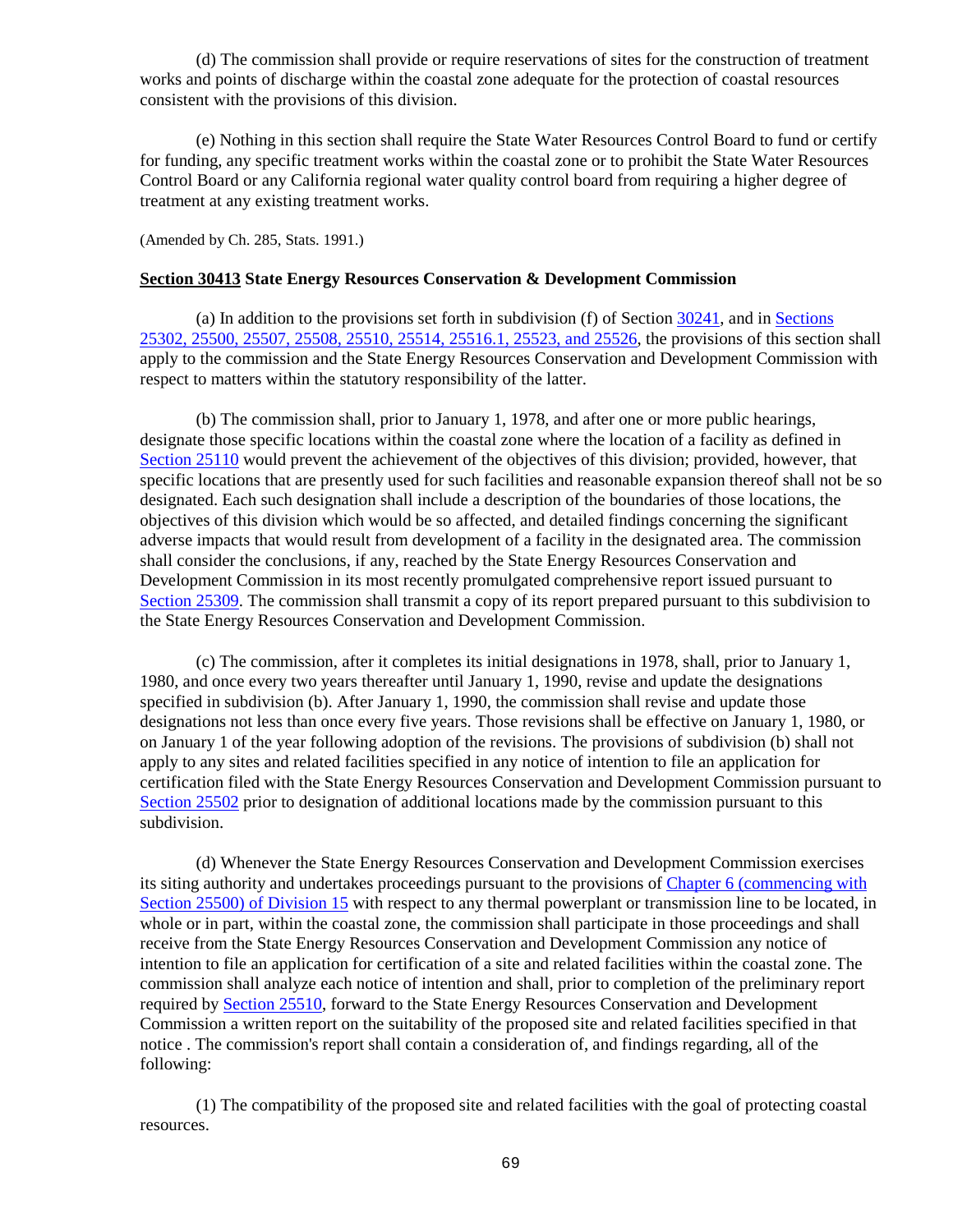(2) The degree to which the proposed site and related facilities would conflict with other existing or planned coastal-dependent land uses at or near the site.

(3) The potential adverse effects that the proposed site and related facilities would have on aesthetic values.

(4) The potential adverse environmental effects on fish and wildlife and their habitats.

(5) The conformance of the proposed site and related facilities with certified local coastal programs in those jurisdictions which would be affected by any such development.

(6) The degree to which the proposed site and related facilities could reasonably be modified so as to mitigate potential adverse effects on coastal resources, minimize conflict with existing or planned coastal-dependent uses at or near the site, and promote the policies of this division.

(7) Such other matters as the commission deems appropriate and necessary to carry out this division.

(e) The commission may, at its discretion, participate fully in other proceedings conducted by the State Energy Resources Conservation and Development Commission pursuant to its powerplant siting authority. In the event the commission participates in any public hearings held by the State Energy Resources Conservation and Development Commission, it shall be afforded full opportunity to present evidence and examine and cross-examine witnesses.

(f) The State Energy Resources Conservation and Development Commission shall forward a copy of all reports it distributes pursuant to [Sections 25302 and 25306](http://leginfo.legislature.ca.gov/faces/codes_displayexpandedbranch.xhtml?tocCode=PRC&division=15.&title=&part=&chapter=&article=) to the commission and the commission shall, with respect to any report that relates to the coastal zone or coastal zone resources, comment on those reports, and shall in its comments include a discussion of the desirability of particular areas within the coastal zone as designated in such reports for potential powerplant development. The commission may propose alternate areas for powerplant development within the coastal zone and shall provide detailed findings to support the suggested alternatives.

(Amended by: Ch. 1013 and Ch. 1075, Stats. 1978; Ch. 1031, Stats. 1991.)

#### <span id="page-70-0"></span>**Section 30414 State Air Resources Board & local air pollution control districts**

(a) The State Air Resources Board and air pollution control districts established pursuant to state law and consistent with requirements of federal law are the principal public agencies responsible for the establishment of ambient air quality and emission standards and air pollution control programs. The provisions of this division do not authorize the commission or any local government to establish any ambient air quality standard or emission standard, air pollution control program or facility, or to modify any ambient air quality standard, emission standard, or air pollution control program or facility which has been established by the state board or by an air pollution control district.

(b) Any provision of any certified local coastal program which establishes or modifies any ambient air quality standard, any emission standard, any air pollution control program or facility shall be inoperative.

(c) The State Air Resources Board and any air pollution control district may recommend ways in which actions of the commission or any local government can complement or assist in the implementation of established air quality programs.

<span id="page-70-1"></span>(Amended by Ch. 1246, Stats. 1982.)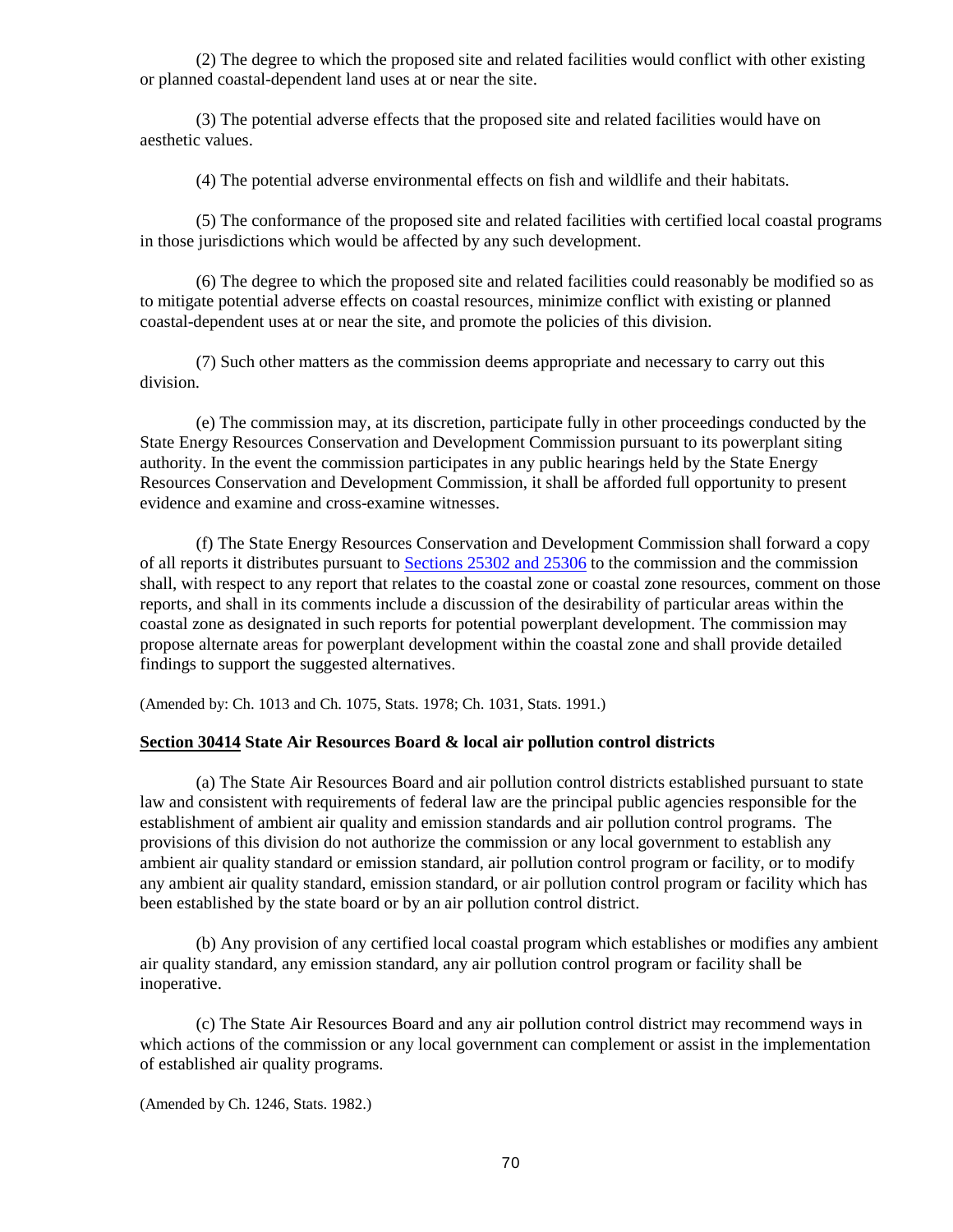## **Section 30415 Director of Office of Planning & Research**

The Director of the Office of Planning and Research shall, in cooperation with the commission and other appropriate state agencies, review the policies of this division. If the director determines that effective implementation of any policy requires the cooperative and coordinated efforts of several state agencies, he shall, no later than July 1, 1978 and from time to time thereafter, recommend to the appropriate agencies actions that should be taken to minimize potential duplication and conflicts and which could, if taken, better achieve effective implementation of such policy. The director shall, where appropriate and after consultation with the affected agency, recommend to the Governor and the Legislature how the programs, duties, responsibilities, and enabling legislation of any state agency should be changed to better achieve the goals and policies of this division.

#### <span id="page-71-0"></span>**Section 30416 State Lands Commission**

(a) The State Lands Commission, in carrying out its duties and responsibilities as the state agency responsible for the management of all state lands, including tide and submerged lands, in accordance with the provisions of Division 6 (commencing with [Section 6001\)](http://leginfo.legislature.ca.gov/faces/codes_displayexpandedbranch.xhtml?tocCode=PRC&division=6.&title=&part=&chapter=&article=), shall, prior to certification by the commission pursuant to Chapters 6 (commencing with Section [30500\)](#page-75-0) and 8 (commencing with Section [30700\)](#page-120-0) review, and may comment on any proposed local coastal program or port master plan that could affect state lands.

(b) No power granted to any local government, port governing body, or special district, under this division, shall change the authority of the State Lands Commission over granted or ungranted lands within its jurisdiction or change the rights and duties of its lessees or permittees.

(c) Boundary settlements between the State Lands Commission and other parties and any exchanges of land in connection therewith shall not be a development within the meaning of this division.

(d) Nothing in this division shall amend or alter the terms and conditions in any legislative grant of lands, in trust, to any local government, port governing body, or special district; provided, however, that any development on such granted lands shall, in addition to the terms and conditions of such grant, be subject to the regulatory controls provided by Chapters 7 (commencing with Section [30600\)](#page-91-0) and 8 (commencing with Section [30700\)](#page-120-0).

#### <span id="page-71-1"></span>**Section 30417 State Board of Forestry and Fire Protection; special treatment areas**

(a) In addition to the provisions set forth in Section  $4551.5$ , this section shall apply to the State Board of Forestry and Fire Protection.

(b) Within 180 days after January 1, 1977, the commission shall identify special treatment areas within the coastal zone to ensure that natural and scenic resources are adequately protected. The commission shall forward to the State Board of Forestry and Fire Protection maps of the designated special treatment areas together with specific reasons for those designations and with recommendations designed to assist the State Board of Forestry and Fire Protection in adopting rules and regulations that adequately protect the natural and scenic qualities of such special treatment areas.

(Amended by Ch. 972, Stats. 1998.)

#### <span id="page-71-2"></span>**Section 30418 Division of Oil & Gas**

(a) Pursuant to Division 3 (commencing with [Section 3000\)](http://www.leginfo.ca.gov/calaw.html), the Division of Oil and Gas of the Department of Conservation is the principal state agency responsible for regulating the drilling, operation, maintenance, and abandonment of all oil, gas, and geothermal wells in the state. Neither the commission, local government, port governing body, or special district shall establish or impose such regulatory controls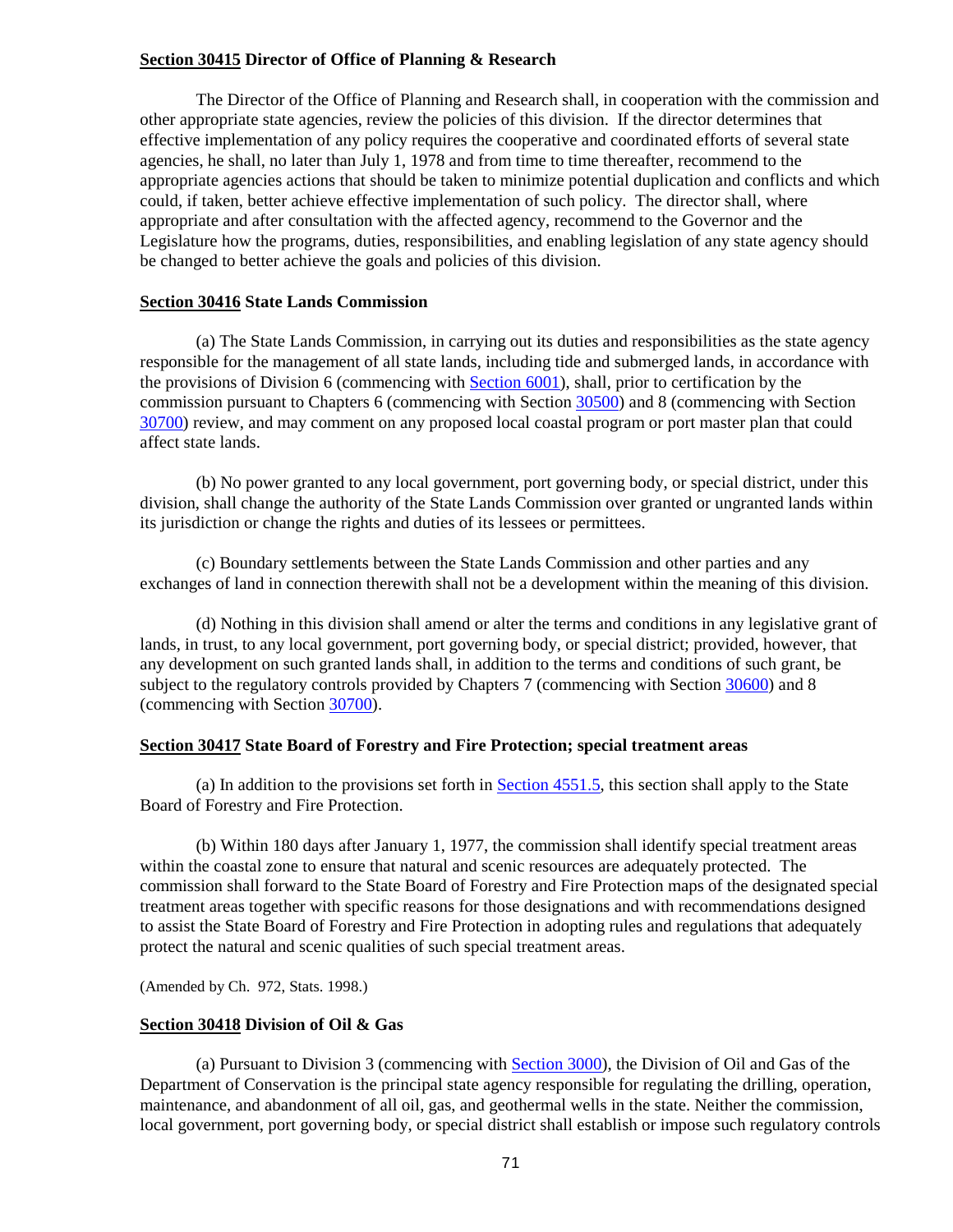that duplicate or exceed controls established by the Division of Oil and Gas pursuant to specific statutory requirements or authorization.

This section shall not be construed to limit in any way, except as specifically provided, the regulatory controls over oil and gas development pursuant to Chapters 7 (commencing with Section [30600\)](#page-91-0) and 8 (commencing with Section [30700\)](#page-120-0).

(b) The Division of Oil and Gas of the Department of Conservation shall cooperate with the commission by providing necessary data and technical expertise regarding proposed well operations within the coastal zone.

(Amended by Ch. 285, Stats. 1991.)

#### **Section 30419 Boating facilities; economic feasibility; evaluation**

The Department of Boating and Waterways is the principal state agency for evaluating the economic feasibility of any boating facility to be developed within the coastal zone.

If the economic viability of a boating facility becomes an issue in a coastal development permit matter or in a local coastal program or any amendment thereto, the commission shall request the Department of Boating and Waterways to provide comment, including, but not limited to, the analysis of costs associated with conditions of approval. In cases where the Department of Boating and Waterways desires to make any comment, it shall be made within 30 days of the commission's request. The commission shall include the comment in its decision regarding a coastal development permit or local coastal program or any amendment thereto.

(Added by Ch. 824, Stats. 1983.)

## **Section 30420 Actions relating to disposal of hazardous substances at sea; consultation with specified governmental entities**

Prior to taking any action on (1) a local coastal program or any amendment thereto, (2) any coastal development permit, or (3) any consistency determination or certification, which relates to the disposal of hazardous substances at sea, the commission shall consult with the following governmental entities:

(a) Department of Toxic Substances Control.

(b) State Lands Commission.

(c) State Air Resources Board and relevant air pollution control districts or air quality management districts.

(d) Department of Fish and Game.

(e) State Water Resources Control Board and relevant California regional water quality control boards.

(f) Secretary for Environmental Protection.

(g) Governor's Office of Planning and Research.

(h) The local government located closest to the proposed activity, or within whose jurisdiction the activity is proposed, or within whose jurisdiction there may be effects of the proposed activity.

(Added by Ch. 465, Stats. 1986; Amended by GRP 1, of 1991.)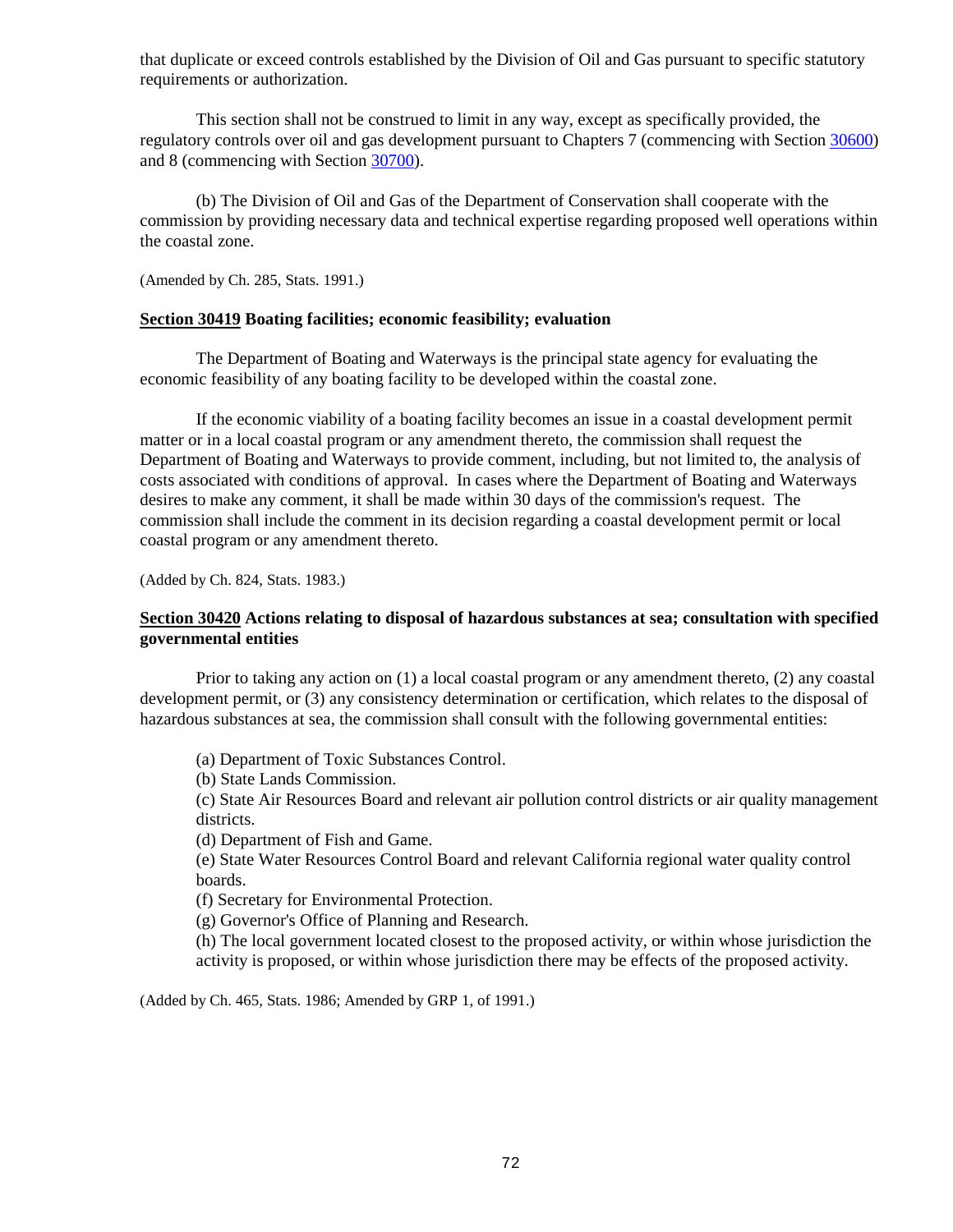## **CHAPTER 6 IMPLEMENTATION**

# **ARTICLE l LOCAL COASTAL PROGRAM**

# **Section**

| Preparation                                              |
|----------------------------------------------------------|
| Housing policies not required                            |
|                                                          |
| Procedures                                               |
| Designation of sensitive coastal resource areas          |
| Recommendation by commission to legislature; disposition |
| Opportunity for public participation                     |
| Special districts; submission of plans                   |
|                                                          |

## **ARTICLE 2 PROCEDURE FOR PREPARATION, APPROVAL, AND CERTIFICATION OF LOCAL COASTAL PROGRAMS**

# **Section**

| 30510          | Submission to commission                                                                 |
|----------------|------------------------------------------------------------------------------------------|
| 30511          | Submission schedule                                                                      |
| 30512          | Land use plan; submission; certification; modifications                                  |
|                | (Amended by Ch. 742, Stats. 2018)                                                        |
| 30512.1        | (REPEALED)                                                                               |
| <u>30512.2</u> | Land use plan; criteria for decision to certify or refuse certification                  |
| 30513          | Zoning; approval; grounds for rejection; modifications; resubmission                     |
|                | $(Amended by Ch. 742, Stats. 2018)$                                                      |
| 30514          | Program amendment; commission certification; procedure; minor or de minimis              |
|                | amendments; amendments requiring rapid action; guidelines                                |
| <u>30514.1</u> | Findings, written notice or explanation; time limit                                      |
| 30515          | Amendment of public works project or energy facility development                         |
| 30516          | Approval or disapproval; financial ability; severance of certified port master plan      |
| 30517          | Extension of time                                                                        |
| 30517.5        | Schedule for submission of land use plans not already submitted; actions upon failure to |
|                | meet schedule                                                                            |
| 30517.6        | Submission of zoning ordinances, zoning district maps and other implementing actions;    |
|                | effect of failure to meet schedule                                                       |
| 30518          | (REPEALED)                                                                               |
| <u>30519</u>   | Delegation of development review authority; recommendation of amendments to              |
|                | program                                                                                  |
| 30519.1        | City of Carlsbad; housing for persons and families of low or moderate income; issuance   |
|                | of coastal development permits                                                           |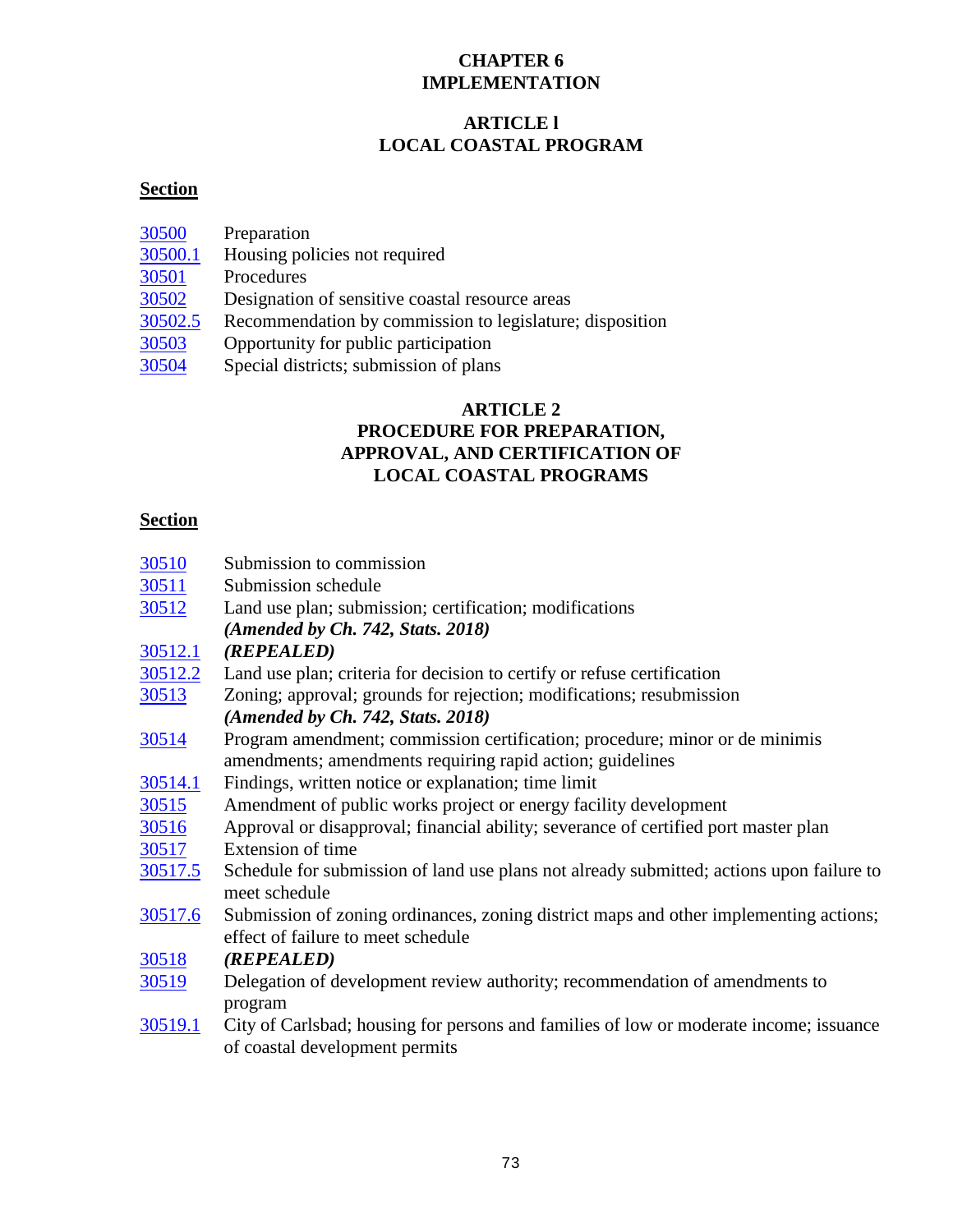| 30519.2 | Annexation of all or part of annexed area in the County of Orange by the City of          |
|---------|-------------------------------------------------------------------------------------------|
|         | Newport Beach; occurrences and duties resulting from annexation; local coastal            |
|         | program                                                                                   |
| 30519.5 | Periodic review of certified local programs; recommendations; reports                     |
| 30520   | Judicial prohibition or stay; exercise and reinstatement of permit authority; issuance of |
|         | coastal development permit                                                                |
| 30521   | (REPEALED)                                                                                |
| 30522   | Degree of environmental protection                                                        |
| 30523   | Specificity of local coastal programs; legislative intent                                 |
| 30525   | Sensitive resource values; identification; protection in promulgation of local coastal    |
|         | program                                                                                   |
| 30526   | Coastal development in Los Peñasquitos Lagoon area in City of San Diego; mitigation       |
|         | fee program                                                                               |

## **ARTICLE 3 COASTAL PUBLIC ACCESS PROGRAM**

## **Section**

- 
- $\frac{30530}{30531}$  $\frac{30530}{30531}$  $\frac{30530}{30531}$  Legislative intent<br>Preparation of pro  $\frac{30531}{30532}$  $\frac{30531}{30532}$  $\frac{30531}{30532}$  Preparation of program; elements; procedure Agreements and grants
- [30532](#page-87-0) Agreements and grants<br>30533 (*REPEALED*)
- [30533](#page-88-0) *(REPEALED)*
- Handling of offers to dedicate real property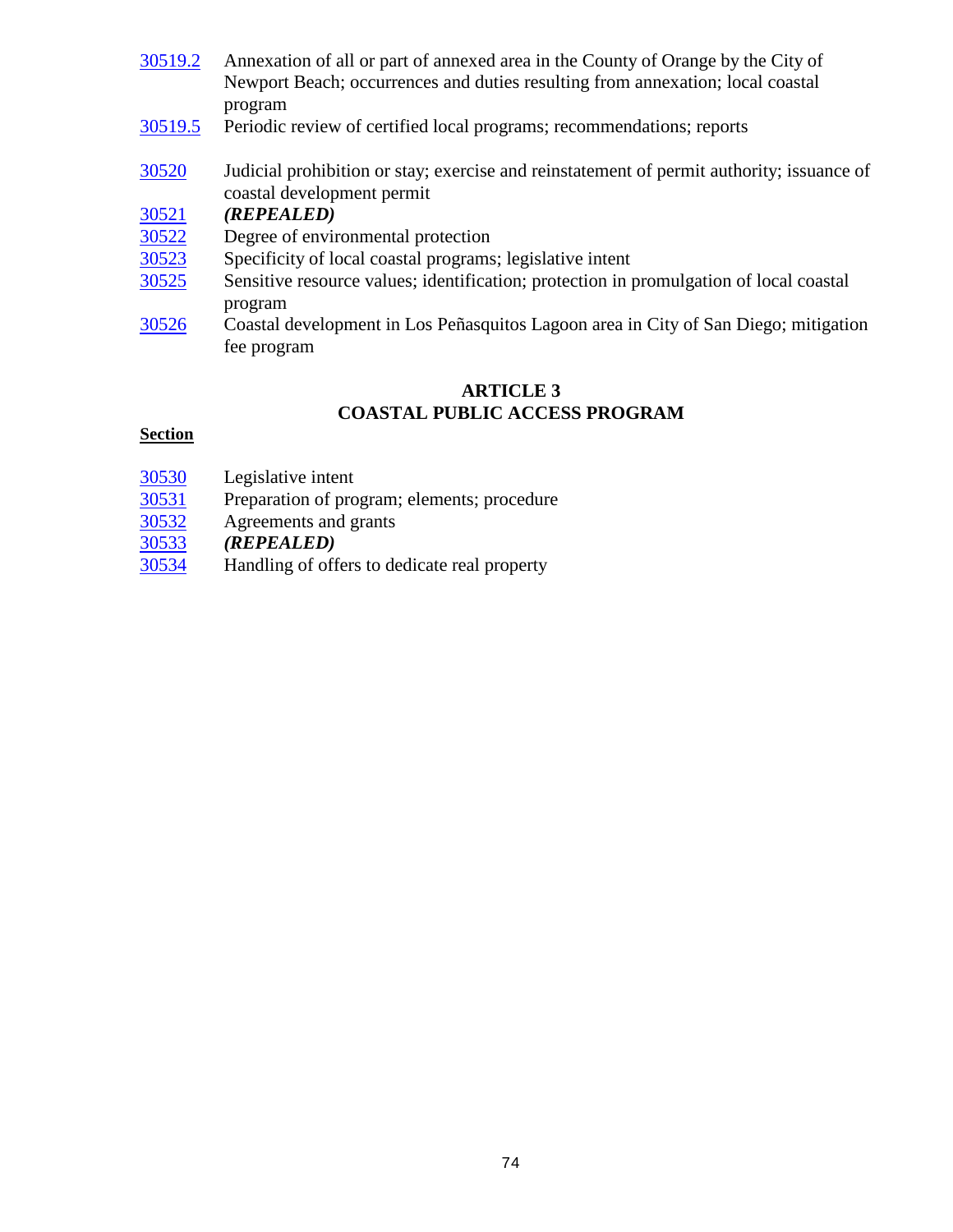## **ARTICLE l LOCAL COASTAL PROGRAM**

#### <span id="page-75-0"></span>**Section 30500 Preparation**

(a) Each local government lying, in whole or in part, within the coastal zone shall prepare a local coastal program for that portion of the coastal zone within its jurisdiction. However, any local government may request, in writing, the commission to prepare a local coastal program, or a portion thereof, for the local government. Each local coastal program prepared pursuant to this chapter shall contain a specific public access component to assure that maximum public access to the coast and public recreation areas is provided.

(b) Amendments to a local general plan for the purpose of developing a certified local coastal program shall not constitute an amendment of a general plan for purposes of [Section 65358 of the](http://leginfo.legislature.ca.gov/faces/codes_displayexpandedbranch.xhtml?tocCode=GOV&division=&title=7.&part=&chapter=&article=)  [Government Code.](http://leginfo.legislature.ca.gov/faces/codes_displayexpandedbranch.xhtml?tocCode=GOV&division=&title=7.&part=&chapter=&article=)

(c) The precise content of each local coastal program shall be determined by the local government, consistent with Section [30501,](#page-75-2) in full consultation with the commission and with full public participation.

(Amended by Ch. 1173, Stats. 1981; Ch. 1009, Stats. 1984.)

#### <span id="page-75-1"></span>**Section 30500.1 Housing policies & programs**

No local coastal program shall be required to include housing policies and programs.

(Added by Ch. 1007, Stats. 1981.)

#### <span id="page-75-2"></span>**Section 30501 Procedures**

The commission shall, within 90 days after January 1, 1977, adopt, after public hearing, procedures for the preparation, submission, approval, appeal, certification, and amendment of any local coastal program, including, but not limited to, the following:

(a) A common methodology for the preparation of, and the determination of the scope of, the local coastal programs, taking into account the fact that local governments have differing needs and characteristics.

(b) Recommended uses that are of more than local importance that should be considered in the preparation of local coastal programs. Such uses may be listed generally or the commission may, from time to time, recommend specific uses for consideration by any local government.

(Amended by Ch. 1173, Stats. 1981.)

### <span id="page-75-3"></span>**Section 30502 Designation of sensitive coastal resource areas**

(a) The commission, in consultation with affected local governments and the appropriate regional commissions, shall, not later than September 1, 1977, after public hearing, designate sensitive coastal resource areas within the coastal zone where the protection of coastal resources and public access requires, in addition to the review and approval of zoning ordinances, the review and approval by the regional commissions and commission of other implementing actions.

(b) The designation of each sensitive coastal resource area shall be based upon a separate report prepared and adopted by the commission which shall contain all of the following: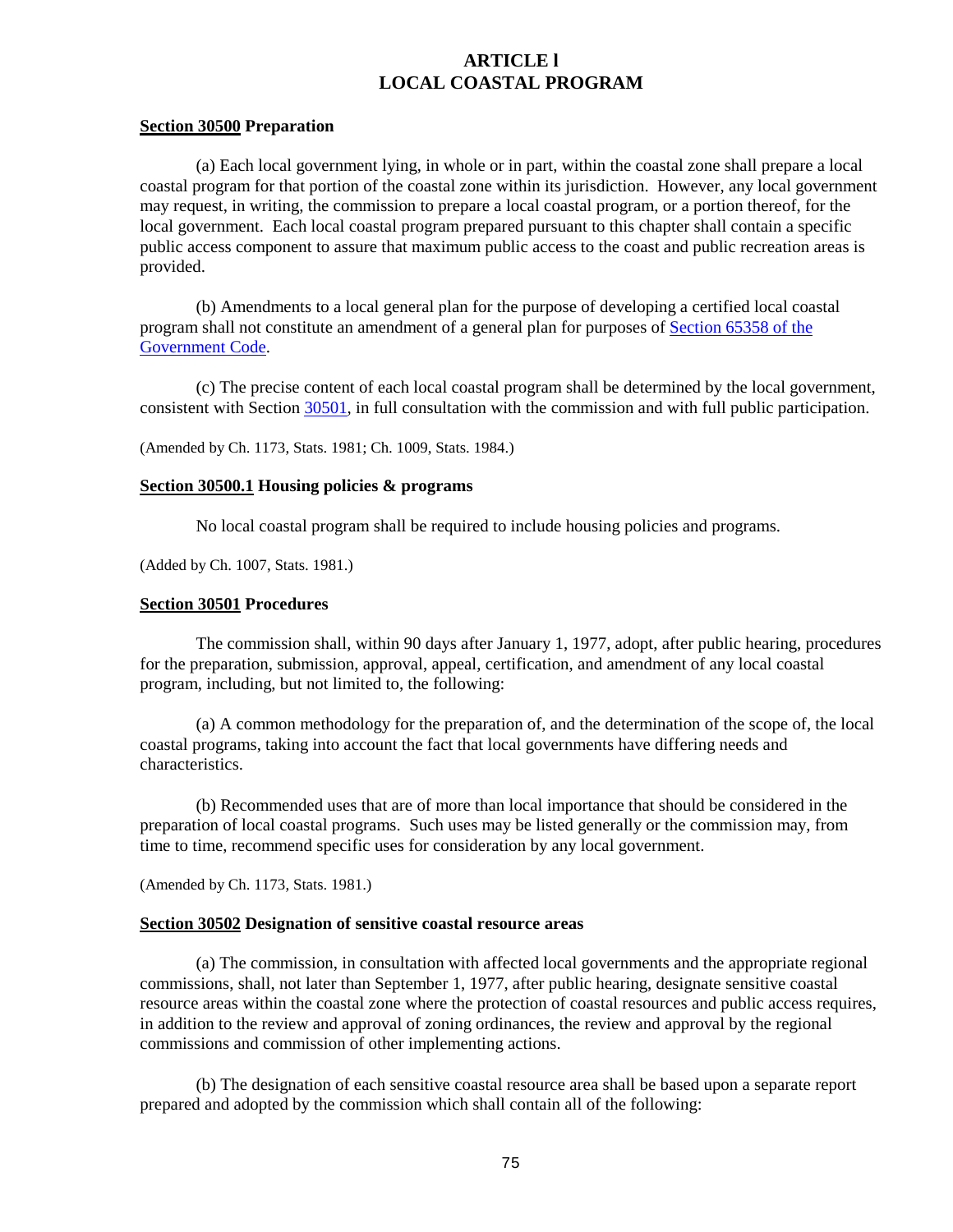(1) A description of the coastal resources to be protected and the reasons why the area has been designated as a sensitive coastal resource area.

(2) A specific determination that the designated area is of regional or statewide significance.

(3) A specific list of significant adverse impacts that could result from development where zoning regulations alone may not adequately protect coastal resources or access.

(4) A map of the area indicating its size and location.

(c) In sensitive coastal resource areas designated pursuant to this section, a local coastal program shall include the implementing actions adequate to protect the coastal resources enumerated in the findings of the sensitive coastal resource area report in conformity with the policies of this division.

### <span id="page-76-0"></span>**Section 30502.5 Recommendation by Commission to Legislature; disposition**

The commission shall recommend to the Legislature for designation by statute those sensitive coastal resource areas designated by the commission pursuant to Sectio[n 30502.](#page-75-3) Recommendation by the commission to the Legislature shall place the described area in the sensitive coastal resource area category for no more than two years, or a shorter period if the Legislature specifically rejects the recommendation. If two years pass and a recommended area has not been designated by statute, it shall no longer be designated as a sensitive coastal resource area. A bill proposing such a statute may not be held in committee, but shall be reported from committee to the floor of each respective house with its recommendation within 60 days of referral to committee.

### <span id="page-76-1"></span>**Section 30503 Opportunity for public participation**

During the preparation, approval, certification, and amendment of any local coastal program, the public, as well as all affected governmental agencies, including special districts, shall be provided maximum opportunities to participate. Prior to submission of a local coastal program for approval, local governments shall hold a public hearing or hearings on that portion of the program which has not been subjected to public hearings within four years of such submission.

#### <span id="page-76-2"></span>**Section 30504 Special districts; submission of plans**

Special districts, which issue permits or otherwise grant approval for development or which conduct development activities that may affect coastal resources, shall submit their development plans to the affected local government pursuant t[o Section 65401 of the Government Code.](http://leginfo.legislature.ca.gov/faces/codes_displayexpandedbranch.xhtml?tocCode=GOV&division=&title=7.&part=&chapter=&article=) Such plans shall be considered by the affected local government in the preparation of its local coastal program.

## **ARTICLE 2 PROCEDURE FOR PREPARATION, APPROVAL, AND CERTIFICATION OF LOCAL COASTAL PROGRAMS**

#### <span id="page-76-3"></span>**Section 30510 Submission to Commission**

Consistent with this chapter, a proposed local coastal program may be submitted to the commission, if both of the following are met:

(a) It is submitted pursuant to a resolution adopted by the local government, after public hearing, that certifies the local coastal program is intended to be carried out in a manner fully in conformity with this division.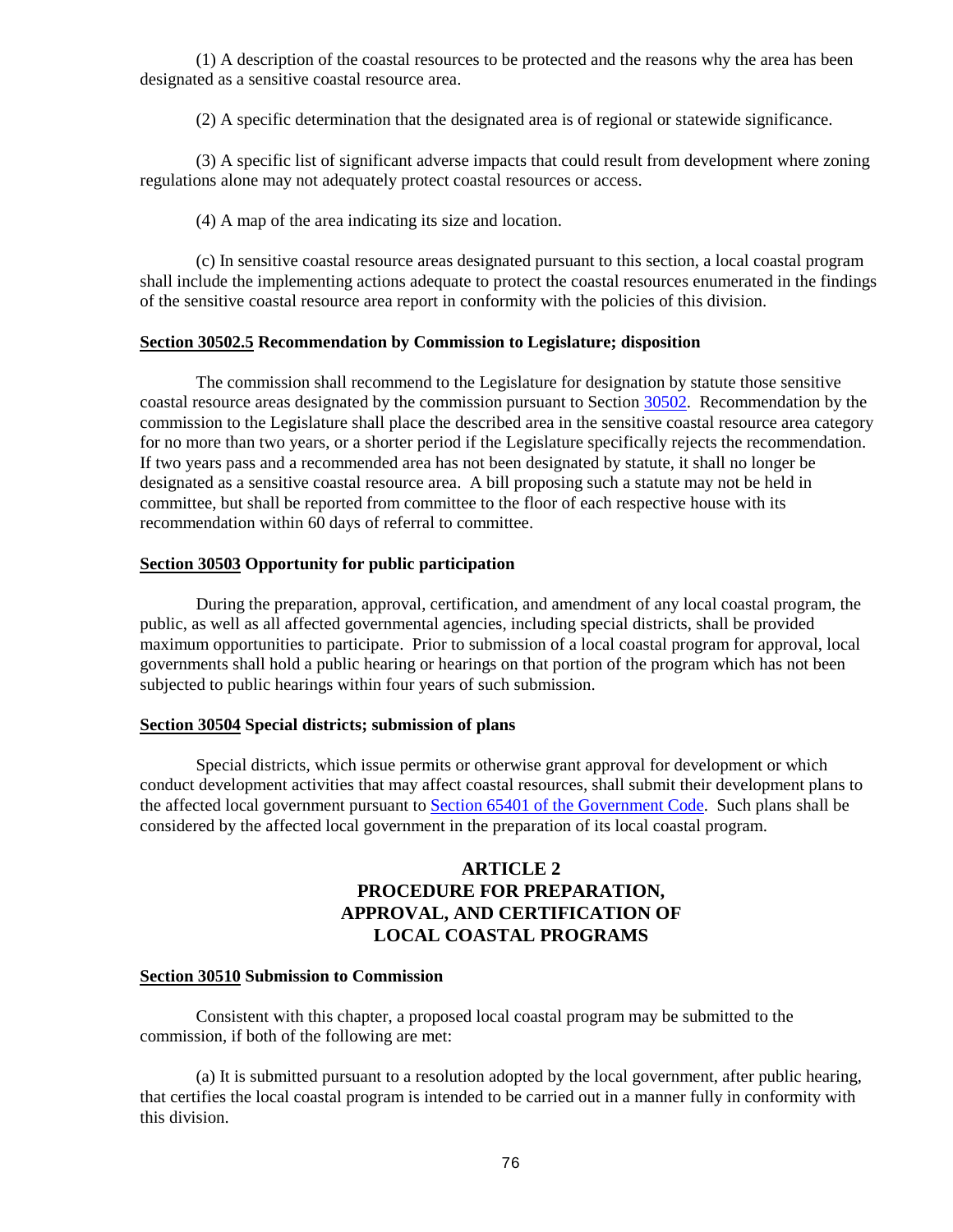(b) It contains, in accordance with guidelines established by the commission, materials sufficient for a thorough and complete review.

(Amended by Ch. 285, Stats. 1991.)

#### <span id="page-77-0"></span>**Section 30511 Submission schedule**

Local coastal programs shall be submitted in accordance with the schedule established pursuant to Section [30517.5.](#page-81-2) At the option of the local government, this program may be submitted and processed in any of the following ways:

(a) At one time, in which event Section [30512](#page-77-1) with respect to time limits, resubmission, approval, and certification shall apply. However, the zoning ordinances, zoning district maps, and, if required, other implementing actions included in the local coastal program shall be approved and certified pursuant to the standards of Section [30513.](#page-78-2)

(b) In two phases, in which event the land use plans shall be processed first pursuant to Section [30512,](#page-77-1) and the zoning ordinances, zoning district maps, and, if required, other implementing actions, shall be processed thereafter pursuant to Section [30513.](#page-78-2)

(c) In separate geographic units consisting of less than the local government's jurisdiction lying within the coastal zone, each submitted pursuant to subdivision (a) or (b), if the commission finds that the area or areas proposed for separate review can be analyzed for the potential cumulative impacts of development on coastal resources and access independently of the remainder of the affected jurisdiction.

(Amended by: Ch. 1173, Stats. 1981; Ch. 285, Stats. 1991; Ch. 1091, Stats. 1991)

#### <span id="page-77-1"></span>**Section 30512 Land use plan; submission; certification; modifications**

(a) The land use plan of a proposed local coastal program shall be submitted to the commission. The commission shall, within 90 *working* days after the submittal, after public hearing, either certify or refuse certification, in whole or in part, the land use plan pursuant to the following procedure:

(1) No later than 60 *working* days after a land use plan has been submitted to it, the commission shall, after public hearing and by majority vote of those present, determine whether the land use plan, or a portion thereof applicable to an identifiable geographic area, raises no substantial issue as to conformity with the policies of Chapter 3 (commencing with Sectio[n 30200\)](#page-30-0).

If the commission determines that no substantial issue is raised, the land use plan, or portion thereof applicable to an identifiable area, which raises no substantial issue, shall be deemed certified as submitted. The commission shall adopt findings to support its action.

(2) Where the commission determines pursuant to paragraph (1) that one or more portions of a land use plan applicable to one or more identifiable geographic areas raise no substantial issue as to conformity with the policies of Chapter 3 (commencing with Sectio[n 30200\)](#page-30-0), the remainder of that land use plan applicable to other identifiable geographic areas shall be deemed to raise one or more substantial issues as to conformity with the policies of Chapter 3 (commencing with Section [30200\)](#page-30-0). The commission shall identify each substantial issue for each geographic area.

(3) The commission shall hold at least one public hearing on the matter or matters that have been identified as substantial issues pursuant to paragraph (2). No later than 90 *working* days after submittal of the land use plan, the commission shall determine whether or not to certify the land use plan, in whole or in part. If the commission fails to act within the required 90-day period, the land use plan, or portion thereof, shall be deemed certified by the commission.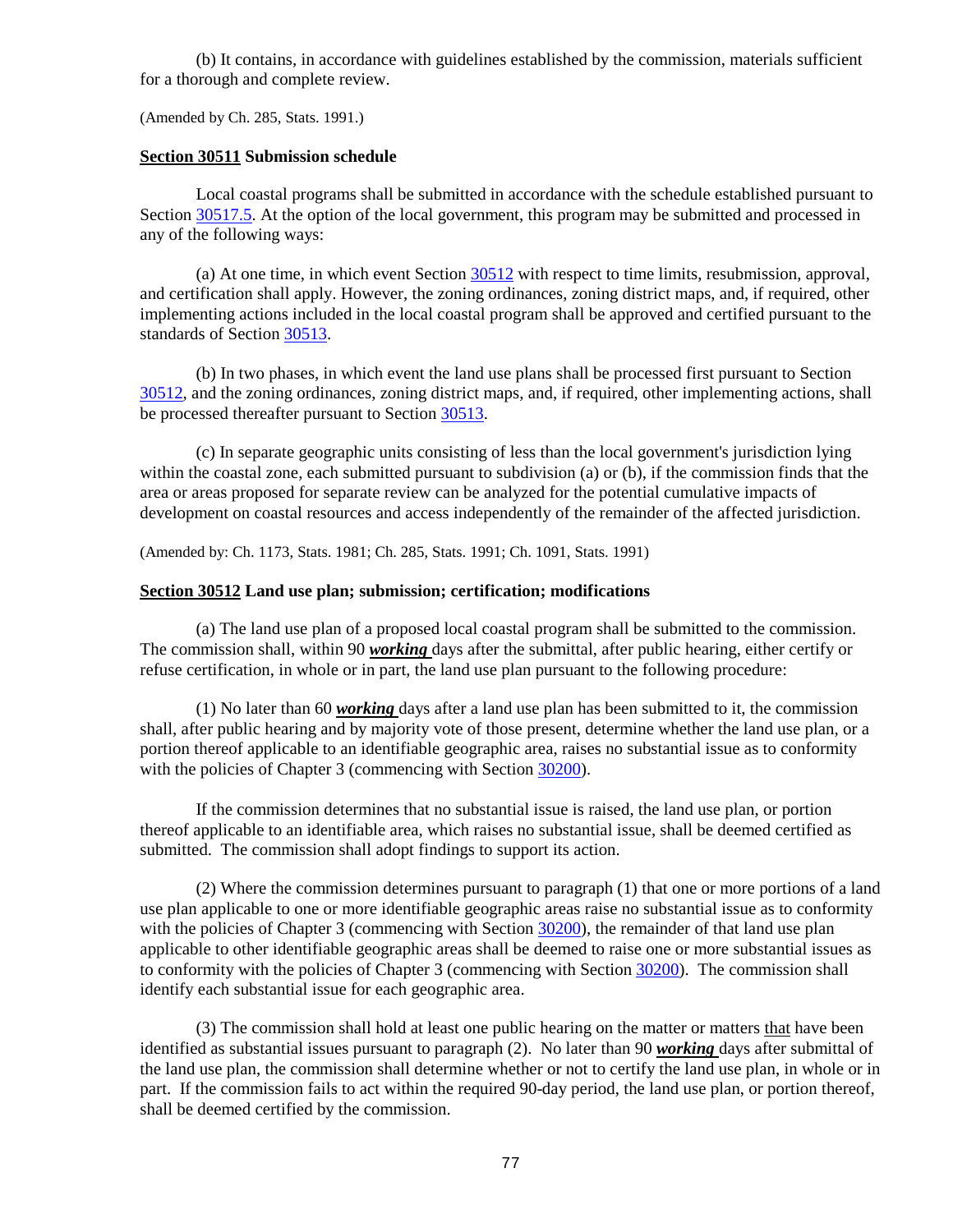(b) If the commission determines not to certify a land use plan, in whole or in part, the commission shall provide a written explanation and may suggest modifications, which, if adopted and transmitted to the commission by the local government, shall cause the land use plan to be deemed certified upon confirmation of the executive director. The local government may elect to meet the commission's refusal of certification in a manner other than as suggested by the commission and may then resubmit its revised land use plan to the commission. If a local government requests that the commission not recommend or suggest modifications which, if made, will result in certification, the commission shall refuse certification with the required findings.

(c) The commission shall certify a land use plan, or any amendments thereto, if it finds that a land use plan meets the requirements of, and is in conformity with, the policies of Chapter 3 (commencing with Section [30200\)](#page-30-0). Except as proved in paragraph (1) of subdivision (a), a decision to certify shall require a majority vote of the appointed membership of the commission.

(Amended by: Ch. 1087, Stats. 1980; Ch. 1173, Stats. 1981; Ch. 43, 1982.; Ch. 746, Stats. 2004, Ch. 742, Stats. 2018.)

#### <span id="page-78-0"></span>**Section 30512.1** (Repealed by Ch. 746, Stats. 2004.)

#### <span id="page-78-1"></span>**Section 30512.2 Land use plan; criteria for decision to certify or refuse certification**

The following provisions shall apply to the commission's decision to certify or refuse certification of a land use plan pursuant to Section [30512:](#page-77-1)

(a) The commission's review of a land use plan shall be limited to its administrative determination that the land use plan submitted by the local government does, or does not, conform with the requirements of Chapter 3 (commencing with Section [30200\)](#page-30-0). In making this review, the commission is not authorized by any provision of this division to diminish or abridge the authority of a local government to adopt and establish, by ordinance, the precise content of its land use plan.

(b) The commission shall require conformance with the policies and requirements of Chapter 3 (commencing with Section [30200\)](#page-30-0) only to the extent necessary to achieve the basic state goals specified in Section [30001.5.](#page-2-0)

(Added by Ch. 1173, Stats. 1981.)

### <span id="page-78-2"></span>**Section 30513 Zoning; approval; grounds for rejection; modifications; resubmission**

The local government shall submit to the commission the zoning ordinances, zoning district maps, and, where necessary, other implementing actions which are required pursuant to this chapter.

If within 60 *working* days after receipt of the zoning ordinances, zoning district maps, and other implementing actions, the commission, after public hearing, has not rejected the zoning ordinances, zoning district maps, or other implementing actions, they shall be deemed approved. The commission may only reject zoning ordinances, zoning district maps, or other implementing actions on the grounds that they do not conform with, or are inadequate to carry out, the provisions of the certified land use plan. If the commission rejects the zoning ordinances, zoning district maps, or other implementing actions, it shall give written notice of the rejection specifying the provisions of land use plan with which the rejected zoning ordinances do not conform or which it finds will not be adequately carried out together with its reasons for the action taken.

The commission may suggest modifications in the rejected zoning ordinances, zoning district maps, or other implementing actions, which, if adopted by the local government and transmitted to the commission, shall be deemed approved upon confirmation by the executive director.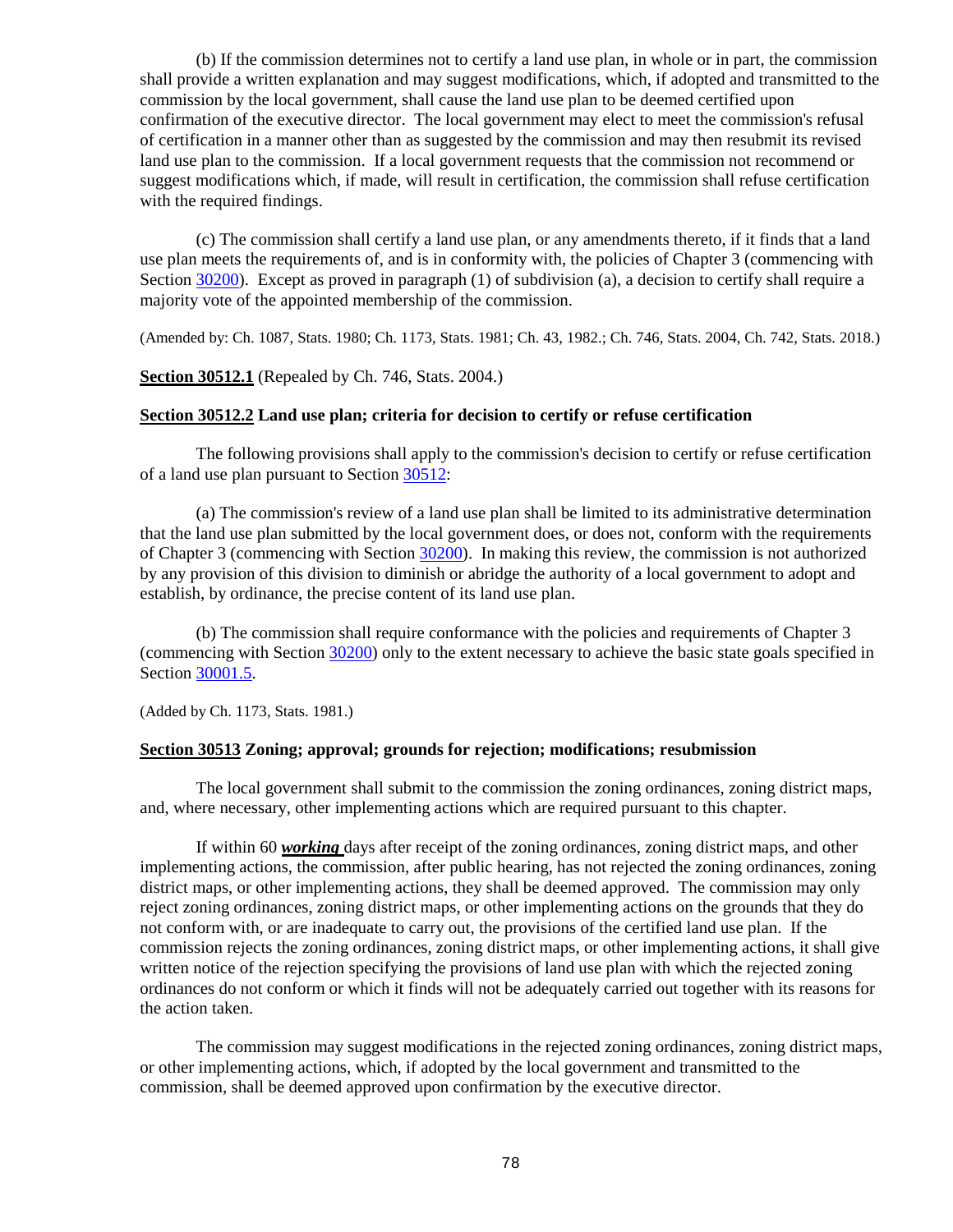The local government may elect to meet the commission's rejection in a manner other than as suggested by the commission and may then resubmit its revised zoning ordinances, zoning district maps, and other implementing actions to the commission.

If a local government requests that the commission not suggest modifications in the rejected zoning ordinances, zoning district maps, or other implementing ordinances, the commission shall not do so.

(Amended by Ch. 1173, Stats. 1981.)

## <span id="page-79-0"></span>**Section 30514 Program amendment; commission certification; procedure; minor or de minimis amendments; amendments requiring rapid action; guidelines**

(a) A certified local coastal program and all local implementing ordinances, regulations, and other actions may be amended by the appropriate local government, but no such amendment shall take effect until it has been certified by the commission.

(b) Any proposed amendments to a certified local coastal program shall be submitted to, and processed by, the commission in accordance with the applicable procedures and time limits specified in Sections [30512](#page-77-1) and [30513,](#page-78-2) except that the commission shall make no determination as to whether a proposed amendment raises a substantial issue as to conformity with the policies of Chapter 3 (commencing with Section [30200\)](#page-30-0) as would otherwise be required by Section [30512.](#page-77-1) In no event shall there be more than three of these submittals of proposed amendments in any calendar year. However, there are no limitations on the number of amendments included in each of the three submittals.

(c) The commission, by regulation, shall establish a procedure whereby proposed amendments to a certified local coastal program may be reviewed and designated by the executive director of the commission as being minor in nature or as requiring rapid and expeditious action. That procedure shall include provisions authorizing local governments to propose amendments to the executive director for that review and designation. Proposed amendments that are designated as being minor in nature or as requiring rapid and expeditious action shall not be subject to subdivision (b) or Sections [30512](#page-77-1) and [30513](#page-78-2) and shall take effect on the 10th working day after designation. Amendments that allow changes in uses shall not be so designated.

(d)(1) The executive director may determine that a proposed local coastal program amendment is de minimis if the executive director determines that a proposed amendment would have no impact, either individually or cumulatively, on coastal resources, is consistent with the policies of Chapter 3 (commencing with Section [30200\)](#page-30-0), and meets the following criteria:

(A) The local government, at least 21 days prior to the date of submitting the proposed amendment to the executive director, has provided public notice, and provided a copy to the commission, that specifies the dates and places where comments will be accepted on the proposed amendment, contains a brief description of the proposed amendment, and states the address where copies of the proposed amendment are available for public review, by one of the following procedures:

(i) Publication, not fewer times than required by [Section 6061 of the Government Code,](http://leginfo.legislature.ca.gov/faces/codes_displayexpandedbranch.xhtml?tocCode=GOV&division=&title=1.&part=&chapter=&article=) in a newspaper of general circulation in the area affected by the proposed amendment. If more than one area will be affected, the notice shall be published in the newspaper of largest circulation from among the newspapers of general circulation in those areas.

(ii) Posting of the notice by the local government both onsite and offsite in the area affected by the proposed amendment.

(iii) Direct mailing to the owners and occupants of contiguous property shown on the latest equalized assessment roll.

(B) The proposed amendment does not propose any change in land use or water uses or any change in the allowable use of property.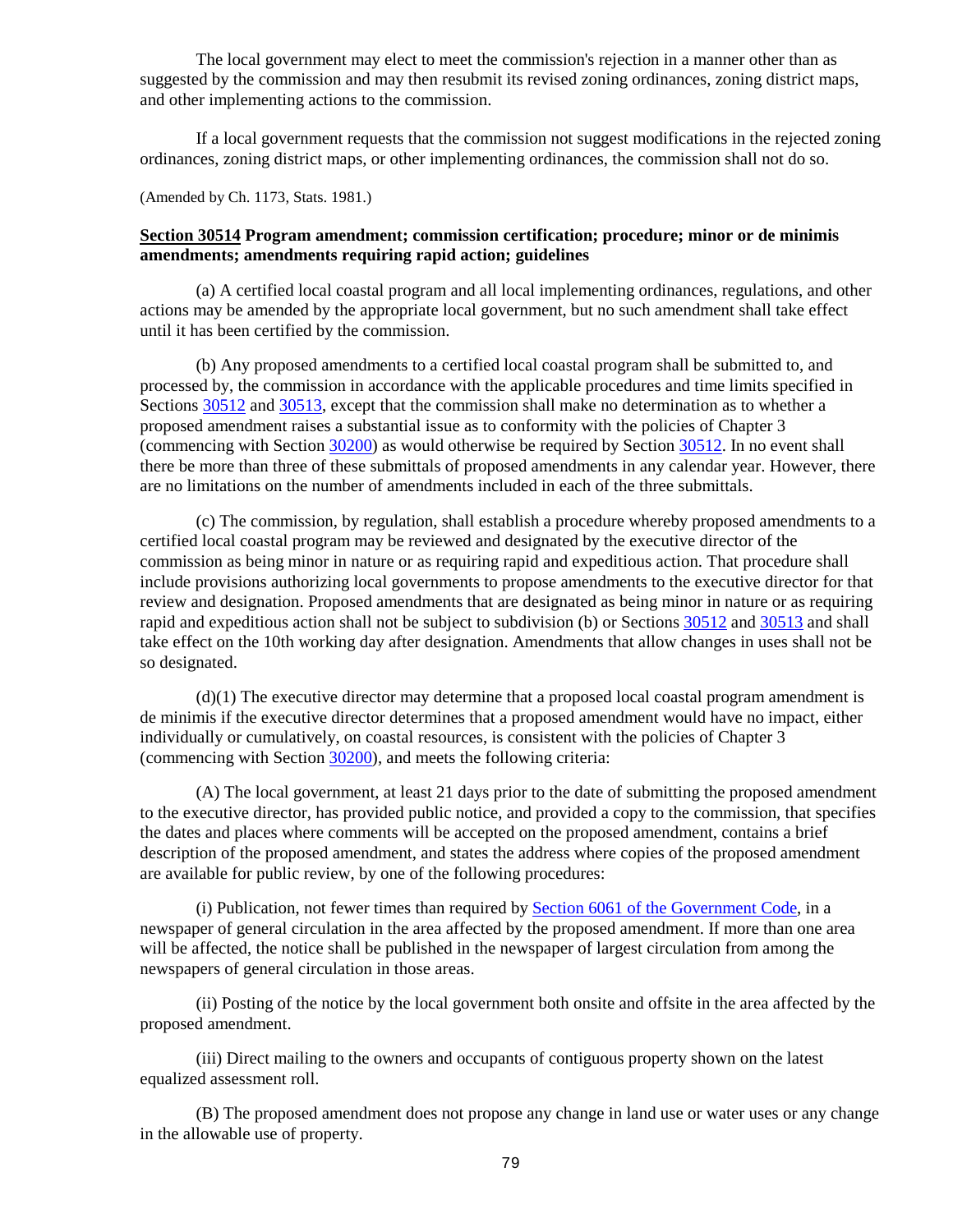(2) At the time that the local government submits the proposed amendment to the executive director, the local government shall also submit to the executive director any public comments that were received during the comment period provided pursuant to subparagraph (A) of paragraph (1).

(3)(A) The executive director shall make a determination as to whether the proposed amendment is de minimis within 10 working days of the date of submittal by the local government. If the proposed amendment is determined to be de minimis, the proposed amendment shall be noticed in the agenda of the next regularly scheduled meeting of the commission, in accordance with [Section 11125 of the Government](http://leginfo.legislature.ca.gov/faces/codes_displayexpandedbranch.xhtml?tocCode=GOV&division=&title=2.&part=&chapter=&article=)  [Code,](http://leginfo.legislature.ca.gov/faces/codes_displayexpandedbranch.xhtml?tocCode=GOV&division=&title=2.&part=&chapter=&article=) and any public comments forwarded by the local government shall be made available to the members of the commission.

(B) If three members of the commission object to the executive director's determination that the proposed amendment is de minimis, the proposed amendment shall be set for public hearing in accordance with the procedures specified in subdivision (b), or as specified in subdivision (c) if applicable, as determined by the executive director, or, at the request of the local government, returned to the local government. If set for public hearing under subdivision (b), the time requirements set by Sections [30512](#page-77-1) and [30513](#page-78-2) shall commence from the date on which the objection to the de minimis designation was made.

(C) If three or more members of the commission do not object to the de minimis determination, the de minimis local coastal program amendment shall become part of the certified local coastal program 10 days after the date of the commission meeting.

(4) The commission, after a noticed public hearing, may adopt guidelines to implement this subdivision, which shall be exempt from review by the Office of Administrative Law and fro[m Chapter 3.5](http://leginfo.legislature.ca.gov/faces/codes_displayText.xhtml?lawCode=GOV&division=3.&title=2.&part=1.&chapter=3.5.&article=1.)  [\(commencing with Section 11340\) of Part 1 of Division 3 of Title 2 of the Government Code.](http://leginfo.legislature.ca.gov/faces/codes_displayText.xhtml?lawCode=GOV&division=3.&title=2.&part=1.&chapter=3.5.&article=1.) The commission shall file any guidelines adopted pursuant to this paragraph with the Office of Administrative Law.

(e) For purposes of this section, "amendment of a certified local coastal program" includes, but is not limited to, any action by a local government that authorizes the use of a parcel of land other than a use that is designated in the certified local coastal program as a permitted use of the parcel.

(Amended by: Ch. 43, Stats. 1982; Ch. 525, Stats. 1994; Ch. 208, Stats. 1995; Ch. 124, Stats. 1996. Ch. 742, Stats. 2018.)

### <span id="page-80-0"></span>**Section 30514.1 Findings, written notice or explanation; time limit**

The commission shall adopt the findings or provide a written explanation or written notice, as appropriate, required by Section[s 30512,](#page-77-1) [30512.2,](#page-78-1) and [30513](#page-78-2) to support its action no later than 60 days after the date on which action was taken.

(Added by Ch. 886, Stats. 1985 amended by Ch. 746, Stats 2004.)

#### <span id="page-80-1"></span>**Section 30515 Amendment for public works project or energy facility development**

Any person authorized to undertake a public works project or proposing an energy facility development may request any local government to amend its certified local coastal program, if the purpose of the proposed amendment is to meet public needs of an area greater than that included within such certified local coastal program that had not been anticipated by the person making the request at the time the local coastal program was before the commission for certification. If, after review, the local government determines that the amendment requested would be in conformity with the policies of this division, it may amend its certified local coastal program as provided in Section [30514.](#page-79-0)

If the local government does not amend its local coastal program, such person may file with the commission a request for amendment which shall set forth the reasons why the proposed amendment is necessary and how such amendment is in conformity with the policies of this division. The local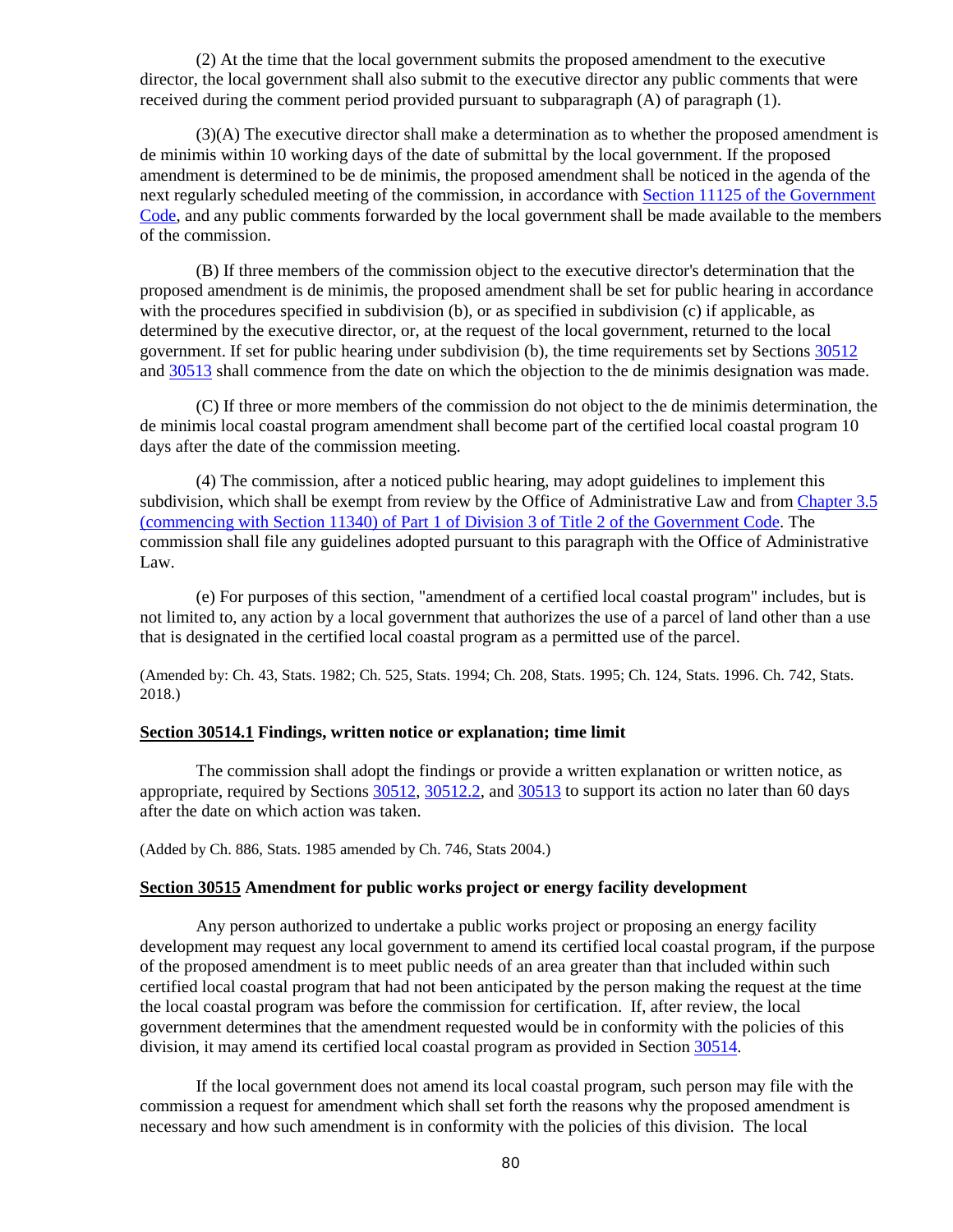government shall be provided an opportunity to set forth the reasons for its action. The commission may, after public hearing, approve and certify the proposed amendment if it finds, after a careful balancing of social, economic, and environmental effects, that to do otherwise would adversely affect the public welfare, that a public need of an area greater than that included within the certified local coastal program would be met, that there is no feasible, less environmentally damaging alternative way to meet such need, and that the proposed amendment is in conformity with the policies of this division.

#### <span id="page-81-0"></span>**Section 30516 Approval; financial ability; severance of certified port master plan**

(a) Approval of a local coastal program shall not be withheld because of the inability of the local government to financially support or implement any policy or policies contained in this division; provided, however, that this shall not require the approval of a local coastal program allowing development not in conformity with the policies in Chapter 3 (commencing with Section [30200\)](#page-30-0).

(b) Where a certified port master plan has been incorporated in a local coastal program in accordance with Section [30711](#page-122-0) and the local coastal program is disapproved by the commission, that disapproval shall not apply to the certified port master plan.

(Amended by Ch. 285, Stats. 1991)

#### <span id="page-81-1"></span>**Section 30517 Extensions of time**

The commission may extend, for a period of not to exceed one year, except as provided for in Section [30518,](#page-82-0) any time limitation established by this chapter for good cause.

(Amended by Ch. 285, Stats. 1991.)

## <span id="page-81-2"></span>**Section 30517.5 Schedule for submission of land use plans not already submitted; actions upon failure to meet schedule**

(a) Within 60 days from the effective date of this section, the commission shall establish a schedule for the submittal of all land use plans that have not been submitted, pursuant to Section [30501,](#page-75-2) to a former regional commission or the commission on or before July 1, 1981. This schedule shall be based on the commission's assessment, in consultation with local governments, of each local government's current status and progress. The schedule shall specify that submittals may not be made sooner than nor later than certain specified dates and in no event later than January 1, 1983.

(b) If a local government fails to meet the schedule established pursuant to subdivision (a), the commission may take any of the following actions:

(1) Waive the deadlines for commission action on a submitted land use plan, or any portion thereof, as set forth in Sections [30511](#page-77-0) and [30512.](#page-77-1)

(2) Prepare and adopt, after a public hearing but not sooner than January 1, 1984, a land use plan for the land area within the local government's jurisdiction. After adoption of the land use plan, the commission shall determine the permissibility of proposed developments pursuant to the provisions of the adopted plan. The affected local government may choose to adopt, in whole or in part, the commission's prepared and adopted land use plan in which event the commission shall certify the plan, in whole or in part, or it may continue to prepare its own land use plan consistent with the provisions of this chapter.

(3) Report the matter to the Legislature with recommendations for appropriate action.

<span id="page-81-3"></span>(Added by Ch. 1173, Stats. 1981; Amended by Ch. 747, Stats. 1983.)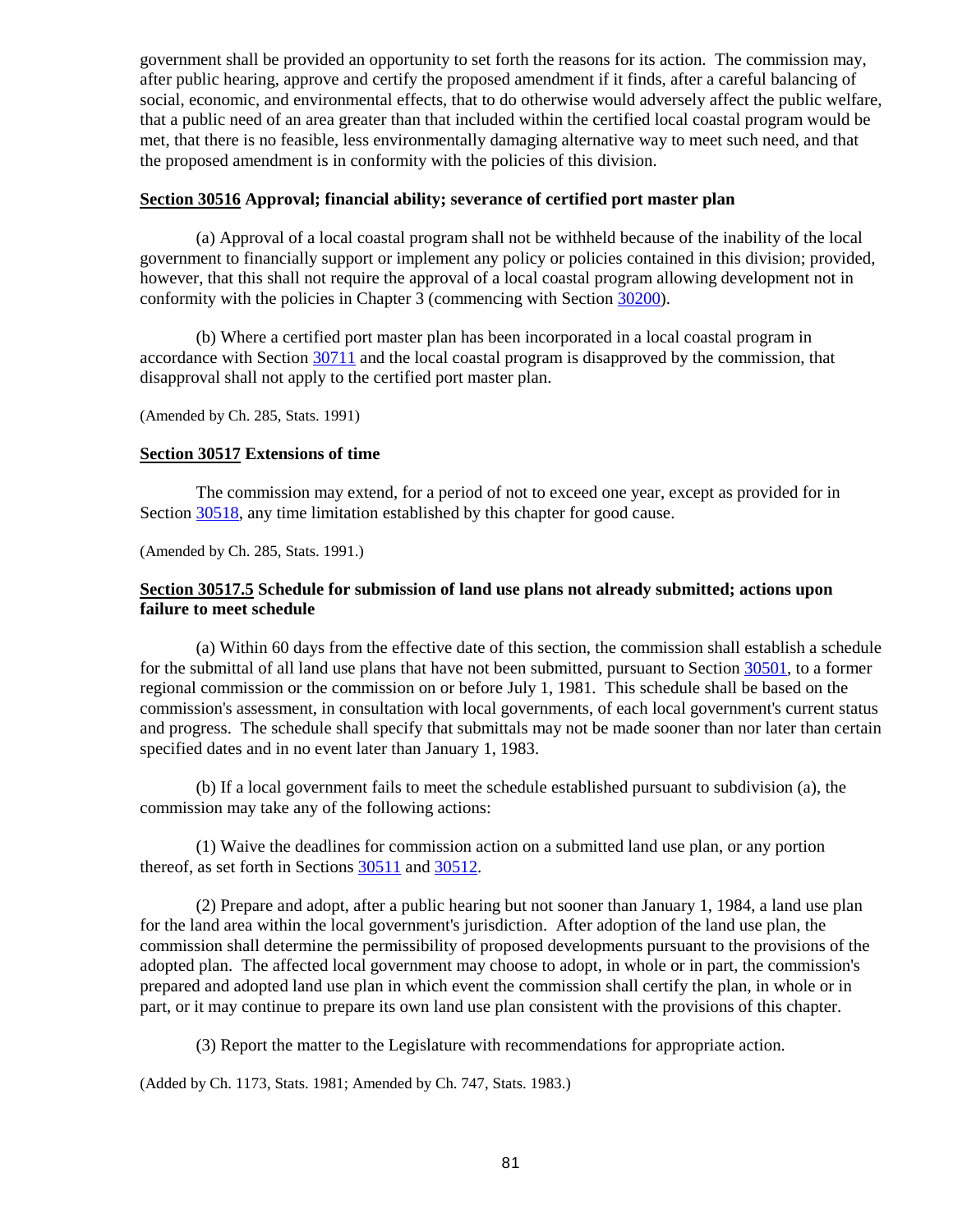## **Section 30517.6 Submission of zoning ordinances, zoning district maps and other implementing actions; effect of failure to meet schedule**

(a) Within 30 days after the certification of a land use plan, or any portion thereof, the commission shall, after consultation with the appropriate local government, establish a date for that local government to submit the zoning ordinances, zoning district maps, and, where necessary, other implementing actions. In no event shall that date be later than January 1, 1984.

(b) If a local government fails to meet the schedule established pursuant to subdivision (a), the commission may waive the deadlines for commission action on submitted zoning ordinances, zoning district maps, and, where necessary, other implementing actions, as set forth in Section[s 30511](#page-77-0) an[d 30513.](#page-78-2)

(Added by Ch. 1173, Stats. 1981.)

<span id="page-82-0"></span>**Section 30518** (Repealed by Ch. 1173, Stats. 1981.)

## <span id="page-82-1"></span>**Section 30519 Delegation of development review authority; recommendation of amendments to program**

(a) Except for appeals to the commission, as provided in Section [30603,](#page-96-0) after a local coastal program, or any portion thereof, has been certified and all implementing actions within the area affected have become effective, the development review authority provided for in Chapter 7 (commencing with Section [30600\)](#page-91-0) shall no longer be exercised by the commission over any new development proposed within the area to which the certified local coastal program, or any portion thereof, applies and shall at that time be delegated to the local government that is implementing the local coastal program or any portion thereof.

(b) Subdivision (a) shall not apply to any development proposed or undertaken on any tidelands, submerged lands, or on public trust lands, whether filled or unfilled, lying within the coastal zone, nor shall it apply to any development proposed or undertaken within ports covered by Chapter 8 (commencing with Section [30700\)](#page-120-0) or within any state university or college within the coastal zone; however, this section shall apply to any development proposed or undertaken by a port or harbor district or authority on lands or waters granted by the Legislature to a local government whose certified local coastal program includes the specific development plans for such district or authority.

(c) The commission may, from time to time, recommend to the appropriate local government local coastal program amendments to accommodate uses of greater than local importance, which uses are not permitted by the applicable certified local coastal program. These uses may be listed generally or the commission may recommend specific uses of greater than local importance for consideration by the appropriate local government.

(Amended by: Ch. 43, Stats. 1982; Ch. 285, Stats. 1991.)

## <span id="page-82-2"></span>**Section 30519.1 City of Carlsbad; housing for persons and families of low or moderate income; issuance of coastal development permits**

(a) This section shall apply only to those parcels and areas within the City of Carlsbad for which a local coastal program has been prepared and certified by the commission pursuant to subdivision (f) of Section [30170](#page-21-0) or Section [30171.](#page-24-0)

(b) Any provisions of any such local coastal program with respect to housing for persons and families of low or moderate income shall have no force or effect after January 1, 1982. After that date, housing requirements for those parcels and areas shall be determined pursuant to [Section 65590 of the](http://leginfo.legislature.ca.gov/faces/codes_displayexpandedbranch.xhtml?tocCode=GOV&division=&title=7.&part=&chapter=&article=)  [Government Code.](http://leginfo.legislature.ca.gov/faces/codes_displayexpandedbranch.xhtml?tocCode=GOV&division=&title=7.&part=&chapter=&article=)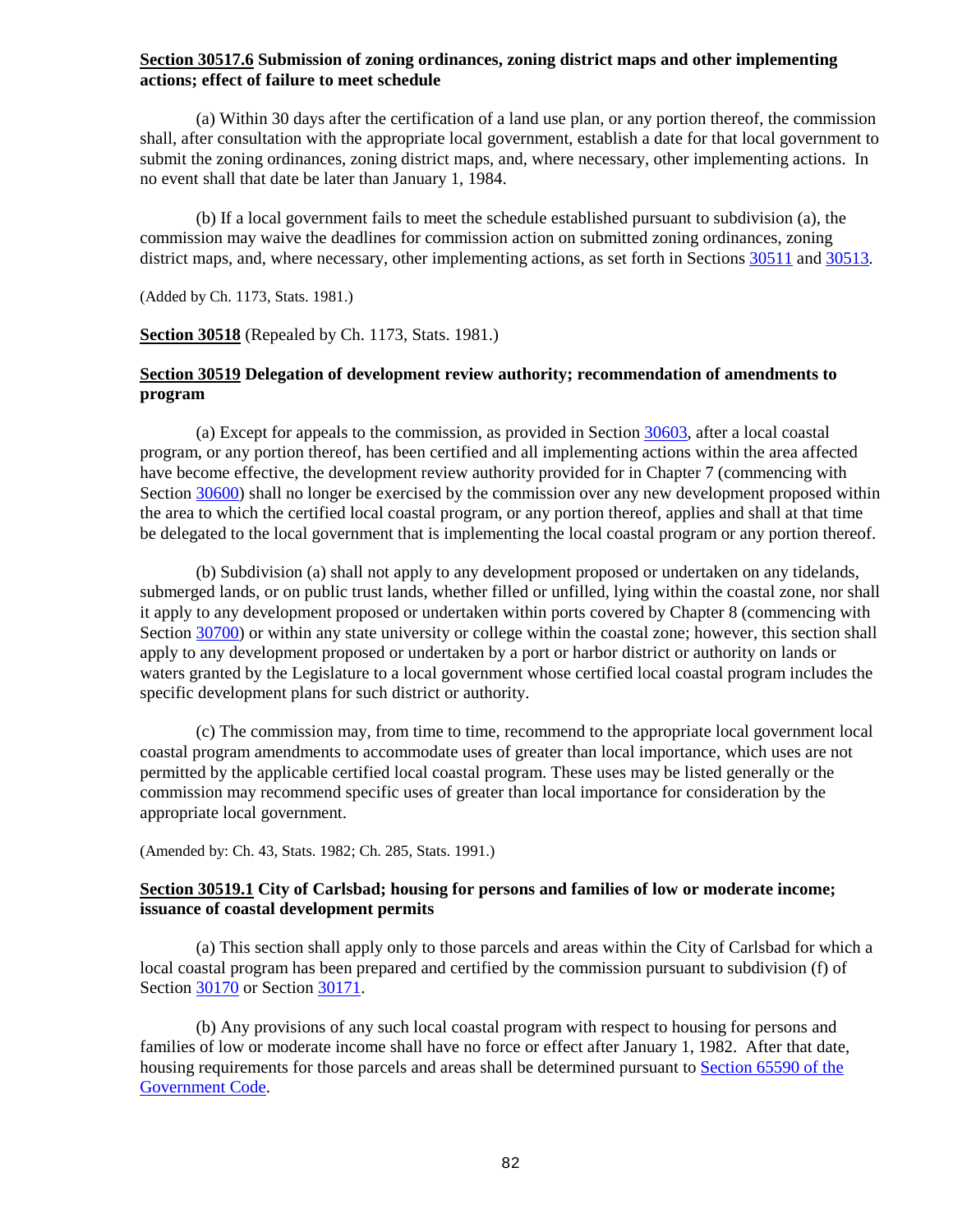(c) Until such time as, (i) the City of Carlsbad adopts or enacts the implementing actions contained in any such local coastal program, or (ii) other statutory provisions provide alternately for the adoption, certification, and implementation of a local coastal program for those parcels and areas, coastal development permits for those parcels and areas shall be issued by the commission as provided in this subdivision. Notwithstanding any other provision of this division, the commission shall issue a coastal development permit if it finds that a proposed development is in conformity with the certified local coastal program, exclusive of any provisions with respect to housing for persons and families of low or moderate income which have been rendered inoperative pursuant to subdivision (b).

(Added by Ch. 43, Stats. 1982.)

## <span id="page-83-0"></span>**Section 30519.2 Annexation of all or part of annexed area in the County of Orange by the City of Newport Beach; occurrences and duties resulting from annexation; local coastal program**

(a)(1) This subdivision shall only apply to territory described in paragraph (2) and defined as the "Annexed Area."

(2) For purposes of this section, "Annexed Area" means the territory consisting of approximately 5,450 acres in the County of Orange bounded to the north by the inland boundary of the coastal zone, to the east by the western boundary of Crystal Cove State Park, to the south by the state's outer limit of jurisdiction over the Pacific Ocean, and to the west by the city limits of the City of Newport Beach.

(3) This subdivision shall be operative upon the effective date of the annexation of all or part of the Annexed Area by the City of Newport Beach.

(4) Upon the recordation of a certificate of completion of any reorganization or change of organization that results in the annexation of all or part of the Annexed Area by the City of Newport Beach, both of the following shall occur:

(A) The local coastal program applicable to any part of the Annexed Area shall continue to be the certified local coastal program for the County of Orange.

(B) The County of Orange shall continue to exercise all development review authority described in Section [30519,](#page-82-1) as delegated to it by the commission consistent with the certified local coastal program of the County of Orange for the Annexed Area.

(5) If, at any time after the recordation of the certificate of completion of the annexation of the Annexed Area, the City of Newport Beach elects to assume coastal management responsibility for the Annexed Area, the city may begin preparation of a local coastal program for that area. The City of Newport Beach may adopt provisions of the County of Orange's certified local coastal program that apply to the Annexed Area. All of the procedures for the preparation, approval, and certification of a local coastal program set forth in this division, and any applicable regulations adopted by the commission, shall apply to the preparation, approval, and certification of a local coastal program for the Annexed Area.

(6) If the City of Newport Beach obtains certification of a local coastal program for the Annexed Area, the city shall, upon the effective date of that certification, exercise all of the authority granted to a local government with a certified local coastal program, and the provisions of paragraph (4) shall become inoperative.

(b) On or before June 30, 2003, or 24 months after the annexation of the Annexed Area, whichever event occurs first, the City of Newport Beach shall submit to the commission for approval and certification the city's local coastal program for all of the geographic area within the coastal zone and the city's corporate boundaries as of June 30, 2000. The submittal may include a local coastal program segment for the Annexed Area that will implement the local coastal program for the County of Orange as described in paragraph (4) of subdivision (a).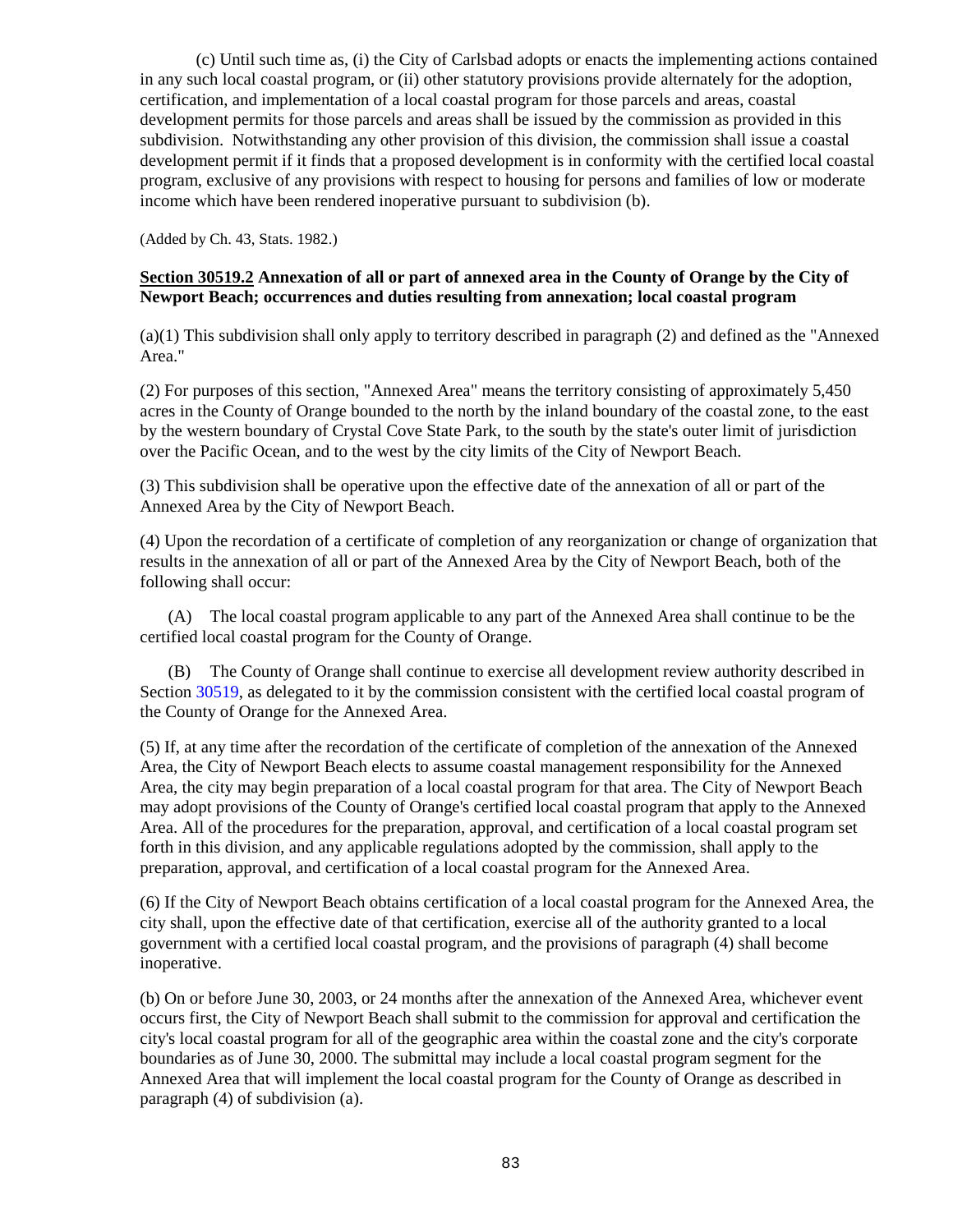(c) If the City of Newport Beach fails to submit a local coastal program to the commission for approval and certification pursuant to subdivision (b) or does not have an effectively certified local coastal program within six months after the commission's approval of the local coastal program, the City of Newport Beach shall submit a monthly late fee of one thousand dollars (\$1,000) to be deposited into the Violation Remediation Account of the Coastal Conservancy Fund, to be expended in accordance with the purposes of Section 30823. The City of Newport Beach shall pay the monthly late fee until the time that the city commences implementation of an effectively certified local coastal program. The city may not recover the cost of the late fee from any owner or lessee of property in the coastal zone.

(Added by Ch. 537, Stats. 2001.)

#### <span id="page-84-0"></span>**Section 30519.5 Periodic review of certified local programs; recommendations; reports**

(a) The commission shall, from time to time, but at least once every five years after certification, review every certified local coastal program to determine whether such program is being effectively implemented in conformity with the policies of this division. If the commission determines that a certified local coastal program is not being carried out in conformity with any policy of this division it shall submit to the affected local government recommendations of corrective actions that should be taken. Such recommendations may include recommended amendments to the affected local government's local coastal program.

(b) Recommendations submitted pursuant to this section shall be reviewed by the affected local government and, if the recommended action is not taken, the local government shall, within one year of such submission, forward to the commission a report setting forth its reasons for not taking the recommended action. The commission shall review such report and, where appropriate, report to the Legislature and recommend legislative action necessary to assure effective implementation of the relevant policy or policies of this division.

## <span id="page-84-1"></span>**Section 30520 Judicial prohibition or stay; exercise and reinstatement of permit authority; issuance of coastal development permit**

(a) If the application of any certified local coastal program, or any portion thereof, is prohibited or stayed by any court, the permit authority provided for in Chapter 7 (commencing with Section [30600\)](#page-91-0) shall be exercised pursuant to the provisions of this section until a final court order has withdrawn such prohibition or stay. A coastal development permit shall be issued by the affected local government or the commission on appeal, if that local government or the commission on appeal finds that the proposed development is in conformity with the provisions of Chapter 3 (commencing with Section [30200\)](#page-30-0) or the applicable certified land use plan if the court-ordered prohibition or stay applies only to the zoning ordinances, zoning district maps, or, where necessary, the other implementing actions which are required pursuant to this chapter. Any development approved by a local government pursuant to this subdivision may be appealed to the commission by any person, including the executive director or any commissioner during the period the permit provisions of this section are in effect.

(b) Until a local government has adopted an interim ordinance, prescribing procedures for issuing coastal development permits in the circumstances described in subdivision (a), the permit authority provided for in Chapter 7 (commencing with Sectio[n 30600\)](#page-91-0) shall be reinstated in the commission. A coastal development permit shall be issued by the commission if the commission finds that the proposed development is in conformity with the provisions of Chapter 3 (commencing with Section [30200\)](#page-30-0) or the applicable certified land use plan, if the court-ordered prohibition or stay applies only to zoning ordinances, zoning district maps, or, where necessary, the other implementing actions which are required pursuant to this chapter.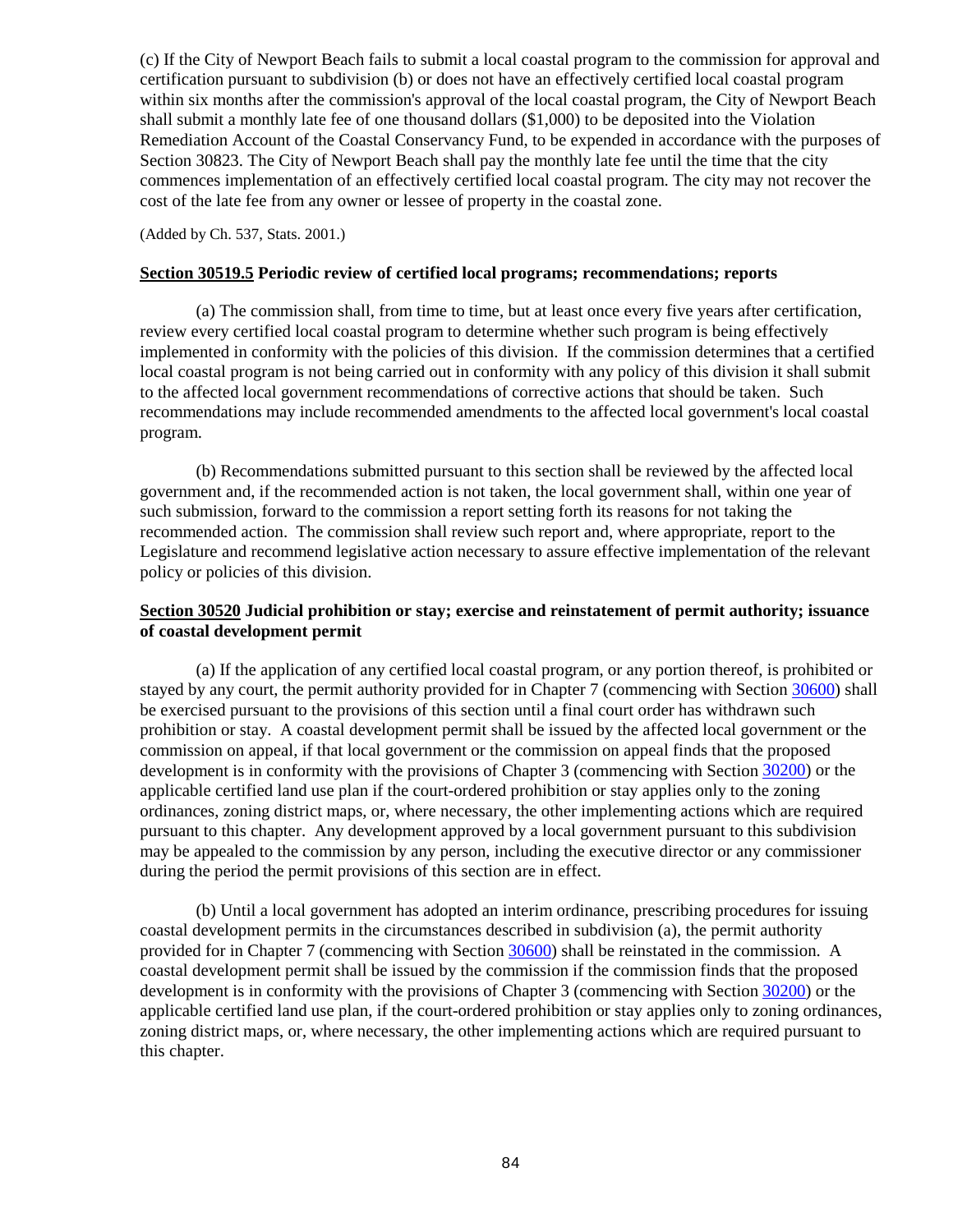(c) The permit authority provided for in this section shall be limited to only those developments which would be affected by the court-ordered prohibition or stay.

<span id="page-85-0"></span>(Amended by: Ch. 1173, Stats. 1981; Ch. 43, Stats. 1982.)

**Section 30521** (Repealed by Ch. 383, Stats. 2005.)

#### <span id="page-85-1"></span>**Section 30522 Degree of environmental protection**

Nothing in this chapter shall permit the commission to certify a local coastal program which provides for a lesser degree of environmental protection than that provided by the plans and policies of any state regulatory agency that are formally adopted by such agency, are used in the regulatory program of such agency, and are legally enforceable.

(Amended by Ch. 899, Stats. 1979.)

#### <span id="page-85-2"></span>**Section 30523 Specificity of local coastal programs; legislative intent**

It is the intent of the Legislature that local coastal programs certified by the commission should be sufficiently specific to meet the requirements of Section [30108.5,](#page-10-0) but not so detailed as to require amendment and commission review for minor changes, or to discourage the assumption by local governments of post-certification authority which ensures and implements effective protection of coastal resources. The Legislature also recognizes that the applicable policies and the level of specificity required to ensure coastal resource protection may differ between areas on or near the shoreline and inland areas.

(Added by Ch. 899, Stats. 1979.)

## <span id="page-85-3"></span>**Section 30525 Sensitive resource values; identification; protection in promulgation of local coastal program**

(a) Every state agency that owns or manages land or water areas within the coastal zone, including public beaches, parks, natural areas, and fish and wildlife preserves, shall identify the sensitive resource values within those areas that are particularly susceptible to adverse impacts from nearby development that is not carefully planned. Every such agency shall also identify the location and type of development that would have a significant adverse impact on those sensitive resource values.

(b) Every agency subject to this section shall advise the appropriate local government of particular considerations that should be evaluated during the preparation of a local coastal program and which, in the opinion of such agency, may be necessary to protect identified sensitive resource values. In addition, the work undertaken pursuant to this section shall be completed in a timely manner in order to maximize the opportunity for the public, affected local governments, and the commission to consider this information fully during the preparation, review, and approval of the appropriate local coastal program.

(c) Work already completed pursuant to former [Chapter 7 \(commencing with Section 31300\) of](http://leginfo.legislature.ca.gov/faces/codes_displayexpandedbranch.xhtml?tocCode=PRC&division=21.&title=&part=&chapter=&article=)  [Division 21 of the Public Resources Code,](http://leginfo.legislature.ca.gov/faces/codes_displayexpandedbranch.xhtml?tocCode=PRC&division=21.&title=&part=&chapter=&article=) added by Chapter 1441 of the Statutes of 1976, and in conformity with this section, that identifies sensitive resource values within publicly owned or managed land and water areas of the coastal zone shall be considered by local government and the commission in the course of carrying out this chapter.

(d) For purposes of this section, "sensitive resource values" means those fragile or unique natural resources which are particularly susceptible to degradation resulting from surrounding development, the adverse effects of which have not been carefully evaluated, mitigated, or avoided. Examples include, but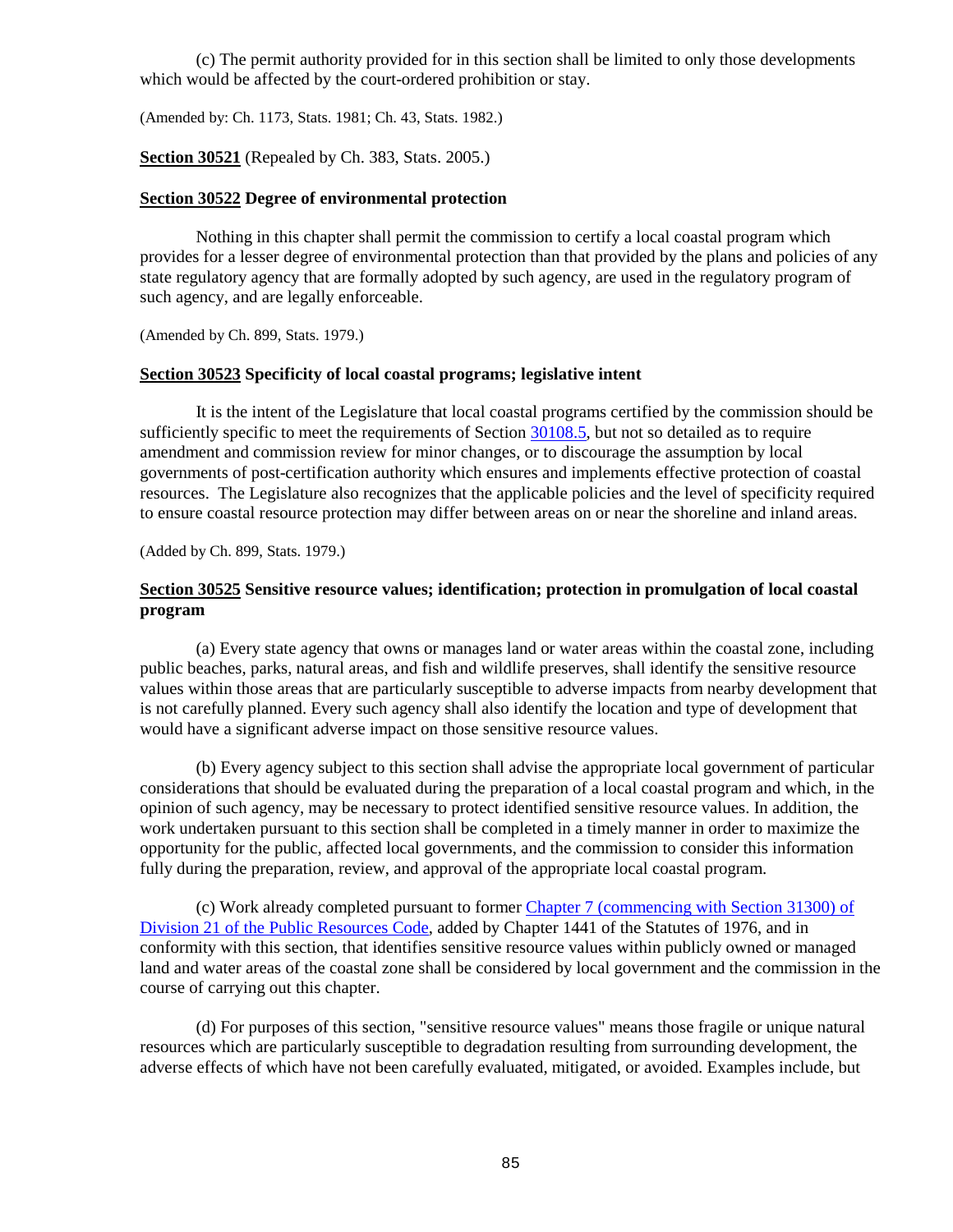are not limited to, environmentally sensitive areas, as defined in Sectio[n 30107.5,](#page-10-1) areas uniquely suited for scientific or educational purposes, and specific public recreation areas where the quality of the recreational experience is dependent on the character of the surrounding area.

(Added by Ch. 930, Stats. 1979; Amended by Ch. 285, Stats. 1991.)

## <span id="page-86-0"></span>**Section 30526 Coastal development in Los Peñasquitos Lagoon area in City of San Diego; mitigation fee program**

(a) Because of the intensity of development contemplated, the area's steep topography and highly erodible soils, and the demonstrated impacts from development despite the utilization of mitigation measures, the Legislature finds that the threat from development to wetlands in the City of San Diego requires that a mitigation fee program be included in the city's local coastal program. Therefore, the City of San Diego shall provide in its local coastal program for payment of a reasonable fee to the State Coastal Conservancy by applicants for a coastal development permit if the proposed development has, or is reasonably expected to have, a direct and significant effect on coastal resources within a specific geographic watershed in the coastal zone which can be mitigated through the incorporation of feasible onsite and offsite mitigation measures into the proposed development and through the mitigation fee program.

(b) Fees paid by an applicant pursuant to subdivision (a) shall be deposited in an account established by the State Coastal Conservancy. None of the funds in the account shall be appropriated for any purpose not specified in this section. Except as provided in this section, any fee paid pursuant to this section may only be used to restore, replace, or improve resources or ecological systems which are adversely affected by the proposed development and with respect to which the fee constitutes partial or total mitigation. Any fees established pursuant to this section are not required for any development that is undertaken by a public agency for the purpose of providing resource enhancement or public recreation. In the event that mitigation of all development impacts cannot be feasibly carried out within the watershed, the conservancy may, with the approval of the local government and the commission, complete the mitigation for the development outside of the watershed.

(c) This section and [Section 31108.5](http://leginfo.legislature.ca.gov/faces/codes_displayexpandedbranch.xhtml?tocCode=PRC&division=21.&title=&part=&chapter=&article=) apply only to the Los Peñasquitos Lagoon area in the City of San Diego.

(Added by Ch. 198, Stats. 1986.)

## **ARTICLE 3 COASTAL PUBLIC ACCESS PROGRAM**

#### <span id="page-86-1"></span>**Section 30530 Legislative intent**

It is the intent of the Legislature, consistent with the provisions of Chapter 9 (commencing with [Section 31400\)](http://leginfo.legislature.ca.gov/faces/codes_displayexpandedbranch.xhtml?tocCode=PRC&division=21.&title=&part=&chapter=&article=) of Division 21, that a program to maximize public access to and along the coastline be prepared and implemented in a manner that ensures coordination among and the most efficient use of limited fiscal resources by federal, state, and local agencies responsible for acquisition, development, and maintenance of public coastal accessways. There is a need to coordinate public access programs so as to minimize costly duplication and conflicts and to assure that, to the extent practicable, different access programs complement one another and are incorporated within an integrated system of public accessways to and along the state's coastline. The Legislature recognizes that different public agencies are currently implementing public access programs and encourages such agencies to strengthen those programs in order to provide yet greater public benefits.

<span id="page-86-2"></span>(Added by Ch. 840, Stats. 1979.)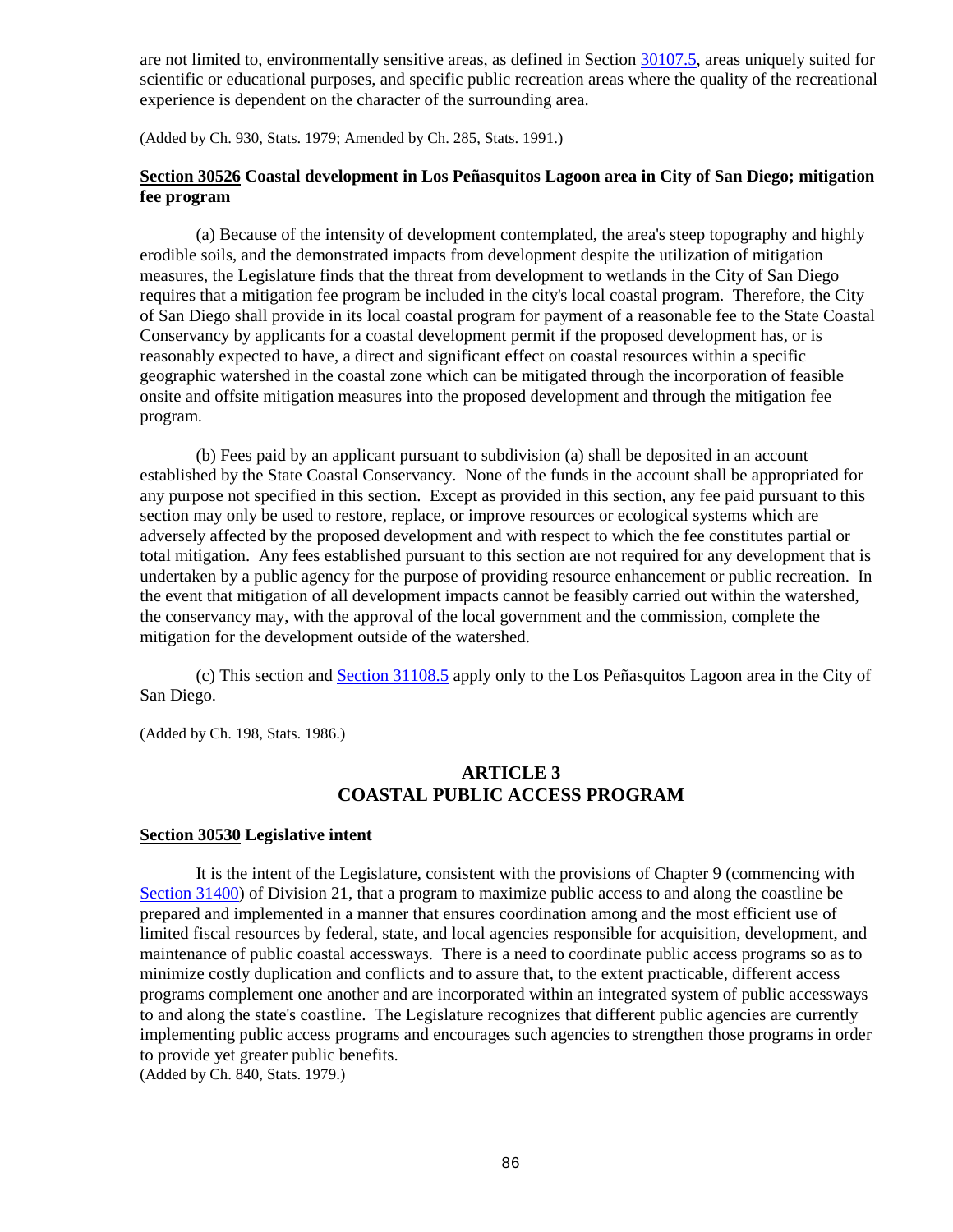### **Section 30531 Preparation of program; elements; procedure**

The commission shall be responsible for the preparation of a public coastal access program which includes the elements set forth in this section and which, to the maximum extent practicable, is incorporated into the local coastal programs prepared, approved, and implemented pursuant to this division.

(a) On or before January 1, 1981, the commission shall prepare a coastal access inventory. The coastal access inventory shall be updated on a continuing basis and shall include, but not be limited to, the following information:

(1) A list identifying lands held or operated for the purpose of providing public access to or along the coast. Each listing shall include a brief description of the type of access provided, access constraints, access facility ownership, and resources or uses for which access is provided or suitable.

(2) A list of known offers to dedicate, accepted dedications, and any other legally binding actions taken that provide opportunities for any type of public use of or access to or along the coast. Each listing shall include a brief description of the legal status of the instrument granting or otherwise providing public access, whether public access is physically available, and if not, what action is necessary to be taken to accomplish actual public use.

(3) A map showing the precise location of the listings included pursuant to paragraphs (1) and (2) of this subdivision.

(b) On or before June 1, 1980, the commission shall, in consultation with the Department of Parks and Recreation, the State Coastal Conservancy, and other appropriate public agencies, make recommendations to guide state, local, and to the extent permitted by law federal public agencies in the identification, development, and management of public accessways to and along the coast. The recommendations made pursuant to this section shall be consistent with the public access policies of this division and, with respect to recommendations relating to development of public accessways, consistent with the policy of protecting coastal resources.

(c) On or before January 1, 1981, and from time to time thereafter, the commission, in consultation with the State Coastal Conservancy and other affected public agencies, shall identify the public agency or agencies it deems the most appropriate agency or agencies to accept responsibility for the management of those public coastal accessways listed pursuant to subdivision (a) for which no public agency has accepted such management responsibilities. In identifying the agency or agencies most appropriate to accept public access management responsibilities, the commission shall include its best estimate of costs for the development, operation, and maintenance of such accessways and shall recommend to the Governor and the Legislature a method of funding such costs. In preparing its recommendations for funding public coastal accessway operation and maintenance costs, the commission shall develop alternative, innovative funding techniques that take into account the appropriateness of local funding for the operation and maintenance of accessways that serve primarily local needs. If the commission identifies a state agency as the appropriate agency to assume management responsibility and such agency does not accept such responsibility, the agency shall, by December 31 of the year in which the commission completes its report, advise the commission of its reasons why it did not or cannot accept such responsibility. The State Coastal Conservancy shall take those actions it deems appropriate, including necessary agreements, to negotiate or otherwise accomplish the acceptance of management responsibility by the agency identified by the commission.

<span id="page-87-0"></span>(Added by Ch. 840, Stats. 1979.)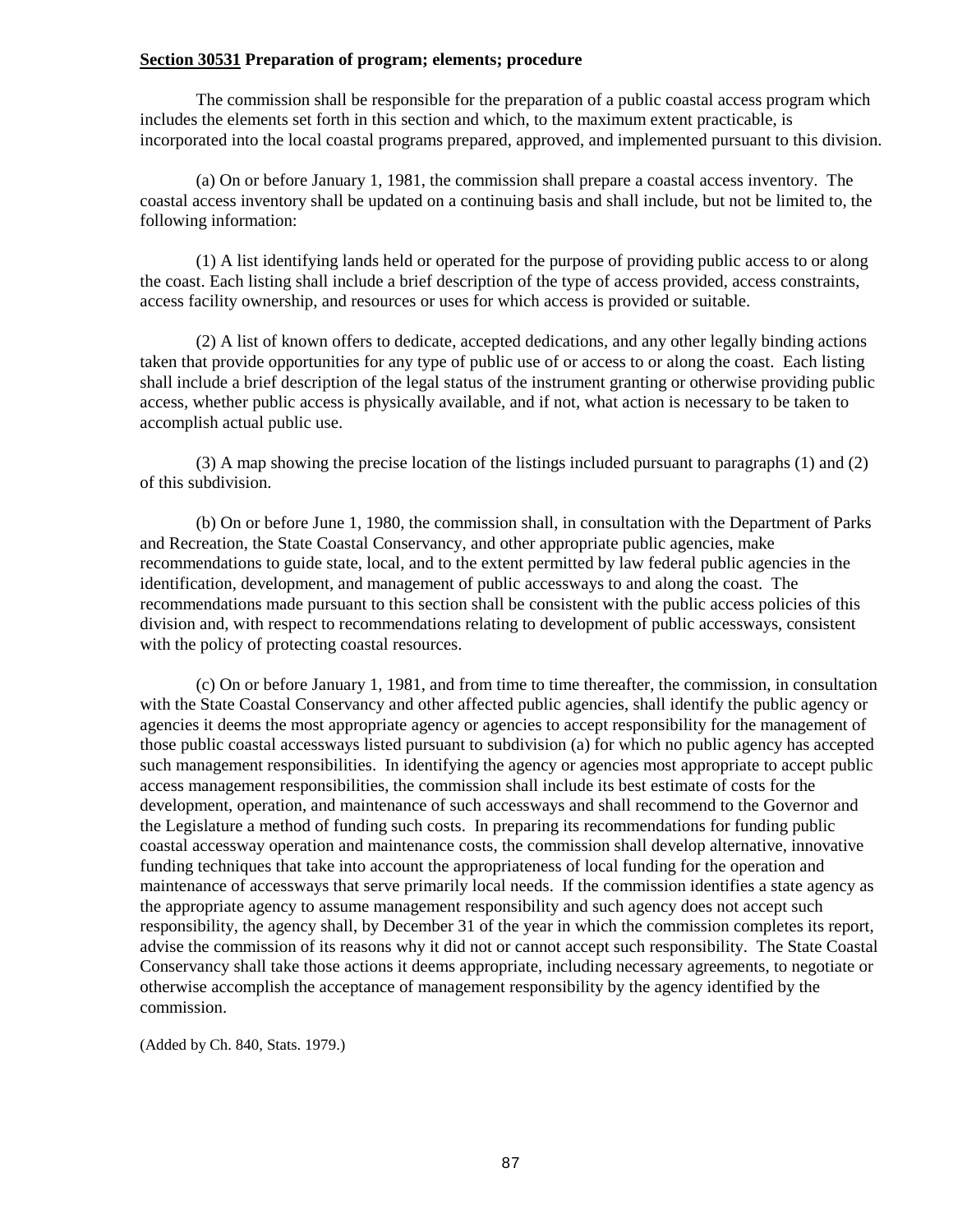### **Section 30532 Agreements and grants**

The commission may enter into agreements with or issue grants to any public agency for the purpose of assisting the commission in meeting the requirements of this article. The commission shall, to the extent available funding permits, enter into agreements with those state agencies that currently operate some form of public coastal access program for the purpose of completing the inventory required by subdivision (a) of Section  $\frac{30531}{1}$ . The commission shall enter into an agreement with the State Coastal Conservancy to provide the funding necessary for the conservancy to carry out its responsibilities pursuant to this article and Chapter 9 (commencing with [Section 31400\)](http://leginfo.legislature.ca.gov/faces/codes_displayexpandedbranch.xhtml?tocCode=PRC&division=21.&title=&part=&chapter=&article=) of Division 21.

(Added by Ch. 840, Stats. 1979.)

## <span id="page-88-0"></span>**Section 30533 (Repealed by Ch. 728, Stats. 2012)**

#### <span id="page-88-1"></span>**Section 30534 Handling of offers to dedicate real property**

The commission shall, within 10 days after receiving evidence of recordation of any offer to dedicate real property for access to or along the coast, which dedication was required as a condition to the issuance of a coastal development permit, forward a copy of such evidence and a description of such real property to the Department of Parks and Recreation, the State Coastal Conservancy, and the State Lands Commission.

(Added by Ch. 840, Stats. 1979.)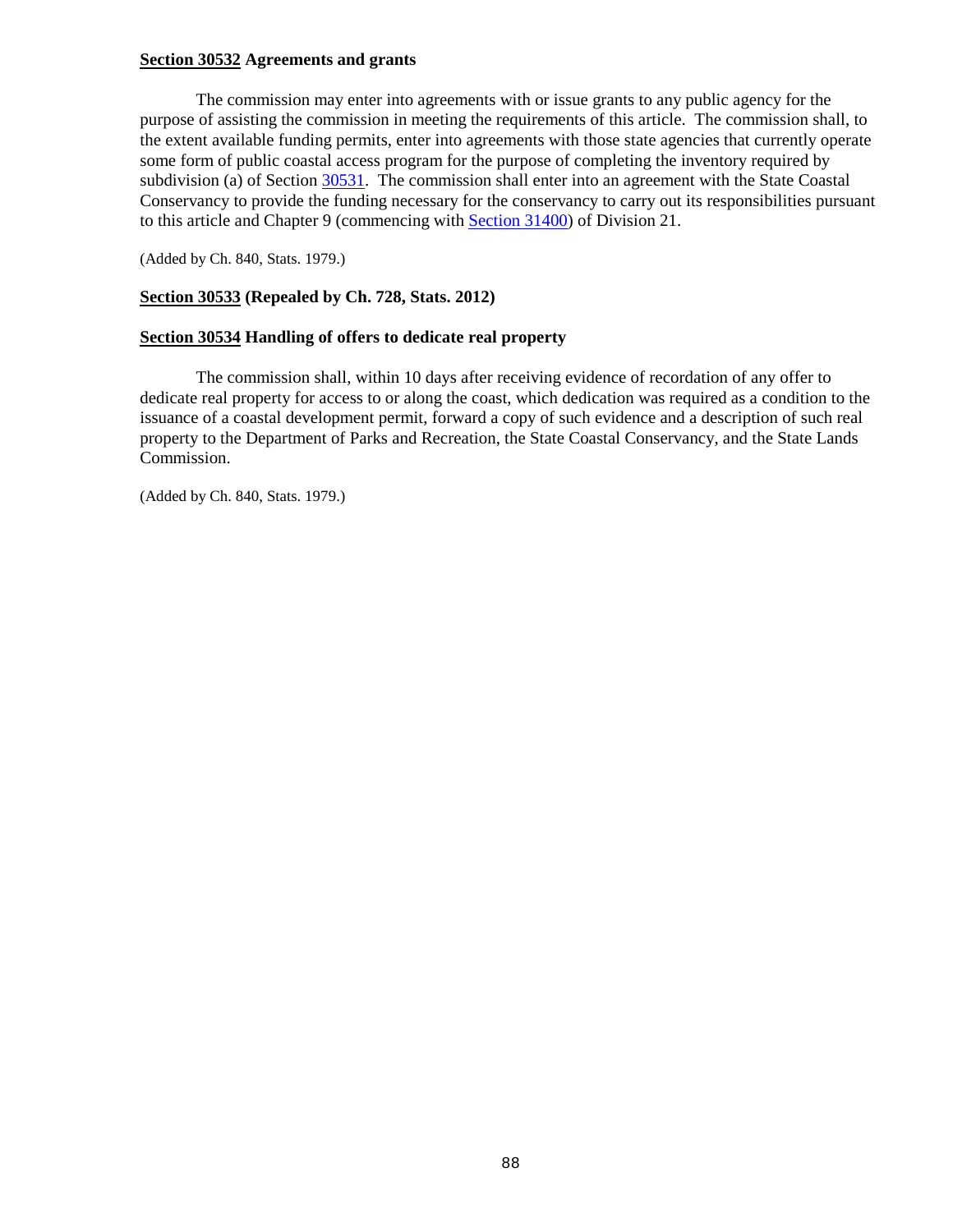## **CHAPTER 7 DEVELOPMENT CONTROLS ARTICLE l GENERAL PROVISIONS**

# **Section**

| Final discretionary approval to proceed with development; permit not issued; housing                                                                                    |
|-------------------------------------------------------------------------------------------------------------------------------------------------------------------------|
|                                                                                                                                                                         |
|                                                                                                                                                                         |
|                                                                                                                                                                         |
|                                                                                                                                                                         |
|                                                                                                                                                                         |
| Delegation of authority to issue coastal development permits; funding of new costs;                                                                                     |
|                                                                                                                                                                         |
|                                                                                                                                                                         |
|                                                                                                                                                                         |
|                                                                                                                                                                         |
|                                                                                                                                                                         |
|                                                                                                                                                                         |
|                                                                                                                                                                         |
|                                                                                                                                                                         |
|                                                                                                                                                                         |
| Appeal of actions taken after certification of local program; types of developments;                                                                                    |
|                                                                                                                                                                         |
|                                                                                                                                                                         |
|                                                                                                                                                                         |
|                                                                                                                                                                         |
|                                                                                                                                                                         |
| Public works or state university or college or private university long-range land use                                                                                   |
|                                                                                                                                                                         |
|                                                                                                                                                                         |
|                                                                                                                                                                         |
|                                                                                                                                                                         |
|                                                                                                                                                                         |
|                                                                                                                                                                         |
|                                                                                                                                                                         |
|                                                                                                                                                                         |
|                                                                                                                                                                         |
|                                                                                                                                                                         |
|                                                                                                                                                                         |
|                                                                                                                                                                         |
|                                                                                                                                                                         |
|                                                                                                                                                                         |
|                                                                                                                                                                         |
|                                                                                                                                                                         |
|                                                                                                                                                                         |
|                                                                                                                                                                         |
|                                                                                                                                                                         |
| Single family residence construction; designation of areas where coastal development                                                                                    |
|                                                                                                                                                                         |
| Coastal development permit applications; processing criteria; standard of review;<br>Applications by holders of non-fee interest; notice; demonstration of authority to |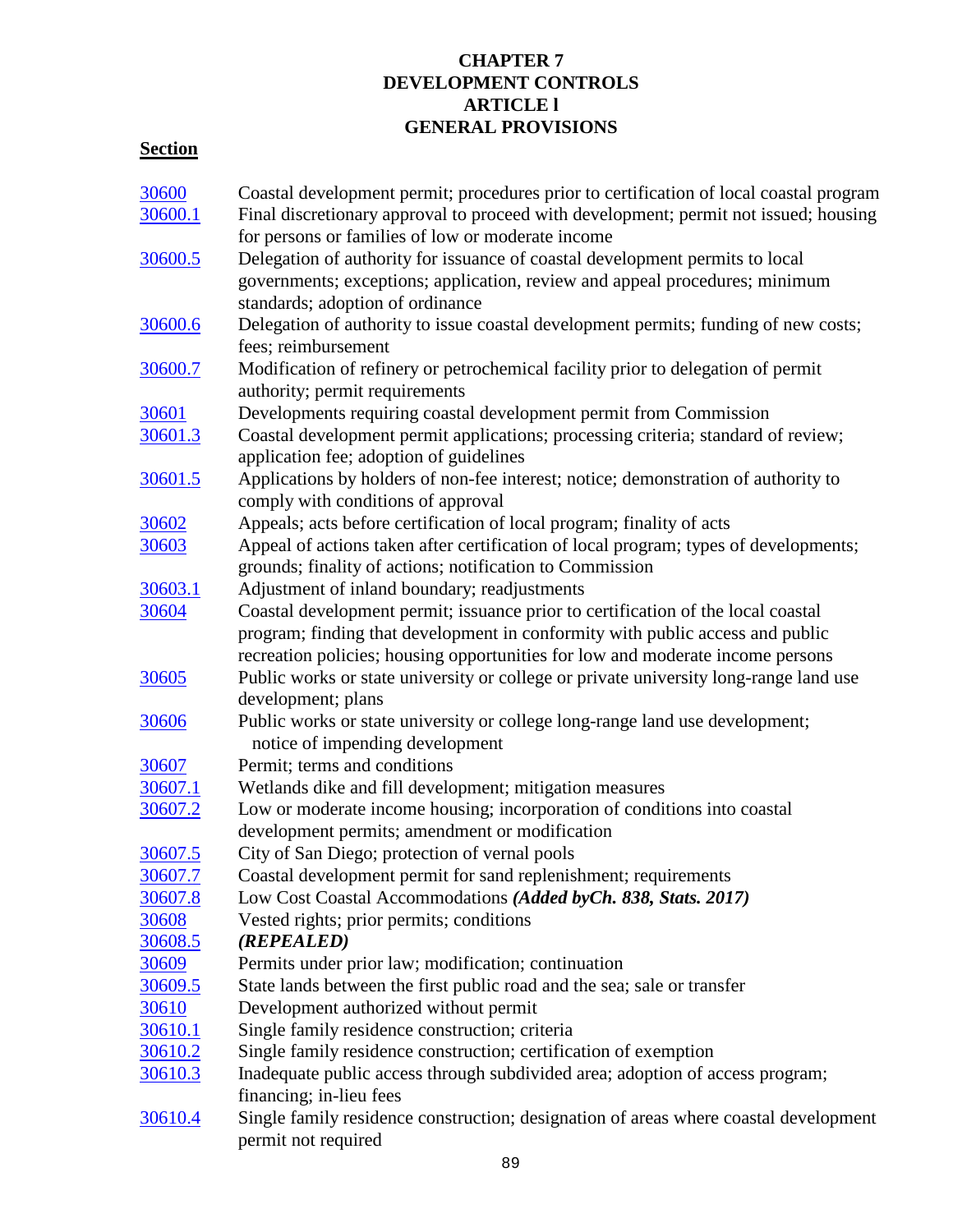| 30610.5 | Urban land areas; exclusion from permit provisions; conditions                         |
|---------|----------------------------------------------------------------------------------------|
| 30610.6 | Sea Ranch in Sonoma County                                                             |
| 30610.8 | Hollister Ranch; public access program; in-lieu fee; additional conditions to permits; |
|         | implementation                                                                         |
| 30610.9 | Film production projects in coastal zones; expedited permit procedures                 |
| 30611   | Emergencies; waiver of permit                                                          |
| 30612   | Application for demolition of structure                                                |
| 30613   | Lands subject to public trust which are filled, developed and committed to urban uses; |
|         | coastal development permits; local coastal programs; categorical or urban exclusion    |
| 30614   | Responsibility of commission to ensure coastal development permit conditions are       |
|         | enforced and do not expire during term of permit; release of housing units for persons |
|         | and families of low or moderate income                                                 |

# **ARTICLE 2 DEVELOPMENT CONTROL PROCEDURES**

# **Section**

| 30620   | Interim procedures; permanent procedures; filing fees and expense reimbursements;                                                                        |
|---------|----------------------------------------------------------------------------------------------------------------------------------------------------------|
|         | frivolous appeals                                                                                                                                        |
| 30620.1 | Coastal Act Services Fund created; purpose; annual transfer                                                                                              |
| 30620.2 | Coastal Access Account created; purpose                                                                                                                  |
| 30620.5 | Local government exercising option under Section 30600(b)                                                                                                |
| 30620.6 | Public notice and appeal procedures; time for adoption                                                                                                   |
| 30621   | De novo hearings; notice; time; filing of appeals                                                                                                        |
| 30622   | Action on permit application or appeal                                                                                                                   |
| 30623   | Stay of appeal                                                                                                                                           |
| 30624   | Emergency cases and certain nonemergency developments; issuance of permits<br>without compliance with procedures; requests that permits not be effective |
| 30624.7 | Waivers from permit requirements for de minimis developments; procedure for<br>issuance                                                                  |
| 30624.9 | Minor development; waivers of permit application hearings; notice                                                                                        |
| 30625   | Persons who may appeal; powers of reviewing body; effect of decisions                                                                                    |
| 30626   | Reconsideration                                                                                                                                          |
| 30627   | Procedures for reconsideration                                                                                                                           |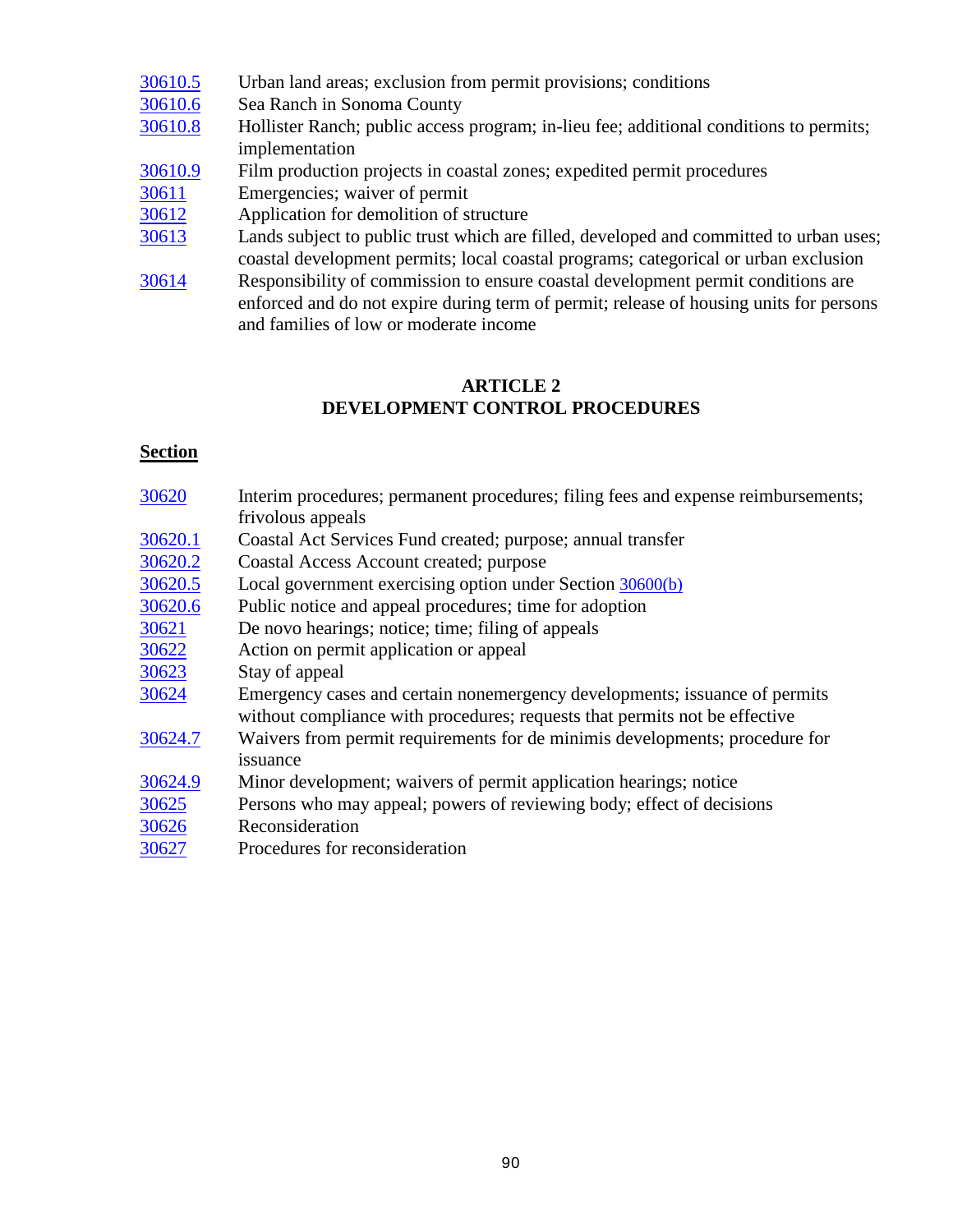## **ARTICLE l GENERAL PROVISIONS**

### <span id="page-91-0"></span>**Section 30600 Coastal development permit; procedures prior to certification of local coastal program**

(a) Except as provided in subdivision (e), and in addition to obtaining any other permit required by law from any local government or from any state, regional, or local agency, any person, as defined in [Section 21066,](http://leginfo.legislature.ca.gov/faces/codes_displayexpandedbranch.xhtml?tocCode=PRC&division=13.&title=&part=&chapter=&article=) wishing to perform or undertake any development in the coastal zone, other than a facility subject to [Section 25500,](http://leginfo.legislature.ca.gov/faces/codes_displayexpandedbranch.xhtml?tocCode=PRC&division=15.&title=&part=&chapter=&article=) shall obtain a coastal development permit.

(b) (1) Prior to certification of its local coastal program, a local government may, with respect to any development within its area of jurisdiction in the coastal zone and consistent with the provisions of Sections [30604,](#page-97-0) [30620,](#page-112-2) and [30620.5,](#page-114-0) establish procedures for the filing, processing, review, modification, approval, or denial of a coastal development permit. Those procedures may be incorporated and made a part of the procedures relating to any other appropriate land use development permit issued by the local government.

(2) A coastal development permit from a local government shall not be required by this subdivision for any development on tidelands, submerged lands, or on public trust lands, whether filled or unfilled, or for any development by a public agency for which a local government permit is not otherwise required.

(c) If prior to certification of its local coastal program, a local government does not exercise the option provided in subdivision (b), or a development is not subject to the requirements of subdivision (b), a coastal development permit shall be obtained from the commission or from a local government as provided in subdivision (d).

(d) After certification of its local coastal program or pursuant to the provisions of Section [30600.5,](#page-92-0) a coastal development permit shall be obtained from the local government as provided for in Section [30519](#page-82-1) or Section [30600.5.](#page-92-0)

(e) This section does not apply to any of the following projects, except that notification by the agency or public utility performing any of the following projects shall be made to the commission within 14 days from the date of the commencement of the project:

(1) Immediate emergency work necessary to protect life or property or immediate emergency repairs to public service facilities necessary to maintain service as a result of a disaster in a disasterstricken area in which a state of emergency has been proclaimed by the Governor pursuant to [Chapter 7](http://leginfo.legislature.ca.gov/faces/codes_displayexpandedbranch.xhtml?tocCode=GOV&division=&title=2.&part=&chapter=&article=)  [\(commencing with Section 8550\) of Division 1 of Title 2 of the Government Code.](http://leginfo.legislature.ca.gov/faces/codes_displayexpandedbranch.xhtml?tocCode=GOV&division=&title=2.&part=&chapter=&article=)

(2) Emergency projects undertaken, carried out, or approved by a public agency to maintain, repair, or restore an existing highway, as defined i[n Section 360 of the Vehicle Code,](http://leginfo.legislature.ca.gov/faces/codesTOCSelected.xhtml?tocCode=VEH&tocTitle=+Vehicle+Code+-+VEH) except for a highway designated as an official state scenic highway pursuant to [Section 262 of the Streets and Highways Code,](http://leginfo.legislature.ca.gov/faces/codesTOCSelected.xhtml?tocCode=SHC&tocTitle=+Streets+and+Highways+Code+-+SHC) within the existing right-of-way of the highway, damaged as a result of fire, flood, storm, earthquake, land subsidence, gradual earth movement, or landslide, within one year of the damage. This paragraph does not exempt from this section any project undertaken, carried out, or approved by a public agency to expand or widen a highway damaged by fire, flood, storm, earthquake, land subsidence, gradual earth movement, or landslide.

<span id="page-91-1"></span>(Amended by: Ch. 1173, Stats. 1981; Ch. 825, Stats. 1996.)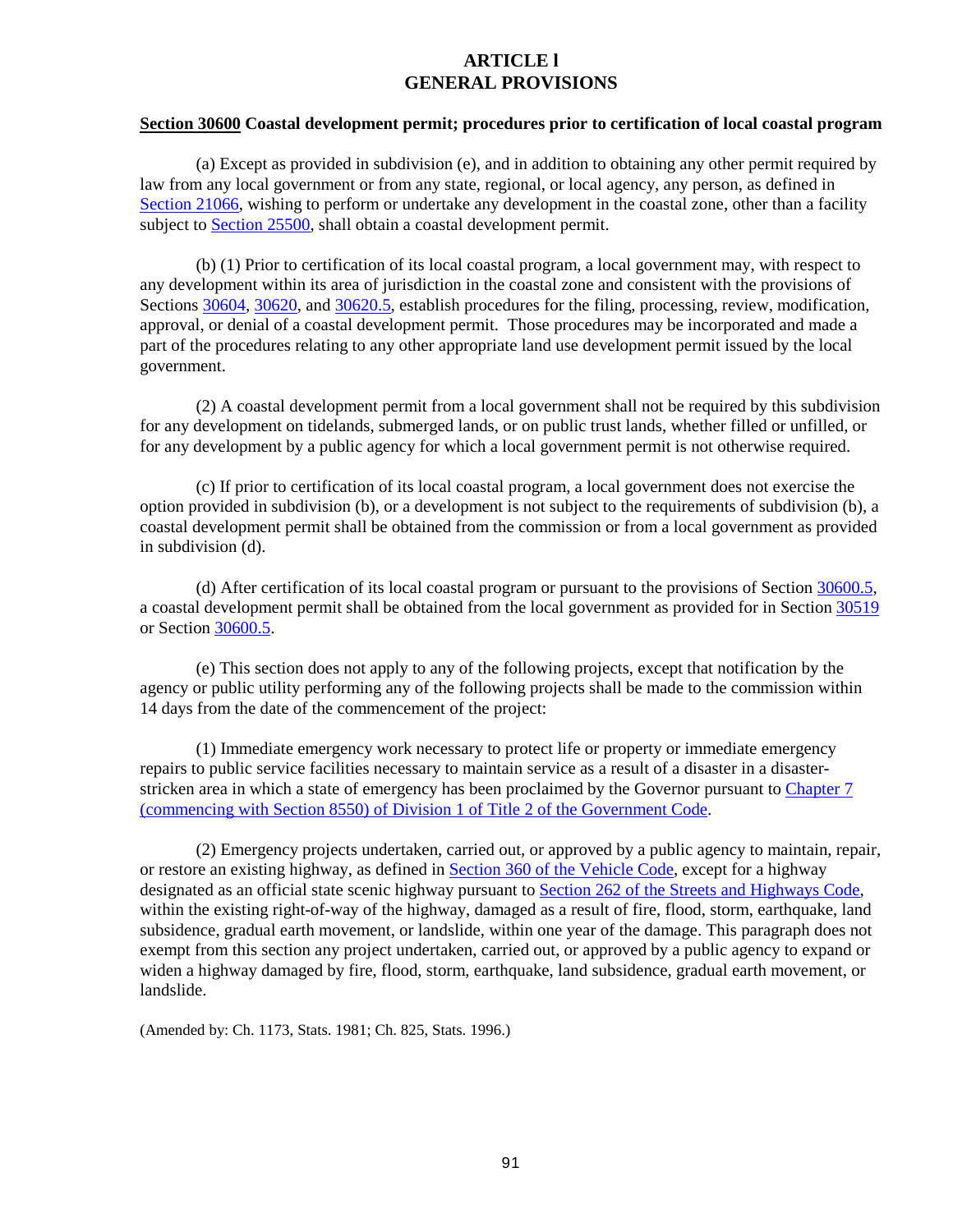### **Section 30600.1 Final discretionary approval to proceed with development; permit not issued; housing for persons or families of low or moderate income**

(a) In the event that an applicant for a coastal development permit had, prior to January 1, 1982, received from the appropriate local government final discretionary approval to proceed with a proposed development, but had not been issued a coastal development permit prior to that date, the provisions of subdivision (b) or (c) shall apply to any requirements for housing for persons or families of low or moderate income which may be applicable to the proposed development.

(b) In the event that the commission has approved an application for a coastal development permit, but the applicant has not complied with conditions in regard to such housing which were imposed by the commission as part of its approval, the applicant shall do either of the following:

(1) Comply with the housing and other applicable conditions imposed by the commission, in which event the coastal development permit shall be issued and the provisions of [Section 65590 of the](http://leginfo.legislature.ca.gov/faces/codes_displayexpandedbranch.xhtml?tocCode=GOV&division=&title=7.&part=&chapter=&article=)  [Government Code](http://leginfo.legislature.ca.gov/faces/codes_displayexpandedbranch.xhtml?tocCode=GOV&division=&title=7.&part=&chapter=&article=) shall not apply to the development.

(2) Apply to the appropriate local government as provided in [Section 65590.l of the Government](http://leginfo.legislature.ca.gov/faces/codes_displayexpandedbranch.xhtml?tocCode=GOV&division=&title=7.&part=&chapter=&article=)  [Code](http://leginfo.legislature.ca.gov/faces/codes_displayexpandedbranch.xhtml?tocCode=GOV&division=&title=7.&part=&chapter=&article=) to have that local government apply the requirements of [Section 65590 of the Government Code](http://leginfo.legislature.ca.gov/faces/codes_displayText.xhtml?lawCode=GOV&division=1.&title=7.&part=&chapter=3.&article=10.7.) to the proposed development, in which event, no condition previously imposed by the commission with respect to such housing shall be applicable to the proposed development.

(c) In the event that application has not been acted upon prior to January 1, 1982, the commission shall process the application as otherwise required by this division, but shall not impose any condition or requirement with respect to housing for persons or families of low or moderate income on the proposed development. The applicant shall apply to the appropriate local government as provided in [Section](http://leginfo.legislature.ca.gov/faces/codes_displayexpandedbranch.xhtml?tocCode=GOV&division=&title=7.&part=&chapter=&article=)  65590.1 of [the Government Code](http://leginfo.legislature.ca.gov/faces/codes_displayexpandedbranch.xhtml?tocCode=GOV&division=&title=7.&part=&chapter=&article=) to have that local government apply the requirements of [Section 65590 of](http://leginfo.legislature.ca.gov/faces/codes_displayText.xhtml?lawCode=GOV&division=1.&title=7.&part=&chapter=3.&article=10.7.)  [the Government Code](http://leginfo.legislature.ca.gov/faces/codes_displayText.xhtml?lawCode=GOV&division=1.&title=7.&part=&chapter=3.&article=10.7.) to the proposed development. The commission, at its discretion, may defer action on this application until the local government has acted to apply the requirements of [Section 65590 of the](http://leginfo.legislature.ca.gov/faces/codes_displayText.xhtml?lawCode=GOV&division=1.&title=7.&part=&chapter=3.&article=10.7.)  [Government Code.](http://leginfo.legislature.ca.gov/faces/codes_displayText.xhtml?lawCode=GOV&division=1.&title=7.&part=&chapter=3.&article=10.7.) The time limits otherwise applicable to commission action on this application shall be stayed during any such period of deferral. If however any such application is for a conversion of a residential dwelling as defined in paragraph (1) of subdivision (g) of [Section 65590 of the Government](http://leginfo.legislature.ca.gov/faces/codes_displayText.xhtml?lawCode=GOV&division=1.&title=7.&part=&chapter=3.&article=10.7.)  [Code,](http://leginfo.legislature.ca.gov/faces/codes_displayText.xhtml?lawCode=GOV&division=1.&title=7.&part=&chapter=3.&article=10.7.) the commission shall not defer processing of such application but shall defer the final issuance of a coastal development permit until the local government has applied the requirements of [Section 65590 of](http://leginfo.legislature.ca.gov/faces/codes_displayText.xhtml?lawCode=GOV&division=1.&title=7.&part=&chapter=3.&article=10.7.)  [the Government Code.](http://leginfo.legislature.ca.gov/faces/codes_displayText.xhtml?lawCode=GOV&division=1.&title=7.&part=&chapter=3.&article=10.7.)

(Added by Ch. 43, Stats. 1982.)

## <span id="page-92-0"></span>**Section 30600.5 Delegation of authority for issuance of coastal development permits to local governments; exceptions; application, review and appeal procedures; minimum standards; adoption of ordinance**

(a) Prior to the certification of a local coastal program and notwithstanding the provisions of subdivision (a) of Section [30519,](#page-82-1) after the effective date of this section, the authority for issuance of coastal development permits provided for in Chapter 7 (commencing with Section [30600\)](#page-91-0) shall be delegated to local governments pursuant to the provisions of this section.

(b) Except for any development specified in subdivision (b) of Section [30519](#page-82-1) and Section [30601](#page-94-1) or with respect to any development proposed by any state agency, the authority for issuance of coastal development permits provided for in Chapter 7 (commencing with Section [30600\)](#page-91-0) shall be delegated to the respective local governments within 120 days after (1) the effective date of certification of a land use plan pursuant to Chapter 6 (commencing with Section [30500\)](#page-75-0) or (2) the effective date of this section, whichever occurs last. This delegation shall only apply with respect to those areas governed by the certified land use plan or a certified portion thereof, applicable to an identifiable geographic area.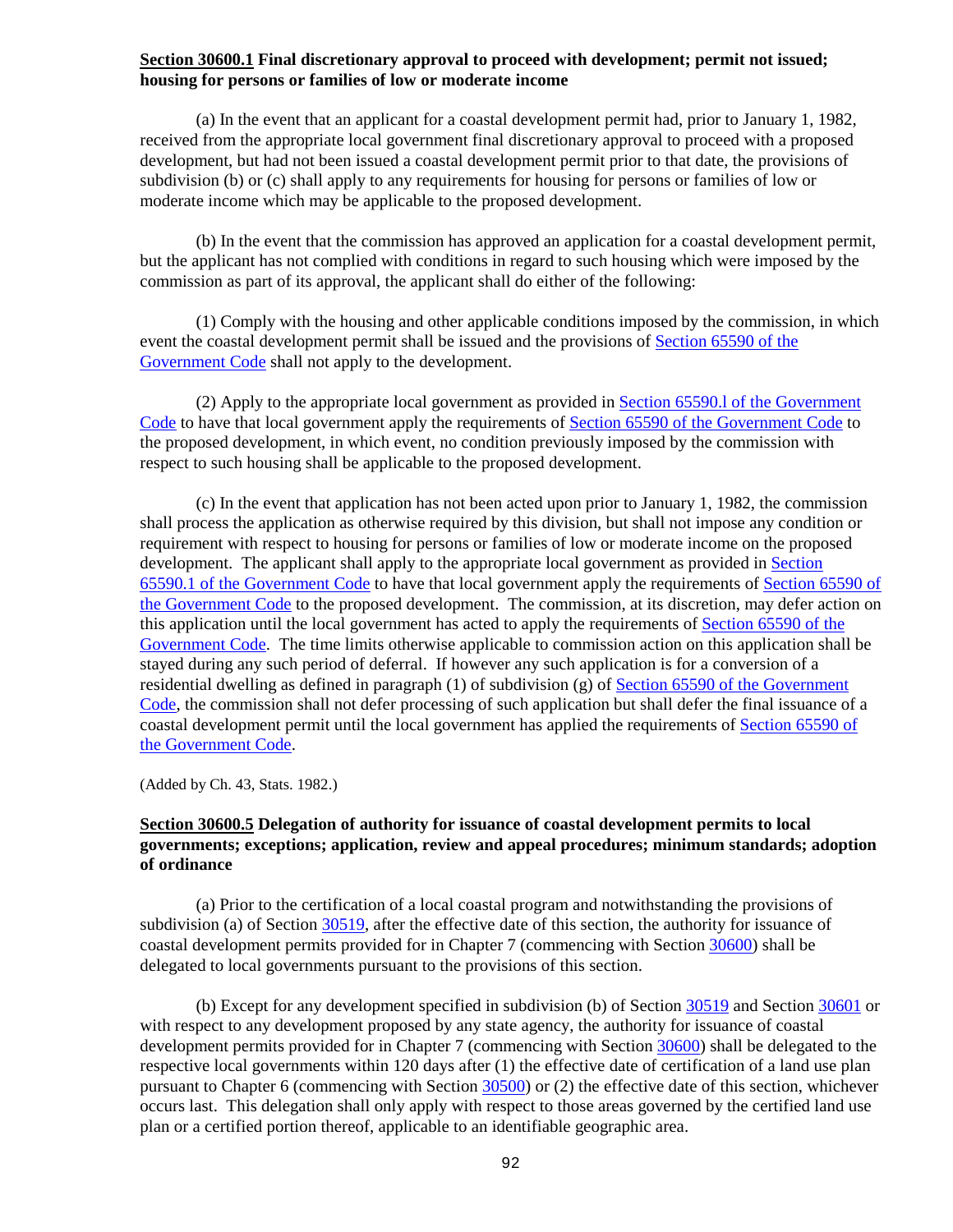(c) Notwithstanding any other provision of this division, after delegation of authority to issue coastal development permits pursuant to subdivision (b), a coastal development permit shall be issued by the respective local government or the commission on appeal, if that local government or the commission on appeal finds that the proposed development is in conformity with the certified land use plan.

(d) Any action taken by a local government on a coastal development permit application pursuant to the provisions of this section may be appealed to the commission pursuant to Section [30602.](#page-95-2) The commission shall hear an appeal brought pursuant to the provisions of this section, unless it determines that the local government action taken raises no substantial issue as to conformity with the certified land use plan. For purposes of this subdivision, failure by any local government to act within any time limit specified in this division shall constitute an "action taken."

(e) The commission shall, following a public hearing and within 90 days after the effective date of this section, adopt minimum standards for public notice, hearing, and appeal procedures to govern local government review of coastal development permit applications pursuant to this section. The standards shall, as nearly as practical, follow the standards required for local agencies after certification of local coastal programs for appealable developments and shall ensure that the notice and hearing required for the coastal development permit can be provided at the same time as the notice and hearing requirements for other local land use decisions which may be necessary for the project requiring the permit. Within 60 days prior to assumption of authority for issuance of coastal development permits pursuant to this section, the local government shall provide drafts of all procedures for issuance of coastal development permits to the executive director of the commission. Delegation of the authority to issue coastal development permits pursuant to subdivision (b) shall not occur until the local government has provided copies of all the adopted procedures for the issuance of coastal development permits to the executive director of the commission. Any amendments to the procedures shall also be furnished to the executive director for his information.

(f) Prior to the delegation of authority to issue coastal development permits as provided in subdivision (b), a local government, after appropriate notice and hearing, shall adopt an ordinance prescribing the procedures to be used in issuing such coastal development permits. Each such ordinance shall incorporate at least the minimum standards for public notice, hearings, and appeals established by the commission pursuant to subdivision (e). In addition, each such ordinance shall contain provisions which prohibit the issuance of a coastal development permit for any development which may conflict with the ordinances which are being prepared to implement the certified land use plan.

(g) In order to expedite certification of complete local coastal programs and the transfer of coastal development controls to local government, the commission shall, on request from a local government, prepare the ordinances necessary for the local government to implement the coastal permit responsibilities of this division.

(h) The time limits set forth in subdivision (b) shall be extended, by right, for not more than 90 days if a local government, by resolution of its governing body, so requests.

(i) The provisions of this section and of any local ordinance enacted pursuant thereto shall have no further force or effect or application after that local government's local coastal program has been certified and taken effect pursuant to the provisions of this division.

(j) This section shall become inoperative and shall have no force or effect on the date, if any, of a final judicial decision that its provisions are of inconsistent with the requirements of the federal coastal act.

<span id="page-93-0"></span>(Added by Ch. 1173, Stats. 1981; Amended by Ch. 43, Stats. 1982.)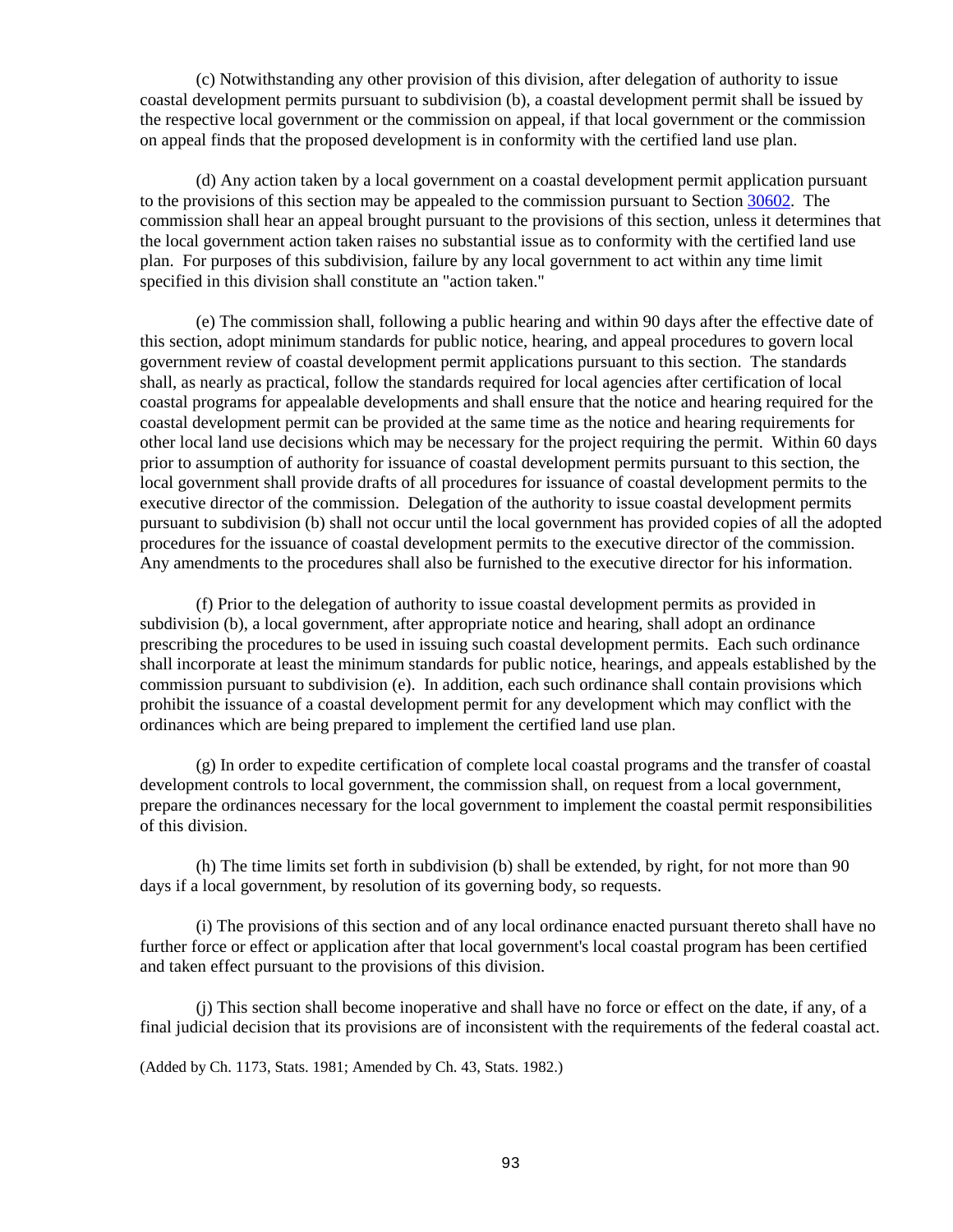## **Section 30600.6 Delegation of authority to issue coastal development permits; funding of new costs; fees; reimbursement**

(a) The Legislature finds that some new cost may be incurred by local governments when the authority to issue coastal development permits is delegated to these local governments as provided in Section  $30600.5$ . It is the intent of the Legislature that during the period prior to certification of a local government's local coastal program these new costs shall be funded as provided in this section.

(b) If a local government has been delegated authority to issue coastal development permits as provided in Section [30600.5,](#page-92-0) any new costs incurred by reason thereof shall be recovered from fees charged to individual permit applicants. Such fees shall cover only those costs which meet all of the following criteria:

(1) The costs are attributable to the actual issuance of coastal development permits, including a pro rata share of general administrative costs.

(2) The costs would not have been incurred except for the delegation of authority to issue coastal development permits as provided in Section [30600.5.](#page-92-0)

(3) The costs are of a type which would not normally be incurred by the local government in carrying out its land use planning and regulatory responsibilities pursuant to other provisions of law.

(c) A local government may elect not to levy fees as provided in this section. If the local government does not levy such fees, it shall not be eligible to be reimbursed for such costs pursuant to other provisions of law.

(d) After certification of its local coastal program, each respective local government shall be reimbursed for costs associated with implementation of that local coastal program as provided in Article 4 (commencing with Section [30350\)](#page-61-0) of Chapter 4.

(Added by Ch. 43, Stats. 1982.)

## <span id="page-94-0"></span>**Section 30600.7 Modification of refinery or petrochemical facility prior to delegation of permit authority; permit requirements**

Where, prior to delegation of coastal permit authority pursuant to Section [30519,](#page-82-1) a modification of a refinery facility or petrochemical facility is necessary to comply with a goal, policy, or requirement of an air pollution control district, the State Air Resources Board, or the Environmental Protection Agency to provide for reformulated or alternative fuels, that modification shall require a coastal development permit from the commission only, notwithstanding the option afforded local governments under subdivision (b) of Section [30600.](#page-91-0)

(Added by Ch. 535, Stats. 1991)

#### <span id="page-94-1"></span>**Section 30601 Developments requiring coastal development permit from Commission**

Prior to certification of the local coastal program and, where applicable, in addition to a permit from local government pursuant to subdivision (b) or (d) of Section [30600,](#page-91-0) a coastal development permit shall be obtained from the commission for any of the following:

(1) Developments between the sea and the first public road paralleling the sea or within 300 feet of the inland extent of any beach or of the mean high tide line of the sea where there is no beach, whichever is the greater distance.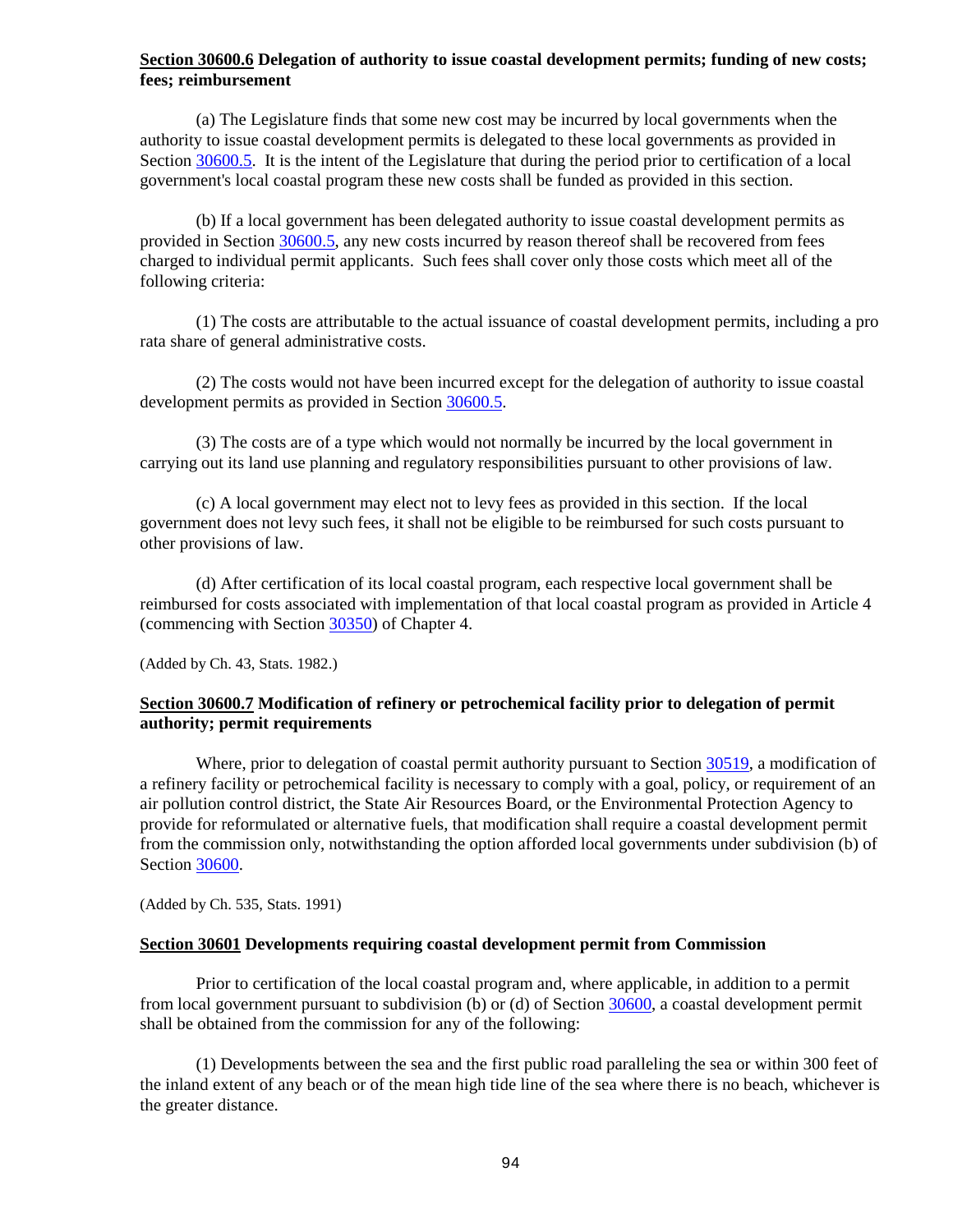(2) Developments not included within paragraph (1) located on tidelands, submerged lands, public trust lands, within 100 feet of any wetland, estuary, stream, or within 300 feet of the top of the seaward face of any coastal bluff.

(3) Any development which constitutes a major public works project or a major energy facility.

(Amended by Ch. 1173. Stats. 1981.)

## <span id="page-95-0"></span>**Section 30601.3 Coastal development permit application; processing criteria; standard of review; application fee; adoption of guidelines**

(a) Notwithstanding Section [30519,](#page-82-1) the commission may process and act upon a consolidated coastal development permit application if both of the following criteria are satisfied:

(1) A proposed project requires a coastal development permit from both a local government with a certified local coastal program and the commission.

(2) The applicant, the appropriate local government, and the commission, which may agree through its executive director, consent to consolidate the permit action, provided that public participation is not substantially impaired by that review consolidation.

(b) The standard of review for a consolidated coastal development permit application submitted pursuant to subdivision (a) shall follow Chapter 3 (commencing with Section [30200\)](#page-30-0), with the appropriate local coastal program used as guidance.

(c) The application fee for a consolidated coastal development permit shall be determined by reference to the commission's permit fee schedule.

(d) To implement this section, the commission may adopt guidelines, in the same manner as interpretive guidelines adopted pursuant to paragraph (3) of subdivision (a) of Sectio[n 30620.](#page-112-2)

(Added by Ch. 294, Stats. 2006.)

## <span id="page-95-1"></span>**Section 30601.5 Applications by holders of non-fee interest; notice; demonstration of authority to comply with conditions of approval**

Where the applicant for a coastal development permit is not the owner of a fee interest in the property on which a proposed development is to be located, but can demonstrate a legal right, interest, or other entitlement to use the property for the proposed development, the commission shall not require the holder or owner of any superior interest in the property to join the applicant as coapplicant. All holders or owners of any other interests of record in the affected property shall be notified in writing of the permit application and invited to join as coapplicant. In addition, prior to the issuance of a coastal development permit, the applicant shall demonstrate the authority to comply with all conditions of approval.

(Added by Ch. 43, Stats. 1982.)

#### <span id="page-95-2"></span>**Section 30602 Appeals; actions before certification of local program; finality of actions**

Prior to certification of its local coastal program, any action taken by a local government on a coastal development permit application may be appealed by the executive director of the commission, any person, including the applicant, or any two members of the commission to the commission. The action shall become final at the close of business on the 20th working day from the date of receipt of the notice required by subdivision (c) of Section [30620.5,](#page-114-0) unless an appeal is submitted within that time. Regardless of whether an appeal is submitted, the local government's action shall become final if an appeal fee is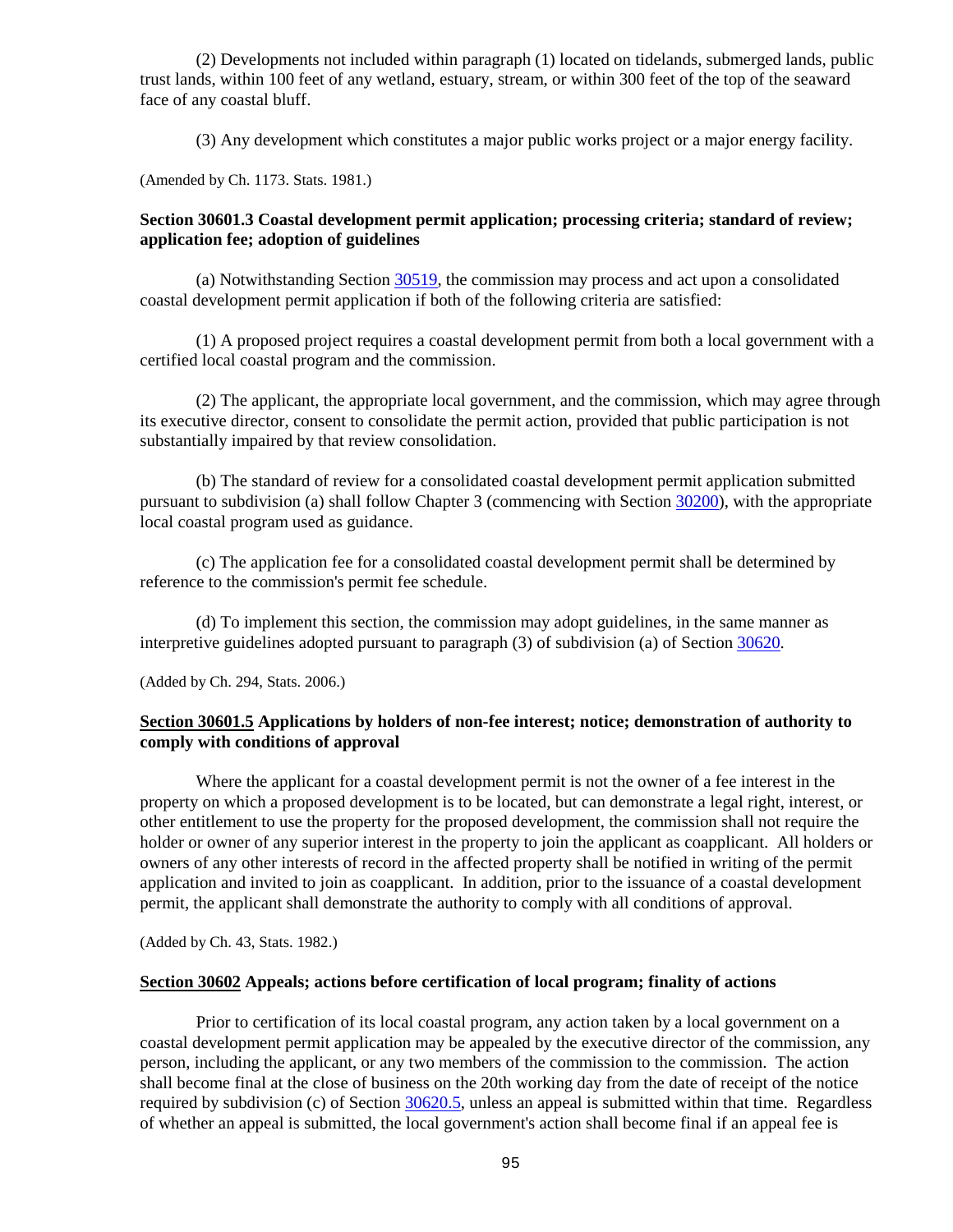imposed pursuant to subdivision (d) of Section [30620](#page-112-2) and is not deposited with the commission within the time prescribed.

(Amended by Ch. 1173, Stats. 1981; Ch. 669, Stats. 1995.)

## <span id="page-96-0"></span>**Section 30603 Appeal of actions taken after certification of local program; types of developments; grounds; finality of actions; notification to Commission**

(a) After certification of its local coastal program, an action taken by a local government on a coastal development permit application may be appealed to the commission for only the following types of developments:

(1) Developments approved by the local government between the sea and the first public road paralleling the sea or within 300 feet of the inland extent of any beach or of the mean high tideline of the sea where there is no beach, whichever is the greater distance.

(2) Developments approved by the local government not included within paragraph (1) that are located on tidelands, submerged lands, public trust lands, within 100 feet of any wetland, estuary, or stream, or within 300 feet of the top of the seaward face of any coastal bluff.

(3) Developments approved by the local government not included within paragraph (1) or (2) that are located in a sensitive coastal resource area.

(4) Any development approved by a coastal county that is not designated as the principal permitted use under the zoning ordinance or zoning district map approved pursuant to Chapter 6 (commencing with Section [30500\)](#page-75-0).

(5) Any development which constitutes a major public works project or a major energy facility.

(b) (1) The grounds for an appeal pursuant to subdivision (a) shall be limited to an allegation that the development does not conform to the standards set forth in the certified local coastal program or the public access policies set forth in this division.

(2) The grounds for an appeal of a denial of a permit pursuant to paragraph (5) of subdivision (a) shall be limited to an allegation that the development conforms to the standards set forth in the certified local coastal program and the public access policies set forth in this division.

(c) Any action described in subdivision (a) shall become final at the close of business on the 10th working day from the date of receipt by the commission of the notice of the local government's final action, unless an appeal is submitted within that time. Regardless of whether an appeal is submitted, the local government's action shall become final if an appeal fee is imposed pursuant to subdivision (d) of Section [30620](#page-112-2) and is not deposited with the commission within the time prescribed.

(d) A local government taking an action on a coastal development permit shall send notification of its final action to the commission by certified mail within seven calendar days from the date of taking the action.

(Amended by: Ch. 43, Stats. 1982; Ch. 1030, Stats. 1991; Ch. 525, Stats. 1994; Ch. 669, Stats. 1995.)

## <span id="page-96-1"></span>**Section 30603.1 Adjustment of inland boundary; readjustments**

(a) In any city and county which so requests, the commission may adjust the inland boundary of the area within which the issuance of coastal development permits may be appealed to the commission pursuant to paragraph (1) of subdivision (a) of Section [30603.](#page-96-0) Any such adjustment shall be made solely to avoid the circumstances of having the boundary of that area bisect an individual parcel of property. The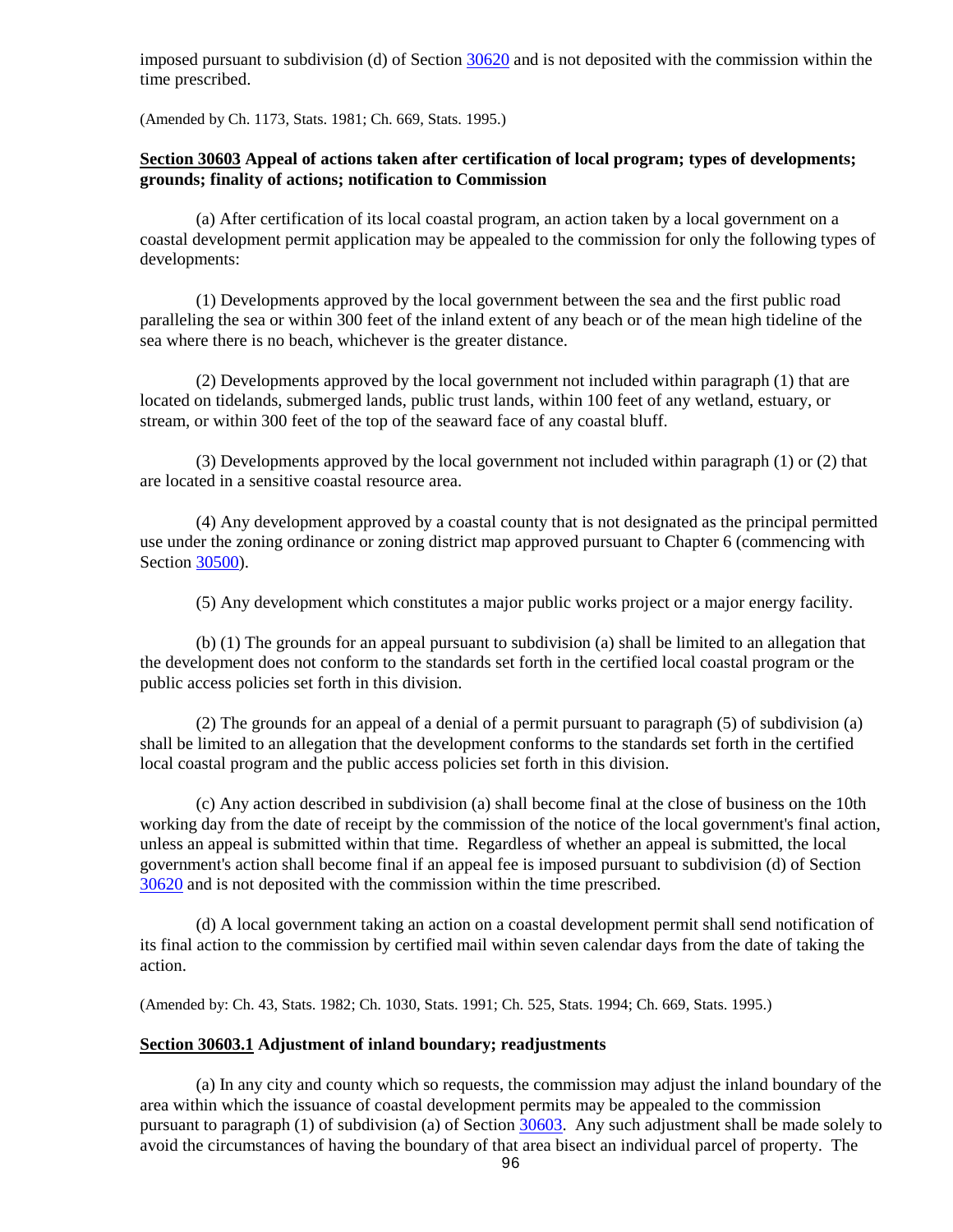adjustment may be made landward or seaward, but shall be the minimum distance necessary, consistent with the policies of Chapter 3 (commencing with Sectio[n 30200\)](#page-30-0), to avoid bisecting a parcel of property.

(b) If the commission subsequently finds that the circumstances which warranted a boundary adjustment pursuant to subdivision (a) have changed, it may, after notice to the city and county, readjust the boundary so that it is consistent with the changed circumstances. The requirements of subdivision (a) shall apply to any such boundary adjustment.

(Added by Ch. 43, Stats. 1982.)

## <span id="page-97-0"></span>**Section 30604 Coastal development permit; issuance prior to certification of the local coastal program; finding that development in conformity with public access and public recreation policies; housing opportunities for low and moderate income persons**

(a) Prior to certification of the local coastal program, a coastal development permit shall be issued if the issuing agency, or the commission on appeal, finds that the proposed development is in conformity with Chapter 3 (commencing with Section [30200\)](#page-30-0) and that the permitted development will not prejudice the ability of the local government to prepare a local coastal program that is in conformity with Chapter 3 (commencing with Section [30200\)](#page-30-0). A denial of a coastal development permit on grounds it would prejudice the ability of the local government to prepare a local coastal program that is in conformity with Chapter 3 (commencing with Section [30200\)](#page-30-0) shall be accompanied by a specific finding which sets forth the basis for that conclusion.

(b) After certification of the local coastal program, a coastal development permit shall be issued if the issuing agency or the commission on appeal finds that the proposed development is in conformity with the certified local coastal program.

(c) Every coastal development permit issued for any development between the nearest public road and the sea or the shoreline of any body of water located within the coastal zone shall include a specific finding that the development is in conformity with the public access and public recreation policies of Chapter 3 (commencing with Section [30200\)](#page-30-0).

(d) No development or any portion thereof which is outside the coastal zone shall be subject to the coastal development permit requirements of this division, nor shall anything in this division authorize the denial of a coastal development permit by the commission on the grounds the proposed development within the coastal zone will have an adverse environmental effect outside the coastal zone.

(e) No coastal development permit may be denied under this division on the grounds that a public agency is planning or contemplating to acquire the property on, or property adjacent to the property on, which the proposed development is to be located, unless the public agency has been specifically authorized to acquire the property and there are funds available, or funds which could reasonably be expected to be made available within one year, for the acquisition. If a permit has been denied for that reason and the property has not been acquired by a public agency within a reasonable period of time, a permit may not be denied for the development on grounds that the property, or adjacent property, is to be acquired by a public agency when the application for such a development is resubmitted.

(f) The commission shall encourage housing opportunities for persons of low and moderate income. In reviewing residential development applications for low- and moderate-income housing, as defined in paragraph (3) of subdivision (h) of [Section 65589.5 of the Government Code,](http://leginfo.legislature.ca.gov/faces/codes_displayexpandedbranch.xhtml?tocCode=GOV&division=&title=7.&part=&chapter=&article=) the issuing agency or the commission, on appeal, may not require measures that reduce residential densities below the density sought by an applicant if the density sought is within the permitted density or range of density established by local zoning plus the additional density permitted under [Section 65915 of the Government Code,](http://leginfo.legislature.ca.gov/faces/codes_displayexpandedbranch.xhtml?tocCode=GOV&division=&title=7.&part=&chapter=&article=) unless the issuing agency or the commission on appeal makes a finding, based on substantial evidence in the record, that the density sought by the applicant cannot feasibly be accommodated on the site in a manner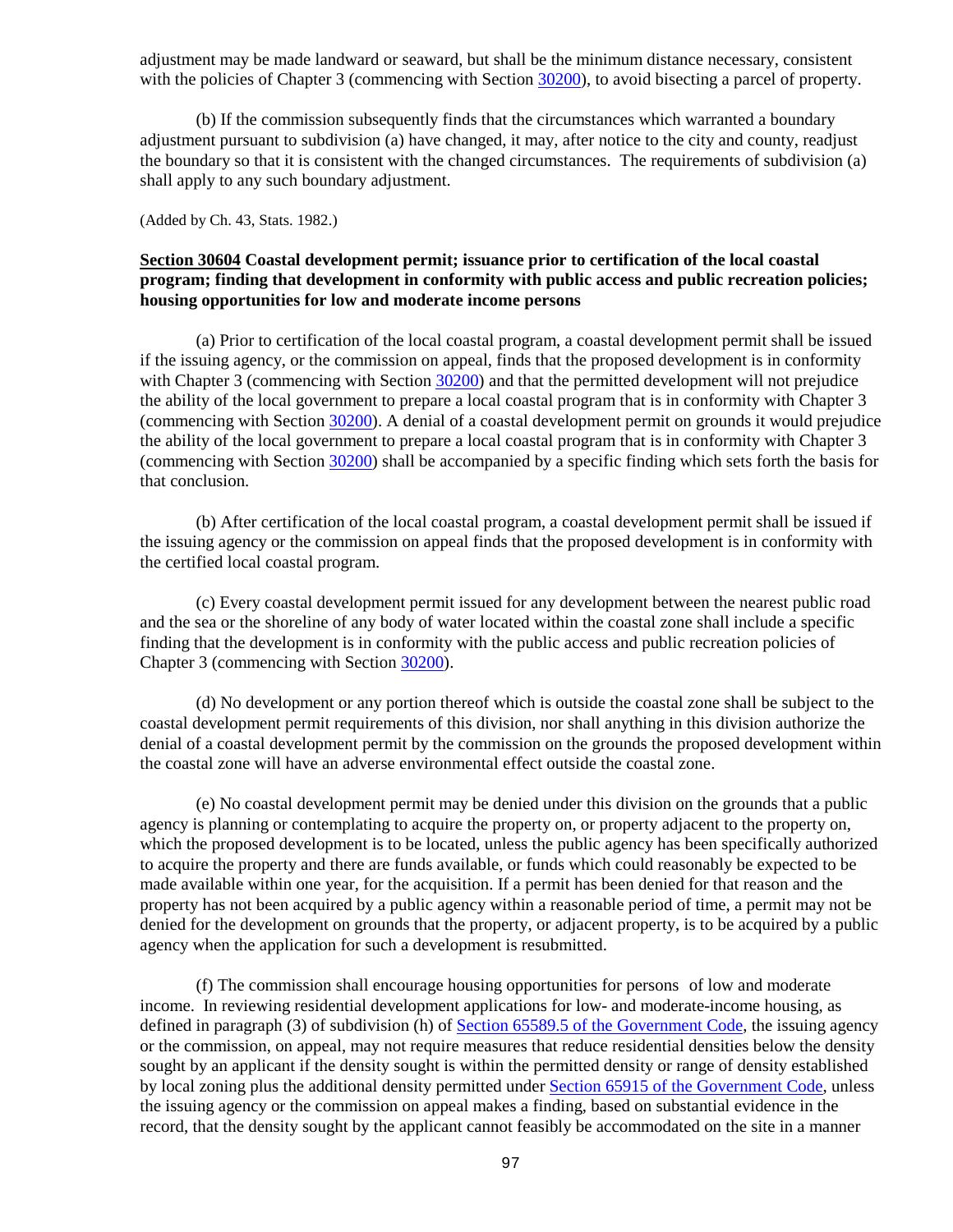that is in conformity with Chapter 3 (commencing with Section [30200\)](#page-30-0) or the certified local coastal program.

(g) The Legislature finds and declares that it is important for the commission to encourage the protection of existing and the provision of new affordable housing opportunities for persons of low and moderate income in the coastal zone.

(h) When acting on a coastal development permit, the issuing agency, or the commission on appeal, may consider environmental justice, or the equitable distribution of environmental benefits throughout the state.

(Amended by: Ch. 1075, Stats. 1978; Ch. 919, Stats. 1979; Ch. 285, Stats. 1991; Ch. 793, Stats. 2003, Ch. 578, Stats. 2016.)

## <span id="page-98-0"></span>**Section 30605 Public works or state university or college or private university long-range land use development; plans**

To promote greater efficiency for the planning of any public works or state university or college or private university development projects and as an alternative to project-by-project review, plans for public works or state university or college or private university long-range land use development plans may be submitted to the commission for review in the same manner prescribed for the review of local coastal programs as set forth in Chapter 6 (commencing with Section [30500\)](#page-75-0). If any plan for public works or state university or college development project is submitted prior to certification of the local coastal programs for the jurisdictions affected by the proposed public works, the commission shall certify whether the proposed plan is consistent with Chapter 3 (commencing with Section [30200\)](#page-30-0). The commission shall, by regulation, provide for the submission and distribution to the public, prior to public hearings on the plan, detailed environmental information sufficient to enable the commission to determine the consistency of the plans with the policies of this division. If any such plan for public works is submitted after the certification of local coastal programs, any such plan shall be approved by the commission only if it finds, after full consultation with the affected local governments, that the proposed plan for public works is in conformity with certified local coastal programs in jurisdictions affected by the proposed public works. Each state university or college or private university shall coordinate and consult with local government in the preparation of long-range development plans so as to be consistent, to the fullest extent feasible, with the appropriate local coastal program. Where a plan for a public works or state university or college or private university development project has been certified by the commission, any subsequent review by the commission of a specific project contained in the certified plan shall be limited to imposing conditions consistent with Sections [30607](#page-98-2) and [30607.1.](#page-99-0) A certified long-range development plan may be amended by the state university or college or private university, but no amendment shall take effect until it has been certified by the commission. Any proposed amendment shall be submitted to, and processed by, the commission in the same manner as prescribed for amendment of a local coastal program.

(Amended by Ch. 600, Stats. 1983.)

## <span id="page-98-1"></span>**Section 30606 Public works or state university or college or private university long-range land use development; notice impending development**

Prior to the commencement of any development pursuant to Section [30605,](#page-98-0) the public agency proposing the public works project, or state university or college or private university, shall notify the commission and other interested persons, organizations, and governmental agencies of the impending development and provide data to show that it is consistent with the certified public works plan or longrange development plan. No development shall take place within 30 working days after the notice.

<span id="page-98-2"></span>(Amended by Ch. 600, Stats. 1983.)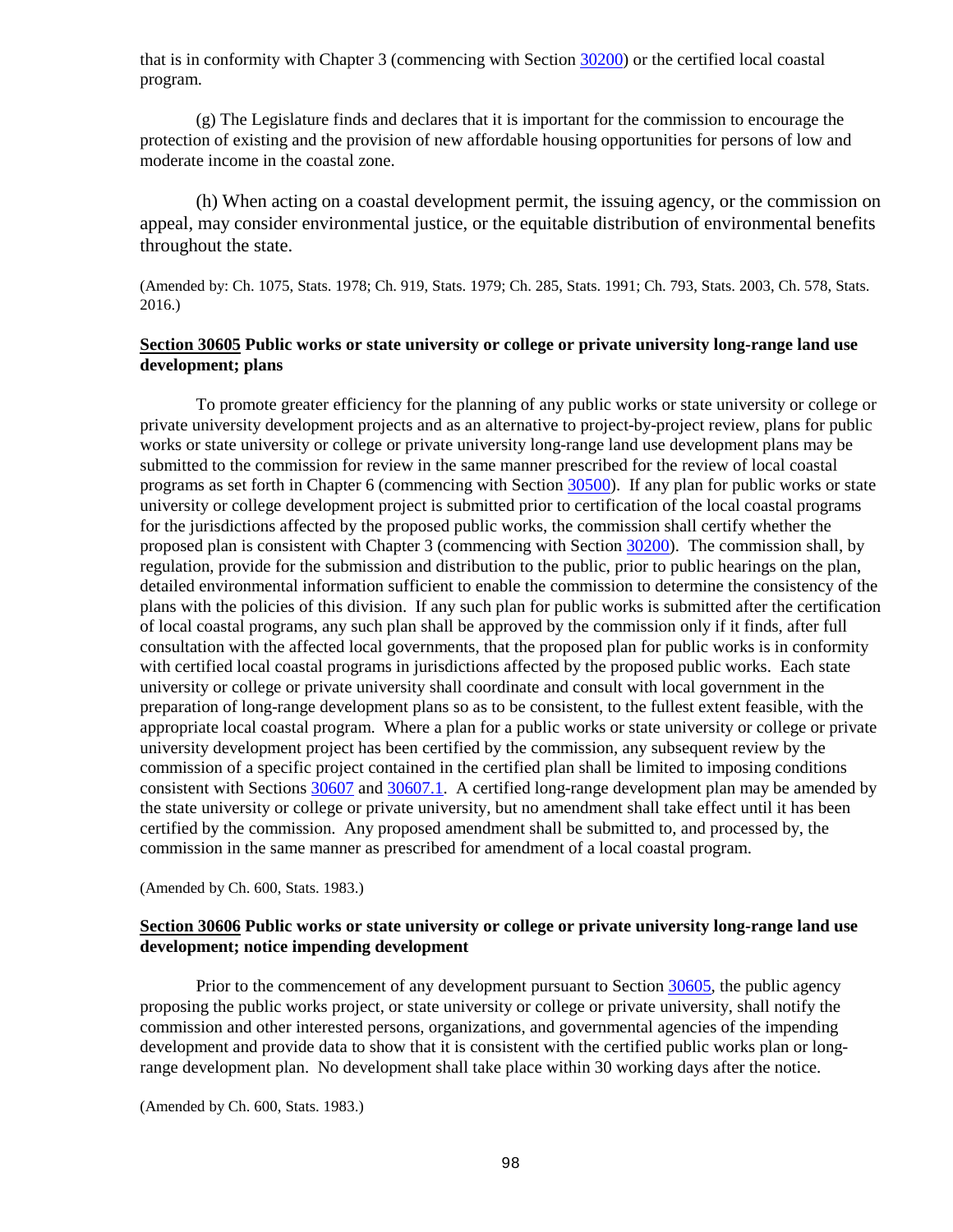#### **Section 30607 Permit; terms and conditions**

Any permit that is issued or any development or action approved on appeal, pursuant to this chapter, shall be subject to reasonable terms and conditions in order to ensure that such development or action will be in accordance with the provisions of this division.

#### <span id="page-99-0"></span>**Section 30607.1 Wetlands dike and fill development; mitigation measures**

Where any dike and fill development is permitted in wetlands in conformity with Section [30233](#page-33-0) or other applicable policies set forth in this division, mitigation measures shall include, at a minimum, either acquisition of equivalent areas of equal or greater biological productivity or opening up equivalent areas to tidal action; provided, however, that if no appropriate restoration site is available, an in-lieu fee sufficient to provide an area of equivalent productive value or surface areas shall be dedicated to an appropriate public agency, or the replacement site shall be purchased before the dike or fill development may proceed. The mitigation measures shall not be required for temporary or short-term fill or diking if a bond or other evidence of financial responsibility is provided to assure that restoration will be accomplished in the shortest feasible time.

(Amended by Ch. 1088, Stats. 1992.)

## <span id="page-99-1"></span>**Section 30607.2 Low or moderate income housing; incorporation of conditions into coastal development permits; amendment or modification**

(a) Conditions requiring housing for persons and families of low or moderate income, as defined in [Section 50093 of the Health and Safety Code,](http://leginfo.legislature.ca.gov/faces/codesTOCSelected.xhtml?tocCode=HSC&tocTitle=+Health+and+Safety+Code+-+HSC) which were incorporated into a coastal development permit issued prior to January 1, 1982, may, at the request of the permittee, be amended or modified by the commission or by a local government having the authority to issue coastal development permits. In approving such amendments or modifications, only those conditions and requirements authorized by [Section 65590 of the Government Code](http://leginfo.legislature.ca.gov/faces/codes_displayexpandedbranch.xhtml?tocCode=GOV&division=&title=7.&part=&chapter=&article=) may be imposed on the permittee.

(b) Any person who, prior to January 1, 1982 has been issued a coastal development permit which contains requirements for low and moderate-income housing but who, prior to January 1, 1982, has not performed substantial work on the development site (such as grading, installation or streets, sewers or utilities or construction of major buildings) may elect to proceed under either of the following options:

(1) To proceed pursuant to all of the requirements of the coastal development permit, in which event the provisions of subdivision (a) shall apply to any subsequent request to amend or alter the coastal development permit in regard to housing requirements.

(2) To proceed without complying with the housing requirements contained in the coastal development permit, in which event the housing requirements for the development shall be governed by [Section 65590 of the Government Code.](http://leginfo.legislature.ca.gov/faces/codes_displayexpandedbranch.xhtml?tocCode=GOV&division=&title=7.&part=&chapter=&article=)

(c) No new coastal development permit or amendment to any existing permit for a sewer project shall be denied, restricted, or conditioned in order to implement housing policies or programs.

(d) Nothing is this section shall authorize or require the modification or amendment to any terms or conditions of any previously issued coastal development permit which guarantees housing opportunities for persons and families of low or moderate income where the term or condition has been met through an agreement executed and recorded on or before January 1, 1982, between an applicant and the commission. For previously approved or issued permits which involve new construction of less than 10 residential units, an executed and recorded agreement guaranteeing housing opportunities for persons or families of low or moderate income, which has not been implemented by the transfer of an interest in real property or payment of a fee to a public agency or non profit association for the purpose of providing these housing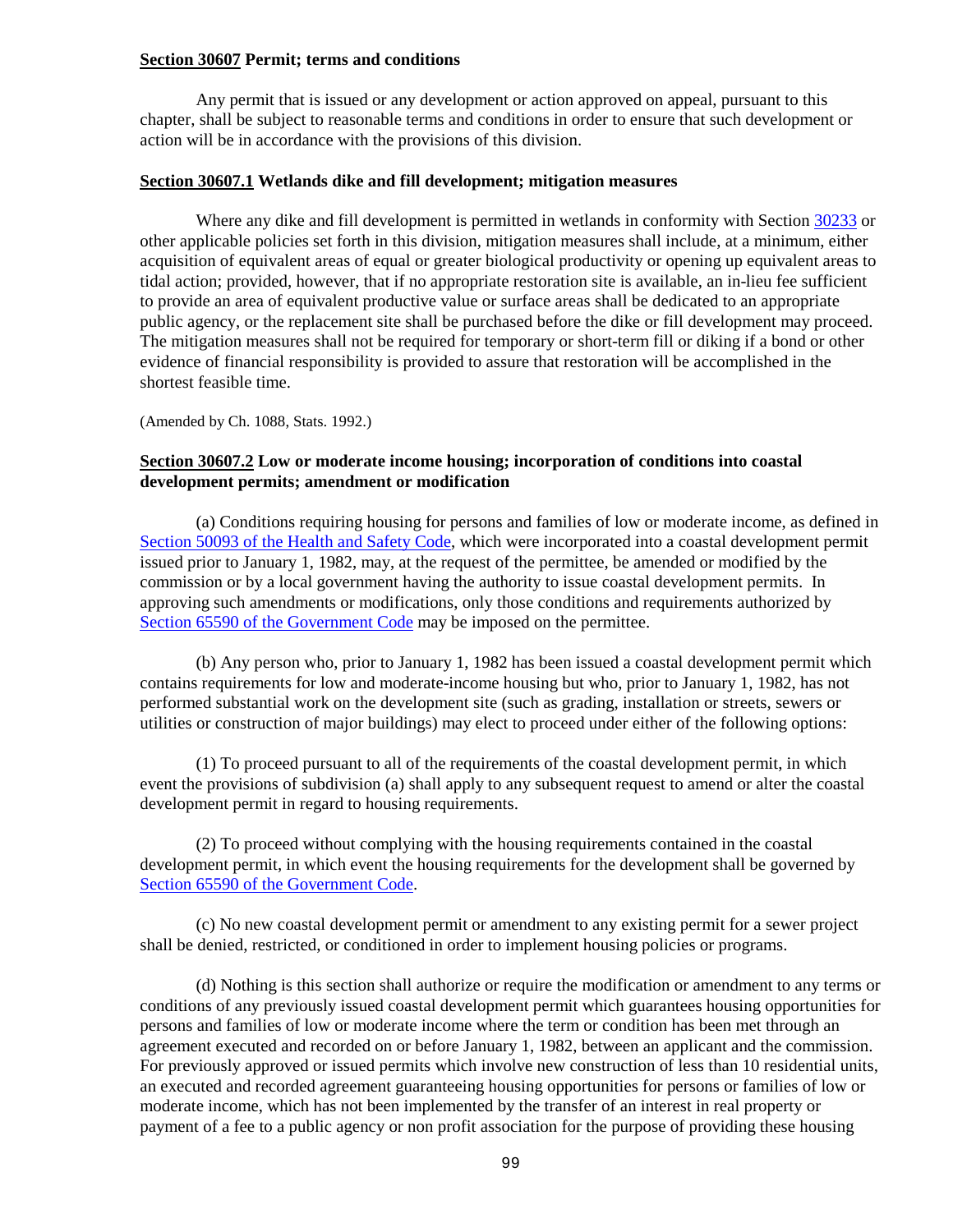opportunities, shall be voided if the applicant records the notice provided by the executive director of the commission. Further, nothing in this section shall impair the commission's authority to deny, restrict, or condition new permits or amendments to existing permits based on any requirement of this division.

(e) Nothing in this section authorizes or requires the modification of or amendment to any terms or conditions in Permit No.P-80-419 issued by the commission with respect to the reservation or administration of sewer capacity for affordable housing in the San Mateo County local coastal program.

(Added by Ch. 1007, Stats. 1981; Amended by: Ch. 43, Stats. 1982; Ch. 1617, Stats. 1982; Ch. 1500, Stats. 1984.)

#### <span id="page-100-0"></span>**Section 30607.5 City of San Diego; protection of vernal pools**

Within the City of San Diego, the commission shall not impose or adopt any requirements in conflict with the provisions of the plan for the protection of vernal pools approved and adopted by the City of San Diego on June 17, 1980, following consultation with state and federal agencies, and approved and adopted by the United States Army Corps of Engineers in coordination with the United States Fish and Wildlife Service.

(Added by Ch. 892, Stats. 1980.)

#### <span id="page-100-1"></span>**Section 30607.7 Coastal development permit for sand replenishment; requirements**

(a) A coastal development permit for sand replenishment requires the project applicant to provide onsite monitoring and supervision during the implementation of the permit.

(b) A permit subject to subdivision (a) may not be issued until the project applicant provides the issuing agency with a plan for onsite monitoring and supervision during the implementation of the permit.

(Added by Ch. 285, Stats, 2003.)

#### <span id="page-100-2"></span>**30607.8 Lower Cost Coastal Accommodations**

(a) The commission shall, when assessing or directing the use of any reclaimed in-lieu fees for any coastal development project, consider the lower cost coastal accommodations assessment required to be prepared pursuant to subdivision (a) of [Section 31413.](https://leginfo.legislature.ca.gov/faces/codes_displayexpandedbranch.xhtml?tocCode=PRC&division=21.&title=&part=&cha)

(b)(1) The commission may reclaim any in-lieu fee assessed that has not been expended within seven years of the date of its deposit with the appropriate entity, and reassign any such fee for use for one or more projects that are consistent with Section [30213,](#page-31-0) including lower cost coastal accommodations funded under Chapter 10 (commencing with [Section 31411\)](https://leginfo.legislature.ca.gov/faces/codes_displayexpandedbranch.xhtml?tocCode=PRC&division=21.&title=&part=&cha), if the executive director makes a written determination that the original intent of the in-lieu fee will be better utilized by the reassignment to those projects.

(2) This subdivision is not intended, and shall not be construed, to authorize the commission to alter or abrogate coastal development permit conditions in a manner that would violate a provision of this division or any other law.

(c) For purposes of this section, "in-lieu fee" means any fee paid as a condition for issuance of a coastal development permit to mitigate impacts associated with the development of lower cost coastal visitor-serving projects.

<span id="page-100-3"></span>(Added by Ch. 838, Stats. 2017.)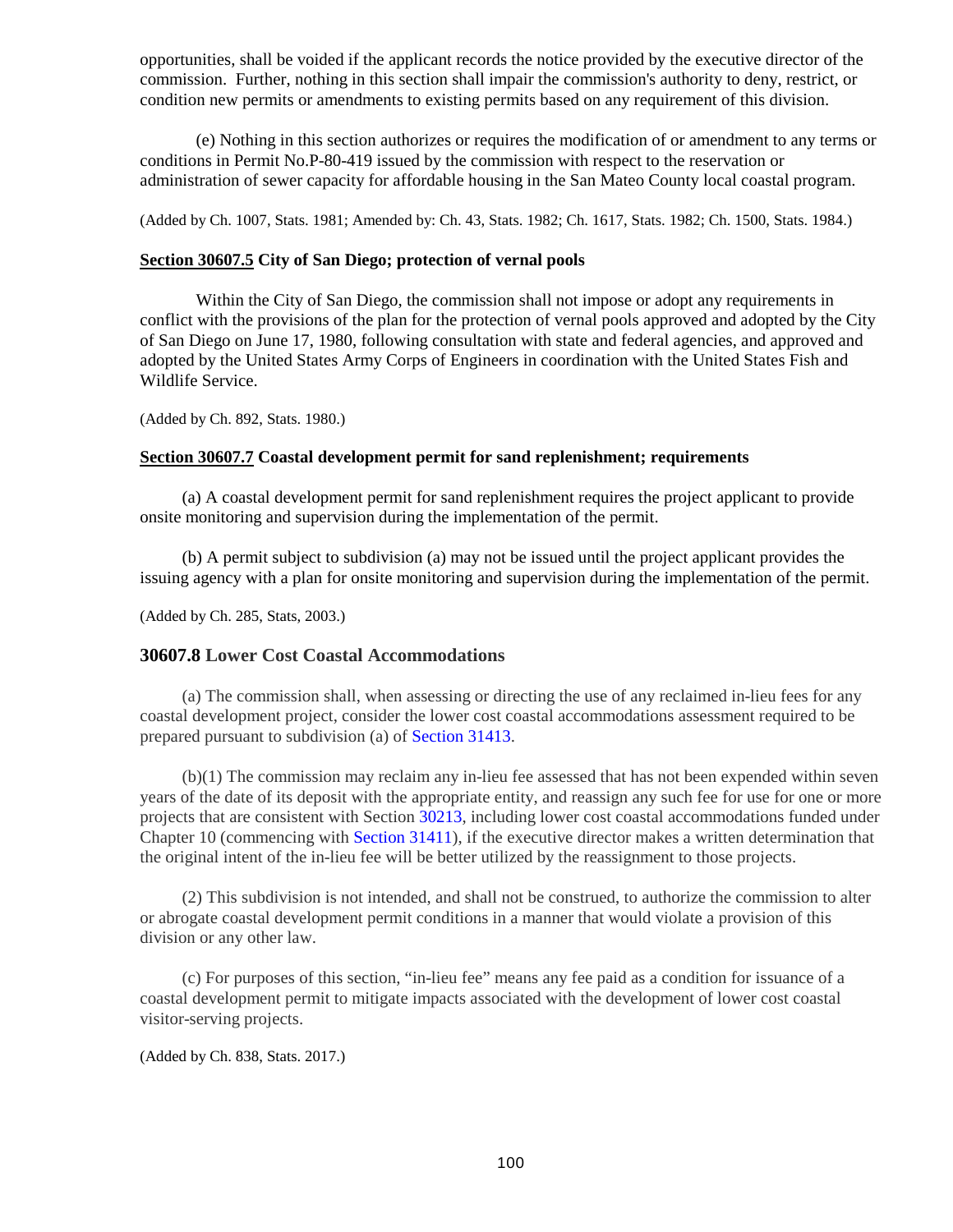## **Section 30608 Vested rights; prior permits; conditions**

No person who has obtained a vested right in a development prior to the effective date of this division or who has obtained a permit from the California Coastal Zone Conservation Commission pursuant to the California Coastal Zone Conservation Act of 1972 (former Division 18 (commencing with Section 27000)) shall be required to secure approval for the development pursuant to this division. However, no substantial change may be made in the development without prior approval having been obtained under this division.

(Amended by Ch. 538, Stats. 2006.)

<span id="page-101-0"></span>**Section 30608.5 (**Repealed by Ch. 294, Stats. 2006.)

#### <span id="page-101-1"></span>**Section 30609 Permits under prior law; modification; continuation**

Where, prior to January 1, 1977, a permit was issued and expressly made subject to recorded terms and conditions that are not dedications of land or interests in land for the benefit of the public or a public agency pursuant to the California Coastal Zone Conservation Act of 1972 (commencing with Section 27000), the owner of real property which is the subject of such permit may apply for modification or elimination of the recordation of such terms and conditions pursuant to the provisions of this division. Such application shall be made in the same manner as a permit application. In no event, however, shall such a modification or elimination of recordation result in the imposition of terms or conditions which are more restrictive than those imposed at the time of the initial grant of the permit. Unless modified or deleted pursuant to this section, any condition imposed on a permit issued pursuant to the former California Coastal Zone Conservation Act of 1972 (commencing with Section 27000) shall remain in full force and effect.

#### <span id="page-101-2"></span>**Section 30609.5 State lands between the first public road and the sea; sale or transfer**

(a) Except as provided in subdivisions (b) and (c), no state land that is located between the first public road and the sea, with an existing or potential public accessway to or from the sea, or that the commission has formally designated as part of the California Coastal Trail, shall be transferred or sold by the state to any private entity unless the state retains a permanent property interest in the land adequate to provide public access to or along the sea. In any transfer or sale of real property by a state agency to a private entity or person pursuant to this section, the instrument of conveyance created by the state shall require that the private entity or person or the entity or person's successors or assigns manage the property in such a way as to ensure that existing or potential public access is not diminished. The instrument of conveyance shall further require that any violation of this management requirement shall result in the reversion of the real property to the state.

(b) This section shall not apply to the transfer of state land to a non-profit organization that exists for the purposes of preserving lands for public use and enjoyment and meets the requirements of subdivision (b) of [Section 831.5 of the Government Code.](http://leginfo.legislature.ca.gov/faces/codes_displayexpandedbranch.xhtml?tocCode=GOV&division=&title=1.&part=&chapter=&article=)

(c) Notwithstanding the provisions of subdivision (a), state lands between the first public road and the sea, that are under the possession and control of the Department of Parks and Recreation or the State Coastal Conservancy, may be transferred or sold if the department or the conservancy makes one or more of the following findings at a noticed public hearing relating to the transfer or sale of the property:

(1) The state has retained or will retain, as a condition of the transfer or sale, permanent property interests on the land providing public access to or along the sea.

(2) Equivalent or greater public access to the same beach or shoreline area is provided for than would be feasible if the land were to remain in state ownership.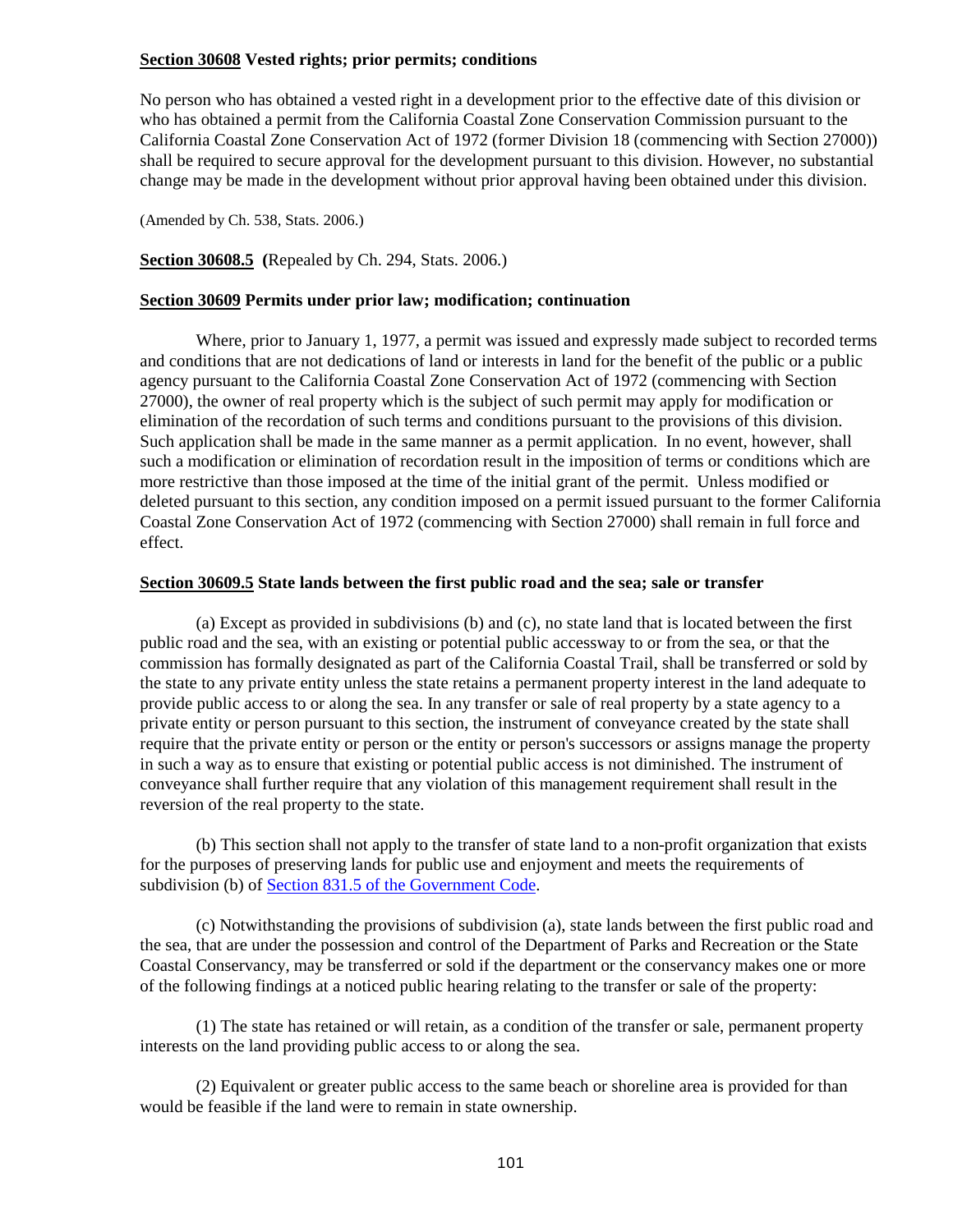(3) The land to be transferred or sold is an environmentally sensitive area with natural resources that would be adversely impacted by public use, and the state will retain permanent property interests in the land that may be necessary to protect, or otherwise provide for the permanent protection of, those resources prior to or as a condition of the transfer or sale.

(4) The land to be transferred or sold has neither existing nor potential public accessway to the sea.

(d) Nothing in this section shall be construed to interfere with the management responsibilities of state resource agencies, including, but not limited to, the responsibilities to ensure public safety and implement the [California Endangered Species Act \(Chapter 1.5 \(commencing with Section 2050\) of](http://leginfo.legislature.ca.gov/faces/codes_displayexpandedbranch.xhtml?tocCode=FGC&division=3.&title=&part=&chapter=&article=)  [Division 3 of the Fish and Game Code\).](http://leginfo.legislature.ca.gov/faces/codes_displayexpandedbranch.xhtml?tocCode=FGC&division=3.&title=&part=&chapter=&article=)

(e) As used in this section, "state land" means any real property in which the state or any state agency has an ownership interest including, but not limited to, a fee, title, easement, deed restriction, or other interest in land. It does not include land in which a city, county, city and county, or district has an ownership interest.

(f) Nothing in this section is intended to restrict a private property owner's right to sell or transfer private property.

(Added by Ch. 822, Stats. 1999.)

#### <span id="page-102-0"></span>**Section 30610 Developments authorized without permit**

Notwithstanding any other provision of this division, no coastal development permit shall be required pursuant to this chapter for the following types of development and in the following areas:

(a) Improvements to existing single-family residences; provided, however, that the commission shall specify, by regulation, those classes of development which involve a risk of adverse environmental effect and shall require that a coastal development permit be obtained pursuant to this chapter.

(b) Improvements to any structure other than a single-family residence or a public works facility; provided, however, that the commission shall specify, by regulation, those types of improvements which (1) involve a risk of adverse environmental effect, (2) adversely affect public access, or (3) involve a change in use contrary to any policy of this division. Any improvement so specified by the commission shall require a coastal development permit.

(c) Maintenance dredging of existing navigation channels or moving dredged material from those channels to a disposal area outside the coastal zone, pursuant to a permit from the United States Army Corps of Engineers.

(d) Repair or maintenance activities that do not result in an addition to, or enlargement or expansion of, the object of those repair or maintenance activities; provided, however, that if the commission determines that certain extraordinary methods of repair and maintenance involve a risk of substantial adverse environmental impact, it shall, by regulation, require that a permit be obtained pursuant to this chapter.

(e) Any category of development, or any category of development within a specifically defined geographic area, that the commission, after public hearing, and by two-thirds vote of its appointed members, has described or identified and with respect to which the commission has found that there is no potential for any significant adverse effect, either individually or cumulatively, on coastal resources or on public access to, or along, the coast and, where the exclusion precedes certification of the applicable local coastal program, that the exclusion will not impair the ability of local government to prepare a local coastal program.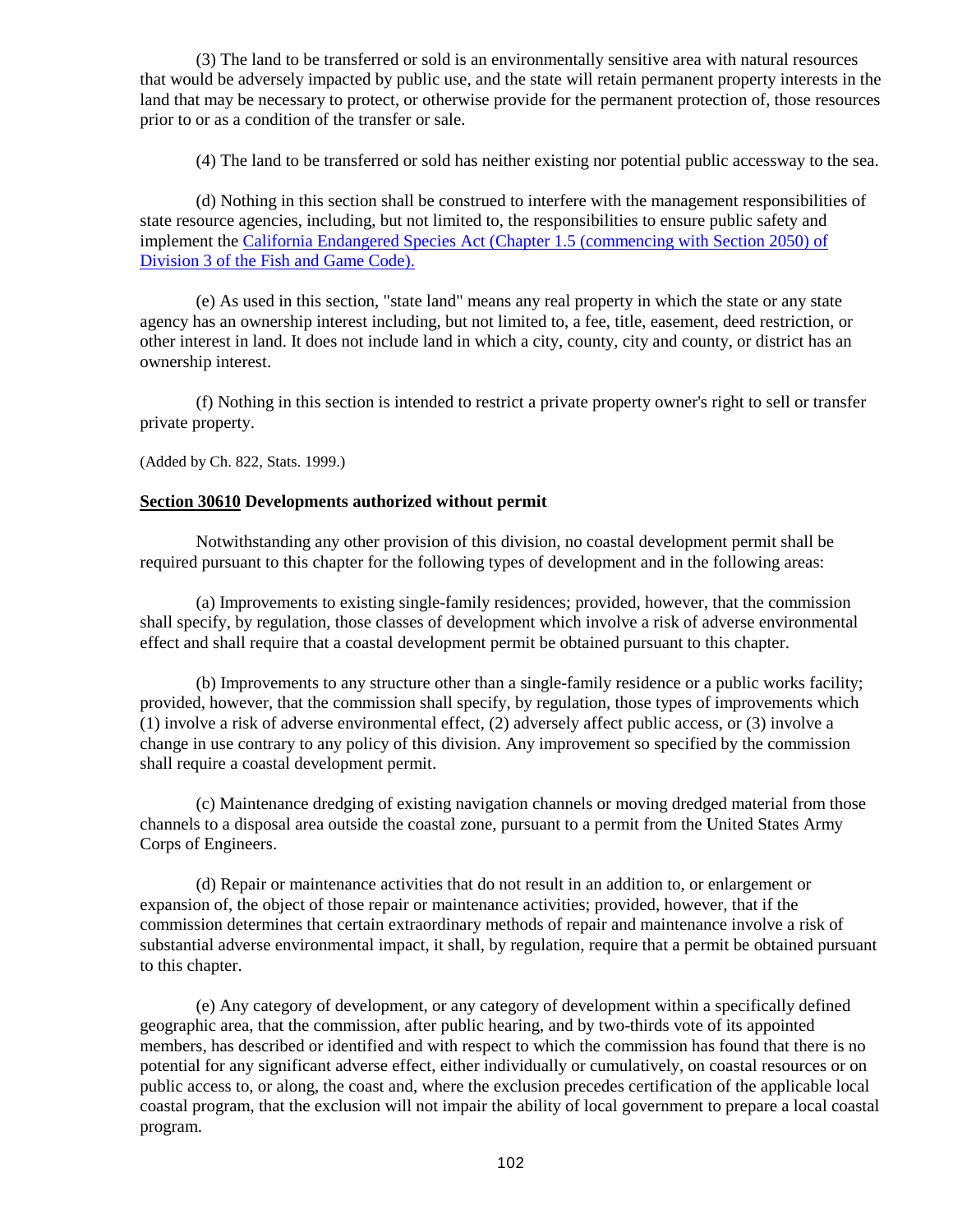(f) The installation, testing, and placement in service or the replacement of any necessary utility connection between an existing service facility and any development approved pursuant to this division; provided, however, that the commission may, where necessary, require reasonable conditions to mitigate any adverse impacts on coastal resources, including scenic resources.

(g) (1) The replacement of any structure, other than a public works facility, destroyed by a disaster. The replacement structure shall conform to applicable existing zoning requirements, shall be for the same use as the destroyed structure, shall not exceed either the floor area, height, or bulk of the destroyed structure by more than 10 percent, and shall be sited in the same location on the affected property as the destroyed structure.

(2) As used in this subdivision:

(A) "Disaster" means any situation in which the force or forces which destroyed the structure to be replaced were beyond the control of its owner.

(B) "Bulk" means total interior cubic volume as measured from the exterior surface of the structure.

(C) "Structure" includes landscaping and any erosion control structure or device which is similar to that which existed prior to the occurrence of the disaster.

(h) Any activity anywhere in the coastal zone that involves the conversion of any existing multipleunit residential structure to a time-share project, estate, or use, as defined in [Section 11212 of the Business](http://leginfo.legislature.ca.gov/faces/codes_displayexpandedbranch.xhtml?tocCode=BPC&division=4.&title=&part=&chapter=&article=)  [and Professions Code.](http://leginfo.legislature.ca.gov/faces/codes_displayexpandedbranch.xhtml?tocCode=BPC&division=4.&title=&part=&chapter=&article=) If any improvement to an existing structure is otherwise exempt from the permit requirements of this division, no coastal development permit shall be required for that improvement on the basis that it is to be made in connection with any conversion exempt pursuant to this subdivision. The division of a multiple-unit residential structure into condominiums, as defined in [Section 783 of the Civil](http://leginfo.legislature.ca.gov/faces/codes_displayexpandedbranch.xhtml?tocCode=CIV&division=2.&title=&part=&chapter=&article=)  [Code,](http://leginfo.legislature.ca.gov/faces/codes_displayexpandedbranch.xhtml?tocCode=CIV&division=2.&title=&part=&chapter=&article=) shall not be considered a time-share project, estate, or use for purposes of this subdivision.

(i) (1) Any proposed development which the executive director finds to be a temporary event which does not have any significant adverse impact upon coastal resources within the meaning of guidelines adopted pursuant to this subdivision by the commission. The commission shall, after public hearing, adopt guidelines to implement this subdivision to assist local governments and persons planning temporary events in complying with this division by specifying the standards which the executive director shall use in determining whether a temporary event is excluded from permit requirements pursuant to this subdivision. The guidelines adopted pursuant to this subdivision shall be exempt from the review of the Office of Administrative Law and from the requirements of [Chapter 3.5 \(commencing with Section 11340\) of Part 1](http://leginfo.legislature.ca.gov/faces/codes_displayexpandedbranch.xhtml?tocCode=GOV&division=&title=2.&part=&chapter=&article=)  [of Division 3 of Title 2 of the Government Code.](http://leginfo.legislature.ca.gov/faces/codes_displayexpandedbranch.xhtml?tocCode=GOV&division=&title=2.&part=&chapter=&article=)

(2) Exclusion or waiver from the coastal development permit requirements of this division pursuant to this subdivision does not diminish, waive, or otherwise prevent the commission from asserting and exercising its coastal development permit jurisdiction over any temporary event at any time if the commission determines that the exercise of its jurisdiction is necessary to implement the coastal resource protection policies of Chapter 3 (commencing with Sectio[n 30200\)](#page-30-0).

<span id="page-103-0"></span>(Amended by: Ch. 1075, Stats. 1978; Ch. 919, Stats. 1979; Ch. 43, Stats. 1982; Ch. 1470, Stats. 1982; Ch. 1088, Stats. 1992; Ch. 697, Stats. 2004.)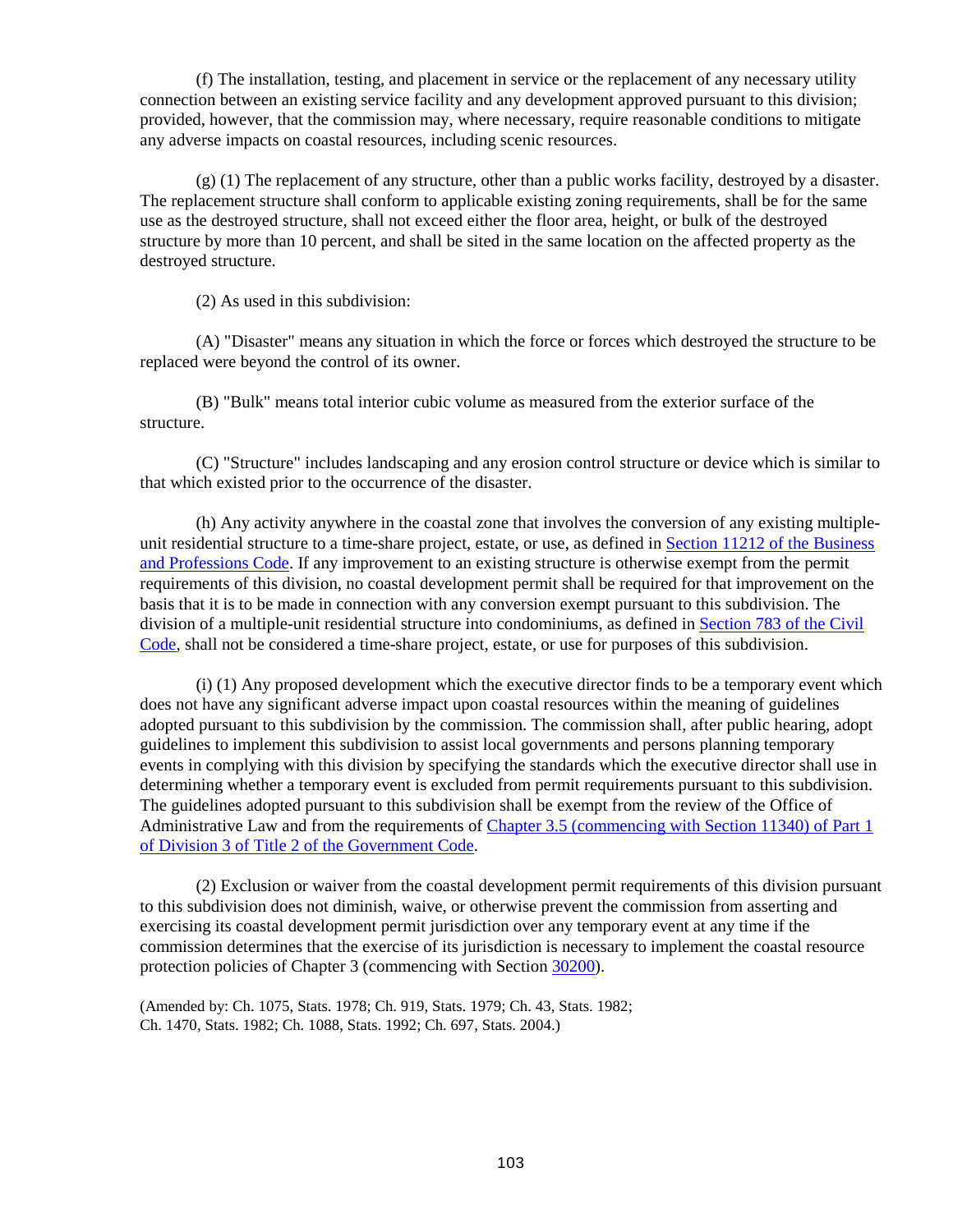#### **Section 30610.1 Single family residence construction; criteria**

(a) Prior to certification of the applicable local coastal program, no coastal development permit shall be required for the construction of a single-family residence on any vacant lot meeting the criteria set forth in subdivision (c) and located in a specified area designated by the commission pursuant to subdivision (b).

(b) Within 60 days from the effective date of this section, the commission shall designate specific areas in the coastal zone where the construction of a single-family residence on a vacant lot meeting the criteria set forth in subdivision (c) shall not require a coastal development permit. Areas shall be designated for the exclusion provided for in this section if construction of single-family residences within the area to be designated has no potential, either individually or cumulatively, for significant adverse impacts on highly scenic resources of public importance, on environmentally sensitive areas, on prime agricultural land or on agricultural lands currently in production, or on public access to or along the coast.

In addition, if septic tanks will be required or used, an area identified as having septic tank problems by the appropriate regional water quality control board or the State Water Resources Control Board in an approved basin plan or by other formal action of such board may not be designated for exclusion pursuant to this section.

(c) Within areas designated pursuant to subdivision (b), no coastal development permit shall be required for the construction of a single-family residence on any vacant lot which meets all of the following criteria:

(1) It is not located between the first public road and the sea or immediately adjacent to the inland extent of any beach or of the mean high tide line where there is no beach.

(2) Is a legal lot as of the effective date of this section and conforms with the minimum lot size and lot use designations of the applicable general plan and zoning ordinances.

(3) Is not located within an area known to the affected local government, or designated by any other public agency, as a geologic hazard area or as a flood hazard area, or, if located within such an area, it has been determined by the affected local government to be a safe site for the construction of a singlefamily residence.

(4) Is no more than 250 feet from an existing improved road adequate for use throughout the year.

(5) Can be served by an adequate water supply that is legally available for use either by means of a well or by means of a connection to a water system with sufficient capacity to serve such lot or lots; provided, that no such connection shall require the extension of an existing water main which would have the capacity of serving four or more additional single-family residential structures.

(d) The commission shall, within 120 days from the effective date of this section, specify uniform criteria that shall be used to determine the location of "the first public road" and the inland extent of any beach for purposes of paragraph (1) of subdivision (c).

(e) Within 30 days after the 120-day period specified in subdivision (b), the commission shall report the Legislature and the Governor what has been done to carry out the provisions of this section.

(f) The provisions of this section shall apply notwithstanding any other provision of this division to the contrary.

(Added by Ch. 919, Stats. 1979.)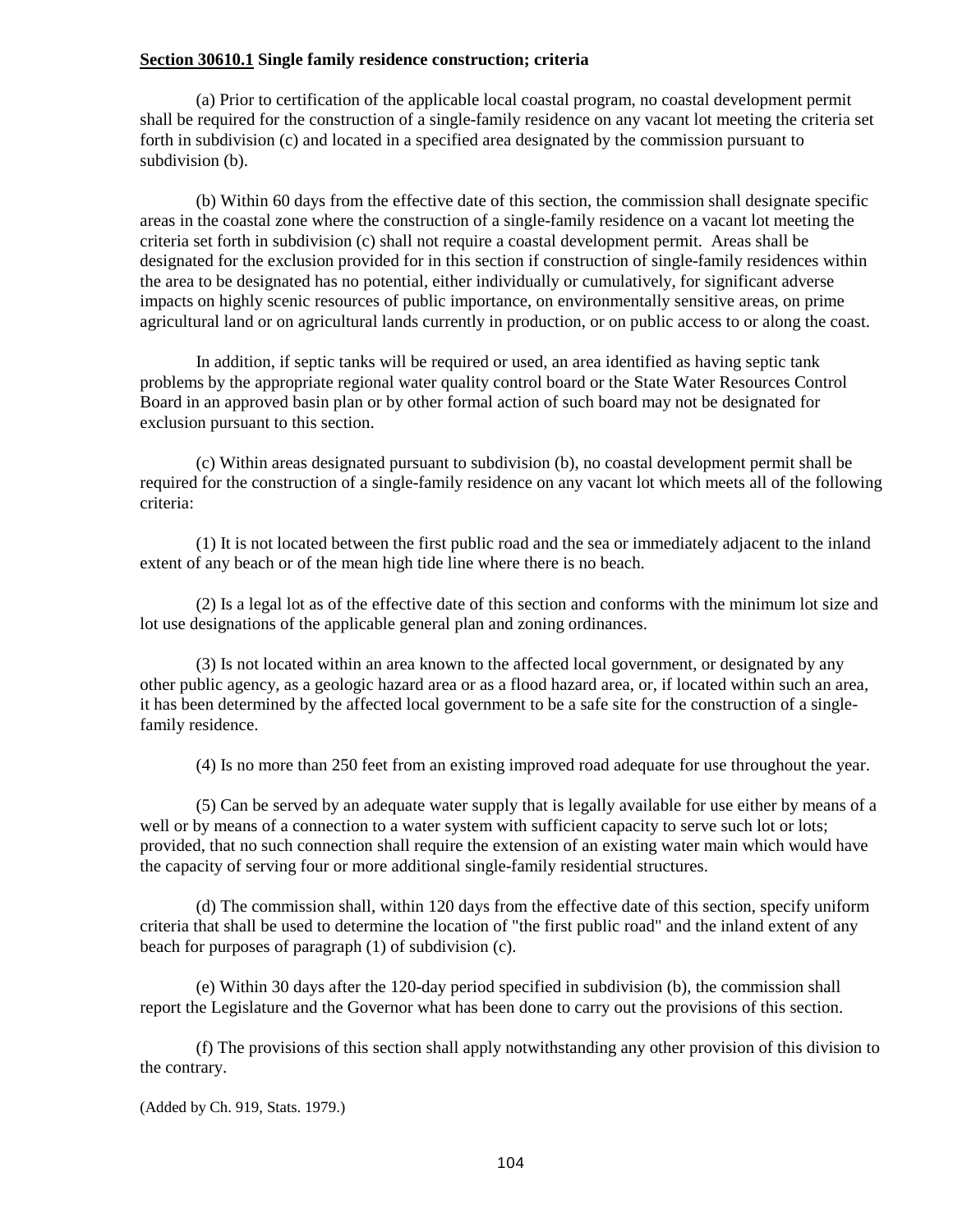#### <span id="page-105-0"></span>**Section 30610.2 Single family residence construction; certification of exemption**

(a) Any person wishing to construct a single-family residence on a vacant lot within an area designated by the commission pursuant to subdivision (b) of Sectio[n 30610.1](#page-103-0) shall, prior to the commencement of construction, secure from the local government with jurisdiction over the lot in question a written certification or determination that the lot meets the criteria specified in subdivision (c) of Section [30610.1](#page-103-0) and is therefore exempt from the coastal development permit requirements of this division. A copy of every certification of exemption shall be sent by the issuing local government to the commission within five working days after it is issued.

(b) If the commission does not designate the areas within the coastal zone as required by subdivision (b) of Section [30610.1](#page-103-0) within the 60 days specified therein, a local government may make the certification authorized by subdivision (a) of this section without regard to the requirements of subdivision (b) of Section [30610.1.](#page-103-0)

(Added by Ch. 919, Stats. 1979; Amended by: Ch. 1087, Stats. 1980 & Ch. 285, Stats. 1991.)

## <span id="page-105-1"></span>**Section 30610.3 Inadequate public access through subdivided area; adoption of access program; financing; in-lieu fees**

(a) Whenever the commission determines (1) that public access opportunities through an existing subdivided area, which has less than 75 percent of the subdivided lots built upon, or an area proposed to be subdivided are not adequate to meet the public access requirements of this division and (2) that individual owners of vacant lots in those areas do not have the legal authority to comply with public access requirements as a condition of securing a coastal development permit for the reason that some other person or persons has legal authority, the commission shall implement public access requirements as provided in this section.

(b) The commission, on its own motion or at the request of an affected property owner, shall identify an area as meeting the criteria specified in subdivision (a). After an area has been identified, the commission shall, after appropriate public hearings adopt a specific public access program for the area and shall request that the State Coastal Conservancy, established pursuant to Division 21 (commencing with [Section 31000\)](http://www.leginfo.ca.gov/calaw.html), implement the program. The access program shall include, but not be limited to, the identification of specific land areas and view corridors to be used for public access, any facilities or other development deemed appropriate, the commission's recommendations regarding the manner in which public access will be managed, and the types of permitted public uses. The State Coastal Conservancy shall, pursuant to its authority, implement the public access program.

(c) The State Coastal Conservancy shall be authorized to expend funds when appropriated from the Coastal Access Account for the purchase of lands and view easements and to pay for any development needed to carry out the public access program specified in subdivision (a). Not more than 5 percent of the amount of funds necessary to carry out each public access program may be provided as a grant to the State Coastal Conservancy for its administrative costs incurred in carrying out the access program.

(d) The State Coastal Conservancy may enter into any agreement it deems necessary and appropriate with any state or local public agency or with a private association authorized to perform those functions for the operation and maintenance of any access facilities acquired or developed pursuant to this section.

(e) Every person receiving a coastal development permit or a certificate of exemption for development on any vacant lot within an area designated pursuant to this section shall, prior to the commencement of construction, pay to the commission, for deposit in the Coastal Access Account, an "inlieu" public access fee. The amount of each fee shall be determined by dividing the cost of acquiring the specified lands and view easements by the total number of lots within the identified area. The proportion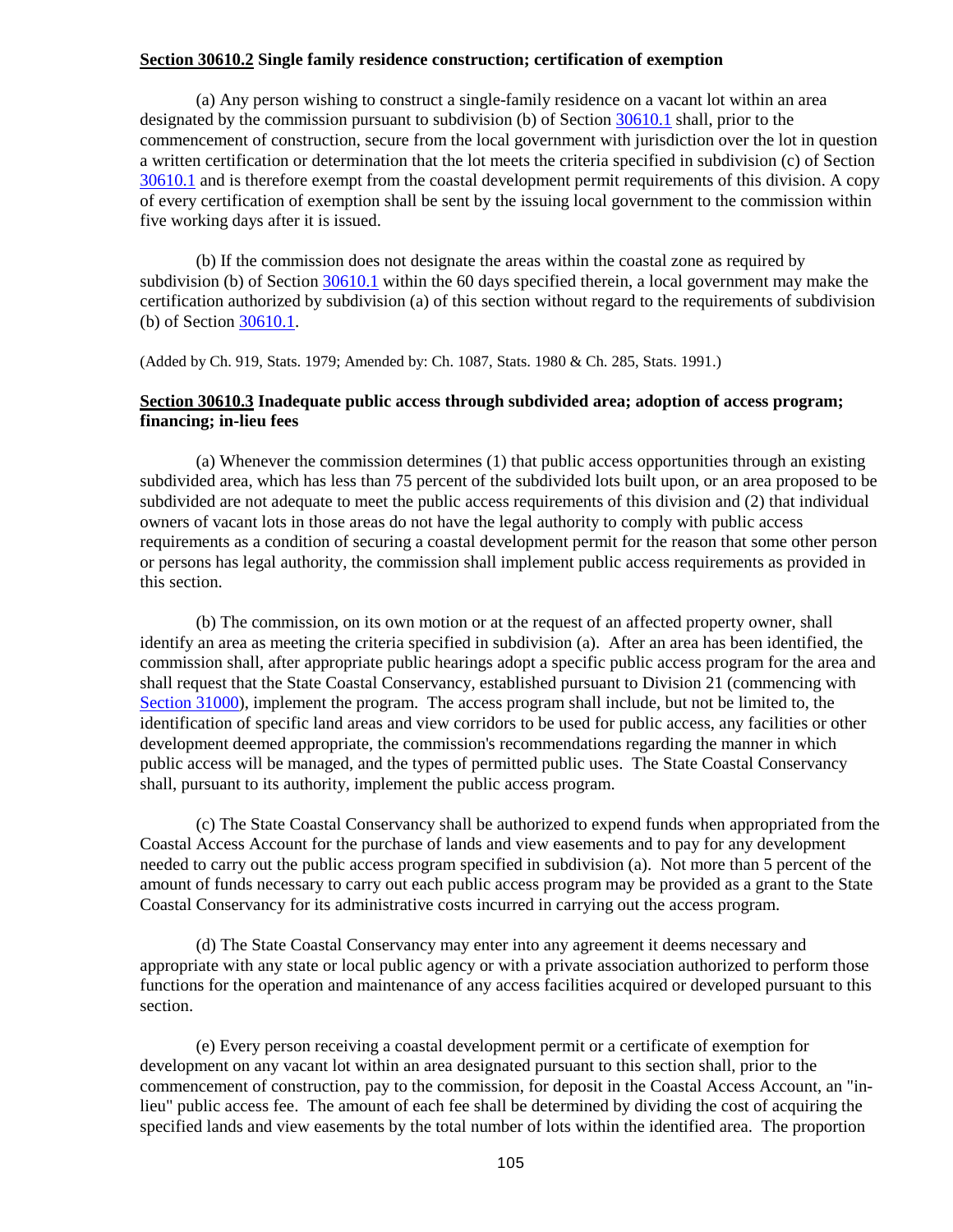of acquisition cost that can be allocated to lots built upon pursuant to permits that were not subject to public access conditions under this division or the California Coastal Zone Conservation Act of 1972 (former Division 18 (commencing with Section 27000)) shall be paid from the Coastal Access Account. An "in-lieu" public access fee may be in the form of an appropriate dedication, in which event the lots to which the dedication can be credited shall not be counted toward the total number of lots used in arriving at the "in-lieu" public access fee share for each remaining lot.

(f) For purposes of determining the acquisition costs specified in subdivision (e), the State Coastal Conservancy may, in the absence of a fixed price agreed to by both the State Coastal Conservancy and the seller, specify an estimated cost based on a formal appraisal of the value of the interest proposed to be acquired. The appraisal shall be conducted by an independent appraiser under contract with the State Coastal Conservancy and shall be completed within l20 days of the adoption of the specific public access program by the commission pursuant to subdivision (b). The appraisal shall be deemed suitable for all purposes of the Property Acquisition Law (Part 11, (commencing with [Section 15850 of the Government](http://leginfo.legislature.ca.gov/faces/codes_displayexpandedbranch.xhtml?tocCode=GOV&division=&title=2.&part=&chapter=&article=)  [Code\)](http://leginfo.legislature.ca.gov/faces/codes_displayexpandedbranch.xhtml?tocCode=GOV&division=&title=2.&part=&chapter=&article=)). For every year following public acquisition of the interests in land specified as part of a public access program and prior to payment of the required "in-lieu" fee, a carrying cost factor equal to 5 percent of the share attributable to each lot shall be added to any unpaid "in-lieu" public access fee, provided, however, that a lot owner may pay the "in-lieu" public access fee at any time after public acquisition in order to avoid payment of the carrying cost factor.

(g) No provision of this section may be applied within any portion of the unincorporated area in the County of Sonoma, commonly known as the Sea Ranch.

(Added by Ch. 919, Stats, 1979; Amended by Ch. 337, Stats, 2003; Ch. 183, 2004.)

## <span id="page-106-0"></span>**Section 30610.4 Single family residence construction; designation of areas where coastal development permit not required**

Upon establishment of an acquisition cost pursuant to subdivision (f) of Section [30610.3,](#page-105-1) the commission shall review the area in question to determine if all or some portion of that area meets the criteria specified in subdivision (b) of Section [30610.1](#page-103-0) for areas within which no coastal development permit will be required from the commission for construction of single-family residences. Notwithstanding paragraph  $(1)$  of subdivision  $(c)$  of Section [30610.1,](#page-103-0) lots other than those immediately adjacent to any beach or to the mean high tide line where there is no beach can be included in such an exclusion area. If the commission determines an area designated pursuant to subdivision (b) of Section [30610.3](#page-105-1) meets that criteria, the area shall be designated as one wherein no coastal development permit from the commission shall be required for the construction of single-family residences.

(b) Prior to the commencement of construction of any single-family residence within an area designated pursuant to this section, a certificate of exemption must be obtained pursuant to Section [30610.2](#page-105-0) and the appropriate "in-lieu" public access fee shall be paid.

<span id="page-106-1"></span>(Added by Ch. 919, Stats. 1979; Amended by Ch. 285, Stats. 1991.)

#### **Section 30610.5 Urban land areas; exclusion from permit provisions; conditions**

Urban land areas shall, pursuant to the provisions of this section, be excluded from the permit provisions of this chapter.

(a) Upon the request of a local government, an urban land area, as specifically identified by such local government, shall, after public hearing, be excluded by the commission from the permit provisions of this chapter where both of the following conditions are met: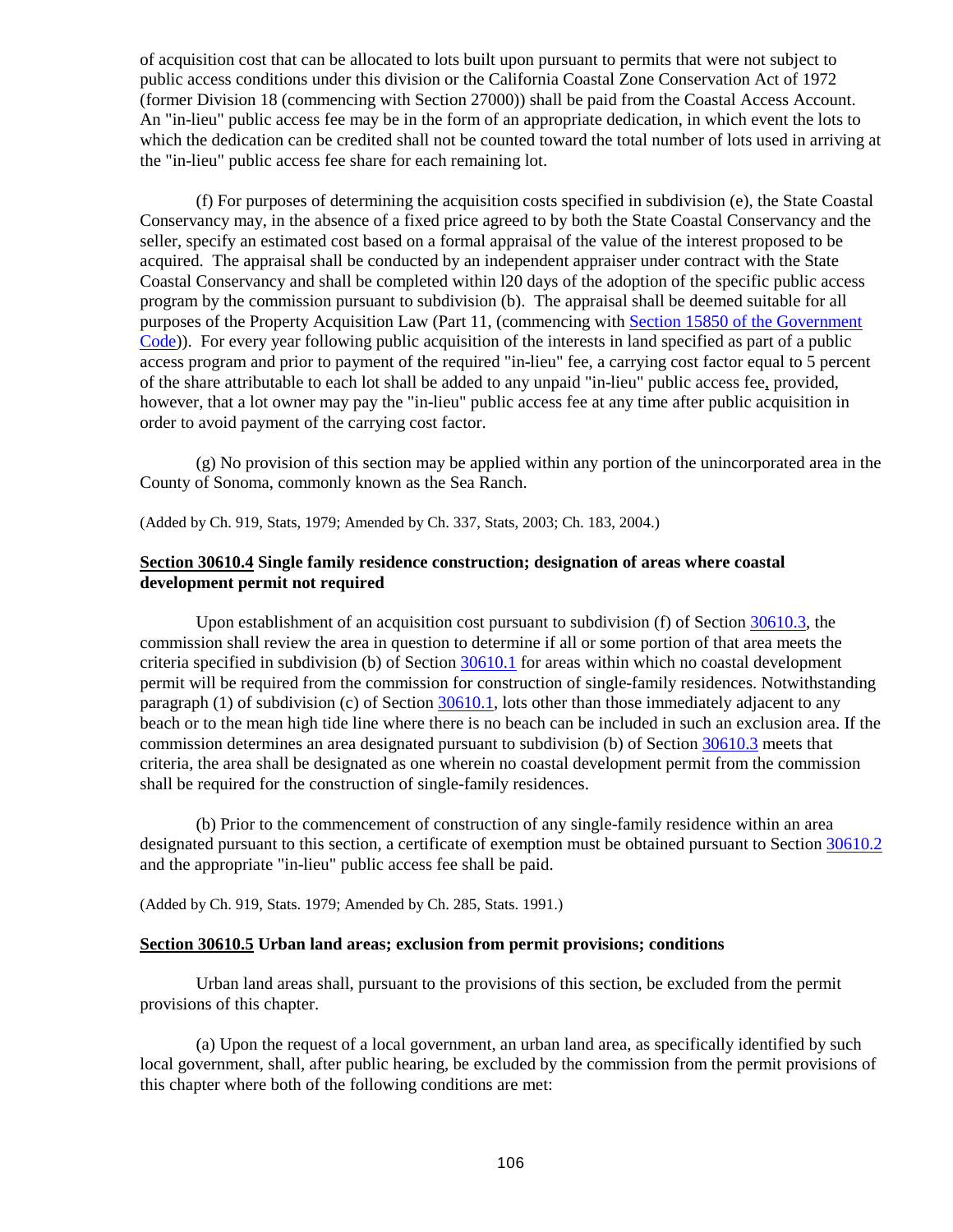(l) The area to be excluded is either a residential area zoned and developed to a density of four or more dwelling units per acre on or before January 1, 1977, or a commercial or industrial area zoned and developed for such use on or before January 1, 1977.

(2) The commission finds both of the following:

(i) Locally permitted development will be infilling or replacement and will be in conformity with the scale, size, and character of the surrounding community.

(ii) There is no potential for significant adverse effects, either individually or cumulatively, on public access to the coast or on coastal resources from any locally permitted development; provided, however, that no area may be excluded unless more than 50 percent of the lots are built upon, to the same general density or intensity of use.

(b) Every exclusion granted under subdivision (a) of this section and subdivision of (e) Section [30610](#page-102-0) shall be subject to terms and conditions to assure that no significant change in density, height, or nature of uses will occur without further proceedings under this division, and an order granting an exclusion under subdivision (e) of Section [30610,](#page-102-0) but not under subdivision (a) of this section may be revoked at any time by the commission, if the conditions of exclusion are violated. Tide and submerged land, beaches, and lots immediately adjacent to the inland extent of any beach, or of the mean high tide line of the sea where there is no beach, and all lands and waters subject to the public trust shall not be excluded under either subdivision (a) of this section or subdivision (e) of Section [30610.](#page-102-0)

(Amended by Ch. 1087, Stats. 1980.)

## <span id="page-107-0"></span>**Section 30610.6 Sea Ranch in Sonoma County**

(a) The Legislature hereby finds and declares that it is in the public interest to provide by statute for the resolution of the lengthy and bitter dispute involving development of existing legal lots within the unincorporated area of Sonoma County, commonly known as the Sea Ranch. The reasons for the need to finally resolve this dispute include:

(1) Acknowledgment by the responsible regulatory agencies that development of existing lots at Sea Ranch can proceed consistent with the provisions of this division and other applicable laws provided certain conditions have been met. Development has been prevented at considerable costs to property owners because these conditions have not been met.

(2) That it has been, and continues to be, costly to Sea Ranch property owners and the public because of, among other reasons, extensive and protracted litigation, continuing administrative proceedings, and escalating construction costs.

(3) The need to provide additional public access to and along portions of the coast at the Sea Ranch in order to meet the requirements of this division. The continuation of this dispute prevents the public from enjoying the use of such access opportunities.

(4) The commission is unable to refund 118 "environmental deposits" to property owners because coastal development permit conditions have not been met.

(5) It appears likely that this lengthy dispute will continue unless the Legislature provides a solution, and the failure to resolve the dispute will be unfair to property owners and the public.

(b) The Legislature further finds and declares that because of the unique circumstances of this situation, the provisions of this section constitute the most expeditious and equitable mechanism to ensure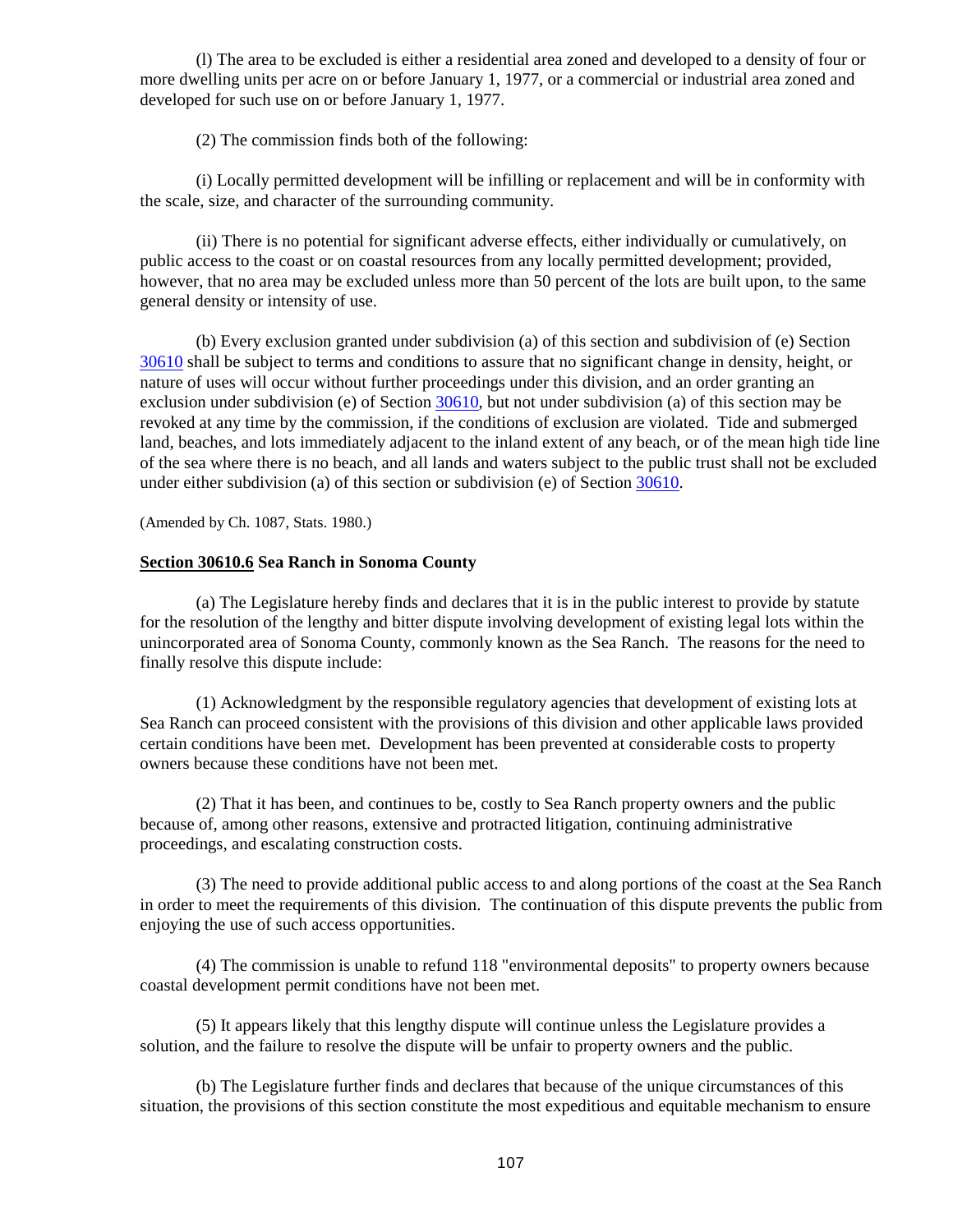a timely solution that is in the best property owners and that is consistent with the requirements of this division.

(c) If the Sea Ranch Association and Oceanic California, Inc. desire to take advantage of the terms of this section, they shall, not sooner than April 1, 1981, and not later than July 1, 1981, deposit into escrow deeds and other necessary documents that have been determined by the State Coastal Conservancy prior to their deposit in escrow to be legally sufficient to convey to the State Coastal Conservancy enforceable and nonexclusive public use easements free and clear of liens and encumbrances for the easements specifically described in this subdivision. Upon deposit of five hundred thousand dollars (\$500,000) into the same escrow account by the State Coastal Conservancy, but in no event later than 30 days after such deeds and other necessary documents have been deposited in the escrow account, the escrow agent shall transmit the five hundred thousand dollars (\$500,000), less the escrow, title, and administrative costs of the State Coastal Conservancy, in an amount not to exceed twenty thousand dollars (\$20,000), to the Sea Ranch Association and shall convey such deeds and other necessary documents to the State Coastal Conservancy. The conservancy shall subsequently convey such deeds and other necessary documents to an appropriate public agency that is authorized and agrees to accept such easements. The deeds specified in this subdivision shall be for the following easements:

(1) In Unit 34A, a 30-foot wide vehicle and pedestrian access easement from a point on State Highway 1, 50 feet north of a mile post marker 56.75, a day parking area for 10 vehicles, a 15-foot wide pedestrian accessway from the parking area continuing west to the bluff-top trail, and a 15-foot wide blufftop pedestrian easement beginning at the southern boundary of Gualala Point County Park and continuing for approximately three miles in a southerly direction to the sandy beach at the northern end of Unit 28 just north of Walk-on Beach together with a 15-foot wide pedestrian easement to provide a connection to Walkon Beach to the south.

(2) In Unit 24, a day parking area west of State Highway 1, just south of Whalebone Reach, for six vehicles, and a 15-foot wide pedestrian accessway over Sea Ranch Association common areas crossing Pacific Reach and continuing westerly to the southern portion of Shell Beach with a l5-foot wide pedestrian easement to connect with the northern portion of Shell Beach.

(3) In Unit 36, a 30-foot wide vehicle and pedestrian accessway from State Highway 1, mile post marker 53.96, a day parking area for 10 vehicles, and a 15-foot wide pedestrian accessway from the parking area to the beach at the intersection of Units 21 and 36.

(4) In Unit 17, adjacent to the intersection of Navigator's Reach and State Highway 1, 75 feet north of mile post marker 52.21, enough land to provide day parking for four vehicles and a 15-foot wide pedestrian accessway from the parking area to Pebble Beach.

(5) In Unit 8, a 30-foot wide vehicle and pedestrian accessway from State Highway 1, mile post marker 50.85, a day parking area for 10 vehicles and a 15-foot wide pedestrian accessway from the parking area to Black Point Beach.

(6) With respect to each of the beaches to which access will be provided by the easements specified in this subdivision, an easement for public use of the area between the line of mean high tide and either the toe of the adjacent bluff or the first line of vegetation, whichever is nearer to the water.

(7) Scenic view easements for those areas specified by the executive director, as provided in subdivision (d), and which easements allow for the removal of trees in order to restore and preserve scenic views from State Highway 1.

(d) The executive director of the commission shall, within 30 days after the effective date of this section, specifically identify the areas along State Highway 1 for which the scenic view easements provided for in paragraph (7) of subdivision (c) will be required. In identifying the areas for which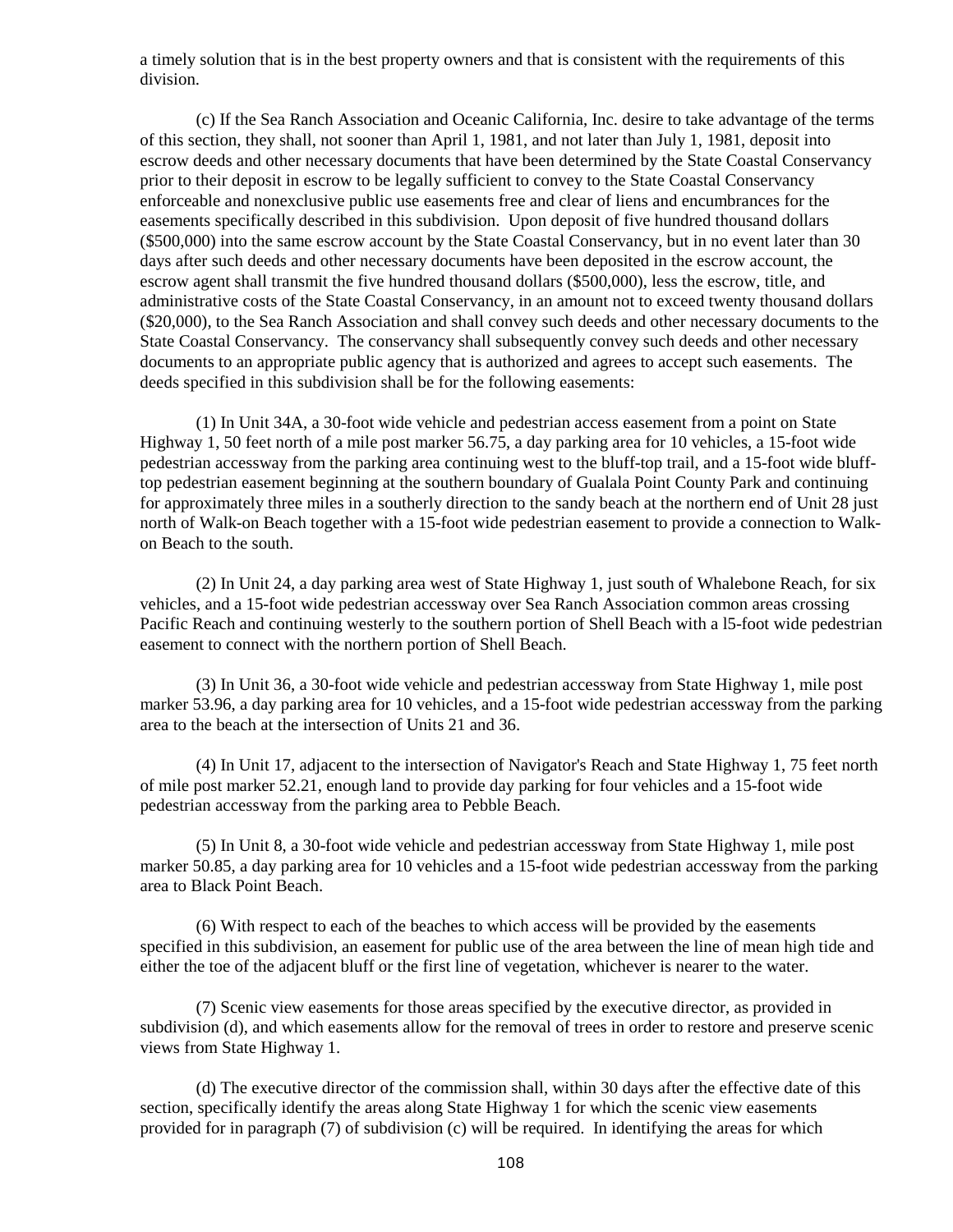easements for the restoration and preservation of public scenic views will be required, the executive director shall take into account the effect of tree removal so as to avoid causing erosion problems. It is the intent of the Legislature that only those areas be identified where scenic views to or along the coast are unique or particularly beautiful or spectacular and which thereby take on public importance. The restoration and preservation of the scenic view areas specified pursuant to this subdivision shall be at public expense.

(e) Within 30 days after the effective date of this section, the executive director of the commission shall specify design criteria for the height, site, and bulk of any development visible from the scenic view areas provided for in subdivision (d). This criteria shall be enforced by the County of Sonoma if the deeds and other necessary documents specified in subdivision (c) have been conveyed to the State Coastal Conservancy. This criteria shall be reasonable so as to enable affected property owners to build singlefamily residences of substantially similar overall size to those that property owners who are not affected by these criteria may build or have already built under the Sea Ranch Association's building design criteria. The purpose of such criteria is to ensure that development will not substantially detract from the specified scenic view areas.

(f) On and after the date on which the deeds and other necessary documents deposited in escrow pursuant to subdivision (c) have been conveyed to the State Coastal Conservancy, no additional public access requirements shall be imposed at the Sea Ranch pursuant to this division by any regional commission, the commission, any other state agency, or any local government. The Legislature hereby finds and declares that the provisions of the access facilities specified in this subdivision shall be deemed adequate to meet the requirements of this division.

(g) The realignment of internal roads within the Sea Ranch shall not be required by any state or local agency acting pursuant to the provisions of this division. However, that appropriate easements may be required by the County of Sonoma to provide for the expansion of State Highway 1 for the development of turnout and left-turn lanes and for the location of a bicycle path, when the funds are made available for such purposes. The Legislature finds and declares that the provisions of this subdivision is adequate to meet the requirements of this division to ensure that new development at the Sea Ranch will not overburden the capacity of State Highway 1 to the detriment of recreational users.

(h) No coastal development permit shall be required pursuant to this division for the development of supplemental water supply facilities determined by the State Water Resources Control Board to be necessary to meet the needs of legally permitted development within the Sea Ranch. The commission, through its executive director, shall participate in the proceedings before the State Water Resources Control Board relating to such facilities and may recommend terms and conditions that the commission deems necessary to protect against adverse impacts on coastal zone resources. The State Water Resources Control Board shall condition any permit or other authorization for the development of such facilities so as to carry out the commission's recommendation, unless the State Water Resources Control Board determines that any such recommended terms or conditions are unreasonable. This subdivision shall become operative if the deeds and other necessary documents specified in subdivision (c) have been conveyed to the State Coastal Conservancy.

(i) Within 90 days after the effective date of this section, the commission, through its executive director, shall specify criteria for septic tank construction, operation, and monitoring within the Sea Ranch to ensure protection of coastal zone resources consistent with the policies of this division. The North Coast Regional Water Quality Control Board shall review such criteria and adopt it, unless it finds such criteria or a portion thereof is unreasonable. The regional board shall be responsible for the enforcement of any such adopted criteria if the deeds and other necessary documents specified in subdivision (c) have been conveyed to the State Coastal Conservancy.

(j) Within 60 days after the date on which the deeds and other necessary documents deposited in escrow pursuant to subdivision (c) have been conveyed to the State Coastal Conservancy, the commission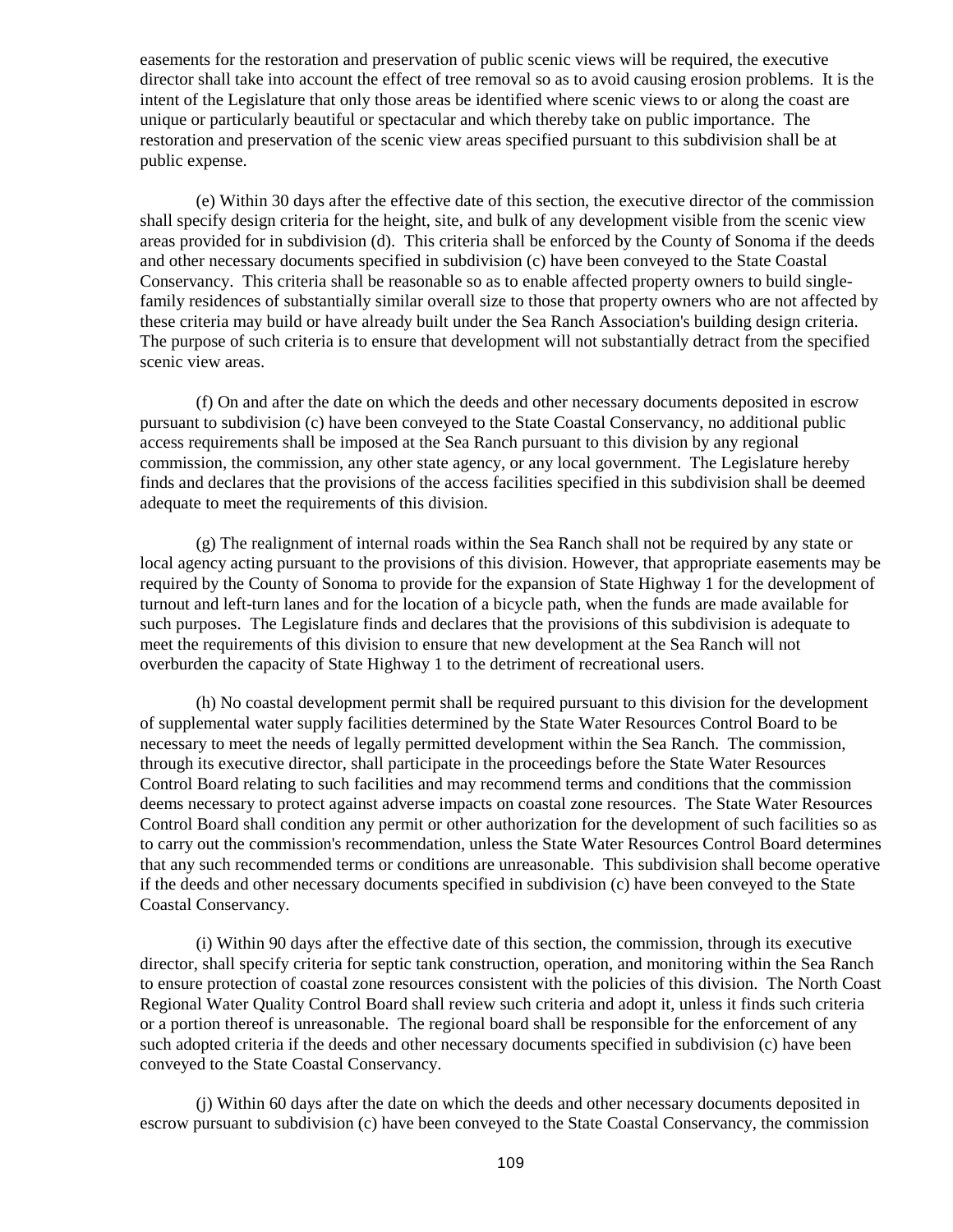shall refund every Sea Ranch "environmental deposit" together with any interest earned on such deposit to the person, or his or her designee, who paid such deposit.

(k) Notwithstanding any other provision of law, on and after the date on which the deeds and other necessary documents deposited in escrow pursuant to subdivision (c) have been conveyed to the State Coastal Conservancy, a coastal development permit shall not be required pursuant to this division for the construction of any single-family residence dwelling on any vacant, legal lot existing at the Sea Ranch on the effective date of this section. With respect to any other development for which a coastal development permit is required within legally existing lots at the Sea Ranch, no conditions may be imposed pursuant to this division that impose additional public access requirements or that relate to supplemental water supply facilities, septic tank systems, or internal road realignment.

(1) Notwithstanding any other provision of law, if on July 1, 1981, deeds and other necessary documents that are legally sufficient to convey the easements specified in subdivision (c) have not been deposited in an escrow account, the provisions of this section shall no longer be operative and shall have no force or effect and thereafter all the provisions of this division in effect prior to enactment of this section shall again be applicable to any development within the Sea Ranch.

(m) The Legislature hereby finds and declares that the provisions for the settlement of this dispute, especially with respect to public access, as set forth in this section provide an alternative to and are equivalent to the provisions set forth in Section [30610.3.](#page-105-0) The Legislature further finds that the provisions of this section are not in lieu of the permit and planning requirements of this division but rather provide for an alternative mechanism to Section [30610.3](#page-105-0) for the resolution of outstanding issues at the Sea Ranch.

(Added by Ch. 1371, Stats. 1980; amended by Ch. 538, Stats. 2006.)

## **Section 30610.8 Hollister Ranch; public access program; in-lieu fee; additional conditions to permits; implementation**

(a) The Legislature hereby finds and declares that a dispute exists at the Hollister Ranch in Santa Barbara County with respect to the implementation of public access policies of this division and that it is in the interest of the state and the property owners at the Hollister Ranch to resolve this dispute in an expeditious manner. The Legislature further finds and declares that public access should be provided in a timely manner and that in order to achieve this goal, while permitting property owners to commence construction, the provisions of this section are necessary to promote the public's welfare.

(b) For purposes of Section [30610.3](#page-105-0) and with respect to the Hollister Ranch public access program, the in-lieu fee shall be five thousand dollars (\$5,000) for each permit. Upon payment by the applicant for a coastal development permit of this in-lieu fee to the State Coastal Conservancy for use in implementing the public access program, the applicant may immediately commence construction if the other conditions of the coastal development permit, if any, have been met. No condition may be added to a coastal development permit that was issued prior to the effective date of this section for any development at the Hollister Ranch.

(c) It is the intent of the Legislature that the State Coastal Conservancy and the State Public Works Board utilize their authority provided under law to implement, as expeditiously as possible, the public access policies and provisions of this division at the Hollister Ranch in Santa Barbara County.

(d) Notwithstanding provision 2 of category (2) of Item 3760-490-721 of the Budget Act of 1984, all in-lieu fees received pursuant to this section shall be deposited in the State Coastal Conservancy Fund and shall be available for appropriation to the conservancy for the purposes specified in subdivision (d) of [Section 5096.151.](http://leginfo.legislature.ca.gov/faces/codes_displayexpandedbranch.xhtml?tocCode=PRC&division=5.&title=&part=&chapter=&article=)

(Added by Ch. 43, Stats. 1982; Amended by Ch. 1551, Stats. 1984.)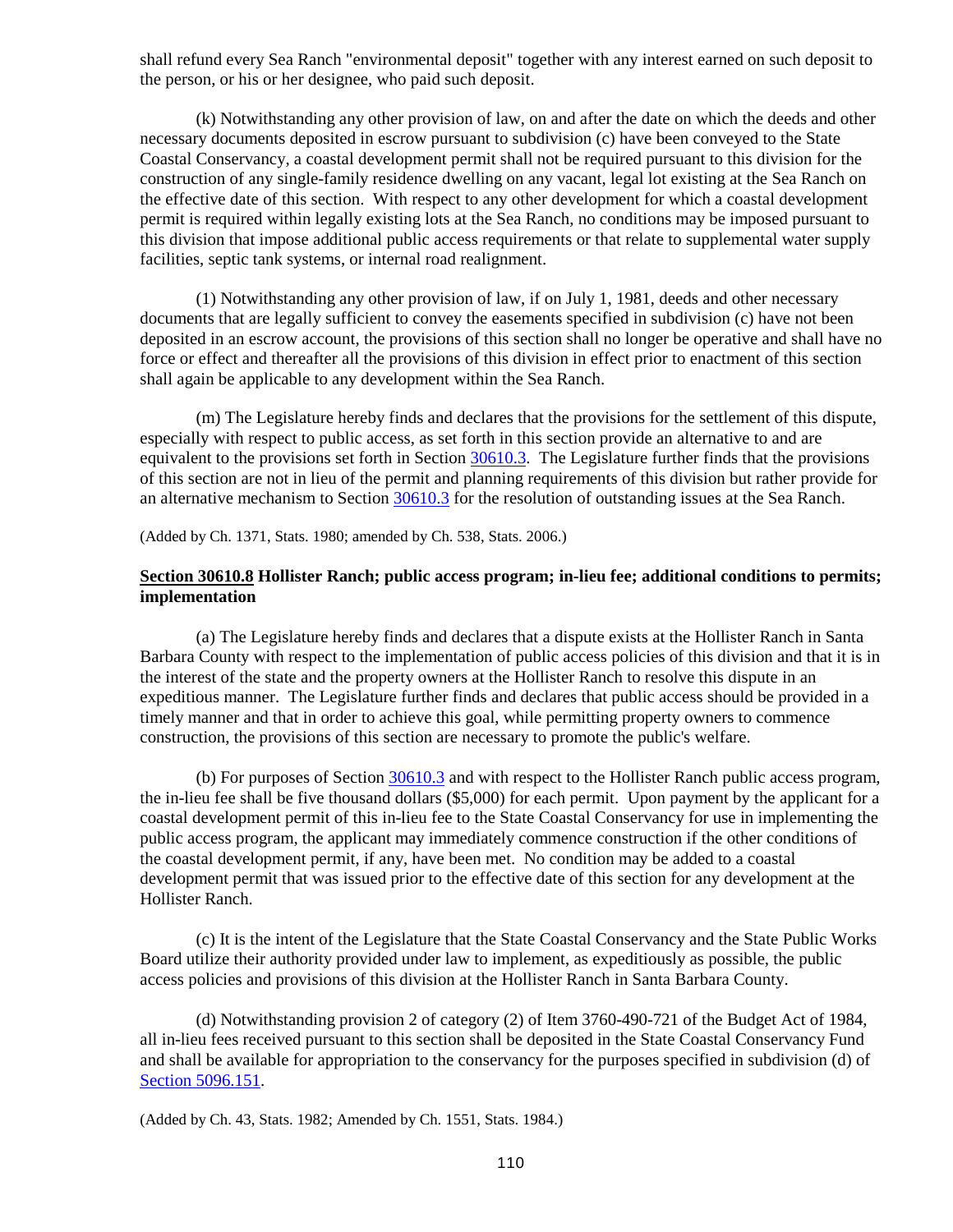## **Section 30610.9 Film production projects in coastal zones; expedited permit procedures**

(a) This section applies only if the governing body of a local government elects to designate the commission as the processing and permitting authority for purposes of this section.

(b) In order to expedite the processing of an application for a coastal development permit for a motion picture, television, or commercial production project in the coastal zone, the governing body of a local government with a certified local coastal program may elect to designate the commission as the appropriate authority to process and issue a coastal development permit for a temporary, nonrecurring location set, if the production activity, including preparation, construction, filming, and set removal at the site will not exceed 190 days, in accordance with the following procedures:

(1) The applicant shall submit a copy of the commission's coastal development permit application, or the local coastal development permit application, to the local government. The governing body of the local government may elect to designate the commission as the processing and permitting authority on a project-by-project basis. The governing body may designate the local coastal administrator or other designee as the decision-making authority to decide the projects that will be transmitted to the commission for processing and permitting.

(2) If the governing body of the local government elects to designate the commission as the processing and permitting authority for a project, all documents and changes submitted to the commission during the course of the application process shall also be submitted to the local government for informational purposes. The local government may transmit any recommendations it may have for the project to the commission.

(3) If the commission issues an administrative permit for a project, rather than a coastal development permit, the local coastal administrator, other designee, or governing body, as the case may be, may object to the commission regarding the issuance of that permit.

(4) The applicant shall obtain all local noncoastal use permits in connection with the project. The approval of the commission's coastal development permit shall be conditioned on the approval of the local noncoastal permits.

(5) The applicant shall transmit all complaints and comments from residents and business owners in connection with the filming activity to the commission for consideration prior to the approval of the application.

(6) The applicant shall obtain all other applicable permits required by state and federal jurisdictions in connection with the project.

(Added by Ch. 491, Stats. 1999.)

## <span id="page-111-0"></span>**Section 30611 Emergencies; waiver of permit**

When immediate action by a person or public agency performing a public service is required to protect life and public property from imminent danger, or to restore, repair, or maintain public works, utilities, or services destroyed, damaged, or interrupted by natural disaster, serious accident, or in other cases of emergency, the requirements of obtaining any permit under this division may be waived upon notification of the executive director of the commission of the type and location of the work within three days of the disaster or discovery of the danger, whichever occurs first. Nothing in this section authorizes permanent erection of structures valued at more than twenty-five thousand dollars (\$25,000).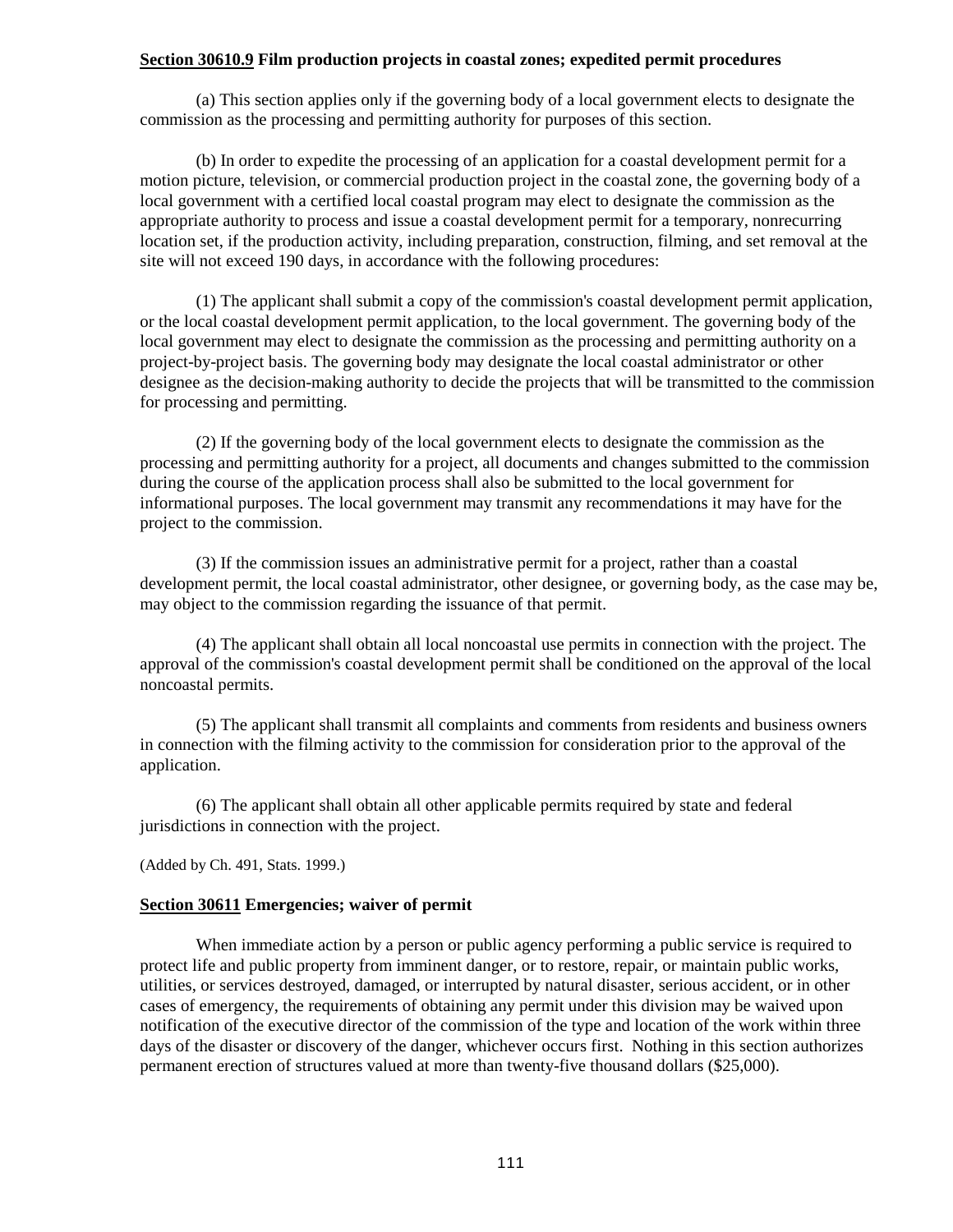## **Section 30612 Application for permit to demolish a structure**

An application for a coastal development permit to demolish a structure shall not be denied unless the agency authorized to issue that permit, or the commission, on appeal, where appeal is authorized by this division, finds, based on a preponderance of the evidence, that retention of that structure is feasible.

(Amended by Ch. 1173, Stats. 1981.)

# **Section 30613 Lands subject to public trust which are filled, developed and committed to urban uses; coastal development permits; local coastal programs; categorical or urban exclusions**

(a) The provisions of subdivision (b) of Section [30519,](#page-82-0) subdivision (b) of Section [30600,](#page-91-0) and subdivision (b) of Section [30610.5,](#page-106-0) which apply to lands subject to the public trust shall not apply to any lands which may be subject to the public trust but which the commission, after consultation with the State Lands Commission, determines are (1) filled and developed and are (2) located within an area which is committed to urban uses.

(b) No later than 120 days after receiving a request from a local government, the commission shall determine the lands within the jurisdiction of that local government to which the provisions of subdivision (a) apply.

(c) The provisions of this section shall apply to lands which have been the subject of coastal development permits, local coastal program, categorical exclusions or urban exclusions, which have previously been approved, authorized, or certified by the commission.

(Added by Ch. 43, Stats, 1982.)

# **Section 30614 Responsibility of commission to ensure coastal development permit conditions are enforced and do not expire during term of permit; release of housing units for persons and families of low or moderate income**

(a) The commission shall take appropriate steps to ensure that coastal development permit conditions existing as of January 1, 2002, relating to affordable housing are enforced and do not expire during the term of the permit.

(b) Nothing in this section is intended to retroactively authorize the release of any housing unit for persons and families of low or moderate income from coastal development permit requirements except as provided in [Section 30607.2.](#page-99-0)

(Added by Ch. 297, Stats. 2002.)

# **ARTICLE 2 DEVELOPMENT CONTROL PROCEDURES**

## <span id="page-112-0"></span>**Section 30620 Interim procedures; permanent procedures; filing fees and expense reimbursements; frivolous appeals**

(a) By January 30, 1977, the commission shall, consistent with this chapter, prepare interim procedures for the submission, review, and appeal of coastal development permit applications and of claims of exemption. These procedures shall include, but are not limited to, all of the following:

(1) Application and appeal forms.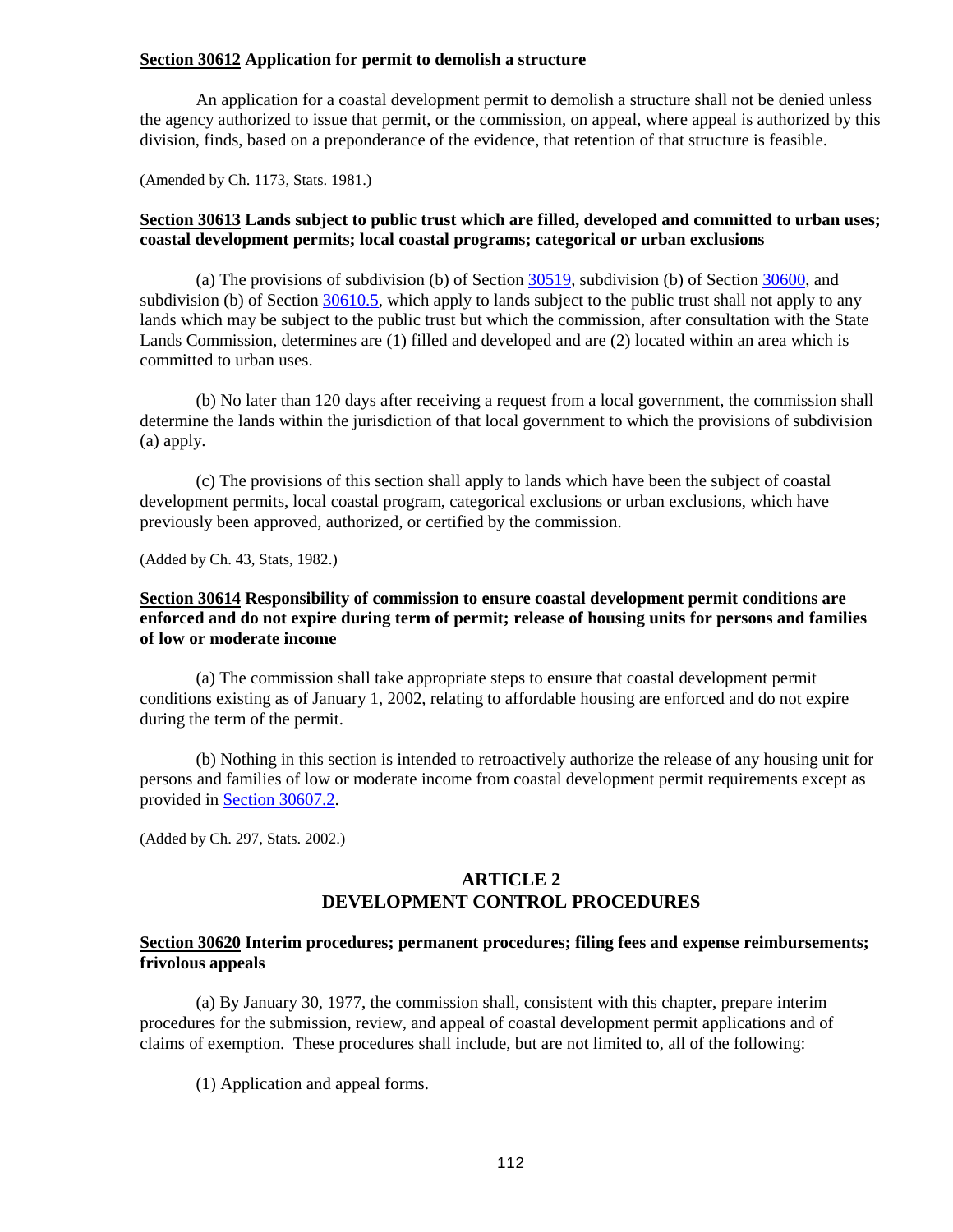(2) Reasonable provisions for notification to the commission and other interested persons of any action taken by a local government pursuant to this chapter, in sufficient detail to ensure that a preliminary review of that action for conformity with this chapter can be made.

(3) Interpretive guidelines designed to assist local governments, the commission, and persons subject to this chapter in determining how the policies of this division shall be applied in the coastal zone prior to the certification, and through the preparation and amendment, of local coastal programs. However, the guidelines shall not supersede, enlarge, or diminish the powers or authority of the commission or any other public agency.

(b) Not later than May 1, 1977, the commission shall, after public hearing, adopt permanent procedures that include the components specified in subdivision (a) and shall transmit a copy of those procedures to each local government within the coastal zone and make them readily available to the public. The commission may thereafter, from time to time, and, except in cases of emergency, after public hearing, modify or adopt additional procedures or guidelines that the commission determines to be necessary to better carry out the purposes of this division.

(c)(1) The commission may require a reasonable filing fee and the reimbursement of expenses for the processing by the commission of an application for a coastal development permit under this division and, except for local coastal program submittals, for any other filing, including, but not limited to, a request for revocation, categorical exclusion, or boundary adjustment, that is submitted for review by the commission.

(2) Any coastal development permit fees that are collected by the commission under paragraph (1) shall be deposited in the Coastal Act Services Fund established pursuant to Sectio[n 30620.1.](#page-113-0) This paragraph does not authorize an increase in fees or create any new authority on the part of the commission.

(d) With respect to an appeal of an action taken by a local government pursuant to Section [30602](#page-95-0) or [30603,](#page-96-0) the executive director shall, within five working days of receipt of an appeal from a person other than a member of the commission or a public agency, determine whether the appeal is patently frivolous. If the executive director determines that an appeal is patently frivolous, the appeal shall not be filed unless a filing fee in the amount of three hundred dollars (\$300) is deposited with the commission within five working days of the receipt of the executive director's determination. If the commission subsequently finds that the appeal raises a substantial issue, the filing fee shall be refunded.

(Amended by: Ch. 285, Stats. 1991; Ch. 802, Stats. 1991; Ch. 427, Stats. 1992; Ch. 753, Stats. 1993; Ch. 669, Stats. 1995; Ch. 782, Stats. 1997; Ch. 760, Stats. 2008; Ch. 472, Stats. 2013.)

### <span id="page-113-0"></span>**30620.1. Coastal Act Services Fund created; purpose; annual transfer**

(a) The Coastal Act Services Fund is hereby created in the State Treasury, to be administered by the commission. The moneys in the fund, upon appropriation by the Legislature in the annual Budget Act, shall be expended by the commission in accordance with this chapter to enforce the California Coastal Act and to provide services to local government, permit applicants, public agencies, and the public participating in the implementation of this division.

(b) Five hundred thousand dollars (\$500,000), adjusted annually by the application of the [California Consumer Price Index for Urban Consumers](http://www.dir.ca.gov/DLSR/statistics_Research.html) as determined by the Department of Industrial Relations pursuant to [Section 2212 of the Revenue and Taxation Code,](http://leginfo.legislature.ca.gov/faces/codesTOCSelected.xhtml?tocCode=RTC&tocTitle=+Revenue+and+Taxation+Code+-+RTC) shall be transferred annually from the Coastal Act Services Fund to the Coastal Access Account established pursuant to Section [30620.2.](#page-113-1)

<span id="page-113-1"></span>(Added by Ch. 760, Stats. 2008.)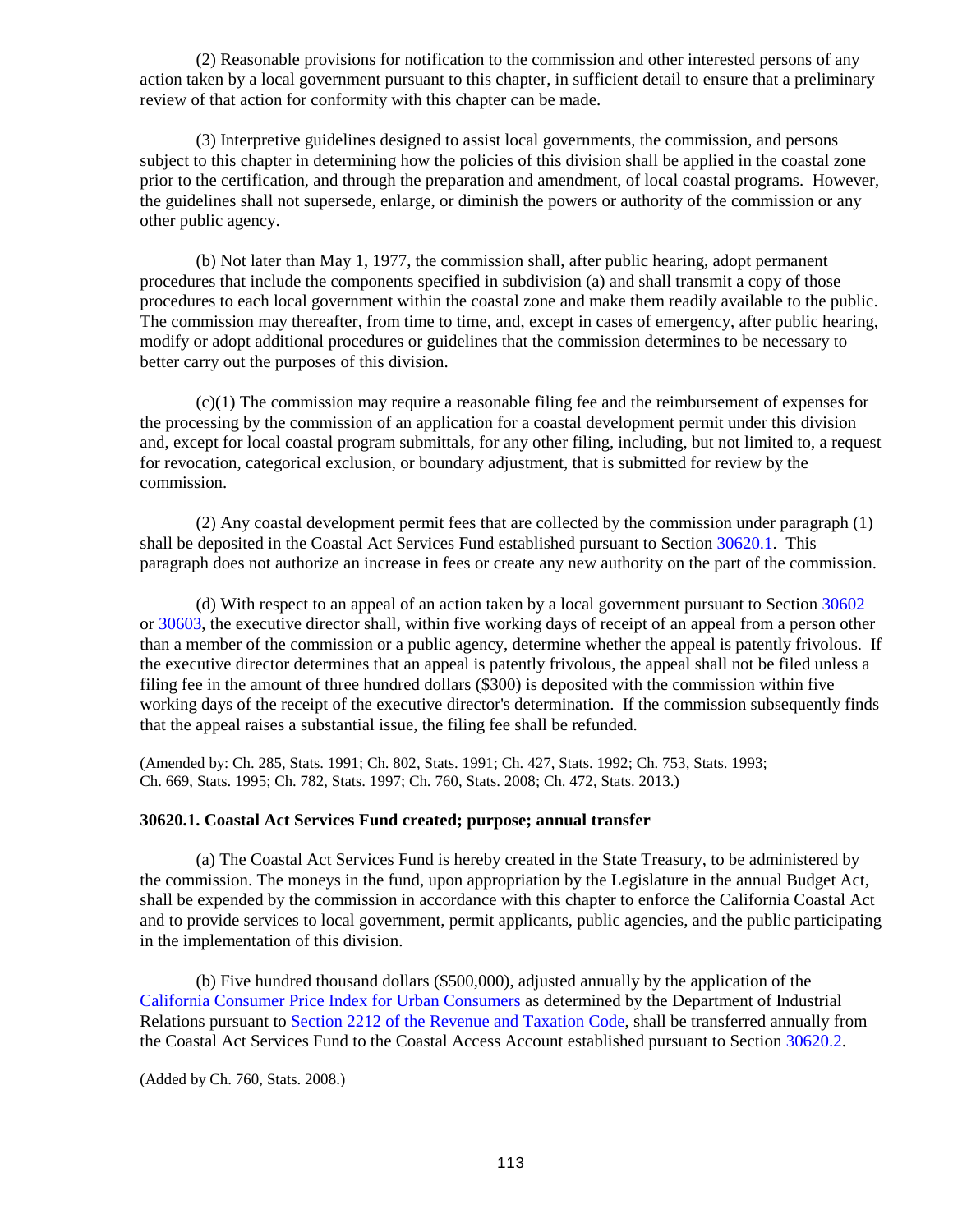## **30620.2. Coastal Access Account created; purpose**

The Coastal Access Account is hereby created in the State Coastal Conservancy Fund. The money in the account shall be available, upon appropriation by the Legislature in the annual Budget Act, to the State Coastal Conservancy for grants to public agencies and private nonprofit entities or organizations for the development, maintenance, and operation of new or existing facilities that provide public access to the shoreline of the sea, as defined in Section [30115.](#page-12-0) Any grant funds that are not expended for those purposes shall revert to the account.

(Added by Ch. 760, Stats. 2008.)

#### **Section 30620.5 Local government exercising option under section 30600 subdivision(b)**

(a) A local government may exercise the option provided in subdivision (b) of Section [30600,](#page-91-0) if it does so for the entire area of its jurisdiction within the coastal zone and after it establishes procedures for the issuance of coastal development permits. Such procedures shall incorporate, where applicable, the interpretive guidelines issued by the commission pursuant to Section [30620.](#page-112-0)

(b) If a local government elects to exercise the option provided in subdivision (b) of Section [30600,](#page-91-0) the local government shall, by resolution adopted by the governing body of such local government, notify the commission and shall take appropriate steps to assure that the public is properly notified of such action. The provisions of subdivision (b) of Section [30600](#page-91-0) shall take effect and shall be exercised by the local government on the 10th working day after the date on which the resolution required by this subdivision is adopted.

(c) Every local government exercising the option provided in subdivision (b) of Section [30600](#page-91-0) or acting on coastal development permits prior to certification of its local coastal program pursuant to Sections [30520,](#page-84-0) [30600.5,](#page-92-0) and [30624,](#page-115-0) shall within five working days notify the commission and any person who, in writing, has requested such notification, in the manner prescribed by the commission pursuant to Section [30600.5](#page-92-0) or [30620,](#page-112-0) of any coastal development permit it issues.

(d) Within five working days of receipt of the notice required by subdivision (c), the executive director of the commission shall post, at a conspicuous location in the commission's office, a description of the coastal development permit issued by the local government. Within 15 working days of receipt of such notice, the executive director shall, in the manner prescribed by the commission pursuant to subdivision (a) of Section [30620,](#page-112-0) provide notice of the locally issued coastal development permit to members of the commission.

(Added by Stats. 1976; Amended by Stats. 1981.)

#### **Section 30620.6 Public notice and appeal procedures; time for adoption**

The commission shall, not later than August 1, 1978, and after public hearing, adopt public notice and appeal procedures for the review of development projects appealable pursuant to Sections [30603](#page-96-0) and [30715.](#page-123-0) The commission shall send copies of such procedures to every local government within the coastal zone and shall make them readily available to the public.

#### <span id="page-114-0"></span>**Section 30621 De novo hearings; notice; time; filing of appeals**

(a) The commission shall provide for a de novo public hearing on applications for coastal development permits and any appeals brought pursuant to this division and shall give to any affected person a written public notice of the nature of the proceeding and of the time and place of the public hearing. Notice shall also be given to any person who requests, in writing, such notification. A hearing on any coastal development permit application or an appeal shall be set no later than 49 *working* days after the date on which the application or appeal is filed with the commission.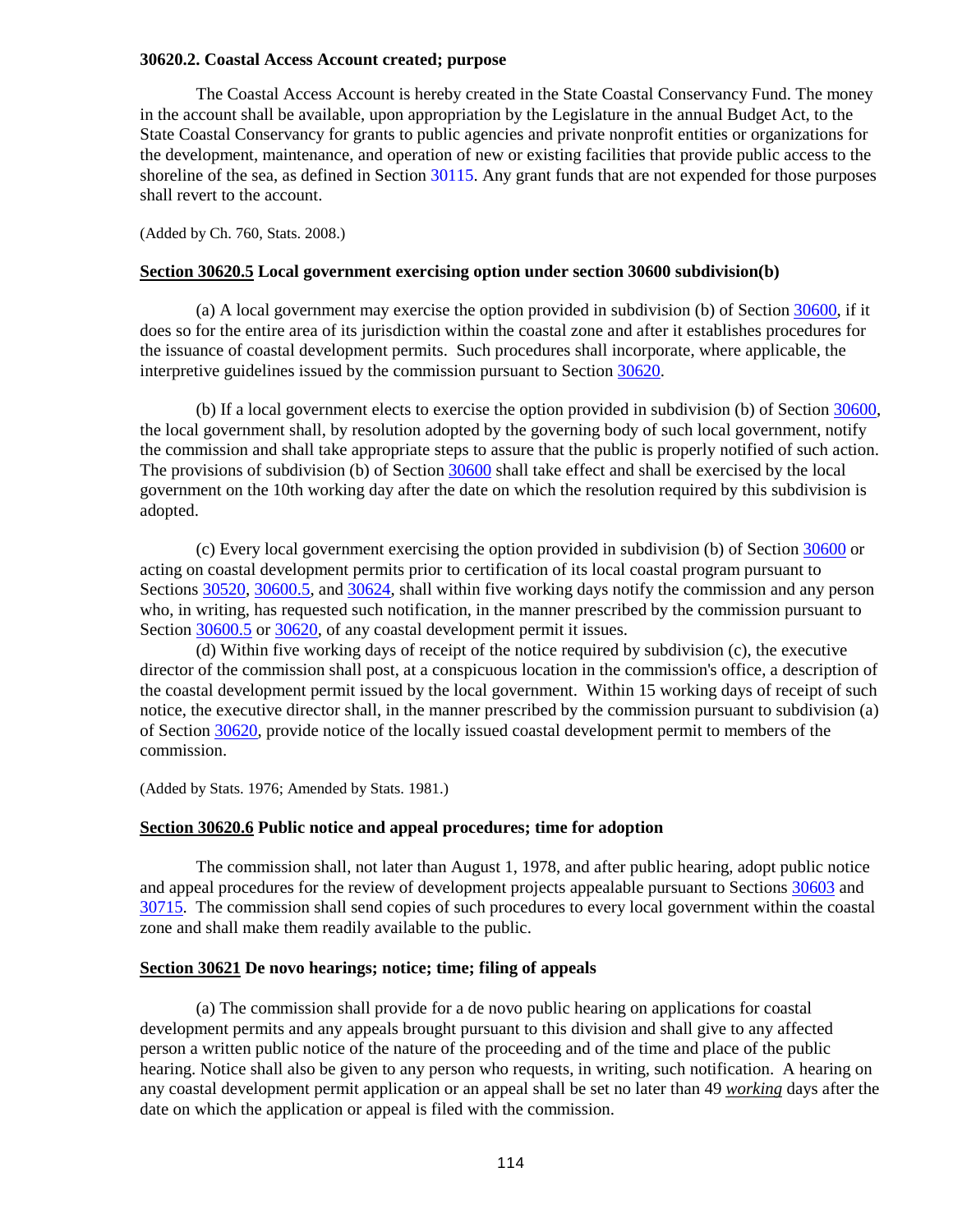(b) An appeal that is properly submitted shall be considered to be filed when any of the following occurs

(1) The executive director determines that the appeal is not patently frivolous pursuant to subdivision (d) of Section [30620.](#page-112-0)

(2) The five-day period for the executive director to determine whether an appeal is patently frivolous pursuant to subdivision (d) of Section [30620](#page-112-0) expires without that determination.

(3) The appellant pays the filing fee within the five-day period set forth in subdivision (d) of Section [30620.](#page-112-0)

(Amended by: Ch. 1075, Stats, 1978; Ch. 919, Stats. 1979; Ch. 285, Stats. 1991; Ch. 669, Stats. 1995 Ch. 683, Stats. 2015; Ch. 597, Stats. 2016.)

#### <span id="page-115-1"></span>**Section 30622 Action on permit application or appeal**

The commission shall act upon the coastal development permit application or an appeal within 21 days after the conclusion of the hearing pursuant to Section [30621.](#page-114-0)

(Amended by Ch. 285, Stats. 1991.)

### **Section 30623 Stay on appeal**

If an appeal of any action on any development by any local government or port governing body is filed with the commission, the operation and effect of that action shall be stayed pending a decision on appeal.

(Amended by Ch. 285, Stats. 1991.)

## <span id="page-115-0"></span>**Section 30624 Emergency cases and certain nonemergency developments; issuance of permits without compliance with procedures; requests that permits not be effective**

(a) The commission shall provide, by regulation, for the issuance of coastal development permits by the executive director of the commission or, where the coastal development permit authority has been delegated to a local government pursuant to Section [30600.5,](#page-92-0) by an appropriate local official designated by resolution of the local government without compliance with the procedures specified in this chapter in cases of emergency, other than an emergency provided for under Section [30611,](#page-111-0) and for the following nonemergency developments: improvements to any existing structure; any single-family dwelling; any development of four dwelling units or less within any incorporated area that does not require demolition; any other developments not in excess of one hundred thousand dollars (\$100,000) other than any division of land; and any development specifically authorized as a principal permitted use and proposed in an area for which the land use portion of the applicable local coastal program has been certified. Such permit for nonemergency development shall not be effective until after reasonable public notice and adequate time for the review of such issuance has been provided.

(b) If one-third of the appointed membership of the commission so request; at the first meeting following the issuance of such permit by the executive director, such issuance shall not be effective, and, instead, the application shall be processed in accordance with the commission's procedures for permits and pursuant to the provisions of this chapter.

(c) Any permit issued by a local official pursuant to the provisions of this section shall be scheduled on the agenda of the governing body of the local agency at its first scheduled meeting after that permit has been issued. If, at that meeting, one-third of the members of that governing body so request, the permit issued by the local official shall not go into effect and the application for a coastal development permit shall be processed by the local government pursuant to Section [30600.5.](#page-92-0)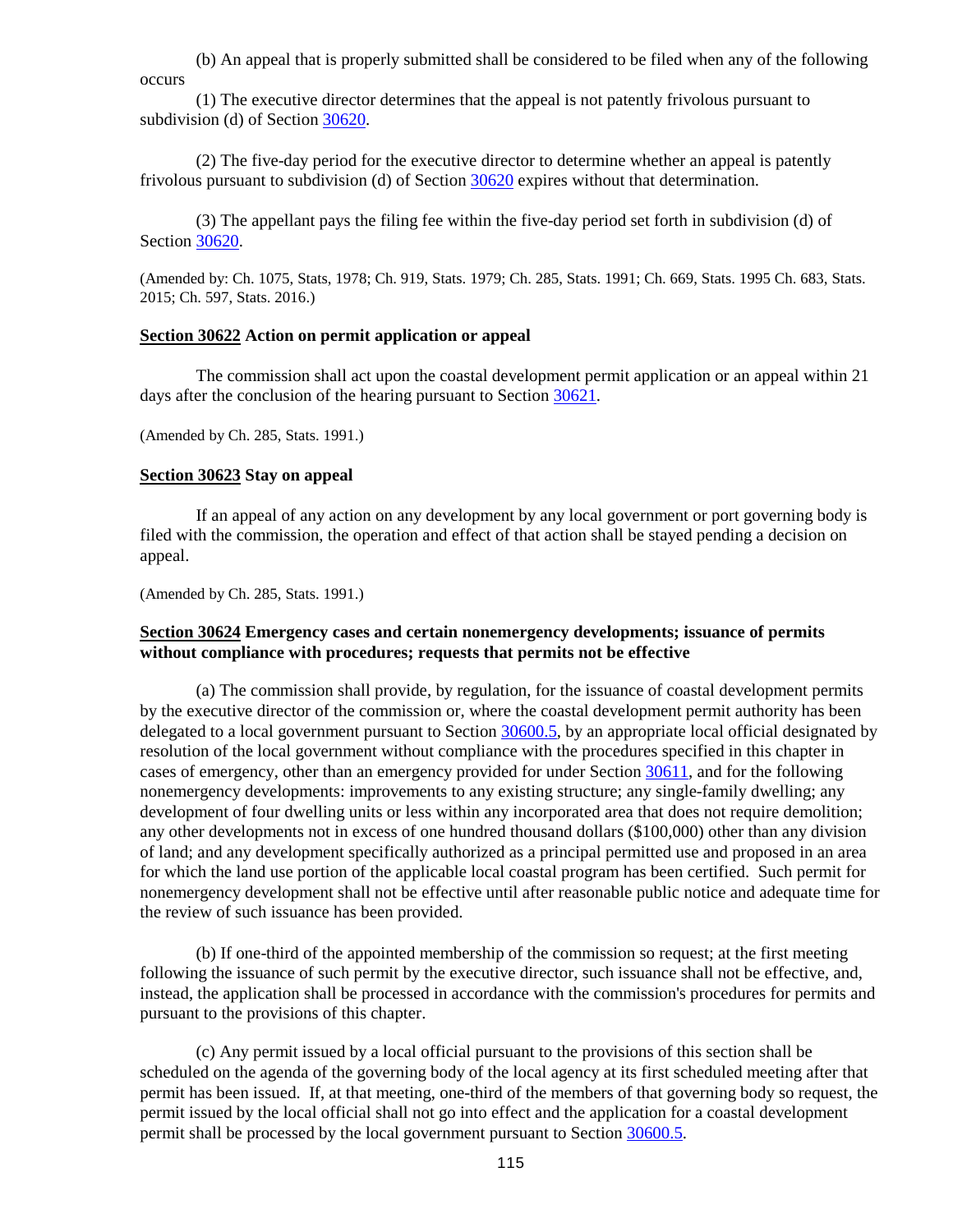(d) No monetary limitations shall be required for emergencies covered by the provisions of this section.

(Amended by: Ch. 1075, Stats. 1978; Ch. 919, Stats, 1179; Ch. 1173, Stats. 1981; Ch. 43, Stats. 1982.)

## **Section 30624.7 Waivers from permit requirements for de minimis developments; procedure for issuance**

The commission may, after a public hearing, by regulation, adopt procedures for the issuance by the executive director of waivers from coastal development permit requirements for any development that is de minimis. A proposed development is de minimis if the executive director determines that it involves no potential for any adverse effect, either individually or cumulatively, on coastal resources and that it will be consistent with the policies of Chapter 3 (commencing with Section [30200\)](#page-30-0).

A waiver shall not take effect until it has been reported to the commission at the regularly scheduled meeting following its issuance by the executive director. If one-third of the appointed membership of the commission so request, at this meeting, such issuance shall not be effective and, instead, an application for a coastal development permit shall be required and processed in accordance with the provisions of this chapter.

(Added by Ch. 43, Stats. 1982.)

#### **Section 30624.9 Minor development; waivers of permit application hearings; notice**

(a) For purposes of this section, "minor development" means a development which a local government determines satisfies all of the following requirements:

(1) Is consistent with the certified local coastal program, as defined in Section [30108.6.](#page-11-0)

(2) Requires no discretionary approvals other than a coastal development permit.

(3) Has no adverse effect either individually or cumulatively on coastal resources or public access to the shoreline or along the coast.

(b) After certification of its local coastal program, a local government may waive the requirement for a public hearing on a coastal development permit application for a minor development only if both of the following occur:

(1) Notice that a public hearing shall be held upon request by any person is provided to all persons who would otherwise be required to be notified of a public hearing as well as any other persons known to be interested in receiving notice.

(2) No request for public hearing is received by the local government within 15 working days from the date of sending the notice pursuant to paragraph (1).

(c) The notice provided pursuant to subdivision (b) shall include a statement that failure by a person to request a public hearing may result in the loss of that person's ability to appeal to the commission any action taken by a local government on a coastal development permit application.

(Added by Ch. 669, Stats. 1995.)

#### <span id="page-116-0"></span>**Section 30625 Persons who may appeal; powers of reviewing body; effect of decisions**

(a) Except as otherwise specifically provided in subdivision (a) of Section [30602,](#page-95-0) any appealable action on a coastal development permit or claim of exemption for any development by a local government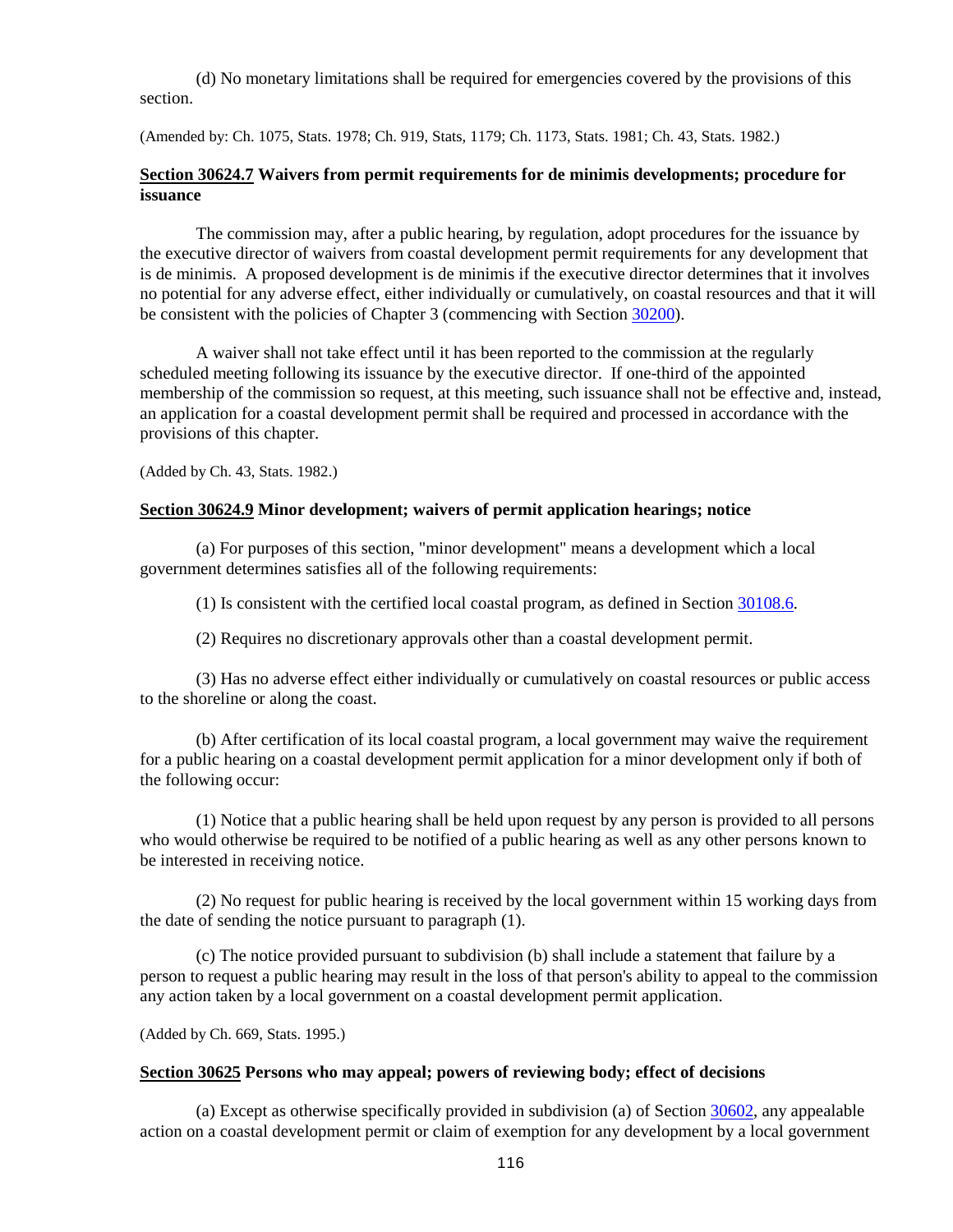or port governing body may be appealed to the commission by an applicant, any aggrieved person, or any two members of the commission. The commission may approve, modify, or deny such proposed development, and if no action is taken within the time limit specified in Sections [30621](#page-114-0) and [30622,](#page-115-1) the decision of the local government or port governing body, as the case may be, shall become final, unless the time limit in Section [30621](#page-114-0) or [30622](#page-115-1) is waived by the applicant.

(b) The commission shall hear an appeal unless it determines the following:

(1) With respect to appeals pursuant to subdivision (a) of Section [30602,](#page-95-0) that no substantial issue exists as to conformity with Chapter 3 (commencing with Section [30200\)](#page-30-0).

(2) With respect to appeals to the commission after certification of a local coastal program, that no substantial issue exists with respect to the grounds on which an appeal has been filed pursuant to Section [30603.](#page-96-0)

(3) With respect to appeals to the commission after certification of a port master plan, that no substantial issue exists as to conformity with the certified port master plan.

(c) Decisions of the commission, where applicable, shall guide local governments or port governing bodies in their future actions under this division.

(Amended by Ch. 43, Stats. 1982; Amended by Ch. 285, Stats. 1991.)

#### **Section 30626 Reconsideration**

The commission may, by regulation, provide for the reconsideration of the terms and conditions of any coastal development permit granted by the commission solely for the purpose of correcting any information contained in those terms and conditions.

(Amended by Ch. 285, Stats. 1991.)

#### **Section 30627 Procedures for reconsideration**

(a) The commission shall, by regulation, provide procedures which the commission shall use in deciding whether to grant reconsideration of any of the following:

(1) Any decision to deny an application for a coastal development permit.

(2) Any term or condition of a coastal development permit which has been granted.

(b) The procedures required by subdivision (a) shall include at least the following provisions:

(1) Only an applicant for a coastal development permit shall be eligible to request reconsideration.

(2) The request for reconsideration shall be made within 30 days of the decision on the application for a coastal development permit.

(3) The basis of the request for reconsideration shall be either that there is relevant new evidence which, in the exercise of reasonable diligence, could not have been presented at the hearing on the matter or that an error of fact or law has occurred which has the potential of altering the initial decision.

(4) The commission shall have the discretion to grant or deny requests for reconsideration.

(c) A decision to deny a request for reconsideration is not subject to appeal.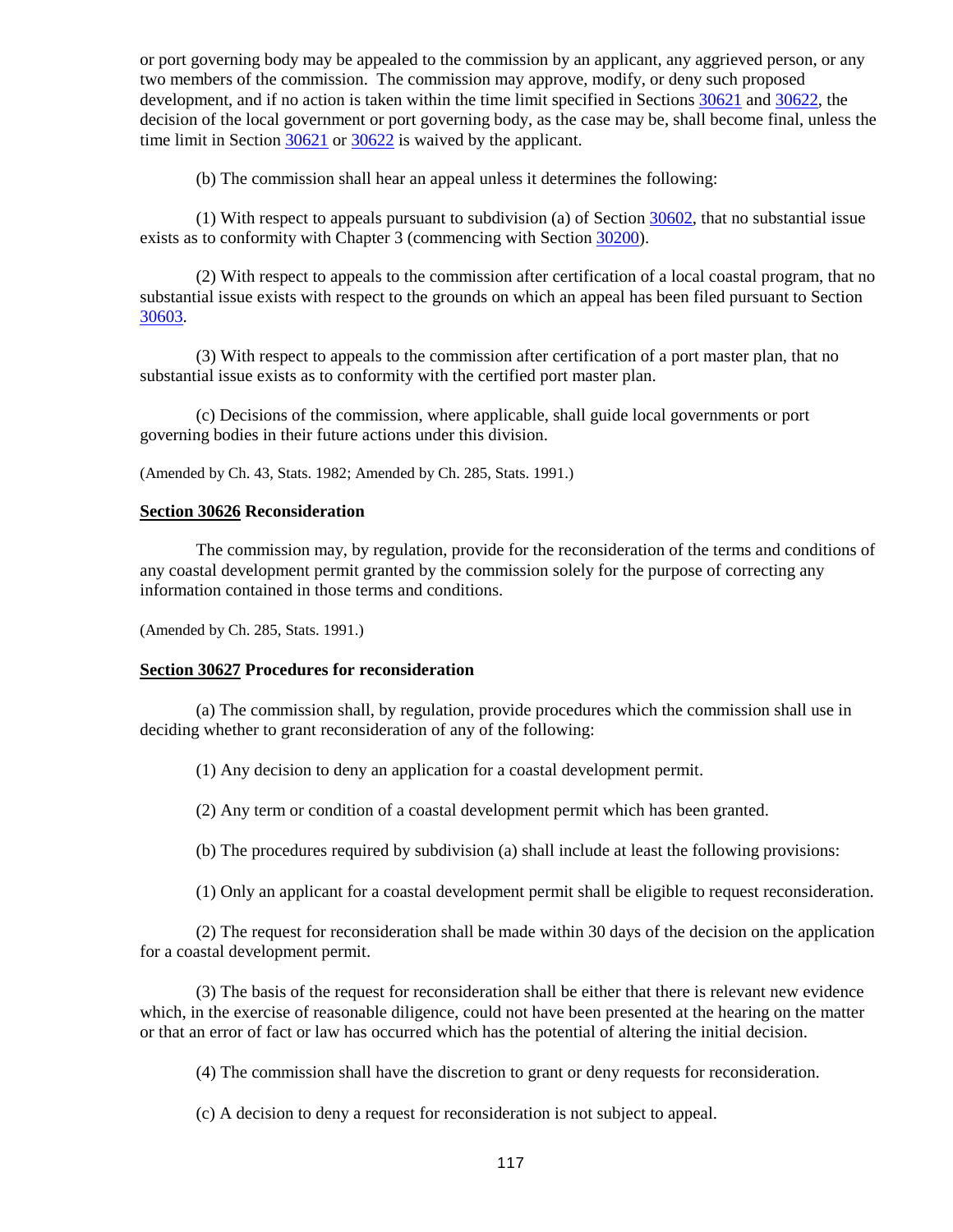(d) This section shall not alter any right otherwise provided by this division to appeal an action; provided, that a request for reconsideration shall be made only once for any one development application, and shall, for purposes of any time limits specified in Sections  $\frac{30621}{100}$  and  $\frac{30622}{200}$ , be considered a new application.

(Added by Ch. 919, Stats. 1979; Amended by Ch. 285, Stats. 1991.)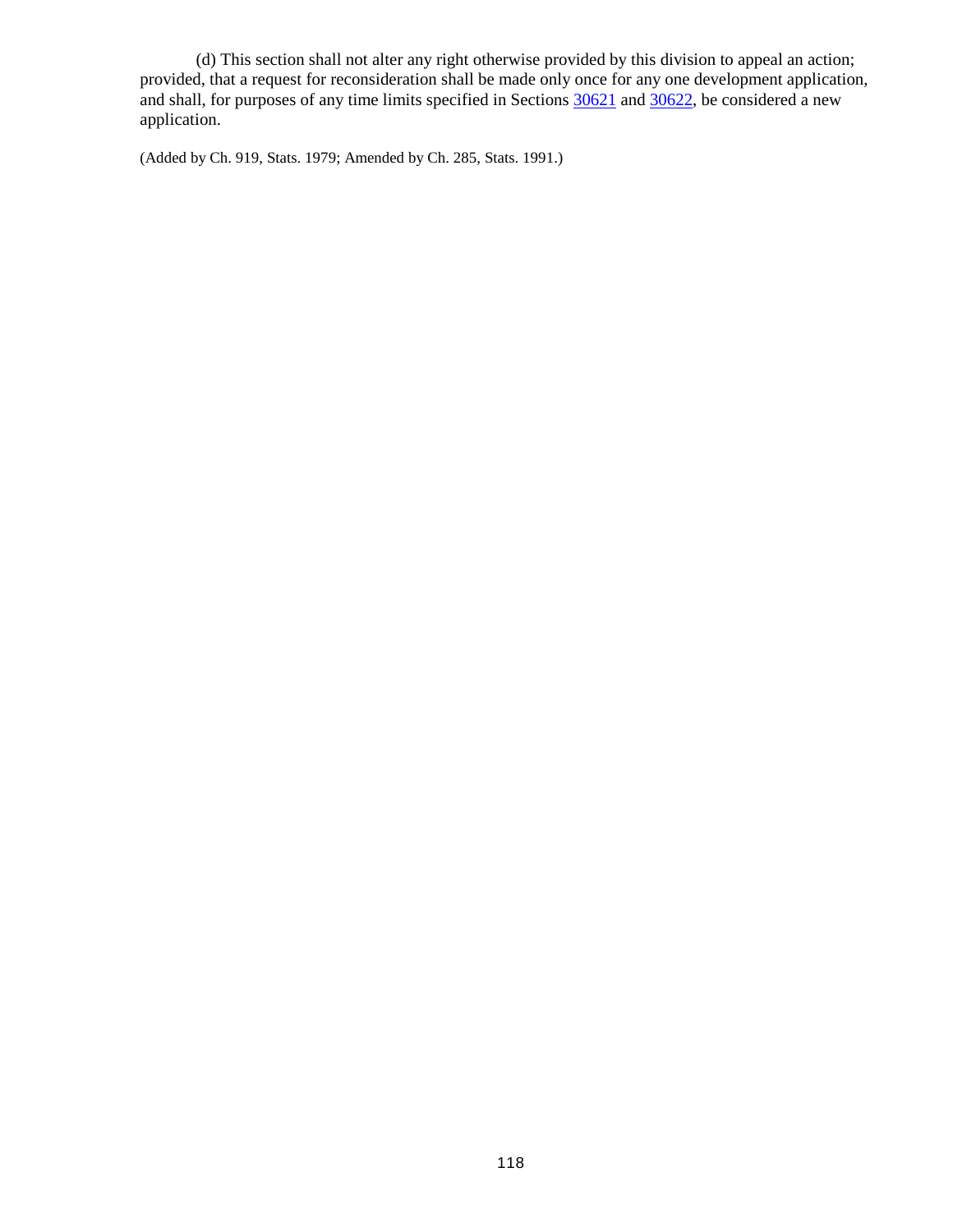# **CHAPTER 8 PORTS**

# **ARTICLE l FINDINGS AND GENERAL PROVISIONS**

# **Section**

| 30700   | Ports included                      |
|---------|-------------------------------------|
| 30700.5 | Application of other provisions     |
| 30701   | Legislative finding and declaration |

# **ARTICLE 2 POLICIES**

# **Section**

| 30703<br>Protection of commercial fishing harbor space<br>30705<br>Diking, filling or dredging water areas<br>30706<br>Fill<br>30707<br>Tanker terminals<br>30708 |       |                                                                |
|-------------------------------------------------------------------------------------------------------------------------------------------------------------------|-------|----------------------------------------------------------------|
|                                                                                                                                                                   | 30702 | Public policy                                                  |
|                                                                                                                                                                   |       |                                                                |
|                                                                                                                                                                   |       |                                                                |
|                                                                                                                                                                   |       |                                                                |
|                                                                                                                                                                   |       |                                                                |
|                                                                                                                                                                   |       | Location, design and construction of port related developments |

# **ARTICLE 3 IMPLEMENTATION: MASTER PLAN**

# **Section**

| 30710 |  |  |  |  |  | Jurisdictional map; map delineating wetland, estuary or recreational areas |  |
|-------|--|--|--|--|--|----------------------------------------------------------------------------|--|
|-------|--|--|--|--|--|----------------------------------------------------------------------------|--|

- [30711](#page-122-3) Preparation and contents of plan
- [30712](#page-123-1) Solicitation of information; notice of completion; public hearing
- [30713](#page-123-2) Repealed
- [30714](#page-123-3) Adoption of plan; certification
- [30715](#page-123-0) Permit authority; appealable approvals
- [30715.5](#page-124-0) Finding of conformity
- [30716](#page-124-1) Amendment; Commission certification; minor or de minimis amendment procedure; guidelines
- [30717](#page-125-0) Approval of appealable development; notice effective date; appeals<br>30718 Nonappealable developments; environmental impact reports
- Nonappealable developments; environmental impact reports
- [30719](#page-126-1) Projects deemed certified
- [30720](#page-126-2) Judicial prohibition or stay; reinstatement of permit authority
- [30721](#page-126-3) Port Hueneme reimbursement costs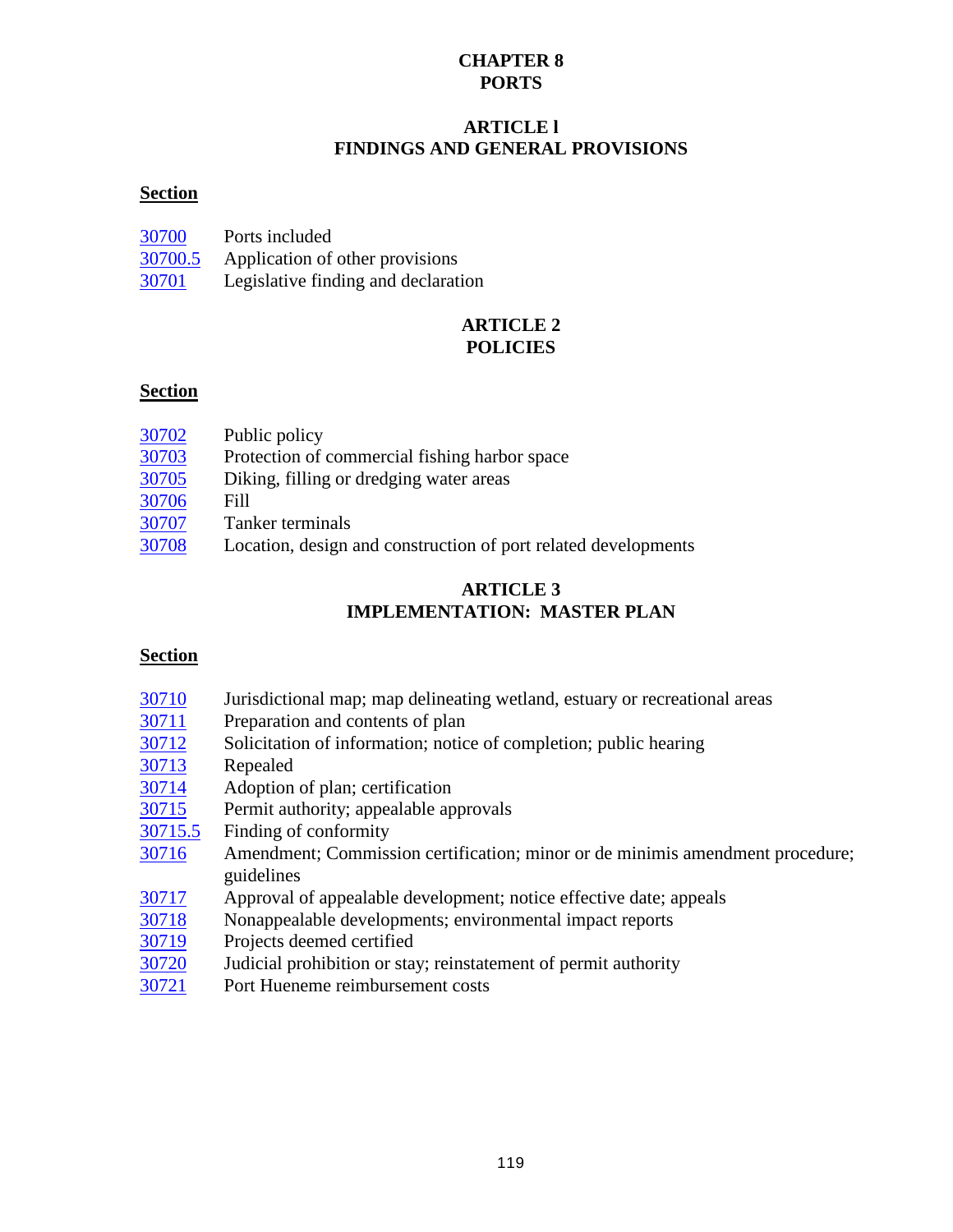# **ARTICLE l FINDINGS AND GENERAL PROVISIONS**

#### <span id="page-120-0"></span>**Section 30700 Ports included**

For purposes of this division, notwithstanding any other provisions of this division except as specifically stated in this chapter, this chapter shall govern those portions of the Ports of Hueneme, Long Beach, Los Angeles, and San Diego Unified Port District located within the coastal zone, but excluding any wetland, estuary, or existing recreation area indicated in Part IV of the coastal plan.

(Amended by Ch. 714, Stats. 1981.)

### <span id="page-120-1"></span>**Section 30700.5 Application of other provisions**

The definitions of Chapter 2 (commencing with Section [30100\)](#page-8-0) and the provisions of Chapter 9 (commencing with Section [30800\)](#page-129-0) and Section [30900](#page-137-0) shall apply to this chapter.

### <span id="page-120-2"></span>**Section 30701 Legislative finding and declaration**

The Legislature finds and declares that:

(a) The ports of the State of California, including the Humboldt Bay Harbor, Recreation, and Conservation District, constitute one of the state's primary economic and coastal resources and are an essential element of the national maritime industry.

(b) The location of the commercial port districts within the State of California, including the Humboldt Bay Harbor, Recreation, and Conservation District, are well established, and for many years such areas have been devoted to transportation and commercial, industrial, and manufacturing uses consistent with federal, state and local regulations. Coastal planning requires no change in the number or location of the established commercial port districts. Existing ports, including the Humboldt Bay Harbor, Recreation, and Conservation District, shall be encouraged to modernize and construct necessary facilities within their boundaries in order to minimize or eliminate the necessity for future dredging and filling to create new ports in new areas of the state.

(Amended by Ch. 515 Stats. 1977.)

# **ARTICLE 2 POLICIES**

#### <span id="page-120-3"></span>**Section 30702 Ports included**

For purposes of this division, the policies of the state with respect to providing for port-related developments consistent with coastal protection in the port areas to which this chapter applies, which require no commission permit after certification of a port master plan and which, except as provided in Section [30715,](#page-123-0) are not appealable to the commission after certification of a master plan, are set forth in this chapter.

#### <span id="page-120-4"></span>**Section 30703 Protection of commercial fishing harbor space**

The California commercial fishing industry is important to the State of California; therefore, ports shall not eliminate or reduce existing commercial fishing harbor space, unless the demand for commercial fishing facilities no longer exists or adequate alternative space has been provided. Proposed recreational boating facilities within port areas shall, to the extent it is feasible to do so, be designed and located in such a fashion as not to interfere with the needs of the commercial fishing industry.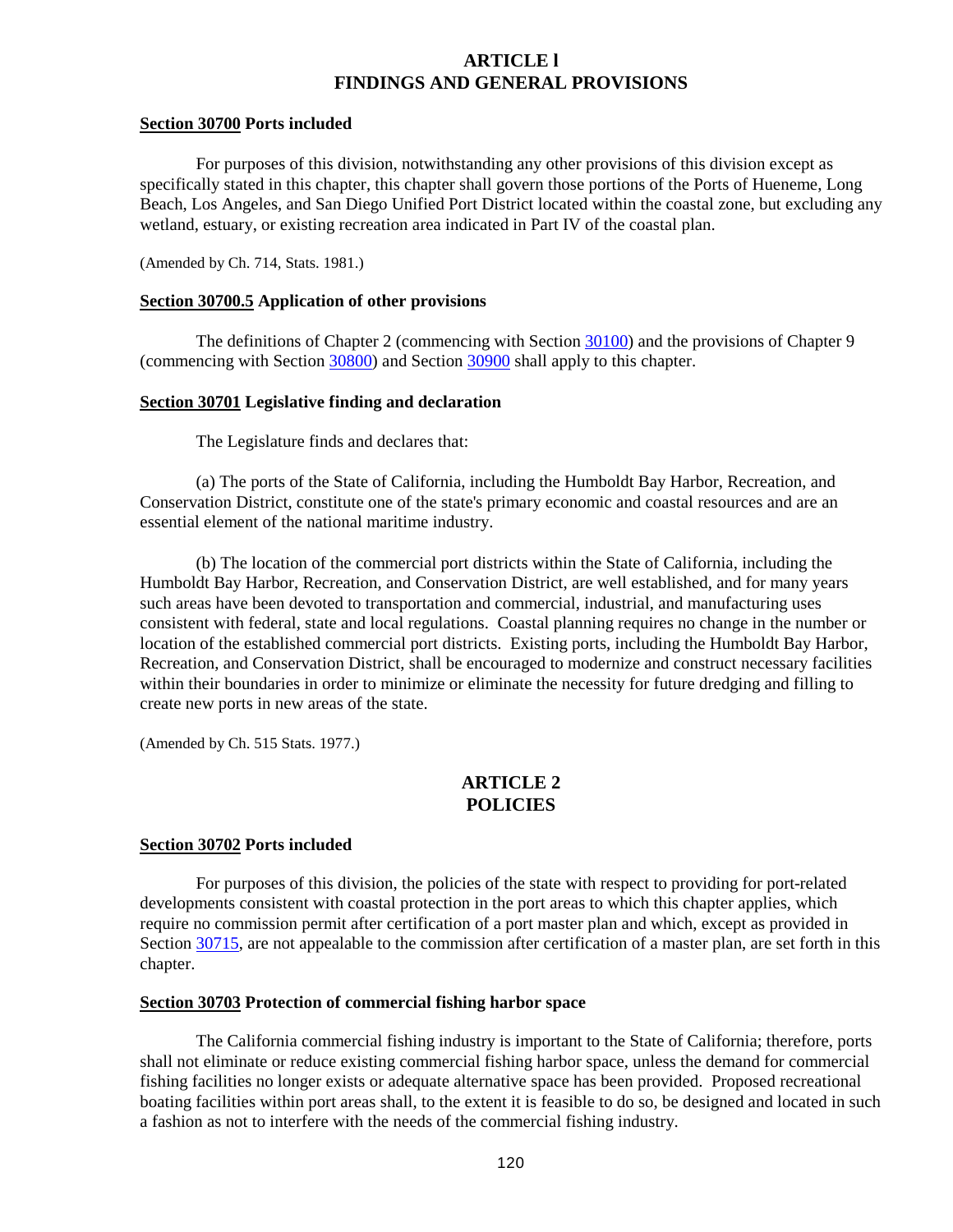### **Section 30704** Blank

#### <span id="page-121-0"></span>**Section 30705 Diking, filling or dredging water areas**

(a) Water areas may be diked, filled, or dredged when consistent with a certified port master plan only for the following:

(1) Such construction, deepening, widening, lengthening, or maintenance of ship channel approaches, ship channels, turning basins, berthing areas, and facilities as are required for the safety and the accommodation of commerce and vessels to be served by port facilities.

(2) New or expanded facilities or waterfront land for port-related facilities.

(3) New or expanded commercial fishing facilities or recreational boating facilities.

(4) Incidental public service purposes, including, but not limited to, burying cables or pipes or inspection of piers and maintenance of existing intake and outfall lines.

(5) Mineral extraction, including sand for restoring beaches, except in biologically sensitive areas.

(6) Restoration purposes or creation of new habitat areas.

(7) Nature study, mariculture, or similar resource-dependent activities.

(8) Minor fill for improving shoreline appearance or public access to the water.

(b) The design and location of new or expanded facilities shall, to the extent practicable, take advantage of existing water depths, water circulation, siltation patterns, and means available to reduce controllable sedimentation so as to diminish the need for future dredging.

(c) Dredging shall be planned, scheduled, and carried out to minimize disruption to fish and bird breeding and migrations, marine habitats, and water circulation. Bottom sediments or sediment elutriate shall be analyzed for toxicants prior to dredging or mining, and where water quality standards are met, dredge spoils may be deposited in open coastal water sites designated to minimize potential adverse impacts on marine organisms, or in confined coastal waters designated as fill sites by the master plan where such spoil can be isolated and contained, or in fill basins on upland sites. Dredge material shall not be transported from coastal waters into estuarine or fresh water areas for disposal.

(d) For water areas to be diked, filled, or dredged, the commission shall balance and consider socioeconomic and environmental factors.

(Amended by Ch. 310, Stats. 1984.)

### <span id="page-121-1"></span>**Section 30706 Fill**

In addition to the other provisions of this chapter, the policies contained in this section shall govern filling seaward of the mean high tide line within the jurisdiction of ports:

(a) The water area to be filled shall be the minimum necessary to achieve the purpose of the fill.

(b) The nature, location, and extent of any fill, including the disposal of dredge spoils within an area designated for fill, shall minimize harmful effects to coastal resources, such as water quality, fish or wildlife resources, recreational resources, or sand transport systems, and shall minimize reductions of the volume, surface area, or circulation of water.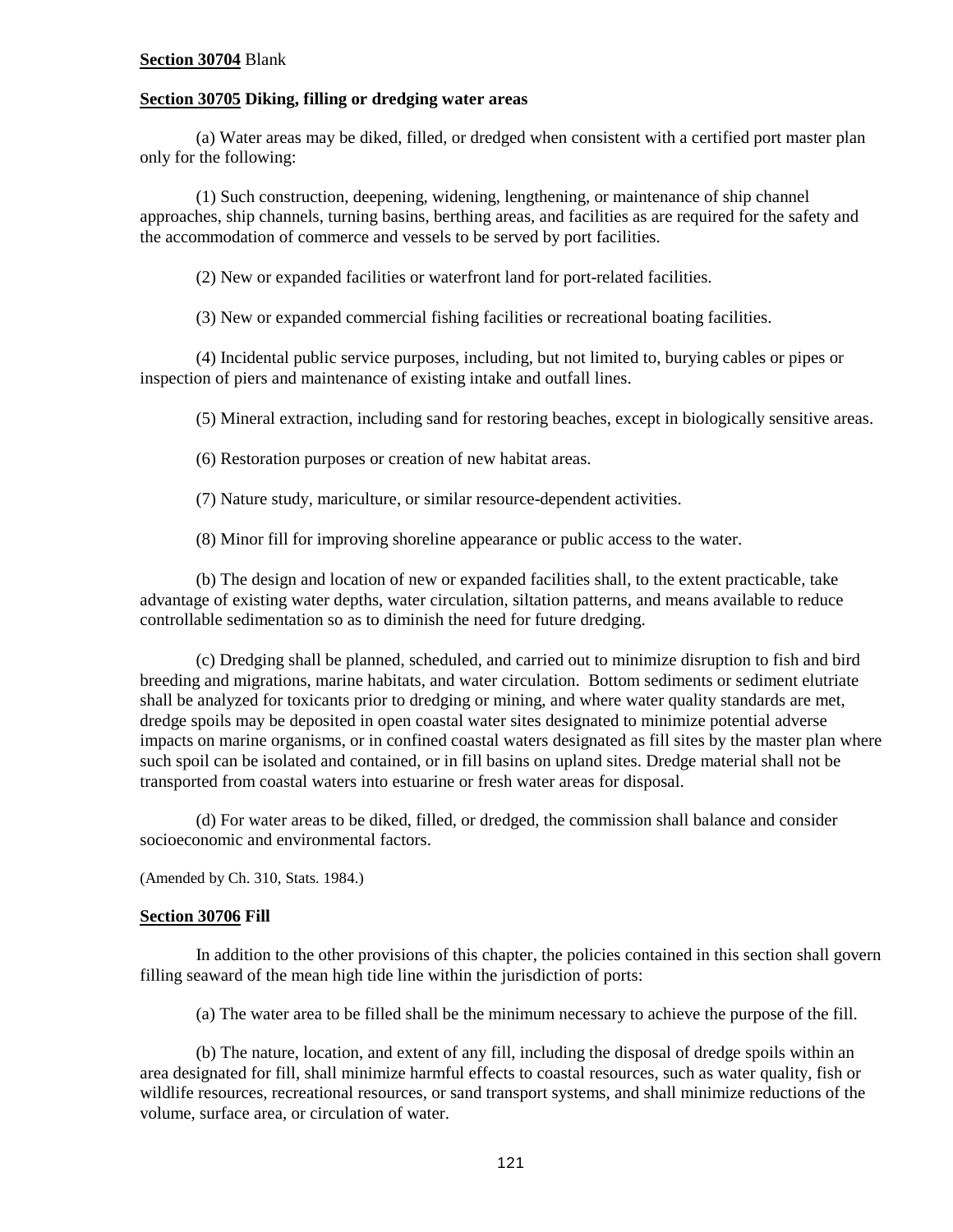(c) The fill is constructed in accordance with sound safety standards which will afford reasonable protection to persons and property against the hazards of unstable geologic or soil conditions or of flood or storm waters.

(d) The fill is consistent with navigational safety.

### <span id="page-122-0"></span>**Section 30707 Tanker terminals**

New or expanded tanker terminals shall be designed and constructed to do all of the following:

(a) Minimize the total volume of oil spilled.

(b) Minimize the risk of collision from movement of other vessels.

(c) Have ready access to the most effective feasible oil spill containment and recovery equipment.

(d) Have onshore deballasting facilities to receive any fouled ballast water from tankers where operationally or legally required.

## <span id="page-122-1"></span>**Section 30708 Location, design and construction of port-related developments**

All port-related developments shall be located, designed, and constructed so as to:

(a) Minimize substantial adverse environmental impacts.

(b) Minimize potential traffic conflicts between vessels.

(c) Give highest priority to the use of existing land space within harbors for port purposes, including, but not limited to, navigational facilities, shipping industries, and necessary support and access facilities.

(d) Provide for other beneficial uses consistent with the public trust, including, but not limited to, recreation and wildlife habitat uses, to the extent feasible.

(e) Encourage rail service to port areas and multicompany use of facilities.

## **ARTICLE 3 IMPLEMENTATION: MASTER PLAN**

#### <span id="page-122-2"></span>**Section 30710 Jurisdictional map; map delineating wetland, estuary or recreational areas**

Within 90 days after January 1, 1977, the commission shall, after public hearing, adopt, certify, and file with each port governing body a map delineating the present legal geographical boundaries of each port's jurisdiction within the coastal zone. The Commission shall, within such 90-day period, adopt and certify after public hearing, a map delineating boundaries of any wetland, estuary, or existing recreation area indicated in Part IV of the coastal plan within the geographical boundaries of each port.

### <span id="page-122-3"></span>**Section 30711 Preparation, adoption and contents of plan**

(a) A port master plan that carries out the provisions of this chapter shall be prepared and adopted by each port governing body, and for informational purposes, each city, county, or city and county which has a port within its jurisdiction shall incorporate the certified port master plan in its local coastal program. A port master plan shall include all of the following: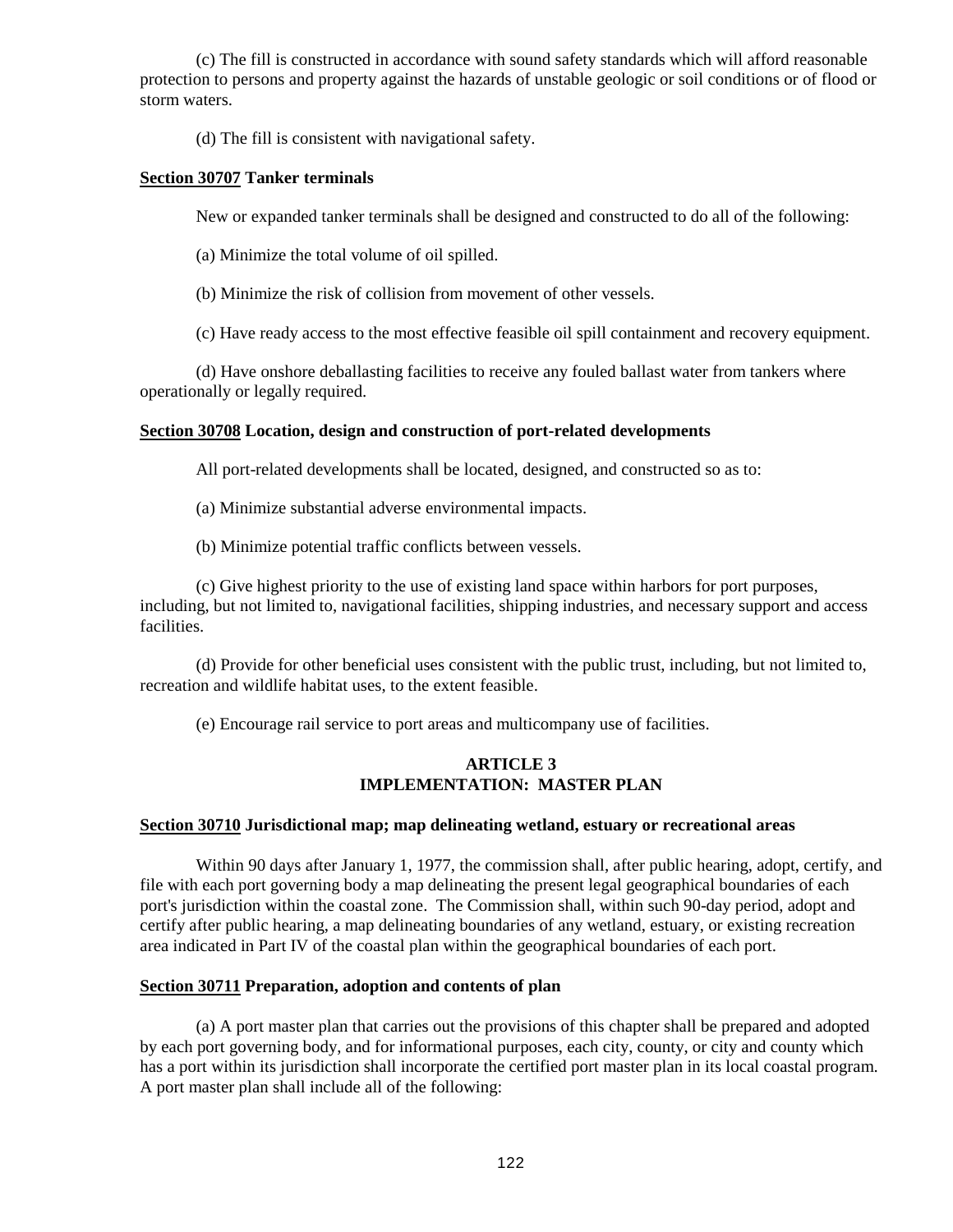(1) The proposed uses of land and water areas, where known.

(2) The projected design and location of port land areas, water areas, berthing, and navigation ways and systems intended to serve commercial traffic within the area of jurisdiction of the port governing body.

(3) An estimate of the effect of development on habitat areas and the marine environment, a review of existing water quality, habitat areas, and quantitative and qualitative biological inventories, and proposals to minimize and mitigate any substantial adverse impact.

(4) Proposed projects listed as appealable in Section [30715](#page-123-0) in sufficient detail to be able to determine their consistency with the policies of Chapter 3 (commencing with Section [30200\)](#page-30-0) of this division.

(5) Provisions for adequate public hearings and public participation in port planning and development decisions.

(b) A port master plan shall contain information in sufficient detail to allow the commission to determine its adequacy and conformity with the applicable policies of this division.

### <span id="page-123-1"></span>**Section 30712 Solicitation of information; notice of completion; public hearing**

In the consideration and approval of a proposed port master plan, the public, interested organizations, and governmental agencies shall be encouraged to submit relevant testimony, statements, and evidence which shall be considered by the port governing body. The port governing body shall publish notice of the completion of the draft master plan and submit a copy thereof to the commission and shall, upon request, provide copies to other interested persons, organizations, and governmental agencies. Thereafter, the port governing body shall hold a public hearing on the draft master plan not earlier than 30 days and not later than 90 days following the date the notice of completion was published.

<span id="page-123-2"></span>**Section 30713** (Repealed by Ch. 294, Stats. 2006.)

## <span id="page-123-3"></span>**Section 30714 Adoption of plan; certification**

After public notice, hearing, and consideration of comments and testimony received pursuant to Sections [30712](#page-123-1) and [30713,](#page-123-2) the port governing body shall adopt its master plan and submit it to the commission for certification in accordance with this chapter. Within 90 days after the submittal, the commission, after public hearing, shall certify the plan or portion of a plan and reject any portion of a plan which is not certified. The commission may not modify the plan as submitted as the condition of certification. If the commission rejects any portion of a plan, it shall base that rejection upon written findings of fact and conclusion of law. If the commission fails to take action within the 90-day period, the port master plan shall be deemed certified. The commission shall certify the plan, or portion of a plan, if the commission finds both of the following:

(a) The master plan, or certified portions thereof, conforms with and carries out the policies of this chapter.

(b) Where a master plan, or certified portions thereof, provide for any of the developments listed as appealable in Section [30715,](#page-123-0) the development or developments are in conformity with all the policies of Chapter 3 (commencing with Section [30200\)](#page-30-0).

<span id="page-123-0"></span>(Amended by Ch. 651, Stats. 1981.)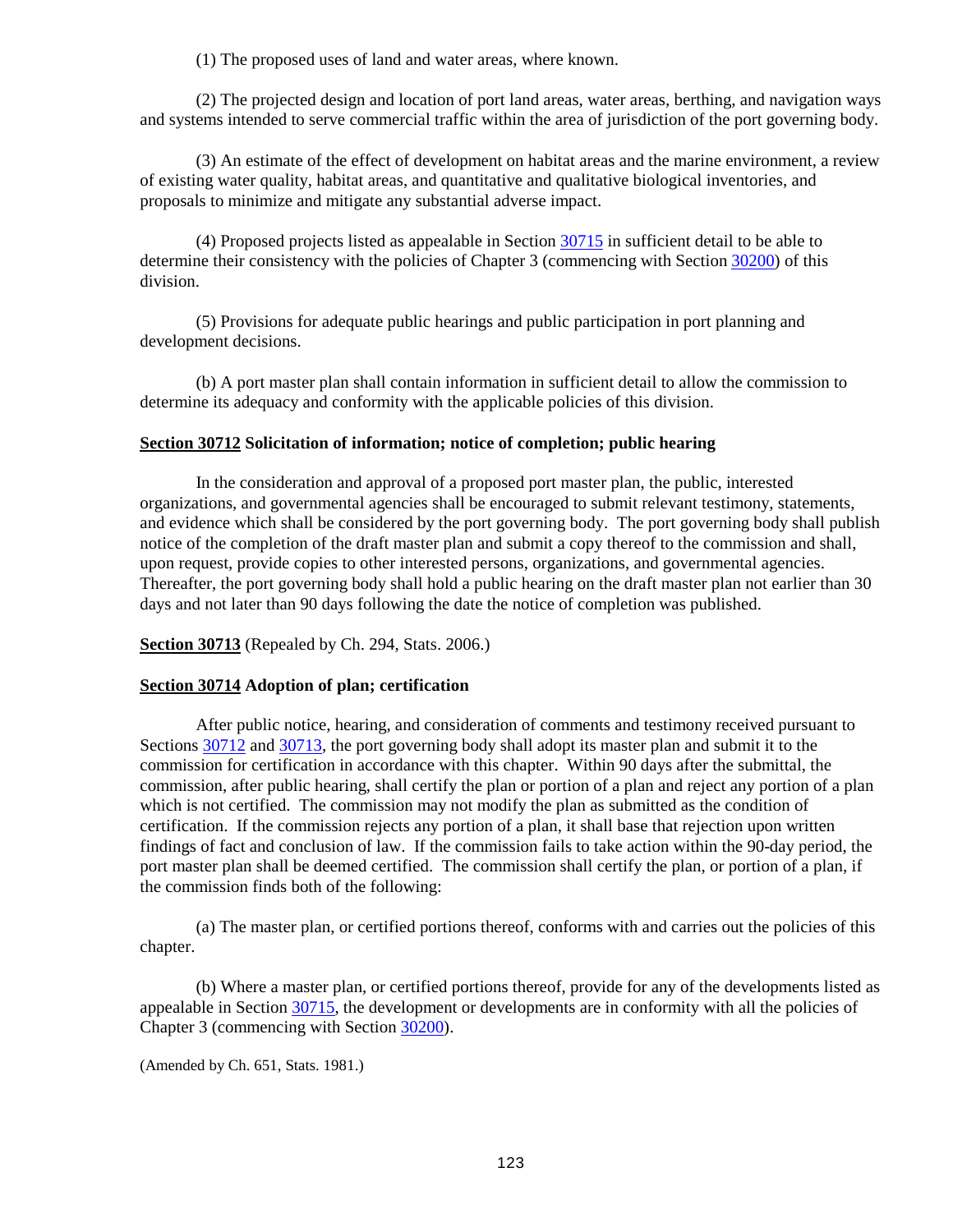## **Section 30715 Permit authority; appealable approvals**

(a) Until such time as a port master plan or any portion thereof has been certified, the commission shall permit developments within ports as provided for in Chapter 7 (commencing with Section [30600\)](#page-91-0). After a port master plan or any portion thereof has been certified, the permit authority of the commission provided in Chapter 7 (commencing with Section [30600\)](#page-91-0) shall no longer be exercised by the commission over any new development contained in the certified plan or any portion thereof and shall at that time be delegated to the appropriate port governing body, except that approvals of any of the following categories of development by the port governing body may be appealed to the commission:

(1) Developments for the storage, transmission, and processing of liquefied natural gas and crude oil in such quantities as would have a significant impact upon the oil and gas supply of the state or nation or both the state and nation. A development which has a significant impact shall be defined in the master plans.

(2) Waste water treatment facilities, except for those facilities which process waste water discharged incidental to normal port activities or by vessels.

(3) Roads or highways which are not principally for internal circulation within the port boundaries.

(4) Office and residential buildings not principally devoted to the administration of activities within the port; hotels, motels, and shopping facilities not principally devoted to the sale of commercial goods utilized for water-oriented purposes; commercial fishing facilities; and recreational small craft marina related facilities.

(5) Oil refineries.

(6) Petrochemical production plants.

(b) If maintenance dredging is part of, or is associated with, any category of development specified in paragraphs (1) to (6), inclusive, of subdivision (a), the commission shall not consider that maintenance dredging in its review and approval of those categories.

(Amended by Ch. 584, Stats. 1983.)

#### <span id="page-124-0"></span>**Section 30715.5 Finding of conformity**

No developments within the area covered by the certified port master plan shall be approved by the port governing body unless it finds that the proposed development conforms with such certified plan.

## <span id="page-124-1"></span>**Section 30716 Amendment; Commission certification; minor or de minimis amendment procedure; guidelines**

(a) A certified port master plan may be amended by the port governing body, but an amendment shall not take effect until it has been certified by the commission. Any proposed amendment shall be submitted to, and processed by, the commission in the same manner as provided for submission and certification of a port master plan.

(b) The commission shall, by regulation, establish a procedure whereby proposed amendments to a certified port master plan may be reviewed and designated by the executive director of the commission as being minor in nature and need not comply with Section [30714.](#page-123-3) These amendments shall take effect on the 10th working day after the executive director designates such amendments as minor.

(c)(1) The executive director may determine that a proposed certified port master plan amendment is de minimis if the executive director determines that the proposed amendment would have no impact,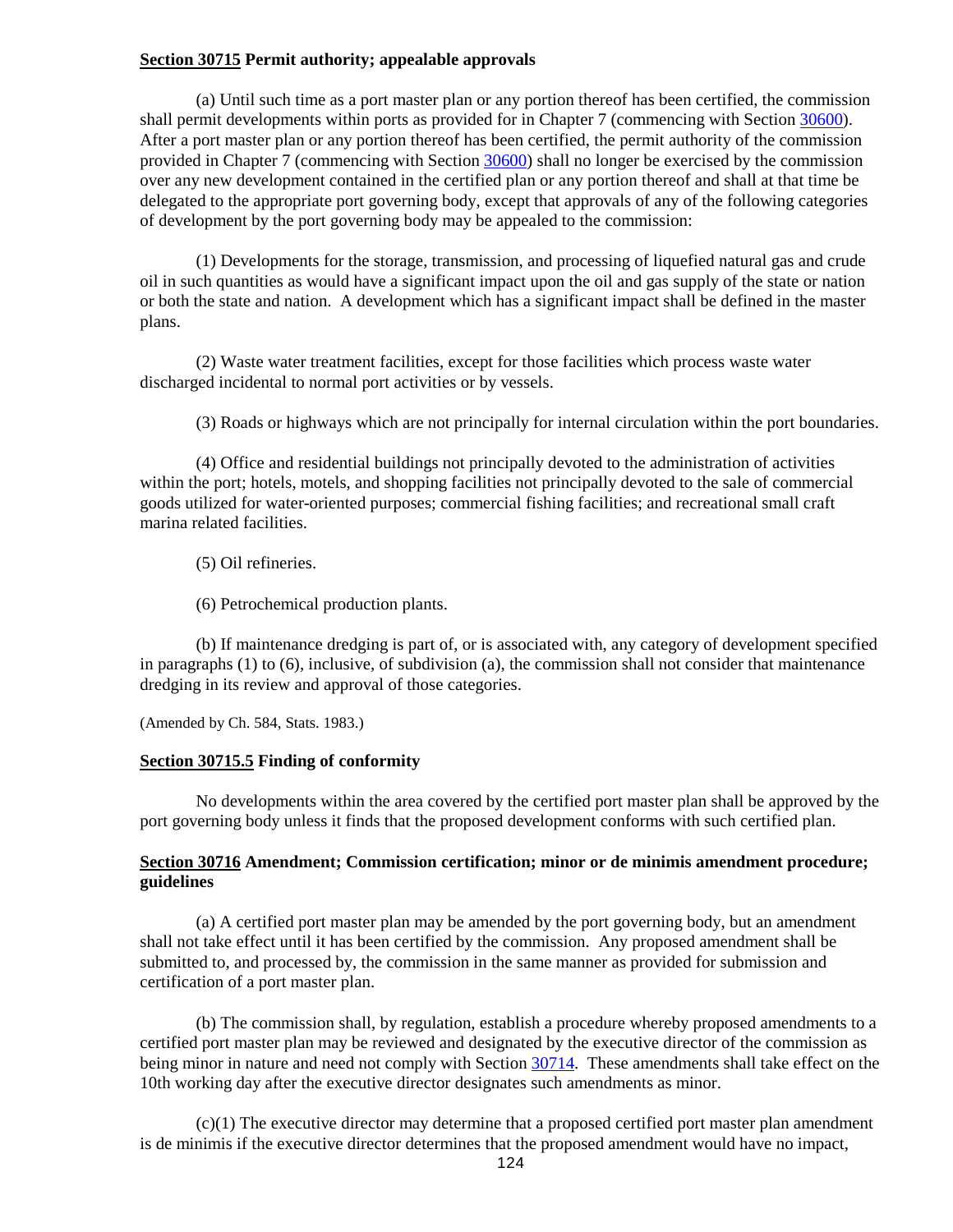either individually or cumulatively, on coastal resources, is consistent with the policies of Chapter 3 (commencing with Section [30200\)](#page-30-0), and meets the following criteria:

(A) The port governing body, at least 21 days prior to the date of submitting the proposed amendment to the executive director, has provided public notice, and provided a copy to the commission, which specifies the dates and places where comments will be accepted on the proposed amendment, contains a brief description of the proposed amendment, and states the address where copies of the proposed amendment are available for public review, by one of the following procedures:

(i) Publication, not fewer times than required by [Section 6061 of the Government Code,](http://leginfo.legislature.ca.gov/faces/codes_displayexpandedbranch.xhtml?tocCode=GOV&division=&title=1.&part=&chapter=&article=) in a newspaper of general circulation in the area affected by the proposed amendment. If more than one area will be affected, the notice shall be published in the newspaper of largest circulation from among the newspapers of general circulation in those areas.

(ii) Posting of the notice by the port governing body both onsite and offsite in the area affected by the proposed amendment.

(iii) Direct mailing to the owners and occupants of contiguous property shown on the latest equalized assessment roll.

(B) The proposed amendment does not propose any change in land use or water uses or any change in the allowable use of property.

(2) At the time that the port governing body submits the proposed amendment to the executive director, the port governing body shall also submit to the executive director any public comments that were received during the comment period provided pursuant to subparagraph (A) of paragraph (1).

(3)(A) The executive director shall make a determination as to whether the proposed amendment is de minimis within 10 working days from the date of submittal by the local government. If the proposed amendment is determined to be de minimis, the proposed amendment shall be noticed in the agenda of the next regularly scheduled meeting of the commission, in accordance with [Section 11125 of the Government](http://leginfo.legislature.ca.gov/faces/codes_displayexpandedbranch.xhtml?tocCode=GOV&division=&title=2.&part=&chapter=&article=)  [Code,](http://leginfo.legislature.ca.gov/faces/codes_displayexpandedbranch.xhtml?tocCode=GOV&division=&title=2.&part=&chapter=&article=) and any public comments forwarded by the port governing body shall be made available to the members of the commission.

(B) If three members of the commission object to the executive director's determination that the proposed amendment is de minimis, the proposed amendment shall be set for public hearing in accordance with the procedures specified in subdivision (a) or, at the request of the port governing body, returned to the port governing body. If set for public hearing under subdivision (a), the time requirements set by this section and Section [30714](#page-123-3) shall commence from the date on which the objection to the de minimis designation was made.

(C) If three or more members of the commission do not object to the de minimis determination, the de minimis amendment shall become a part of the certified port master plan 10 days from the date of the commission meeting.

(4) The commission may, after a noticed public hearing, adopt guidelines to implement this subdivision, which shall be exempt from review by the Office of Administrative Law and from [Chapter 3.5](http://leginfo.legislature.ca.gov/faces/codes_displayexpandedbranch.xhtml?tocCode=GOV&division=&title=2.&part=&chapter=&article=)  [\(commencing with Section 11340\) of Part 1 of Division 3 of Title 2 of the Government Code.](http://leginfo.legislature.ca.gov/faces/codes_displayexpandedbranch.xhtml?tocCode=GOV&division=&title=2.&part=&chapter=&article=) The commission shall file any guidelines adopted pursuant to this paragraph with the Office of Administrative Law.

<span id="page-125-0"></span>(Amended by Ch. 525, Stats. 1994; amended by Ch. 538, Stats. 2006; amended by Ch. 208, Stats. 2009.)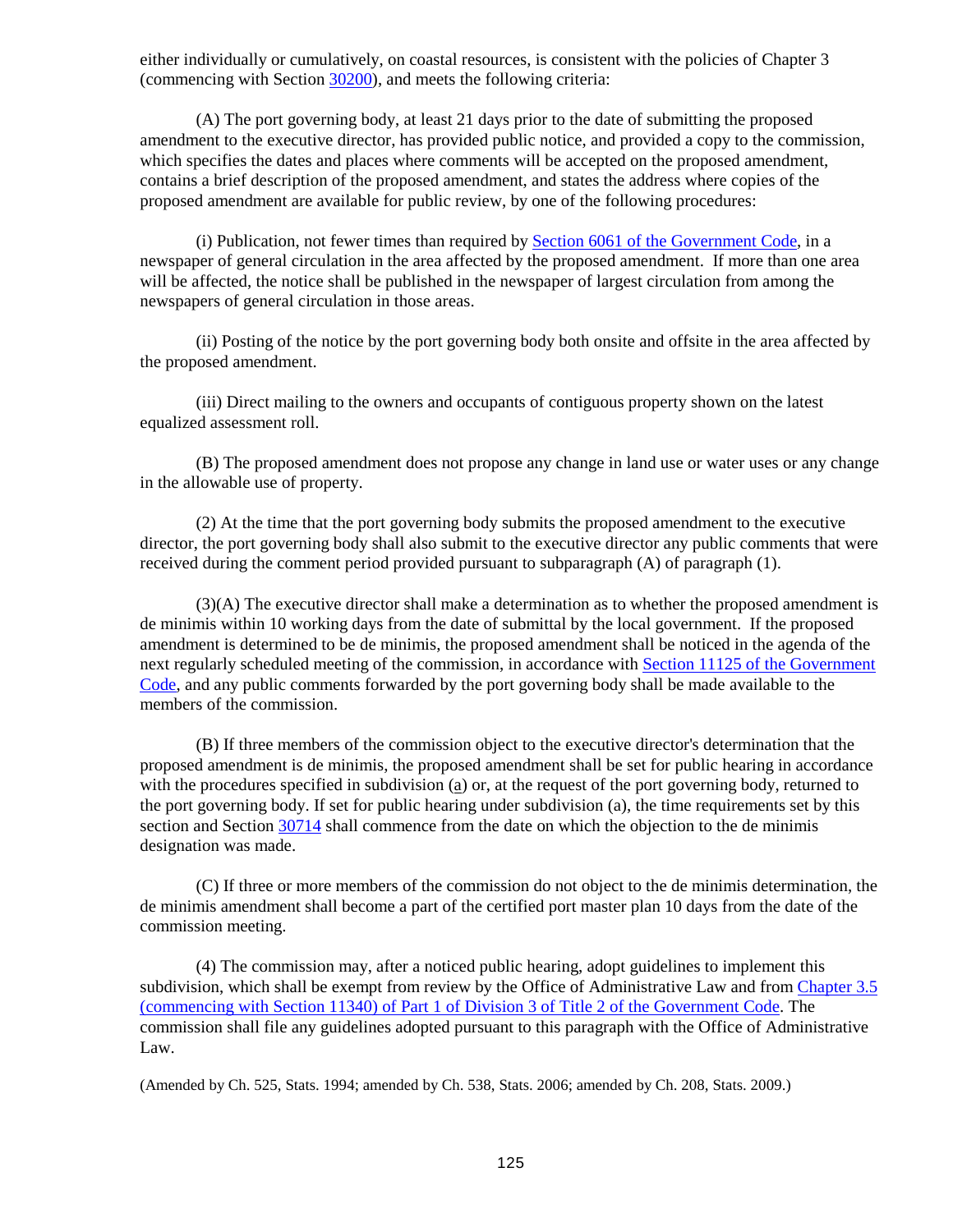## **Section 30717 Approval of appealable development; notice; effective date; appeals**

The governing bodies of ports shall inform and advise the commission in the planning and design of appealable developments authorized under this chapter, and prior to commencement of any appealable development, the governing body of a port shall notify the commission and other interested persons, organizations, and governmental agencies of the approval of a proposed appealable development and indicate how it is consistent with the appropriate port master plan and this division. An approval of the appealable development by the port governing body pursuant to a certified port master plan shall become effective after the 10th working day after notification of its approval, unless an appeal is filed with the commission within that time. Appeals shall be filed and processed by the commission in the same manner as appeals from local government actions as set forth in Chapter 7 (commencing with Section [30600\)](#page-91-0) of this division. No appealable development shall take place until the approval becomes effective.

## <span id="page-126-0"></span>**Section 30718 Nonappealable developments; environmental impact documents**

For developments approved by the commission in a certified master plan, but not appealable under the provisions of this chapter, the port governing body shall forward all environmental impact reports and negative declarations prepared pursuant to the [Environmental Quality Act of 1970 \(commencing with](http://leginfo.legislature.ca.gov/faces/codes_displayexpandedbranch.xhtml?tocCode=PRC&division=13.&title=&part=&chapter=&article=)  [Section 21000\)](http://leginfo.legislature.ca.gov/faces/codes_displayexpandedbranch.xhtml?tocCode=PRC&division=13.&title=&part=&chapter=&article=) or any environmental impact statements prepared pursuant to the National Environmental Policy [Act of 1969 \(42 U.S.C. 4321, et seq.\)](http://www.law.cornell.edu/uscode/) to the commission in a timely manner for comment.

# <span id="page-126-1"></span>**Section 30719 Projects deemed certified**

Any development project or activity authorized or approved pursuant to the provisions of this chapter shall be deemed certified by the commission as being in conformity with the coastal zone management program insofar as any such certification is requested by any federal agency pursuant to the [Federal Coastal Zone Management Act of 1972 \(16 U.S.C. 1451, et seq.\),](http://www.law.cornell.edu/uscode/) National Oceanic and Atmospheric Administration, and memoranda of understanding between the state and federal governments relative thereto.

## <span id="page-126-2"></span>**Section 30720 Judicial prohibition or stay; reinstatement of permit authority**

If the application of any port master plan or part thereof is prohibited or stayed by any court, the permit authority provided for in Chapter 7 (commencing with Section [30600\)](#page-91-0) shall be reinstated in the commission. The reinstated permit authority shall apply as to any development which would be affected by the prohibition or stay.

(Amended by Ch. 285, Stats. 1991.)

## <span id="page-126-3"></span>**Section 30721 Port Hueneme; reimbursement of costs**

(a) The Legislature recognizes that Port Hueneme is unique in its relationship to the coast in that it is the only deep water port operated by a harbor district, and is without access to city or county funds. Therefore, the governing body of Port Hueneme may claim reimbursement of costs it incurs in the preparation and certification of a port master plan as required by this chapter.

(b) Prior to submitting any claim for reimbursement, the governing body of the port shall submit its proposed claims to the executive director of the commission for review and approval and shall provide adequate documentation to enable the executive director to make the following determinations:

(1) That the work done was directly attributable to the operation of this chapter.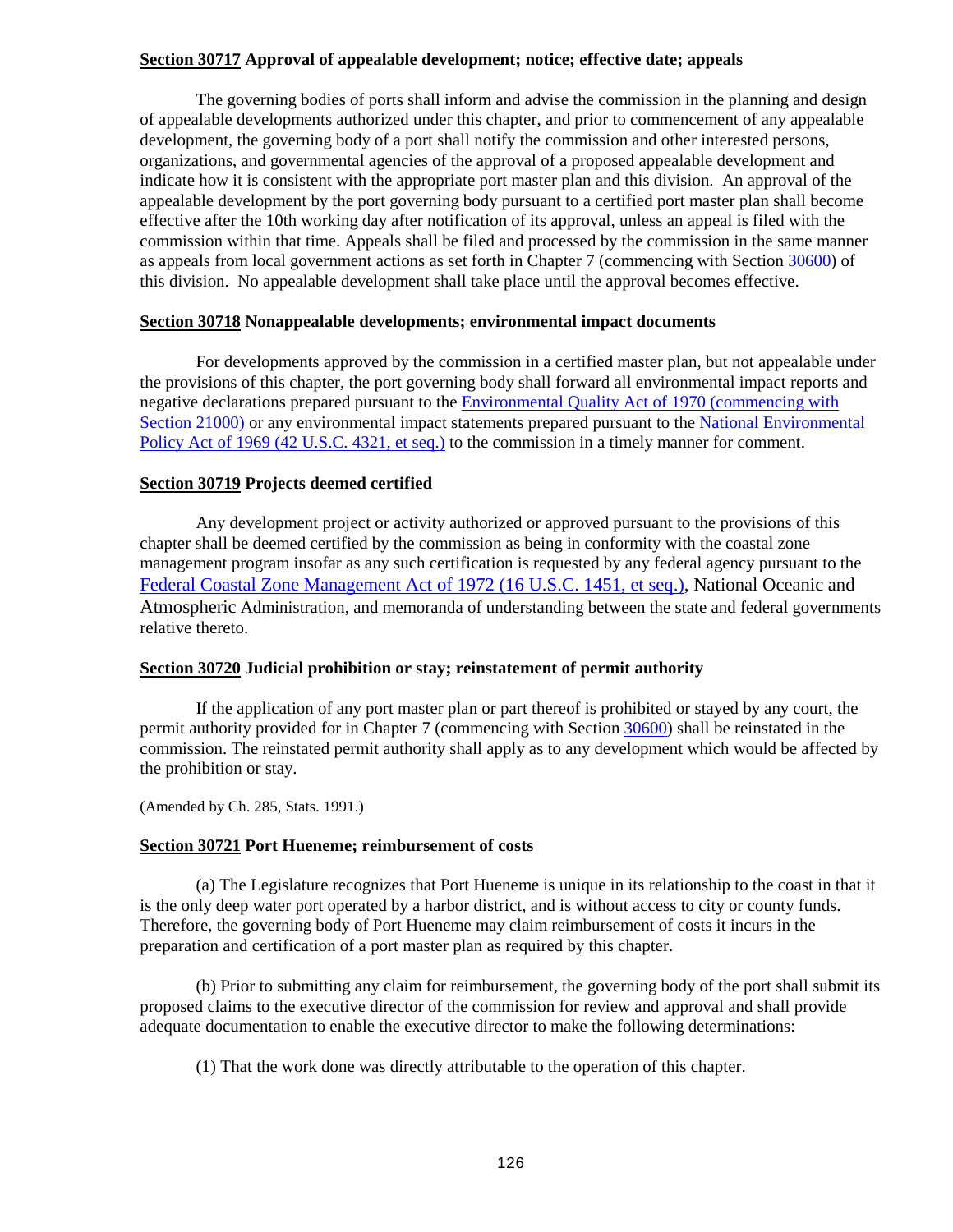(2) That the work done is reasonably related to, and appears to be necessary for, the preparation of a certifiable port master plan for the geographic area within the port's jurisdiction as identified by the commission pursuant to Section [30710.](#page-122-2)

(3) That the governing body of a port is not reimbursed for the costs of the work from any other source.

The executive director of the commission shall, within 60 days after receipt of the necessary information, approve the proposed claim, if the director can make the determinations set forth in this subdivision.

(c) After a proposed claim has been reviewed and approved by the executive director of the commission pursuant to subdivision (b), the governing body of the port may submit its claim for reimbursement to the Controller who shall then process and pay any such claim as provided for in Section [2231 of the Revenue and Taxation Code.](http://leginfo.legislature.ca.gov/faces/codes_displayexpandedbranch.xhtml?tocCode=RTC&division=1.&title=&part=&chapter=&article=)

(Added by Ch. 741, Stats. 1978.)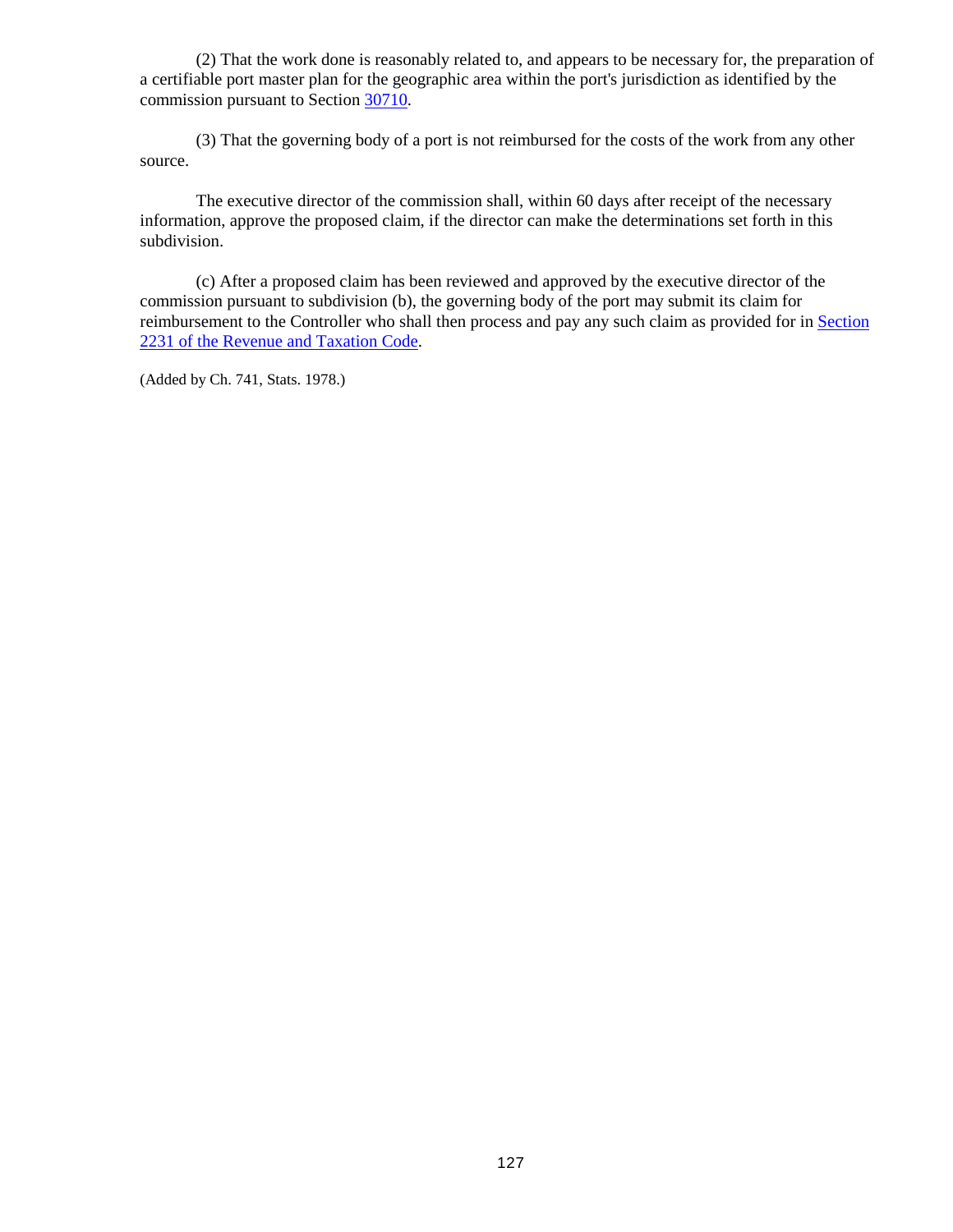# **CHAPTER 9 JUDICIAL REVIEW, ENFORCEMENT, AND PENALTIES**

# **ARTICLE l GENERAL PROVISIONS**

# **Section**

| 30800   | <b>Additional remedies</b>                                                                          |
|---------|-----------------------------------------------------------------------------------------------------|
| 30801   | Petition for writ of mandate; aggrieved person                                                      |
| 30802   | Decisions or actions not appealable to commission; petition for writ of mandate;<br>intervention    |
| 30803   | Declaratory and equitable relief; cease & desist orders; restoration orders; bonds; stay            |
| 30804   | Enforcement of duties; bond                                                                         |
| 30805   | Recovery of civil penalties                                                                         |
| 30805.5 | Recovery of penalties; limitation of action                                                         |
| 30806   | Change of venue; legal assistance                                                                   |
| 30807   | Repealed                                                                                            |
| 30808   | Actions to insure compliance with terms and conditions of urban exclusion                           |
| 30809   | Ex parte cease $\&$ desist orders; notice; terms and conditions; time of effectiveness;<br>duration |
| 30810   | Cease $\&$ desist orders issued after public hearing; terms and conditions; notice of               |
|         | hearing; finality and effectiveness of order                                                        |
| 30811   | Restoration order; violations                                                                       |
| 30812   | Notification of intention to record property violation; contents; public hearings; review           |
|         |                                                                                                     |

# **ARTICLE 2 PENALTIES**

# **Section**

- [30820](#page-134-0) Civil liability; violations; amount; factors
- 
- [30821](#page-134-1) Administrative Civil Penalties<br>30821.6 Violation of orders; civil pen Violation of orders; civil penalties; local government agency actions
- $\frac{30822}{30823}$  $\frac{30822}{30823}$  $\frac{30822}{30823}$  Exemplary damages<br> $\frac{30823}{30823}$  Disposal of funds
- Disposal of funds
- [30824](#page-136-2) Ex parte communications, disclosure; additional fines; fees & costs
- [30826](#page-136-3) Renumbered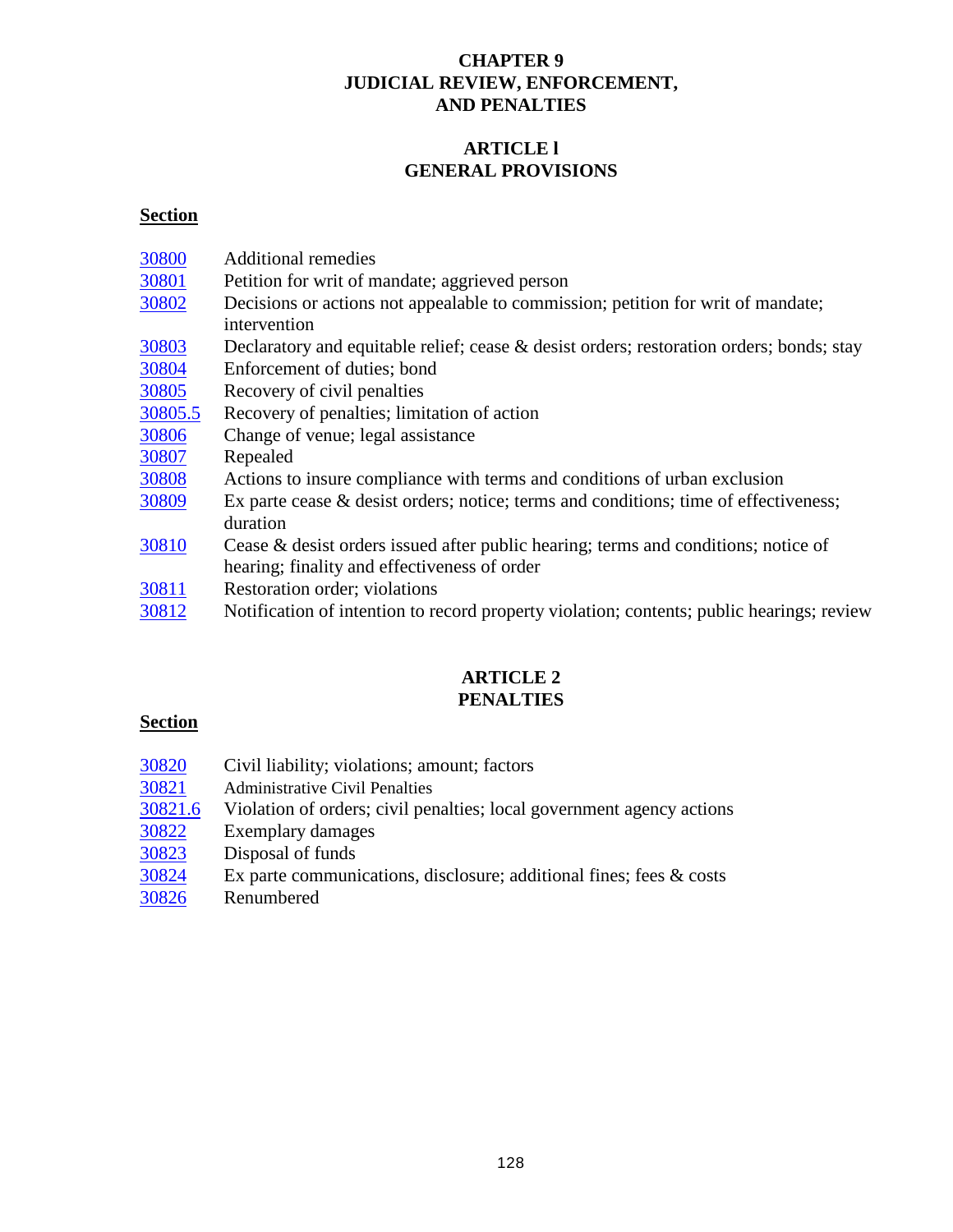# **ARTICLE l GENERAL PROVISIONS**

#### <span id="page-129-0"></span>**Section 30800 Additional remedies**

The provisions of this chapter shall be in addition to any other remedies available at law.

### <span id="page-129-1"></span>**Section 30801 Petition for writ of mandate; aggrieved person**

Any aggrieved person shall have a right to judicial review of any decision or action of the commission by filing a petition for a writ of mandate in accordance with Section 1094.5 of the Code of Civil Procedure, within 60 days after the decision or action has become final.

For purposes of this section and subdivision (c) of Section [30513](#page-78-0) and Section [30625,](#page-116-0) an "aggrieved person" means any person who, in person or through a representative, appeared at a public hearing of the commission, local government, or port governing body in connection with the decision or action appealed, or who, by other appropriate means prior to a hearing, informed the commission, local government, or port governing body of the nature of his concerns or who for good cause was unable to do either. "Aggrieved person" includes the applicant for a permit and, in the case of an approval of a local coastal program, the local government involved.

(Amended by Ch. 285, Stats. 1991.)

## <span id="page-129-2"></span>**Section 30802 Decisions or actions not appealable to Commission; petition for writ of mandate; intervention**

Any person, including an applicant for a permit or the commission, aggrieved by the decision or action of a local government that is implementing a certified local coastal program or certified port master plan, or is exercising its powers pursuant to Section [30600.5,](#page-92-0) which decision or action may not be appealed to the commission, shall have a right to judicial review of such decision or action by filing a petition for writ of mandate in accordance with the provisions of [Section 1094.5 of the Code of Civil Procedure](http://leginfo.legislature.ca.gov/faces/codes_displayexpandedbranch.xhtml?tocCode=CCP&division=&title=&part=3.&chapter=&article=) within 60 days after the decision or action has become final. The commission may intervene in any such proceeding upon a showing that the matter involves a question of the conformity of a proposed development with a certified local coastal program or certified port master plan or the validity of a local government action taken to implement a local coastal program or certified port master plan. Any local government or port governing body may request that the commission intervene. Notice of this action against a local government or port governing body shall be filed with the commission within five working days of the filing of this action. When an action is brought challenging the validity of a local coastal program or certified port master plan, a preliminary showing shall be made prior to proceeding on the merits as to why such action should not have been brought pursuant to the provisions of Section [30801.](#page-129-1)

(Amended by Ch. 1173, Stats. 1981.)

#### <span id="page-129-3"></span>**Section 30803 Declaratory and equitable relief; cease & desist orders; restoration orders; bonds; stay**

(a) Any person may maintain an action for declaratory and equitable relief to restrain any violation of this division, of a cease and desist order issued pursuant to Section [30809](#page-130-6) or [30810,](#page-131-0) or of a restoration order issued pursuant to Section [30811.](#page-132-0) On a prima facie showing of a violation of this division, preliminary equitable relief shall be issued to restrain any further violation of this division. No bond shall be required for an action under this section.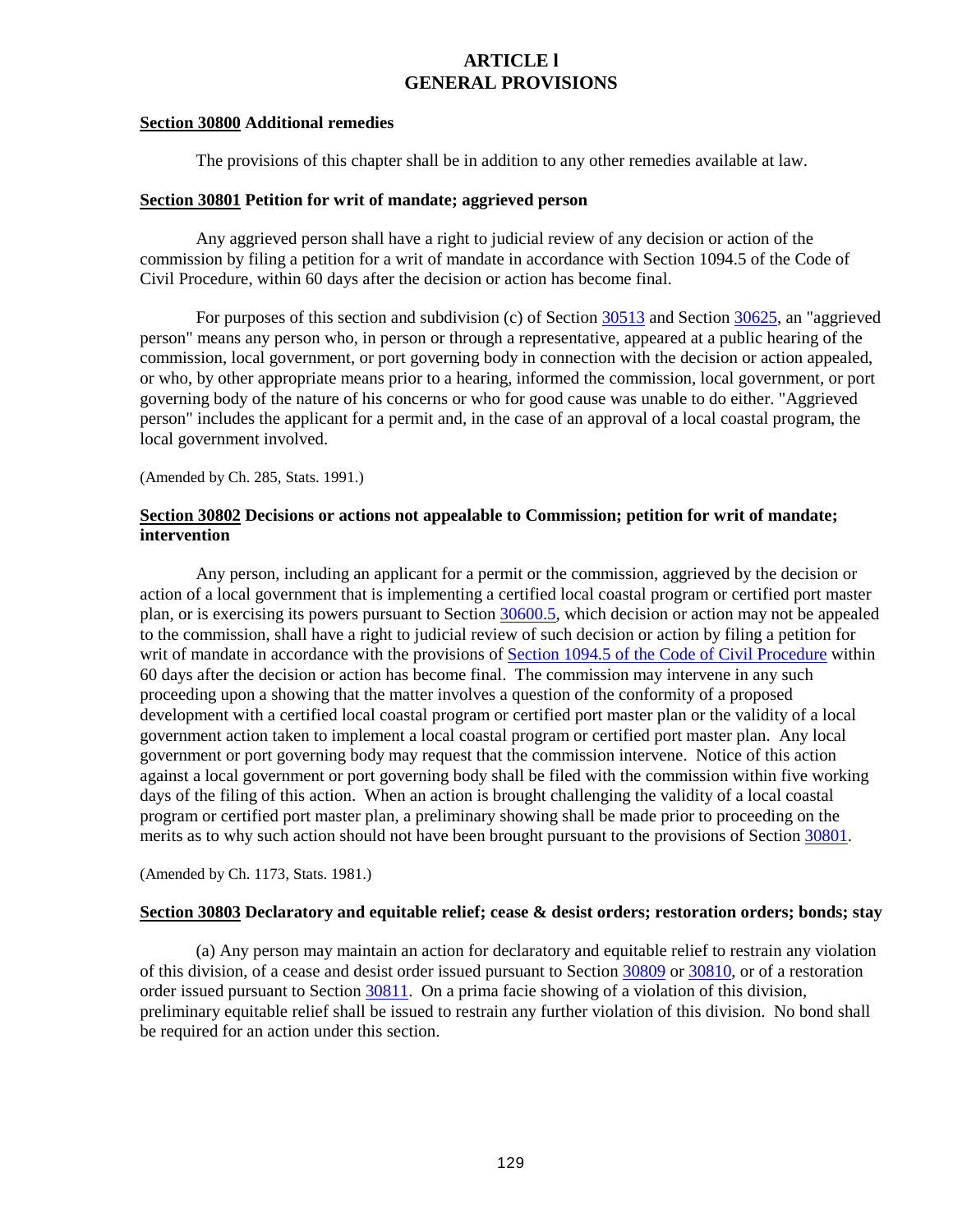(b) A court may stay the operation of the cease and desist order after it provides notice to the commission and holds a hearing. Any such stay may be imposed or continued only if it is not against the public interest.

(Amended by: Ch. 761, Stats. 1991; Ch. 1199, Stats. 1993.)

### <span id="page-130-0"></span>**Section 30804 Enforcement of duties; bond**

Any person may maintain an action to enforce the duties specifically imposed upon the commission, any governmental agency, any special district, or any local government by this division. No bond shall be required for an action under this section.

(Amended by Ch. 285, Stats. 1991.)

### <span id="page-130-1"></span>**Section 30805 Recovery of civil penalties**

Any person may maintain an action for the recovery of civil penalties provided for in Section [30820](#page-134-0) or [30821.6.](#page-135-0)

(Amended Ch. 1199, Stats. 1993.)

## <span id="page-130-2"></span>**Section 30805.5 Recovery of penalties; limitation of action**

Any action pursuant to Sections [30805](#page-130-1) or [30822](#page-136-0) to recover civil fines or penalties under this chapter shall be commenced not later than three years from the date on which the cause of action for the recovery is known or should have been known.

(Added by Ch. 1199, Stats. 1993.)

#### <span id="page-130-3"></span>**Section 30806 Change of venue; legal assistance**

(a) Any civil action under this division by, or against, a city, county, or city and county, the commission, special district, or any other public agency shall, upon motion of either party, be transferred to a county or city and county not a party to the action or to a county or city and county other than that in which the city, special district, or any other public agency which is a party to the action is located.

(b) In any action brought by or against any local government, other than an action brought by or against the commission, that involves the enforcement or implementation of its certified local coastal program, the Department of Justice shall, upon the request of the local government, provide such legal assistance as its resources permit.

(Amended by: Ch. 919, Stats. 1979; Ch. 285, Stats. 1991.)

<span id="page-130-4"></span>**Section 30807** (Repealed by Ch. 1173, Stats. 1981.)

#### <span id="page-130-5"></span>**Section 30808 Actions to ensure compliance with terms and conditions of urban exclusion**

<span id="page-130-6"></span>In addition to any other remedy provided by this article, any person, including the commission, may bring an action to restrain a violation of the terms and conditions of an urban exclusion imposed pursuant to Section [30610.5.](#page-106-0) In any such action the court may grant whatever relief it deems appropriate to ensure compliance with the terms and conditions of the urban exclusion.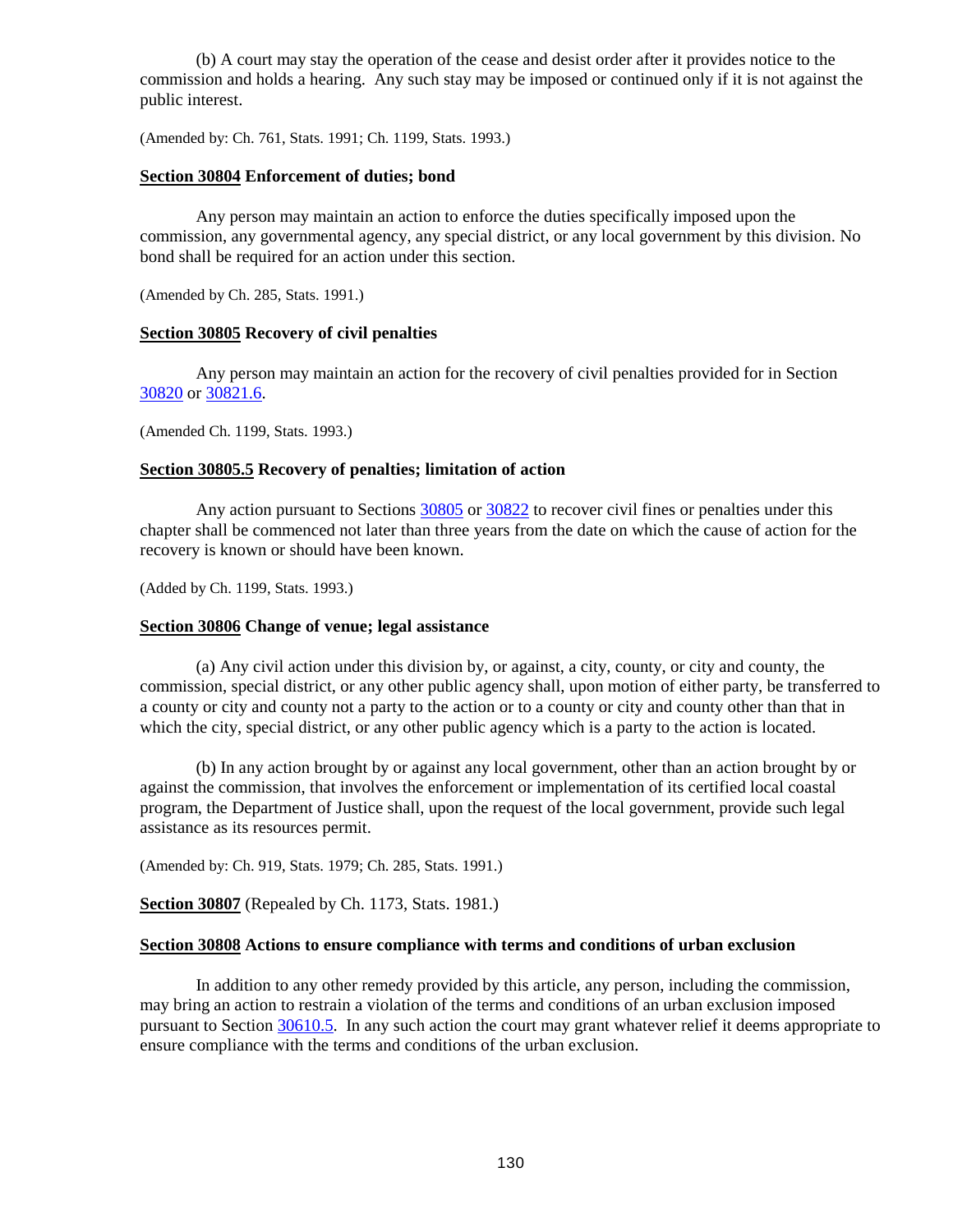## **Section 30809 Ex parte cease & desist orders; notice; terms and conditions; time of effectiveness; duration**

(a) If the executive director determines that any person or governmental agency has undertaken, or is threatening to undertake, any activity that (1) may require a permit from the commission without securing a permit or (2) may be inconsistent with any permit previously issued by the commission, the executive director may issue an order directing that person or governmental agency to cease and desist. The order may be also issued to enforce any requirements of a certified local coastal program or port master plan, or any requirements of this division which are subject to the jurisdiction of the certified program or plan, under any of the following circumstances:

(1) The local government or port governing body requests the commission to assist with, or assume primary responsibility for, issuing a cease and desist order.

(2) The commission requests and the local government or port governing body declines to act, or does not take action in a timely manner, regarding an alleged violation which could cause significant damage to coastal resources.

(3) The local government or port governing body is a party to the violation.

(b) The cease and desist order shall be issued only if the person or agency has failed to respond in a satisfactory manner to an oral notice given in person or by telephone, followed by a written confirmation, or a written notice given by certified mail or hand delivered to the landowner or the person performing the activity. The notice shall include the following:

(1) A description of the activity which meets the criteria of subdivision (a).

(2) A statement that the described activity constitutes development which is in violation of this division because it is not authorized by a valid coastal development permit.

(3) A statement that the described activity be immediately stopped or the alleged violator may receive a cease and desist order, the violation of which may subject the violator to additional fines.

(4) The name, address, and phone number of the commission or local government office which is to be contacted for further information.

(c) The cease and desist order may be subject to such terms and conditions as the executive director may determine are necessary to avoid irreparable injury to any area within the jurisdiction of the commission pending action by the commission under Section [30810.](#page-131-0)

(d) The cease and desist order shall be effective upon its issuance, and copies shall be served forthwith by certified mail upon the person or governmental agency subject to the order.

(e) A cease and desist order issued pursuant to this section shall become null and void 90 days after issuance.

(Added by Ch. 761, Stats. 1991.)

## <span id="page-131-0"></span>**Section 30810 Cease & desist orders issued after public hearing; terms and conditions; notice of hearing; finality and effectiveness of order**

(a) If the commission, after public hearing, determines that any person or governmental agency has undertaken, or is threatening to undertake, any activity that (1) requires a permit from the commission without securing the permit or (2) is inconsistent with any permit previously issued by the commission, the commission may issue an order directing that person or governmental agency to cease and desist. The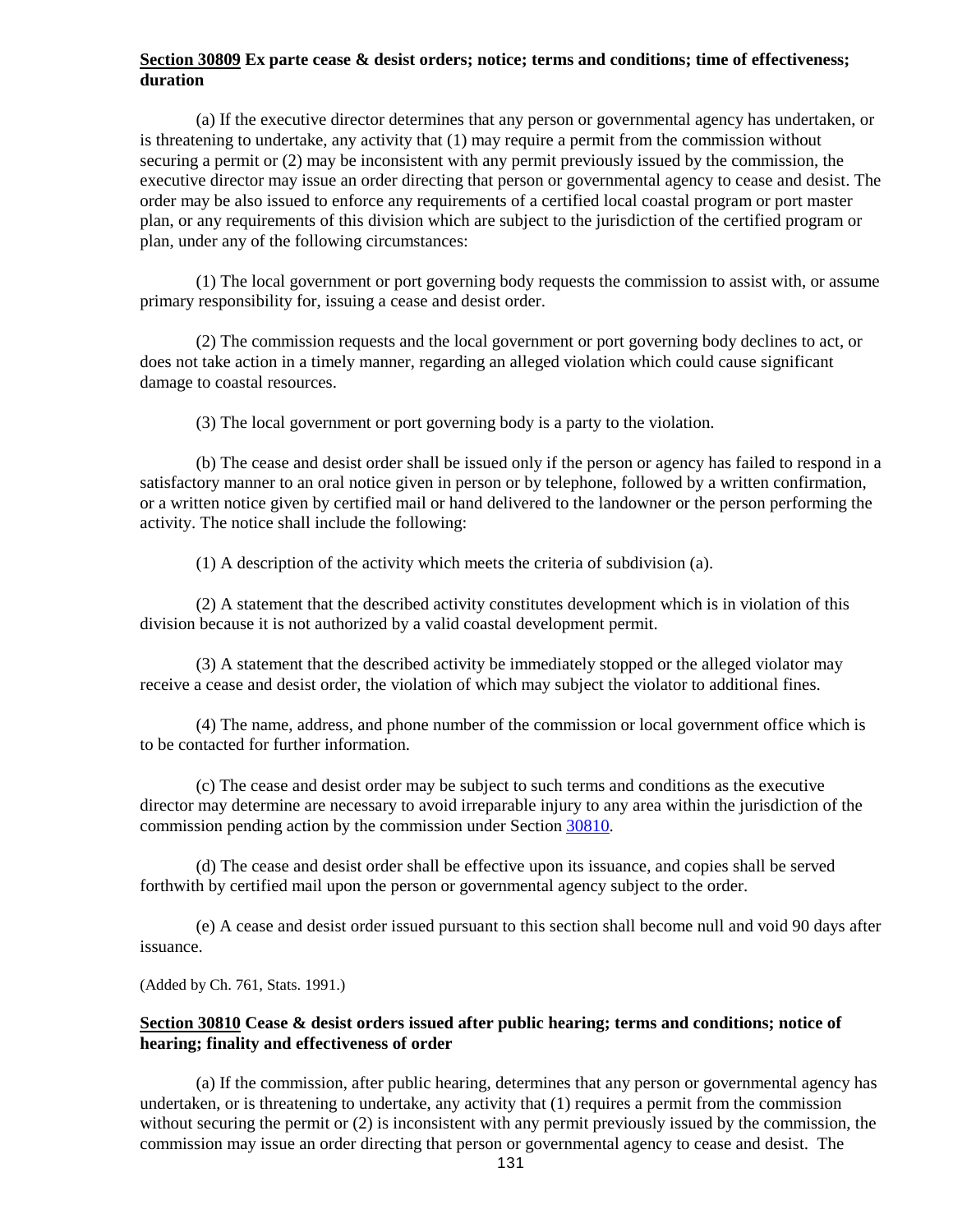order may also be issued to enforce any requirements of a certified local coastal program or port master plan, or any requirements of this division which are subject to the jurisdiction of the certified program or plan, under any of the following circumstances:

(1) The local government or port governing body requests the commission to assist with, or assume primary responsibility for, issuing a cease and desist order.

(2) The commission requests and the local government or port governing body declines to act, or does not take action in a timely manner, regarding an alleged violation which could cause significant damage to coastal resources.

(3) The local government or port governing body is a party to the violation.

(b) The cease and desist order may be subject to such terms and conditions as the commission may determine are necessary to ensure compliance with this division, including immediate removal of any development or material or the setting of a schedule within which steps shall be taken to obtain a permit pursuant to this division.

(c) Notice of the public hearing on a proposed cease and desist order shall be given to all affected persons and agencies and the order shall be final and effective upon the issuance of the order. Copies shall be served immediately by certified mail upon the person or governmental agency subject to the order and upon other affected persons and agencies who appeared at the hearing or requested a copy. The notice shall include a description of the civil remedy to a cease and desist order, authorized by Section [30803.](#page-129-3)

(Amended by Ch. 1199, Stats. 1993.)

## <span id="page-132-0"></span>**Section 30811 Restoration order; violations**

In addition to any other authority to order restoration, the commission, a local government that is implementing a certified local coastal program, or a port governing body that is implementing a certified port master plan may, after a public hearing, order restoration of a site if it finds that the development has occurred without a coastal development permit from the commission, local government, or port governing body, the development is inconsistent with this division, and the development is causing continuing resource damage.

(Added by Ch. 955, Stats. 1992.) (Section renumbered by Ch. 1199, Stats. 1993.)

## <span id="page-132-1"></span>**Section 30812 Notification of intention to record property violation; contents; public hearings; review**

(a) Whenever the executive director of the commission has determined, based on substantial evidence, that real property has been developed in violation of this division, the executive director may cause a notification of intention to record a notice of violation to be mailed by regular and certified mail to the owner of the real property at issue, describing the real property, identifying the nature of the violation, naming the owners thereof, and stating that if the owner objects to the filing of a notice of violation, an opportunity will be given to the owner to present evidence on the issue of whether a violation has occurred.

(b) The notification specified in subdivision (a) shall indicate that the owner is required to respond in writing, within 20 days of the postmarked mailing of the notification, to object to recording the notice of violation. The notification shall also state that if, within 20 days of mailing of the notification, the owner of the real property at issue fails to inform the executive director of the owner's objection to recording the notice of violation, the executive director shall record the notice of violation in the office of each county recorder where all or part of the property is located.

(c) If the owner submits a timely objection to the proposed filing of the notice of violation, a public hearing shall be held at the next regularly scheduled commission meeting for which adequate public notice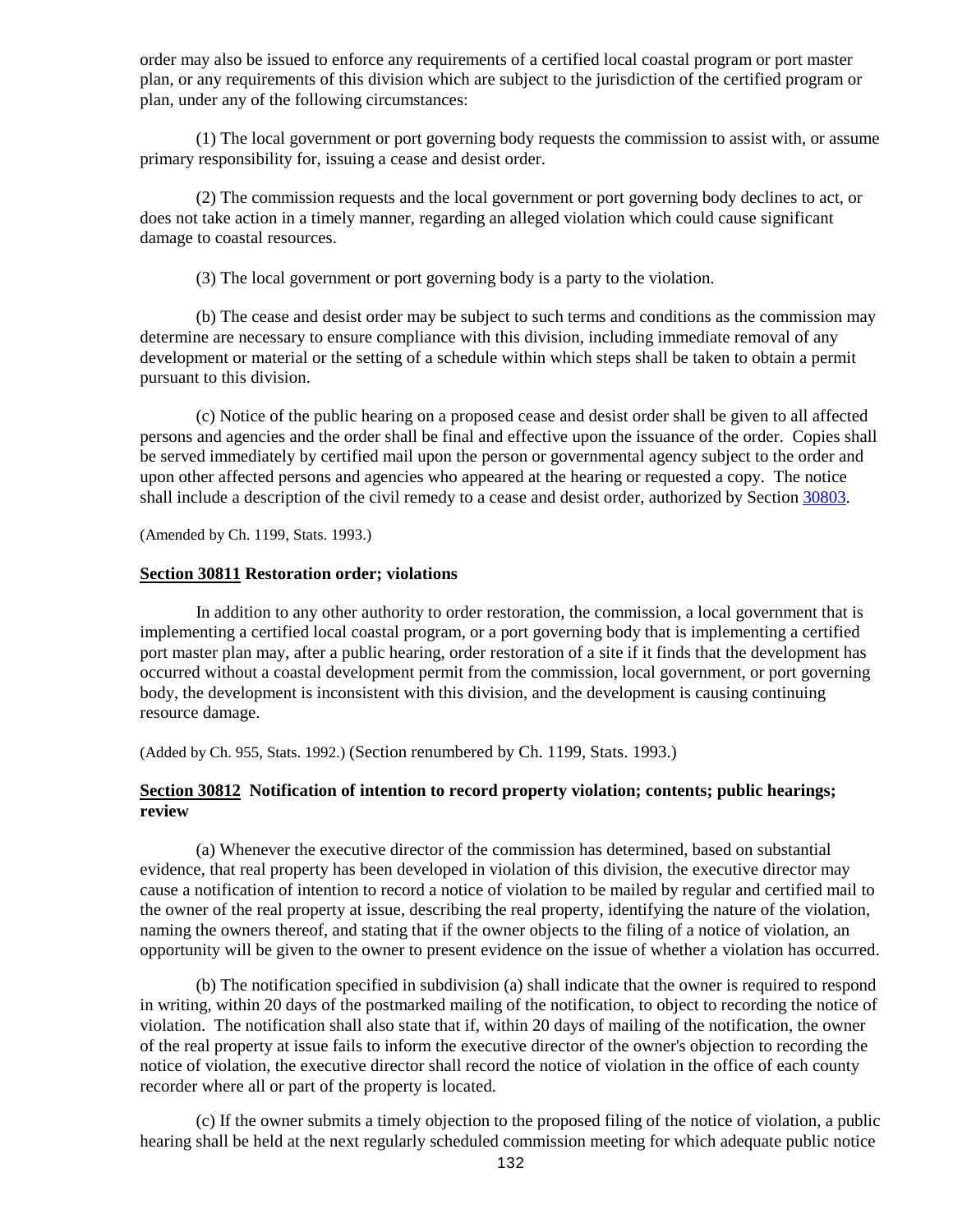can be provided, at which the owner may present evidence to the commission why the notice of violation should not be recorded. The hearing may be postponed for cause for not more than 90 days after the date of the receipt of the objection to recordation of the notice of violation.

(d) If, after the commission has completed its hearing and the owner has been given the opportunity to present evidence, the commission finds that, based on substantial evidence, a violation has occurred, the executive director shall record the notice of violation in the office of each county recorder where all or part of the real property is located. If the commission finds that no violation has occurred, the executive director shall mail a clearance letter to the owner of the real property.

(e) (1) The notice of violation shall be contained in a separate document prominently entitled "Notice of Violation of the Coastal Act." The notice of violation shall contain all of the following information:

(A) The names of the owners of record.

(B) A legal description of the real property affected by the notice.

(C) A statement specifically identifying the nature of the alleged violation.

(D) A commission file number relating to the notice.

(2) The notice of violation, when properly recorded and indexed, shall be considered notice of the violation to all successors in interest in that property. This notice is for informational purposes only and is not a defect, lien, or encumbrance on the property.

(f) Within 30 days after the final resolution of a violation that is the subject of a recorded notice of violation, the executive director shall mail a clearance letter to the owner of the real property and shall record a notice of recision in the office of each county recorder in which the notice of violation was filed, indicating that the notice of violation is no longer valid. The notice of recision shall have the same effect of a withdrawal or expungement under [Section 405.61 of the Code of Civil Procedure.](http://leginfo.legislature.ca.gov/faces/codes_displayexpandedbranch.xhtml?tocCode=CCP&division=&title=&part=2.&chapter=&article=)

(g) The executive director may not invoke the procedures of this section until all existing administrative methods for resolving the violation have been utilized and the property owner has been made aware of the potential for the recordation of a notice of violation. For purposes of this subdivision, existing methods for resolving the violation do not include the commencement of an administrative or judicial proceeding.

(h) This section only applies in circumstances where the commission is the legally responsible coastal development permitting authority or where a local government or port governing body requests the commission to assist in the resolution of an unresolved violation if the local government is the legally responsible coastal development permitting authority.

(i) The commission, 24 months from the date of recordation, shall review each notice of violation that has been recorded to determine why the violation has not been resolved and whether the notice of violation should be expunged.

(j) The commission, at any time and for cause, on its own initiative or at the request of the property owner, may cause a notice of recision to be recorded invalidating the notice of violation recorded pursuant to this section. The notice of recision shall have the same effect of a withdrawal or expungement under [Section 405.61 of the Code of Civil Procedure.](http://leginfo.legislature.ca.gov/faces/codes_displayexpandedbranch.xhtml?tocCode=CCP&division=&title=&part=2.&chapter=&article=)

(Added by Ch. 235, Stats. 2002; Amended by Ch. 62, Stats. 2003.)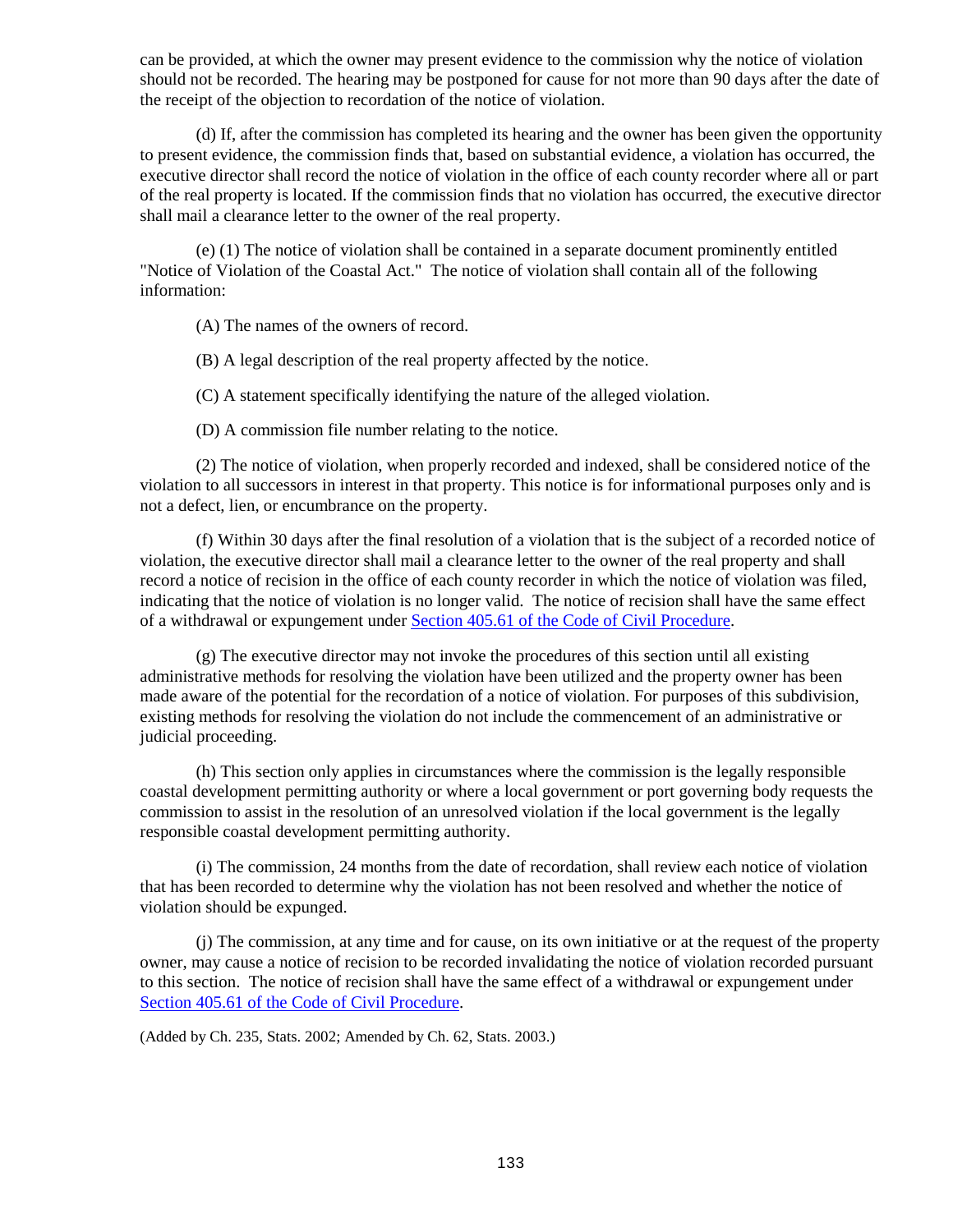# **ARTICLE 2 PENALTIES**

## <span id="page-134-0"></span>**Section 30820 Civil liability; violations; amount; factors**

(a) Any person who violates any provision of this division may be civilly liable in accordance with this subdivision as follows:

(1) Civil liability may be imposed by the superior court in accordance with this article on any person who performs or undertakes development that is in violation of this division or that is inconsistent with any coastal development permit previously issued by the commission, a local government that is implementing a certified local coastal program, or a port governing body that is implementing a certified port master plan, in an amount that shall not exceed thirty thousand dollars (\$30,000) and shall not be less than five hundred dollars (\$500).

(2) Civil liability may be imposed for any violation of this division other than that specified in paragraph (1) in an amount that shall not exceed thirty thousand dollars (\$30,000).

(b) Any person who performs or undertakes development that is in violation of this division or that is inconsistent with any coastal development permit previously issued by the commission, a local government that is implementing a certified local coastal program, or a port governing body that is implementing a certified port master plan, when the person intentionally and knowingly performs or undertakes the development in violation of this division or inconsistent with any previously issued coastal development permit, may, in addition to any other penalties, be civilly liable in accordance with this subdivision. Civil liability may be imposed by the superior court in accordance with this article for a violation as specified in this subdivision in an amount which shall not be less than one thousand dollars (\$1,000), not more than fifteen thousand dollars (\$15,000), per day for each day in which the violation persists.

(c) In determining the amount of civil liability, the following factors shall be considered:

- (1) The nature, circumstance, extent, and gravity of the violation.
- (2) Whether the violation is susceptible to restoration or other remedial measures.
- (3) The sensitivity of the resource affected by the violation.
- (4) The cost to the state of bringing the action.

(5) With respect to the violator, any voluntary restoration or remedial measures undertaken, any prior history of violations, the degree of culpability, economic profits, if any, resulting from, or expected to result as a consequence of, the violation, and such other matters as justice may require.

(Added by Ch. 955, Stats. 1992; Amended by Ch. 1199, Stats. 1993.)

#### <span id="page-134-1"></span>**Section 30821 Administrative Civil Penalties**

(a) In addition to any other penalties imposed pursuant to this division, a person, including a landowner, who is in violation of the public access provisions of this division is subject to an administrative civil penalty that may be imposed by the commission in an amount not to exceed 75 percent of the amount of the maximum penalty authorized pursuant to subdivision (b) of Section [30820](#page-134-0) for each violation. The administrative civil penalty may be assessed for each day the violation persists, but for no more than five years.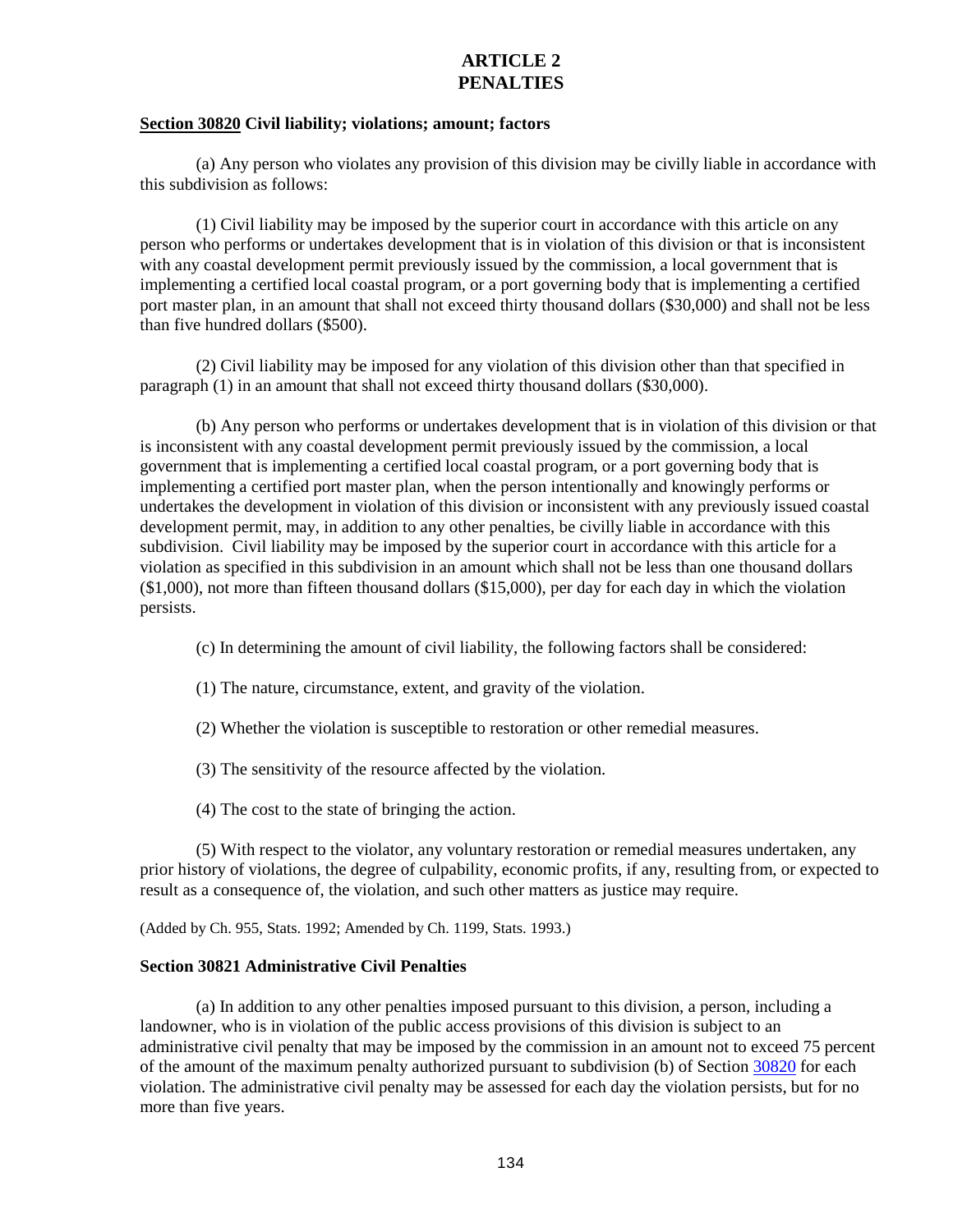(b) All penalties imposed pursuant to subdivision (a) shall be imposed by majority vote of the commissioners present in a duly noticed public hearing in compliance with the requirements of Section [30810,](#page-131-0) [30811,](#page-132-0) or [30812.](#page-132-1)

(c) In determining the amount of civil liability, the commission shall take into account the factors set forth in subdivision (c) of Sectio[n 30820.](#page-134-0)

(d) A person shall not be subject to both monetary civil liability imposed under this section and monetary civil liability imposed by the superior court for the same act or failure to act. If a person who is assessed a penalty under this section fails to pay the administrative penalty, otherwise fails to comply with a restoration or cease and desist order issued by the commission in connection with the penalty action, or challenges any of these actions by the commission in a court of law, the commission may maintain an action or otherwise engage in judicial proceedings to enforce those requirements and the court may grant any relief as provided under this chapter.

(e) If a person fails to pay a penalty imposed by the commission pursuant to this section, the commission may record a lien on the property in the amount of the penalty assessed by the commission. This lien shall have the force, effect, and priority of a judgment lien.

(f) In enacting this section, it is the intent of the Legislature to ensure that unintentional, minor violations of this division that only cause de minimis harm will not lead to the imposition of administrative penalties if the violator has acted expeditiously to correct the violation.

(g) "Person," for the purpose of this section, does not include a local government, a special district, or an agency thereof, when acting in a legislative or adjudicative capacity.

(h) Administrative penalties pursuant to subdivision (a) shall not be assessed if the property owner corrects the violation consistent with this division within 30 days of receiving written notification from the commission regarding the violation, and if the alleged violator can correct the violation without undertaking additional development that requires a permit under this division. This 30-day timeframe for corrective action does not apply to previous violations of permit conditions incurred by a property owner.

(i) The commission shall prepare and submit, pursuant to Section [9795 of the Government Code,](http://leginfo.legislature.ca.gov/faces/codes_displayexpandedbranch.xhtml?tocCode=GOV&division=&title=2.&part=&chapter=&article=) a report to the Legislature by January 15, 2019, that includes all of the following:

(1) The number of new violations reported annually to the commission from January 1, 2015, to December 31, 2018, inclusive.

(2) The number of violations resolved from January 1, 2015, to December 31, 2018, inclusive.

(3) The number of administrative penalties issued pursuant to this section, the dollar amount of the penalties, and a description of the violations from January 1, 2015, to December 31, 2018, inclusive.

(j) Revenues derived pursuant to this section shall be deposited into the Violation Remediation Account of the Coastal Conservancy Fund and expended pursuant to Section [30823.](#page-136-1)

(Added by: Ch. 35, Stats. 2014)

#### <span id="page-135-0"></span>**Section 30821.6 Violation of orders; civil penalties; local government agency actions**

(a) Any person or governmental agency who intentionally or negligently violates any cease and desist order issued, reissued, or amended by the executive director or the commission, or any restoration order issued, reissued, or amended by the commission, a local government that is implementing a certified local coastal program, or a port governing body that is implementing a certified port master plan may be liable civilly in a sum of not to exceed six thousand dollars (\$6,000) for each day in which that violation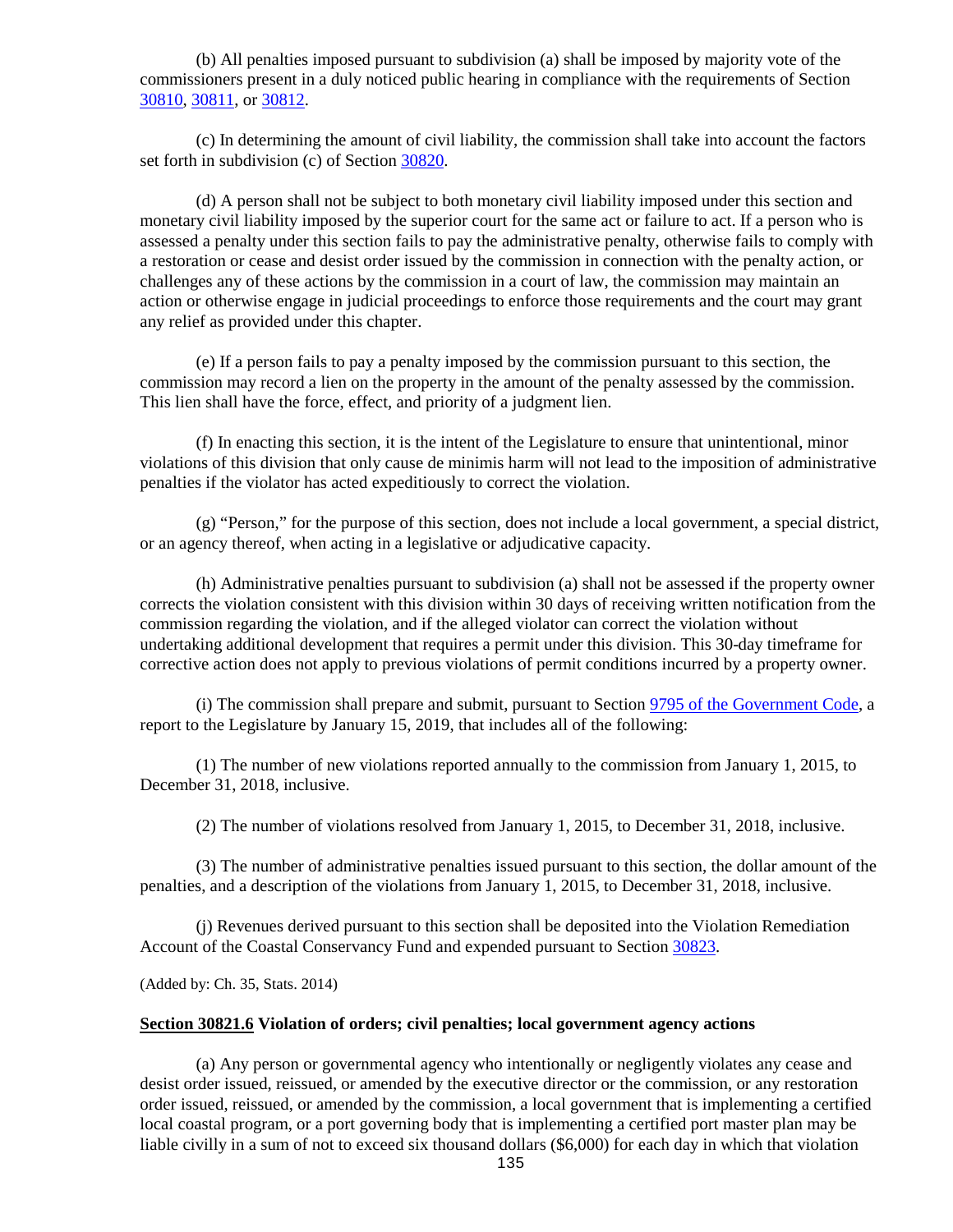persists. Any actual penalty imposed shall be reasonably proportionate to the damage suffered as a consequence of the violation.

(b) Sections [30809](#page-130-6) and [30810](#page-131-0) and subdivision (a) of this section do not authorize the issuance or enforcement of any cease and desist order as to any activity undertaken by a local governmental agency pursuant to a declaration of emergency by the board of supervisors of the county in which the activity is being or may be undertaken.

(Added by Ch. 761, Stats. 1991; Amended by Ch. 1199, Stats 1993.)

### <span id="page-136-0"></span>**Section 30822 Exemplary damages**

Where a person has intentionally and knowingly violated any provision of this division or any order issued pursuant to this division, the commission may maintain an action, in addition to Section [30803](#page-129-3) or [30805,](#page-130-1) for exemplary damages and may recover an award, the size of which is left to the discretion of the court. In exercising its discretion, the court shall consider the amount of liability necessary to deter further violations.

(Amended by Ch. 1199, Stats. 1993.)

### <span id="page-136-1"></span>**Section 30823 Disposal of funds**

Any funds derived under this article shall be expended for carrying out the provisions of this division, when appropriated by the Legislature. Funds so derived shall be deposited in the Violation Remediation Account of the Coastal Conservancy Fund until appropriated.

(Amended by Ch. 1618, Stats. 1982.)

#### <span id="page-136-2"></span>**Section 30824 Ex parte communications, disclosure; additional fines; fees & costs**

In addition to any other applicable penalty, any commission member who knowingly violates Section [30324](#page-52-0) is subject to a civil fine, not to exceed seven thousand five hundred dollars (\$7,500). Notwithstanding any law to the contrary, the court may award attorney's fees and costs to the prevailing party.

(Added by Ch. 1114, Stats. 1992; Amended by Ch. 798, Stats. 1993.)

<span id="page-136-3"></span>**Section 30826 (**Renumbered Ch. 1199, Stats. 1993.)